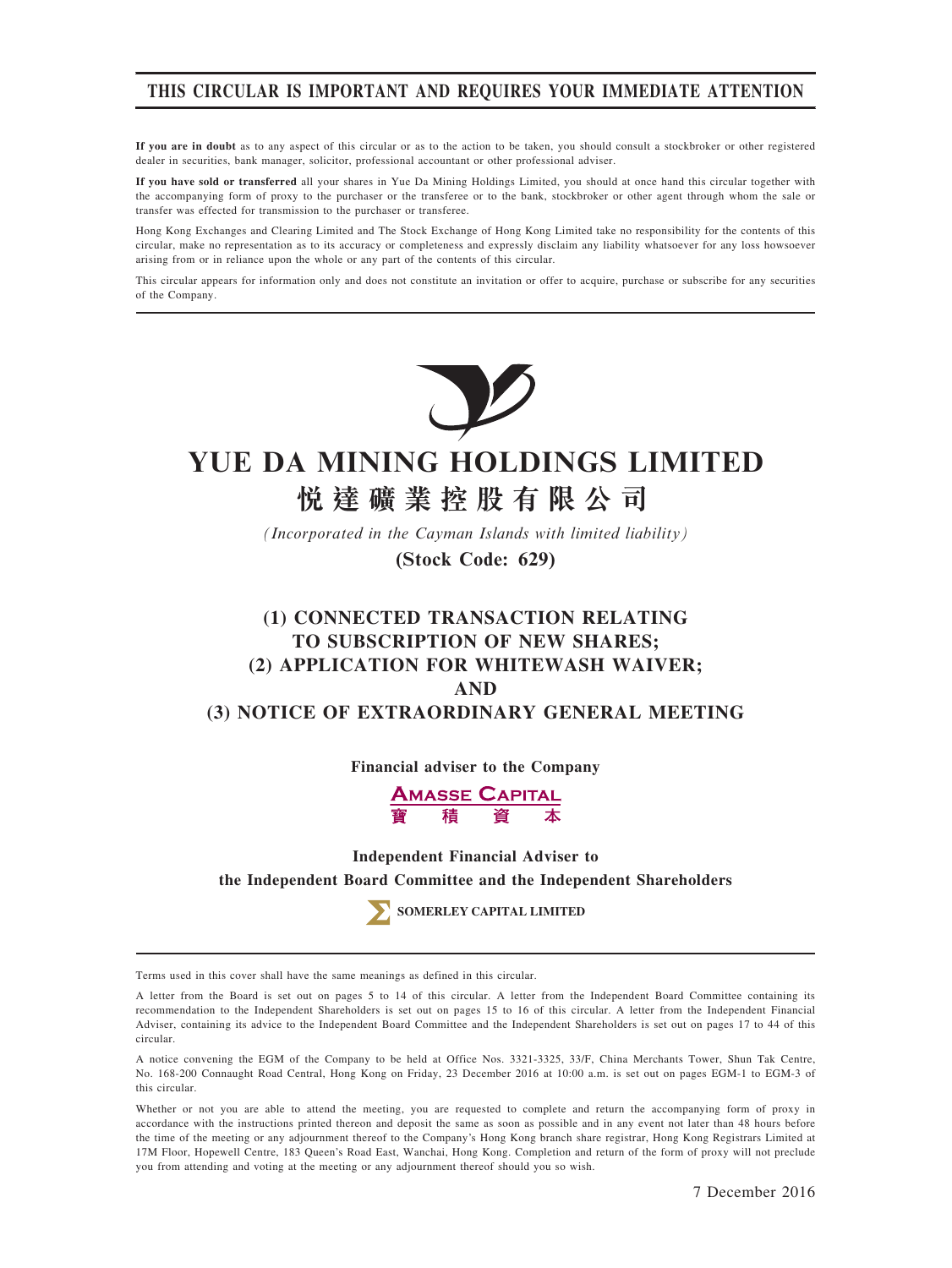# **CONTENTS**

# Page

|                                                 | 5      |
|-------------------------------------------------|--------|
| LETTER FROM THE INDEPENDENT BOARD COMMITTEE     | 15     |
| LETTER FROM THE INDEPENDENT FINANCIAL ADVISER   | 17     |
| APPENDIX I - FINANCIAL INFORMATION OF THE GROUP | $I-1$  |
|                                                 | $II-1$ |
|                                                 | EGM-1  |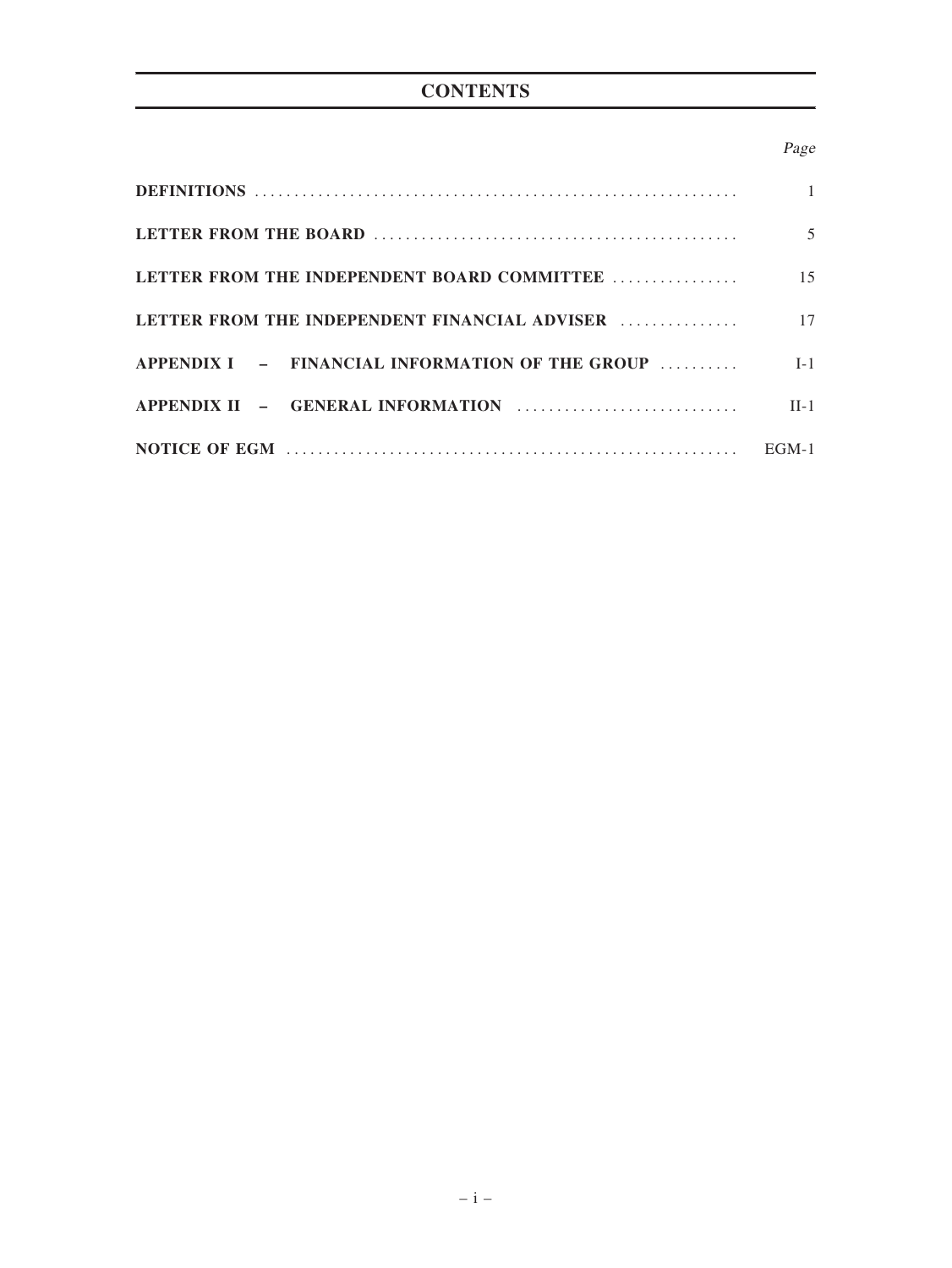# DEFINITION

In this circular, unless the context requires otherwise, the following expressions have the following meanings:

| "acting in concert"       | has the meaning ascribed to it under the Takeovers Code                                                                                                                                                                                                                                                                                                                                                                                                                                         |
|---------------------------|-------------------------------------------------------------------------------------------------------------------------------------------------------------------------------------------------------------------------------------------------------------------------------------------------------------------------------------------------------------------------------------------------------------------------------------------------------------------------------------------------|
| "Announcement"            | the announcement dated 11 November 2016 made by the<br>Company in relation to, among others, the Subscription<br>and application for the Whitewash Waiver                                                                                                                                                                                                                                                                                                                                       |
| "associate"               | has the meaning ascribed to it under the Takeovers Code                                                                                                                                                                                                                                                                                                                                                                                                                                         |
| "Board"                   | the board of Directors                                                                                                                                                                                                                                                                                                                                                                                                                                                                          |
| "Business Day"            | a day on which licensed banks in Hong Kong are generally<br>open for business (other than a Saturday, Sunday or Hong<br>Kong public holiday, or a day on which a tropical cyclone<br>warning no. 8 or above is hoisted or remains hoisted<br>between 9:00 a.m. and 12:00 noon and is not lowered at or<br>before 12:00 noon, or on which a black rainstorm warning<br>signal is hoisted or remains in effect between 9:00 a.m.<br>and 12:00 noon and is not lowered at or before 12:00<br>noon) |
| "Company"                 | Yue Da Mining Holdings Limited 悦達礦業控股有限公司,<br>a company incorporated in the Cayman Islands and the<br>issued Shares of which are listed on the Stock Exchange                                                                                                                                                                                                                                                                                                                                   |
| "Completion"              | completion of the Subscription in accordance with the<br>terms and conditions of the Subscription Agreement                                                                                                                                                                                                                                                                                                                                                                                     |
| "controlling shareholder" | has the meaning ascribed to it under the Listing Rules                                                                                                                                                                                                                                                                                                                                                                                                                                          |
| "Director(s)"             | director(s) of the Company                                                                                                                                                                                                                                                                                                                                                                                                                                                                      |
| "EGM"                     | an extraordinary general meeting of the Company to be<br>held at Office Nos. 3321-3325, 33/F, China Merchants<br>Tower, Shun Tak Centre, No. 168-200 Connaught Road<br>Central, Hong Kong on Friday, 23 December 2016 at<br>10:00a.m. for the purpose of considering, and if thought<br>fit, approving the grant of the Specific Mandate, the<br>Subscription, the Whitewash Waiver and the respective<br>transactions contemplated thereunder                                                  |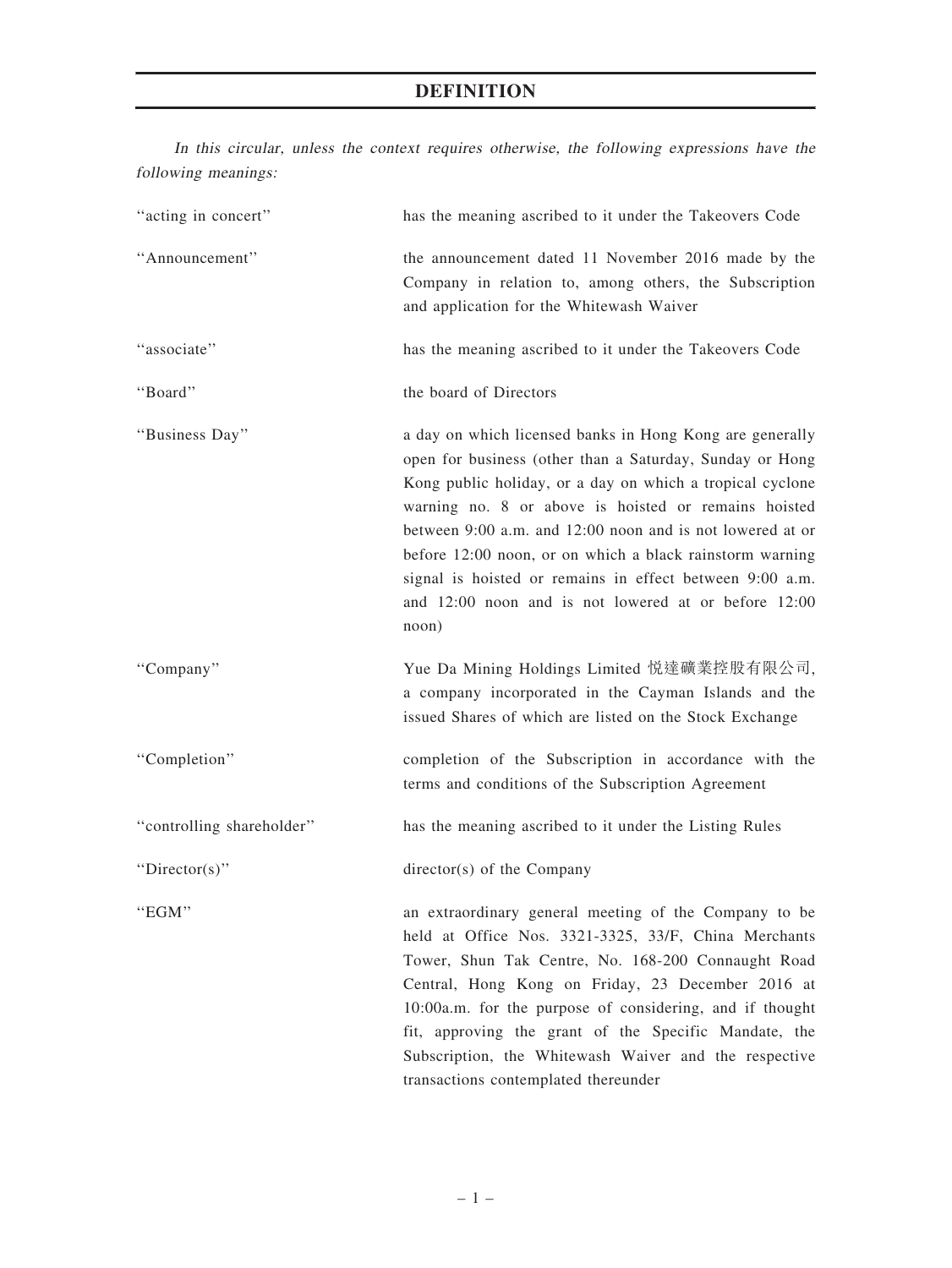# DEFINITION

| "Executive"                     | the Executive Director of the Corporate Finance Division<br>of the SFC or any delegate of the Executive Director                                                                                                                                                                                                                                                                                                                                       |
|---------------------------------|--------------------------------------------------------------------------------------------------------------------------------------------------------------------------------------------------------------------------------------------------------------------------------------------------------------------------------------------------------------------------------------------------------------------------------------------------------|
| "Group"                         | the Company and its subsidiaries                                                                                                                                                                                                                                                                                                                                                                                                                       |
| "HK\$"                          | Hong Kong dollar(s), the lawful currency of Hong Kong                                                                                                                                                                                                                                                                                                                                                                                                  |
| "Hong Kong"                     | the Hong Kong Special Administrative Region of the PRC                                                                                                                                                                                                                                                                                                                                                                                                 |
| "Independent Board Committee"   | the independent Board committee, comprising all the<br>independent non-executive Directors (excluding all the<br>non-executive Directors due to their interest in the<br>transactions contemplated under the Subscription<br>Agreement and the Whitewash Waiver), which has been<br>formed to advise the Independent Shareholders in respect<br>of the Subscription Agreement and the transactions<br>contemplated thereunder and the Whitewash Waiver |
| "Independent Financial Adviser" | Somerley Capital Limited, a licensed corporation to carry<br>out type 1 (dealing in securities) and type 6 (advising on<br>corporate finance) regulated activities under the SFO,<br>being the independent financial adviser to the Independent<br>Board Committee and the Independent Shareholders in<br>respect of the Subscription and the Whitewash Waiver                                                                                         |
| "Independent Third Party(ies)"  | independent third party who is not connected person (as<br>defined in the Listing Rules) of the Company and is<br>independent of and not connected with the connected<br>persons of the Company                                                                                                                                                                                                                                                        |
| "Independent Shareholders"      | Shareholders other than (i) the Subscriber and its<br>associates; (ii) any parties acting in concert with the<br>Subscriber; and (iii) each of Mr. Hu Huaimin, Mr. Qi<br>Guangya and Mr. Bai Zhaoxiang; (iv) parties involved in<br>or interested in the Subscription Agreement, the Specific<br>Mandate or the Whitewash Waiver                                                                                                                       |
| "Jiangsu Yue Da"                | Jiangsu Yue Da Group Company Limited, a state-owned<br>enterprise established with limited liability in the PRC and<br>interested in 100% interests in Yue Da HK as at the Latest<br>Practicable Date                                                                                                                                                                                                                                                  |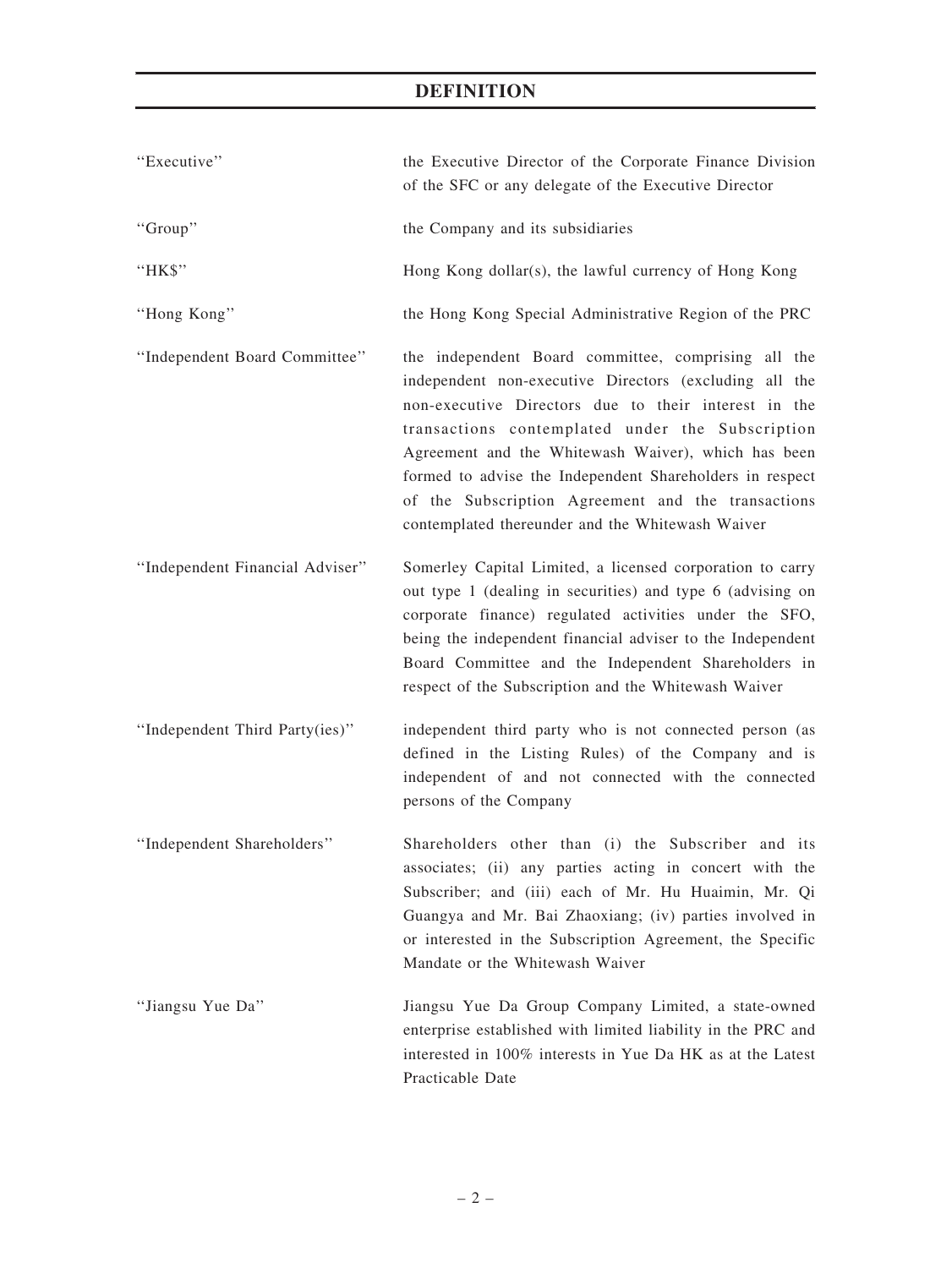| "Last Trading Day"        | 10 November 2016, being the last trading day of the<br>Shares on the Stock Exchange prior to the date of the<br>Announcement                                                                                                                 |
|---------------------------|----------------------------------------------------------------------------------------------------------------------------------------------------------------------------------------------------------------------------------------------|
| "Latest Practicable Date" | 5 December 2016, being the latest practicable date prior to<br>the publication of this circular for the purpose of<br>ascertaining certain information contained in this circular                                                            |
| "Listing Rules"           | the Rules Governing the Listing of Securities of the Stock<br>Exchange                                                                                                                                                                       |
| "Outstanding Options"     | the outstanding, vested and unvested, options granted by<br>the Company to subscribe for an aggregate of 39,466,059<br>Shares under the share option schemes of the Company<br>adopted by the Company on 29 November 2001 and 9 June<br>2011 |
| "PRC"                     | the People's Republic of China excluding, for the purpose<br>of this circular, Hong Kong, the Macau Special<br>Administrative Region of the PRC and Taiwan                                                                                   |
| "Relevant Period"         | the period commencing on the date falling six months<br>preceding 11 November 2016, being the date of the<br>Announcement, up to and including the Latest Practicable<br>Date                                                                |
| " $RMB"$                  | Renminbi, the lawful currency of the PRC                                                                                                                                                                                                     |
| "SFC"                     | the Securities and Futures Commission of Hong Kong                                                                                                                                                                                           |
| "SFO"                     | the Securities and Futures Ordinance (Chapter 571 of the<br>Laws of Hong Kong)                                                                                                                                                               |
| "Share $(s)$ "            | ordinary share(s) of $HK$0.10$ each in the share capital of<br>the Company                                                                                                                                                                   |
| "Shareholder(s)"          | holder(s) of the Shares                                                                                                                                                                                                                      |
| "Specific Mandate"        | the specific mandate proposed to be granted to the<br>Directors by the Independent Shareholders at the EGM for<br>the allotment and issue of the Subscription Shares                                                                         |
| "Stock Exchange"          | The Stock Exchange of Hong Kong Limited                                                                                                                                                                                                      |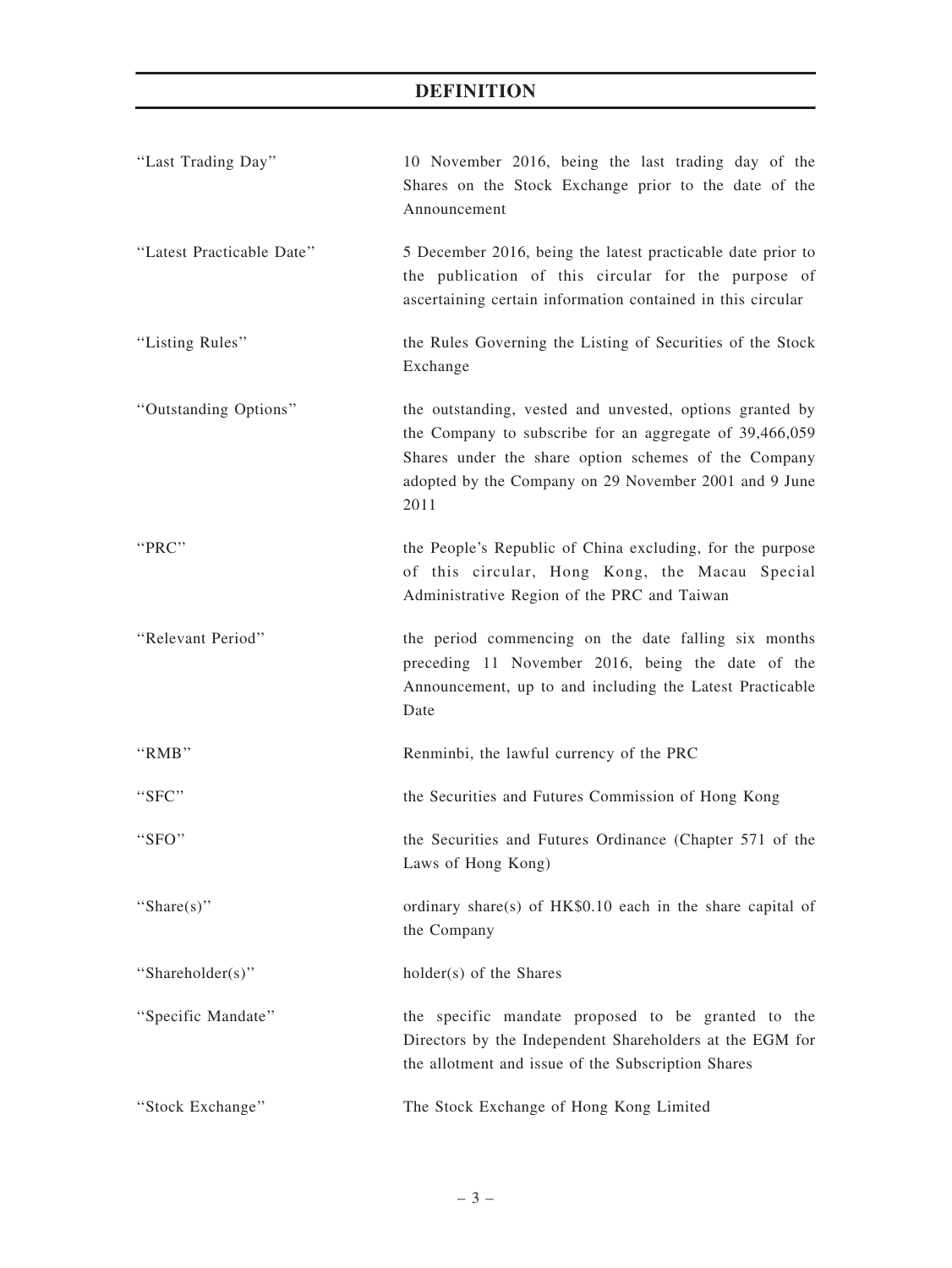| "Subscriber" or "Yue Da HK" | Yue Da Group (H.K.) Co., Limited, a company<br>incorporated in Hong Kong with limited liability and is<br>wholly-owned by Jiangsu Yue Da which is established and<br>controlled by Yancheng Municipal People's Government.<br>Yue Da HK is a Shareholder which holds approximately<br>44.33% of the issued share capital of the Company as at<br>the Latest Practicable Date                                                                          |
|-----------------------------|-------------------------------------------------------------------------------------------------------------------------------------------------------------------------------------------------------------------------------------------------------------------------------------------------------------------------------------------------------------------------------------------------------------------------------------------------------|
| "Subscription"              | the conditional allotment and issue of the Subscription<br>Shares by the Company to the Subscriber pursuant to the<br>terms and conditions of the Subscription Agreement                                                                                                                                                                                                                                                                              |
| "Subscription Agreement"    | the formal legally-binding agreement dated 11 November<br>2016 entered into between the Company and the<br>Subscriber in respect of the Subscription                                                                                                                                                                                                                                                                                                  |
| "Subscription Price"        | HK\$0.38 per Subscription Share                                                                                                                                                                                                                                                                                                                                                                                                                       |
| "Subscription Share(s)"     | 250,000,000 new Shares to be allotted and issued to the<br>Subscriber pursuant to the Subscription Agreement                                                                                                                                                                                                                                                                                                                                          |
| "Takeovers Code"            | the Hong Kong Codes on Takeovers and Mergers and<br>Share Buy-backs                                                                                                                                                                                                                                                                                                                                                                                   |
| "Whitewash Waiver"          | the waiver by the Executive under Note 1 to the Notes on<br>Dispensations from Rule 26 of the Takeovers Code of the<br>obligation on the part of the Subscriber to make a general<br>offer to the Shareholders for all issued shares of the<br>Company not already owned or agreed to be acquired by<br>the Subscriber or parties acting in concert with it as a<br>result of the allotment and issue of the Subscription Shares<br>to the Subscriber |
| $\lq\lq q_0$ "              | per cent.                                                                                                                                                                                                                                                                                                                                                                                                                                             |

For the purpose of this circular, unless specified otherwise, conversion of RMB into HK\$ is based on the exchange rate of RMB1.00 to HK\$1.13. The exchange rates have been used, where applicable, for the purpose of illustration only and do not constitute <sup>a</sup> representation that any amounts were or may have been exchanged at this or any other rates or at all.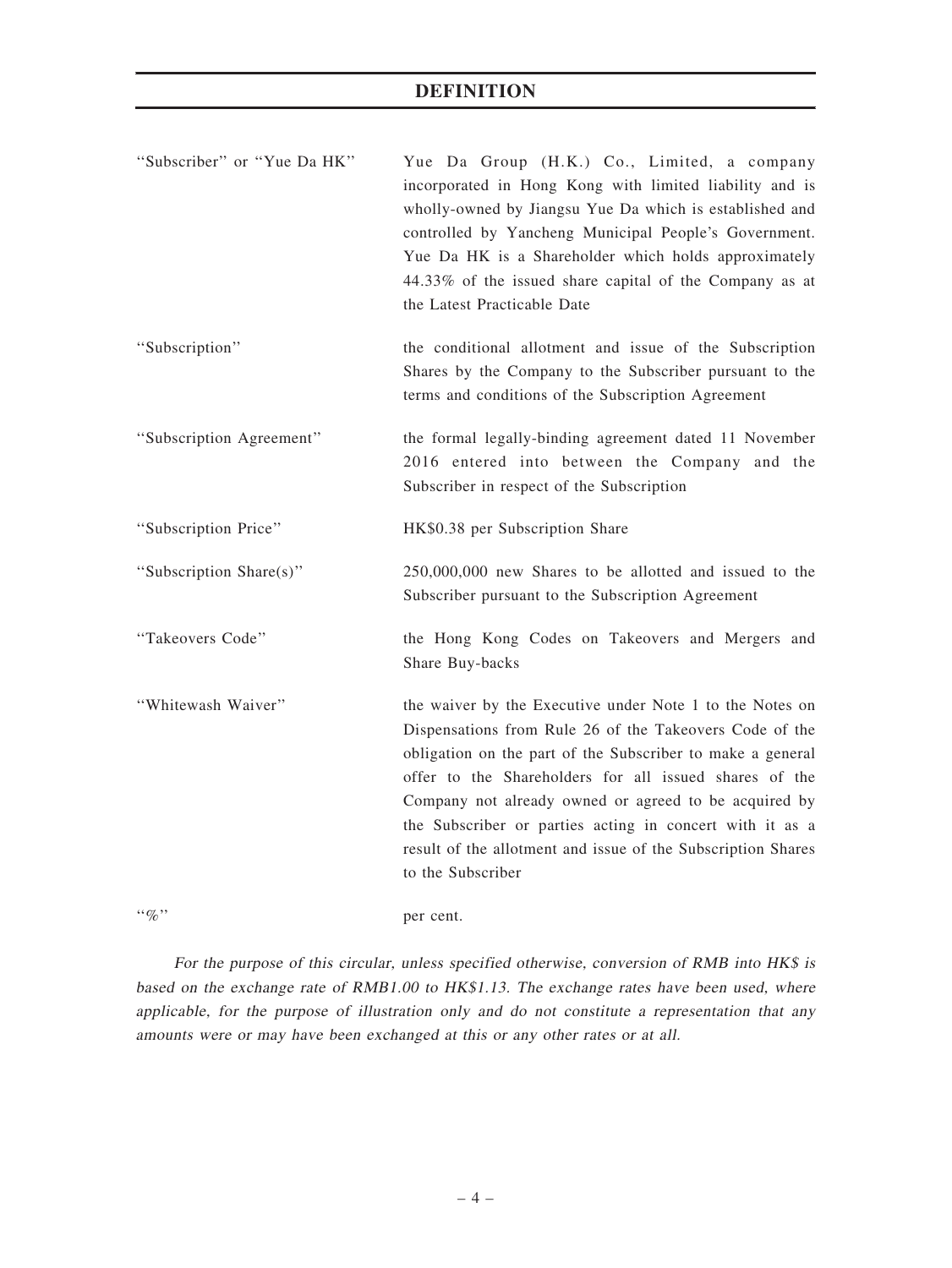# V

# **YUE DA MINING HOLDINGS LIMITED 悅達礦業控股有限公司**

*(Incorporated in the Cayman Islands with limited liability)* **(Stock Code: 629)**

Non-executive Directors: Mr. Wang Lianchun Mr. Qi Guangya

Executive Directors: Mr. Mao Naihe Mr. Hu Huaimin Mr. Bai Zhaoxiang

Independent non-executive Directors: Mr. Cui Shu Ming Dr. Liu Yongping Mr. Cheung Ting Kee

Registered Office: Cricket Square Hutchins Drive P.O. Box 2681 Grand Cayman KY1-1111 Cayman Islands

Principal place of business in Hong Kong: Office nos. 3321-3325 33/F, China Merchants Tower Shun Tak Centre No. 168-200 Connaught Road Central Hong Kong

7 December 2016

To the Shareholders

Dear Sir or Madam,

# (1) CONNECTED TRANSACTION RELATING TO SUBSCRIPTION OF NEW SHARES; AND (2) APPLICATION FOR WHITEWASH WAIVER

#### INTRODUCTION

Reference is made to the Announcement. On 11 November 2016 (after trading hours), the Company entered into the Subscription Agreement with the Subscriber, pursuant to which the Subscriber has conditionally agreed to subscribe for and the Company has conditionally agreed to allot and issue 250,000,000 new Shares at the Subscription Price of HK\$0.38 per Subscription Share to the Subscriber. The Subscription is subject to various conditions set out below under the paragraph headed''Conditions precedent''.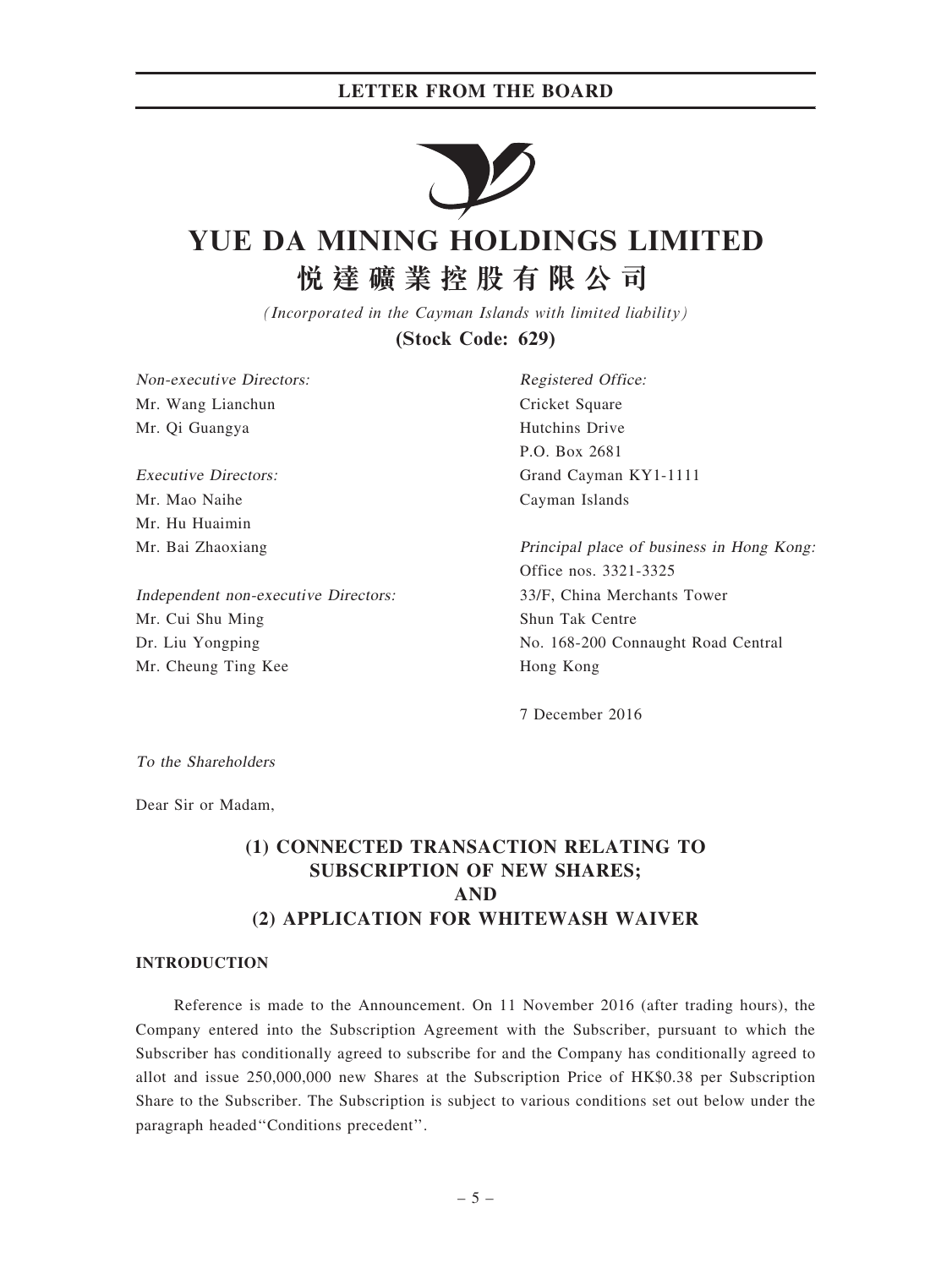The purpose of this circular is to provide you with, among others, (i) further details of the Subscription, the Subscription Agreement, the Specific Mandate and the Whitewash Wavier; (ii) a letter of advice from the Independent Board Committee to the Independent Shareholders advising on the Subscription Agreement and the transactions contemplated thereunder, the grant of the Specific Mandate and the Whitewash Waiver; (iii) a letter of advice from the Independent Financial Adviser to the Independent Board Committee and the Independent Shareholders advising on the Subscription Agreement and the transactions contemplated thereunder, the grant of the Specific Mandate and the Whitewash Waiver; (iv) a notice of EGM; and (v) other information as required under the Listing Rules and the Takeovers Code.

#### SUBSCRIPTION OF NEW SHARES

#### The Subscription Agreement

#### Date

11 November 2016 (after trading hours)

#### **Parties**

- (a) Issuer: the Company
- (b) Subscriber: Yue Da Group (H.K.) Co., Limited

The Subscriber has conditionally agreed to subscribe for and the Company has conditionally agreed to allot and issue 250,000,000 new Shares at the Subscription Price of HK\$0.38 per Subscription Share to the Subscriber, with an aggregate consideration of HK\$95 million.

#### Subscription Shares

The Subscription Shares represent approximately 27.21% of the issued share capital of the Company as at the Latest Practicable Date. Upon Completion, the Subscription Shares represent approximately 21.39% of the then issued share capital of the Company as enlarged by the Subscription (assuming there will be no other change in the number of issued Shares between the Latest Practicable Date and the date of Completion, save for the issue and allotment of the Subscription Shares). The Subscriber will then hold 657,241,333 Shares, representing approximately 56.24% of the then issued share capital of the Company as enlarged by the Subscription (assuming there will be no other change in the number of issued Shares between the Latest Practicable Date and the date of Completion, save for the issue and allotment of the Subscription Shares).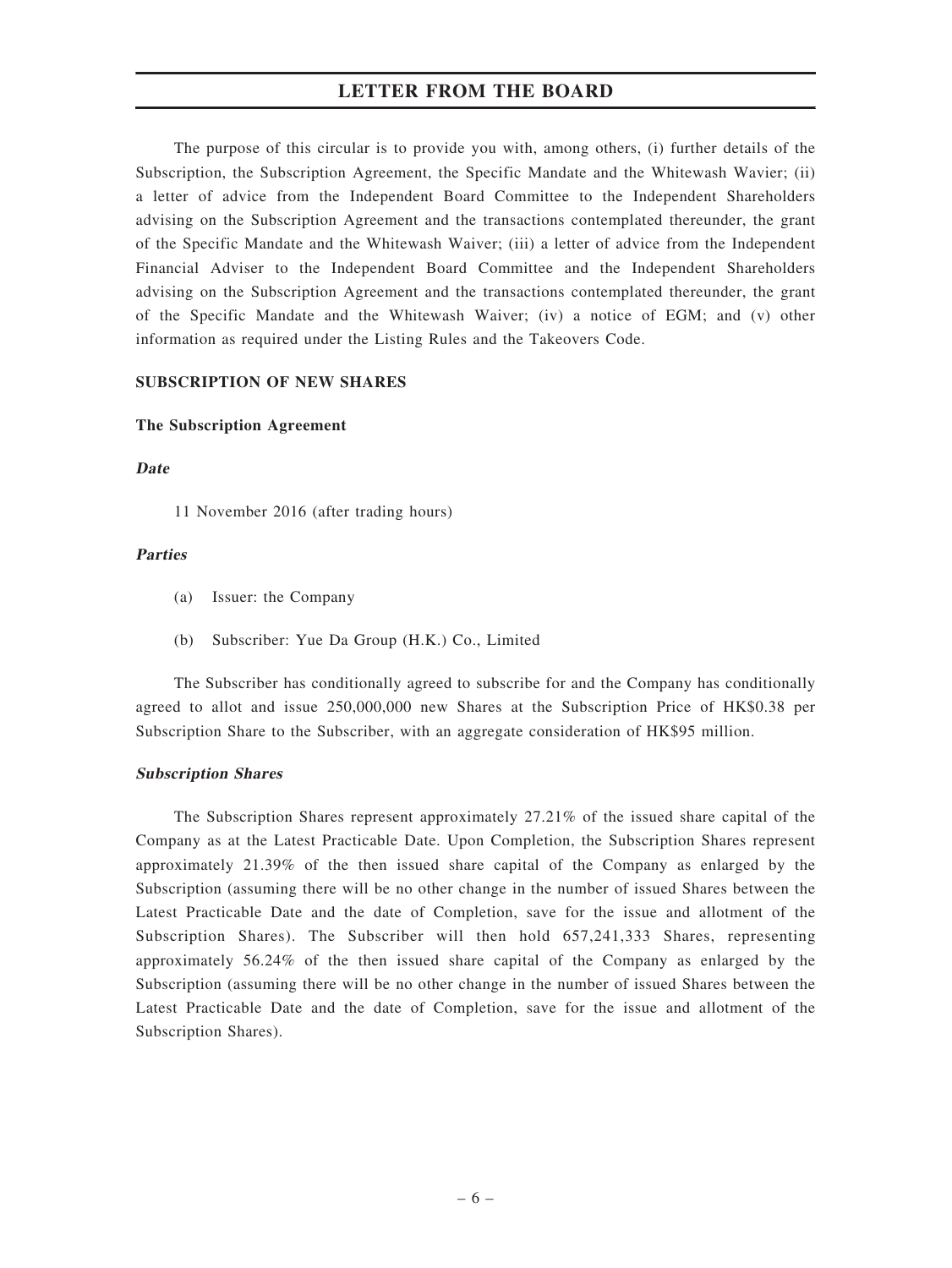#### Subscription Price

The Subscription Price of HK\$0.38 per Subscription Share, which represents:

- (i) a premium of approximately 31.03% over the closing price per Share of HK\$0.29 as quoted on the Stock Exchange on the Last Trading Date;
- (ii) a premium of approximately 35.23% over the average closing price per Share of HK\$0.281 as quoted on the Stock Exchange for the last five consecutive trading days immediately preceding the date of the Announcement;
- (iii) a premium of approximately 34.28% over the average closing price per Share of HK\$0.283 as quoted on the Stock Exchange for the last ten consecutive trading days immediately preceding the date of the Announcement;
- (iv) a discount of approximately 9.74% to the Group's unaudited consolidated net assets per Share as at 30 June 2016 of approximately HK\$0.421 (based on a total of 918,626,516 Shares as at the Latest Practicable Date and the Group's unaudited consolidated net assets attributable to the owners of the Company of approximately RMB342,491,000 (equivalent to approximately HK\$387,014,830) as at 30 June 2016); and
- (v) a premium of approximately 4.11% over the closing price per Share of HK\$0.365 as quoted on the Stock Exchange on the Latest Practicable Date.

The Subscription Price was determined after arm's length negotiations between the Company and the Subscriber with reference to market prices of the Shares in recent times. The Directors consider that the Subscription Price is fair and reasonable and in the interest of the Company and its Shareholders as a whole.

#### Conditions precedent

Completion is conditional upon fulfillment of the following conditions:

- (a) the Listing Committee of the Stock Exchange granting approval for the listing of, and permission to deal in, the Subscription Shares;
- (b) the Executive granting the Whitewash Waiver pursuant to Note 1 to the Notes on Dispensations from Rule 26 of the Takeovers Code to the Subscriber;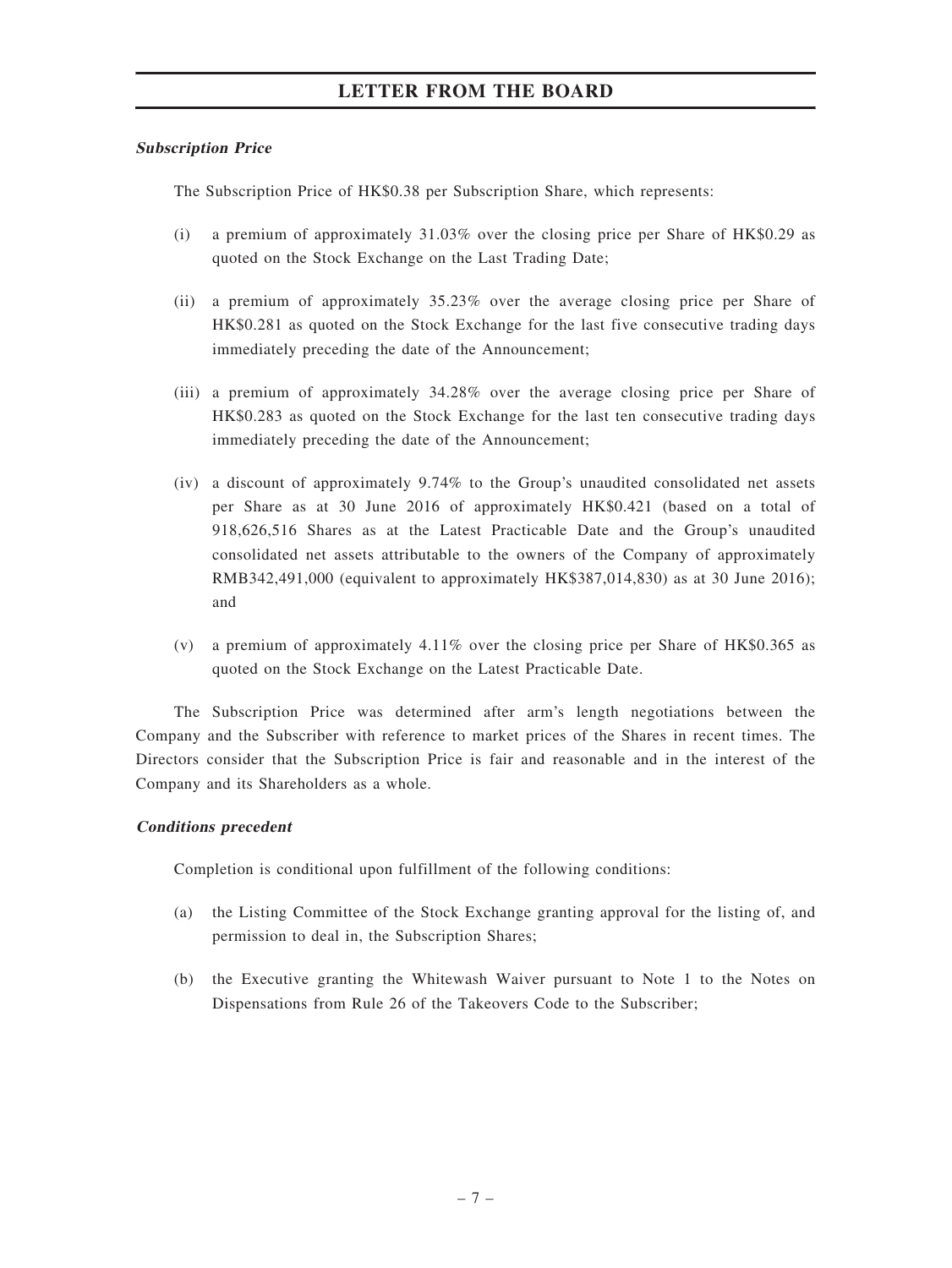- (c) the Independent Shareholders approving the Subscription and the related transactions contemplated thereunder and the Specific Mandate (including the Whitewash Waiver to be approved by way of poll); and
- (d) all the warranties by the Company and the Subscriber under the Subscription Agreement remain true, accurate and not misleading in all material respects at all times from the date of the Subscription Agreement up to the date of Completion.

All conditions set out above cannot be waived by the Company or the Subscriber and Completion shall only take place when all conditions set out above and attached to the Whitewash Waiver are satisfied. In the event that any of the conditions of the Subscription is not fulfilled on or before 28 February 2017 (or such later date as may be agreed between the Company and the Subscriber in writing), the Subscription Agreement will terminate and all obligations of the Company and the Subscriber under the Subscription Agreement shall cease and determine and neither the Company nor the Subscriber shall have any claim against the other in respect of any matter arising out of or in connection with the Subscription Agreement, except for any antecedent breach of any obligation and any liabilities under the Subscription Agreement.

As at the Latest Practicable Date, none of the conditions have been fulfilled.

#### Completion

Completion will take place on the tenth Business Day (in any event, within one month after the passing of the relevant resolutions at the EGM) after the date on which all the conditions of the Subscription are fulfilled (or such other date as may be agreed between the Company and the Subscriber in writing).

#### Specific Mandate

The Subscription Shares will be allotted and issued under the Specific Mandate to allot, issue and deal with Shares by an ordinary resolution to be proposed for passing by the Independent Shareholders at the EGM.

#### Application for listing

An application has been made by the Company to the Stock Exchange for the listing of, and permission to deal in, the Subscription Shares.

#### Rankings

The Subscription Shares, when issued and fully paid, will rank pari passu in all respects among themselves and with all the Shares in issue at the date of allotment and issue of the Subscription Shares, including the right to any dividends or distributions made or declared on or after the date of allotment and issue of the Subscription Shares.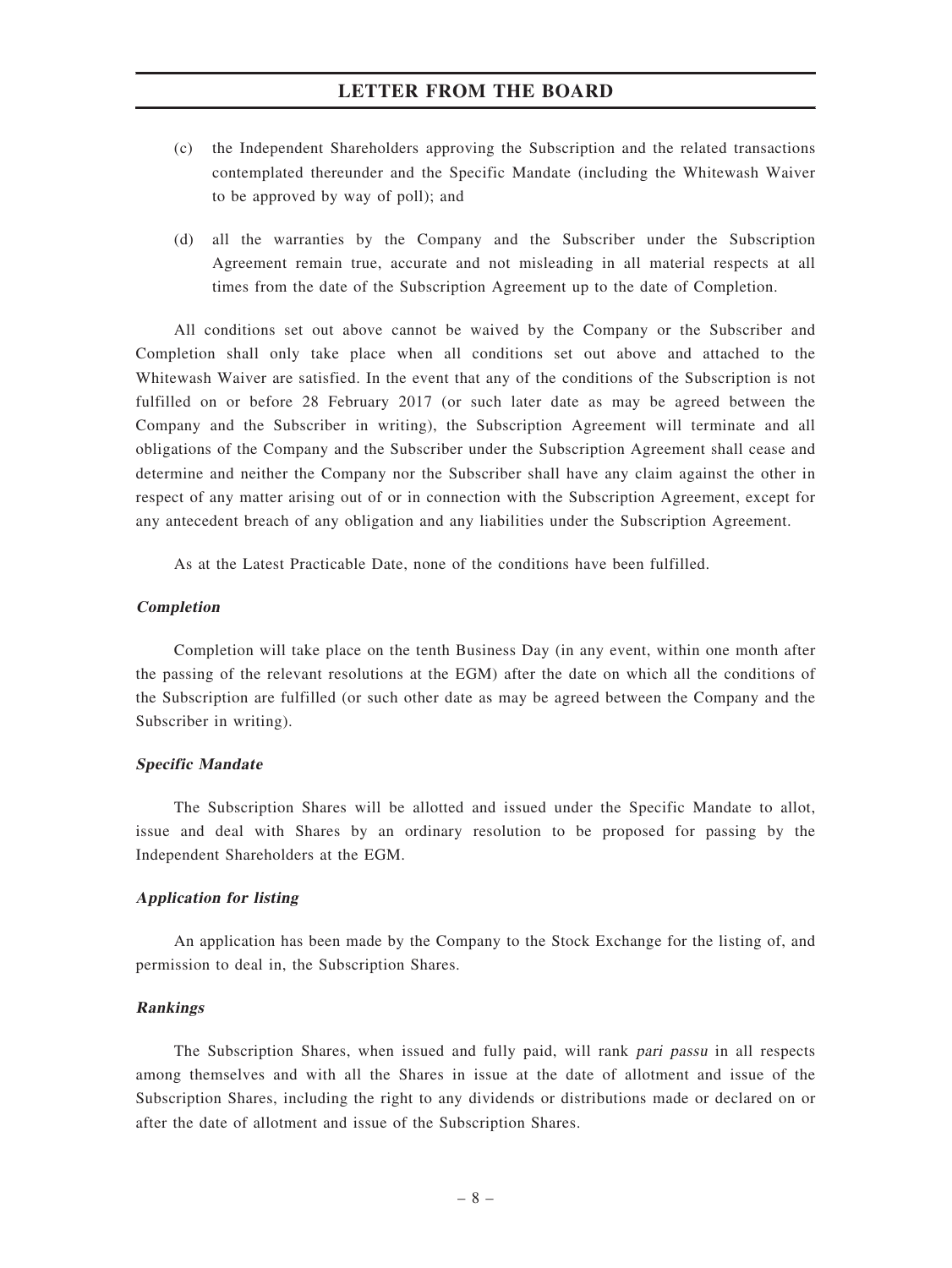#### INFORMATION ON THE SUBSCRIBER AND ITS GROUP

The Subscriber is a company incorporated in Hong Kong with limited liability and is a Shareholder which holds approximately 44.33% of the issued share capital of the Company as at the Latest Practicable Date. The Subscriber is wholly-owned by Jiangsu Yue Da which is principally engaged in manufacturing, retailing, property development, coal and non-ferrous metal mining and is established and controlled by Yancheng Municipal People's Government.

The Subscriber intends to maintain the existing business of the Group and the listing status of the Company on the Stock Exchange following Completion. The Subscriber has no intention to introduce any major changes to the existing business, including any redeployment of the employees or the fixed assets of the Group upon Completion, nor to make any major changes to the continued employment of the employees of the Group, other than in its ordinary and usual course of business.

However, the Subscriber will conduct a review on the business operations and financial position of the Group for the purpose of formulating business plans and strategies for the future business developments of the Group, and consider whether any asset disposal, asset acquisition, business rationalisation, business divestment, fund raising, restructuring of the business and/or business diversification will be appropriate in order to enhance the long-term growth potential of the Company. Subject to the results of the review and should suitable investments or business opportunities arise, the Subscriber may consider expanding the business of the Group with the objectives to broaden its income sources and to achieve accretion in the return to the Shareholders. However, the Subscriber has not entered into any agreements or fixed any terms with the Group as at the Latest Practicable Date in relation to any possible expansion or restructuring of the Group's businesses.

The Subscriber and the Company will comply with the relevant requirements under the Listing Rules and the Takeovers Code in the event any possible expansion or restructuring of the Group's business operations materialises after Completion.

#### OTHER FUND RAISING ALTERNATIVES

The Board has considered other alternative means of fund raising before resolving to the Subscription, including but not limited to rights issue or open offer and debt financing.

As the Group had recorded the consistent loss-making performance and the deteriorating net current asset position, it could be difficult for it to procure further debt financing with favourable terms and it would have to incur interest expenses which would impose additional financial burden to the Group. In addition, the Company encountered difficulties in procuring an independent underwriter in Hong Kong in underwriting a rights issue or an open offer of the Company.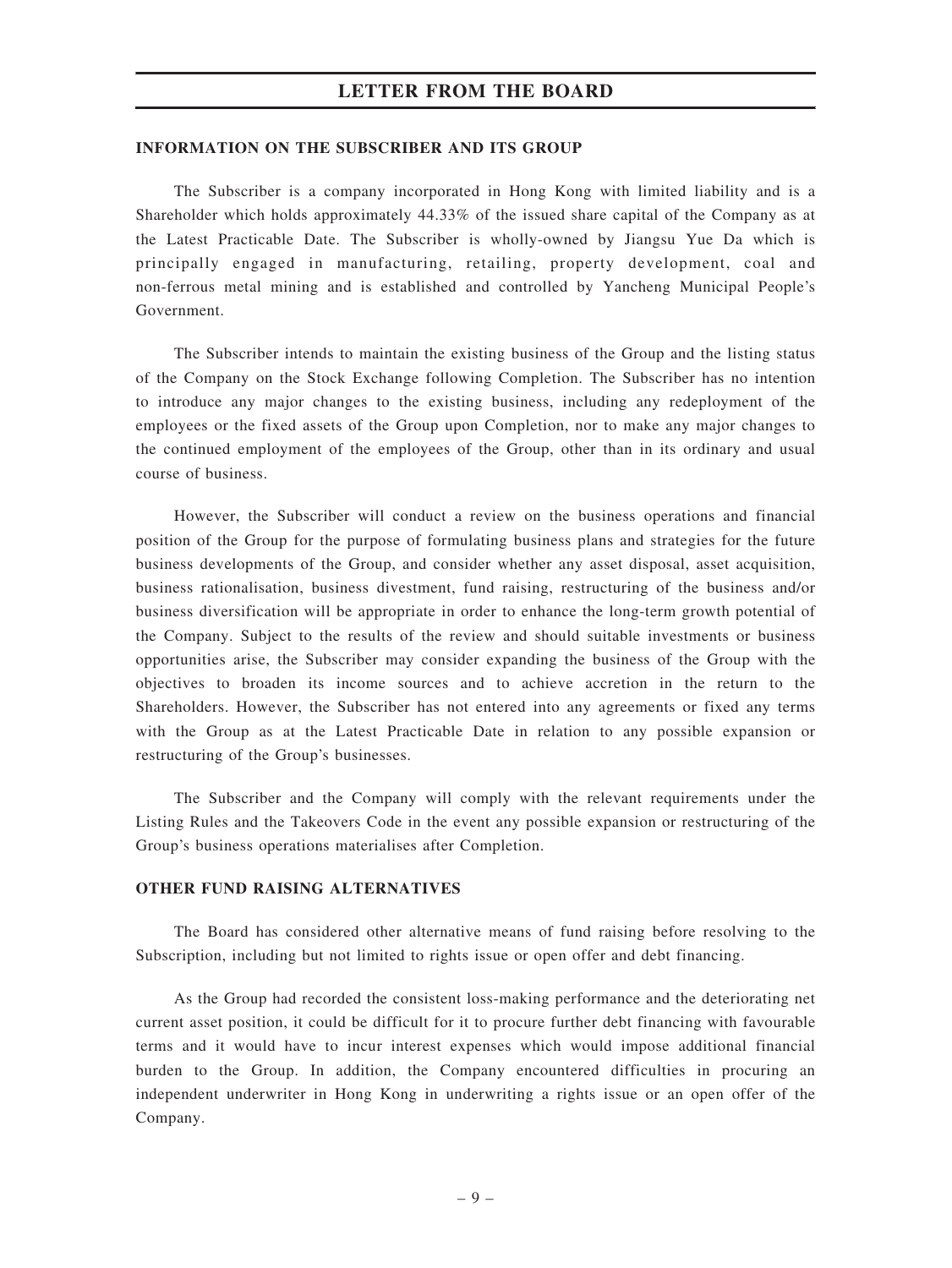As such, the Directors are of the views that the equity financing by way of the Subscription is the most appropriate means of fund raising method, and is in the interests of the Company and the Shareholders as a whole.

#### REASONS FOR AND BENEFITS OF THE SUBSCRIPTION

The Company is an investment holding company. The principal activities of its subsidiaries are exploration, mining and processing of zinc, lead, iron, gold and stone for construction.

The gross proceeds from the Subscription are expected to be HK\$95 million in aggregate. After deducting related professional fees and all related expenses which will be borne by the Company in relation to the Subscription, the net proceeds of the Subscription will amount to approximately HK\$93.7 million. The net Subscription Price is approximately HK\$0.3748 per Subscription Share. The aggregate nominal value of share capital for the Subscription Shares is HK\$25 million.

As at 30 September 2016, the unaudited cash balance of the Group is amounted to approximately RMB16.3 million (equivalent to approximately HK\$18.4 million). It is expected that the net proceeds from the Subscription will be applied to the general working capital of the Group and expect to apply (i) approximately HK\$59.7 million for the administrative expenses, including but not limited to rental, salary expenses, legal and professional fee and government levies; (ii) approximately HK\$12.0 million for finance cost; and (iii) approximately HK\$22.0 million for additions of property, plant and equipment, and mining rights. As disclosed in the annual report of the Company for the year ended 31 December 2015, it recorded that the administrative expenses and finance costs amounted to approximately RMB78.7 million (equivalent to approximately HK\$88.9 million) and RMB78.5 million (equivalent to approximately HK\$88.7 million) for the years ended 31 December 2014 and 2015, respectively, with an annual average of approximately RMB78.6 million (equivalent to approximately HK\$88.8 million).

The Directors consider that the Subscription represents an opportunity to raise capital for the Company in order to maintain a sufficient cash position of the Group and to enhance the capital base of the Company. The Board consider the terms of the Subscription Agreement to be normal commercial terms and is fair and reasonable and the Subscription is in the interests of the Company and the Shareholders as a whole.

Save for the Subscription, the Company had no further fund raising plan as at the Latest Practicable Date.

#### EQUITY FUND RAISING ACTIVITIES OF THE COMPANY IN THE PAST 12 MONTHS

The Company has not conducted any equity fund raising activities in the past 12 months immediately preceding the Latest Practicable Date.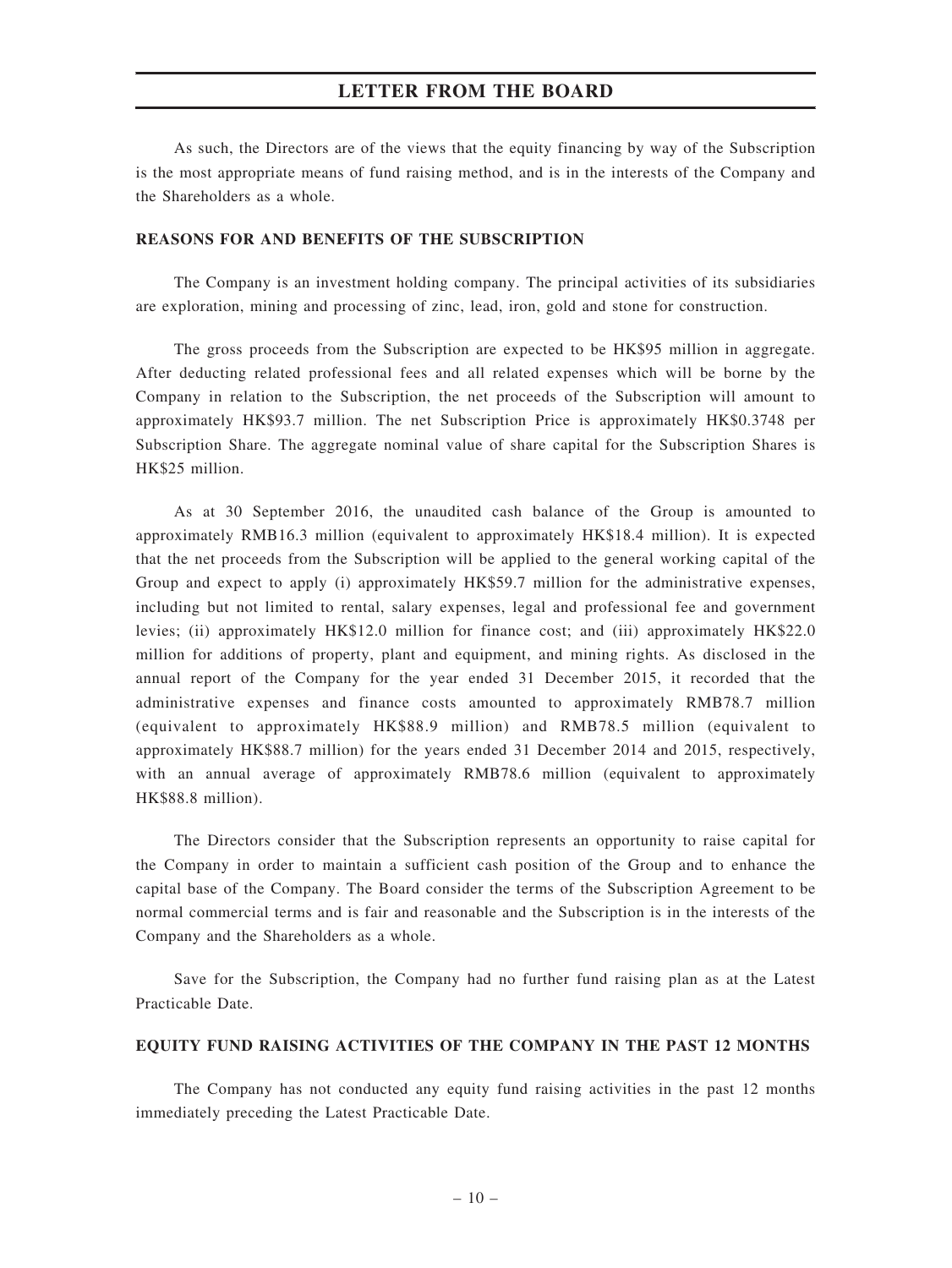#### CHANGES IN THE SHAREHOLDING OF THE COMPANY

Set out below is a table showing the shareholding structure of the Company (i) as at the Latest Practicable Date; (ii) immediately upon Completion (assuming there will be no other change in the number of issued Shares between the Latest Practicable Date and the date of Completion, save for the issue and allotment of the Subscription Shares) and (iii) immediately upon Completion (assuming there will be no other change in the number of issued Shares between the Latest Practicable Date and the date of Completion, save for the issue and allotment of the Subscription Shares and full exercise of the Outstanding Options).

|                                                                              | As at the Latest<br>Practicable Date |               | (assuming no Outstanding)<br>Options are exercised) | Immediately upon Completion | <b>Immediately upon Completion</b><br>(assuming all Outstanding<br>Options are exercised) |               |  |
|------------------------------------------------------------------------------|--------------------------------------|---------------|-----------------------------------------------------|-----------------------------|-------------------------------------------------------------------------------------------|---------------|--|
|                                                                              |                                      | Approximately |                                                     | Approximately               |                                                                                           | Approximately |  |
|                                                                              | No. of Shares                        | %             | No. of Shares                                       | $\%$                        | No. of Shares                                                                             | %             |  |
| The Subscriber                                                               | 407,241,333                          | 44.33         | 657, 241, 333                                       | 56.24                       | 657, 241, 333                                                                             | 54.40         |  |
| Mr. Qi Guangya ("Mr. Qi")<br>(Note 1)                                        |                                      |               |                                                     |                             | 2,018,116                                                                                 | 0.17          |  |
| Sub-total of the Subscriber and its<br>parties acting in concert             | 407, 241, 333                        | 44.33         | 657, 241, 333                                       | 56.24                       | 659,259,449                                                                               | 54.57         |  |
| Mr. Hu Huaimin ("Mr. Hu")<br>(Note 2)<br>Mr. Bai Zhaoxiang ("Mr. Bai")       | 1,130,666                            | 0.12          | 1,130,666                                           | 0.10                        | 3,901,536                                                                                 | 0.32          |  |
| (Note 3)                                                                     |                                      |               |                                                     |                             | 2,213,281                                                                                 | 0.18          |  |
| Holders of Outstanding Options<br>(Other than Mr. Qi, Mr. Hu and<br>Mr. Bai) |                                      |               |                                                     |                             | 32,463,792                                                                                | 2.69          |  |
| Other public Shareholders                                                    | 510,254,517                          | 55.55         | 510,254,517                                         | 43.66                       | 510,254,517                                                                               | 42.24         |  |
| <b>TOTAL</b>                                                                 | 918,626,516                          | 100.00        | 1,168,626,516                                       | 100.00                      | 1,208,092,575                                                                             | 100.00        |  |

#### Notes:

1. Mr. Qi is a non-executive Director and is also a director of Jiangsu Yue Da.

2. Mr. Hu is an executive Director.

3. Mr. Bai is an executive Director.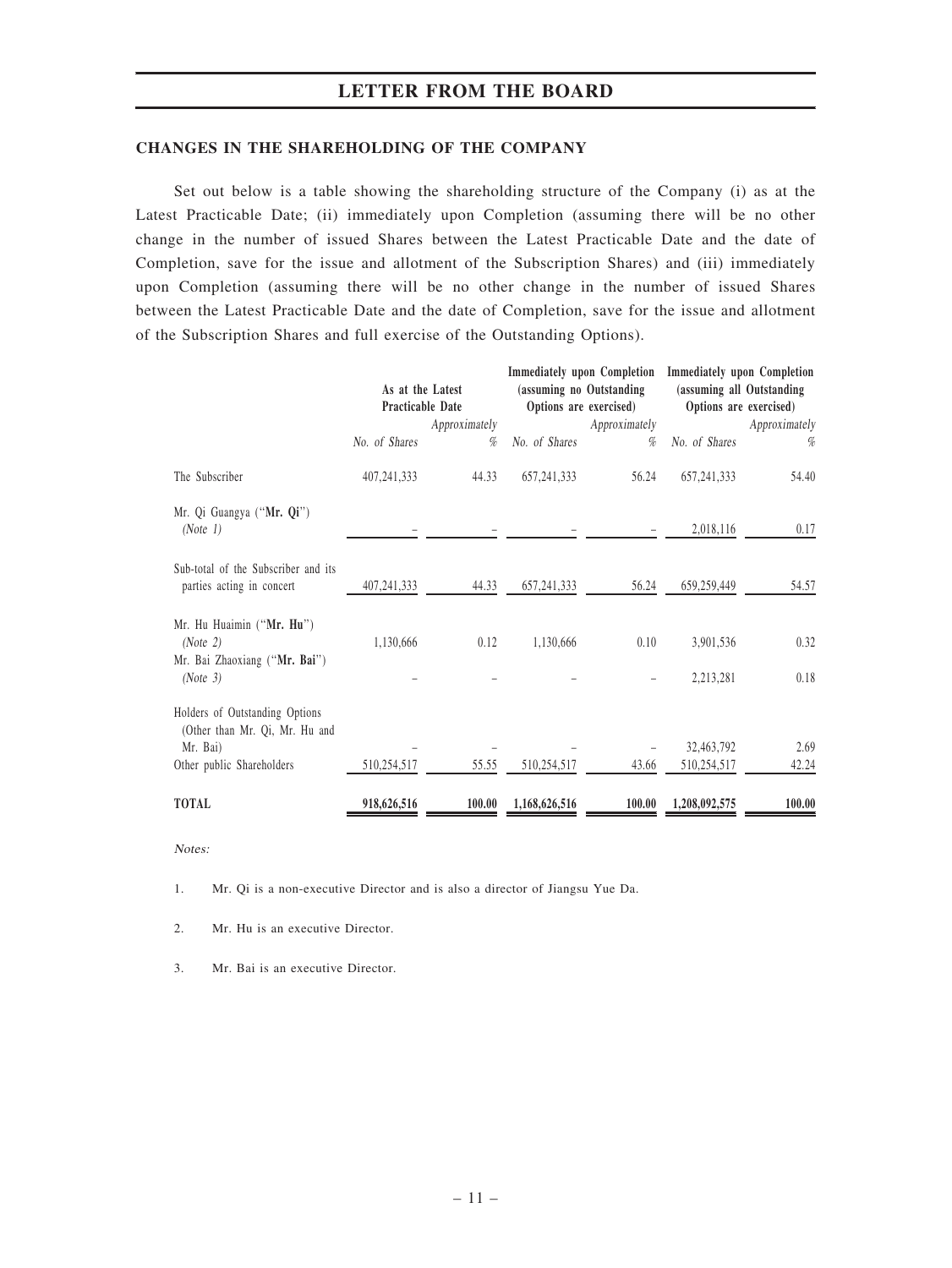#### IMPLICATIONS OF THE TAKEOVERS CODE AND THE LISTING RULES

As at the Latest Practicable Date, the Subscriber is a Shareholder which holds 407,241,333 Shares, representing approximately 44.33% of the issued share capital of the Company as at the Latest Practicable Date. Since the Subscriber is a controlling shareholder of the Company and hence a connected person of the Company under Rule 14A.07(1) of the Listing Rules, the Subscription will constitute a connected transaction for the Company, and is subject to the announcement, reporting and Independent Shareholders' approval requirements under Chapter 14A of the Listing Rules. The Company will seek the Independent Shareholders' approval for the Subscription Agreement at the EGM.

Upon Completion, the shareholding of the Subscriber will increase from approximately 44.33% to approximately 56.24% of the then issued share capital of the Company as enlarged by the Subscription (assuming there will be no other change in the number of issued Shares between the Latest Practicable Date and the date of Completion, save for the issue and allotment of the Subscription Shares), hereby triggering a general offer obligation under the Takeovers Code.

#### APPLICATION FOR WHITEWASH WAIVER

An application has been made by the Subscriber to the Executive for the granting of the Whitewash Waiver pursuant to Note 1 to the Notes on Dispensations from Rule 26 of the Takeovers Code. The Whitewash Waiver, if granted by the Executive, will be subject to, among others, the approval of the Independent Shareholders taken on a poll at the EGM. As the Whitewash Waiver is one of the conditions precedent to the Subscription Agreement and such condition is not waivable, the Subscription will not proceed if the Whitewash Waiver is not granted by the Executive, or is not approved by the Independent Shareholders.

As at the Latest Practicable Date, the Company does not believe that the Subscription gives rise to any concerns in relation to compliance with other applicable rules or regulations (including the Listing Rules). If a concern should arise after the release of the Announcement, the Company will endeavour to resolve the matter to the satisfaction of the relevant authority as soon as possible but in any event before the despatch of the circular to be issued in relation to the Subscription Agreement and the transactions contemplated thereunder, the Specific Mandate and the Whitewash Waiver. The Company notes that the Executive may not grant the Whitewash Waiver if the Subscription does not comply with other applicable rules and regulations.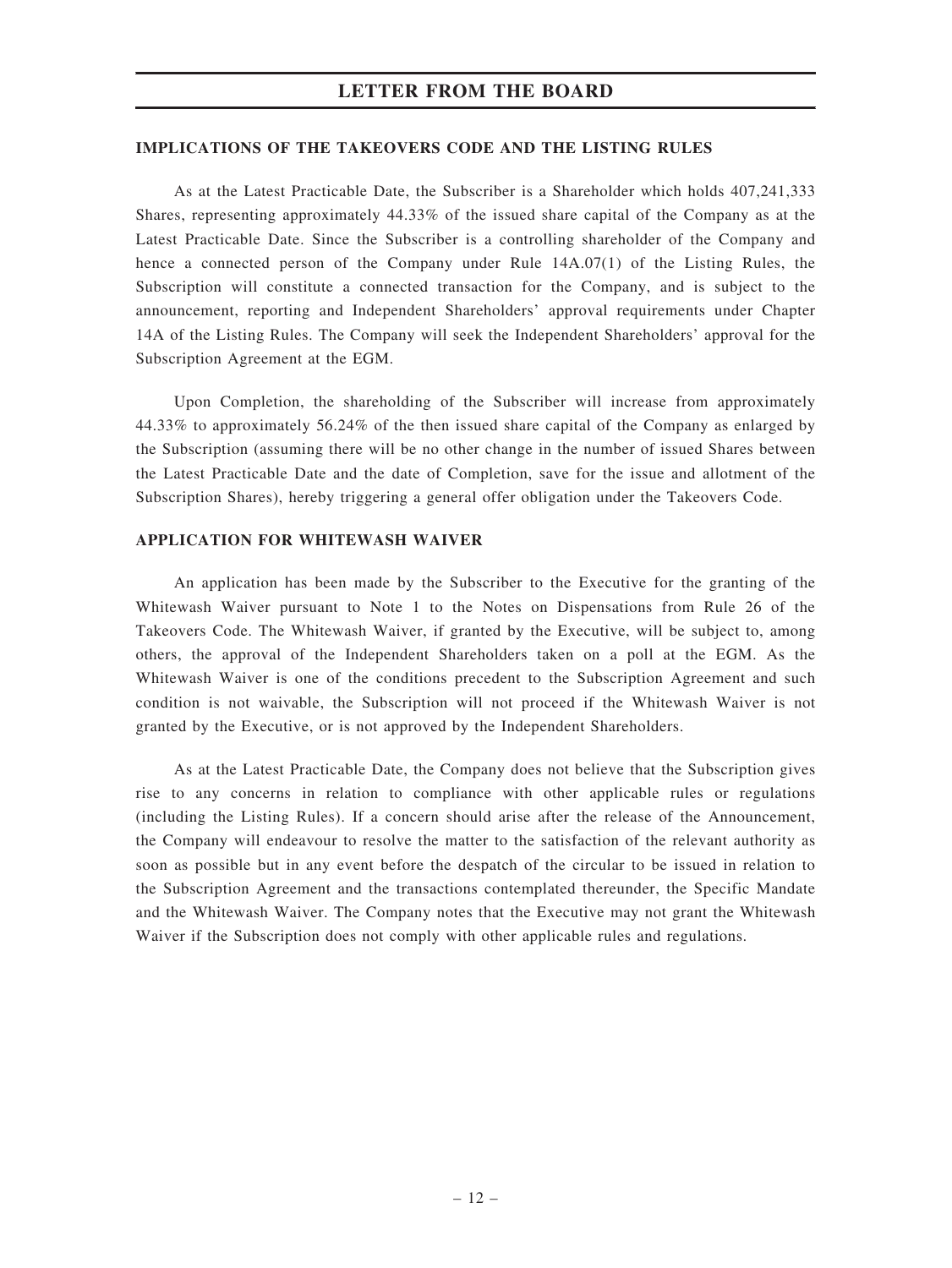#### **EGM**

A notice convening the EGM of the Company to be held at Office Nos. 3321-3325, 33/F, China Merchants Tower, Shun Tak Centre, No. 168-200 Connaught Road Central, Hong Kong on Friday, 23 December 2016 at 10:00 a.m. is set out on pages EGM-1 to EGM-3 of this circular.

At the EGM, ordinary resolutions will be proposed to approve, among other things, the Subscription Agreement and the transactions contemplated thereunder, including the grant of Specific Mandate, and the Whitewash Waiver.

Whether or not you are able to attend the EGM in person, you are requested to complete and return the enclosed form of proxy in accordance with the instructions printed thereon as soon as possible and in any event not later than 48 hours before the time for the EGM or any adjournment thereof. Completion and return of the form of proxy will not preclude you from attending and voting in person at the EGM or any adjournment thereof should you so wish.

In accordance with the Listing Rules and the Takeovers Code, (i) the Subscriber and its associates; (ii) any parties acting in concert with the Subscriber; (iii) each of Mr. Hu Huaimin, Mr. Qi Guangya and Mr. Bai Zhaoxiang, details of their shareholding in the Company are set out in the paragraph headed ''Changes in the Shareholding of the Company''; and (iv) the Shareholders involved or interested in the Subscription Agreement, the Specific Mandate or the Whitewash Waiver will be required to abstain from voting on the resolution(s) approving the Subscription Agreement and the transactions contemplated thereunder, the Specific Mandate and the Whitewash Waiver at the EGM. Accordingly, (i) the Subscriber and parties acting in concert with it (holding in aggregate of 407,241,333 Shares, representing approximately 44.33% of the issued share capital of the Company as at the Latest Practicable Date); and (ii) Mr. Hu Huaimin (holding in 1,130,666 Shares, representing 0.12% of the issued share capital of the Company as at the Latest Practicable Date), will abstain from voting on the relevant resolution(s) at the EGM. Save as disclosed, no other Shareholder has a material interest in the transactions contemplated under the Subscription Agreement, the Specific Mandate or the Whitewash Waiver and will be required to abstain from voting on the relevant resolution(s) at the EGM.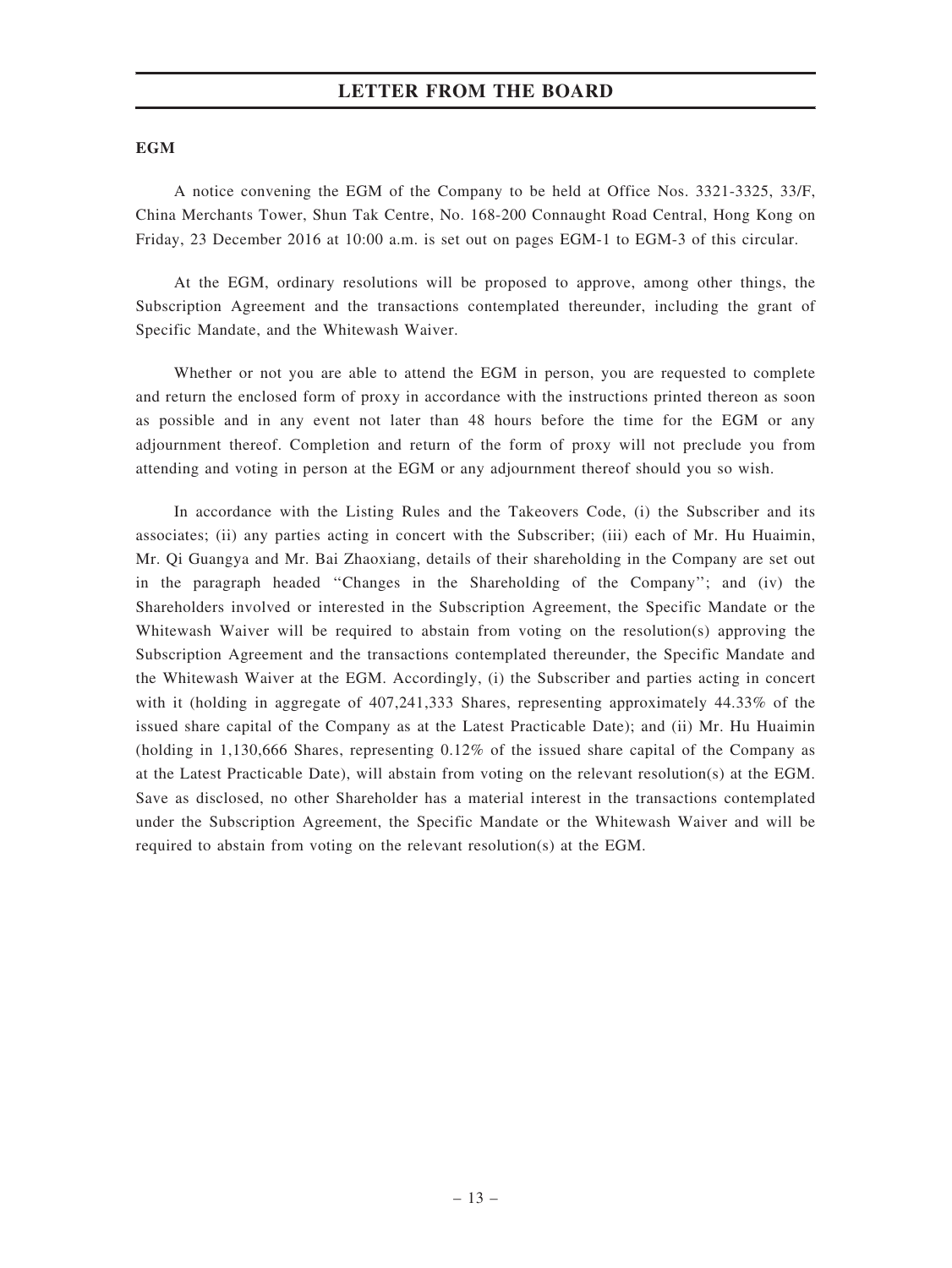As at the Latest Practicable Date, (i) Mr. Wang Lian Chun, a non-executive Director, is a director of the Subscriber and is also the chairman and director of Jiangsu Yue Da, an associate and a party acting in concert with the Subscriber; (ii) Mr. Qi Guangya, a non-executive Director, is a director of Jiangsu Yue Da; (iii) Mr. Mao Naihe, an executive Director, is the vice chairman of the Subscriber. Accordingly, each of Mr. Wang Lian Chun, Mr. Qi Guangya and Mr. Mao Naihe is considered to have a material interest in the transactions contemplated under the Subscription Agreement and the Whitewash Waiver and have abstained from voting on the board resolutions approving the transactions contemplated under the Subscription Agreement and the Whitewash Waiver. Mr. Hu Huaimin, Mr. Bai Zhaoxiang, Mr. Cui Shu Ming, Dr. Liu Yongping and Mr. Cheung Ting Kee have voted for the board resolutions approving the transactions contemplated under the Subscription Agreement and the Whitewash Waiver.

#### RECOMMENDATION

The Directors (including Independent Board Committee after considering the advice of the Independent Financial Adviser) consider that (i) the Subscription Agreement and the transaction contemplated thereunder and the Specific Mandate are fair and reasonable and on normal commercial terms; (ii) the Whitewash Waiver is fair and reasonable. We, therefore recommend the Independent Shareholders to vote in favour of the resolutions to be proposed at the EGM to approve the Subscription Agreement and the transaction contemplated thereunder, the grant of the Specific Mandate, and the Whitewash Waiver.

Your attention is drawn to:

- (a) this letter from the Board;
- (b) a letter of recommendation from the Independent Board Committee is set out on pages 15 to 16 of this circular; and
- (c) a letter from the Independent Financial Adviser, containing its advice to the Independent Board Committee and the Independent Shareholders is set out on pages 17 to 44 of this circular.

# ADDITIONAL INFORMATION

Your attention is also drawn to the additional information set out in the appendices to this circular.

> By Order of the Board Yue Da Mining Holdings Limited Hu Huaimin Executive Director and Chief Executive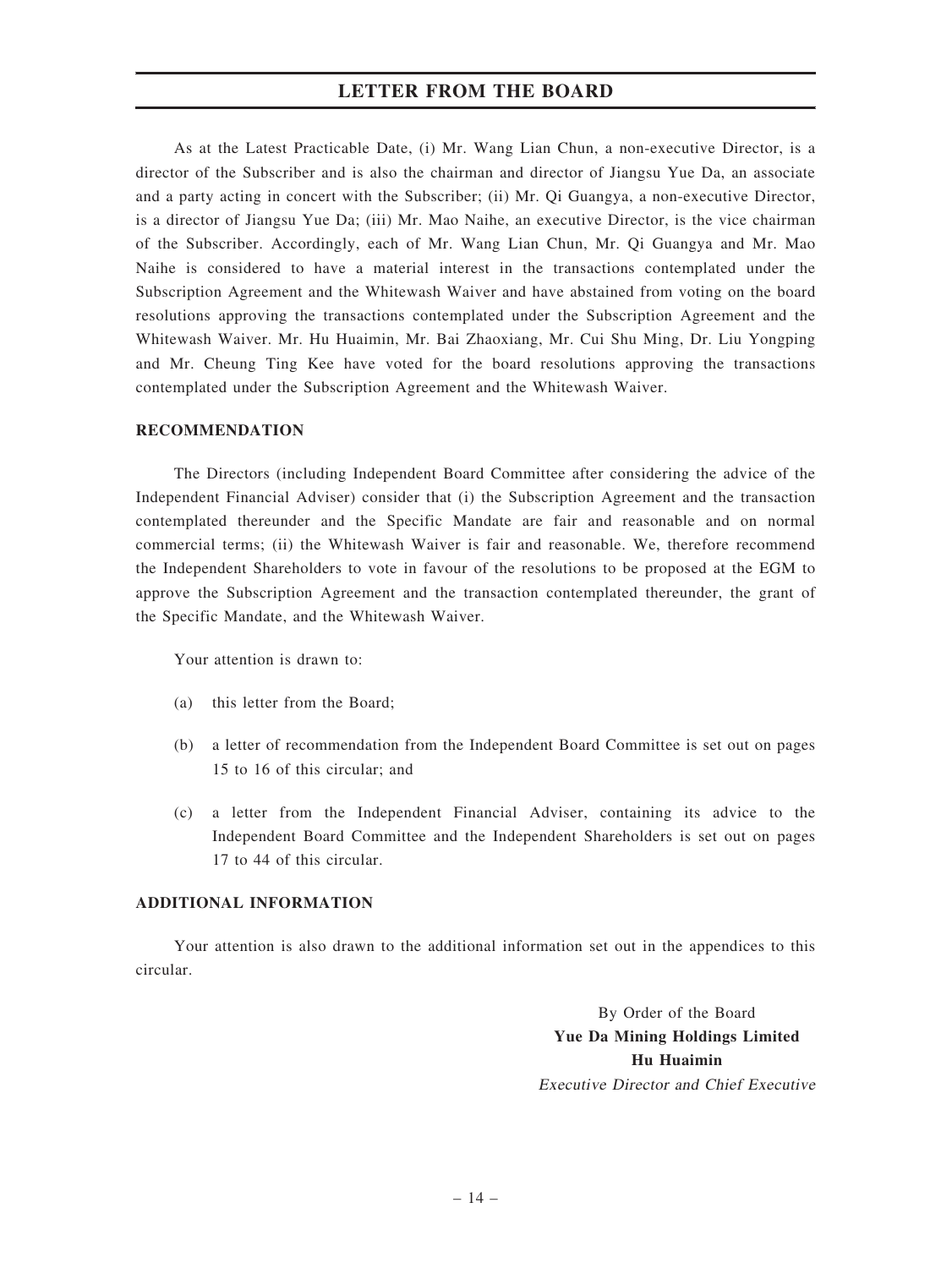# LETTER FROM INDEPENDENT BOARD COMMITTEE

The following is the text of <sup>a</sup> letter of the Independent Board Committee to the Independent Shareholders in respect of the Subscription Agreement and the transactions contemplated thereunder, the grant of the Specific Mandate and the Whitewash Waiver for inclusion in this circular.



# **YUE DA MINING HOLDINGS LIMITED 悅達礦業控股有限公司**

*(Incorporated in the Cayman Islands with limited liability)*

**(Stock Code: 629)**

7 December 2016

To the Independent Shareholders

Dear Sir or Madam,

# (1) CONNECTED TRANSACTION RELATING TO SUBSCRIPTION OF NEW SHARES; AND (2) APPLICATION FOR WHITEWASH WAIVER

#### **INTRODUCTION**

We have been appointed to form an independent board committee to consider and advise you on the Subscription Agreement and the transactions contemplated thereunder, the grant of the Specific Mandate and the Whitewash Waiver, details of which are set out in the circular issued by the Company to the Shareholders dated 7 December 2016 (the "Circular"), of which this letter forms part. Terms defined in the Circular will have the same meanings when used herein unless the context otherwise requires.

We wish to draw your attention to the letter from the Board and the letter of advice from the Independent Financial Adviser set out on pages 5 to 14 and pages 17 to 44 of the Circular, respectively, and the additional information set out in the appendices to the Circular.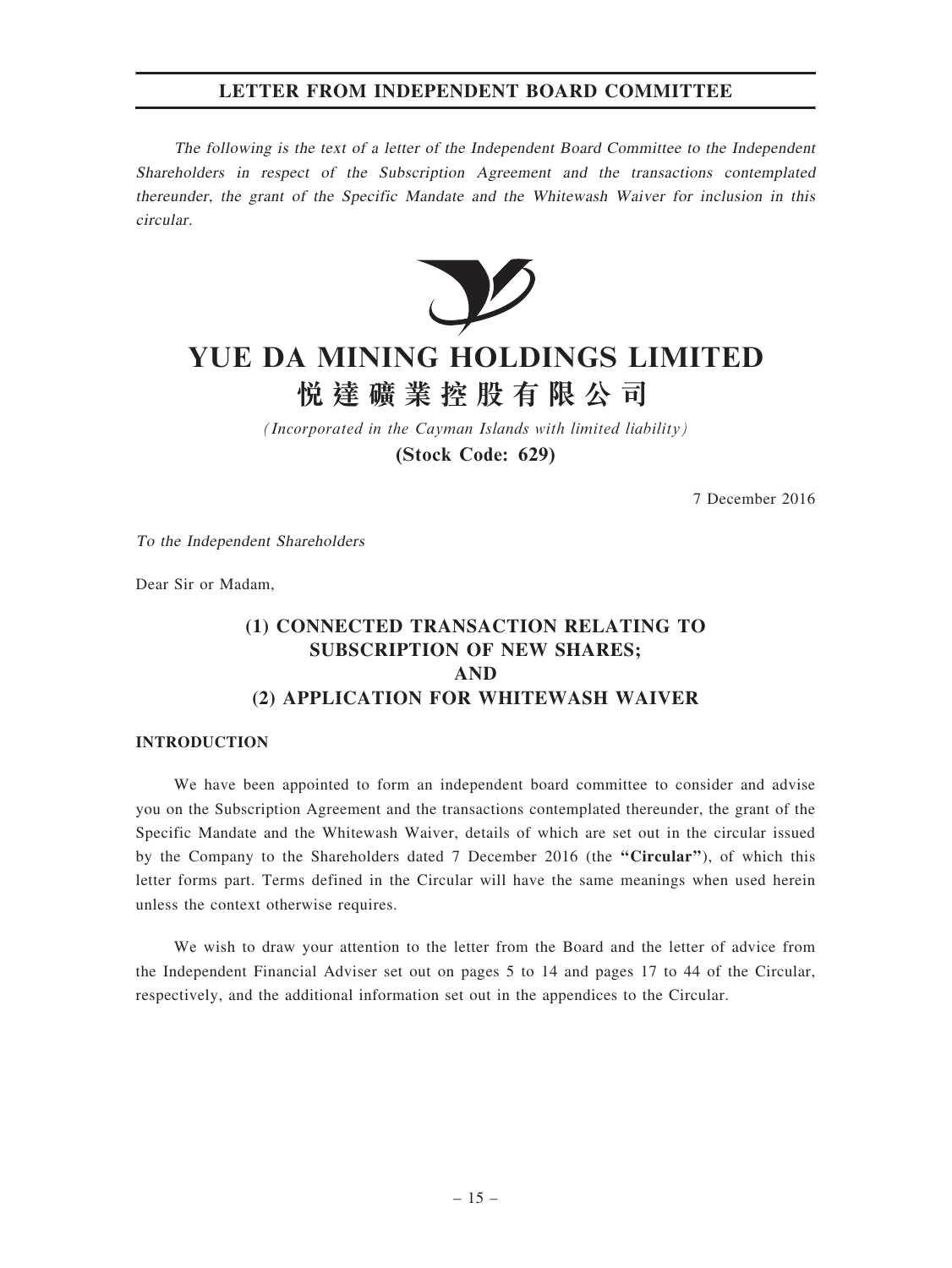# LETTER FROM INDEPENDENT BOARD COMMITTEE

Having taken into account the terms of the Subscription Agreement, and the principal factors and reasons considered by the Independent Financial Adviser, we concur with the view of the Independent Financial Adviser and consider that the Subscription Agreement is on normal commercial terms and in the ordinary and usual course of business of the Company and the Subscription Agreement and the Whitewash Waiver are fair and reasonable so far as the Independent Shareholders are concerned and in the interests of the Company and the Independent Shareholders as a whole. Accordingly, we recommend you to vote in favour of the resolutions to be proposed at the EGM to approve the Subscription Agreement and the transactions contemplated thereunder, the grant of the Specific Mandate and the Whitewash Waiver.

> Yours faithfully, For and on behalf of the Independent Board Committee Mr. Cui Shu Ming Dr. Liu Yongping Mr. Cheung Ting Kee Independent non-executive Directors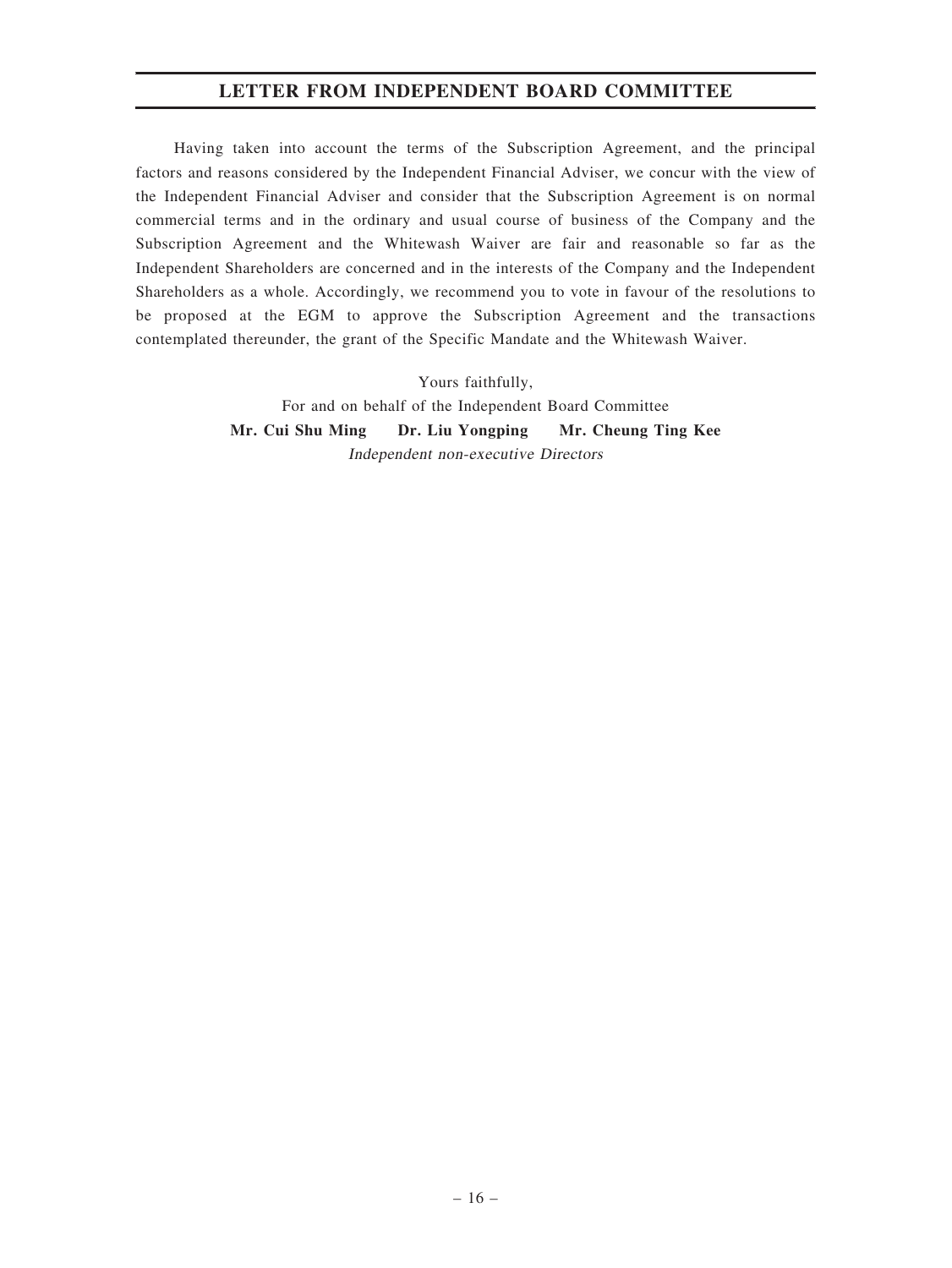The following is the full text of <sup>a</sup> letter of advice from Somerley Capital Limited to the Independent Board Committee in relation to the Subscription and the Whitewash Waiver, which has been prepared for the purpose of inclusion in the Circular.



#### SOMERLEY CAPITAL LIMITED

20th Floor China Building 29 Queen's Road Central Hong Kong

7 December 2016

To: The independent board committee of Yue Da Mining Holdings Limited

Dear Sirs,

# CONNECTED TRANSACTION RELATING TO SUBSCRIPTION OF NEW SHARES AND APPLICATION FOR WHITEWASH WAIVER

#### INTRODUCTION

We refer to our appointment to advise the Independent Board Committee in connection with the Subscription and the Whitewash Waiver. Details of the Subscription and the Whitewash Waiver are set out in the circular to the Shareholders dated 7 December 2016 (the "Circular"). Terms used in this letter shall have the same meanings as those defined in the Circular unless the context otherwise requires.

On 11 November 2016 (after trading hours), the Company entered into the Subscription Agreement with the Subscriber, pursuant to which the Subscriber has conditionally agreed to subscribe for and the Company has conditionally agreed to allot and issue 250,000,000 new Shares at the Subscription Price of HK\$0.38 per Subscription Share to the Subscriber.

The Subscription Shares represent approximately 27.21% of the existing issued share capital of the Company as at the Latest Practicable Date. Upon Completion, the Subscription Shares represent approximately 21.39% of the then issued share capital of the Company as enlarged by the Subscription (assuming there will be no other change in the number of issued Shares between the Latest Practicable Date and the date of Completion, save for the issue and allotment of the Subscription Shares). The Subscriber will then hold 657,241,333 Shares, representing approximately 56.24% of the then issued share capital of the Company as enlarged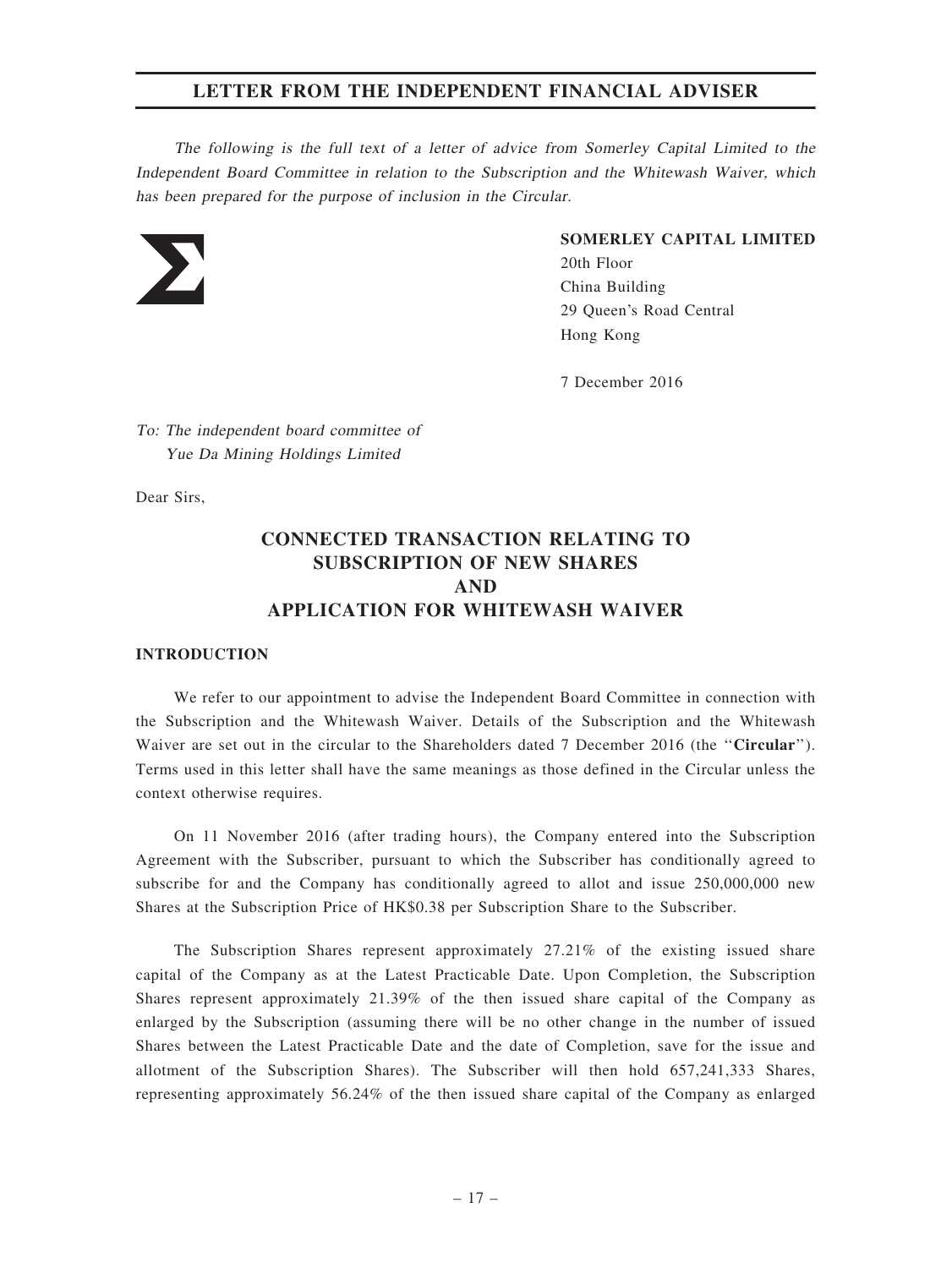by the Subscription (assuming there will be no other change in the number of issued Shares between the Latest practicable Date and the date of Completion, save for the issue and allotment of the Subscription Shares).

As at the Latest practicable Date, the Subscriber is a Shareholder which holds 407,241,333 Shares, representing approximately 44.33% of the issued share capital of the Company as at the Latest Practicable Date. Since the Subscriber is a controlling shareholder of the Company and hence a connected person of the Company under Rule 14A.07(1) of the Listing Rules, the Subscription will constitute a connected transaction for the Company, and is subject to the announcement, reporting and Independent Shareholders' approval requirements under Chapter 14A of the Listing Rules. The Company will seek the Independent Shareholders' approval of the Subscription Agreement at the EGM.

Upon Completion, the shareholding of the Subscriber will increase from approximately 44.33% to approximately 56.24% of the then issued share capital of the Company as enlarged by the Subscription (assuming there will be no other change in the number of issued Shares between the Latest Practicable Date and the date of Completion, save for the issue and allotment of the Subscription Shares), hereby triggering a general offer obligation under the Takeovers Code.

An application has be made by the Subscriber to the Executive for the granting of the Whitewash Waiver pursuant to Note 1 to the Notes on Dispensations from Rule 26 of the Takeovers Code. The Whitewash Waiver, if granted by the Executive, will be subject to, among others, the approval of the Independent Shareholders taken on a poll at the EGM. As the Whitewash Waiver is one of the conditions precedent to the Subscription Agreement and such condition is not waivable, the Subscription will not proceed if the Whitewash Waiver is not granted by the Executive, or is not approved by the Independent Shareholders.

The Independent Board Committee comprising all the independent non-executive Directors, namely Mr. Cui Shu Ming, Dr. Liu Yongping and Mr. Cheung Ting Kee, has been formed in accordance with Rule 2.8 of the Takeovers Code to advise the Independent Shareholders in respect of the Subscription Agreement and the transactions contemplated thereunder and the Whitewash Waiver. As at the Latest Practicable Date, (i) Mr. Wang Lian Chun, a non-executive Director, is a director of the Subscriber and is also the chairman and director of Jiangsu Yue Da, an associate and a party acting in concert with the Subscriber; (ii) Mr. Qi Guangya, a nonexecutive Director, is a director of Jiangsu Yue Da; (iii) Mr. Mao Naihe, an executive Director, is the vice chairman of the Subscriber. Accordingly, the aforesaid three non-executive Directors are considered to have a material interest in the transactions contemplated under the Subscription Agreement and the Whitewash Waiver, and therefore, will not be members of the Independent Board Committee. We, Somerley Capital Limited, have been appointed as the independent financial adviser to advise the Independent Board Committee on these matters. Our appointment has been approved by the Independent Board Committee.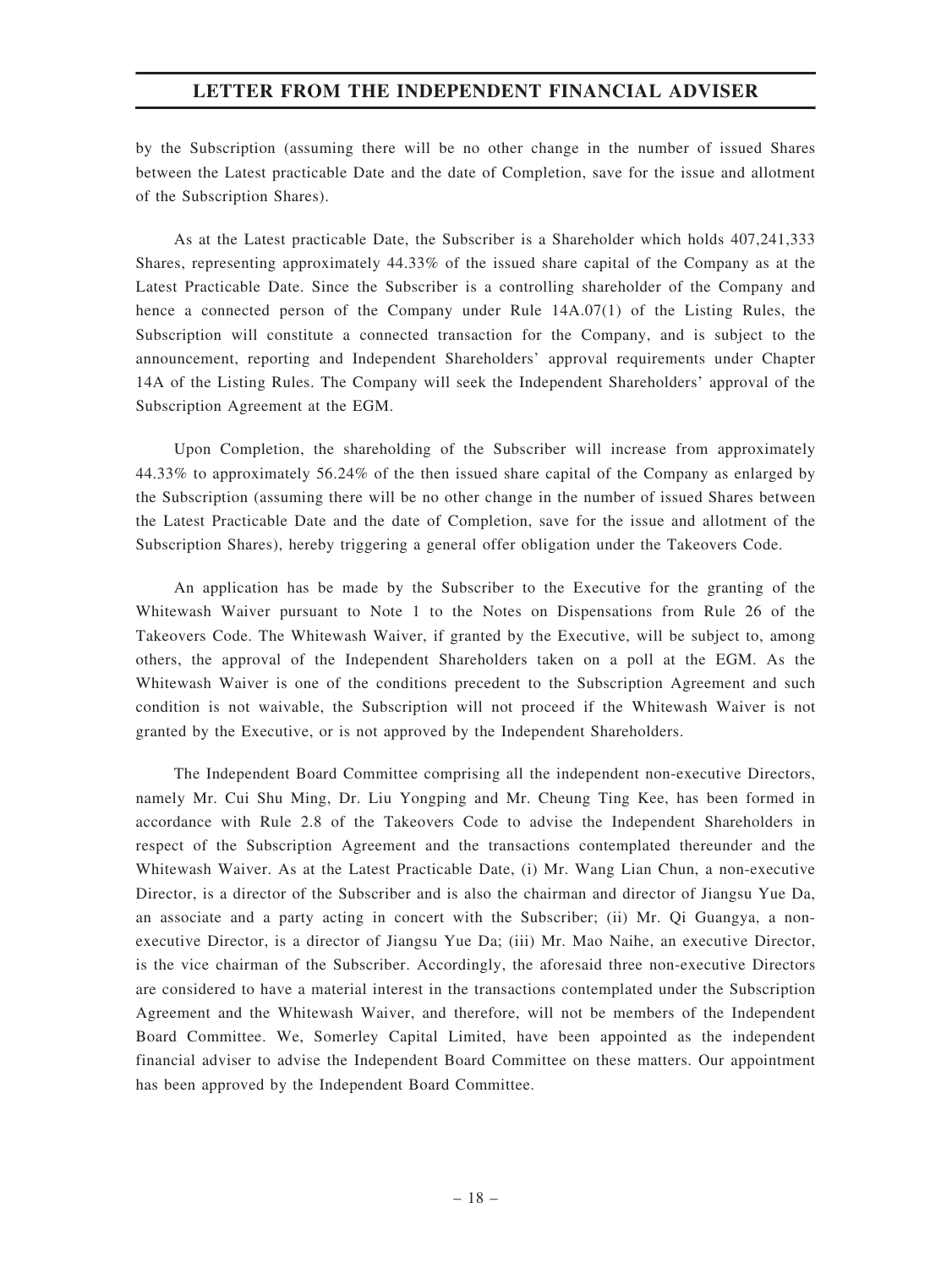We are not associated or connected with the Company or the Subscriber, their respective core connected persons or associates or any party acting, or presumed to be acting, in concert with any of them and, accordingly, are considered eligible to give independent advice on the Subscription and the Whitewash Waiver. Apart from normal professional fees payable to us in connection with this appointment, no arrangement exists whereby we will receive any fees or benefits from the Company or the Subscriber, their respective core connected persons or associates or any party acting, or presumed to be acting, in concert with any of them.

In formulating our advice and recommendation, we have relied on the information and facts supplied, and the opinions expressed, by the Directors and management of the Group (the ''Management''), which we have assumed to be true, accurate and complete. We have reviewed the published information on the Company, including but not limited to, annual report of the Company for the two financial years ended 31 December 2014 (the "2014 Annual Report") and 31 December 2015 (the ''2015 Annual Report''), interim report of the Company for the six months period ended 30 June 2016 (the "2016 Interim Report") and other information contained in the Circular. We have reviewed the trading performance of the Shares on the Stock Exchange. We have sought and received confirmation from the Directors that no material facts have been omitted from the information supplied and opinions expressed by them. The Company will notify the Shareholders of any material changes during the offer period (as defined under the Takeovers Code) as soon as possible in accordance with Rule 9.1 of the Takeovers Code. The Independent Shareholders will also be notified of any material changes to such information provided and our opinion as soon as possible after the Latest Practicable Date and throughout the offer period (as defined under the Takeovers Code). We consider that the information we have received is sufficient for us to reach our opinion and advice as set out in this letter. We have no reason to doubt the truth and accuracy of the information provided to us or to believe that any material facts have been omitted or withheld. We have, however, not conducted any independent investigation into the business and affairs of the Group, nor have we carried out any independent verification of the information supplied. We have also assumed that all representations contained or referred to in the Circular are true at the time they were made and at the date of the Circular and Shareholders will be notified of any material changes as soon as possible, if any.

#### PRINCIPAL FACTORS AND REASONS CONSIDERED

In formulating our opinion and recommendation with regard to the Subscription and the Whitewash Waiver, we have taken into account the following principal factors and reasons:

#### 1. Introduction

The Company is incorporated and registered as an exempted company in the Cayman Islands under the Companies Law of the Cayman Islands with limited liability. The shares of the Company are listed on the Stock Exchange. The Company is an investment holding company. The principal activities of its subsidiaries are exploration, mining and processing of zinc, lead, iron, gold and stone for construction.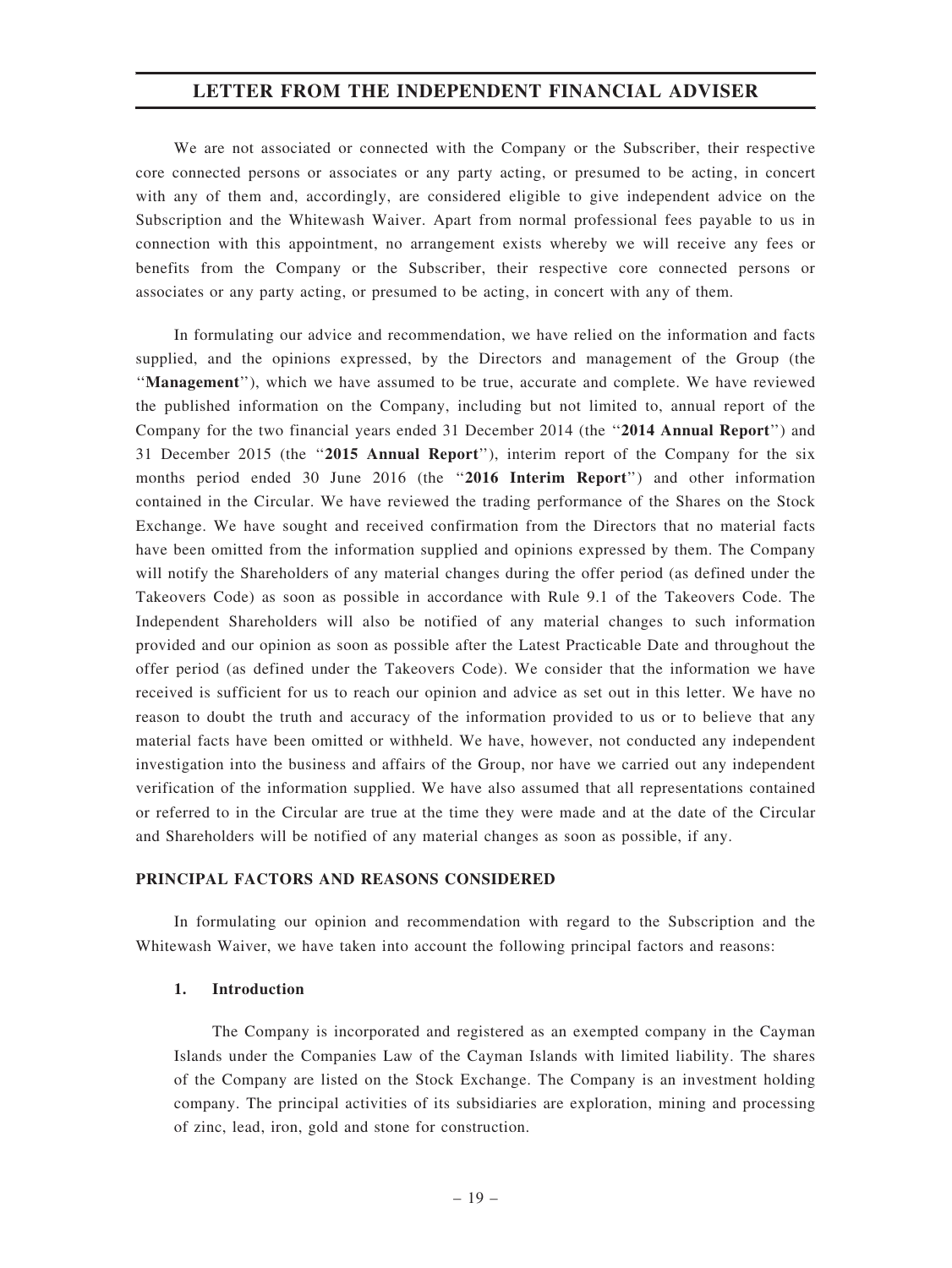#### 2. Review of the financial information on the Group

#### 2.1 Financial performance of the Group

Set out below are summary of financial information on the Group as extracted from the consolidated statement of profit or loss and other comprehensive income for each of the three years ended 31 December 2013, 31 December 2014 and 31 December 2015 and the six months periods ended 30 June 2015 and 30 June 2016, details of which are set out in the 2014 Annual Report, the 2015 Annual Report and the 2016 Interim Results:

|                             | For the six months period |             |                                |            |            |  |
|-----------------------------|---------------------------|-------------|--------------------------------|------------|------------|--|
|                             | ended 30 June             |             | For the year ended 31 December |            |            |  |
|                             | 2016                      | 2015        | 2015                           | 2014       | 2013       |  |
|                             | (unaudited)               | (unaudited) | (audited)                      | (audited)  | (audited)  |  |
|                             | RMB'000                   | RMB'000     | RMB'000                        | RMB'000    | RMB'000    |  |
| Continuing operation -      |                           |             |                                |            |            |  |
| <b>Mining Operations</b>    |                           |             |                                |            |            |  |
| Revenue                     | 41,419                    | 68,132      | 113,655                        | 134,782    | 191,133    |  |
| Cost of sales               | (36, 753)                 | (60, 478)   | (104, 026)                     | (145, 033) | (167, 652) |  |
| Gross profit                | 4,666                     | 7,654       | 9,629                          | (10,251)   | 23,481     |  |
| Other income                | 2,420                     | 6,033       | 8,296                          | 4,978      | 12,536     |  |
| Other gains and losses      | (748)                     | 1,322       | 15,615                         | 949        | 25,600     |  |
| Impairment losses on assets |                           | (68,087)    | (153, 784)                     | (219, 822) | (135, 983) |  |
| Impairment loss on          |                           |             |                                |            |            |  |
| available-for-sale          |                           |             |                                |            |            |  |
| investments                 |                           |             |                                | (11, 123)  |            |  |
| Administrative expenses     | (24, 115)                 | (29, 964)   | (60, 015)                      | (62, 587)  | (76, 890)  |  |
| Finance costs               | (6, 231)                  | (10, 940)   | (18, 458)                      | (16, 117)  | (14, 368)  |  |
| Loss before tax             | (24,008)                  | (93, 982)   | (198, 717)                     | (313,973)  | (165, 624) |  |
| Income tax (expense)/credit | (1, 152)                  | 8,877       | 34,327                         | 68,177     | 25,475     |  |
| Loss for the period/year    |                           |             |                                |            |            |  |
| from continuing operation   | (25,160)                  | (85, 105)   | (164,390)                      | (245,796)  | (140, 149) |  |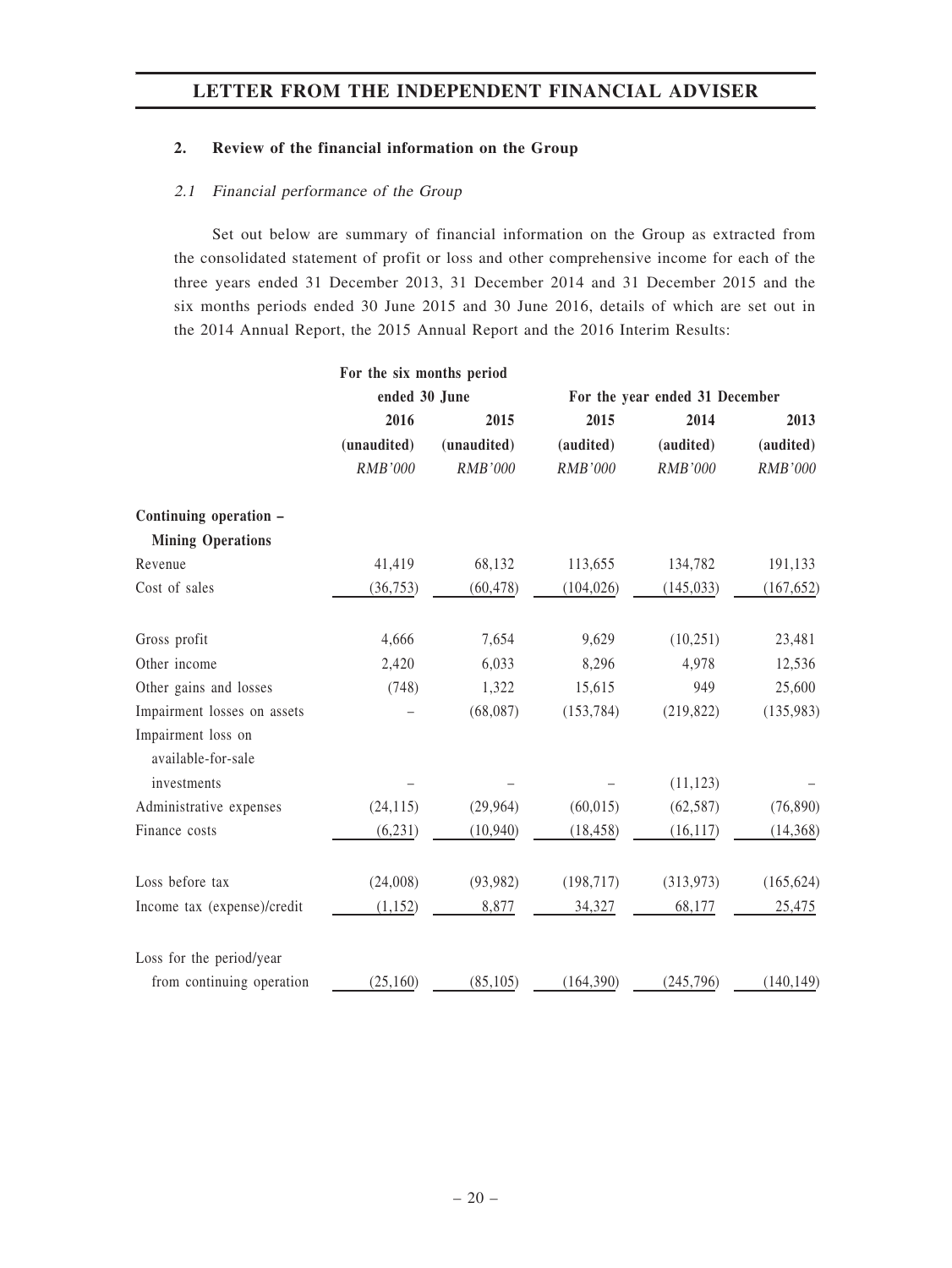|                                    | For the six months period |                |                                |            |            |  |
|------------------------------------|---------------------------|----------------|--------------------------------|------------|------------|--|
|                                    | ended 30 June             |                | For the year ended 31 December |            |            |  |
|                                    | 2016                      | 2015           | 2015                           | 2014       | 2013       |  |
|                                    | (unaudited)               | (unaudited)    | (audited)                      | (audited)  | (audited)  |  |
|                                    | <b>RMB'000</b>            | <b>RMB'000</b> | RMB'000                        | RMB'000    | RMB'000    |  |
| <b>Discontinued operation-Toll</b> |                           |                |                                |            |            |  |
| <b>Road Operations</b>             |                           |                |                                |            |            |  |
| Profit/loss for the period/        |                           |                |                                |            |            |  |
| year from discontinued             |                           |                |                                |            |            |  |
| operation                          |                           | 4,133          | 3,590                          | 9,356      | (5,306)    |  |
| Loss and total                     |                           |                |                                |            |            |  |
| comprehensive expense              |                           |                |                                |            |            |  |
| for the period/year                | (25, 160)                 | (80, 972)      | (160, 800)                     | (236, 440) | (145, 455) |  |
| (Loss) profit and total            |                           |                |                                |            |            |  |
| comprehensive (expense)            |                           |                |                                |            |            |  |
| income for the period/year         |                           |                |                                |            |            |  |
| attributable to owners of          |                           |                |                                |            |            |  |
| the Company                        |                           |                |                                |            |            |  |
| from continuing operation          | (24, 957)                 | (86, 149)      | (164, 782)                     | (235,051)  | (138, 645) |  |
| from discontinued                  |                           |                |                                |            |            |  |
| operation                          |                           | 2,108          | 1,377                          | 11,055     | (2,706)    |  |
|                                    | (24, 957)                 | (84, 041)      | (163, 405)                     | (223,996)  | (141, 351) |  |
| (Loss) profit and total            |                           |                |                                |            |            |  |
| comprehensive (expense)            |                           |                |                                |            |            |  |
| income for the period/year         |                           |                |                                |            |            |  |
| attributable to non-               |                           |                |                                |            |            |  |
| controlling interests              |                           |                |                                |            |            |  |
| from continuing operation          | (203)                     | 1,044          | 392                            | (10, 745)  | (1,504)    |  |
| from discontinued                  |                           |                |                                |            |            |  |
| operation                          |                           | 2,025          | 2,213                          | (1,699)    | (2,600)    |  |
|                                    | (203)                     | 3,069          | 2,605                          | (12, 444)  | (4, 104)   |  |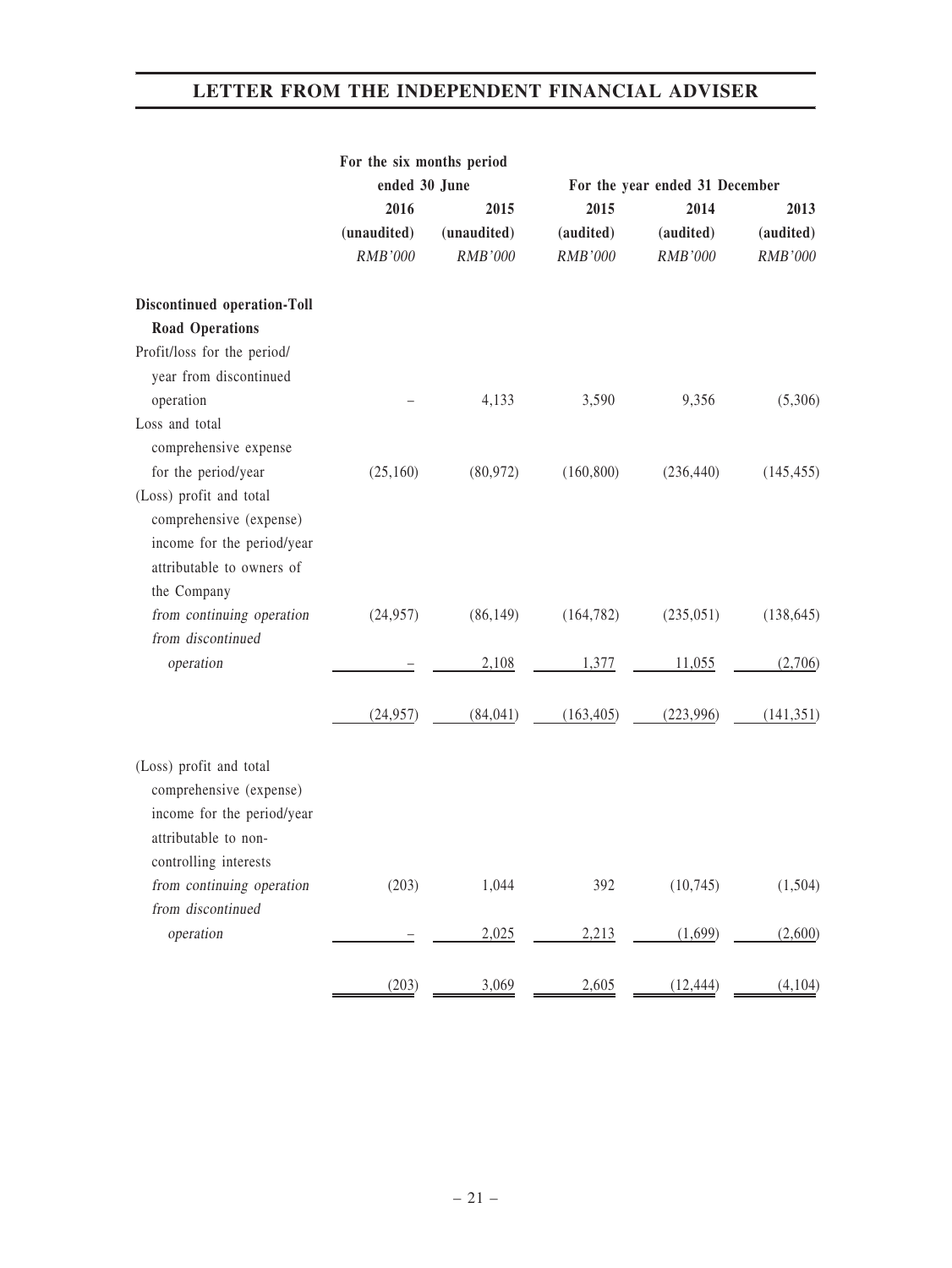The revenue from continuing operation of the Group is generated from exploration, mining and processing of zinc, lead, iron, gold and stone for construction (the "Mining") Operations''). The business of management and operation of toll highway and bridge (the ''Toll Road Operations'') was discontinued during the financial year ended 31 December 2013 and has been accounted for as a discontinued operation since then. As disclosed in the 2016 Interim Report, the Group's principal subsidiary engaged in Toll Road Operations was dissolved during the financial year ended 31 December 2015 (''FY2015'').

As disclosed in the 2014 Annual Report, for the financial year ended 31 December 2014 (''FY2014''), the Group recorded a decrease of approximately 29.5% in total revenue from continuing operation to approximately RMB134.8 million as compared to the total revenue of approximately RMB191.1 million for the year ended 31 December 2013 (''FY2013''). The decline in revenue was mainly due to a general decline in the price of gold, iron and lead in the international commodity market during FY2014. The gross loss of the Group for FY2014 of approximately RMB10.3 million, as compared with the gross profit of the Group for FY2013 of approximately RMB23.5 million, was mainly due to the aforesaid decline in commodity prices during FY2014. Other income of the Group decreased to approximately RMB5.0 million for FY2014 from approximately RMB12.5 million for FY2013 which was mainly attributable to lower interest income as a result of lower level of average bank balances. Other gains and losses of the Group decreased prominently from approximately RMB25.6 million in FY2013 to approximately RMB949,000 in FY2014 which was mainly attributable to impairment loss on amount due from three subsidiaries in the PRC (the "Disposal Group"), in which 41.1% equity interest of such three subsidiaries was disposed by the Group in the year 2011, in the amount of approximately RMB11.4 million during FY2014. Details of such disposal are set out in the Company's announcement dated 16 August 2011. The Group's impairment losses on assets increased from around RMB136.0 million in FY2013 by around 61.7% to around RMB219.8 million in FY2014, mainly due to (i) a general decline in the price of gold, iron and lead in the international commodity market during FY2014 and the related price outlook; (ii) the tightening of safety and environmental requirements by government of the PRC on mining industry which increased the complexity of production processes and thus increased the direct production costs; and (iii) the general increase in prices of raw materials and production costs during FY2014. In view of, among other things, the gross loss for FY2014 as compared to the gross profit in FY2013, as well as the increase in impairment losses on assets, the loss attributable to owners of the Company from continuing operation (i.e. the Mining Operations) for FY2014 increased from approximately RMB138.6 million in FY2013 by around 69.5% to approximately RMB235 million in FY2014.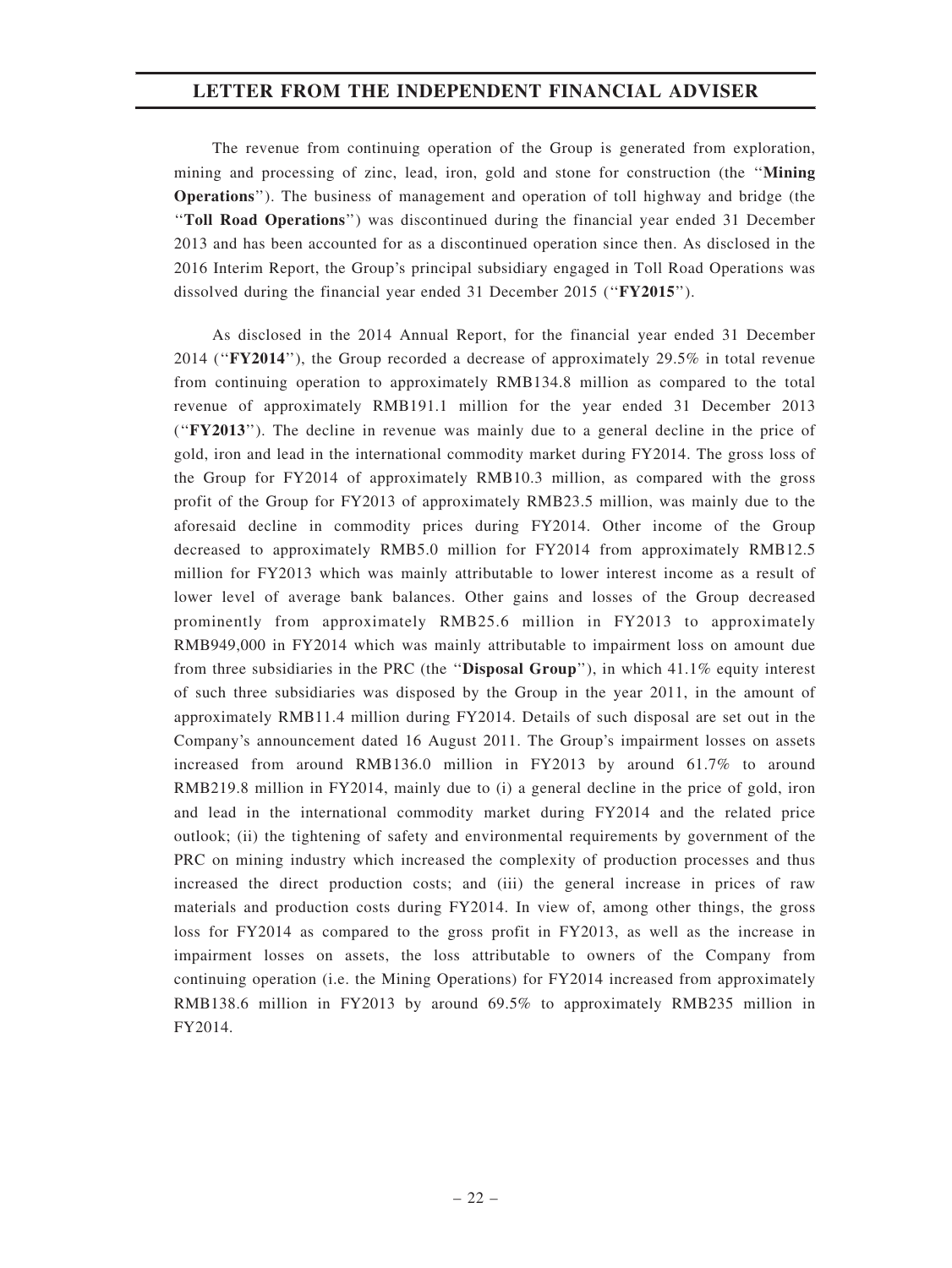As disclosed in the 2015 Annual Report, the Group recorded a decrease of approximately 15.7% in total revenue from continuing operation from approximately RMB134.8 million for FY2014 to approximately RMB113.7 million for FY2015. The revenue decline was mainly due to the then continued decline in the price of gold, iron and lead in the international commodity market during FY2015, partly offset by the increase in volume of minerals products sold. The gross profit of the Group for FY2015 was approximately RMB9.6 million against the gross loss of the Group for FY2014 of approximately RMB10.3 million. Other income of the Group increased to approximately RMB8.3 million for FY2015 from approximately RMB5.0 million for FY2014 which was mainly attributable to higher interest income as a result of higher level of average bank balances. Other gains and losses of the Group increased prominently from approximately RMB949,000 in FY2014 to approximately RMB15.6 million in FY2015, mainly due to the gain on further disposal of 45% equity interest in the Disposal Group during FY2015. Impairment losses on assets decreased from around RMB219.8 million in FY2014 by around 30.0% to around RMB153.8 million in FY2015, mainly due to the decrease in impairment loss on mining rights during FY2015 as compared to FY2014. In view of, among other things, the gross profit for FY2015 as compared to the gross loss in FY2014 as well as the decrease in impairment losses on assets, the loss attributable to owners of the Company from continuing operation (i.e. the Mining Operations) decreased from approximately RMB235.1 million in FY2014 by around 29.9% to approximately RMB164.8 million in FY2015.

As disclosed in the 2016 Interim Report, the Group recorded a decrease of approximately 39.2% in total revenue from continuing operation from approximately RMB68.1 million for the six months period ended 30 June 2015 ("1H2015"), to approximately RMB41.4 million for the six months period ended 30 June 2016 (''1H2016''). The decline in revenue was mainly due to the then continued decline in the price of various products with a decrease in volume of mineral products processed and sold. The gross profit of the Group for 1H2016 was approximately RMB4.7 million, represented a decrease of around 39.0% from approximately RMB7.7 million in 1H2015. There were no Impairment losses on assets during 1H2016 (1H2015: approximately RMB68.1 million). Finance costs of the Group decreased from approximately RMB10.9 million in 1H2015 by around 43.0% to approximately RMB6.2 million in 1H2016, mainly due to decrease in interest on bank borrowings and loan from a related party. In view of, among other things, the absence of impairment losses on assets during 1H2016, the loss attributable to owners of the Company from continuing operation (i.e. the Mining Operations) for 1H2016 decreased by around 70.4% from approximately RMB85.1 million in 1H2015 to approximately RMB25.2 million in 1H2016.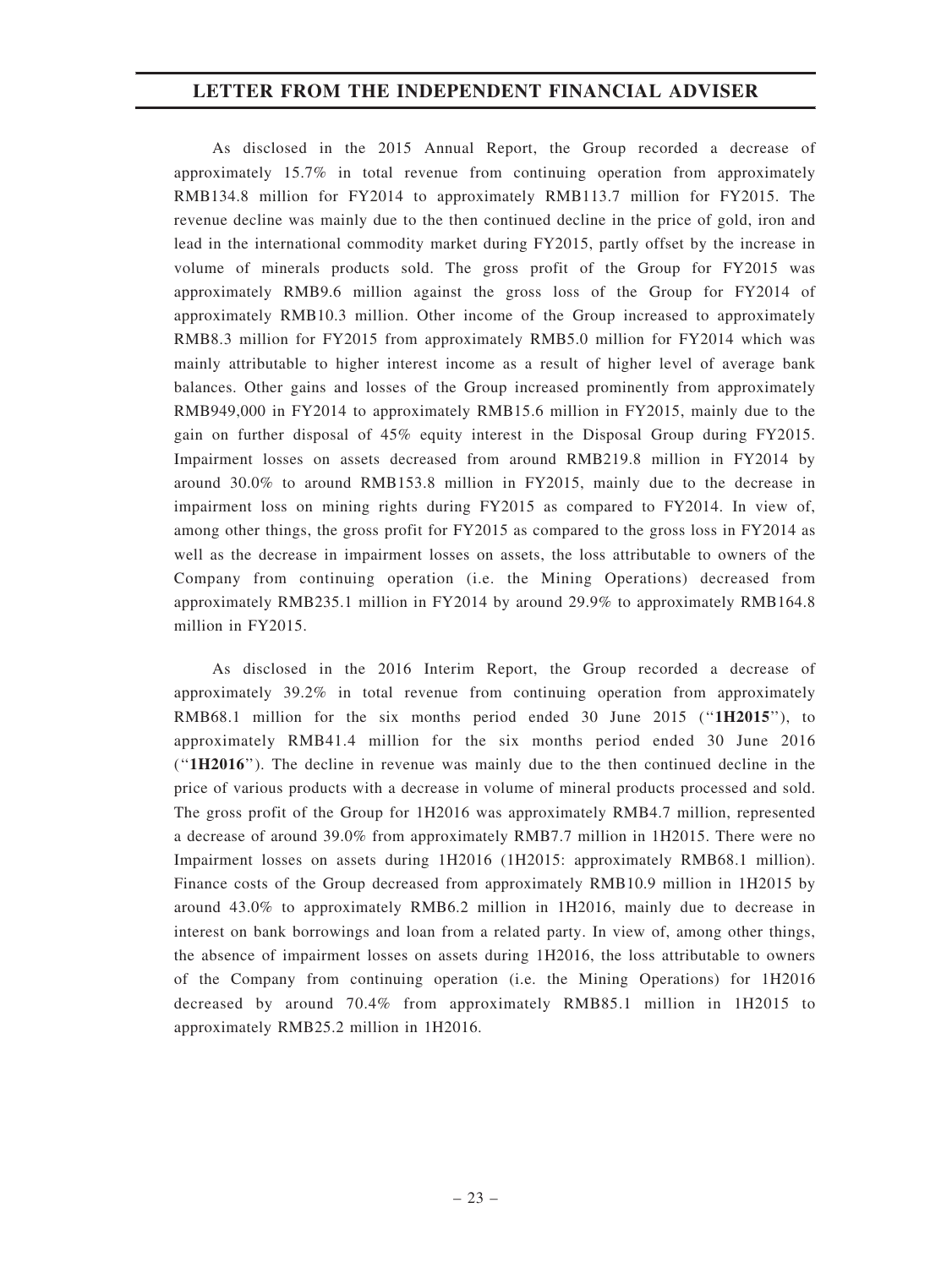## 2.2 Financial position of the Group

Set out below is the summary of the consolidated statements of financial position of the Group as at 31 December 2015 and 30 June 2016 as extracted from the 2015 Annual Report and the 2016 Interim Report:

|                                       | As at          |                |  |
|---------------------------------------|----------------|----------------|--|
|                                       | 30 June        | 31 December    |  |
|                                       | 2016           | 2015           |  |
|                                       | (unaudited)    | (audited)      |  |
|                                       | <b>RMB'000</b> | <b>RMB'000</b> |  |
| <b>Non-current assets</b>             |                |                |  |
| Property, plant and equipment         | 75,236         | 77,725         |  |
| Prepaid lease payments                | 8,940          | 9,125          |  |
| Mining rights                         | 488,923        | 491,880        |  |
| Goodwill                              | 2,119          | 2,119          |  |
| Long term deposits                    | 7,952          | 7,352          |  |
|                                       | 583,170        | 588,201        |  |
| <b>Current assets</b>                 |                |                |  |
| Prepaid lease payments                | 371            | 371            |  |
| Inventories                           | 25,464         | 35,075         |  |
| Trade and other payables              | 112,379        | 109,210        |  |
| Bank balance and cash                 | 15,700         | 34,668         |  |
| Other current assets                  | 939            | 353            |  |
|                                       | 154,853        | 179,677        |  |
| <b>Total assets</b>                   | 738,023        | 767,878        |  |
| <b>Current liabilities</b>            |                |                |  |
| Trade and other payables              | 51,054         | 49,235         |  |
| Amounts due to related companies      | 20,537         | 22,141         |  |
| Bank borrowings - due within one year | 10,000         | 20,000         |  |
| Other current liabilities             | 4,722          | 4,723          |  |
|                                       | 86,313         | 96,099         |  |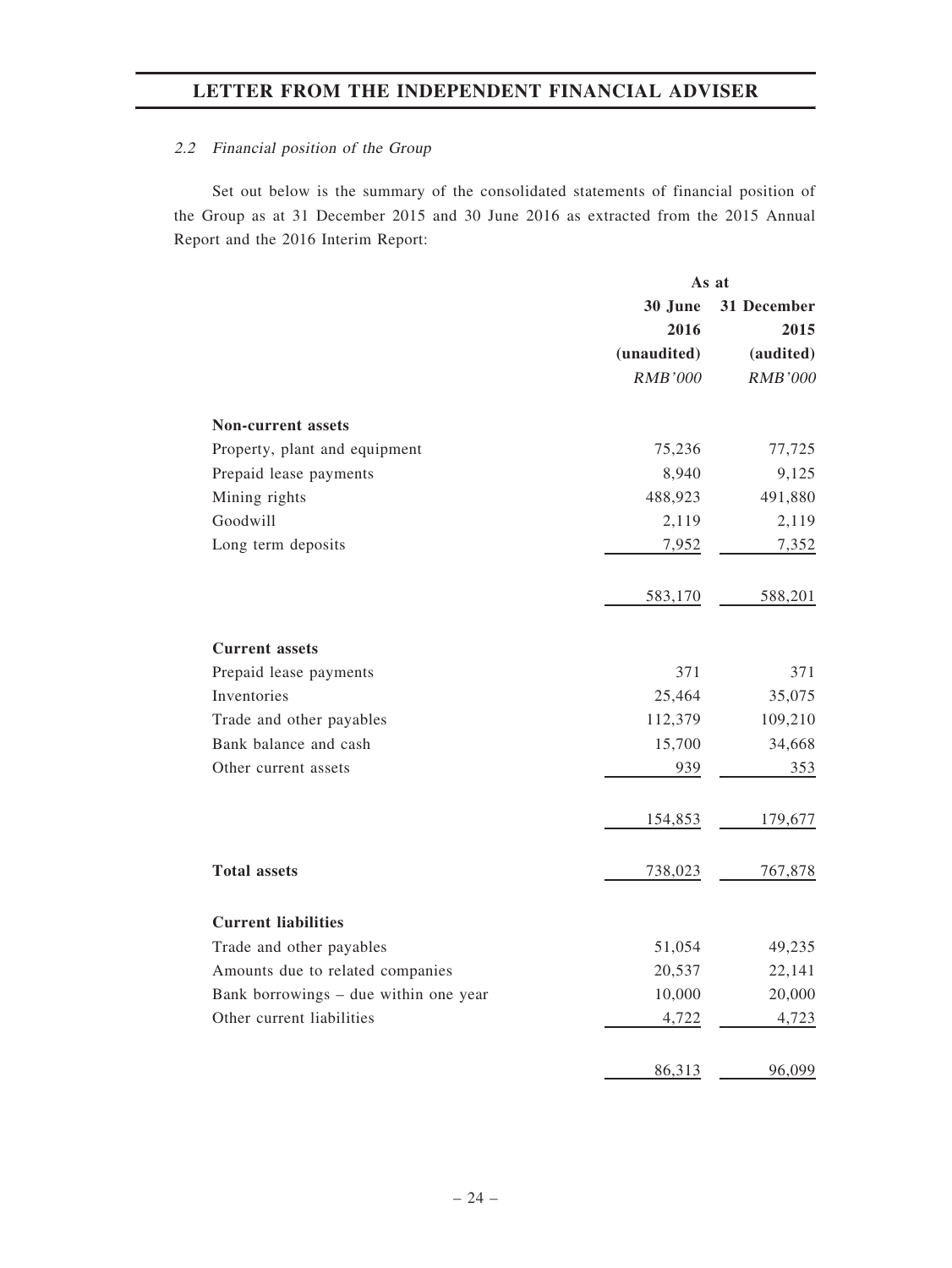|                                              |                | As at       |
|----------------------------------------------|----------------|-------------|
|                                              | 30 June        | 31 December |
|                                              | 2016           | 2015        |
|                                              | (unaudited)    | (audited)   |
|                                              | <b>RMB'000</b> | RMB'000     |
| <b>Non-current liabilities</b>               |                |             |
| Corporate bonds                              | 137,313        | 133,390     |
| Provisions                                   | 2,291          | 2,275       |
| Deferred tax liabilities                     | 107,327        | 106, 175    |
|                                              | 246,931        | 241,840     |
| <b>Total liabilities</b>                     | 333,244        | 337,939     |
| Net current assets                           | 68,540         | 83,578      |
| <b>Total equity</b>                          |                |             |
| Share capital                                | 83,706         | 83,706      |
| Reserves                                     | 258,785        | 283,742     |
| Equity attributable to owners of the Company | 342,491        | 367,448     |
| Non-controlling interests                    | 62,288         | 62,491      |
|                                              | 404,779        | 429,939     |

As at 30 June 2016, the Group's total assets amounted to approximately RMB738.0 million, which represented a slight decrease of around 3.9% from approximately RMB767.9 million as at 31 December 2015. There was no significant change in the total liabilities of the Group of around RMB333.2 million as at 30 June 2016 as compared with that of around RMB337.9 million as at 31 December 2015.

Non-current assets of the Group, which comprise mainly mining rights and property, plant and equipment, amounted to approximately RMB583.2 million as at 30 June 2016 as compared to approximately RMB588.2 million as at 31 December 2015.

The Group had bank balance and cash equivalents of approximately RMB15.7 million as at 30 June 2016, represented a prominent decrease of approximately 54.7% from 31 December 2015. The relatively higher cash and bank balance of the Group as at 31 December 2015 as compared to that as at 30 June 2016 was mainly due to the issuance by the Company a corporate bond of an aggregate principal amount of approximately HK\$169.0 million (equivalent to approximately RMB133.6 million) with net proceeds of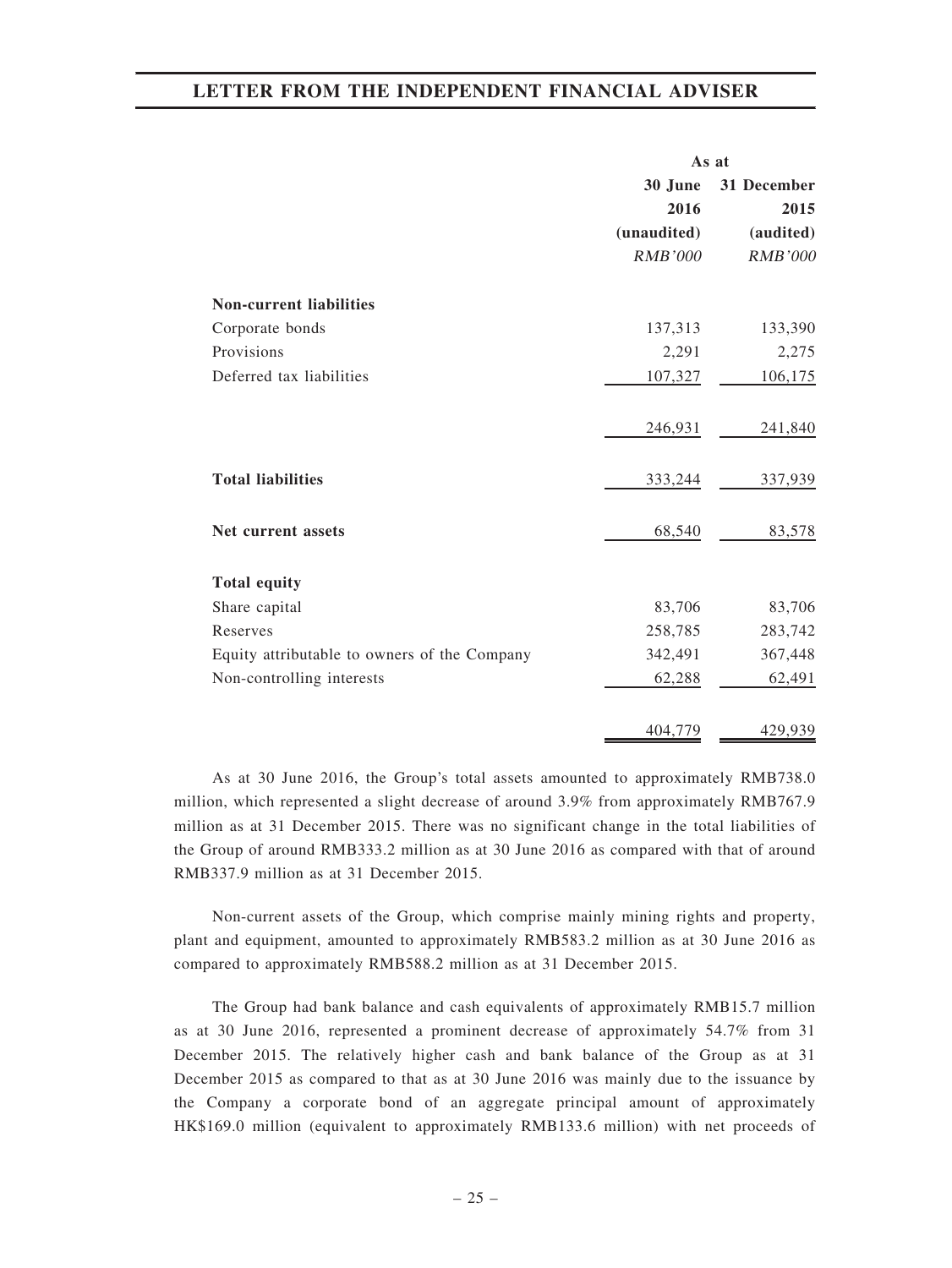approximately HK\$157.2 million (equivalent to approximately RMB124.3 million) during FY2015. The Group current assets recorded a decrease by around 13.8% from approximately RMB179.7 million as at 31 December 2015 to approximately RMB154.9 million as at 30 June 2015, which was mainly resulted from the decrease in bank balance and cash and inventories. Total bank borrowings of the Group decreased to approximately RMB10.0 million as at 30 June 2016 from approximately RMB20.0 million as at 31 December 2015. Balance of corporate bonds increased slightly to approximately RMB137.3 million as at 30 June 2016 from approximately RMB133.4 million as at 31 December 2015.

As at 30 June 2016, total equity attributable to owners of the Company amounted to approximately RMB342.5 million or approximately RMB0.37 per Share (equivalent to approximately HK\$0.421 per Share based on 918,626,516 Shares in issue as at the Latest Practicable Date), represented a decrease of around 6.9% from approximately RMB367.4 million or approximately RMB0.40 per Share (equivalent to approximately HK\$0.452 per Share based on 918,626,516 Shares in issue as at 31 December 2015) as at 31 December 2015.

The Group's net current assets decreased by around 18.0% from approximately RMB83.6 million as at 31 December 2015 to approximately RMB68.5 million as at 30 June 2016. The current ratio (being the current assets over the current liabilities) of the Group slightly decreased from approximately 1.87 times as at 31 December 2015 to approximately 1.79 times as at 30 June 2016.

#### 3. Outlook of mining industry and mineral prices

Lower demand for metals, combined with a bleak global outlook sent metal prices. All mining companies regardless of size or commodity diversification felt the pinch, with the traditional miners taking the biggest hit. In accordance with ''Commodity Market Outlook'' published by the World Bank in October 2016, metals prices are projected to decline by 9% in 2016 due to surplus capacity in most markets. Despite a rebound in prices from January 2016 lows, average metals prices will be lower than last year. According to the World Bank, in 2017, average metals prices are projected to increase by 4% as most markets continue to rebalance. However, there are downside risks to the forecast include slower demand in the PRC and higher-than-expected global production, including restart of idled capacity. Having considered the above and the increasing production costs due to higher safety and environmental protection standard in the PRC, we consider that the prospect of mining industry in the PRC is expected to remain challenging in the near future.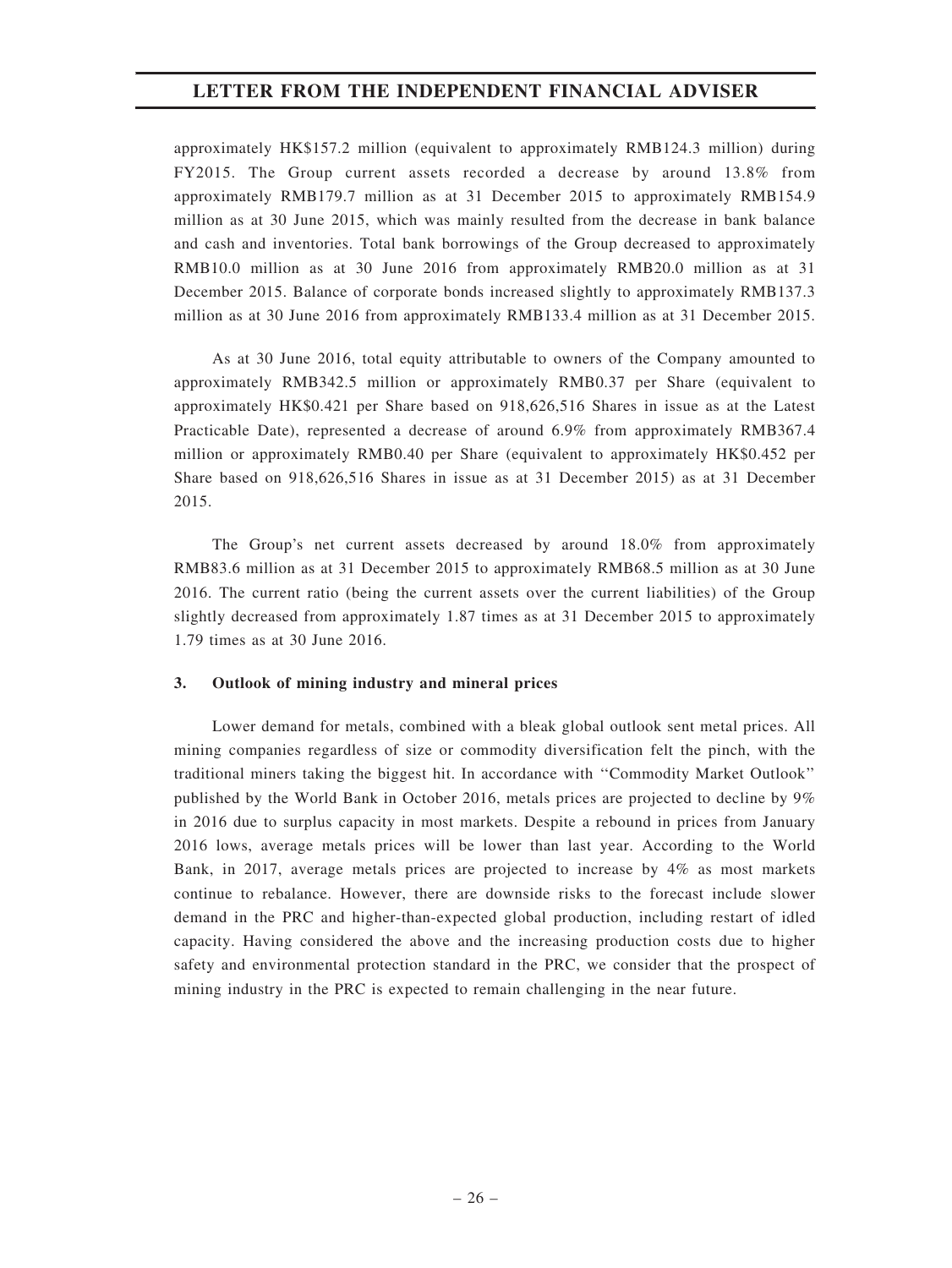#### 4. Background to and reasons for the Subscription and the use of proceeds

As disclosed in the Circular, the gross proceeds from the Subscription are expected to be HK\$95 million in aggregate. After deducting related professional fees and all related expenses which will be borne by the Company in relation to the Subscription, the net proceeds of the Subscription will amount to approximately HK\$93.7 million. The net Subscription Price is approximately HK\$0.3748 per Subscription Share. It is expected that the net proceeds from the Subscription will be applied to the general working capital of the Group and expect to apply (i) approximately HK\$59.7 million for the administrative expenses, including but not limited to rental, salary expenses, legal and professional fee and government levies; (ii) approximately HK\$12.0 million for finance cost; and (iii) approximately HK\$22.0 million for additions of property, plant and equipment, and mining rights.

As discussed under the section headed ''2.1 Financial performance of the Group'' above, the Group has been loss-making consistently since the financial year ended 31 December 2012. It is stated in the 2015 Annual Report that whilst a gross profit of approximately RMB9.6 million (equivalent to approximately HK\$10.8 million) were recorded for FY2015, the administrative expenses and finance costs in aggregate amounted to approximately RMB78.5 million (equivalent to approximately HK\$88.7 million) for FY2015.

Though the Company issued corporate bonds with aggregate principal amount of HK\$169.0 million in early 2015, the Company has not conducted any equity fund raising activities since then and up to the date of the Announcement. As provided by the Management, most of the proceeds from the issuance of the corporate bonds has been applied for repayment of bank borrowings upon maturity. As at 30 September 2016, the Group had unaudited cash balance of approximately RMB16.3 million (equivalent to approximately HK\$18.4 million). Having considered the above, the Company is considered having funding needs in view of the current low cash level and the forthcoming cash flow requirements as regard its ordinary operation expenses. We therefore concur with the view of the Directors that the Subscription represents an opportunity to raise readily available capital for the Company in order to meet its imminent funding needs and enhance its capital base.

#### 5. Information on the Subscriber and its intention to Group

The Subscriber is a company incorporated in Hong Kong with limited liability and is a Shareholder which holds approximately 44.33% of the issued share capital of the Company as at the Latest Practicable Date. The Subscriber is wholly-owned by Jiangsu Yue Da which is principally engaged in manufacturing, retailing, property development, coal and non-ferrous metal mining and is established and controlled by Yancheng Municipal People's Government.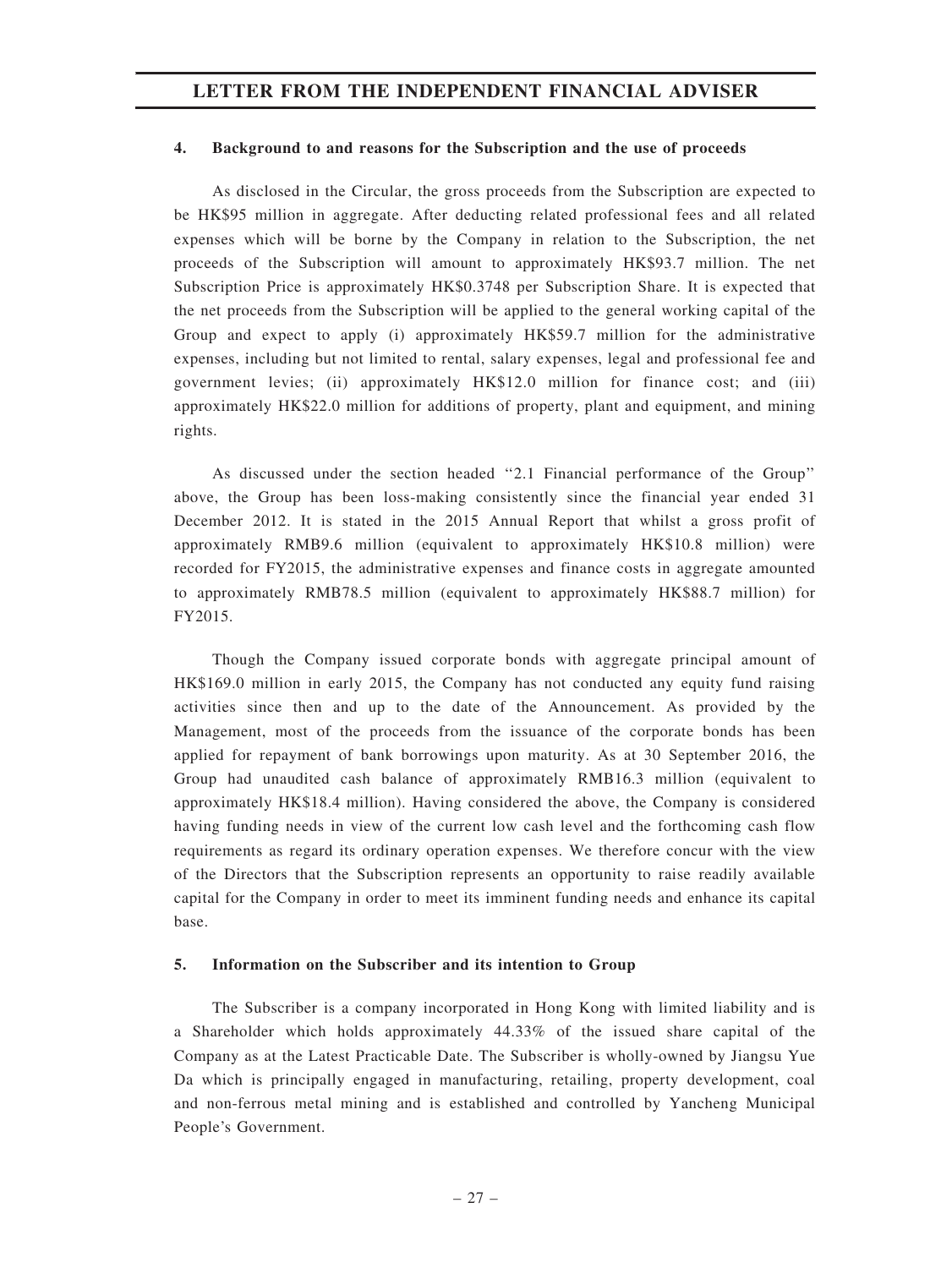As also stated in the letter from the Board, the Subscriber intends to maintain the existing business of the Group and the listing status of the Company on the Stock Exchange following Completion. The Subscriber has no intention to introduce any major changes to the existing business, including any redeployment of the employees or the fixed assets of the Group upon Completion, nor to make any major changes to the continued employment of the employees of the Group, other than in its ordinary and usual course of business. The Subscriber and the Company will comply with the relevant requirements under the Listing Rules and the Takeovers Code in the event any possible expansion or restructuring of the Group's business operations materialises after Completion. However, the Subscriber will conduct a review on the business operations and financial position of the Group for the purpose of formulating business plans and strategies for the future business developments of the Group, and consider whether any asset disposal, asset acquisition, business rationalisation, business divestment, fund raising, restructuring of the business and/or business diversification will be appropriate in order to enhance the long-term growth potential of the Company. Subject to the results of the review and should suitable investments or business opportunities arise, the Subscriber may consider expanding the business of the Group with the objectives to broaden its income sources and to achieve accretion in the return to the Shareholders. However, the Subscriber has not entered into any agreements or fixed any terms with the Group as at the Latest Practicable Date in relation to any possible expansion or restructuring of the Group's businesses.

As disclosed in the letter from the Board in the Circular, it is the intention of the Subscriber to maintain the existing business of the Group upon Completion. The Subscriber has no intention to introduce any major changes to the existing business, including any redeployment of the employees or the fixed assets of the Group upon Completion, nor to make any major changes to the continued employment of the employees of the Group, other than in its ordinary and usual course of business.

#### 6. Financing alternatives available to the Group

We have made enquires towards the Directors and are advised that the Company has considered alternative financing methods including rights issue or open offer and debt financing.

The Management has approach a total of two securities firms to discuss the possibility of underwriting a rights issue by the Company. However, given the challenging outlook of mining industry in the PRC and the thin trading volume of the Shares, the Company has not been able to successfully procure an underwriter for the pre-emptive issues. In the circumstances, the Board considered that it may have difficulty in finding an independent underwriter in Hong Kong which is interested to fully underwrite a rights issue or an open offer of the Company for raising the proposed amount of funds.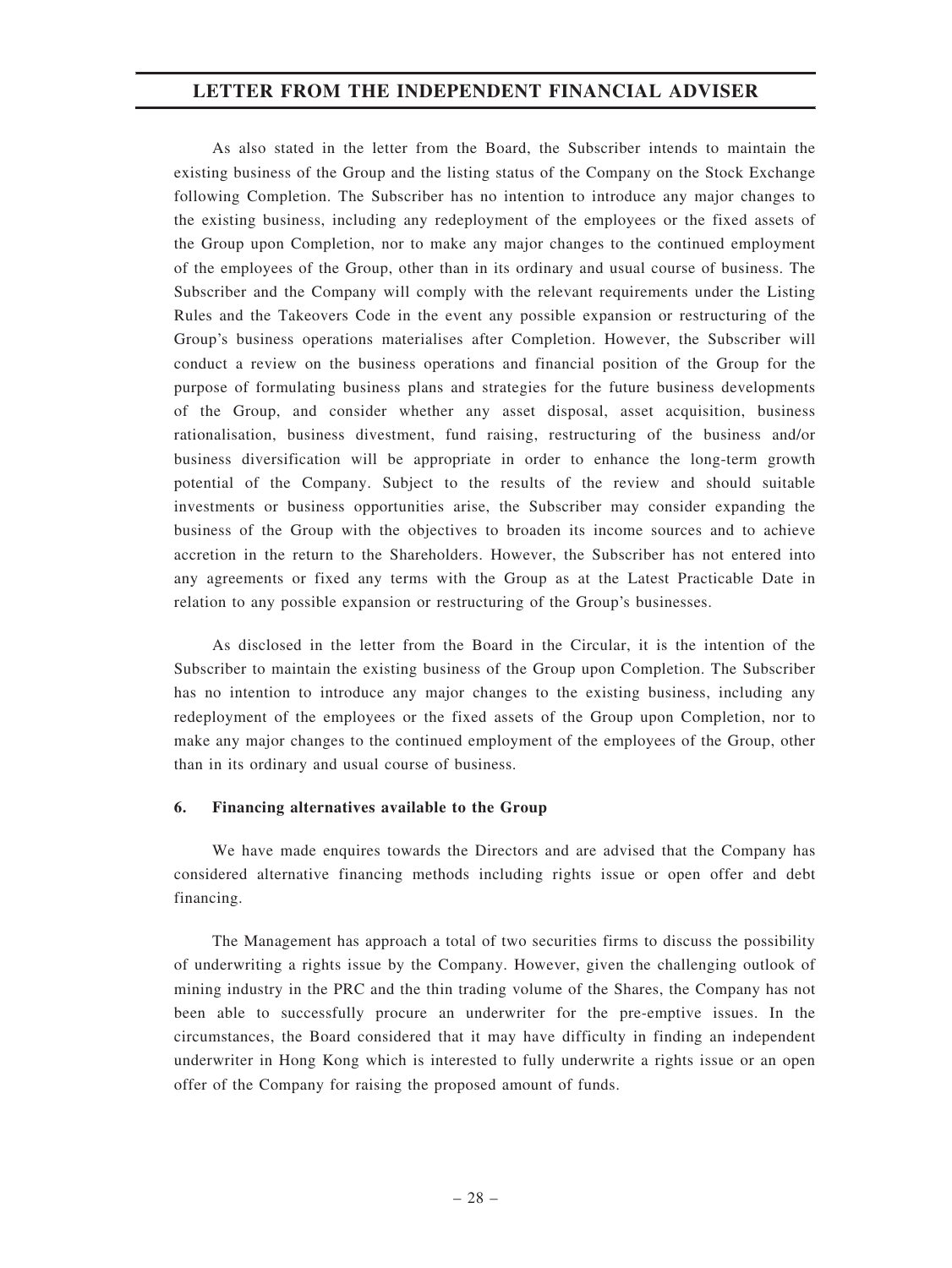Given the consistent loss-making performance and the deteriorating net current asset position of the Group, the Company believes that it could be difficult for it to procure further debt financing with favourable terms. In addition, given the considerable size of loan principal, any debt financing would result in further interest burden for the Group which may exert additional pressure on the working capital of the Group. Also the lengthy due diligence and negotiation process with relevant banks/creditors involved, as compared to equity fund-raising from the controlling Shareholder, would be less preferable in terms of timetable.

Having considered the above, in particular, (i) the difficulties for the Company to secure further facility from financial institutions at favourable financing terms given its consistent loss-making performance and deteriorating net current asset position; and (ii) the Company has tried but failed to procure underwriter(s) for the pre-emptive issues, or even if such an independent underwriter was identified, the rights issue or open offer would possibly incur costly underwriting commission and time, we concur with the Directors' view that the Subscription is an acceptable fund raising plan among the alternatives for the Company.

#### 7. Principal terms of the Subscription Agreement

#### 7.1 Issue of the new Shares

Pursuant to the Subscription Agreement, the Subscriber has conditionally agreed to subscribe for and the Company has conditionally agreed to allot and issue 250,000,000 new Shares at the Subscription Price of HK\$0.38 per Subscription Share to the Subscriber, with an aggregate consideration of HK\$95 million.

The Subscription Shares represent approximately 27.21% of the existing issued share capital of the Company as at the Latest Practicable Date. Upon Completion, the Subscription Shares represent approximately 21.39% of the then issued share capital of the Company as enlarged by the Subscription (assuming there will be no other change in the number of issued Shares between the Latest Practicable Date and the date of Completion, save for the issue and allotment of the Subscription Shares). The Subscriber will then hold 657,241,333 Shares, representing approximately 56.24% of the then issued share capital of the Company as enlarged by the Subscription (assuming there will be no other change in the number of issued Shares between the Latest Practicable Date and the date of Completion, save for the issue and allotment of the Subscription Shares).

The Subscription Shares will be allotted and issued under the Specific Mandate to allot, issue and deal with Shares by an ordinary resolution to be proposed for passing by the Independent Shareholders at the EGM.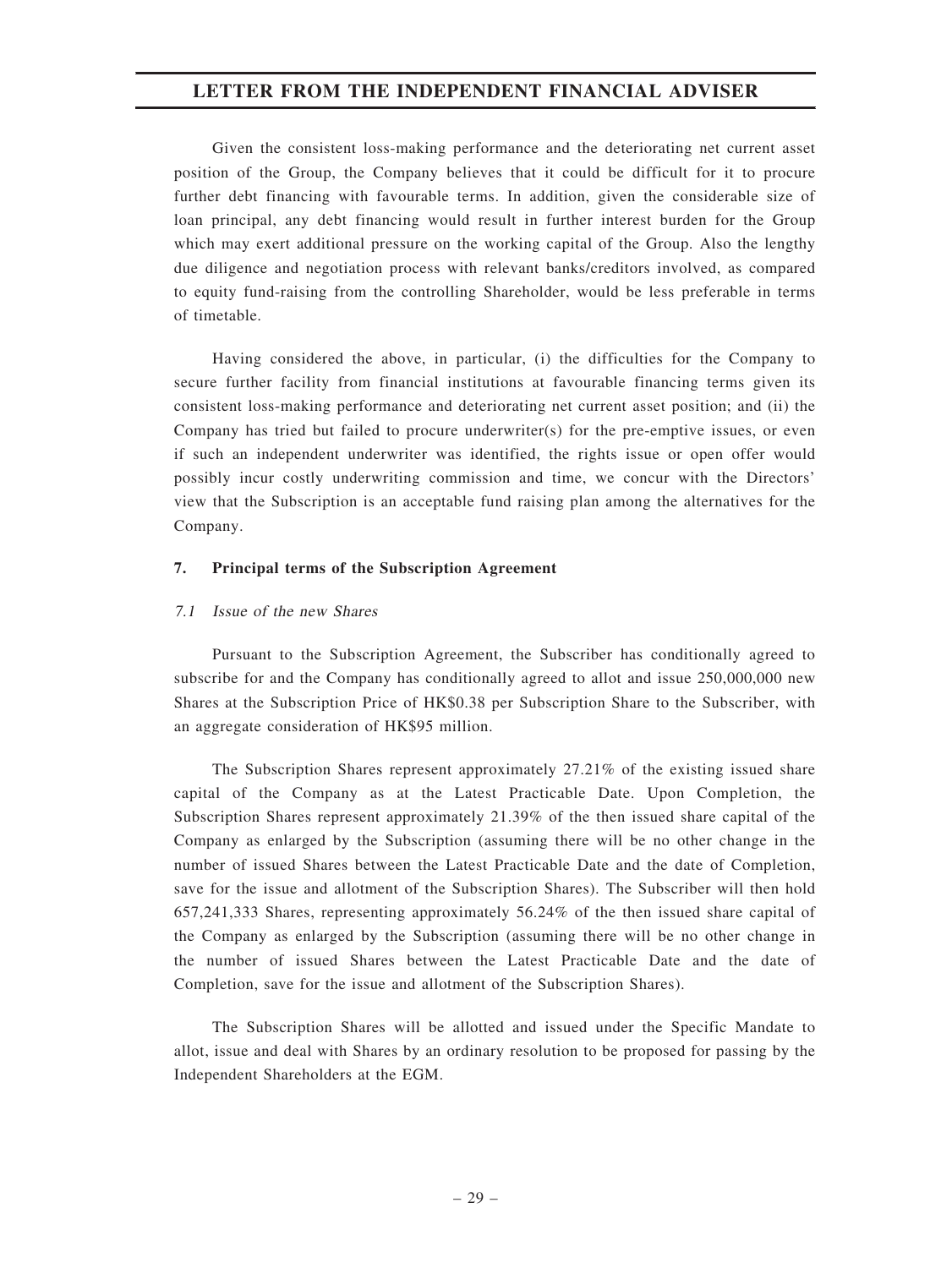The Subscription Shares, when issued and fully paid, will rank pari passu in all respects among themselves and with all the Shares in issue at the date of allotment and issue of the Subscription Shares, including the right to any dividends or distributions made or declared on or after the date of allotment and issue of the Subscription Shares.

#### 7.2 Conditions precedent

Completion is conditional upon fulfillment of, among others, (i) the Listing Committee of the Stock Exchange granting approval for the listing of, and permission to deal in, the Subscription Shares; (ii) the Executive granting the Whitewash Waiver pursuant to Note 1 to the Notes on Dispensations from Rule 26 of the Takeovers Code to the Subscriber; and (iii) the Independent Shareholders approving the Subscription and the related transactions contemplated thereunder and the Specific Mandate (including the Whitewash Waiver to be approved by way of poll).

Please refer to the section headed ''Conditions precedent'' in the letter from the Board in the Circular for further details of the conditions precedent to the Subscription.

#### 7.3 Completion

Completion will take place on the tenth Business Day (in any event, within one month after the passing of the relevant resolutions at the EGM) after the date on which all the conditions of the Subscription are fulfilled (or such other date as may be agreed between the Company and the Subscriber in writing).

Please refer to the section headed ''The Subscription Agreement'' in the letter from the Board of the Circular for more details of the principal terms of the Subscription.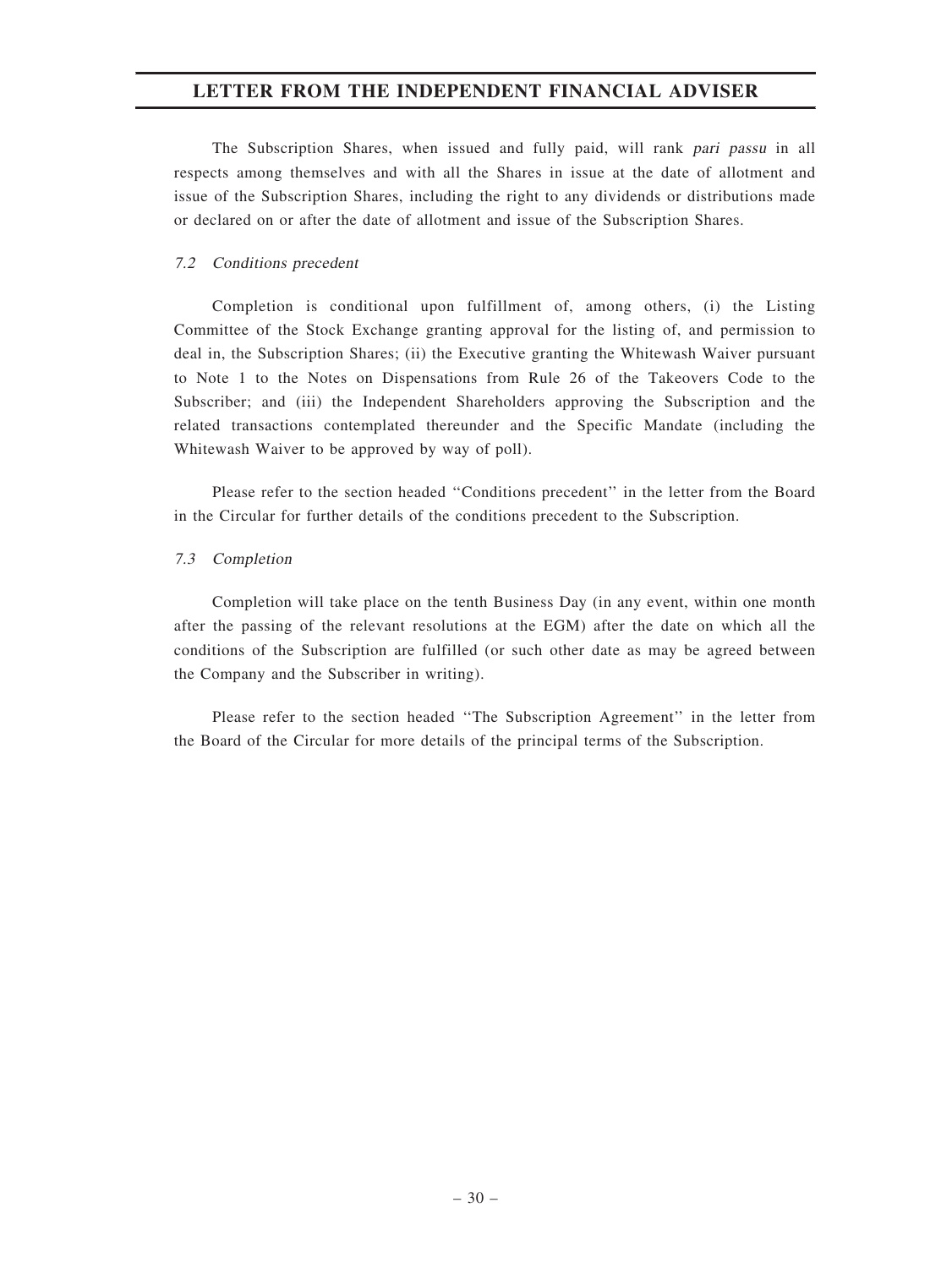#### 8. Evaluation of the Subscription Price

#### 8.1 Historical price performance of the Shares

Set out below is a chart reflecting movements in the closing prices of the Shares from 2 January 2015 up to and including the Latest Practicable Date, which represented a sufficient period of time to provide a general overview on the recent market performance of the Shares (the ''Review Period''):



#### Source: Website of the Stock Exchange

From the chart above, the closing prices of the Shares were ranged from HK\$0.255 to HK\$0.870 per Share during the period from 2 January 2015 to 10 November 2016 (being the Last Trading Day) (both dates inclusive, the "Pre-Announcement Period"), with an average of approximately HK\$0.365 per Share.

On 30 March 2015, the Company released the annual results announcement of the Group for FY2014. The closing price of the Shares since then started to lead a general upward trend, despite the release of the announcements by the Company regarding suspension of operation of a subsidiary and the disposal of target companies holding certain exploration and mining licenses of the Group's mining assets on 27 April 2015 and 3 June 2015 respectively. The closing prices the Shares continued to surge and reach its peak of HK\$0.87 per Share on 11 June 2015, on which the Company published an announcement pursuant to Rule 13.10 of the Listing Rules regarding certain purchases of Shares made by the Subscriber. Since then, the closing price of the Share slid down from HK\$0.860 on 12 June 2015 to HK\$0.400 on 27 July 2015, on which the Company released a profit warning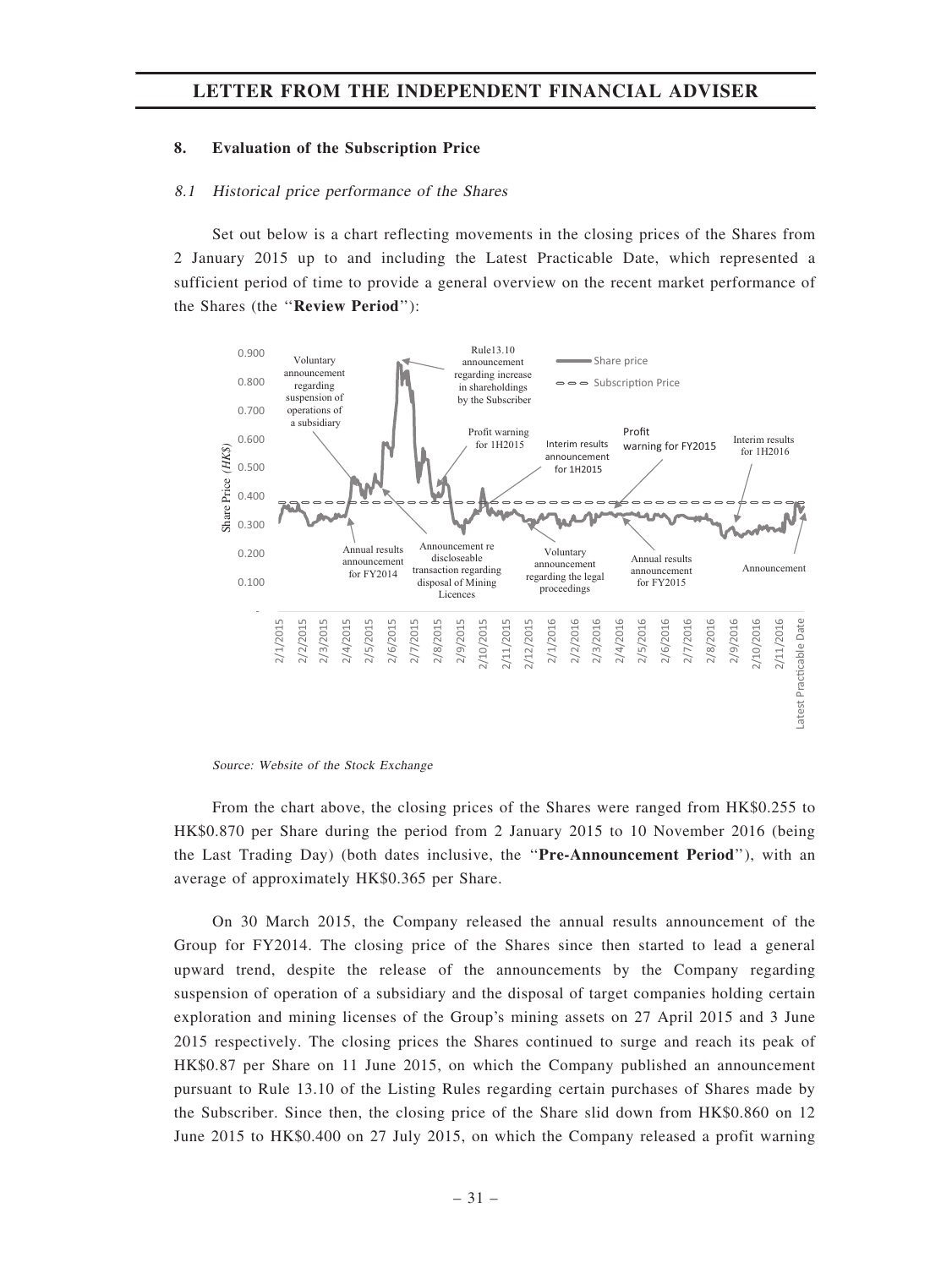announcement for 1H2015. The closing price of the Shares continued to fall and reached HK\$0.300 per Share on 31 August 2015, the day on which the Company released the interim results announcement for 1H2015. The closing price of the Shares ranged between HK\$0.270 and HK\$0.430 between 1 September 2015 and 23 November 2015. The Company released a voluntary announcement in the evening of 23 November 2015 regarding the progress of the legal proceedings concerning the Group's subscription agreement entered into with an independent third party in 2013. The closing prices of the Shares maintained at HK\$0.330 per Share on 24 November 2015. The Shares closed at levels between HK\$0.265 and HK\$0.345 per Share during the period between 24 November 2015 and 18 August 2016. Following the release of the Company's interim results announcement for 1H2016 after trading hours on 18 August 2016, the closing price of the Shares dropped further to its lowest during the Review Period of HK\$0.255 per Share on 22 August 2016. The Share prices then closed within a narrow range between HK\$0.255 and HK\$0.300 during the period between 22 August 2016 and the Last Trading Day. The Share price went up to HK\$0.34 on 11 November 2016, on which trading in the Shares was halted during the day pending release of the Announcement. As noted from the chart above, save for 25 November 2016 on which the price of the Share closed at HK\$0.380, since 5 October 2015 and up to the Latest Practicable Date, being the latest around 13-month time, the Share prices have consistently closed below the Subscription Price of HK\$0.380.

The Subscription Price of HK\$0.38 per Subscription Share, which represents:

- (i) a premium of approximately 4.11% over the closing price per Share of HK\$0.365 as quoted on the Stock Exchange on 5 December 2016, being the Latest Practicable Date;
- (ii) a premium of approximately 31.03% over the closing price per Share of HK\$0.29 as quoted on the Stock Exchange on the Last Trading Day;
- (iii) a premium of approximately 35.23% over the average closing price per Share of HK\$0.281 as quoted on the Stock Exchange for the last five consecutive trading days immediately preceding the date of the Announcement;
- (iv) a premium of approximately 34.28% over the average closing price per Share of HK\$0.283 as quoted on the Stock Exchange for the last ten consecutive trading days immediately preceding the date of the Announcement; and
- (v) a discount of approximately 9.74% to the Group's unaudited consolidated net assets attributable to the Shareholders per Share as at 30 June 2016 of approximately HK\$0.421 (based on a total of 918,626,516 Shares as at the Latest Practicable Date and the Group's unaudited consolidated net assets of approximately RMB342,491,000 (equivalent to approximately HK\$387,014,830) as at 30 June 2016.)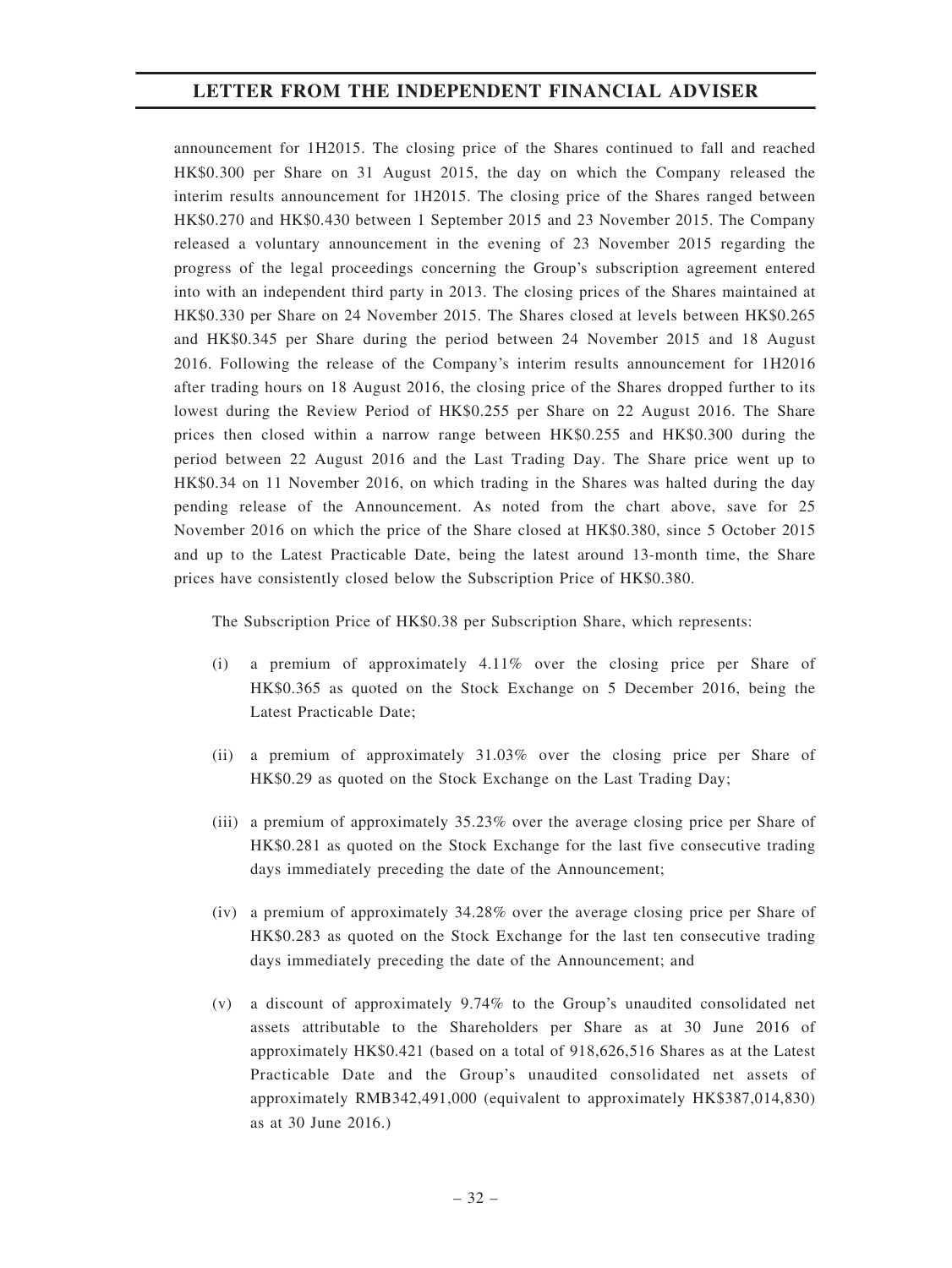|                 |                              | Consolidated    |         |                         |         |         |                                 |         |  |
|-----------------|------------------------------|-----------------|---------|-------------------------|---------|---------|---------------------------------|---------|--|
|                 |                              | net assets      |         |                         |         |         |                                 |         |  |
|                 |                              | attributable to |         |                         |         |         | Premium/(Discount) of closing   |         |  |
| Release Date of |                              | owners of the   |         |                         |         |         | prices of Shares to equity per  |         |  |
| interim/annual  |                              | Company         |         |                         |         |         | Share attributable to owners of |         |  |
| results         | Period<br>per Share          |                 |         | Closing price per Share |         |         | the Company per Share           |         |  |
|                 |                              |                 | Highest | Lowest                  | Average | Highest | Lowest                          | Average |  |
|                 |                              | HK\$            |         |                         |         |         | Approx. % Approx. % Approx. %   |         |  |
| $30$ -Mar-15    | 31-Mar-15 to 31-Aug-15       | 0.67            | 0.87    | 0.30                    | 0.51    | 29.69   | (55.28)                         | (23.98) |  |
| $31$ -Aug-15    | 1-Sep-15 to $24$ -Mar-16     | 0.56            | 0.43    | 0.27                    | 0.33    | (23.80) | (52.15)                         | (41.52) |  |
| $24-Mar-16$     | 29-Mar-16 - 18-Aug-16        | 0.46            | 0.35    | 0.27                    | 0.33    | (24.62) | (41.85)                         | (28.93) |  |
| $18$ -Aug- $16$ | 18-Aug-16 - Last Trading Day | 0.43            | 0.30    | 0.26                    | 0.28    | (30.68) | (39.92)                         | (35.30) |  |

8.2 Historical price performance of the Shares to the equity per Share attributable to owners of the Company

Based on the analysis set out above, we note that, since 30 March 2015 up to the Last Trading Day, the average closing price of the Shares for each of the respective periods indicated above have been at a discount (the "Average Discount(s)") to the then consolidated net assets attributable to owners of the Company per Share . As shown in the table, such discounts ranged from approximately 23.98% to approximately 41.52%.

The Subscription Price of HK\$0.38 represents a discount of approximately 9.74% to the consolidated net assets attributable to the owners of the Company per Share of approximately HK\$0.421 per Share as at 30 June 2016, which is lower than the Average Discounts as shown above.

# 8.3 Comparison with recent subscription/placement/issue of new shares to connected person with the application of whitewash waiver

We have conducted a comparable analysis through identifying companies listed on the Main Board of the Stock Exchange (excluding companies under prolonged suspension or debt restructuring) which announced subscriptions or placements or issues of new shares for cash by/to connected persons with the application of whitewash waiver during the period from 10 November 2014 (being the date 2 years prior to the Last Trading Day) up to and including the Latest Practicable Date, and such whitewash waiver application was granted by the Executive and such subscription/placement/issue was not terminated or lapsed. On such basis, we have identified 7 subscriptions/placements/issues of shares for cash with the application of whitewash waiver (''Comparable Share Issues'') which provide a reasonable number of comparables for comparison purposes. We consider such list an exhaustive list of relevant comparable subscriptions/placements/issues of new shares based on the said criteria above. It should be noted that all the subject companies involved in the Comparable Share Issues may have different principal activities, market capitalisation, profitability and financial position as compared with those of the Company. Circumstances leading to the subject companies to proceed with the subscription/placement/issue may also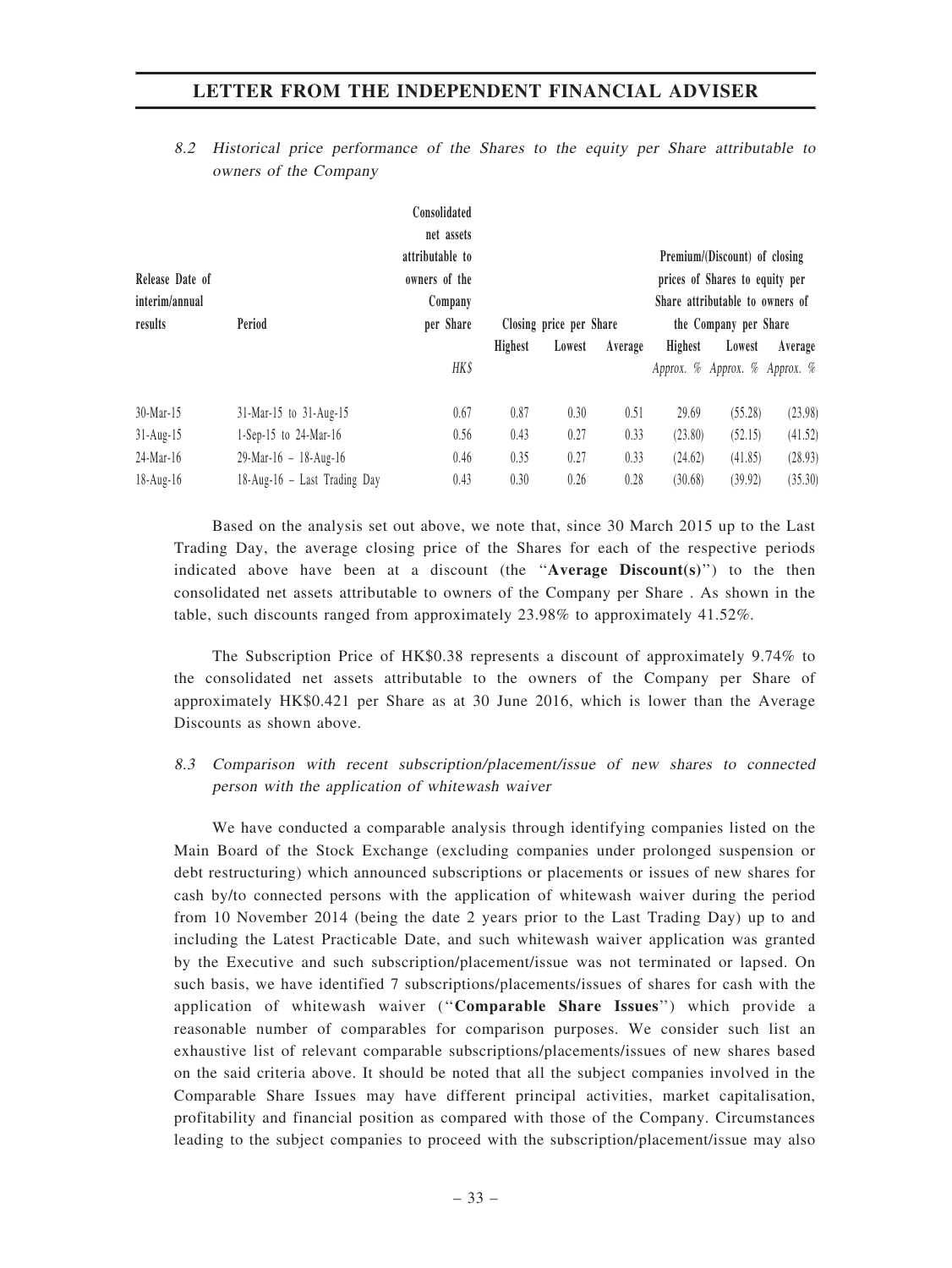be different from that of the Company. However, as the Comparable Share Issues fulfill the above criteria with similar deal structures to the Subscription, and can provide a general reference of this type of transaction in Hong Kong equity capital market, we consider them to be an appropriate basis to assess the fairness of the Subscription Price.

|           |                                                                                                                                     |              |              |               |               | Premium/      |                 |
|-----------|-------------------------------------------------------------------------------------------------------------------------------------|--------------|--------------|---------------|---------------|---------------|-----------------|
|           |                                                                                                                                     |              |              |               | Premium/      | (Discount) of |                 |
|           |                                                                                                                                     |              |              |               | (Discount) of | the issue     |                 |
|           |                                                                                                                                     |              |              |               | the issue     | price/        |                 |
|           |                                                                                                                                     |              |              |               | price/        | subscription  |                 |
|           |                                                                                                                                     |              |              |               | subscription  | price over/to |                 |
|           |                                                                                                                                     |              |              |               | price over/to | the average   |                 |
|           |                                                                                                                                     |              |              | Premium/      | the average   | closing price |                 |
|           |                                                                                                                                     |              |              | (Discount) of | closing price | over the last |                 |
|           |                                                                                                                                     |              |              | the issue     | over the last | 10            |                 |
|           |                                                                                                                                     |              |              | price/        | 5 consecutive | consecutive   |                 |
|           |                                                                                                                                     |              |              | subscription  | trading days  | trading days  |                 |
|           |                                                                                                                                     |              |              | price over/to | up to and     | up to and     |                 |
|           |                                                                                                                                     |              | Issue/       | the closing   | including the | including the | Whitewash       |
| Date of   |                                                                                                                                     | <b>Stock</b> | subscription | price on last | last trading  | last trading  | waiver          |
|           | announcement Name of the issuer                                                                                                     | code         | price        | trading day   | day           | day           | grant date      |
|           |                                                                                                                                     |              | $(HK\$       | $(\%)$        | $(\%)$        | $(\%)$        |                 |
| 15-Apr-15 | Shougang Concord Grand<br>(Group) Limited                                                                                           | 730          | 0.410        | (7.9)         | (6.2)         | (3.1)         | $19$ -Jun- $15$ |
| 5-Aug-15  | Shanghai Dasheng<br>Agriculture Finance<br>Technology Co., Ltd.<br>(formerly known as<br>Shanghai Tonva<br>Petrochemical Co., Ltd.) | 1103         | 0.800        | (4.8)         | (15.8)        | (13.0)        | 12-Nov-15       |
| 25-Feb-16 | Jiangxi Copper Company                                                                                                              | 358          | 7.870        | (2.0)         | (5.8)         | (3.9)         | $15$ -Jul-16    |
|           | Limited                                                                                                                             |              |              |               |               |               |                 |
| 13-Apr-16 | Artini China Company<br>Limited                                                                                                     | 789          | 0.074        | (26.7)        | (22.4)        | (22.5)        | 7-Sep-16        |
| 17-May-16 | New Times Energy<br>Corporation Limited                                                                                             | 166          | 0.154        | (3.1)         | (1.3)         | (3.8)         | $12$ -Jul- $16$ |
| 31-Aug-16 | China City Railway                                                                                                                  | 1522         | 1.35         | (9.4)         | (8.5)         | (4.7)         | 25-Oct-16       |
|           | Transportation Technology<br>Holdings Company Limited                                                                               |              |              |               |               |               |                 |
| 26-Sep-16 | Sunac China Holdings<br>Limited                                                                                                     | 1918         | 6.18         | 6.6           | 3.3           | 7.1           | 27-Oct-16       |
|           |                                                                                                                                     |              | Average      | (6.8)         | (8.1)         | (6.3)         |                 |
|           |                                                                                                                                     |              | Minimum      | (26.7)        | (22.4)        | (22.5)        |                 |
|           |                                                                                                                                     |              | Maximum      | 6.6           | 3.3           | 7.1           |                 |
|           | The Subscription                                                                                                                    |              | 0.380        | 31.0          | 35.2          | 34.3          |                 |

Source: Website of the Stock Exchange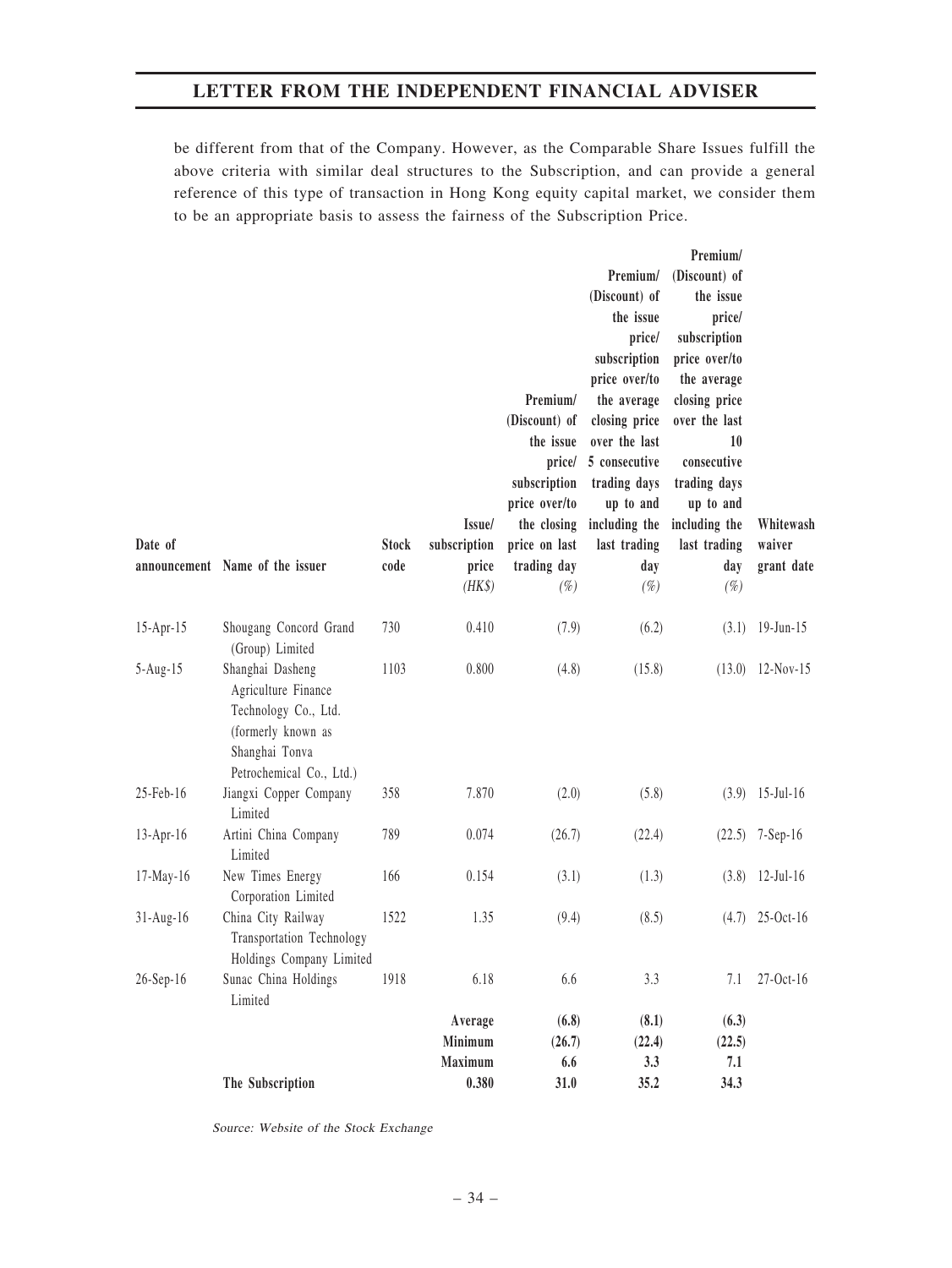As shown in the above table, the subscription/placing/issue prices of the Comparable Share Issues ranged from (i) a discount of 26.7% to a premium of 6.6% to/over the respective closing prices of their shares on their respective last trading day(s) ("Last **Trading Day(s)**") prior to the release of the relevant announcement(s) in relation to such subscription/placement/issue or the relevant agreement date(s) relating to the respective subscription/placement/issue (the "Last Trading Day Price"), with an average discount of 6.8%; (ii) a discount of approximately 26.7% to a premium of 3.3% to/over the respective average closing prices of their shares over the last 5 consecutive trading days up to and including the Share Last Trading Day (the "5 days Average Price"), with an average discount of 8.1%; and (iii) a discount of approximately 22.5% to a premium of 7.1% to/over the respective average closing prices of their shares over the last 10 consecutive trading days up to and including the Share Last Trading Day (the ''10 days Average Price"), with an average discount of  $6.3\%$ .

The Subscription Price represents a premium of (i) approximately 31.0% over the closing price of the Share on the Last Trading Day; (ii) approximately 35.2% over the average closing price of the Share for the last 5 consecutive trading days; and (iii) approximately 34.3% over the average closing price of the Share for the last 10 consecutive trading days, which is, therefore considered favourable to the Company.

## 8.4 Comparison with peer companies

As discussed above, revenue of the Group is generated from the Mining Operations (i. e. the exploration, mining and processing of zinc, lead, iron and gold). Therefore, we have identified companies (the "Comparable Companies") which (i) are listed on the Main Board of the Stock Exchange; and (ii) are principally engaged in the exploration, mining and processing of minerals in the PRC, and not less than 50% of revenue of which was derived from such business activities in the latest financial year as set out in their respective published annual results announcement/annual report. We consider the Comparable Companies an exhaustive list of relevant comparable companies based on the said criteria above.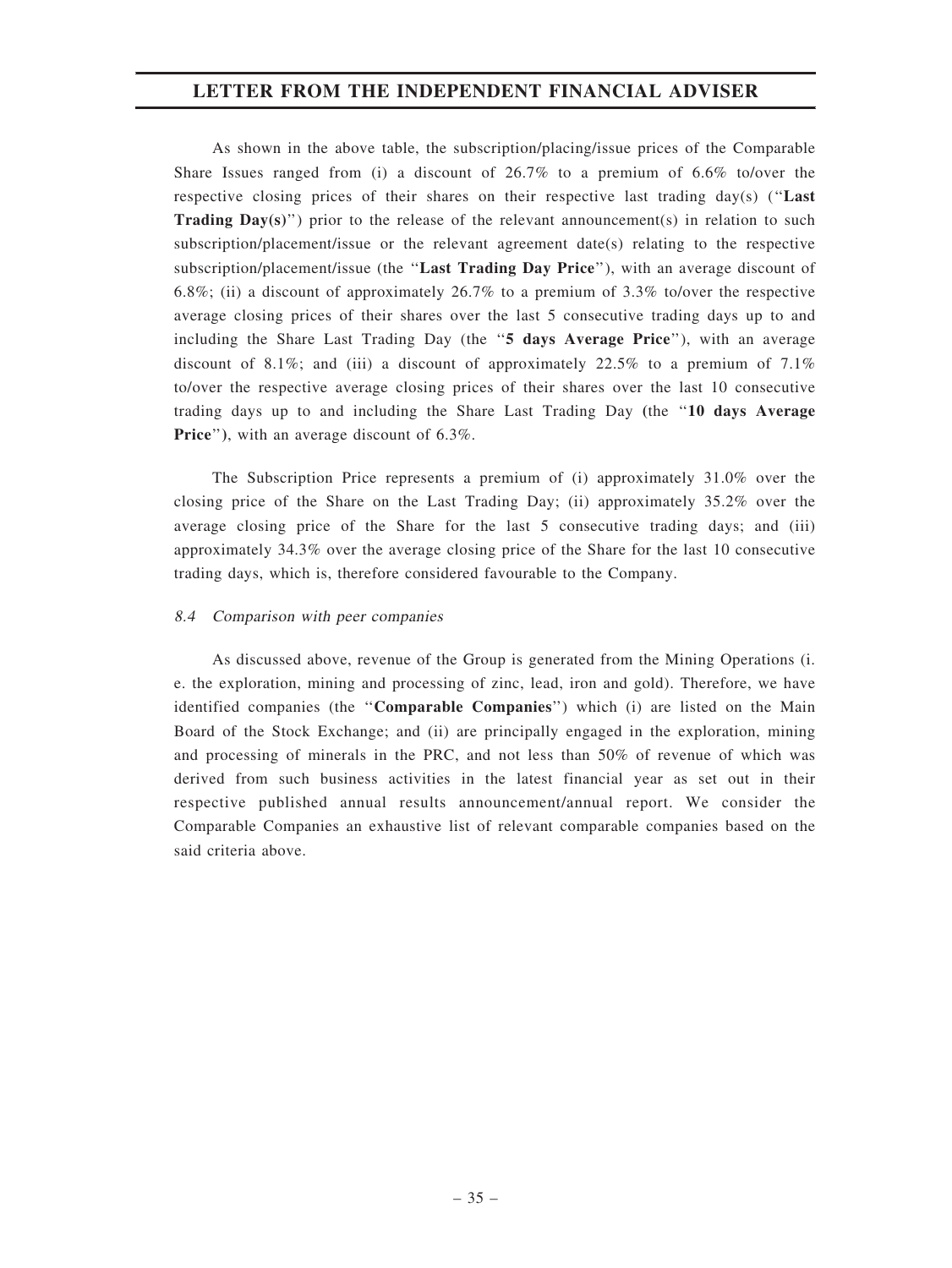As the Group was loss-making during FY2015, we did not perform a comparison between the Company and the Comparable Companies' price-to-earnings ratio. The table below illustrates the level of price-to-book ratio (''P/B Ratio(s)'') of each of the Comparable Companies and the Company.

|                                                               |                  | Closing     | <b>Market</b>  |                |           |
|---------------------------------------------------------------|------------------|-------------|----------------|----------------|-----------|
|                                                               |                  | share price | capitalisation | Net asset      |           |
|                                                               |                  | on the      | as at the      | value          |           |
|                                                               |                  | Latest      | Latest         | attributable   |           |
|                                                               | <b>Hong Kong</b> | Practicable | Practicable    | to equity      |           |
| Company name                                                  | stock code       | Date        | Date           | holders        | P/B Ratio |
|                                                               |                  | HK\$        | HK\$'m         | HK\$'m         |           |
|                                                               |                  | (note 1)    | (note 1)       | (note 1)       | (note 2)  |
| China Daye Non-Ferrous<br>Metals Mining Limited               | 661              | 0.143       | 2,559.1        | 2,832.6        | 0.9       |
| China Vanadium Titano-<br>Magnetite Mining<br>Company Limited | 893              | 0.345       | 715.9          | 2,072.8        | 0.3       |
| <b>CITIC Dameng Holdings</b><br>Limited                       | 1091             | 0.540       | 1,851.4        | 2,668.1        | 0.7       |
| China Nonferrous Mining<br>Corporation Limited                | 1258             | 1.480       | 5,163.8        | 4,975.5        | 1.0       |
| China Polymetallic Mining<br>Limited                          | 2133             | 0.250       | 497.2          | 1,728.8        | 0.3       |
| Wanguo International<br>Mining Group Limited                  | 3939             | 1.640       | 984.0          | 300.7          | 3.3       |
| China Molybdenum<br>Company Limited<br>(note 3)               | 3993             | 2.000       | 65,117.2       | 19,571.3       | 3.3       |
|                                                               |                  |             |                | Average        | 1.4       |
|                                                               |                  |             |                | <b>Maximum</b> | 3.3       |
|                                                               |                  |             |                | Minimum        | 0.3       |
| Company                                                       |                  | 0.380       | 349.1          | 397.3          | 0.9       |
|                                                               |                  | (note 4)    | (note 5)       | (note 6)       | (note 7)  |

Source: Website of the Stock Exchange and the Shanghai Stock Exchange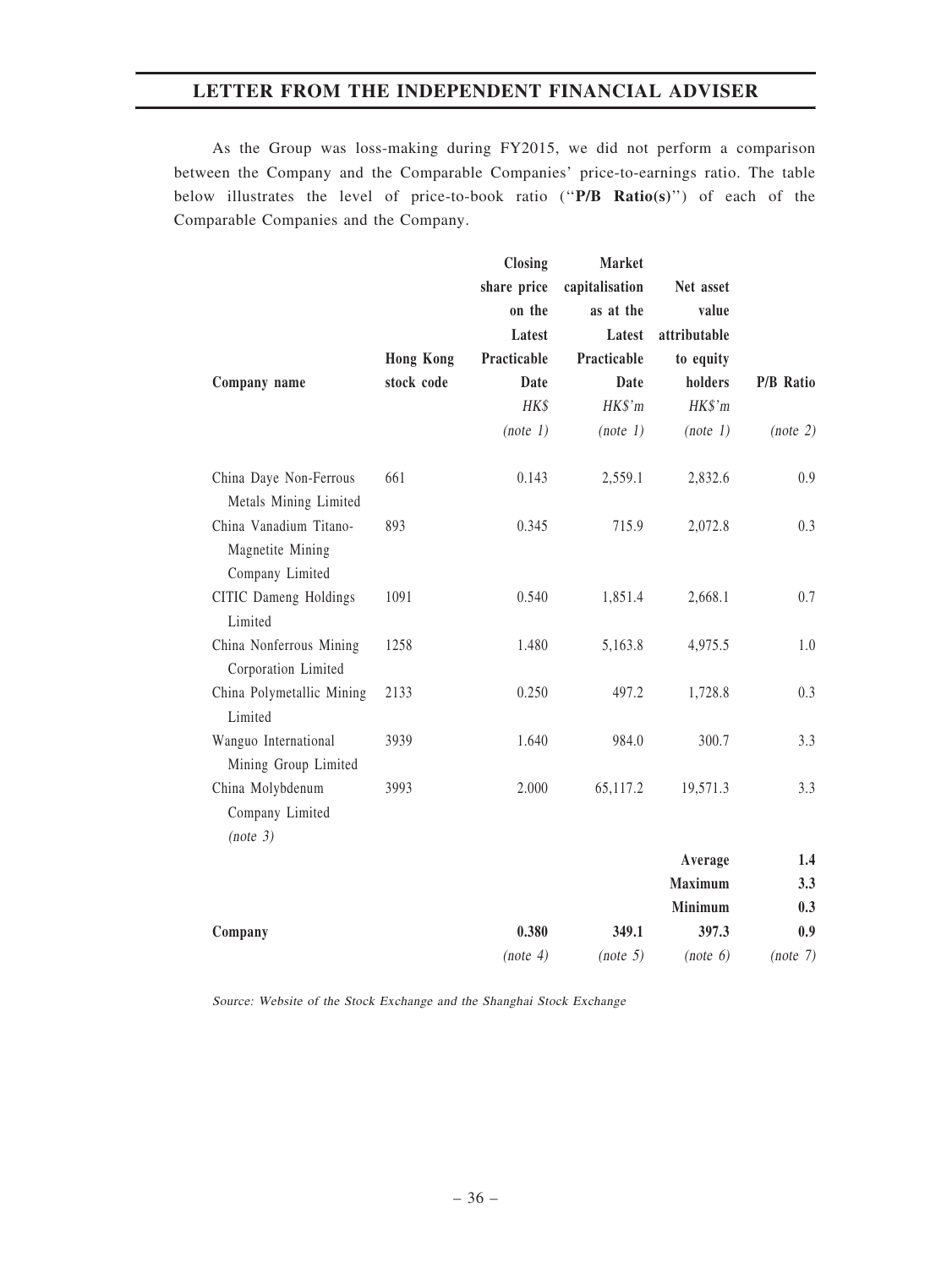### Notes:

- 1) The closing share price and market capitalisation of the Comparable Companies as at the Latest Practicable Date are sourced from the website of the Stock Exchange and the Shanghai Stock Exchange. The market capitalisation of the Comparable Companies is calculated based on their respective closing share price and number of issued shares as at the Latest Practicable Date. The audited consolidated net asset value attributable to owners are extracted from the latest annual results announcements of the Comparable Companies.
- 2) The historical P/B Ratio of the Comparable Companies is calculated based on their latest audited consolidated net asset value attributable to owners and their market capitalisations as at the Latest Practicable Date.
- 3) China Molybdenum Company Limited is duly listed on the Stock Exchange (3993.hk) and the Shanghai Stock Exchange (603993.sh).
- 4) Being the Subscription Price of HK\$0.38 per Subscription Share.
- 5) Theoretical market capitalisation of the Company being the sum of the Subscription Price times 918,626,516 Shares in issue as at the Latest Practicable Date.
- 6) Being the consolidated net asset value attributable to owners of the Company as at 30 June 2016 which is extracted from the 2016 Interim Report.
- 7) The P/B of the Company is calculated based on (i) its theoretical market capitalisation; and (ii) consolidated net asset value attributable to owners of the Company as at 30 June 2016.
- 8) For the purpose of this table, the translation of (i) RMB into HK\$ is based on the average exchange rate of RMB1.00 to HK\$1.13 and (ii) USD into HK\$ is based on the average exchange rate of USD1.00 to HK\$7.78 for the purpose of illustration only.

As at the Latest Practicable Date, the historical P/B Ratios of the Comparable Companies ranged from 0.3 times to 3.3 times with an average of 1.4 times. The P/B Ratio represented by the Subscription Price over the consolidated net asset value per share attributable to owners of the Company as at 30 June 2016 of approximately 0.9 times is within the range of the P/B Ratios of the Comparable Companies, which is considered in line with the market.

We note that whilst the P/B Ratio of the Company based on the Subscription Price is in line with the market, it is lower than the average of the P/B Ratio of the Comparable Companies. However, as discussed in section headed ''8.2 Historical price performance of the Shares to the equity per Share attributable to owners of the Company'' above, the closing price of the Shares has traded consistently below its consolidated net assets per Share since 30 March 2015, and the discount represented by the Subscription Price to the consolidate net assets per Share attributable to the owners of the Company as at 30 June 2016 is much lower than the Average Discounts and therefore, is favourable to the Company.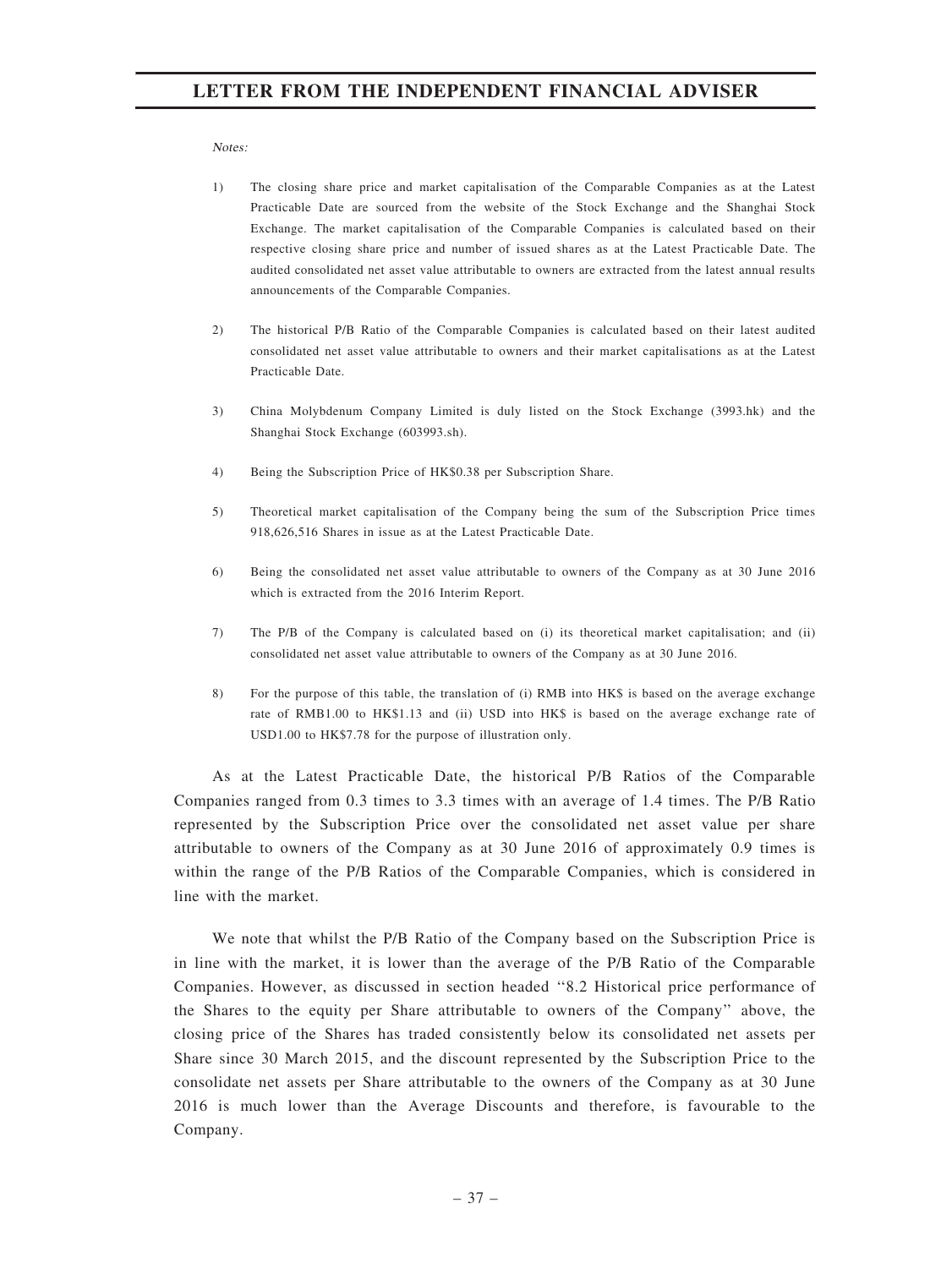With reference to the discussions above, we consider the Subscription Price of HK\$0.38 per Share is fair and reasonable after taking into account of the following factors including that,

- 1) the Subscription Price represents a premium over the closing prices of the Share since 5 October 2015 and Latest Practicable Date;
- 2) the discount represented by the Subscription Price of approximately 9.74% to the equity per Share attributable to owners of the Company as at 30 June 2016 is lower than the Average Discounts that ranged from approximately 23.98% to approximately 41.52%;
- 3) while the subscription/placing/issue prices of the Comparable Share Issues represent discounts to their respective Last Trading Day Price, 5 Days Price and 10 Days Average Price respectively, the Subscription Price representing a premium (i) of approximately 31.0% over the closing price of the Share on the Last Trading Day; (ii) of approximately 35.2% over the average closing price of the Share for the last 5 consecutive trading days immediately preceding the date of the Announcement; and (iii) of approximately 34.3% over the average closing price of the Share for the last 10 consecutive trading days immediately preceding the date of the Announcement, is considered favourable to the Company; and
- 4) the P/B Ratio of the Company calculated based on the theoretical market capitalisation represented by the Subscription Price of approximately 0.9 times is within the range of the P/B Ratios of the Comparable Companies, which is considered in line with the market.

On the above basis, we are of the view that the terms of the Subscription Agreement, including the Subscription Price, are fair and reasonable so far as the Company and the Independent Shareholders are concerned.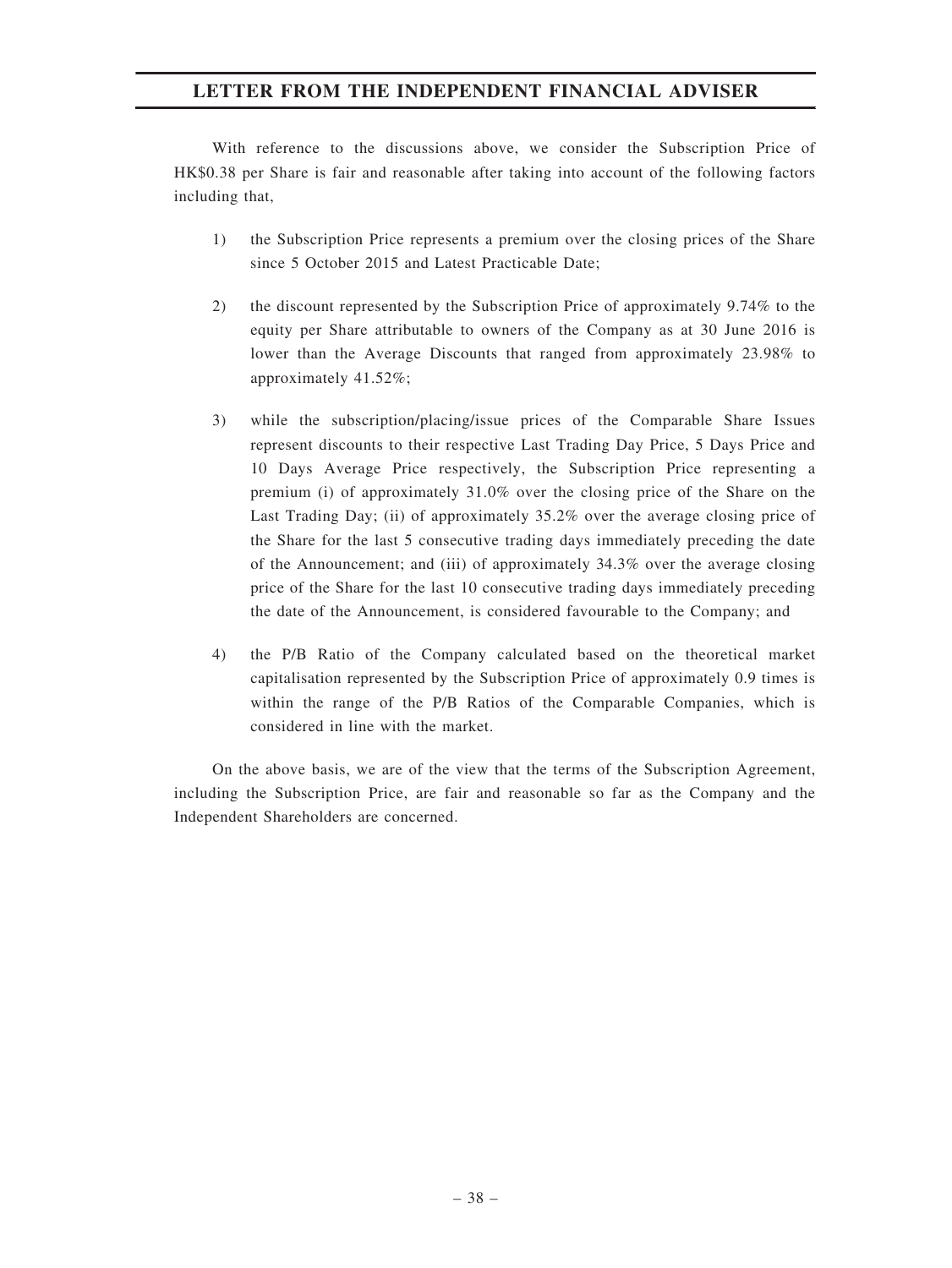## 9. Effect on the shareholding structure of the Company

The table below sets out the effect of the Subscription on the shareholding structure of the Company immediately upon Completion (i) assuming no Outstanding Options are exercised and (ii) assuming all Outstanding Options are exercised:-

|                                                                     |               |                             | Immediately upon     |                         | Immediately upon                             |                          |  |
|---------------------------------------------------------------------|---------------|-----------------------------|----------------------|-------------------------|----------------------------------------------|--------------------------|--|
|                                                                     |               |                             |                      | Completion (assuming no |                                              | Completion (assuming all |  |
|                                                                     |               | As at                       |                      | Outstanding Options are | <b>Outstanding Options are</b><br>exercised) |                          |  |
|                                                                     |               | the Latest Practicable Date |                      | exercised)              |                                              |                          |  |
|                                                                     |               | No. of Approximately        |                      | No. of Approximately    |                                              | No. of Approximately     |  |
|                                                                     | <b>Shares</b> | %                           | <b>Shares</b>        | %                       | <b>Shares</b>                                | %                        |  |
| The Subscriber                                                      | 407, 241, 333 | 44.33                       | 657, 241, 333        | 56.24                   | 657, 241, 333                                | 54.40                    |  |
| Mr. Qi Guangya                                                      |               |                             |                      |                         |                                              |                          |  |
| ("Mr. $Qi$ ") (Note 1)                                              |               |                             |                      |                         | 2,018,116                                    | 0.17                     |  |
| Sub-total of the Subscriber<br>and its parties acting in            |               |                             |                      |                         |                                              |                          |  |
| concert                                                             | 407, 241, 333 | 44.33                       | 657, 241, 333        | 56.24                   | 659,259,449                                  | 54.57                    |  |
| Mr. Hu Husimin                                                      |               |                             |                      |                         |                                              |                          |  |
| ("Mr. Hu") (Note 2)                                                 | 1,130,666     | 0.12                        | 1,130,666            | 0.10                    | 3,901,536                                    | 0.32                     |  |
| Mr. Bai Zhaoxiang                                                   |               |                             |                      |                         |                                              |                          |  |
| ("Mr. Bai") (Note $3$ )                                             |               |                             |                      |                         | 2,213,281                                    | 0.18                     |  |
| Holders of Outstanding<br>Options (Other than<br>Mr. Qi, Mr. Hu and |               |                             |                      |                         |                                              |                          |  |
| Mr. Bai)                                                            |               |                             |                      |                         | 32,463,792                                   | 2.69                     |  |
| Other public Shareholders                                           | 510,254,517   | 55.55                       | 510,254,517          | 43.66                   | 510,254,517                                  | 42.24                    |  |
| <b>TOTAL</b>                                                        | 918,626,516   |                             | 100.00 1,168,626,516 |                         | 100.00 1,208,092,575                         | 100.00                   |  |

### Notes:

1. Mr. Qi is a non-executive Director and is also a director of Jiangsu Yue Da.

2. Mr. Hu is an executive Director.

3. Mr. Bai is an executive Director.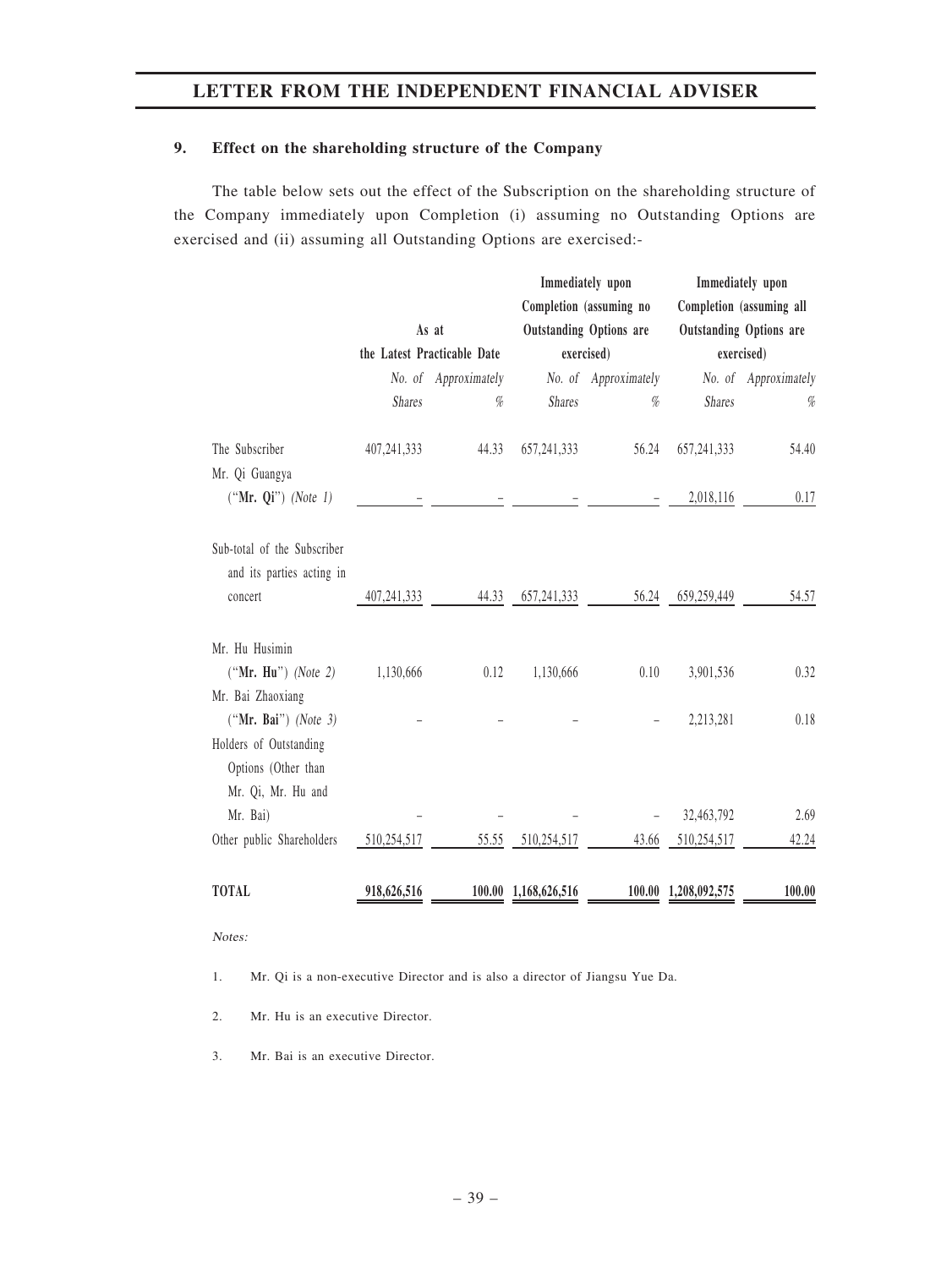As shown in the table above, the shareholding in the Company held by existing public Shareholders would be diluted from 55.55% as at the Latest Practicable Date to (i) approximately 43.66% immediately upon Completion (assuming no Outstanding Options are exercised); and (ii) approximately 44.93% immediately upon Completion (assuming all Outstanding Options are exercised).

However, taking into account (i) the benefits of the Subscription as discussed under the section headed ''4. Background to and reasons for the Subscription and the use of proceeds'' above; and (ii) that as discussed in the section headed ''8. Evaluation of the Subscription Price'' above, the terms of the Subscription Agreement, including the Subscription Price, are fair and reasonable so far as the Company and the Independent Shareholders are concerned, we are of the view that the dilution effect on the shareholding of existing public Shareholders in the Company is acceptable so far as the Company and the Independent Shareholders are concerned.

### 10. Financial impact of the Subscription

### Working capital

As at 30 September 2016, the unaudited cash balance of the Group amounted to approximately RMB16.3 million (equivalent to approximately HK\$18.4 million). According to the 2016 Interim Report, the unaudited current assets and current liabilities of the Group were approximately RMB154.9 million and RMB86.3 million respectively as at 30 June 2016, resulting in a current ratio (defined as current assets divided by current liabilities) of approximately 1.79 times and net current assets of approximately RMB68.6 million (equivalent to approximately HK\$77.5 million).

Given that the Subscription will bring in new capital (before expenses) of HK\$95.0 million upon Completion, it is expected that both the cash position and the net current assets position of the Group will be enhanced immediately upon Completion.

## Net asset value

As advised by the Directors, the Subscription is expected to result in (i) an increase in cash by the amount of the net proceeds received under the Subscription; and (ii) an increase by the amount equivalent to the gross proceeds from the issue of the Subscription Shares in the share capital and share premium of the Company.

As set out in the 2016 Interim Report, the unaudited consolidated net assets attributable to the owners of the Company was approximately RMB342.5 million (equivalent to approximately HK\$387.0 million) as at 30 June 2016 or approximately HK\$0.42 per Share based on the total number of issued Shares of 918,626,516 as at the Latest Practicable Date.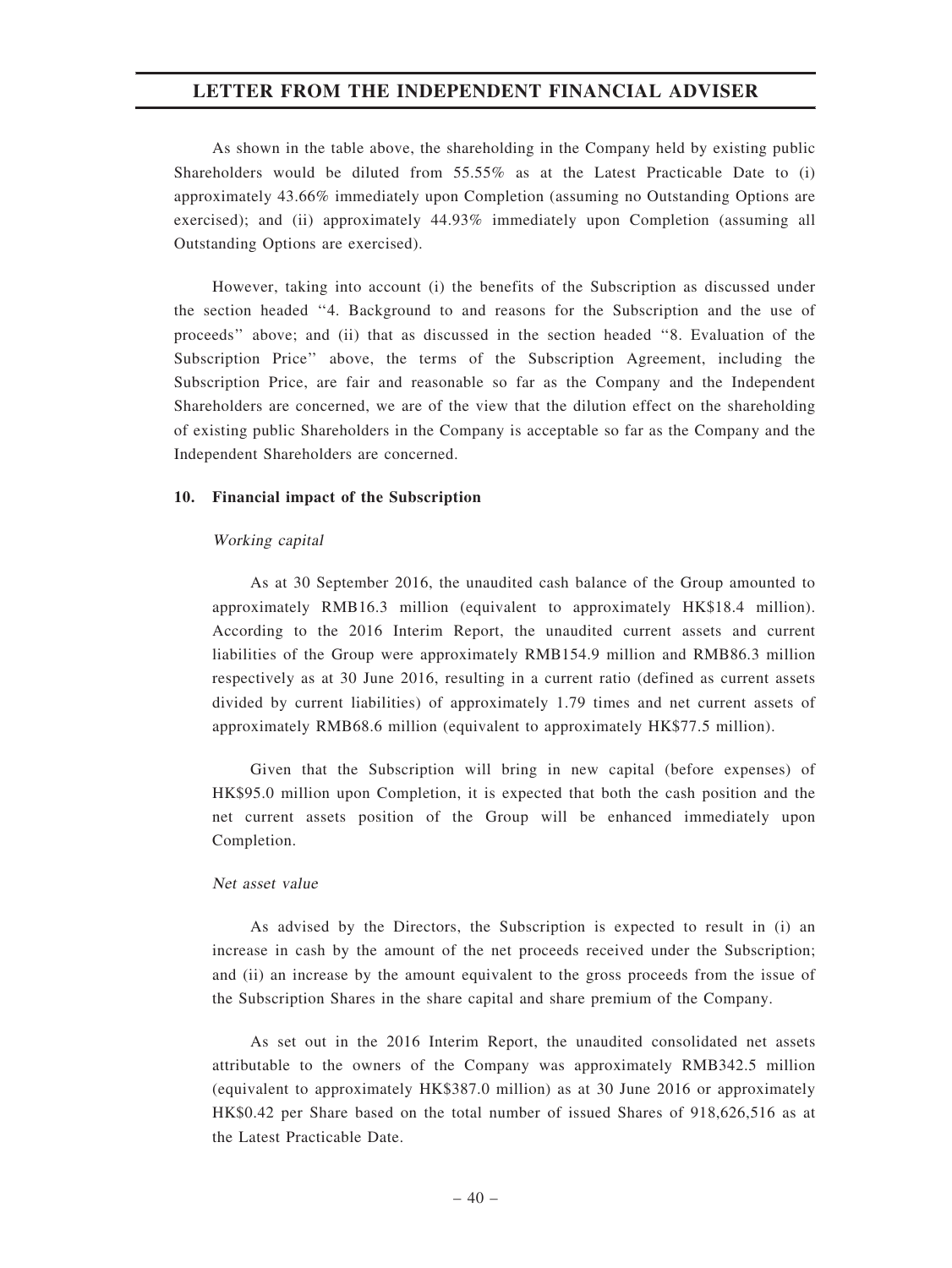Upon issuance of all the Subscription Shares pursuant to the Subscription Agreement at Completion, 250,000,000 new Shares will be issued by the Company. As advised by the Company, the full amount of the Subscription Shares will be recognised as equity under the captions of share capital and share premium upon their issuance and, accordingly, the consolidated net assets attributable to the owners of the Company is expected to be improved roughly by the same amount of the aggregate net proceeds of approximately HK\$93.7 million received thereunder. Based on the unaudited consolidated net assets attributable to the owners of the Company of approximately RMB342.5 million (equivalent to approximately HK\$387.0 million) as at 30 June 2016, the consolidated net assets attributable to the owners of the Company following the issuance of all the Subscription Shares upon Completion would become approximately HK\$480.7 million, or approximately HK\$0.41 per Share on a fully diluted basis based on the total 1,168,626,516 issued Shares as enlarged by the issue of the Subscription Shares. The consolidated net assets attributable to the owners of the Company following Completion of approximately HK\$0.41 per Shares would represent a slight decrease from the consolidated net assets per Share attributable to the owner of the Company of approximately HK\$0.42 each as at 30 June 2016. Therefore, it is expected that there would be a dilutive effect on the net assets value per Share as a result of the issue of Subscription Share.

However, taking into account that (i) the expected dilutive effect is not material; (ii) the benefits of the Subscription as discussed under the section headed ''4. Background to and reasons for the Subscription and the use of proceeds'' above; and (iii) as discussed in the section headed ''8. Evaluation of the Subscription Price'' above, the terms of the Subscription Agreement, including the Subscription Price, are fair and reasonable so far as the Independent Shareholders are concerned, we are of the view that the dilutive effect on the net assets value per Share as a result of the issue of the Subscription Shares is commercially justifiable.

### Gearing ratio

The gearing ratio of the Group is measured as bank borrowings and corporate bonds over the total assets of the Group. As advised by the Directors, it is expected that upon the issue of the Subscription Shares under the Subscription, the Group's total assets will increase by the amount of the net proceeds received thereunder while the Group's liabilities will not be affected. Accordingly, it is expected that the gearing ratio of the Group would be improved immediately upon the issue of the Subscription Shares under the Subscription.

It should be noted that the aforementioned analyses are for illustrative purpose only and do not purport to represent how the financial position/results of the Group will be upon Completion and the issuance of the Subscription Shares pursuant to the Subscription.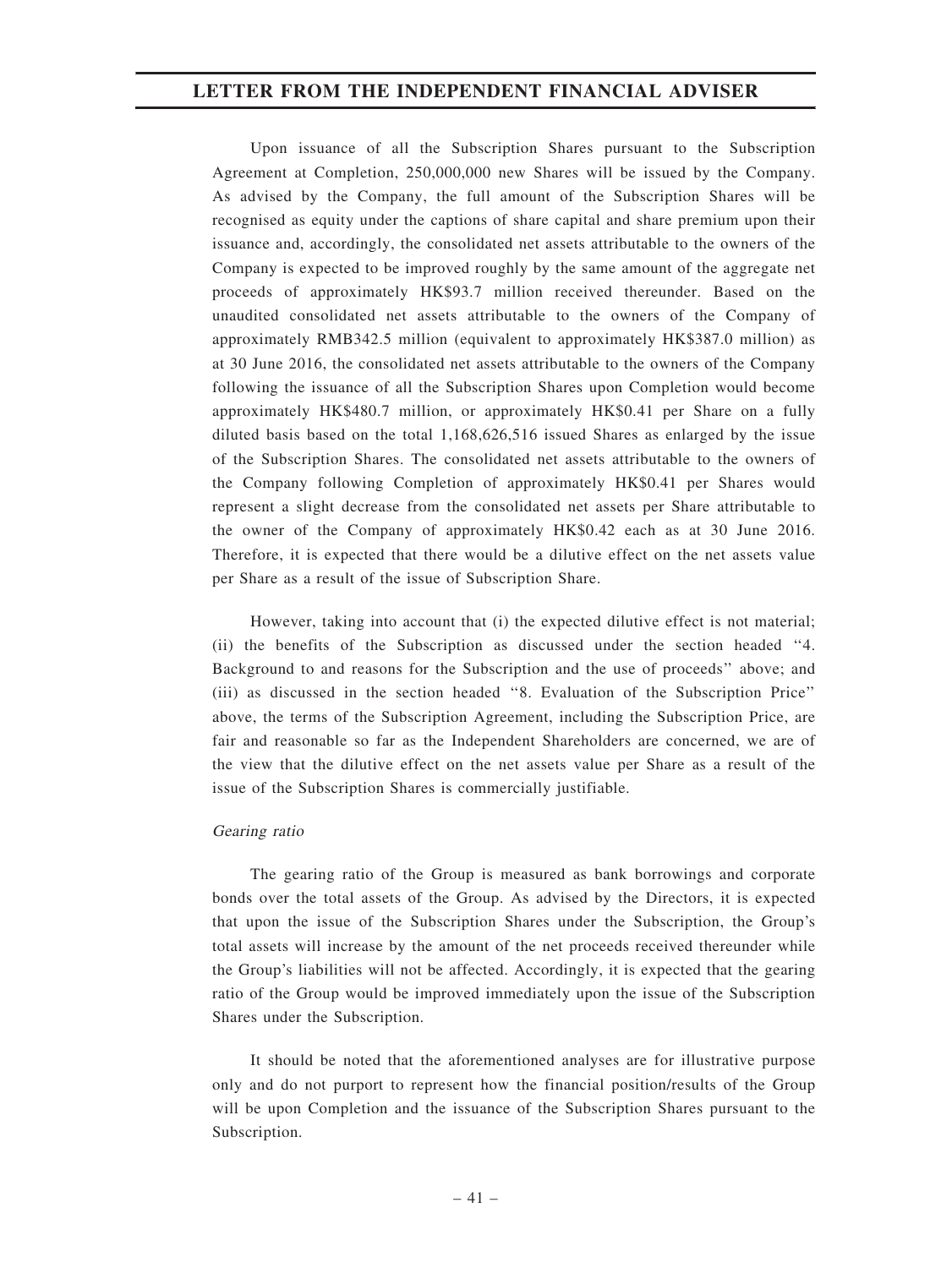## 11. The Whitewash Waiver

As at the Latest Practicable Date, the Subscriber is a Shareholder which holds 407,241,333 Shares, representing approximately 44.33% of the issued share capital of the Company.

Upon Completion, the shareholding of the Subscriber will increase from approximately 44.33% to approximately 56.24% of the then issued share capital of the Company as enlarged by the Subscription (assuming there will be no other change in the number of issued Shares between the Latest Practicable Date and the date of Completion, save for the issue and allotment of the Subscription Shares), hereby triggering a general offer obligation under the Takeovers Code.

An application have been made by the Subscriber to the Executive for the granting of the Whitewash Waiver pursuant to Note 1 to the Notes on Dispensations from Rule 26 of the Takeovers Code. The Whitewash Waiver, if granted by the Executive, will be subject to, among others, the approval of the Independent Shareholders taken on a poll at the EGM. As the Whitewash Waiver is one of the conditions precedent to the Subscription Agreement, the Subscription will not proceed if the Whitewash Waiver is not granted by the Executive, or is not approved by the Independent Shareholders.

We note that the granting of the Whitewash Waiver and the approval of the Whitewash Waiver by the Independent Shareholders are part of the conditions precedent for the Subscription Agreement which are not waivable. If the Whitewash Waiver is not granted on or before 28 February 2017 (or such later date as may be agreed between the Company and the Subscriber in writing), the Subscription Agreement will terminate and the Subscription will not proceed. The Company would then lose all the benefits that are expected to be brought to the Group by the Subscription.

Taking into account (i) the continuing loss-making performance and the deteriorating net current asset position of the Group; (ii) the benefits of the Subscription as discussed under the section headed ''4. Background to and reasons for the Subscription and the use of proceeds'' above; and (iii) that as discussed under the section headed ''8. Evaluation of the Subscription Price and the Conversion'' above, the terms of the Subscription Agreement, including the Subscription Price, are fair and reasonable so far as the Independent Shareholders are concerned, we consider the granting of the Whitewash Waiver to be fair and reasonable so far as the Independent Shareholders are concerned.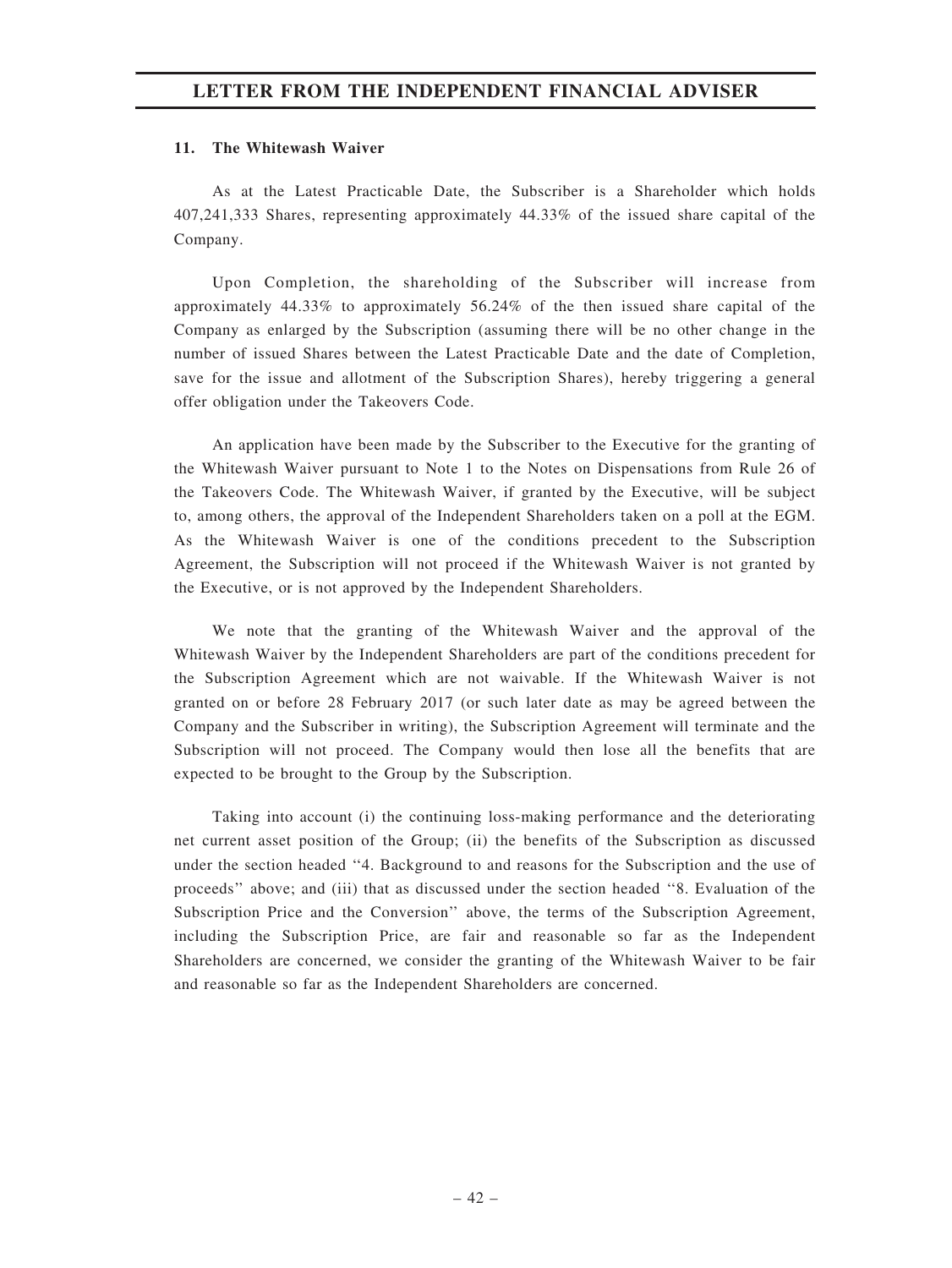## DISCUSSION AND ANALYSIS

## The Subscription

Despite the dilution effect of the Subscription as discussed in the section headed ''9. Effect on the shareholding structure of the Company'' above, we consider that the terms of the Subscription Agreement, including the Subscription Price, are fair and reasonable so far as the Independent Shareholders are concerned after taking into account all the principal factors and reasons as discussed in our letter, in particular:

- a) as discussed in details under the section headed ''4. Background to and reasons for the Subscription and the use of proceeds'' above, the Company is considered having funding needs in view of the current low cash level and the forthcoming cash flow requirements as regard its ordinary operation expenses, and as discussed in details in the section headed ''6. Financing alternatives available to the Group'' above, the Subscription is an acceptable fund raising plan for the Company among the financing alternatives;
- b) as discussed in details in the section headed ''8. Evaluation of the Subscription Price'' above, save for 25 November 2016 on which the price of the Share closed at HK\$0.380 the Shares prices have consistently closed below the Subscription Price since 5 October 2015 and up to the Latest Practicable Date, being a period of around 13 months. Although the Subscription Price represents a discount of approximately 9.74% to the consolidated net assets attributable to owners of the Company per Share as at 30 June 2016, such discount is lower than the Average Discounts that ranged from approximately 23.98% to approximately 41.52%;
- c) as discussed in details in the section headed ''8. Evaluation of the Subscription Price'' above, the Subscription Price represents a premium over the prevailing closing prices of the Shares which is considered favourable to the Company as compared to the Comparable Share Issues; and
- d) the Company's P/B Ratio represented by the Subscription Price is within the range of the P/B Ratios of the Comparable Companies and therefore, in line with the market.

## The Whitewash Waiver

As stated in the letter from the Board in the Circular, the condition precedent relating to the granting of the Whitewash Waiver and the approval of the Whitewash Waiver by the Independent Shareholders are not waivable by any party to the Subscription Agreement. If the Whitewash Waiver is not granted by the Executive or not approved by the Independent Shareholders at the EGM, the Subscription will not proceed.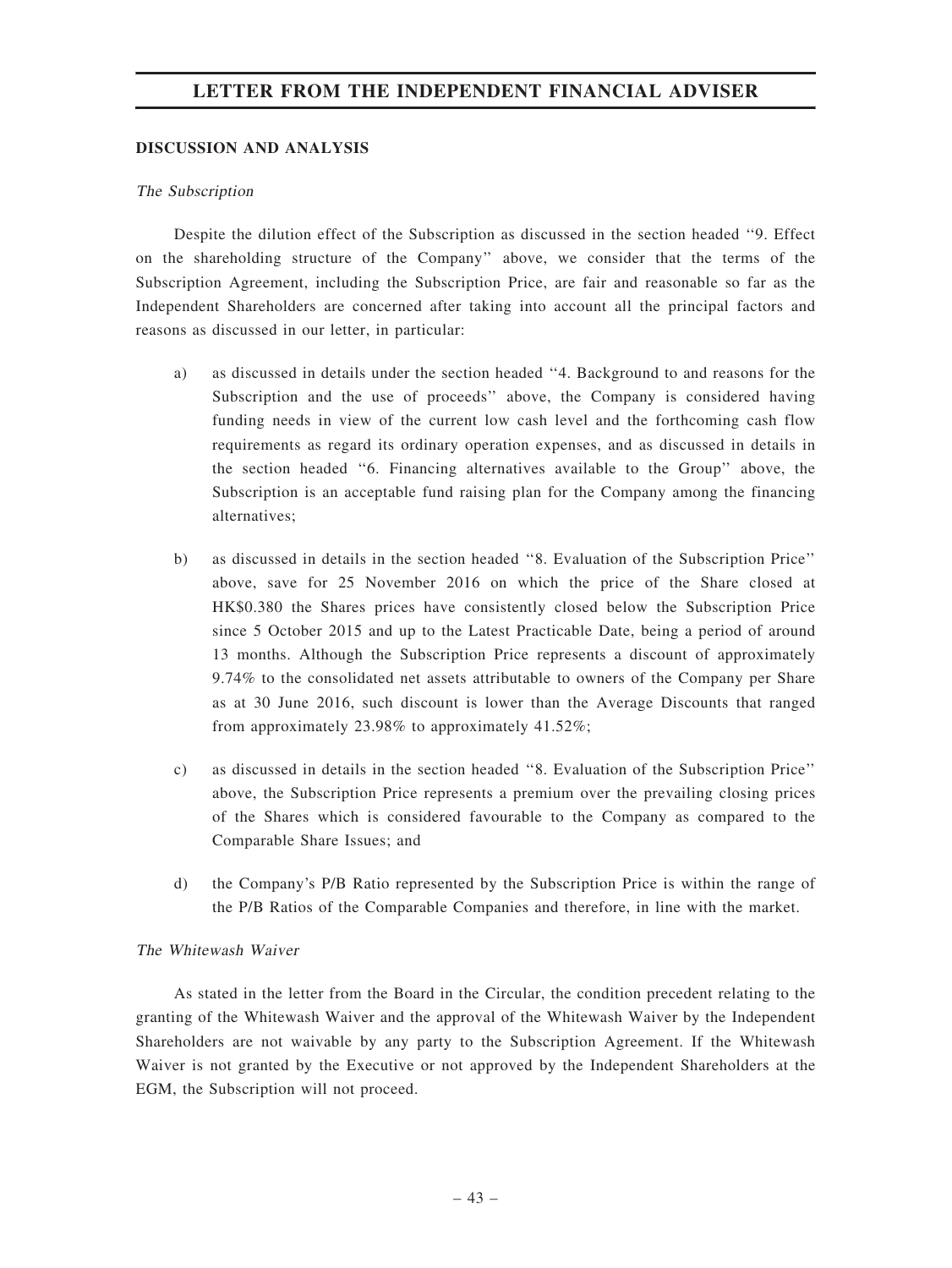Having considered the benefits of the Subscription, in particular, (i) the Subscription represents an opportunity to raise new capital for the Company in order to enhance its cash position and capital base, (ii) the fairness and reasonableness of the terms of the Subscription Agreement (including the Subscription Price); and (iii) the obtaining of the Whitewash Waiver being an essential elements for the Subscription, the granting of the Whitewash Waiver is therefore considered fair and reasonable and in the interests of the Company and the Shareholders as a whole as far as the Independent Shareholders are concerned.

## OPINION AND RECOMMENDATION

Having taken into consideration the factors and reasons as stated above, we consider that (i) the terms of the Subscription Agreement are on normal commercial terms and fair and reasonable, and (ii) the Whitewash Waiver is fair and reasonable so far as the Independent Shareholders are concerned. Accordingly, we recommend the Independent Shareholders and the Independent Board Committee to advise the Independent Shareholders to vote in favour of the ordinary resolutions to approve the Subscription and the Whitewash Waiver at the EGM.

> Yours faithfully, for and on behalf of SOMERLEY CAPITAL LIMITED Lyan Tam **Director**

Ms. Lyan Tam is <sup>a</sup> licensed person registered with the Securities and Futures Commission and as <sup>a</sup> responsible officer of Somerley to carry out Type 6 (advising on corporate finance) regulated activities under the SFO and has over 12 years of experience in corporate finance industry.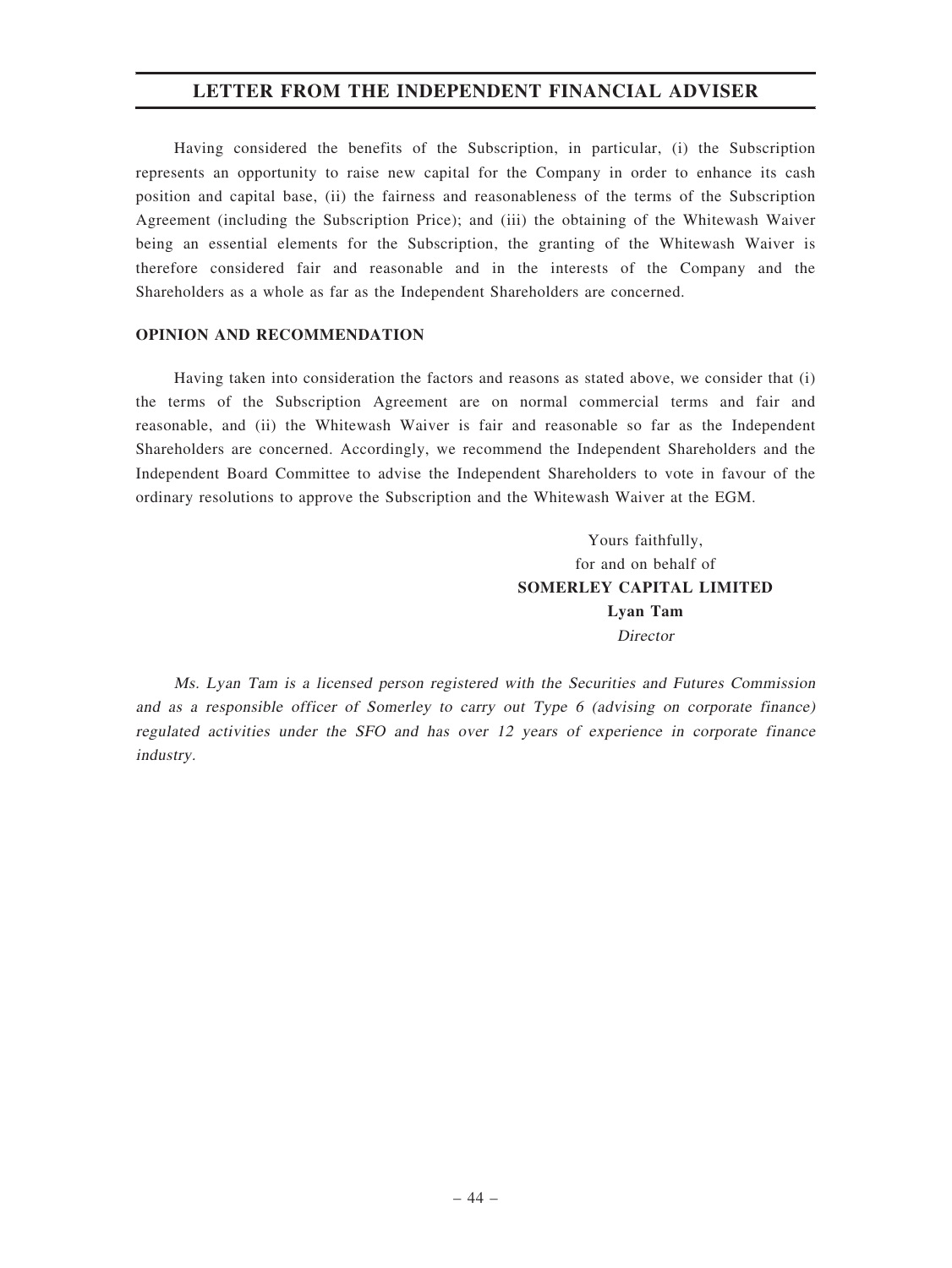## 1. FINANCIAL SUMMARY

The following is a summary of (i) the audited financial results of the Group for the three years ended 31 December 2013, 2014 and 2015 as extracted from the annual reports of the Company for each of the years ended 31 December 2013, 2014 and 2015; and (ii) the unaudited financial results of the Group for the six months ended 30 June 2016 as extracted from the interim report of the Company for the six months ended 30 June 2016.

| Six months        |                    |                    |                    |
|-------------------|--------------------|--------------------|--------------------|
| ended             | Year ended         | Year ended         | Year ended         |
| 30 June           | 31 December        | 31 December        | 31 December        |
| 2016              | 2015               | 2014               | 2013               |
| RMB'000           | RMB'000            | RMB'000            | RMB'000            |
| (unaudited)       | (audited)          | (audited)          | (audited)          |
|                   |                    |                    |                    |
| 41,419            | 113,655            | 134,782            | 191,133            |
| (24,008)          | (198, 717)         | (313,973)          | (165, 624)         |
| (1, 152)          | 34,327             | 68,177             | 25,475             |
|                   |                    |                    |                    |
| (25, 160)         | (164,390)          | (245,796)          | (140, 149)         |
|                   |                    |                    |                    |
|                   | 3,590              | 9,356              | (5,306)            |
|                   |                    |                    |                    |
| (25,160)          | (160, 800)         | (236, 440)         | (145, 455)         |
|                   |                    |                    |                    |
|                   |                    |                    |                    |
|                   |                    |                    |                    |
| $RMB(2.72)$ cents | $RMB(17.81)$ cents | $RMB(24.46)$ cents | $RMB(15.44)$ cents |
| $RMB(2.72)$ cents | RMB(17.81) cents   | $RMB(24.46)$ cents | $RMB(15.44)$ cents |
|                   |                    |                    |                    |
| $RMB(2.72)$ cents | $RMB(17.96)$ cents | $RMB(25.67)$ cents | $RMB(15.14)$ cents |
| $RMB(2.72)$ cents | RMB(17.96) cents   | $RMB(25.67)$ cents | $RMB(15.14)$ cents |
|                   |                    |                    |                    |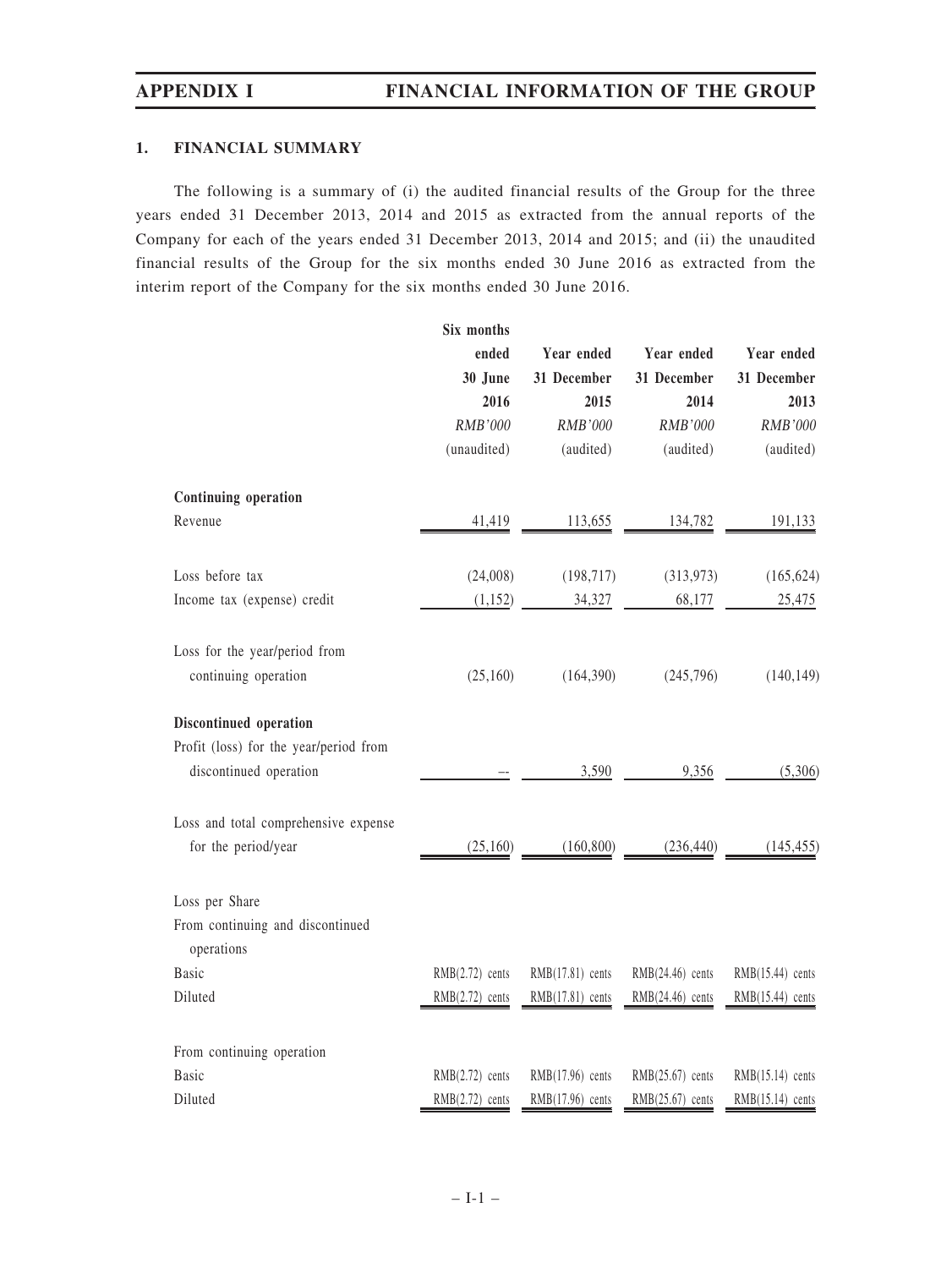|                                  | At          | At          | At          | At          |
|----------------------------------|-------------|-------------|-------------|-------------|
|                                  | 30 June     | 31 December | 31 December | 31 December |
|                                  | 2016        | 2015        | 2014        | 2013        |
|                                  | RMB'000     | RMB'000     | RMB'000     | RMB'000     |
|                                  | (unaudited) | (audited)   | (audited)   | (audited)   |
| Non-current assets               | 583,170     | 588,201     | 774,854     | 1,089,140   |
| Current assets                   | 154,853     | 179,677     | 325,988     | 420,317     |
| Current liabilities              | 86,313      | 96,099      | 340,576     | 373,472     |
| Net current assets (liabilities) | 68,540      | 83,578      | (14, 588)   | 46,845      |
| Non-current liabilities          | 246,931     | 241,840     | 142,748     | 216,545     |
| Net assets                       | 404,779     | 429,939     | 617,518     | 919,440     |
| Capital and Reserves             |             |             |             |             |
| Share capital                    | 83,706      | 83,706      | 83,474      | 83,474      |
| Reserves                         | 258,785     | 283,742     | 446,078     | 670,619     |
| Equity attributable to owners    |             |             |             |             |
| of the company                   | 342,491     | 367,448     | 529,552     | 754,093     |
| Non-controlling interests        | 62,288      | 62,491      | 87,966      | 165,347     |
| <b>Total Equity</b>              | 404,779     | 429,939     | 617,518     | 919,440     |

The auditor of the Company, Deloitte Touche Tohmatsu, did not issue any qualified opinion on the financial statements of the Group for the three years ended 31 December 2013, 2014 and 2015.

Save as disclosed in the item ''Impairment losses on assets'' in the annual reports of the Company for the three years ended 31 December 2013, 2014 and 2015, the Company had no items which are exceptional at extraordinary because of size, nature or incidence for the same financial years.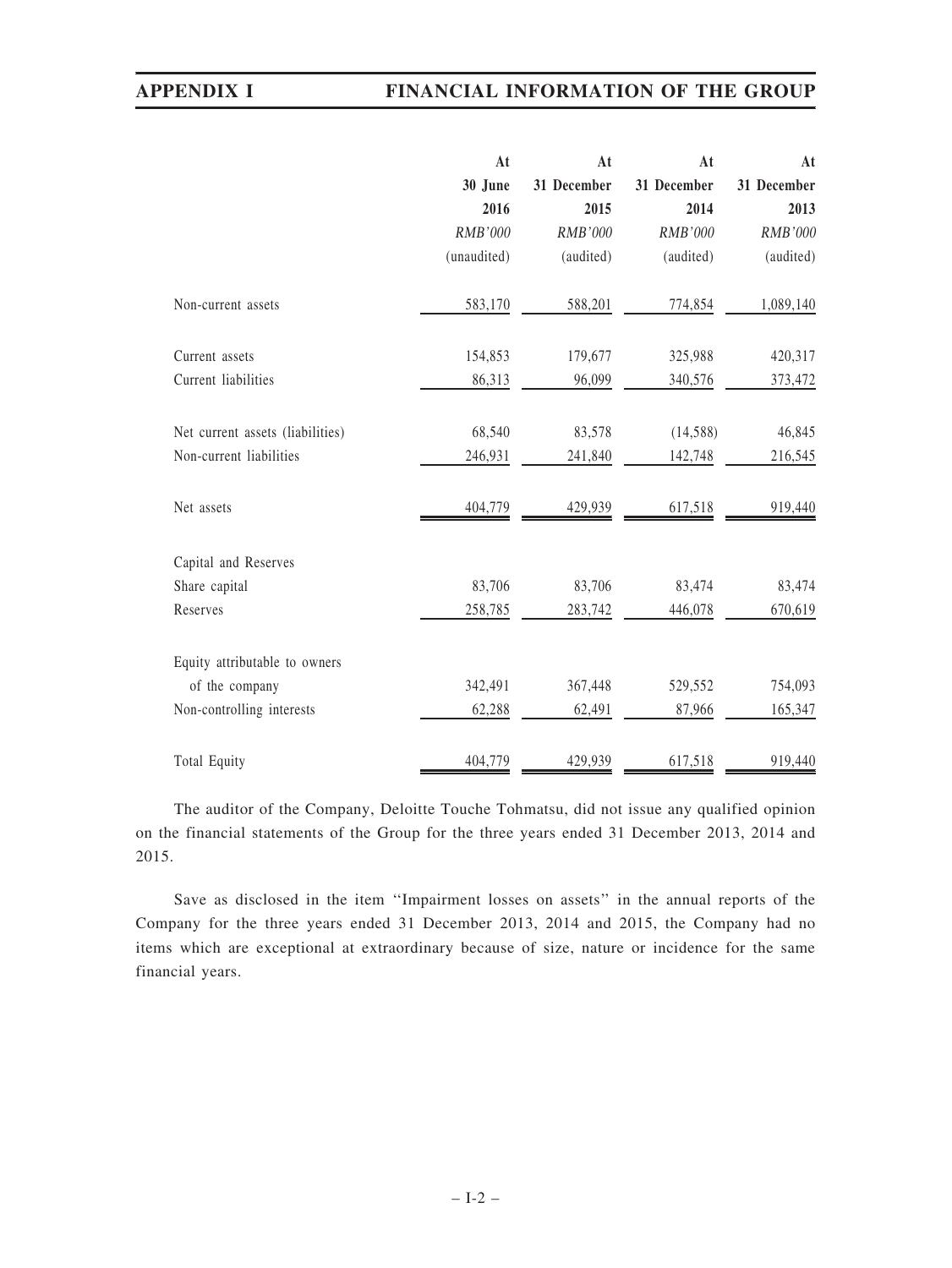## 2. FINANCIAL STATEMENTS OF THE GROUP

# (A) AUDITED CONSOLIDATED FINANCIAL STATEMENTS OF THE GROUP FOR THE YEAR ENDED 31 DECEMBER 2015

The following is the full text of the audited consolidated financial statements of the Company for the year ended 31 December 2015 as extracted from the annual report of the Company for the year ended 31 December 2015:

# CONSOLIDATED STATEMENT OF PROFIT OR LOSS AND OTHER COMPREHENSIVE INCOME

For the year ended 31st December, 2015

|                                       |              | 2015           | 2014           |
|---------------------------------------|--------------|----------------|----------------|
|                                       | <b>NOTES</b> | <b>RMB'000</b> | <b>RMB'000</b> |
| <b>Continuing operations</b>          |              |                |                |
| Revenue                               | 5            | 113,655        | 134,782        |
| Cost of sales                         |              | (104, 026)     | (145, 033)     |
| Gross profit (loss)                   |              | 9,629          | (10, 251)      |
| Other income                          |              | 8,296          | 4,978          |
| Other gains and losses                | 6            | 15,615         | 949            |
| Impairment losses on assets           | 7            | (153, 784)     | (219, 822)     |
| Impairment loss on available-for-sale |              |                |                |
| investments                           | 19           |                | (11, 123)      |
| Administrative expenses               |              | (60, 015)      | (62, 587)      |
| Finance costs                         | 9            | (18, 458)      | (16, 117)      |
| Loss before tax                       |              | (198, 717)     | (313,973)      |
| Income tax credit                     | 10           | 34,327         | 68,177         |
| Loss for the year from continuing     |              |                |                |
| operations                            | 11           | (164,390)      | (245,796)      |
| <b>Discontinued operation</b>         |              |                |                |
| Profit for the year from discontinued |              |                |                |
| operation                             | 12           | 3,590          | 9,356          |
| Loss and total comprehensive expense  |              |                |                |
| for the year                          |              | (160, 800)     | (236, 440)     |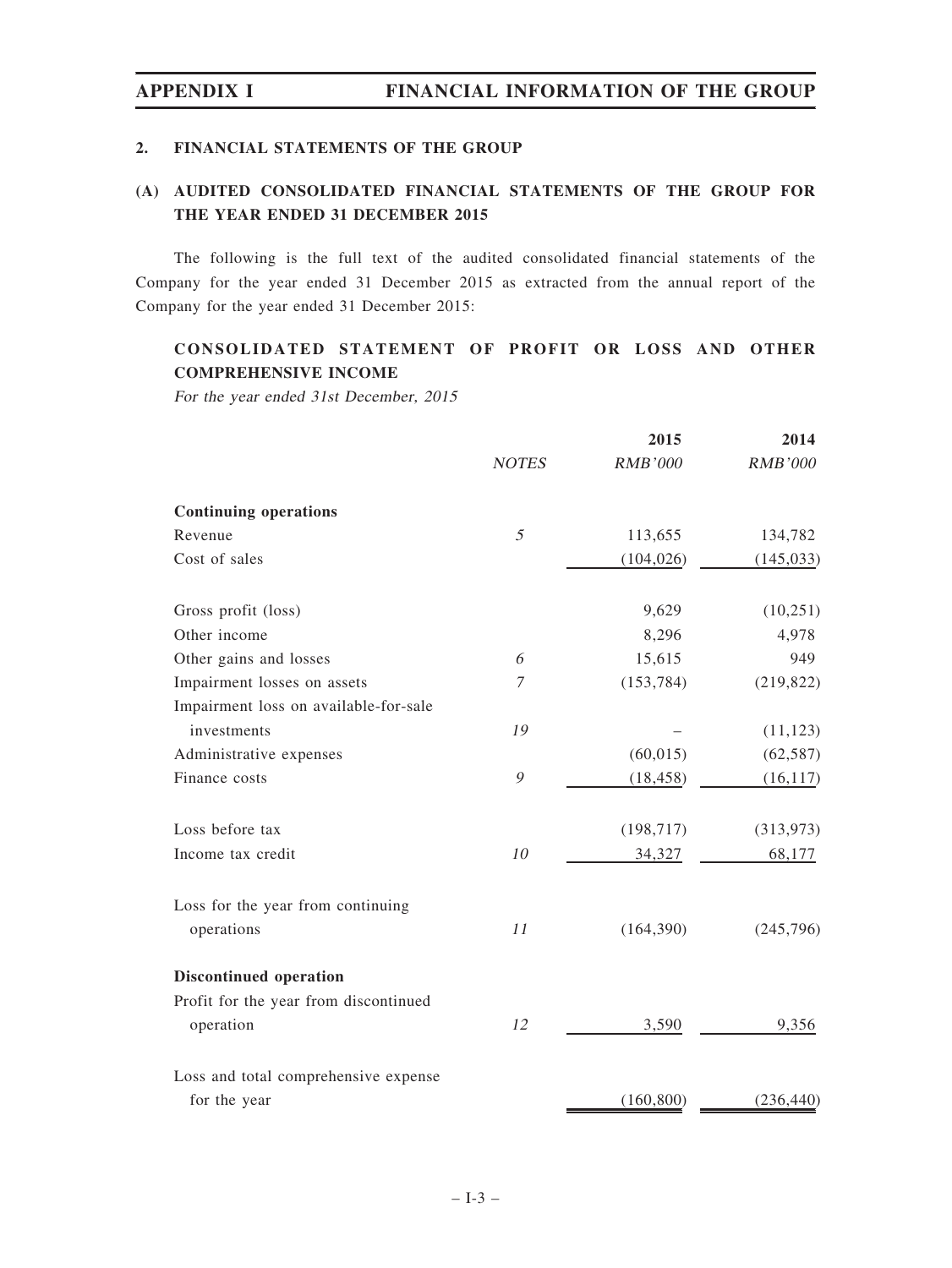# APPENDIX I FINANCIAL INFORMATION OF THE GROUP

|                                                                                                                     |              | 2015               | 2014               |
|---------------------------------------------------------------------------------------------------------------------|--------------|--------------------|--------------------|
|                                                                                                                     | <b>NOTES</b> | <b>RMB'000</b>     | <b>RMB'000</b>     |
| (Loss) profit and total comprehensive<br>(expense) income for the year<br>attributable to owners of<br>the Company  |              |                    |                    |
| - from continuing operations                                                                                        |              | (164, 782)         | (235,051)          |
| - from discontinued operation                                                                                       |              | 1,377              | 11,055             |
|                                                                                                                     |              |                    |                    |
|                                                                                                                     |              | (163, 405)         | (223, 996)         |
| Profit (loss) and total comprehensive<br>income (expense) for the year<br>attributable to non-controlling interests |              |                    |                    |
| - from continuing operations                                                                                        |              | 392                | (10, 745)          |
| - from discontinued operation                                                                                       |              | 2,213              | (1,699)            |
|                                                                                                                     |              |                    |                    |
|                                                                                                                     |              | 2,605              | (12, 444)          |
| Loss per share                                                                                                      | 13           |                    |                    |
| From continuing and discontinued                                                                                    |              |                    |                    |
| operations                                                                                                          |              |                    |                    |
| - Basic                                                                                                             |              | $RMB(17.81)$ cents | $RMB(24.46)$ cents |
| - Diluted                                                                                                           |              | $RMB(17.81)$ cents | $RMB(24.46)$ cents |
| From continuing operations                                                                                          |              |                    |                    |
| $-$ Basic                                                                                                           |              | $RMB(17.96)$ cents | $RMB(25.67)$ cents |
| - Diluted                                                                                                           |              | $RMB(17.96)$ cents | $RMB(25.67)$ cents |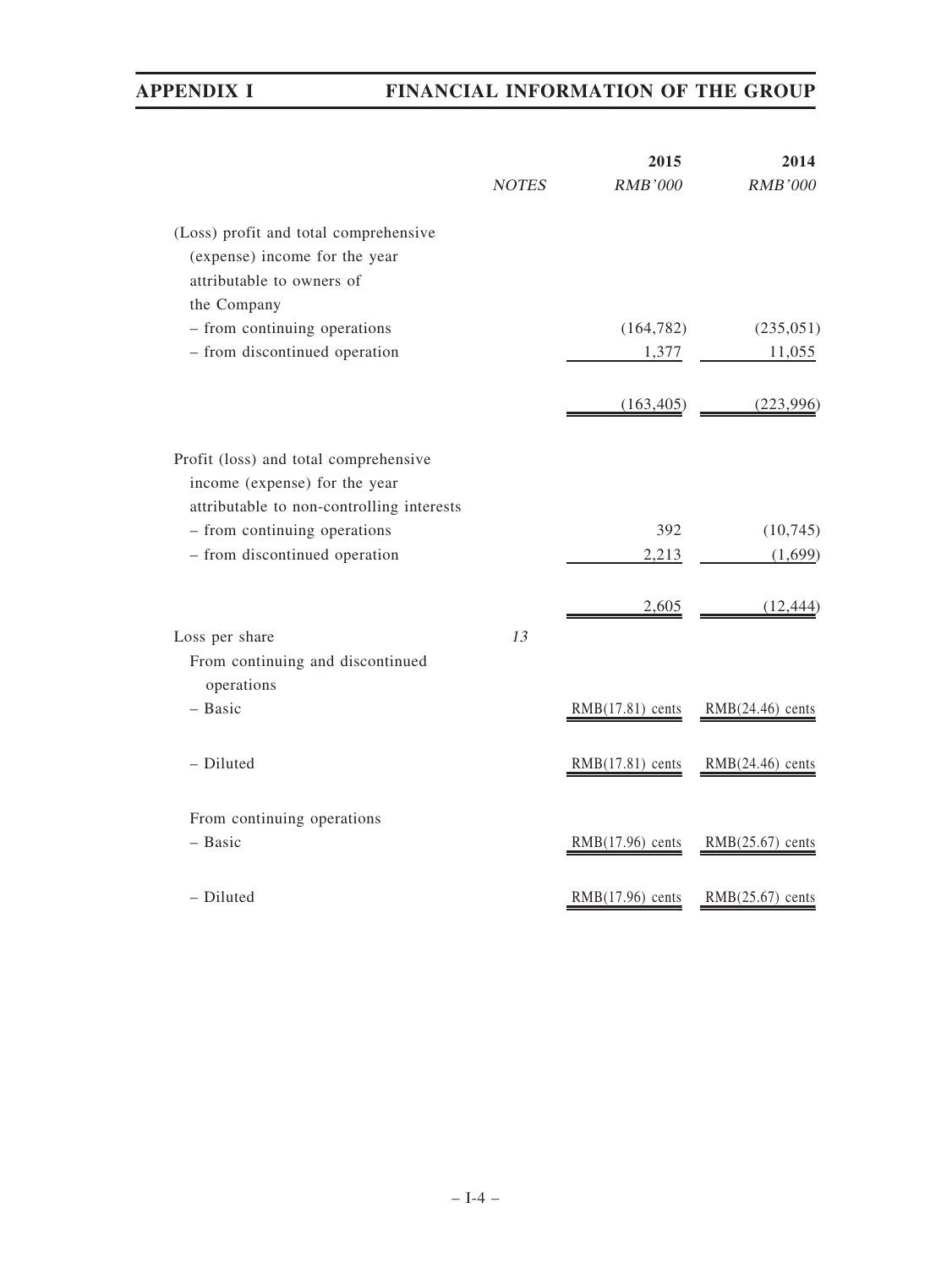## CONSOLIDATED STATEMENT OF FINANCIAL POSITION

At 31st December, 2015

|                                            |              | 2015    | 2014           |  |
|--------------------------------------------|--------------|---------|----------------|--|
|                                            | <b>NOTES</b> | RMB'000 | <b>RMB'000</b> |  |
| Non-current Assets                         |              |         |                |  |
| Property, plant and equipment              | 15           | 77,725  | 104,639        |  |
| Prepaid lease payments                     | 16           | 9,125   | 9,418          |  |
| Mining rights                              | 17           | 491,880 | 614,606        |  |
| Available-for-sale investments             | 19           |         | 4,841          |  |
| Goodwill                                   | 20           | 2,119   | 2,119          |  |
| Long term deposits                         | 21           | 7,352   | 7,352          |  |
| Deposits paid for acquisition of property, |              |         |                |  |
| plant and equipment                        |              |         | 4,602          |  |
| Other receivables                          | 23           |         | 27,277         |  |
|                                            |              | 588,201 | 774,854        |  |
| <b>Current Assets</b>                      |              |         |                |  |
| Prepaid lease payments                     | 16           | 371     | 449            |  |
| Inventories                                | 22           | 35,075  | 41,334         |  |
| Trade and other receivables                | 23           | 109,210 | 132,026        |  |
| Amounts due from related companies         | 24           | 129     | 27,895         |  |
| Taxation receivable                        |              | 224     | 224            |  |
| Pledged bank deposits                      | 25           |         | 100,540        |  |
| Bank balances and cash                     | 26           | 34,668  | 23,520         |  |
|                                            |              | 179,677 | 325,988        |  |
| <b>Current Liabilities</b>                 |              |         |                |  |
| Trade and other payables                   | 27           | 49,235  | 54,760         |  |
| Amounts due to related companies           | 24           | 22,141  | 91,250         |  |
| Amounts due to directors                   | 28           | 314     | 297            |  |
| Taxation payable                           |              | 4,409   | 4,409          |  |
| Bank borrowings – due within one year      | 29           | 20,000  | 189,860        |  |
|                                            |              | 96,099  | 340,576        |  |
| Net Current Assets (Liabilities)           |              | 83,578  | (14, 588)      |  |
| Total Assets Less Current Liabilities      |              | 671,779 | 760,266        |  |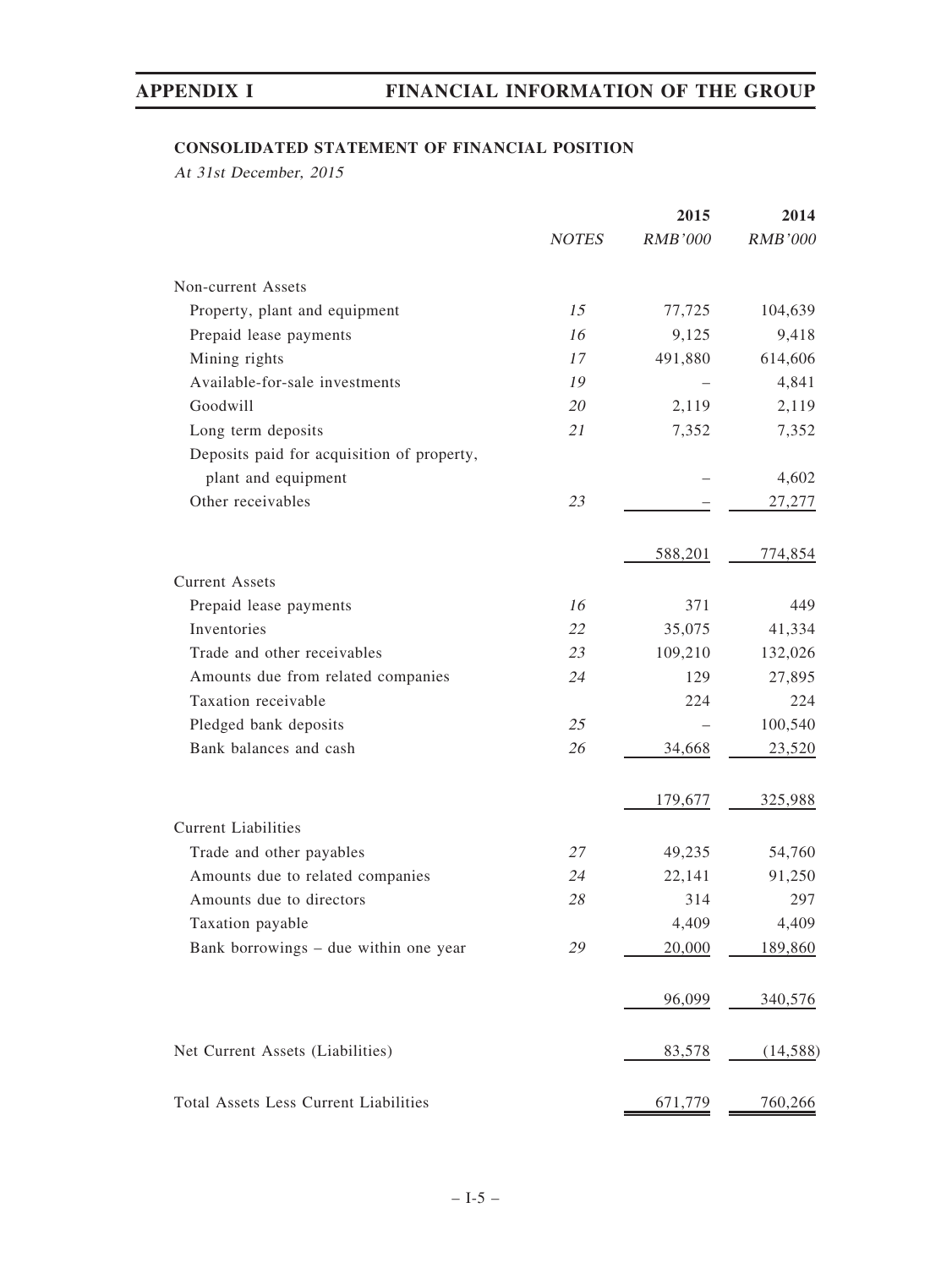# APPENDIX I FINANCIAL INFORMATION OF THE GROUP

|                                              |              | 2015    | 2014    |
|----------------------------------------------|--------------|---------|---------|
|                                              | <b>NOTES</b> | RMB'000 | RMB'000 |
| Capital and Reserves                         |              |         |         |
| Share capital                                | 30           | 83,706  | 83,474  |
| Reserves                                     |              | 283,742 | 446,078 |
| Equity attributable to owners of the Company |              | 367,448 | 529,552 |
| Non-controlling interests                    |              | 62,491  | 87,966  |
| Total equity                                 |              | 429,939 | 617,518 |
| Non-current Liabilities                      |              |         |         |
| Corporate bonds                              | 31           | 133,390 |         |
| Provisions                                   | 32           | 2,275   | 2,246   |
| Deferred tax liabilities                     | 33           | 106,175 | 140,502 |
|                                              |              | 241,840 | 142,748 |
|                                              |              | 671,779 | 760,266 |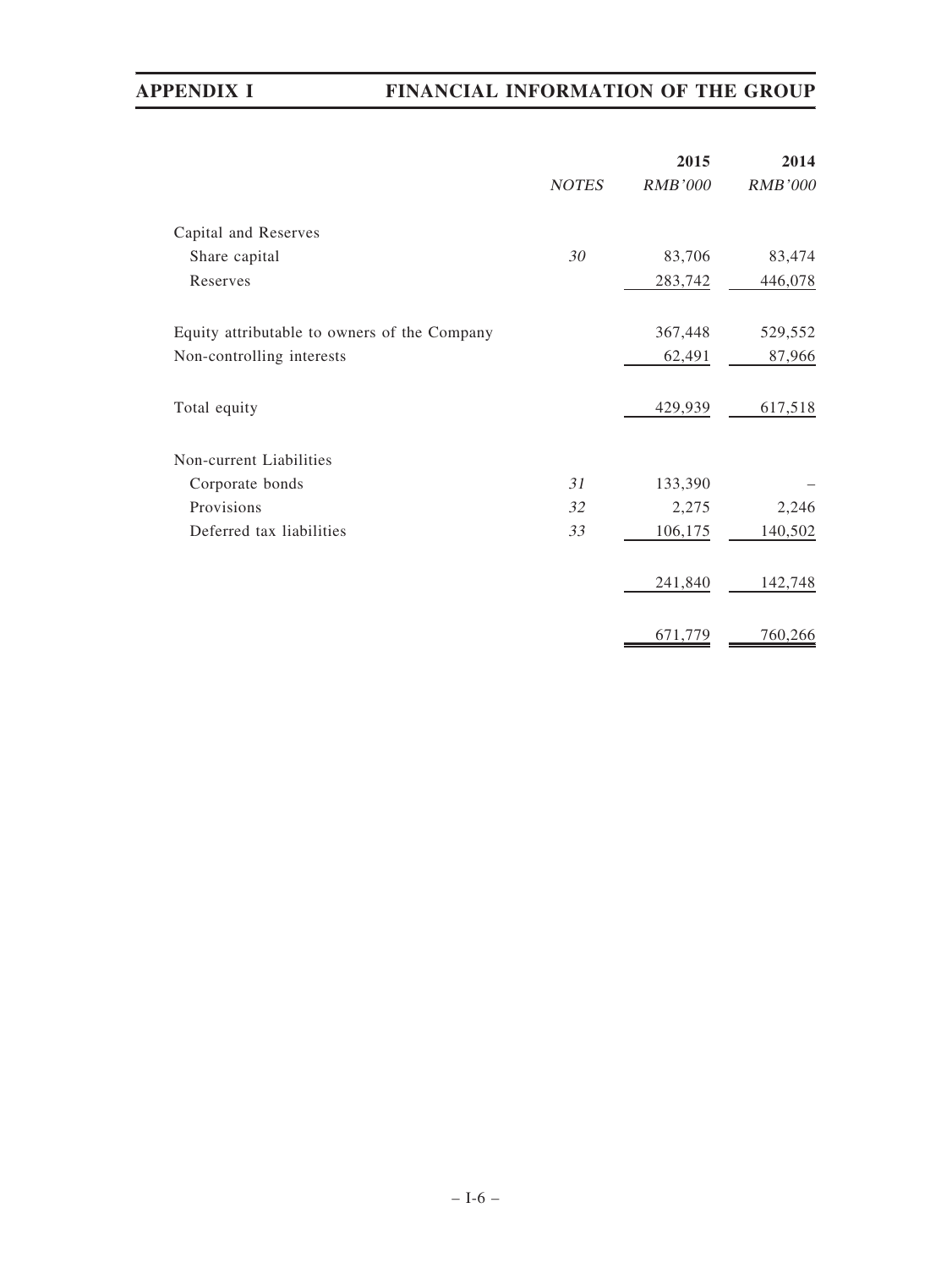## CONSOLIDATED STATEMENT OF CHANGES IN EQUITY

For the year ended 31st December, 2015

|                                                                                              | Attributable to owners of the Company |                    |                                                                |                                                   |                                                         |                                        |                                   |                                        |                          |                                             |                                |
|----------------------------------------------------------------------------------------------|---------------------------------------|--------------------|----------------------------------------------------------------|---------------------------------------------------|---------------------------------------------------------|----------------------------------------|-----------------------------------|----------------------------------------|--------------------------|---------------------------------------------|--------------------------------|
|                                                                                              | Share<br>capital<br>RMB'000           | premium<br>RMB'000 | Non-<br>Share distributable<br>reserves<br>RMB'000<br>(Note i) | Special<br>reserve<br><b>RMB'000</b><br>(Note ii) | Capital<br>contribution<br><b>RMB'000</b><br>(Note iii) | Share<br>options<br>reserve<br>RMB'000 | reserve<br>RMB'000<br>$(Note$ iv) | Other Accumulated<br>losses<br>RMB'000 | Total<br>RMB'000         | Non-<br>controlling<br>interests<br>RMB'000 | Total equity<br><b>RMB'000</b> |
| At 1st January, 2014<br>Loss and total comprehensive                                         | 83,474                                | 903,463            | 38,574                                                         | 157,178                                           | 21,717                                                  | 19,738                                 | (53, 464)                         | (416, 587)                             | 754,093                  | 165,347                                     | 919,440                        |
| expenses for the year<br>Acquisition of additional interest<br>in a non-wholly owned         |                                       |                    |                                                                |                                                   |                                                         |                                        |                                   | (223,996)                              | (223,996)                | (12, 444)                                   | (236, 440)                     |
| subsidiary (Note 37)                                                                         |                                       |                    |                                                                |                                                   |                                                         |                                        | (675)                             |                                        | (675)                    | (825)                                       | (1,500)                        |
| Disposal of a subsidiary (Note 38)                                                           |                                       |                    |                                                                |                                                   |                                                         |                                        |                                   |                                        | $\overline{\phantom{a}}$ | (50, 436)                                   | (50, 436)                      |
| Forfeiture of share options<br>Recognition of equity-settled share-                          |                                       |                    |                                                                |                                                   |                                                         | (508)                                  | $\overline{a}$                    | 508                                    |                          |                                             |                                |
| based payments<br>Dividend paid to non-controlling<br>interests                              |                                       |                    |                                                                |                                                   |                                                         | 130                                    |                                   |                                        | 130                      | (13,676)                                    | 130<br>(13,676)                |
| Transfer upon the impairment of<br>the mining rights of the relevant<br>subsidiary (Note 18) |                                       |                    |                                                                |                                                   |                                                         |                                        | 13,201                            | (13,201)                               |                          |                                             |                                |
| At 31st December, 2014<br>Loss and total comprehensive                                       | 83,474                                | 903,463            | 38,574                                                         | 157,178                                           | 21,717                                                  | 19,360                                 | (40, 938)                         | (653, 276)                             | 529,552                  | 87,966                                      | 617,518                        |
| expenses for the year                                                                        |                                       |                    |                                                                |                                                   |                                                         |                                        |                                   | (163, 405)                             | (163, 405)               | 2,605                                       | (160, 800)                     |
| Forfeiture of share options                                                                  |                                       |                    |                                                                |                                                   |                                                         | (4, 434)                               |                                   | 4,434                                  |                          |                                             |                                |
| Recognition of equity-settled share-                                                         |                                       |                    |                                                                |                                                   |                                                         |                                        |                                   |                                        |                          |                                             |                                |
| based payments                                                                               |                                       |                    |                                                                |                                                   |                                                         | 77                                     |                                   |                                        | 77                       |                                             | 77                             |
| Exercise of share options                                                                    | 232                                   | 1,407              |                                                                |                                                   |                                                         | (415)                                  |                                   |                                        | 1,224                    |                                             | 1,224                          |
| Dissolution of a subsidiary<br>(Note 44)                                                     |                                       |                    |                                                                |                                                   |                                                         |                                        |                                   |                                        |                          | (28,080)                                    | (28,080)                       |
| At 31st December, 2015                                                                       | 83,706                                | 904.870            | 38.574                                                         | 157,178                                           | 21.717                                                  | 14.588                                 | (40.938)                          | (812.247)                              | 367,448                  | 62.491                                      | 429.939                        |

### Notes:

- (i) The non-distributable reserves represent statutory reserves appropriated from the profit after tax of the Company's subsidiaries established in the People's Republic of China (the ''PRC'') under the PRC laws and regulations and capital deficit arising from capital injections by the Group into the Company's subsidiaries in the PRC in the form of foreign currencies.
- (ii) The special reserve represents the difference between the nominal value of the share capital issued by the Company and the nominal value of the share capital of the subsidiaries acquired pursuant to the group reorganisation in 2001 and the surplus arising on the capitalisation of an amount payable to a fellow subsidiary as part of the group reorganisation.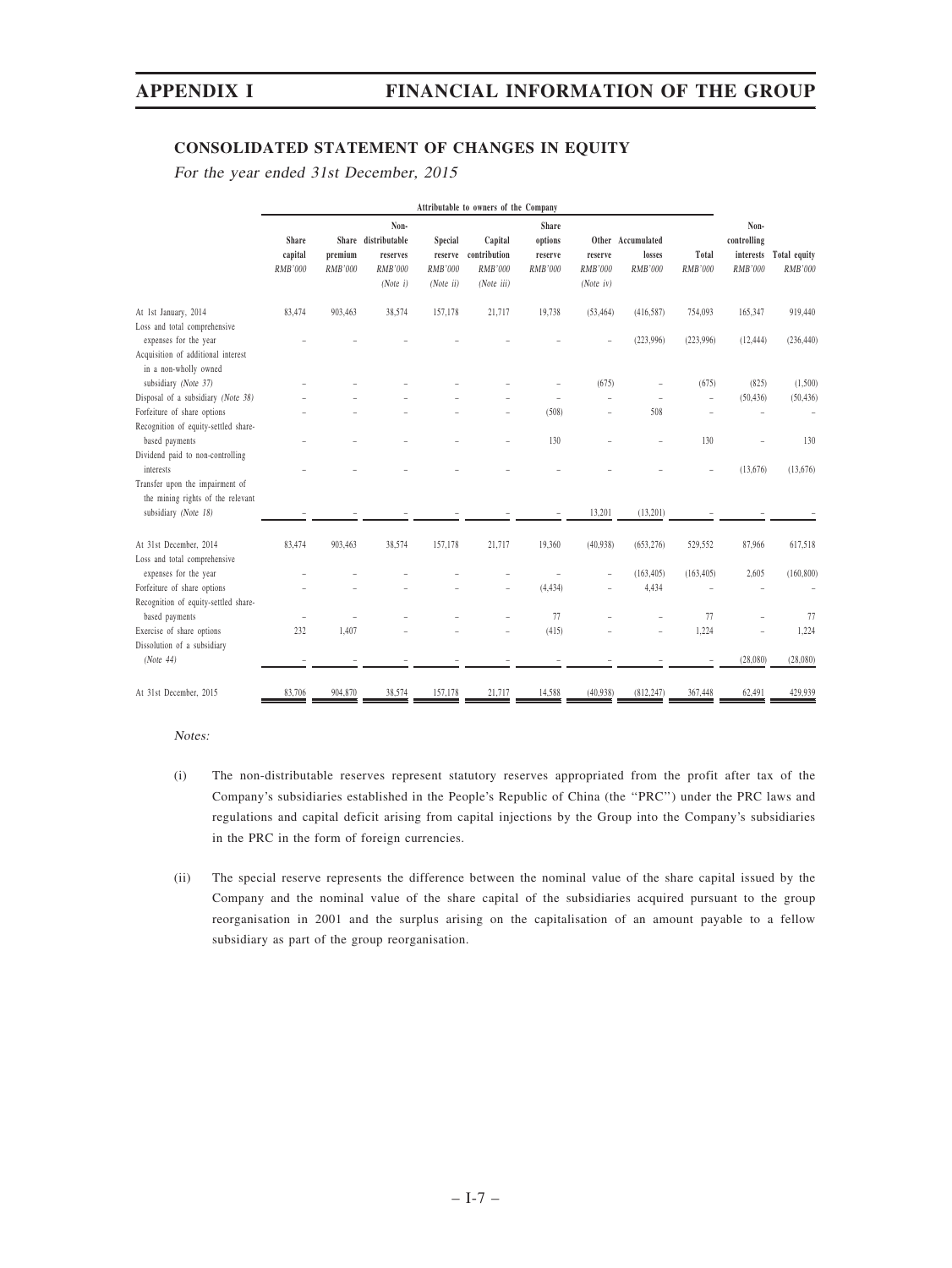- (iii) The capital contribution represents deemed contribution from (distribution to) the ultimate parent and a shareholder arising from:
	- (a) compensation in relation to the termination of the acquisition of Balin Zuo Qi Hong Ling Lead and Zinc Mine (''Hong Ling'') paid on behalf of the Group without any consideration by Yue Da Enterprise (Group) HK Ltd. (''Yue Da Enterprise''), which is a fellow subsidiary of the Company and a related party as it is a subsidiary of Jiangsu Yue Da Group Company Limited (''Jiangsu Yue Da''). In 2008, a settlement deed was entered with the vendor of Hong Ling and the Group agreed to pay compensation of RMB7,827,000 for termination of the acquisition. The entire amount was subsequently paid by Yue Da Enterprise for the Group without any consideration, and was recognised as a deemed capital contribution from the ultimate parent;
	- (b) non-current interest-free loan granted and extension of its repayment date by Yue Da Enterprise, and their early repayment. In prior periods, the difference between the nominal value and the fair value on inception date and the difference between the carrying value and the fair value on extension date of the non-current interest-free loan were recognised as deemed contribution by the ultimate parent, and the difference between the carrying value and nominal value on the date of early repayment of the non-current interest-free loan was recognised as deemed distribution to the ultimate parent;
	- (c) promissory notes issued and extension of their repayment dates by an affiliate of Mr. Yang Long. Mr. Yang Long had significant influence over the mining subsidiaries of the Company and therefore he and his affiliates were related parties. This relationship ceased from 1st October, 2010 onwards. Mr. Yang Long was and continues to be a shareholder of the Company. In prior periods, the difference of the nominal value and the fair value on inception date and the differences between the carrying value and the fair value on extension dates of the promissory notes were recognised as a deemed contribution by a shareholder, and the difference between the carrying value and nominal value on the date of early repayment of the promissory notes was recognised as deemed distribution to a shareholder. During the year ended 31st December, 2011, the Group early repaid a portion of the promissory notes with a nominal value of RMB16,674,000. A difference of RMB1,644,000 between the carrying value and the nominal value of this repaid portion of promissory notes at the date of early repayment has been recognised as a deemed distribution to a shareholder.
- (iv) The other reserve represents the difference between the fair value and the book value of the mining rights attributable to additional interests acquired in 2007 and the respective differences between amount of noncontrolling interests acquired and the fair value of consideration paid during the years ended 31st December, 2011 and 2014.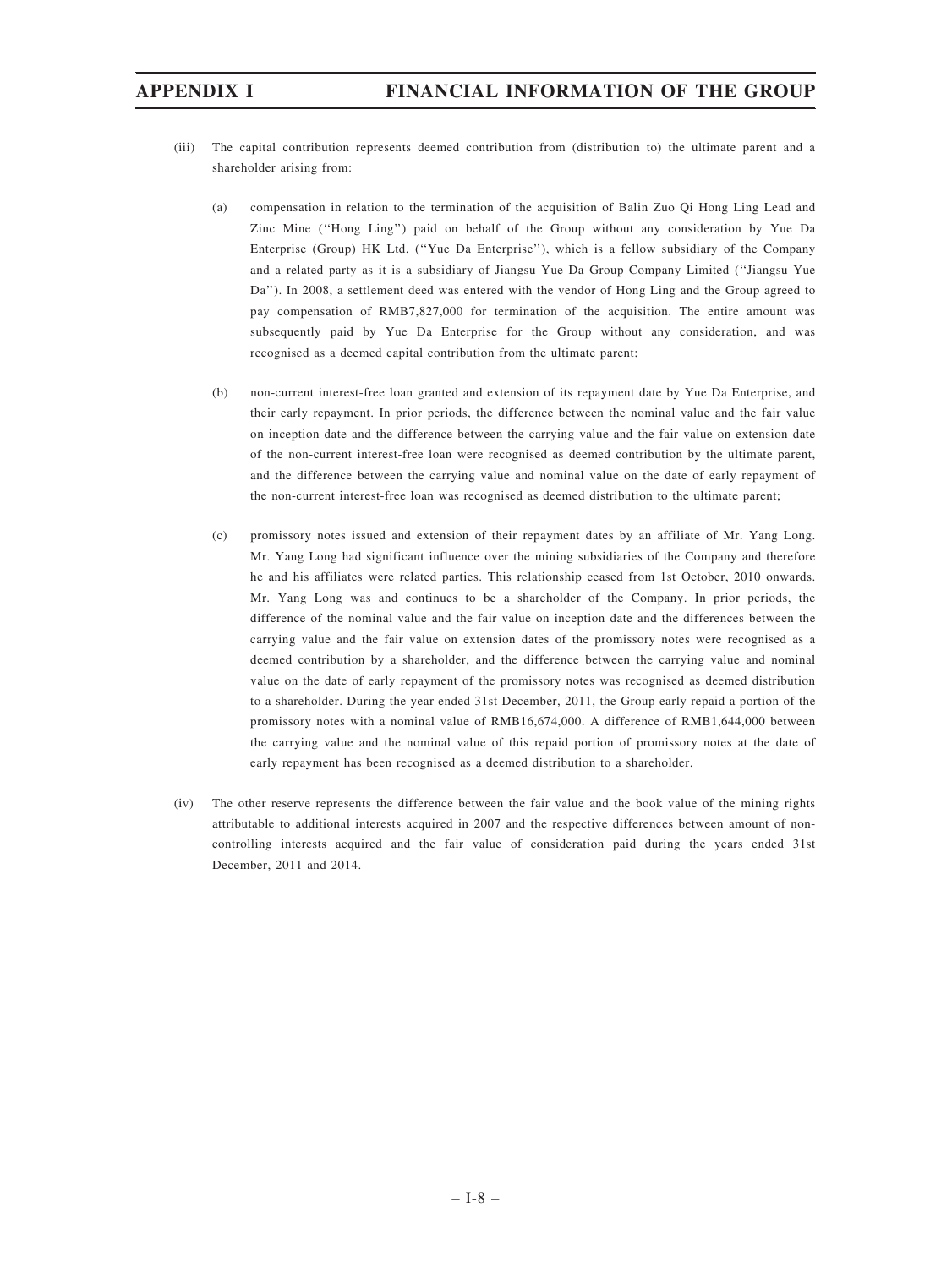## CONSOLIDATED STATEMENT OF CASH FLOWS

For the year ended 31st December, 2015

|                                                |              | 2015           | 2014           |
|------------------------------------------------|--------------|----------------|----------------|
|                                                | <b>NOTES</b> | <b>RMB'000</b> | <b>RMB'000</b> |
| OPERATING ACTIVITIES                           |              |                |                |
| Loss before tax                                |              |                |                |
| - continuing operations                        |              | (198, 717)     | (313, 973)     |
| - discontinued operation                       |              | 3,590          | 10,781         |
|                                                |              | (195, 127)     | (303, 192)     |
| Adjustments for:                               |              |                |                |
| Amortisation of mining rights                  |              | 17,875         | 27,917         |
| Allowance for inventories                      |              | 2,052          | 892            |
| Finance costs                                  |              | 18,458         | 16,117         |
| Depreciation of property, plant and equipment  |              | 10,267         | 20,916         |
| Share-based payment expenses                   |              | 77             | 130            |
| Release of prepaid lease payments              |              | 371            | 371            |
| Impairment losses on assets                    |              | 153,784        | 219,822        |
| Impairment loss on available-for-sale          |              |                |                |
| investments                                    |              |                | 11,123         |
| Impairment loss on amount due from the         |              |                |                |
| Investees (as defined in Note 19)              |              |                | 11,384         |
| (Gain) loss on disposal of property, plant and |              |                |                |
| equipment                                      |              | (5,271)        | 152            |
| Adjustment on other receivables upon           |              |                |                |
| repayment                                      |              |                | (3,906)        |
| Gain on the disposal of some investments       | 19           | (15, 413)      |                |
| Gain on disposal of a subsidiary               | 38           |                | (8, 532)       |
| Interest income                                |              | (4,768)        | (1,825)        |
| Imputed interest income on amount due from     |              |                |                |
| the Investees                                  |              | (927)          | (2,668)        |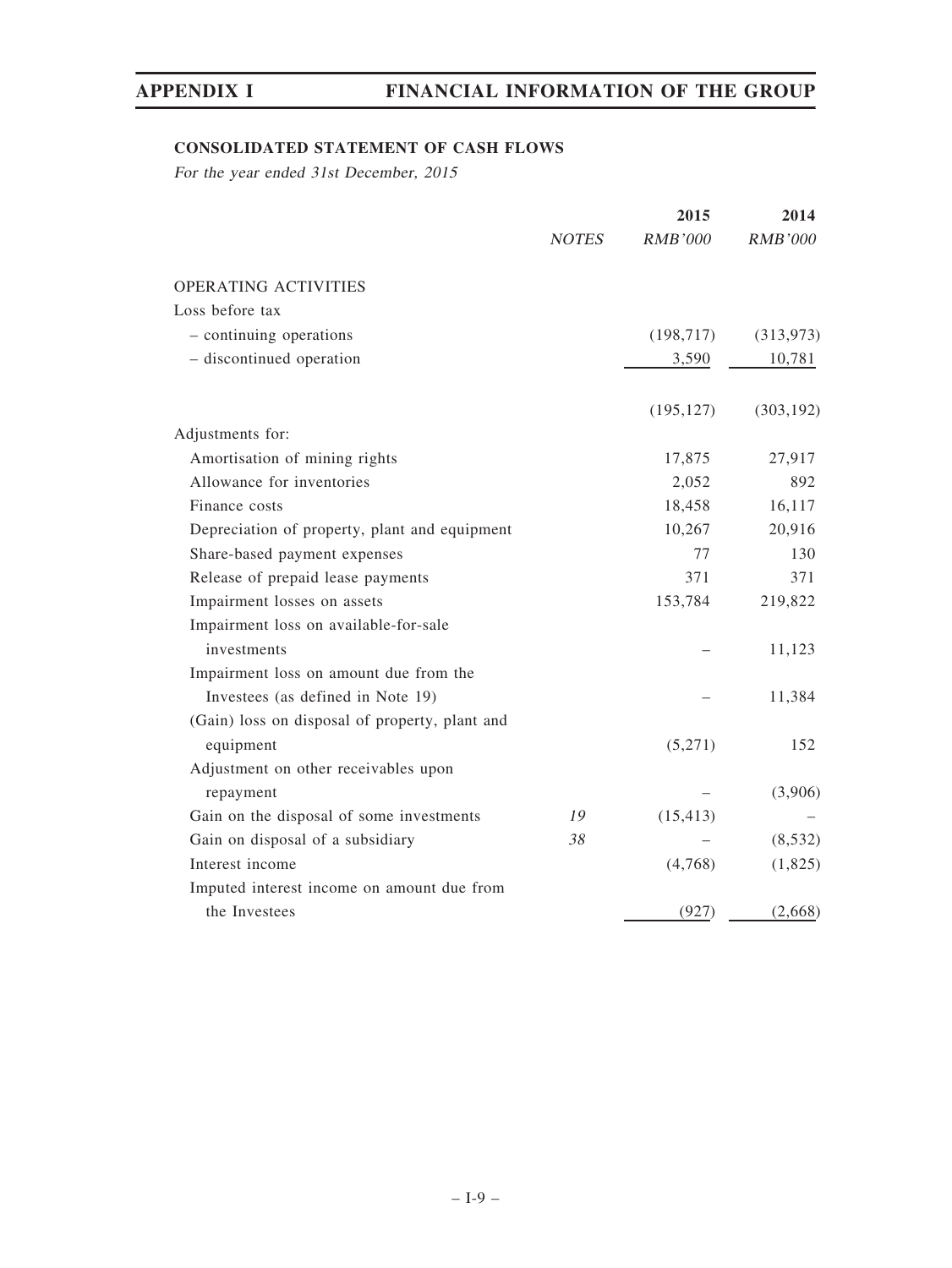# APPENDIX I FINANCIAL INFORMATION OF THE GROUP

| <b>RMB'000</b><br><b>RMB'000</b><br><b>NOTES</b><br>Operating cash flows before movements<br>in working capital<br>(18,622)<br>(11,299)<br>Increase in long term deposits<br>Decrease in inventories<br>13,152<br>4,207<br>Increase in trade and other receivables<br>(8, 473)<br>(1,080)<br>Decrease in trade and other payables<br>(3,027)<br>(3,822)<br>Increase in amounts due to directors<br>17<br>Cash used in from operations<br>(25,898)<br>(3,022)<br>Income tax paid<br>(10,209)<br>NET CASH USED IN OPERATING<br><b>ACTIVITIES</b><br>(25,898) |          |
|------------------------------------------------------------------------------------------------------------------------------------------------------------------------------------------------------------------------------------------------------------------------------------------------------------------------------------------------------------------------------------------------------------------------------------------------------------------------------------------------------------------------------------------------------------|----------|
|                                                                                                                                                                                                                                                                                                                                                                                                                                                                                                                                                            |          |
|                                                                                                                                                                                                                                                                                                                                                                                                                                                                                                                                                            |          |
|                                                                                                                                                                                                                                                                                                                                                                                                                                                                                                                                                            |          |
|                                                                                                                                                                                                                                                                                                                                                                                                                                                                                                                                                            | (150)    |
|                                                                                                                                                                                                                                                                                                                                                                                                                                                                                                                                                            |          |
|                                                                                                                                                                                                                                                                                                                                                                                                                                                                                                                                                            |          |
|                                                                                                                                                                                                                                                                                                                                                                                                                                                                                                                                                            |          |
|                                                                                                                                                                                                                                                                                                                                                                                                                                                                                                                                                            | 177      |
|                                                                                                                                                                                                                                                                                                                                                                                                                                                                                                                                                            |          |
|                                                                                                                                                                                                                                                                                                                                                                                                                                                                                                                                                            |          |
|                                                                                                                                                                                                                                                                                                                                                                                                                                                                                                                                                            |          |
|                                                                                                                                                                                                                                                                                                                                                                                                                                                                                                                                                            |          |
|                                                                                                                                                                                                                                                                                                                                                                                                                                                                                                                                                            | (13,231) |
| <b>INVESTING ACTIVITIES</b>                                                                                                                                                                                                                                                                                                                                                                                                                                                                                                                                |          |
| Purchase of property, plant and equipment<br>(16, 330)<br>(26, 674)                                                                                                                                                                                                                                                                                                                                                                                                                                                                                        |          |
| Addition of mining rights<br>(12,290)<br>(9,647)                                                                                                                                                                                                                                                                                                                                                                                                                                                                                                           |          |
| Sales proceed from the disposal of some                                                                                                                                                                                                                                                                                                                                                                                                                                                                                                                    |          |
| investments<br>19<br>39,000                                                                                                                                                                                                                                                                                                                                                                                                                                                                                                                                |          |
| Repayment from related companies<br>1,000                                                                                                                                                                                                                                                                                                                                                                                                                                                                                                                  |          |
| Repayment of loan receivables<br>23(i)<br>12,773                                                                                                                                                                                                                                                                                                                                                                                                                                                                                                           |          |
| Repayment of contingent consideration                                                                                                                                                                                                                                                                                                                                                                                                                                                                                                                      |          |
| receivable<br>42(i)<br>29,849                                                                                                                                                                                                                                                                                                                                                                                                                                                                                                                              |          |
| Repayment of deferred consideration receivable<br>23(iv)<br>9,458<br>32,350                                                                                                                                                                                                                                                                                                                                                                                                                                                                                |          |
| Repayment of amount due from the Investees<br>23,012<br>23(iii)                                                                                                                                                                                                                                                                                                                                                                                                                                                                                            |          |
| Deposit paid for acquisition of property,                                                                                                                                                                                                                                                                                                                                                                                                                                                                                                                  |          |
| plant and equipment and a land use right<br>(4,602)                                                                                                                                                                                                                                                                                                                                                                                                                                                                                                        |          |
| Interest received<br>4,768<br>1,412                                                                                                                                                                                                                                                                                                                                                                                                                                                                                                                        |          |
| Proceeds from disposal of property,                                                                                                                                                                                                                                                                                                                                                                                                                                                                                                                        |          |
| 6,207<br>plant and equipment                                                                                                                                                                                                                                                                                                                                                                                                                                                                                                                               | 59       |
| 17,691<br>Deposits refunded (paid) for investments<br>23(i)<br>(6,042)                                                                                                                                                                                                                                                                                                                                                                                                                                                                                     |          |
| Refund of deposit for disposal of a subsidiary<br>(3,730)                                                                                                                                                                                                                                                                                                                                                                                                                                                                                                  |          |
| Addition of pledged bank deposits<br>(100, 540)                                                                                                                                                                                                                                                                                                                                                                                                                                                                                                            |          |
| Release of pledged bank deposits<br>25<br>100,540<br>73,750                                                                                                                                                                                                                                                                                                                                                                                                                                                                                                |          |
| Withdrawal of short-term deposit<br>10,000                                                                                                                                                                                                                                                                                                                                                                                                                                                                                                                 |          |
| Disposal of a subsidiary (net of cash and                                                                                                                                                                                                                                                                                                                                                                                                                                                                                                                  |          |
| cash equivalent disposal of)<br>38<br>(22, 424)                                                                                                                                                                                                                                                                                                                                                                                                                                                                                                            |          |
| NET CASH FROM (USED IN) INVESTING                                                                                                                                                                                                                                                                                                                                                                                                                                                                                                                          |          |
| <b>ACTIVITIES</b><br>162,817<br>(3,227)                                                                                                                                                                                                                                                                                                                                                                                                                                                                                                                    |          |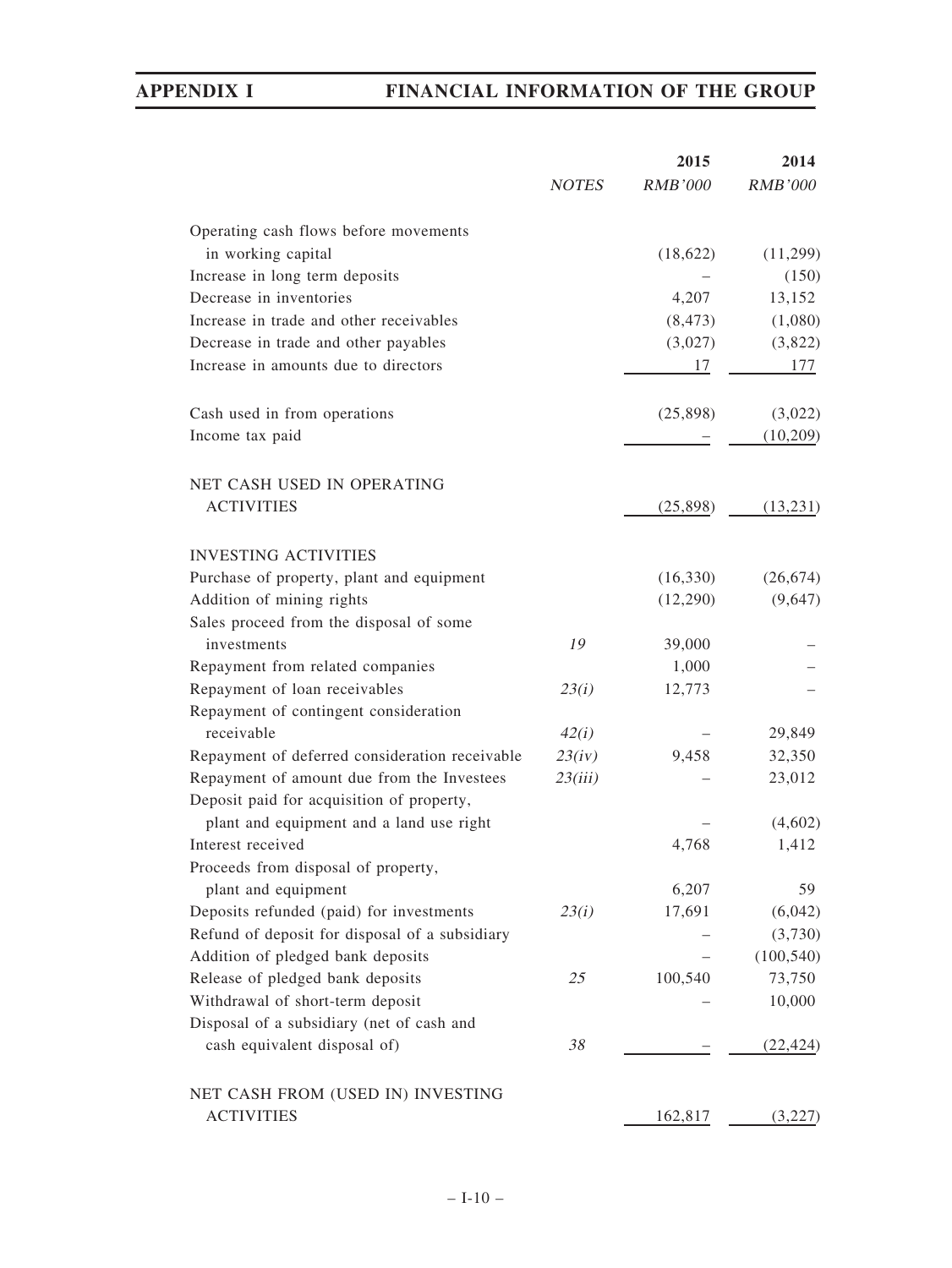# APPENDIX I FINANCIAL INFORMATION OF THE GROUP

|                                                | 2015         |                | 2014           |
|------------------------------------------------|--------------|----------------|----------------|
|                                                | <b>NOTES</b> | <b>RMB'000</b> | <b>RMB'000</b> |
| <b>FINANCING ACTIVITIES</b>                    |              |                |                |
| Bank borrowings raised                         |              | 20,000         | 189,860        |
| Repayment of bank borrowings                   |              | (189, 860)     | (207, 286)     |
| Repayment to related companies                 |              | (111, 113)     | (56, 712)      |
| Advance from related companies                 |              | 38,776         | 50,000         |
| Net proceeds from issue of corporate bonds     | 31           | 124,257        |                |
| Proceeds from issue of shares upon exercise of |              |                |                |
| share options                                  |              | 1,224          |                |
| Interest paid                                  |              | (7, 741)       | (10, 358)      |
| Acquisition of additional interest in          |              |                |                |
| a non-wholly owned subsidiary                  | 37           |                | (1,500)        |
| Capital return by a subsidiary to its          |              |                |                |
| non-controlling interest upon dissolution      | 44           | (1, 314)       |                |
| NET CASH USED IN FINANCING                     |              |                |                |
| <b>ACTIVITIES</b>                              |              | (125, 771)     | (35,996)       |
| NET INCREASE (DECREASE) IN CASH                |              |                |                |
| AND CASH EQUIVALENTS                           |              | 11,148         | (52, 454)      |
| CASH AND CASH EQUIVALENTS AT                   |              |                |                |
| <b>BEGINNING OF YEAR</b>                       |              | 23,520         | 75,974         |
| CASH AND CASH EQUIVALENTS                      |              |                |                |
| <b>AT END OF YEAR</b>                          |              |                |                |
| represented by bank balances and cash          |              | 34,668         | 23,520         |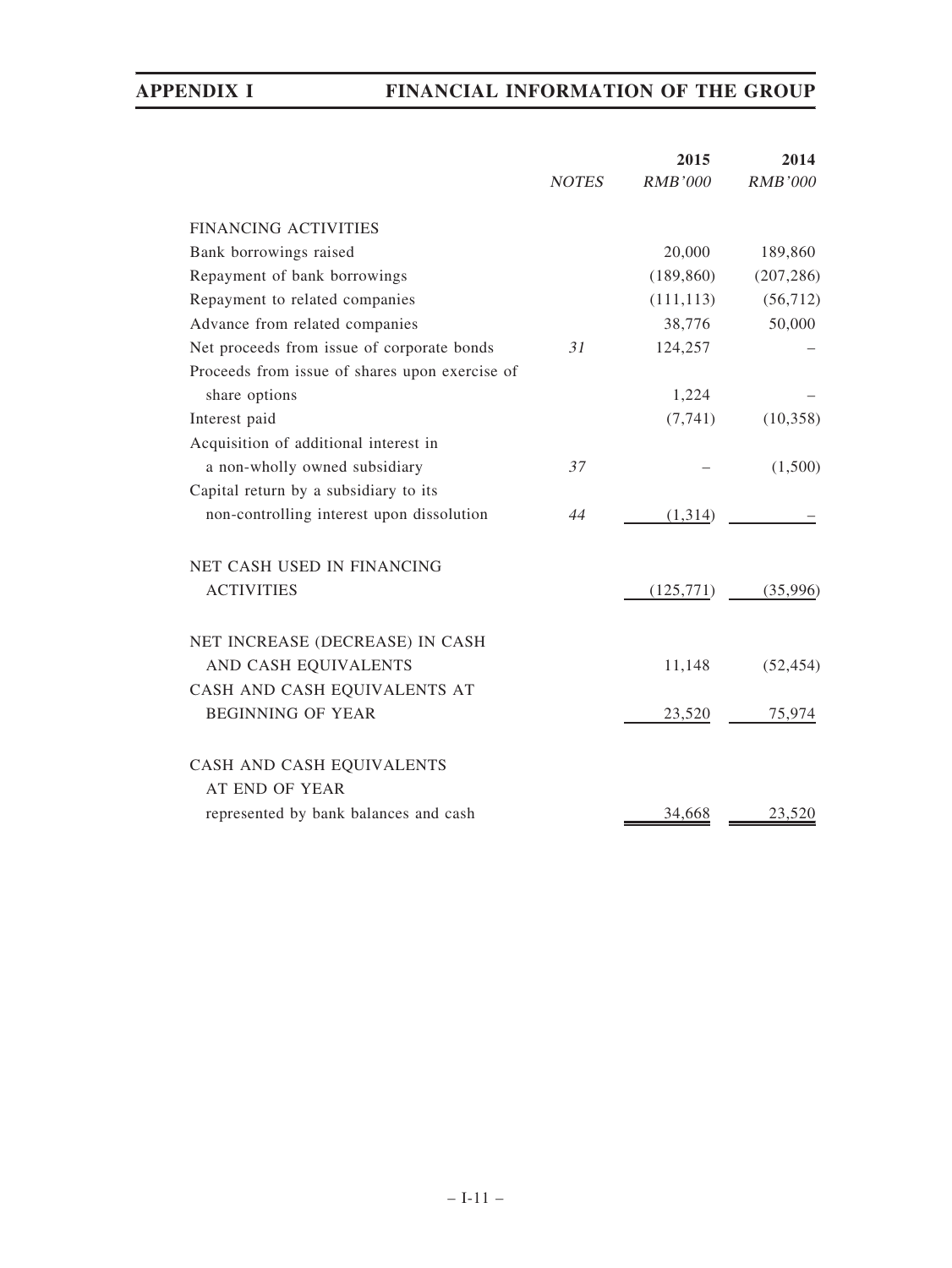## NOTES TO THE CONSOLIDATED FINANCIAL STATEMENTS

For the year ended 31st December, 2015

## 1. GENERAL

The Company is incorporated and registered as an exempted company in the Cayman Islands under the Companies Law of the Cayman Islands with limited liability. The shares of the Company are listed on The Stock Exchange of Hong Kong Limited (the ''Stock Exchange''). In the opinion of the directors of the Company, the Company's parent is Yue Da Group (H.K.) Co., Limited (''Yue Da HK''), a company incorporated in Hong Kong with limited liability, and the Company's ultimate parent is Jiangsu Yue Da, a state-owned enterprise established with limited liability in the PRC. The addresses of the registered office and principal place of business of the Company are disclosed in the corporate information of the annual report.

The Company is an investment holding company. The principal activities of its subsidiaries are exploration, mining and processing of zinc, lead, iron and gold.

As all of the Group's operations are in the PRC, the consolidated financial statements are presented in Renminbi, which is also the functional currency of the Company.

## 2. APPLICATION OF NEW AND REVISED HONG KONG FINANCIAL REPORTING STANDARDS (''HKFRSS'')

The Group has applied the following amendments to HKFRSs issued by the Hong Kong Institute of Certified Public Accountants (''HKICPA'') for the first time in the current year:

| Amendments to HKAS 19 | Defined benefit plans: Employee contributions |
|-----------------------|-----------------------------------------------|
| Amendments to HKFRSs  | Annual improvements to HKFRSs 2010-2012 cycle |
| Amendments to HKFRSs  | Annual improvements to HKFRSs 2011-2013 cycle |

The application of the amendments to HKFRSs in the current year has had no material impact on the Group's financial performance and positions for the current and prior years and/or on the disclosures set out in these consolidated financial statements.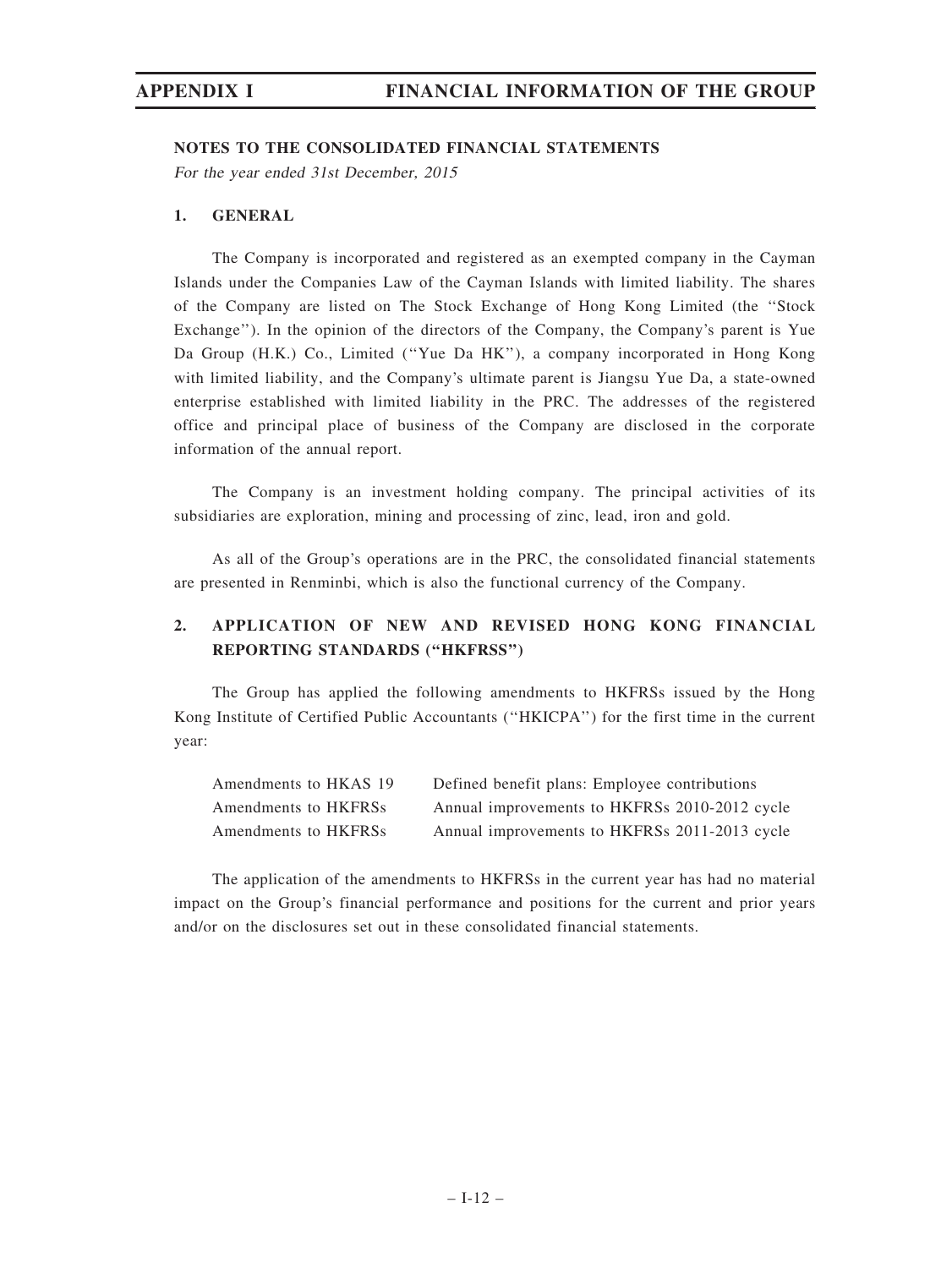## APPENDIX I FINANCIAL INFORMATION OF THE GROUP

The Group has not early applied the following new and revised HKFRSs that have been issued but are not yet effective:

| <b>HKFRS 9</b>                                  | Financial instruments <sup>2</sup>                                                                    |
|-------------------------------------------------|-------------------------------------------------------------------------------------------------------|
| HKFRS 15                                        | Revenue from contracts with customers <sup>2</sup>                                                    |
| Amendments to HKFRS 11                          | Accounting for acquisitions of interests in joint<br>operations <sup>1</sup>                          |
| Amendments to HKAS 1                            | Disclosure initiative <sup>1</sup>                                                                    |
| Amendments to HKAS 16<br>and HKAS 38            | Clarification of acceptable methods of depreciation<br>and amortisation <sup>1</sup>                  |
| Amendments to HKAS 16<br>and HKAS 41            | Agriculture: Bearer plants <sup>1</sup>                                                               |
| Amendments to HKAS 27                           | Equity method in separate financial statements <sup>1</sup>                                           |
| Amendments to HKFRS 10<br>and HKAS 28           | Sale or contribution of assets between an investor and<br>its associate or joint venture <sup>3</sup> |
| Amendments to HKFRS 10,<br>HKFRS 12 and HKAS 28 | Investment entities: Applying the consolidation<br>exception <sup>1</sup>                             |
| Amendments to HKFRSs                            | Annual improvements to HKFRSs 2012-2014 cycle <sup>1</sup>                                            |
|                                                 |                                                                                                       |

<sup>1</sup> Effective for annual periods beginning on or after 1st January, 2016

<sup>2</sup> Effective for annual periods beginning on or after 1st January, 2018

<sup>3</sup> Effective for annual periods to be determined

## HKFRS 15 Revenue from contracts with customers

HKFRS 15 was issued which establishes a single comprehensive model for entities to use in accounting for revenue arising from contracts with customers. HKFRS 15 will supersede the current revenue recognition guidance including HKAS 18 ''Revenue'', HKAS 11 ''Construction contracts'' and the related Interpretations when it becomes effective.

The core principle of HKFRS 15 is that an entity should recognise revenue to depict the transfer of promised goods or services to customers in an amount that reflects the consideration to which the entity expects to be entitled in exchange for those goods or services. Specifically, the Standard introduces a 5-step approach to revenue recognition:

- Step 1: Identify the contract(s) with a customer
- Step 2: Identify the performance obligations in the contract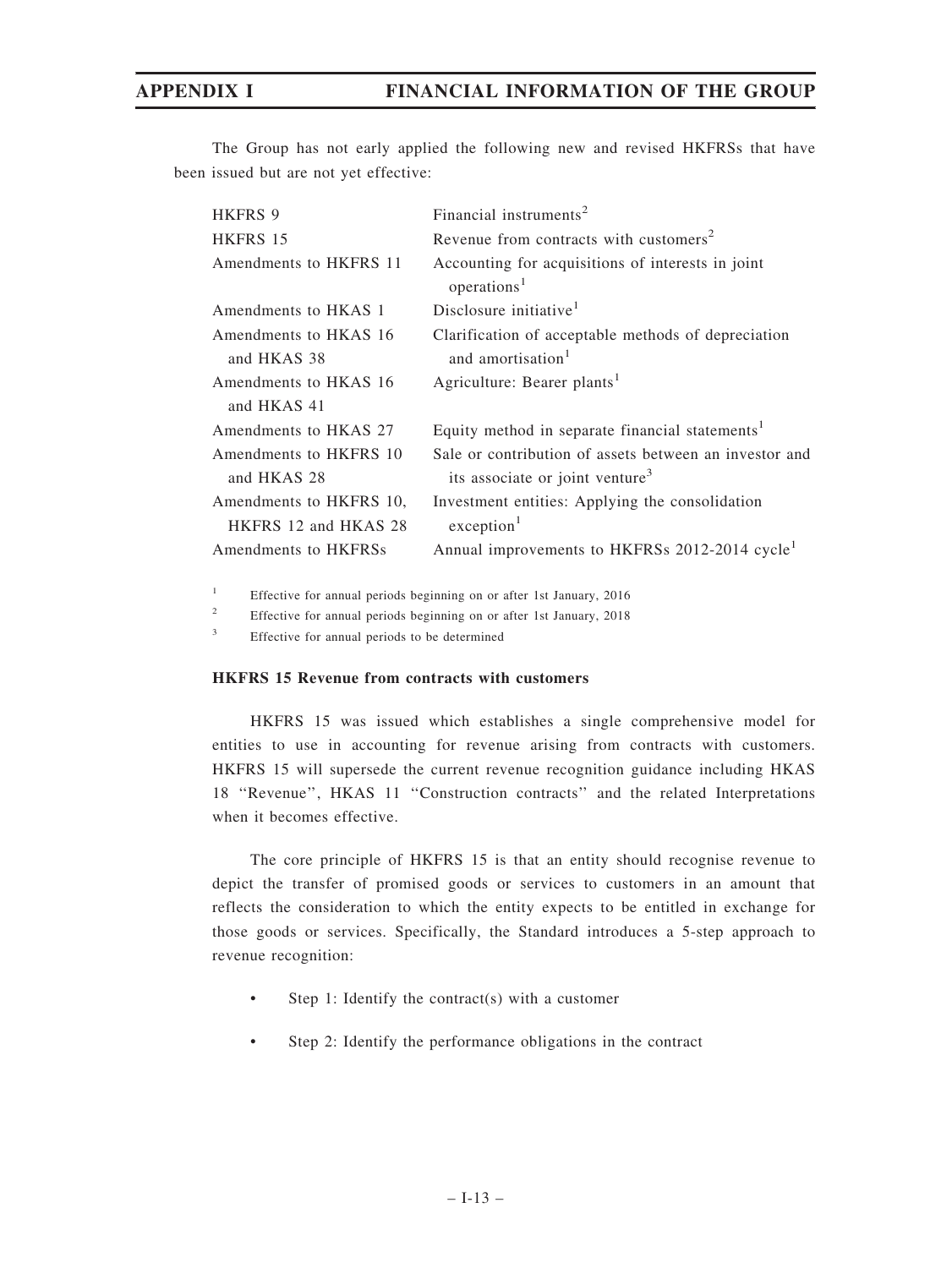- Step 3: Determine the transaction price
- Step 4: Allocate the transaction price to the performance obligations in the contract
- Step 5: Recognise revenue when (or as) the entity satisfies a performance obligation

Under HKFRS 15, an entity recognises revenue when (or as) a performance obligation is satisfied, i.e. when 'control' of the goods or services underlying the particular performance obligation is transferred to the customer. Far more prescriptive guidance has been added in HKFRS 15 to deal with specific scenarios. Furthermore, extensive disclosures are required by HKFRS 15. The directors of the Company anticipate that the application of HKFRS 15 in the future may have a material impact on the amounts reported and disclosures made in the Group's consolidated financial statements. However, it is not practicable to provide a reasonable estimate of the effect of HKFRS 15 until the Group performs a detailed review.

The directors of the Company do not anticipate that the application of other new and revised HKFRSs will have a material effect on the amounts recognised in the Group's consolidated financial statements.

## 3. SIGNIFICANT ACCOUNTING POLICIES

The consolidated financial statements have been prepared in accordance with HKFRSs issued by HKICPA. In addition, the consolidated financial statements include applicable disclosures required by the Rules Governing the Listing of Securities on the Stock Exchange ("Listing Rules") and by the Hong Kong Companies Ordinance ("CO").

The disclosure requirements set out in the Listing Rules regarding annual accounts have been amended with reference to certain requirements of the new CO and to streamline with HKFRSs and have become effective for the financial year ended 31st December, 2015. Accordingly the presentation and disclosure of information in the consolidated financial statements for the financial year ended 31st December, 2015 have been changed to comply with these new requirements. Comparative information in respect of the financial year ended 31st December, 2014 are presented or disclosed in the consolidated financial statements based on the new requirements. Information previously required to be disclosed under the predecessor CO or Listing Rules but not under the new CO or amended Listing Rules are not disclosed in these consolidated financial statements.

The consolidated financial statements have been prepared on the historical cost basis except for certain financial instruments, which are measured at fair values at the end of each reporting period, as explained in the accounting policies set out below.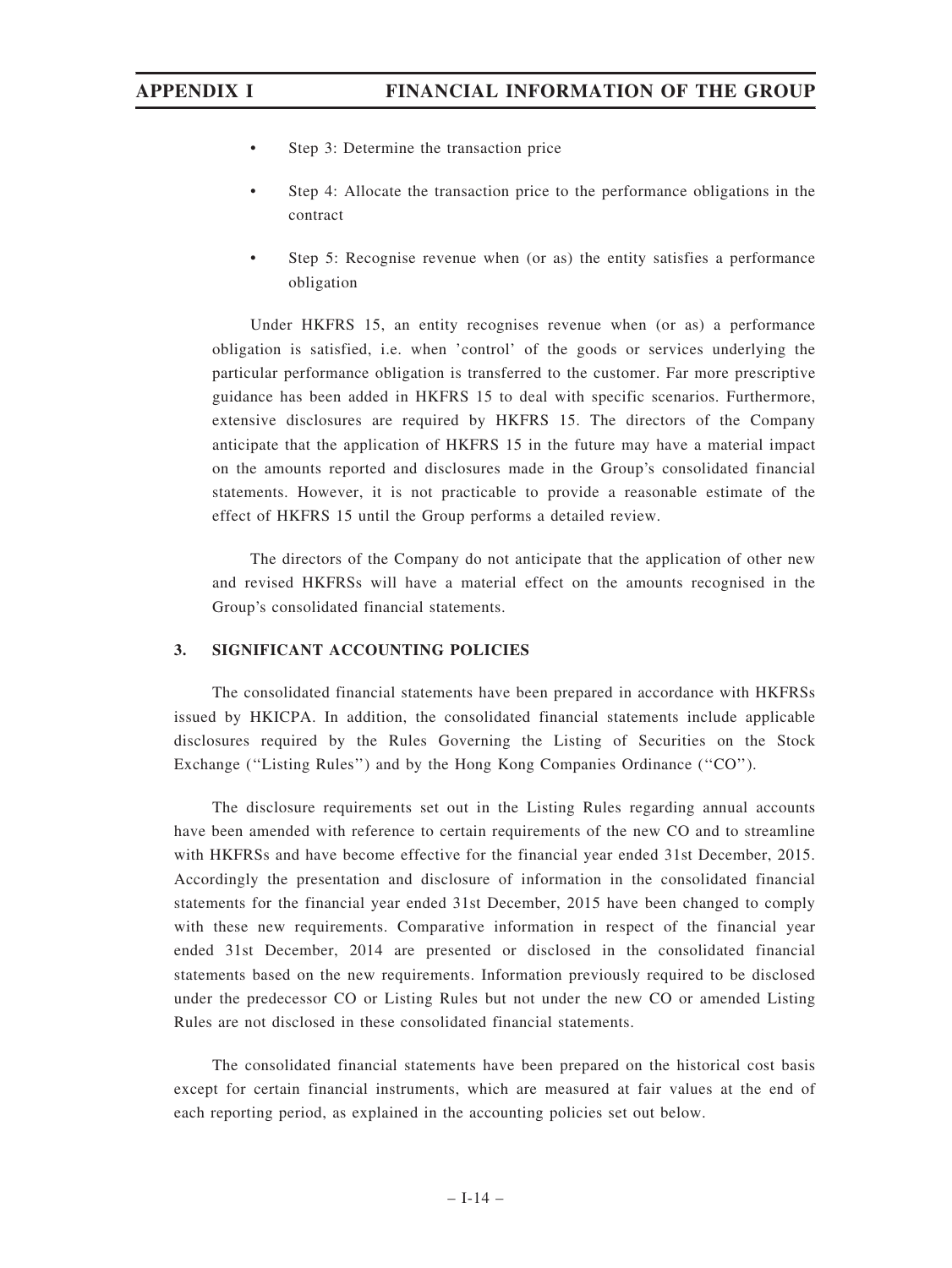Historical cost is generally based on the fair value of the consideration given in exchange for goods and services.

Fair value is the price that would be received to sell an asset or paid to transfer a liability in an orderly transaction between market participants at the measurement date, regardless of whether that price is directly observable or estimated using another valuation technique. In estimating the fair value of an asset or a liability, the Group takes into account the characteristics of the asset or liability if market participants would take those characteristics into account when pricing the asset or liability at the measurement date. Fair value for measurement and/or disclosure purposes in these consolidated financial statements is determined on such a basis, except for share-based payment transactions that are within the scope of HKFRS 2, leasing transactions that are within the scope of HKAS 17, and measurements that have some similarities to fair value but are not fair value, such as net realisable value in HKAS 2 or value in use in HKAS 36.

In addition, for financial reporting purposes, fair value measurements are categorised into Level 1, 2 or 3 based on the degree to which the inputs to the fair value measurements are observable and the significance of the inputs to the fair value measurement in its entirety, which are described as follows:

- Level 1 inputs are quoted prices (unadjusted) in active markets for identical assets or liabilities that the entity can access at the measurement date;
- Level 2 inputs are inputs, other than quoted prices included within Level 1, that are observable for the asset or liability, either directly or indirectly; and
- Level 3 inputs are unobservable inputs for the asset or liability.

The principal accounting policies are set out below.

## Basis of consolidation

The consolidated financial statements incorporate the financial statements of the Company and entities controlled by the Company and its subsidiaries. Control is achieved when the Company:

- has power over the investee;
- is exposed, or has rights, to variable returns from its involvement with the investee; and
- has the ability to use its power to affect its returns.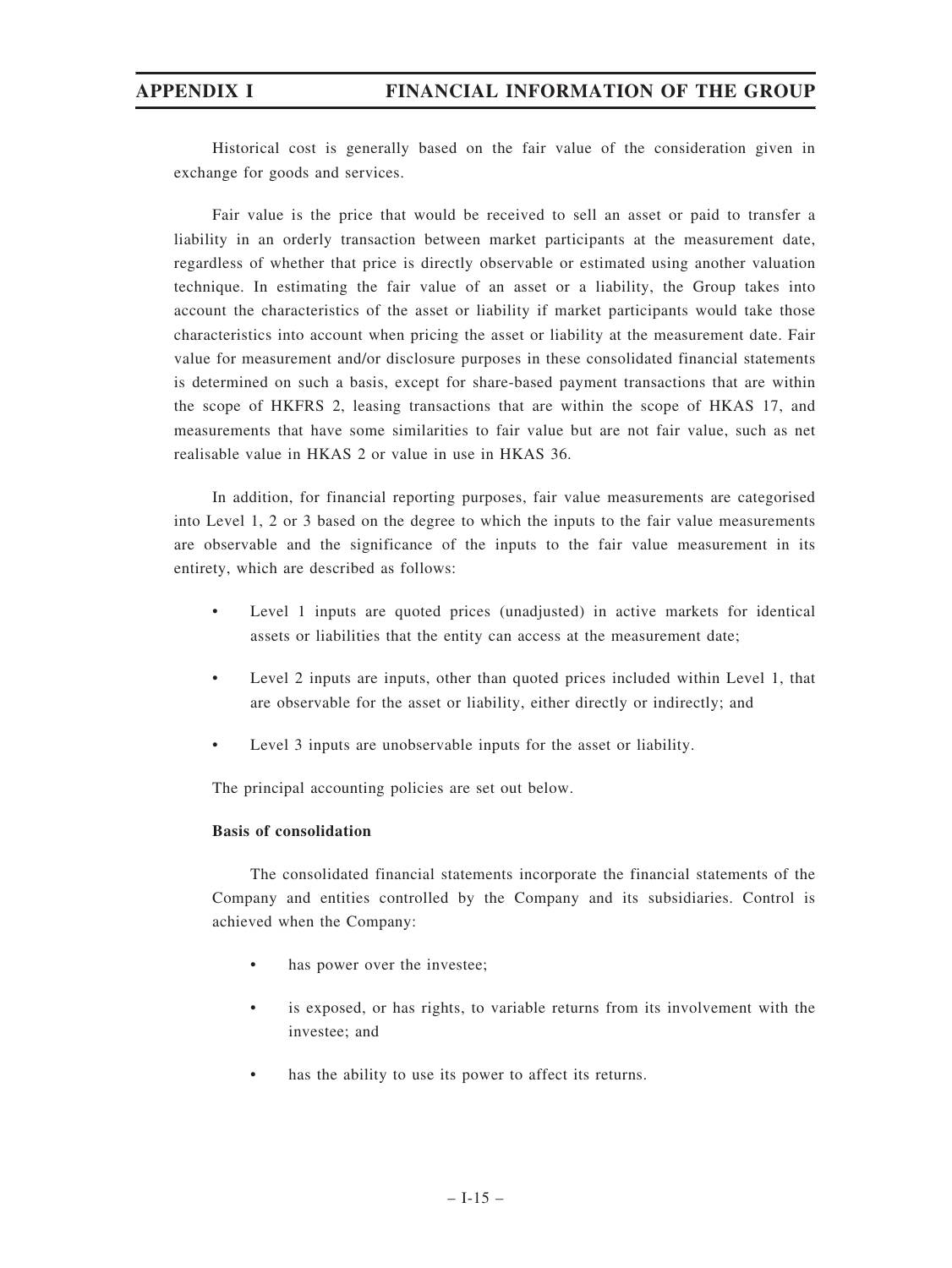The Group reassesses whether or not it controls an investee if facts and circumstances indicate that there are changes to one or more of the three elements of control listed above.

Consolidation of a subsidiary begins when the Group obtains control over the subsidiary and ceases when the Group loses control of the subsidiary. Specifically, income and expenses of a subsidiary acquired or disposed of during the year are included in the consolidated statement of profit or loss and other comprehensive income from the date the Group gains control until the date when the Group ceases to control the subsidiary.

Profit or loss and each item of other comprehensive income are attributed to the owners of the Company and to the non-controlling interests. Total comprehensive income of subsidiaries is attributed to the owners of the Company and to the noncontrolling interests even if this results in the non-controlling interests having a deficit balance.

When necessary, adjustments are made to the financial statements of subsidiaries to bring their accounting policies in line with the Group's accounting policies.

All intragroup assets and liabilities, equity, income, expenses and cash flows relating to transactions between members of the Group are eliminated in full on consolidation.

## Changes in the Group'<sup>s</sup> ownership interests in existing subsidiaries

Changes in the Group's ownership interests in existing subsidiaries that do not result in the Group losing control over the subsidiaries are accounted for as equity transactions. The carrying amounts of the Group's interests and the non-controlling interests are adjusted to reflect the changes in their relevant interests in the subsidiaries. Any difference between the amount by which the non-controlling interests are adjusted and the fair value of the consideration paid or received is recognised directly in equity and attributed to owners of the Company.

When the Group loses control of a subsidiary, a gain or loss is recognised in profit or loss and is calculated as the difference between (i) the aggregate of the fair value of the consideration received and the fair value of any retained interest; and (ii) the previous carrying amount of the assets (including goodwill), and liabilities of the subsidiary and any non-controlling interests. All amounts previously recognised in other comprehensive income in relation to that subsidiary are accounted for as if the Group had directly disposed of the related assets or liabilities of the subsidiary (i.e. reclassified to profit or loss or transferred to another category of equity as specified/ permitted by applicable HKFRSs). The fair value of any investment retained in the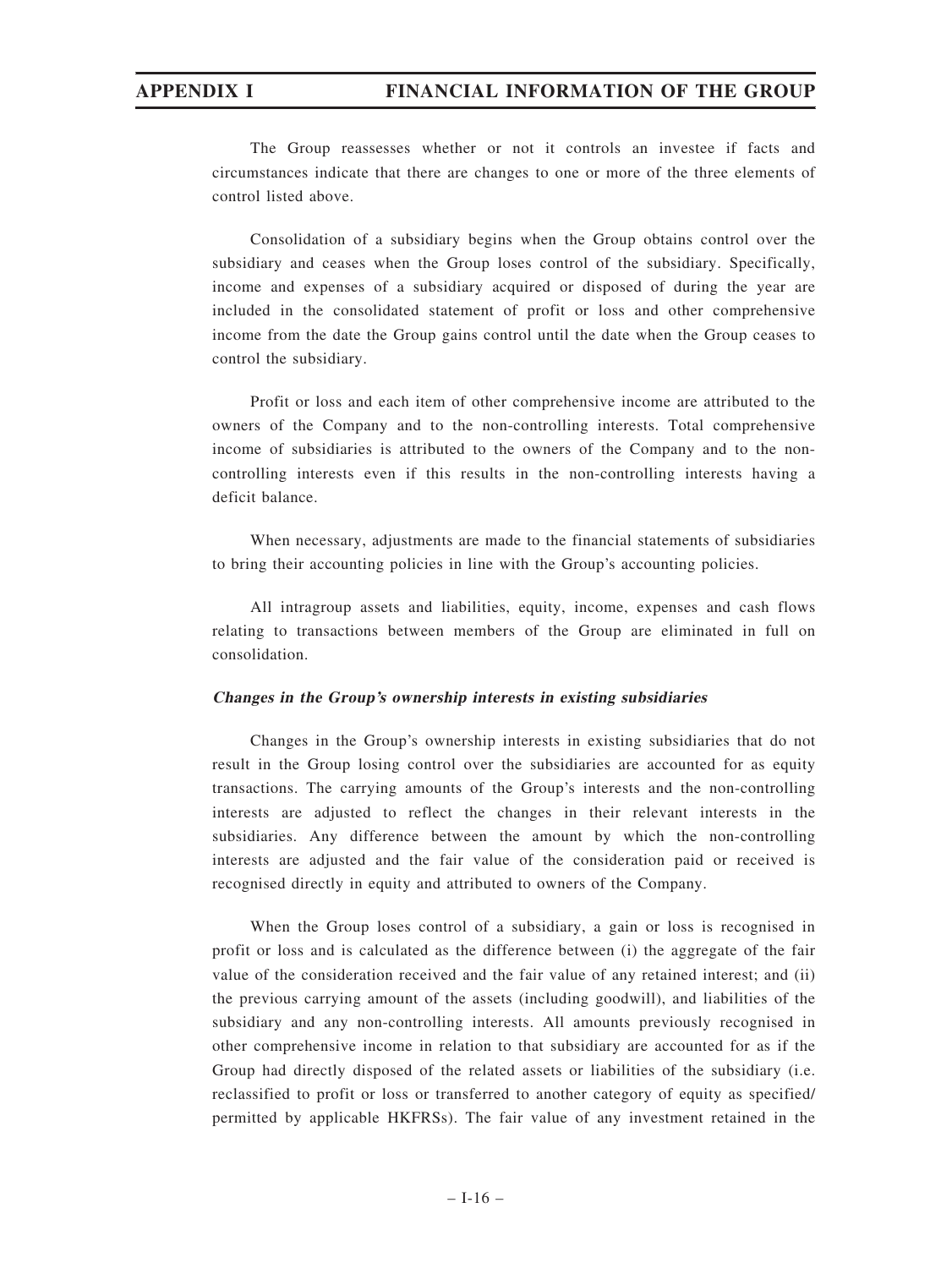former subsidiary at the date when control is lost is regarded as the fair value on initial recognition for subsequent accounting under HKAS 39, when applicable, the cost on initial recognition of an investment in an associate or a joint venture.

### Business combinations

Acquisitions of businesses are accounted for using the acquisition method. The consideration transferred in a business combination is measured at fair value, which is calculated as the sum of the acquisition-date fair values of the assets transferred by the Group, liabilities incurred by the Group to the former owners of the acquiree and the equity interests issued by the Group in exchange for control of the acquiree. Acquisition-related costs are generally recognised in profit or loss as incurred.

At the acquisition date, the identifiable assets acquired and the liabilities assumed are recognised at their fair value at the acquisition date, except that deferred tax assets or liabilities and assets or liabilities related to employee benefit arrangements are recognised and measured in accordance with HKAS 12 ''Income taxes'' and HKAS 19 ''Employee benefits'' respectively.

Goodwill is measured as the excess of the sum of the consideration transferred, the amount of any non-controlling interests in the acquiree, and the fair value of the acquirer's previously held equity interest in the acquiree (if any) over the net of the acquisition-date amounts of the identifiable assets acquired and the liabilities assumed. If, after re-assessment, the net of the acquisition-date amounts of the identifiable assets acquired and liabilities assumed exceeds the sum of the consideration transferred, the amount of any non-controlling interests in the acquiree and the fair value of the acquirer's previously held interest in the acquiree (if any), the excess is recognised immediately in profit or loss as a bargain purchase gain.

Non-controlling interests that are present ownership interests and entitle their holders to a proportionate share of the entity's net assets in the event of liquidation may be initially measured either at fair value or at the non-controlling interests' proportionate share of the recognised amounts of the acquiree's identifiable net assets. The choice of measurement basis is made on a transaction- by-transaction basis. Other types of non-controlling interests are measured at their fair value or, when applicable, on the basis specified in another HKFRS.

## Property, plant and equipment

Property, plant and equipment, including buildings (classified as finance leases) held for use in the production or supply of goods or services, or for administrative purpose, other than construction in progress, are stated in the consolidated statement of financial position at cost less subsequent accumulated depreciation and subsequent accumulated impairment losses, if any.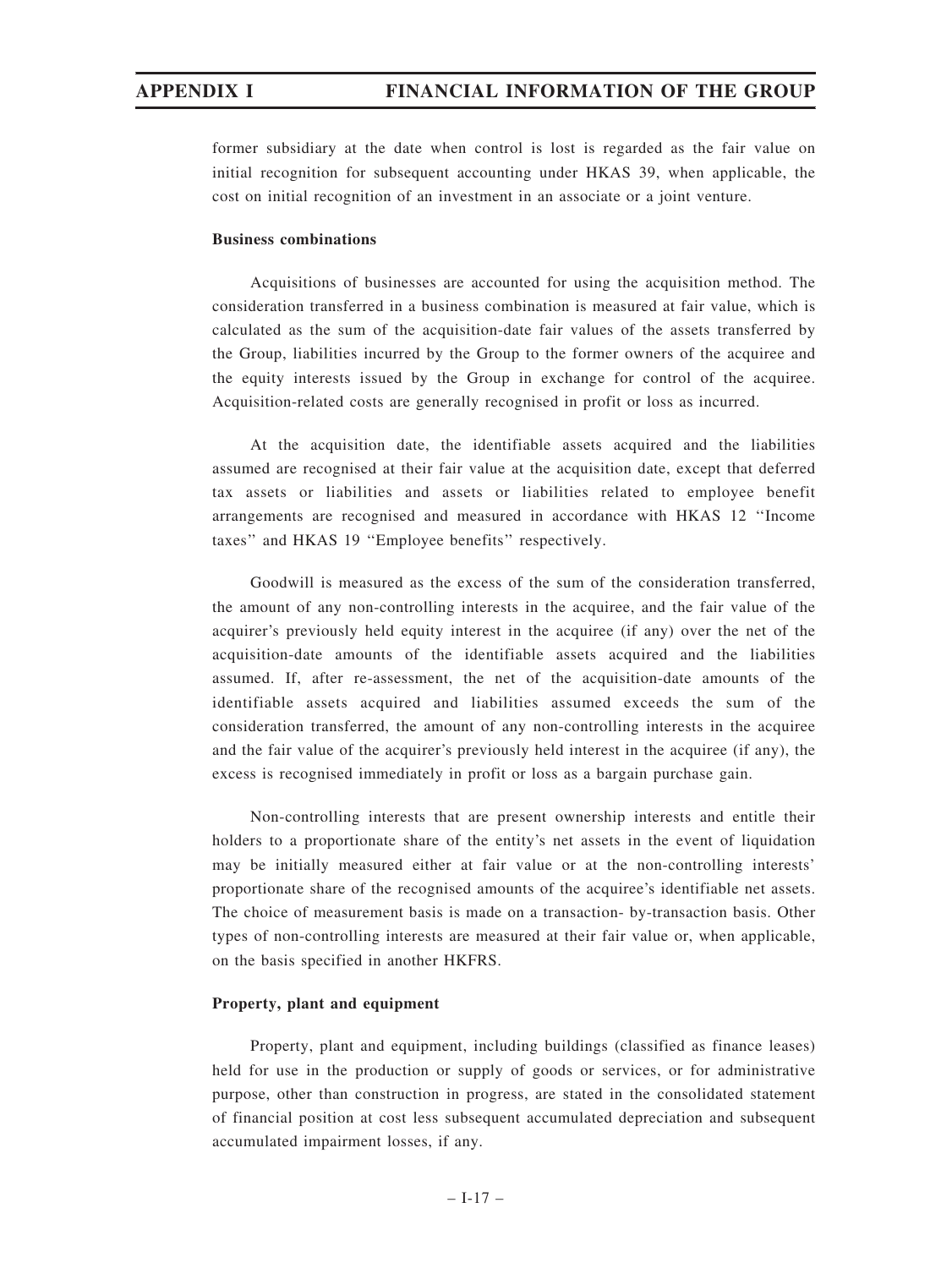Properties in the course of construction for production, supply or administrative purposes are carried at cost, less any recognised impairment loss. Costs include professional fees and, for qualifying assets, borrowing costs capitalised in accordance with the Group's accounting policy. Such properties are classified to the appropriate categories of property, plant and equipment when completed and ready for intended use. Depreciation of these assets, on the same basis as other property assets, commences when the assets are ready for their intended use.

Depreciation is recognised so as to write off the cost of assets, other than construction in progress, less their residual values over their estimated useful lives, using the straight-line method. The estimated useful lives, residual values and depreciation method are reviewed at the end of each reporting period, with the effect of any changes in estimate accounted for on a prospective basis.

Assets held under finance leases are depreciated over their expected useful lives on the same basis as owned assets. However, when there is no reasonable certainty that ownership will be obtained by the end of the lease term, assets are depreciated over the shorter of the lease term and their useful lives.

An item of property, plant and equipment is derecognised upon disposal or when no future economic benefits are expected to arise from the continued use of the asset. Any gain or loss arising on the disposal or retirement of an item of property, plant and equipment is determined as the difference between the sales proceeds and the carrying amount of the asset and is recognised in profit or loss.

## Mining rights

Mining rights are stated at cost less subsequent accumulated amortisation and accumulated impairment losses. Mining rights are amortised using the units of production method based on the proven and probable mineral reserves.

### Goodwill

Goodwill arising on an acquisition of a business is carried at cost as established at the date of acquisition of the business (see the accounting policy above) less accumulated impairment losses, if any.

For the purposes of impairment testing, goodwill is allocated to each of the Group's cash-generating units (''CGUs''), or groups of CGUs, that is expected to benefit from the synergies of the combination.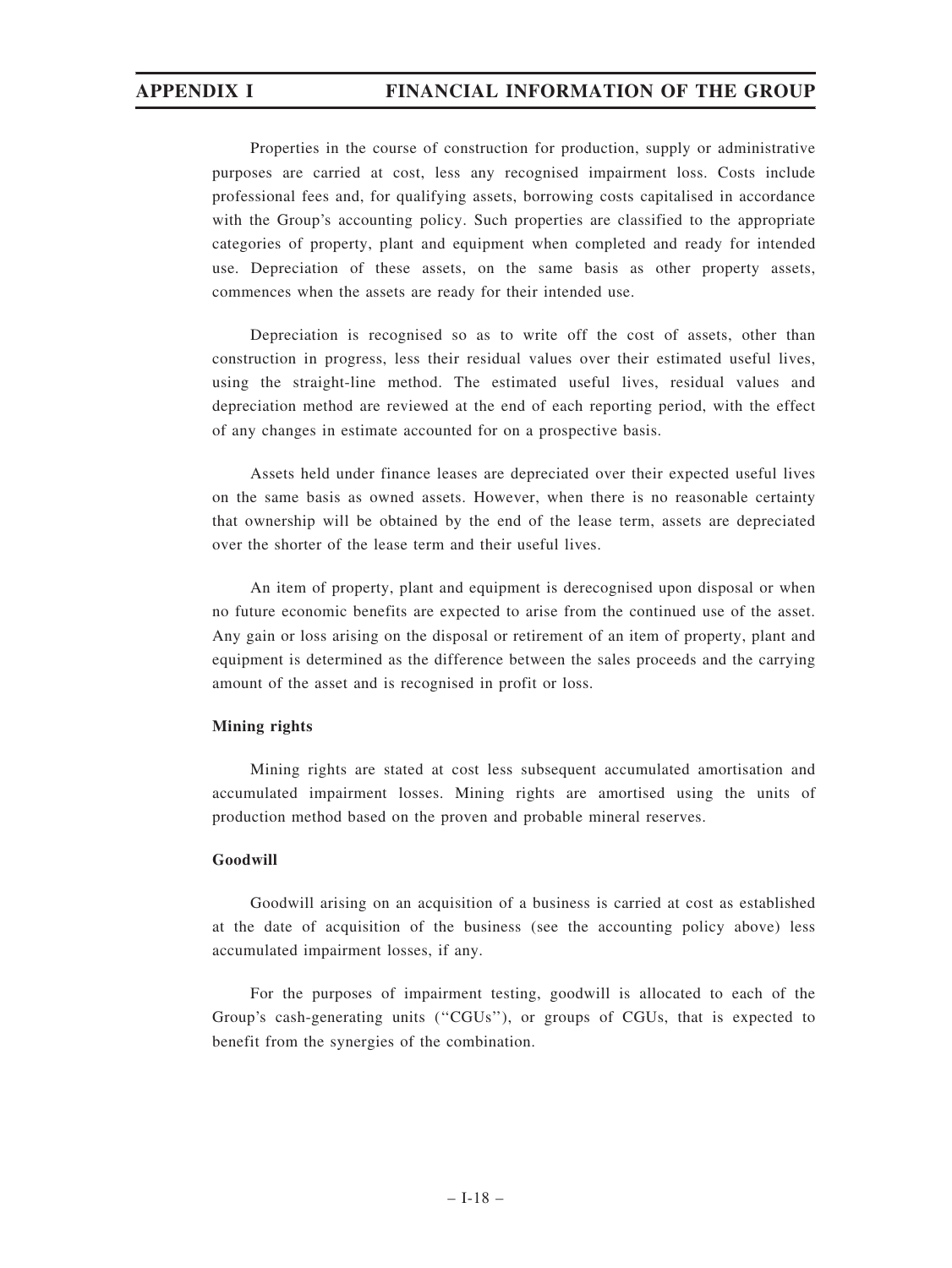A CGU to which goodwill has been allocated is tested for impairment annually or more frequently when there is indication that the unit may be impaired. For goodwill arising on an acquisition in a reporting period, the CGU to which goodwill has been allocated is tested for impairment before the end of that reporting period. If the recoverable amount of the CGU is less than its carrying amount, the impairment loss is allocated first to reduce the carrying amount of any goodwill allocated to the unit and then to the other assets of the unit pro-rata basis based on the carrying amount of each asset in the unit. Any impairment loss for goodwill is recognised directly in profit or loss. An impairment loss recognised for goodwill is not reversed in subsequent periods.

On disposal of the relevant CGU, the attributable amount of goodwill is included in the determination of the amount of profit or loss on disposal.

### Inventories

Inventories are stated at the lower of cost and net realisable value. Costs of inventories are determined on a weighted average method. Net realisable value represents the estimated selling price for inventories less all estimated costs of completion and costs necessary to make the sale.

## Financial instruments

Financial assets and financial liabilities are recognised when a group entity becomes a party to the contractual provisions of the instrument.

Financial assets and financial liabilities are initially measured at fair value. Transaction costs that are directly attributable to the acquisition or issue of financial assets and financial liabilities (other than financial assets or financial liabilities at fair value through profit or loss (''FVTPL'')) are added to or deducted from the fair value of the financial assets or financial liabilities, as appropriate, on initial recognition. Transaction costs directly attributable to the acquisition of financial assets or financial liabilities at FVTPL are recognised immediately in profit or loss.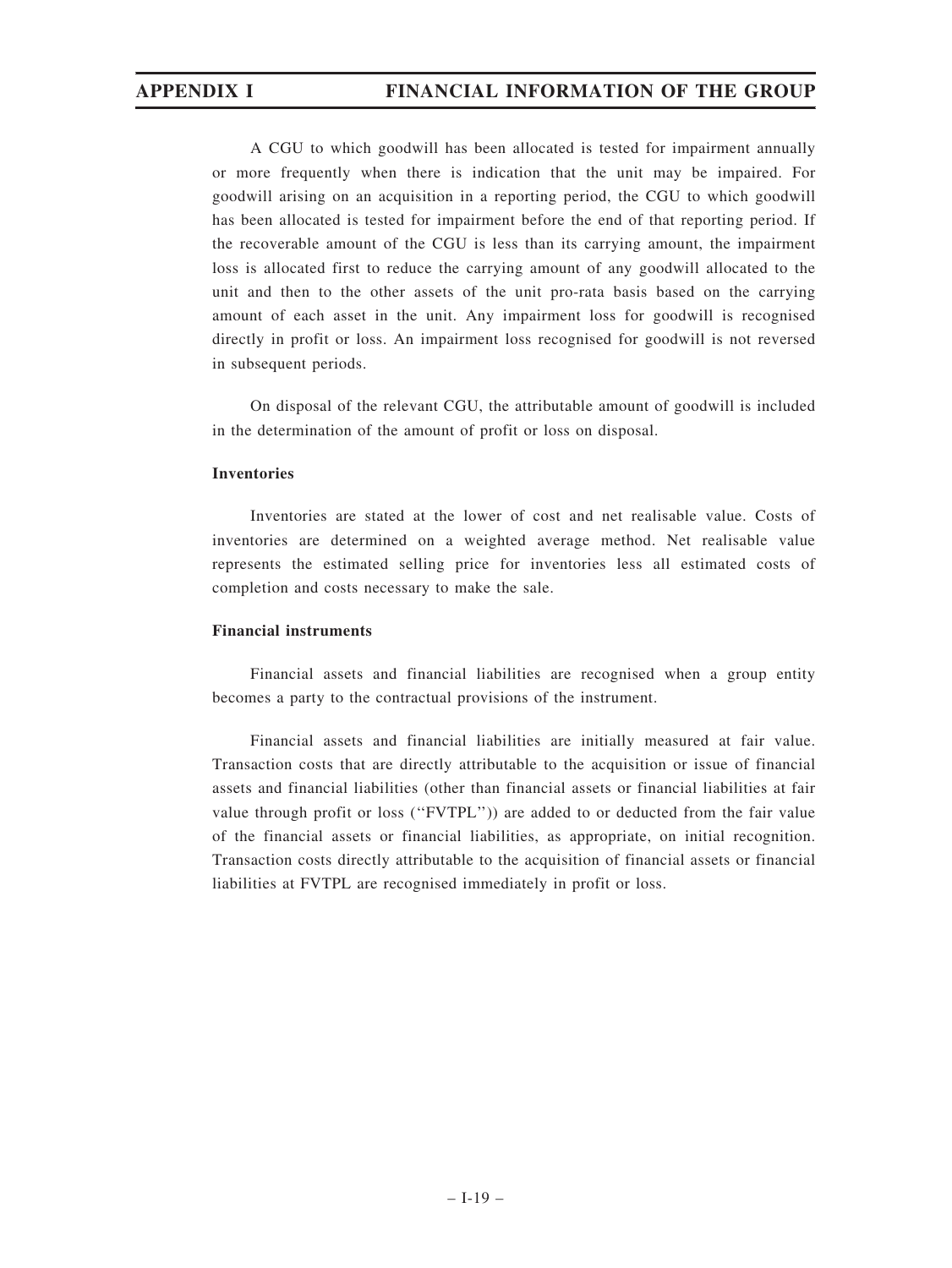## Financial assets

Financial assets are classified into the following specified categories: loans and receivables and available-for-sale financial assets. The classification depends on the nature and purpose of the financial assets and is determined at the time of initial recognition. All regular way purchases or sales of financial assets are recognised and derecognised on a trade date basis. Regular way purchases or sales are purchases or sales of financial assets that require delivery of assets within the time frame established by regulation or convention in the marketplace.

## Effective interest method

The effective interest method is a method of calculating the amortised cost of a debt instrument and of allocating interest income over the relevant period. The effective interest rate is the rate that exactly discounts estimated future cash receipts (including all fees and points paid or received that form an integral part of the effective interest rate, transaction costs and other premiums or discounts) through the expected life of the debt instrument, or, where appropriate, a shorter period, to the net carrying amount on initial recognition.

Interest income is recognised on an effective interest basis for debt instruments.

## Loans and receivables

Loans and receivables are non-derivative financial assets with fixed or determinable payments that are not quoted in an active market. Subsequent to initial recognition, loans and receivables (including long term deposits, trade and other receivables, amounts due from related companies, pledged bank deposits and bank balances and cash) are measured at amortised cost using the effective interest method, less any impairment (see accounting policy on impairment of financial assets below).

Interest income is recognised by applying the effective interest rate, except for short-term receivables where the recognition of interest would be immaterial.

### Available-for-sale financial assets

Available-for-sale financial assets are non-derivatives that are either designated as available-for-sale or are not classified as loans and receivables, held-to-maturity investments or financial assets at FVTPL.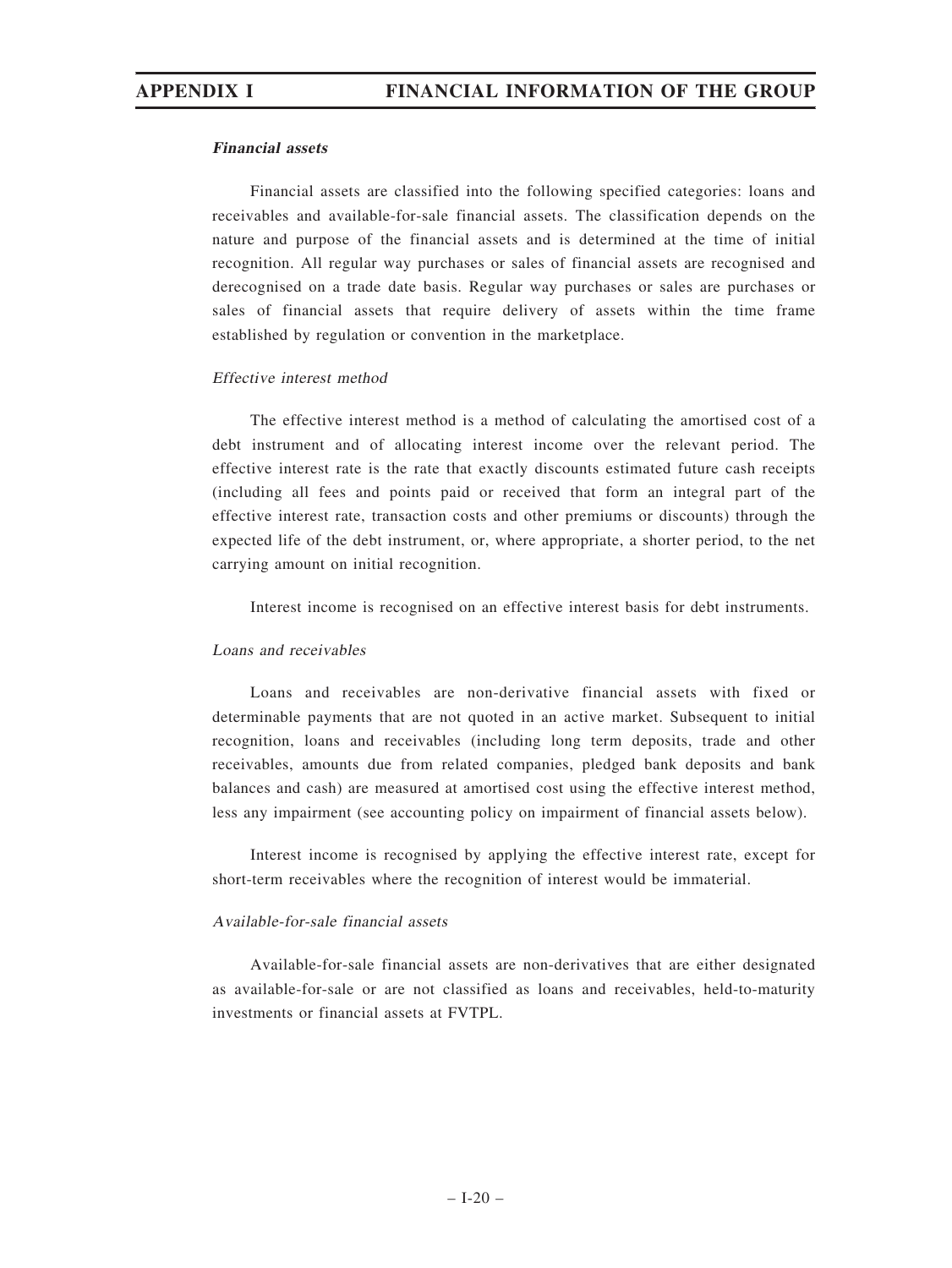Available-for-sale equity investments that do not have a quoted market price in an active market and whose fair value cannot be reliably measured and derivatives that are linked to and must be settled by delivery of such unquoted equity instruments are measured at cost less any identified impairment losses at the end of each reporting period (see accounting policy on impairment loss on financial assets below).

## Impairment of financial assets

Financial assets, other than those at FVTPL, are assessed for indicators of impairment at the end of each reporting period. Financial assets are considered to be impaired when there is objective evidence that, as a result of one or more events that occurred after the initial recognition of the financial asset, the estimated future cash flows of the financial assets have been affected.

For available-for-sale equity investments, a significant or prolonged decline in the fair value of the investment below its cost is considered to be objective evidence of impairment.

For all other financial assets, objective evidence of impairment could include:

- significant financial difficulty of issuer or counterparty; or
- breach of contract, such as a default or delinquency in interest or principal payments; or
- it becoming probable that the borrower will enter bankruptcy or financial re-organisation.

For certain categories of financial assets, such as trade receivables, that are assessed not to be impaired individually are, in addition, assessed for impairment on a collective basis. Objective evidence of impairment for a portfolio of receivables could include the Group's past experience of collecting payments and observable changes in national or local economic conditions that correlate with default on receivables.

For financial assets carried at amortised cost, the amount of the impairment loss recognised is the difference between the asset's carrying amount and the present value of the estimated future cash flows discounted at the financial asset's original effective interest rate.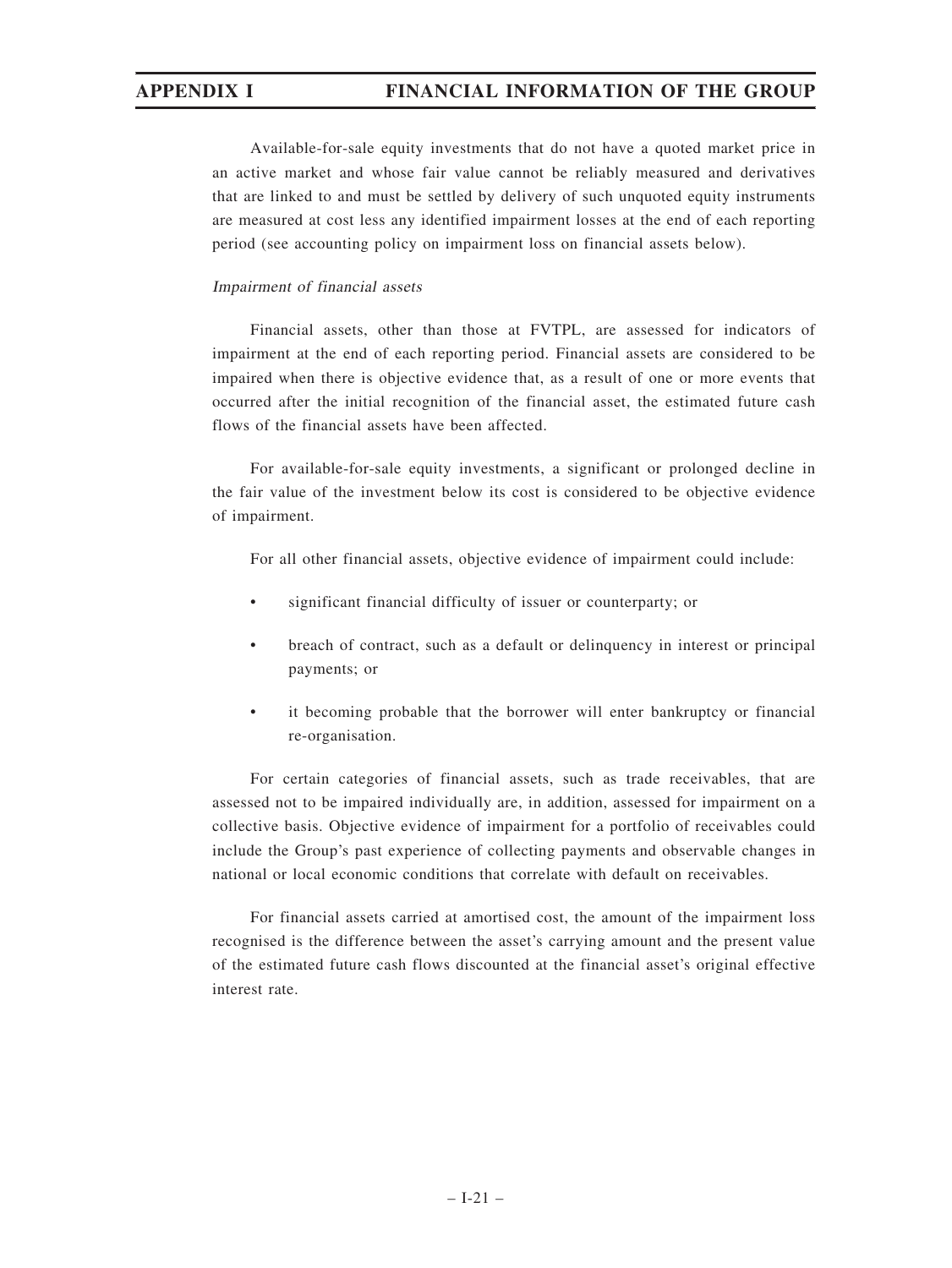The carrying amount of the financial assets is reduced by the impairment loss directly for all financial assets with the exception of trade receivables, where the carrying amount is reduced through the use of an allowance account. Changes in the carrying amount of the allowance account are recognised in profit or loss. When a trade receivable is considered uncollectible, it is written off against the allowance account. Subsequent recoveries of amounts previously written off are credited to profit or loss.

For financial assets measured at amortised cost, if, in a subsequent period, the amount of the impairment loss decreases and the decrease can be related objectively to an event occurring after the impairment was recognised, the previously recognised impairment loss is reversed through profit or loss to the extent that the carrying amount of the investment at the date the impairment is reversed does not exceed what the amortised cost would have been had the impairment not been recognised.

For available-for-sale equity investments which are measured at cost, the amount of the impairment loss is measured as the difference between the asset's carrying amount and the present value of the estimated future cash flows discounted at the current market rate of return for a similar financial asset. Such impairment loss will not be reversed in the subsequent periods.

### Financial liabilities and equity instruments

Debt and equity instruments issued by a group entity are classified as either financial liabilities or as equity in accordance with the substance of the contractual arrangements entered into and the definitions of a financial liability and an equity instrument.

### Equity instruments

An equity instrument is any contract that evidences a residual interest in the assets of an entity after deducting all of its liabilities. Equity instruments issued by the Group are recognised at the proceeds received, net of direct issue costs.

## Effective interest method

The effective interest method is a method of calculating the amortised cost of a financial liability and of allocating interest expense over the relevant period. The effective interest rate is the rate that exactly discounts estimated future cash payments (including all fees and points paid or received that form an integral part of the effective interest rate, transaction costs and other premiums or discounts) through the expected life of the financial liability, or, where appropriate, a shorter period, to the net carrying amount on initial recognition.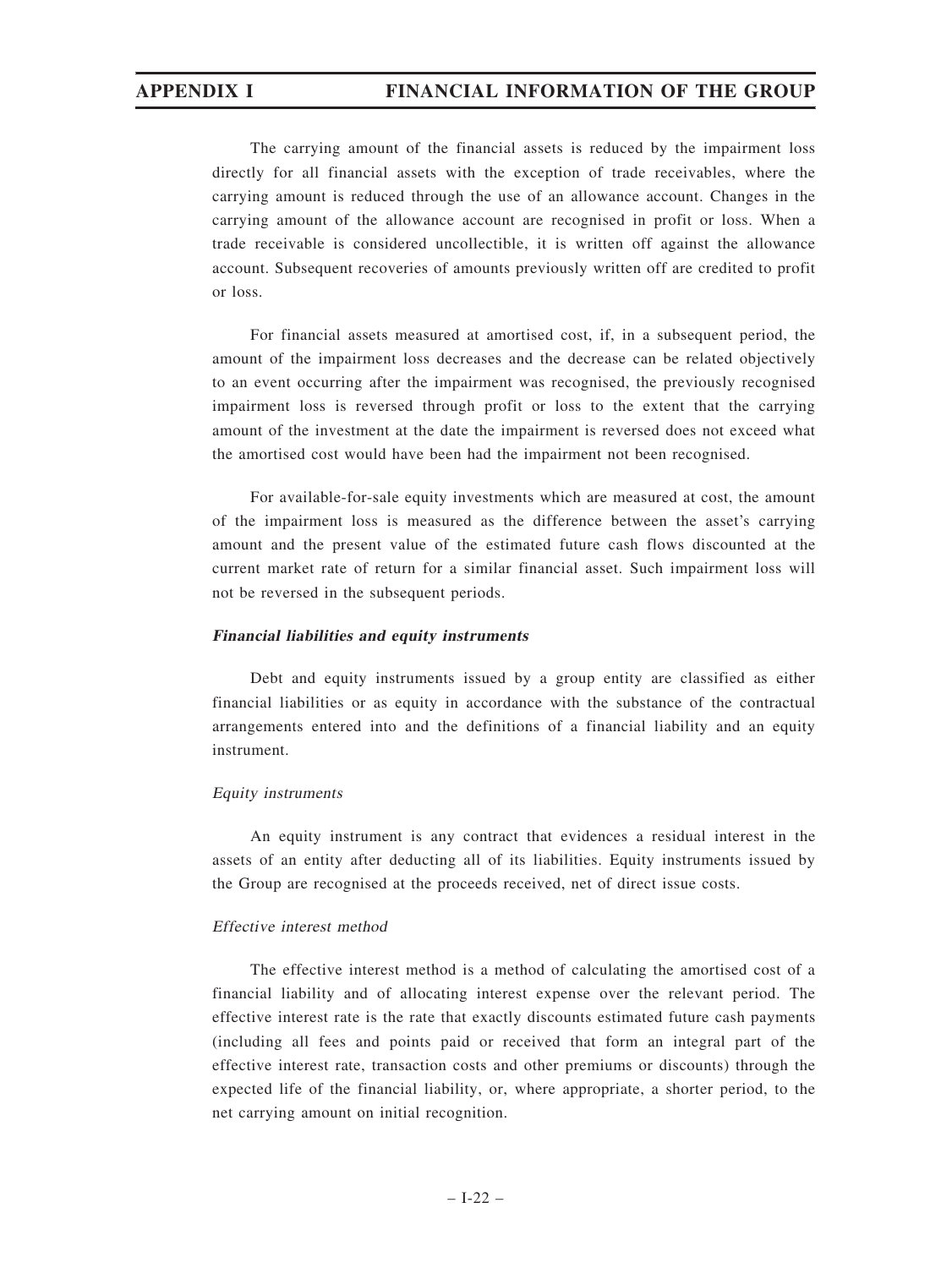Interest expense is recognised on an effective interest basis.

## Financial liabilities

The Group's financial liabilities (including trade and other payables, amounts due to related companies/directors, bank borrowings and corporate bonds) are subsequently measured at amortised cost, using the effective interest method.

## Derecognition

The Group derecognises a financial asset only when the contractual rights to the cash flows from the asset expire, or when it transfers the financial asset and substantially all the risks and rewards of ownership of the asset to another entity.

On derecognition of a financial asset in its entirety, the difference between the asset's carrying amount and the sum of the consideration received and receivable and the cumulative gain or loss that had been recognised in other comprehensive income and accumulated in equity is recognised in profit or loss.

On derecognition of a financial asset other than in its entirety, the Group allocates the previous carrying amount of the financial asset between the part it continues to recognise, and the part it no longer recognises on the basis of the relative fair values of those parts on the date of the transfer. The difference between the carrying amount allocated to the part that is no longer recognised and the sum of the consideration received for the part no longer recognised is recognised in profit or loss.

The Group derecognises financial liabilities when, and only when, the Group's obligations are discharged, cancelled or expire. The difference between the carrying amount of the financial liability derecognised and the consideration paid and payable is recognised in profit or loss.

### Provisions

The Group is required to make payments for restoration and rehabilitation of certain land after the underground sites have been mined. Provision for restoration, rehabilitation and environmental cost is recognised when the Group has a present obligation (legal or constructive) as a result of past event, it is probable that the Group will be required to settle that obligation, and a reliable estimate can be made of the amount of the obligation. Provision is measured in accordance with the relevant rules and regulations applicable in the PRC at the end of the reporting period, and using the cash flows estimated to settle the present obligation. Its carrying amount is the present value of those cash flows (where the effect of the time value of money is material).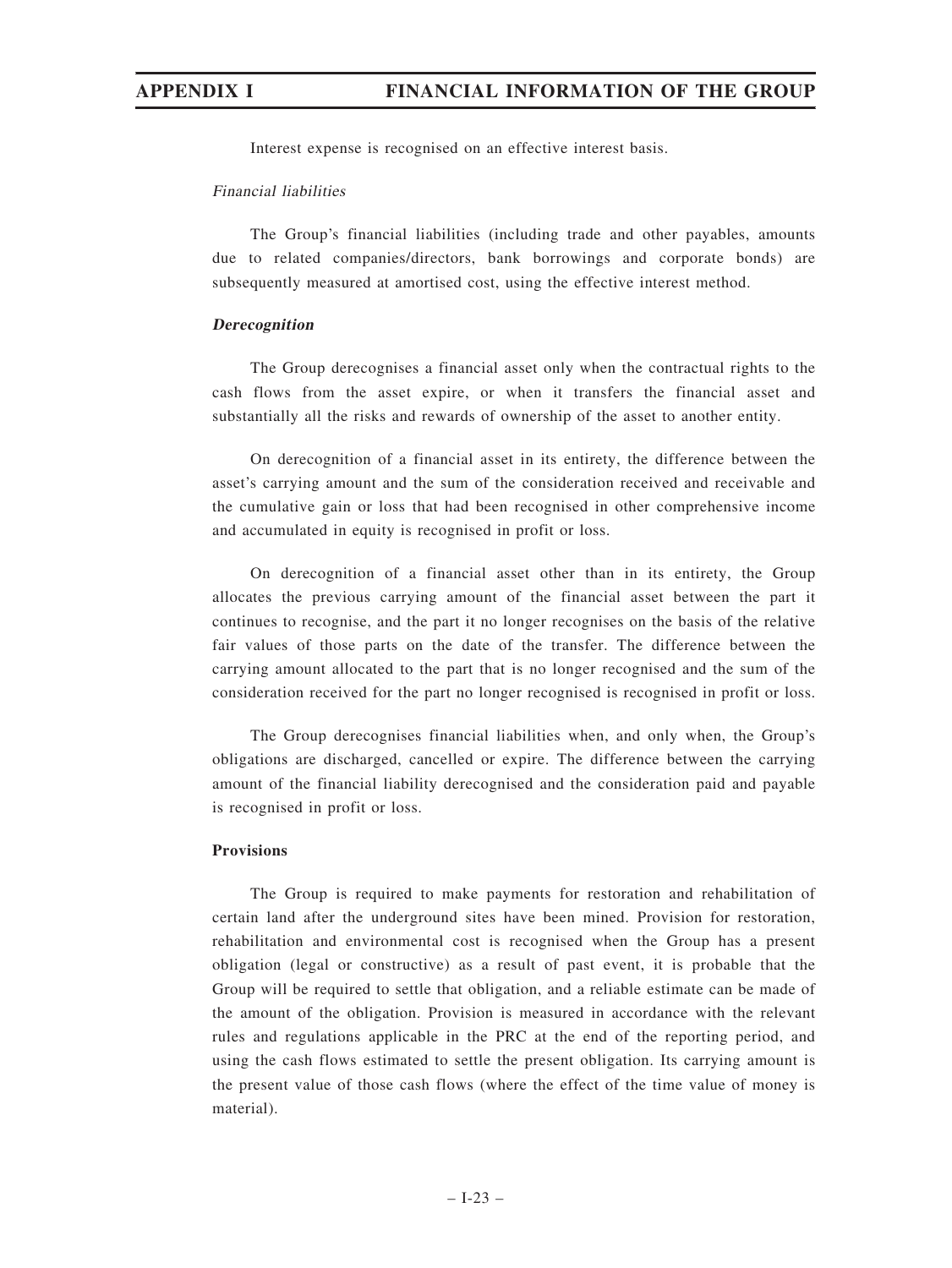## Impairment losses on tangible and intangible assets other than goodwill (see the accounting policy in respect of goodwill above)

At the end of the reporting period, the Group reviews the carrying amounts of its tangible and intangible assets with finite useful lives to determine whether there is any indication that those assets have suffered an impairment loss. If any such indication exists, the recoverable amount of the asset is estimated in order to determine the extent of the impairment loss, if any.

When it is not possible to estimate the recoverable amount of an individual asset, the Group estimates the recoverable amount of the CGU to which the asset belongs. When a reasonable and consistent basis of allocation can be identified, corporate assets are also allocated to individual CGUs, or otherwise they are allocated to the smallest group of CGUs for which a reasonable and consistent allocation basis can be identified.

Recoverable amount is the higher of fair value less costs of disposal and value in use. In assessing value in use, the estimated future cash flows are discounted to their present value using a pre-tax discount rate that reflects current market assessments of the time value of money and the risks specific to the asset for which the estimates of future cash flows have not been adjusted.

If the recoverable amount of an asset (or a CGU) is estimated to be less than its carrying amount, the carrying amount of the asset (or a CGU) is reduced to its recoverable amount. An impairment loss is recognised immediately in profit or loss.

Where an impairment loss subsequently reverses, the carrying amount of the asset (or a CGU) is increased to the revised estimate of its recoverable amount, but so that the increased carrying amount does not exceed the carrying amount that would have been determined had no impairment loss been recognised for the asset (or a CGU) in prior years. A reversal of an impairment loss is recognised in profit or loss immediately.

### Revenue recognition

Revenue is measured at fair value of the consideration received or receivable. Revenue is reduced for estimated customer returns, rebates and other similar allowances.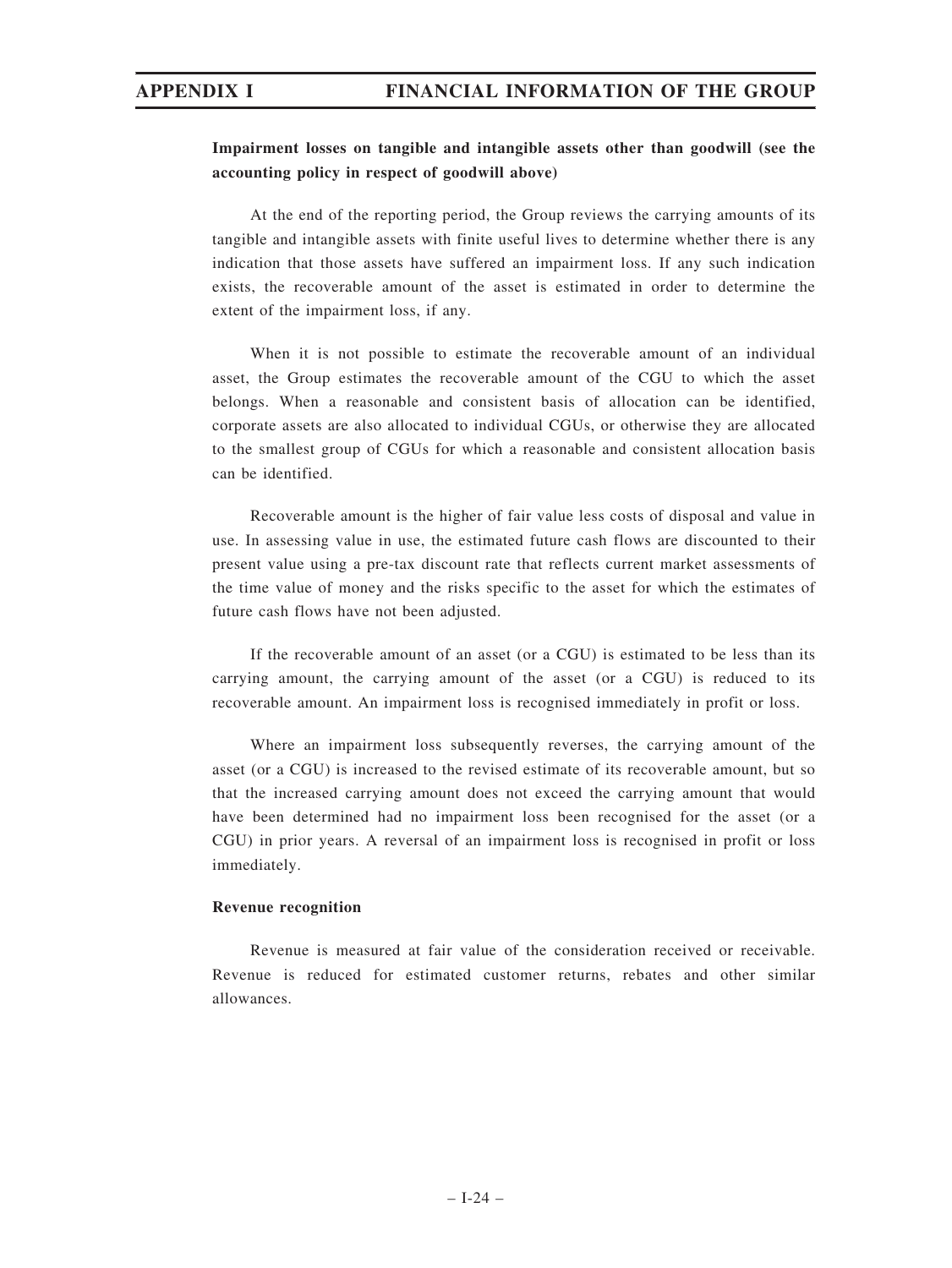# APPENDIX I FINANCIAL INFORMATION OF THE GROUP

Revenue from sale of goods are recognised when the goods are delivered and titles have passed, at which time all the following conditions are satisfied:

- the Group has transferred to the buyer the significant risks and rewards of ownership of the goods;
- the Group retains neither continuing managerial involvement to the degree usually associated with ownership nor effective control over the goods sold;
- the amount of revenue can be measured reliably;
- it is probable that the economic benefits associated with the transaction will flow to the Group; and
- the costs incurred or to be incurred in respect of the transaction can be measured reliably.

Interest income from a financial asset is recognised when it is probable that the economic benefits will flow to the Group and the amount of income can be measures reliably. Interest income is accrued on a time basis, by reference to the principal outstanding and at the effective interest rate applicable, which is the rate that exactly discounts the estimated future cash receipts through the expected life of the financial asset to that asset's net carrying amount on initial recognition.

## Retirement benefit costs

Payments to state-managed retirement benefit schemes and Mandatory Provident Fund Scheme are recognised as an expense when employees have rendered service entitling them to the contributions.

## Short-term employee benefits

A liability is recognised for benefits accruing to employees in respect of wages and salaries, annual leave and sick leave in the period the related service is rendered at the undiscounted amount of the benefits expected to be paid in exchange for that service.

Liabilities recognised in respect of short-term employee benefits are measured at the undiscounted amount of the benefits expected to be paid in exchange for the related service.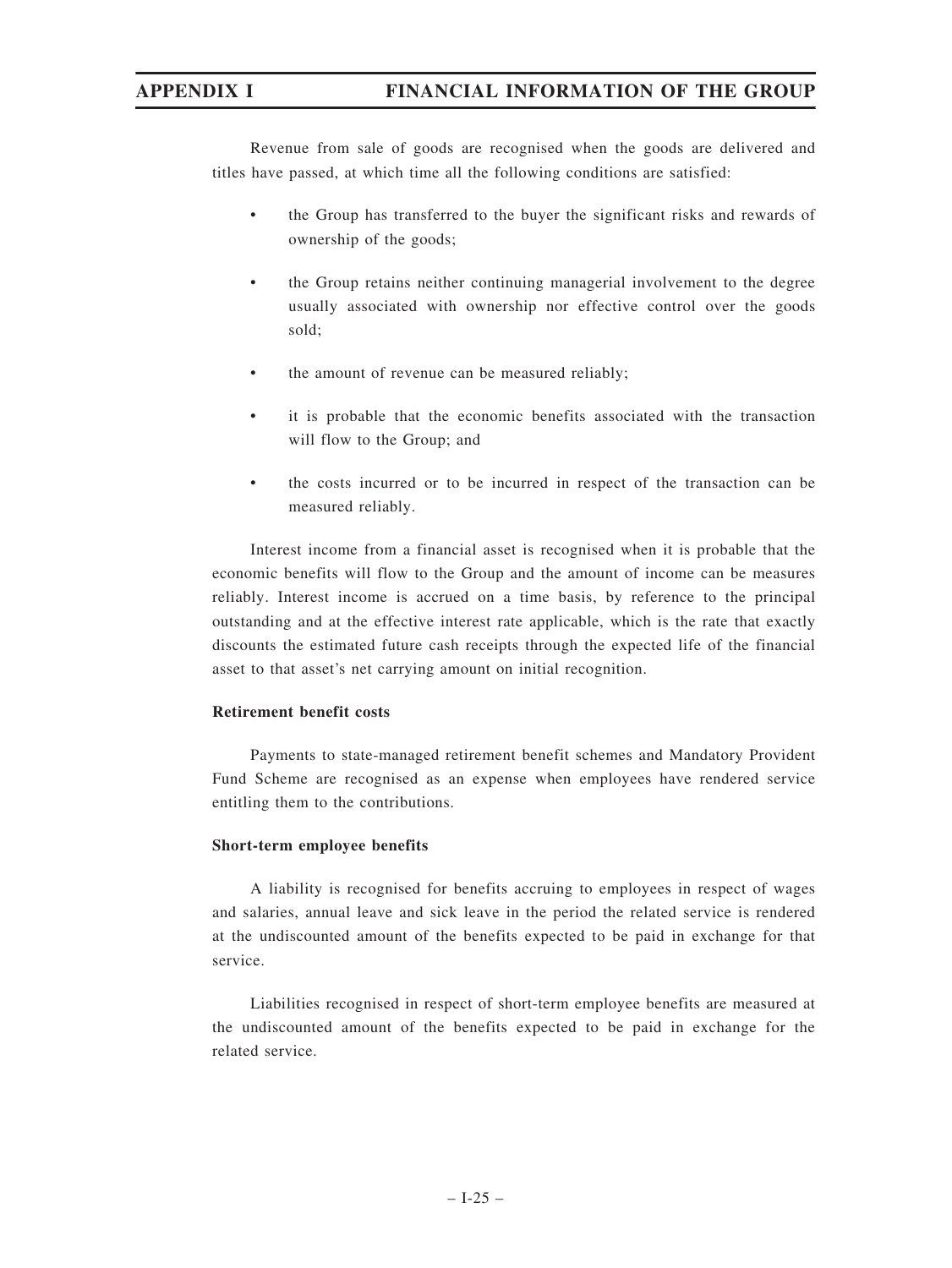## Leasing

Leases are classified as finance leases whenever the terms of the lease transfer substantially all the risks and rewards of ownership to the lessee. All other leases are classified as operating leases.

## The Group as lessee

Operating lease payments are recognised as an expense on a straight-line basis over the lease term.

## Leasehold land and building

When a lease includes both land and building elements, the Group assesses the classification of each element as a finance or an operating lease separately based on the assessment as to whether substantially all the risks and rewards incidental to ownership of each element have been transferred to the Group, unless it is clear that both elements are operating leases in which case the entire lease is classified as an operating lease. Specifically, the minimum lease payments (including any lump-sum upfront payments) are allocated between the land and the building elements in proportion to the relative fair values of the leasehold interests in the land element and building element of the lease at the inception of the lease.

To the extent the allocation of the lease payments can be made reliably, interest in leasehold land that is accounted for as an operating lease is presented as ''prepaid lease payments'' in the consolidated statement of financial position and is amortised over the lease term on a straight-line basis.

## Equity-settled share-based payment transactions

## Share options granted to employees

For grants of share options that are conditional upon satisfying specified service condition, the fair value of services received is determined by reference to the fair value of share options granted at the grant date and is expensed on a straight-line basis over the vesting period, with a corresponding increase in equity (share options reserve).

At the end of each reporting period, the Group revises its estimate of the number of options that are expected to ultimately vest. The impact of the revision of the original estimates, if any, is recognised in profit or loss such that the cumulative expense reflects the revised estimate, with a corresponding adjustment to share options reserve.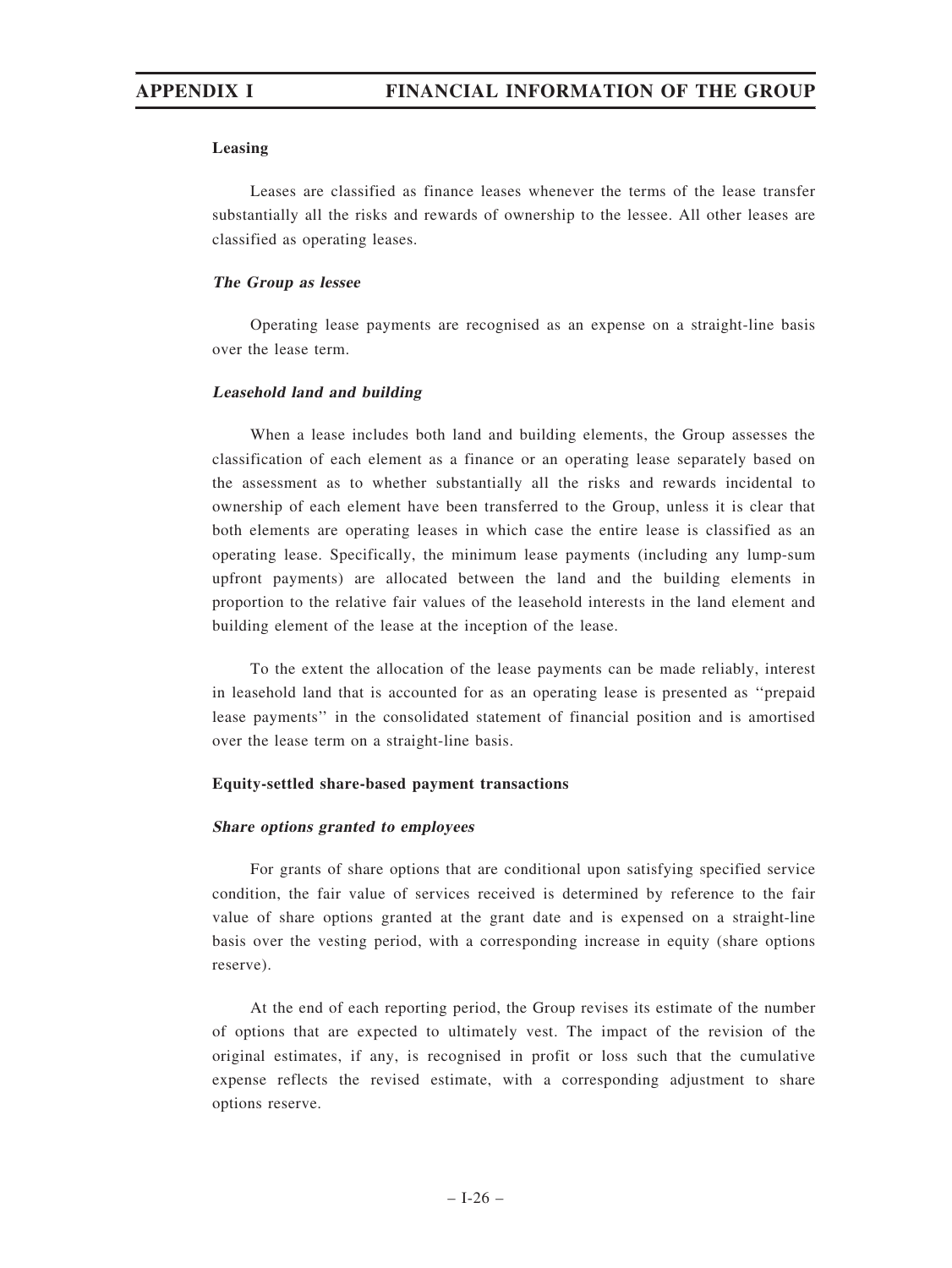When the share options are exercised, the amount previously recognised in the share options reserve will be transferred to share premium.

When the share options are forfeited after the vesting date or are still not exercised at the expiry date, the amount previously recognised in the share options reserve will be transferred to accumulated losses.

# Share options granted to suppliers/consultants

Share options issued in exchange for goods or services other than services from employees or other related services are measured at the fair values of the goods or services received, except where that fair value cannot be estimated reliably, in which case they are measured at to the fair value of the equity instruments granted. The fair values of the goods or services received are recognised as expenses, with a corresponding increase in equity (share options reserve), when the Group obtains the goods or when the counterparties render services, unless the goods or services qualify for recognition as assets.

### Borrowing costs

Borrowing costs directly attributable to the acquisition, construction or production of qualifying assets, which are assets that necessarily take a substantial period of time to get ready for their intended use or sale, are added to the cost of those assets until such time as the assets are substantially ready for their intended use or sale. Investment income earned on the temporary investment of specific borrowings pending their expenditure on qualifying assets is deducted from the borrowing costs eligible for capitalisation.

All other borrowing costs are recognised in profit or loss in the period in which they are incurred.

# Taxation

Income tax expense represents the sum of the tax currently payable and deferred tax.

The tax currently payable is based on taxable profit for the year. Taxable profit differs from ''profit before tax'' as reported in the consolidated statement of profit or loss and other comprehensive income because of income or expense that are taxable or deductible in other years and items that are never taxable or deductible. The Group's liability for current tax is calculated using tax rates that have been enacted or substantially enacted by the end of the reporting period.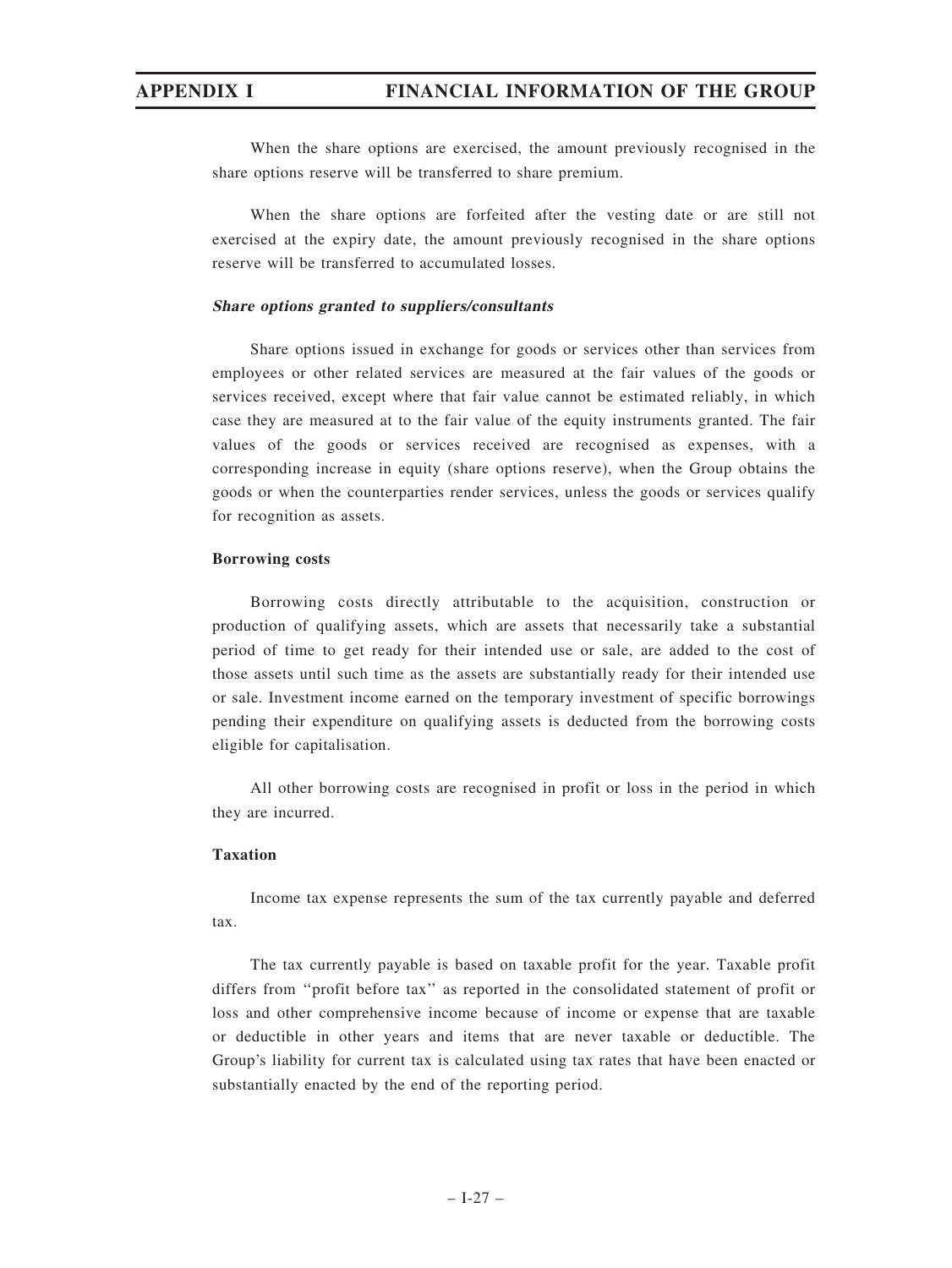Deferred tax is recognised on temporary differences between the carrying amounts of assets and liabilities in the consolidated financial statements and the corresponding tax base used in the computation of taxable profit. Deferred tax liabilities are generally recognised for all taxable temporary differences. Deferred tax assets are generally recognised for all deductible temporary differences to the extent that it is probable that taxable profits will be available against which those deductible temporary differences can be utilised. Such deferred assets and liabilities are not recognised if the temporary difference arises from the initial recognition (other than in a business combination) of assets and liabilities in a transaction that affects neither the taxable profit nor the accounting profit.

Deferred tax liabilities are recognised for taxable temporary differences associated with investments in subsidiaries, except where the Group is able to control the reversal of the temporary difference and it is probable that the temporary difference will not reverse in the foreseeable future. Deferred tax assets arising from deductible temporary differences associated with such investments and interests are only recognised to the extent that it is probable that there will be sufficient taxable profits against which to utilise the benefits of the temporary differences and they are expected to reverse in the foreseeable future.

The carrying amount of deferred tax assets is reviewed at the end of each reporting period and reduced to the extent that it is no longer probable that sufficient taxable profits will be available to allow all or part of the asset to be recovered.

Deferred tax assets and liabilities are measured at the tax rates that are expected to apply in the period in which the liability is settled or the asset is realised, based on tax rate (and tax laws) that have been enacted or substantively enacted by the end of the reporting period.

The measurement of deferred tax liabilities and assets reflects the tax consequences that would follow from the manner in which the Group expects, at the end of the reporting period, to recover or settle the carrying amount of its assets and liabilities.

Current and deferred tax are recognised in profit or loss, except when they relate to items that are recognised in other comprehensive income or directly in equity, in which case, the current and deferred tax are also recognised in other comprehensive income or directly in equity respectively. When current tax or deferred tax arises from the initial accounting for a business combination, the tax effect is included in the accounting for the business combination.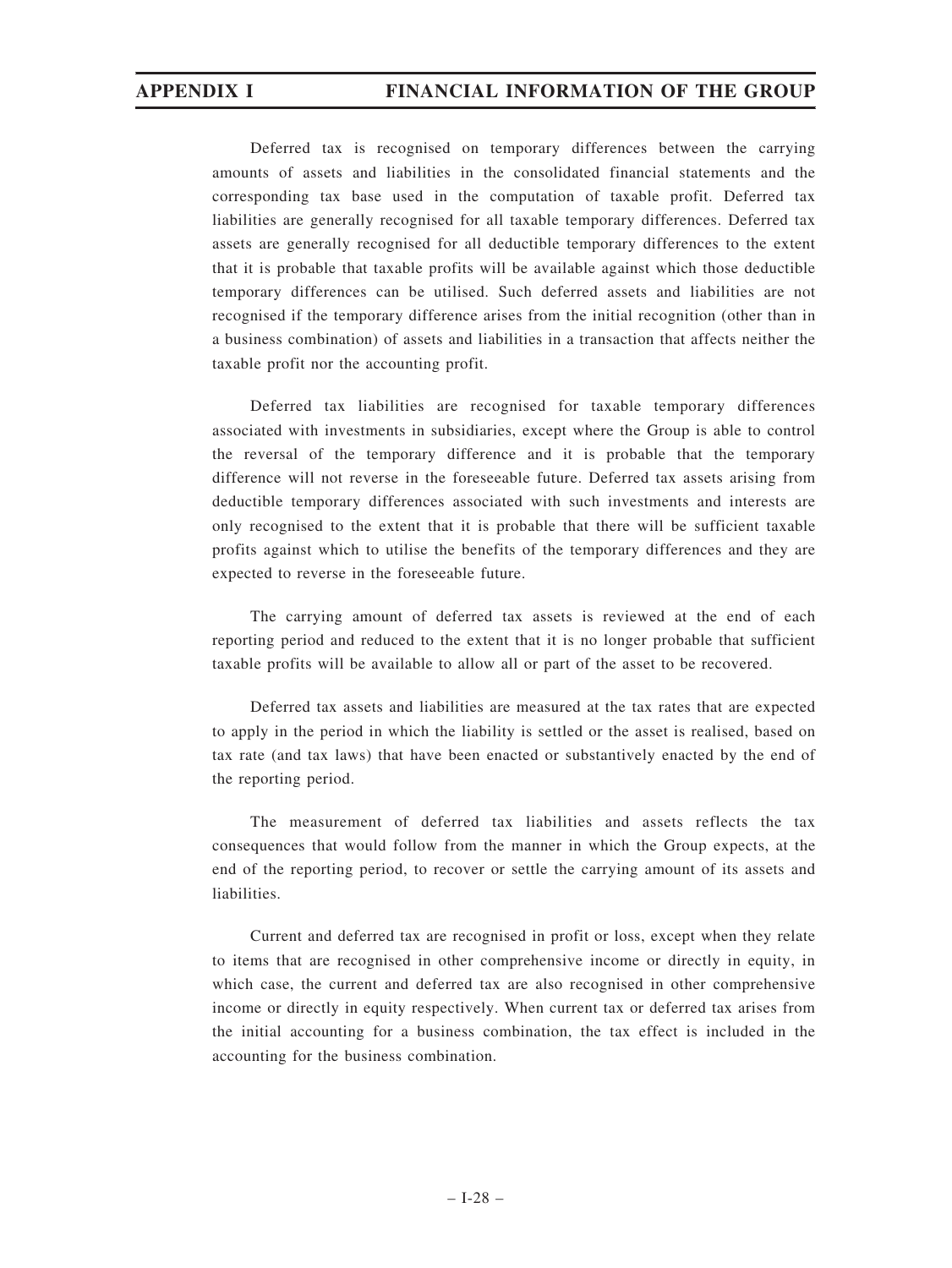### Foreign currencies

In preparing the financial statements of each individual group entity, transactions in currencies other than the functional currency of that entity (foreign currencies) are recognised in the respective functional currency (i.e. the currency of the primary economic environment in which the entity operates) at the rates of exchanges prevailing on the dates of the transactions. At the end of the reporting period, monetary items denominated in foreign currencies are retranslated at the rates prevailing at that date. Non-monetary items that are measured in terms of historical cost in a foreign currency are not retranslated.

Exchange differences arising on the settlement of monetary items, and on the retranslation of monetary items, are recognised in profit or loss in the period in which they arise.

# 4. KEY SOURCES OF ESTIMATION UNCERTAINTY

In the application of the Group's accounting policies, which are described in Note 3, the directors of the Company are required to make estimates and assumptions about the carrying amounts of assets and liabilities that are not readily apparent from other sources. The estimates and associated assumptions are based on historical experience and other factors that are considered to be relevant. Actual results may differ from these estimates.

The estimates and underlying assumptions are reviewed on an ongoing basis. The following are the key assumptions concerning the future, and other key sources of estimation uncertainty at the end of the reporting period, that have a significant risk of causing a material adjustment to the carrying amounts of assets and liabilities within the next financial year.

### Estimated impairment of property, plant and equipment and mining rights

Determining whether an impairment loss is required requires an estimate of the recoverable amount of relevant assets or the CGU to which the asset belongs. In determining the amount of an impairment loss of property, plant and equipment and mining rights of subsidiaries that are engaged in mining and processing of iron, zinc and lead in the PRC where each subsidiary is considered as a CGU for the year ended 31st December, 2015, the recoverable amount is measured by reference to the value in use. In determining the value in use, the Group estimated the future cash flows expected to arise from the CGU and a suitable discount rate in order to calculate the present value. Where the actual future cash flows are less than expected, a material impairment loss may arise. As at 31st December, 2015, the carrying amounts of property, plant and equipment and mining rights were RMB77,725,000 (2014: RMB104,639,000) and RMB491,880,000 (2014: RMB614,606,000) respectively. Details of the recoverable amount calculation for the CGUs are set out in Note 18.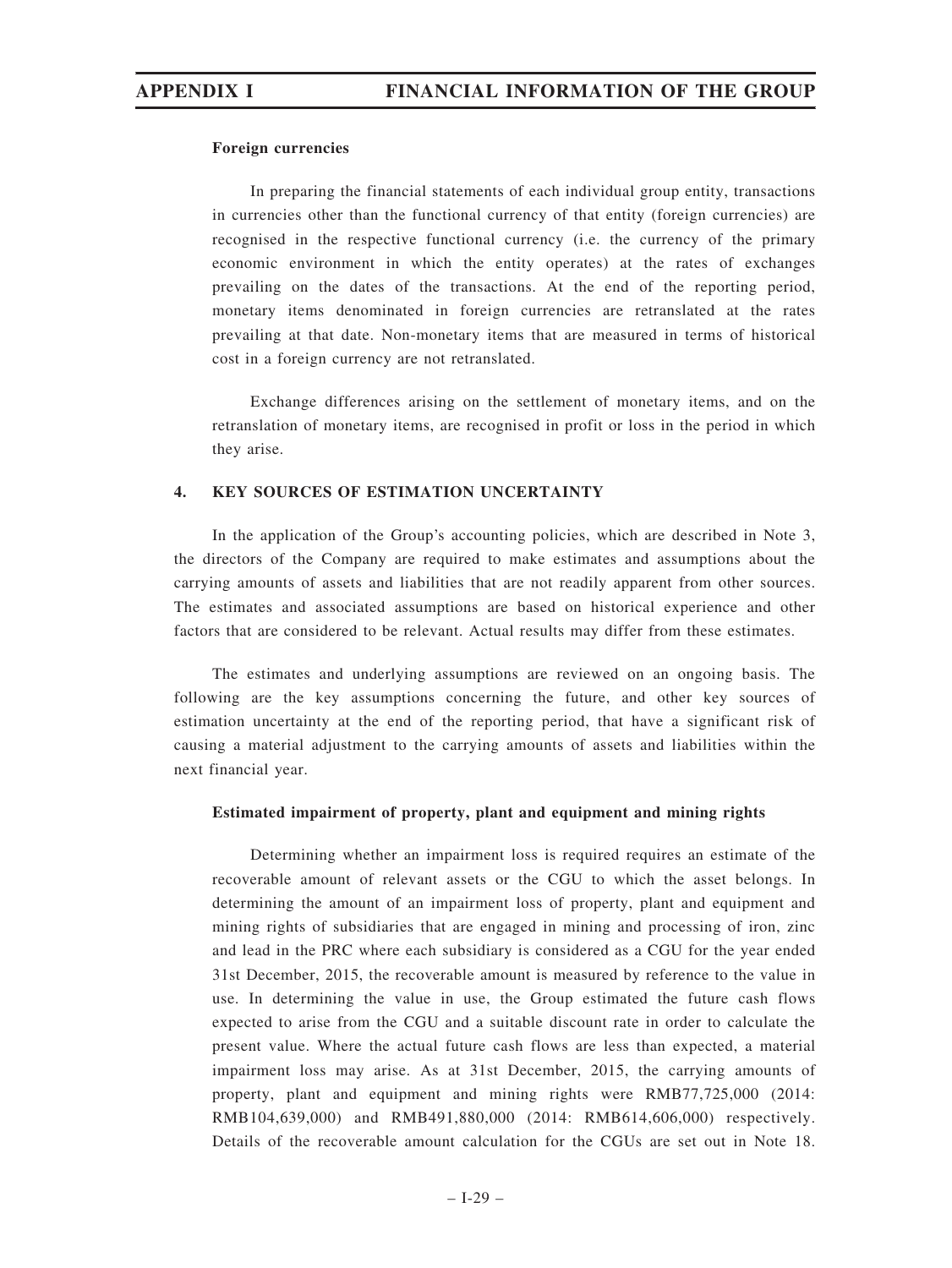During the year ended 31st December, 2015, impairment losses of RMB36,643,000 (2014: RMB49,795,000) and RMB117,141,000 (2014: RMB170,027,000) were recognised in relation to property, plant and equipment and mining rights respectively (see Note 7).

### Useful lives of mining rights

The Group's management determines the estimated useful lives of 8 to 16 years (2014: 9 to 17 years) for its mining rights based on the proven and probable reserves. However, the mining rights were granted for terms of one to three years (2014: one to eight years). The directors of the Company are of the opinion that the Group will be able to continuously renew the mining rights and the business licenses of the respective mining subsidiaries without significant costs. Accordingly, the Group has used the proven and probable reserves as a basis of estimation for the useful lives of its mining rights.

Amortisation rates are determined based on estimated proven and probable mine reserve volume with reference to the independent technical assessment report. The estimates involve subjective judgements in developing such information and have taken into account the technical information about each mine. The capitalised cost of mining rights are amortised using the units of production method. Any change to the estimated proven and probable mine reserves will affect the amortisation charge of those mining rights. Management will reassess the useful lives whenever the ability to renew the mining rights and business licenses is changed.

As at 31st December, 2015, the carrying amount of mining rights was RMB491,880,000 (2014: RMB614,606,000).

### Allowances for bad and doubtful debts

When there is an objective evidence that loans and receivables may be impaired, the Group estimates the future cash flows of those balances. The amount of the impairment loss is measured as the difference between the assets' carrying amount and the present value of estimated future cash flows (excluding future credit losses that have not been incurred) discounted at the financial assets' original effective interest rate (i.e. the effective interest rate computed at initial recognition). Where the actual future cash flows are less than expected, a material impairment loss may arise.

In particular, the management, as at 31st December, 2015, has assessed the recoverability of ''deposits paid for investments'' with carrying amount of RMB45,567,000 and ''loan receivables'' with carrying amount of RMB38,962,000. The management considered that no impairment loss is required taking into account the fact that the fair value of the securities pledged by the Vendor (as defined in Note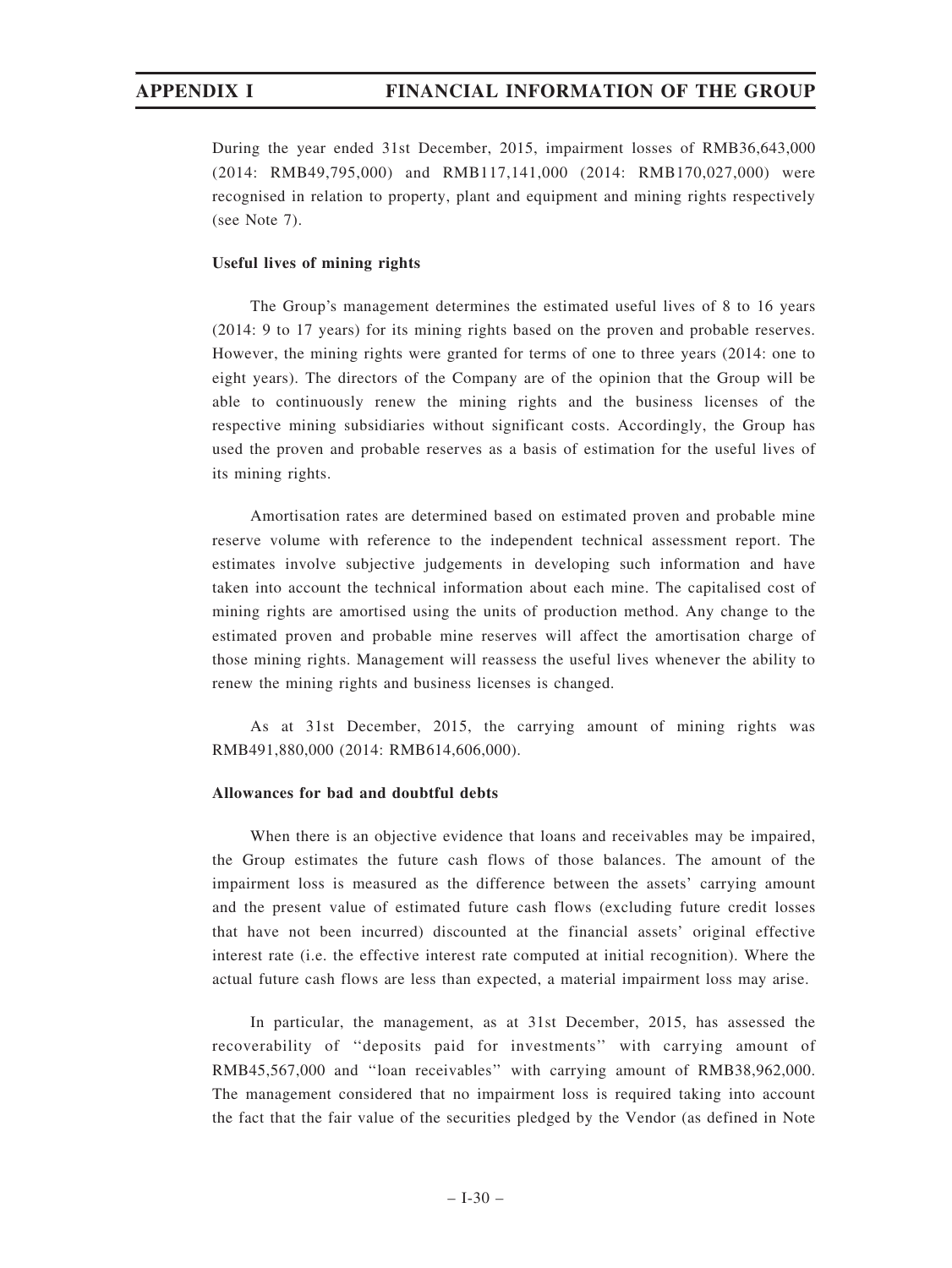23(i)) and Mineral Land (as defined in Note 23 (ii)) as at 31st December, 2015 is higher than their carrying amounts and the Group is in the process of negotiating with the relevant parties for the settlement arrangement.

As at 31st December, 2015, the carrying amounts of trade receivables, deposits paid for investments, loan receivables, deferred consideration receivable, amount due from the Investees (as defined in Note 19) and amounts due from related companies were RMB9,210,000 (2014: RMB1,238,000), RMB45,567,000 (2014: RMB61,204,000), RMB38,962,000 (2014: RMB48,952,000), nil (2014: RMB9,458,000), nil (2014: RMB17,819,000) and RMB129,000 (2014: RMB27,895,000) respectively. Other than an impairment loss of RMB11,384,000 that was recognised on the amount due from the Investees for the year ended 31st December, 2014, no allowance for bad and doubtful debts was made for the other items as mentioned above.

# 5. REVENUE AND SEGMENT INFORMATION

### Revenue

Revenue represents the aggregate of the net amounts received and receivable for the goods sold from continuing operations during the year and is analysed as follows:

|                                              | 2015           | 2014           |
|----------------------------------------------|----------------|----------------|
|                                              | <i>RMB'000</i> | <i>RMB'000</i> |
| <b>Continuing operations</b>                 |                |                |
| Sale of zinc, lead and iron ore concentrates | 51,097         | 70,570         |
| Sale of gold and stone for construction      |                |                |
| from gold mine                               | 62,558         | 64,212         |
|                                              | 113,655        | 134,782        |

### Segment information

The Group's reportable and operating segments under HKFRS 8, based on information reported to the chief operating decision maker (''CODM''), represented by the executive directors, for the purposes of resource allocation and performance assessment are as follows:

- exploration, mining and processing of zinc, lead, iron and gold (''Mining Operations'')
- management and operation of toll highway and bridge (''Toll Road Operation'')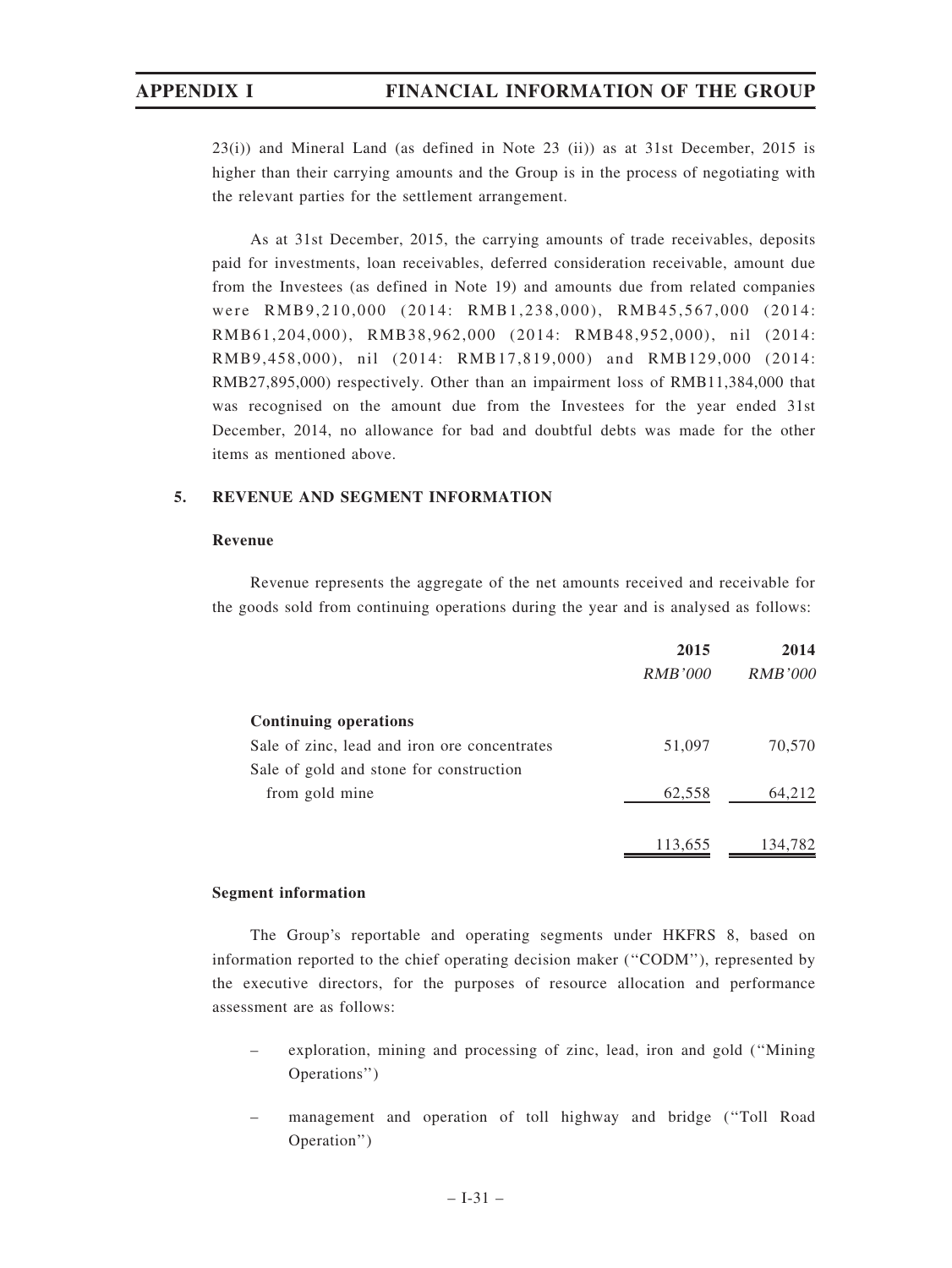The Toll Road Operation was discontinued during the year ended 31st December, 2013. Details are set out in Note 12.

# Segment result

The operating segment revenue from the Mining Operations contributes the entire revenue of the continuing operations of the Group. The CODM reviewed the segment loss, other income, other gains and losses as described below, impairment loss on available-for-sale investments, central administration costs and finance costs for the purposes of resource allocation and performance assessment.

|                                                   | 2015           | 2014           |
|---------------------------------------------------|----------------|----------------|
|                                                   | <b>RMB'000</b> | <b>RMB'000</b> |
| <b>Continuing operations</b>                      |                |                |
| Revenue from Mining Operations                    | 113,655        | 134,782        |
| Segment loss                                      | (182, 192)     | (266, 459)     |
| Other income                                      | 8,296          | 4,978          |
| Other gains and losses                            |                |                |
| - Adjustment on other receivables upon            |                |                |
| repayment                                         |                | 3,906          |
| - Net foreign exchange gains                      | 202            | 47             |
| - Gain on disposal of a subsidiary                |                | 8,532          |
| - Impairment loss on amount due                   |                |                |
| from the Investees                                |                | (11, 384)      |
| - Gain on the disposal of some investments        |                |                |
| (Note 19)                                         | 15,413         |                |
| Impairment loss on available-for-sale investments |                | (11, 123)      |
| Central administration costs                      | (21, 978)      | (26, 353)      |
| Finance costs                                     | (18, 458)      | (16, 117)      |
| Loss before tax (continuing operations)           | (198, 717)     | (313, 973)     |

The accounting policies of the reportable and operating segment are the same as the Group's accounting policies described in Note 3.

# Segment assets and liabilities

Amounts of segment assets and liabilities of the Group are not reviewed by the CODM or otherwise regularly provided to the CODM, accordingly, segment assets and liabilities are not presented.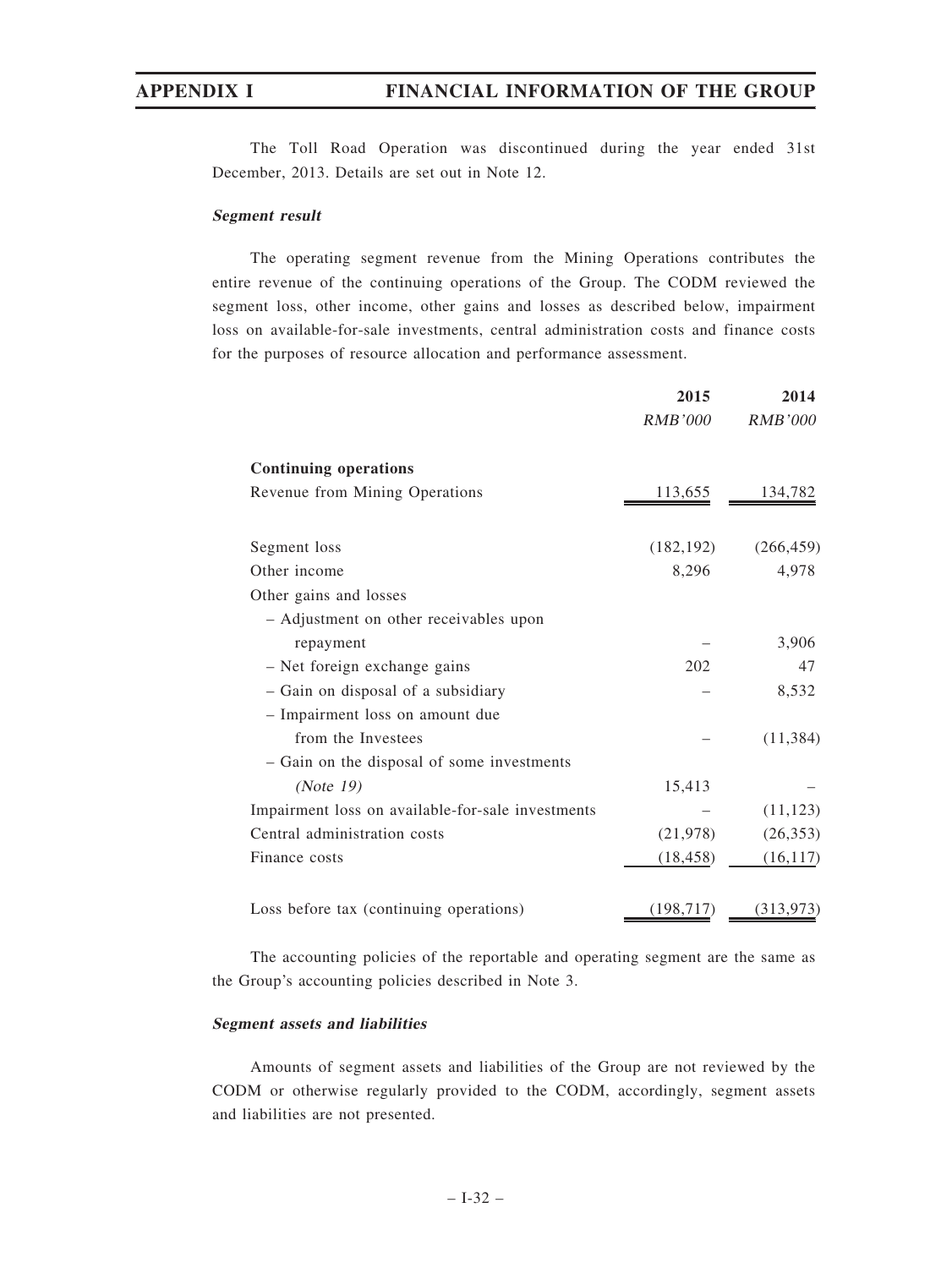# Other segment information

Amounts included in the measurement of segment loss:

For the year ended 31st December, 2015

|                                 | Mining            |                    |                |
|---------------------------------|-------------------|--------------------|----------------|
| <b>Continuing operations</b>    | <b>Operations</b> | <b>Unallocated</b> | <b>Total</b>   |
|                                 | <i>RMB'000</i>    | RMB'000            | <i>RMB'000</i> |
| Allowance for inventories       | 2,052             |                    | 2,052          |
| Depreciation and amortisation   | 28,513            |                    | 28,513         |
| Impairment losses on:           |                   |                    |                |
| $-$ mining rights               | 117,141           |                    | 117,141        |
| - property, plant and equipment | 36,643            |                    | 36,643         |

For the year ended 31st December, 2014

|                                 | <b>Mining</b>     |                    |                |
|---------------------------------|-------------------|--------------------|----------------|
| Continuing operations           | <b>Operations</b> | <b>Unallocated</b> | Total          |
|                                 | RMB'000           | RMB'000            | <i>RMB'000</i> |
|                                 |                   |                    |                |
| Allowance for inventories       | 892               |                    | 892            |
| Depreciation and amortisation   | 49,064            |                    | 49,064         |
| Impairment losses on:           |                   |                    |                |
| $-$ mining rights               | 170,027           |                    | 170,027        |
| - property, plant and equipment | 49,795            |                    | 49,795         |

# Geographical information

All of external revenues of the Group in both years are attributable to customers established in the PRC, the place of domicile of the Group's major operating entities. More than 99% (2014: 99%) of the Group's non-current assets excluding other financial assets are located in the PRC.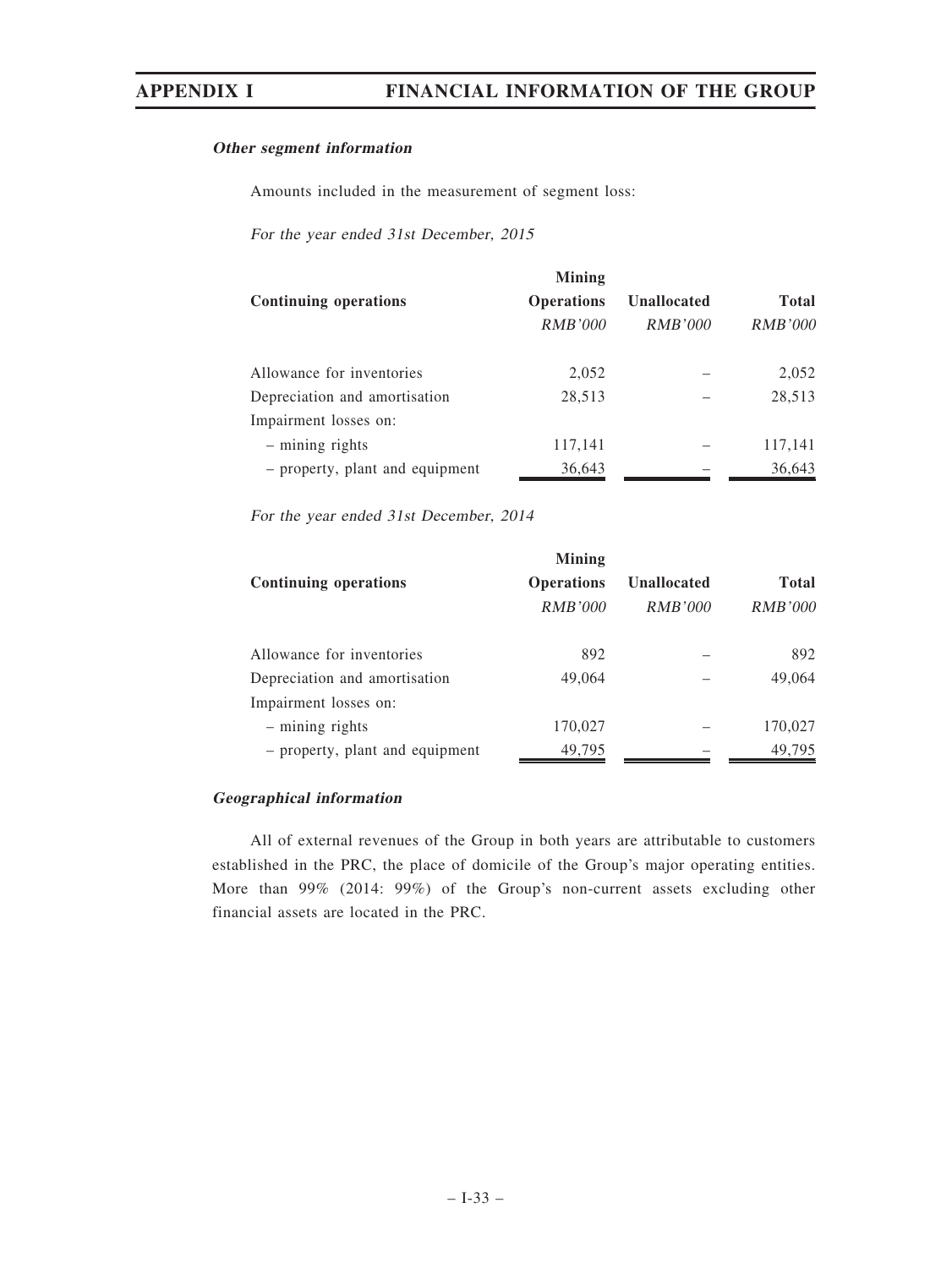# Information about major customers

Revenue from customers contributing over 10% of the total sales of the Group are as follows:

|                   | 2015           | 2014           |
|-------------------|----------------|----------------|
|                   | <i>RMB'000</i> | <i>RMB'000</i> |
|                   |                |                |
| Customer A (Note) | 18,292         | 21,719         |
| Customer B (Note) | 17,070         | 15,868         |
| Customer C (Note) |                | 29,373         |

Note: The above customers are related to Mining Operations.

# 6. OTHER GAINS AND LOSSES

|                                                    | 2015           | 2014           |
|----------------------------------------------------|----------------|----------------|
|                                                    | RMB'000        | <b>RMB'000</b> |
| <b>Continuing operations</b>                       |                |                |
| Loss on disposal of property, plant and equipment  |                | (152)          |
| Gain on the disposal of some investments (Note 19) | 15,413         |                |
| Impairment loss on amount due from the Investees   |                |                |
| (Note $23(iii)$ )                                  |                | (11, 384)      |
| Adjustment on other receivables upon repayment     |                |                |
| (Note $23(iii)$ )                                  |                | 3,906          |
| Gain on disposal of a subsidiary (Note 38)         |                | 8,532          |
| Net foreign exchange gains                         | 202            | 47             |
|                                                    | 15,615         | 949            |
| <b>IMPAIRMENT LOSSES ON ASSETS</b>                 |                |                |
|                                                    | 2015           | 2014           |
|                                                    | <b>RMB'000</b> | <b>RMB'000</b> |
| <b>Continuing operations</b>                       |                |                |
| Impairment losses on:                              |                |                |
| $-$ mining rights (Note 17)                        | 117,141        | 170,027        |
| $-$ property, plant and equipment (Note 15)        | 36,643         | 49,795         |
|                                                    | 153,784        | 219,822        |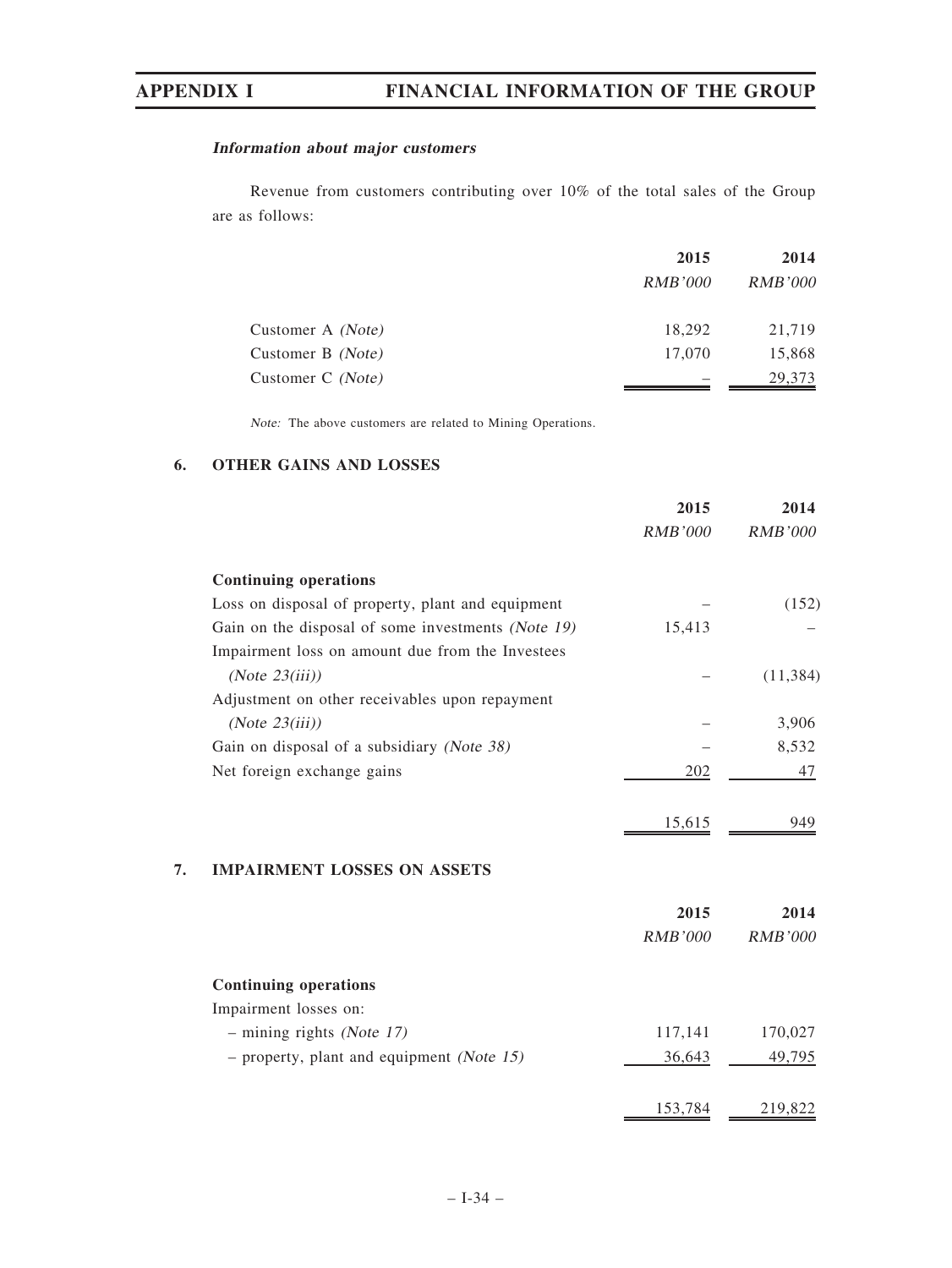# 8. DIRECTORS', CHIEF EXECUTIVE'S AND EMPLOYEES' REMUNERATION

The emoluments paid or payable to each of the twelve (2014: ten) directors and the chief executive were as follows:

### 2015

|                             |                          | <b>Executive directors</b> |           |           |           | Non-executive directors |           |             | Independent non-executive directors |           |              |           |         |  |
|-----------------------------|--------------------------|----------------------------|-----------|-----------|-----------|-------------------------|-----------|-------------|-------------------------------------|-----------|--------------|-----------|---------|--|
|                             |                          |                            |           |           |           |                         |           |             |                                     |           | Mr.          |           |         |  |
|                             | Mr. Mao                  | Mr. Hu                     | Mr. Bai   | Mr. Liu   | Mr. Wang  | Mr. Qi                  | Mr. Dong  | Mr. Chen    | Mr. Cui                             | Dr. Liu   | Cheung       | Ms. Leung |         |  |
|                             | Naihe                    | Huaimin                    | Zhaoxiang | Xiaoguang | Lian Chun | Guangya                 | Li Yong   | Yunhua      | Shu Ming                            | Yong Ping | Ting Kee     | Mei Han   | Total   |  |
|                             | RMB'000                  | RMB'000                    | RMB'000   | RMB'000   | RMB'000   | RMB'000                 | RMB'000   | RMB'000     | RMB'000                             | RMB'000   | RMB'000      | RMB'000   | RMB'000 |  |
|                             | (Note i)                 | (Note ii)                  | (Noteiii) | (Note v)  | (Note vi) |                         | (Note iv) | (Note viii) |                                     |           | $(Note$ vii) | (Note is) |         |  |
| Fees                        | $\overline{\phantom{a}}$ | 242                        | 242       | 59        |           |                         |           |             | 202                                 | 202       | 103          | 99        | 1,149   |  |
| Other emoluments            |                          |                            |           |           |           |                         |           |             |                                     |           |              |           |         |  |
| Salaries and other benefits | ٠                        | 924                        | 574       |           |           |                         |           |             |                                     |           |              |           | 1,498   |  |
| Accommodation provided by   |                          |                            |           |           |           |                         |           |             |                                     |           |              |           |         |  |
| the Group                   | 16                       | 188                        |           |           |           |                         |           |             |                                     |           |              |           | 204     |  |
| Contributions to retirement |                          |                            |           |           |           |                         |           |             |                                     |           |              |           |         |  |
| benefits schemes            |                          | 45                         | 45        |           |           |                         |           |             |                                     |           |              |           | 90      |  |
| Total emoluments            | 16                       | 1,399                      | 861       | 59        |           |                         |           |             | 202                                 | 202       | 103          | 99        | 2,941   |  |
|                             |                          |                            |           |           |           |                         |           |             |                                     |           |              |           |         |  |

2014

|                                      | <b>Executive directors</b> |                          |             |           |                          | Non-executive directors |             |                          | Independent non-executive directors |           |           |         |
|--------------------------------------|----------------------------|--------------------------|-------------|-----------|--------------------------|-------------------------|-------------|--------------------------|-------------------------------------|-----------|-----------|---------|
|                                      | Mr. Hu                     | Mr. Bai                  | Mr. Dong    | Mr. Liu   | Mr. Qi                   | Mr. Han                 | Mr. Dong    | Mr. Chen                 | Mr. Cui                             | Dr. Liu   | Ms. Leung |         |
|                                      | Huaimin                    | Zhaoxiang                | Li Yong     | Xiaoguang | Guangya                  | Run Sheng               | Li Yong     | Yunhua                   | Shu Ming                            | Yong Ping | Mei Han   | Total   |
|                                      | RMB'000                    | RMB'000                  | RMB'000     | RMB'000   | RMB'000                  | RMB'000                 | RMB'000     | RMB'000                  | RMB'000                             | RMB'000   | RMB'000   | RMB'000 |
|                                      | (Note ii)                  | (Note iii)               | $(Note$ iv) | (Note v)  |                          | (Note x)                | $(Note$ iv) | (Note viii)              |                                     |           | (Note is) |         |
| Fees                                 | 238                        | 59                       | 134         | 238       | $\overline{\phantom{a}}$ | 60                      | 45          | $\overline{\phantom{a}}$ | 198                                 | 198       | 198       | 1,368   |
| Other emoluments                     |                            |                          |             |           |                          |                         |             |                          |                                     |           |           |         |
| Salaries and other benefits          | 727                        | 143                      | 1,085       |           |                          |                         | 361         |                          |                                     |           |           | 2,316   |
| Accommodation provided by the Group  | 128                        | $\overline{\phantom{a}}$ | 214         |           |                          |                         |             |                          |                                     |           |           | 342     |
| Discretionary bonus (Note xi)        | 59                         | 10                       | 49          |           |                          |                         | 16          |                          |                                     |           |           | 134     |
| Contributions to retirement benefits |                            |                          |             |           |                          |                         |             |                          |                                     |           |           |         |
| schemes                              | 34                         | 8                        | 107         | ٠         |                          | ٠                       | 36          |                          |                                     |           |           | 185     |
| Share-based payments                 | 8                          |                          | 11          | 8         | 6                        |                         |             | 18                       |                                     |           |           | 57      |
| Total emoluments                     | 1,194                      | 222                      | 1,600       | 246       | 6                        | 60                      | 462         | 18                       | 198                                 | 198       | 198       | 4,402   |

The executive directors' emoluments shown above were mainly for their services in connection with the management of the affairs of the Company and the Group.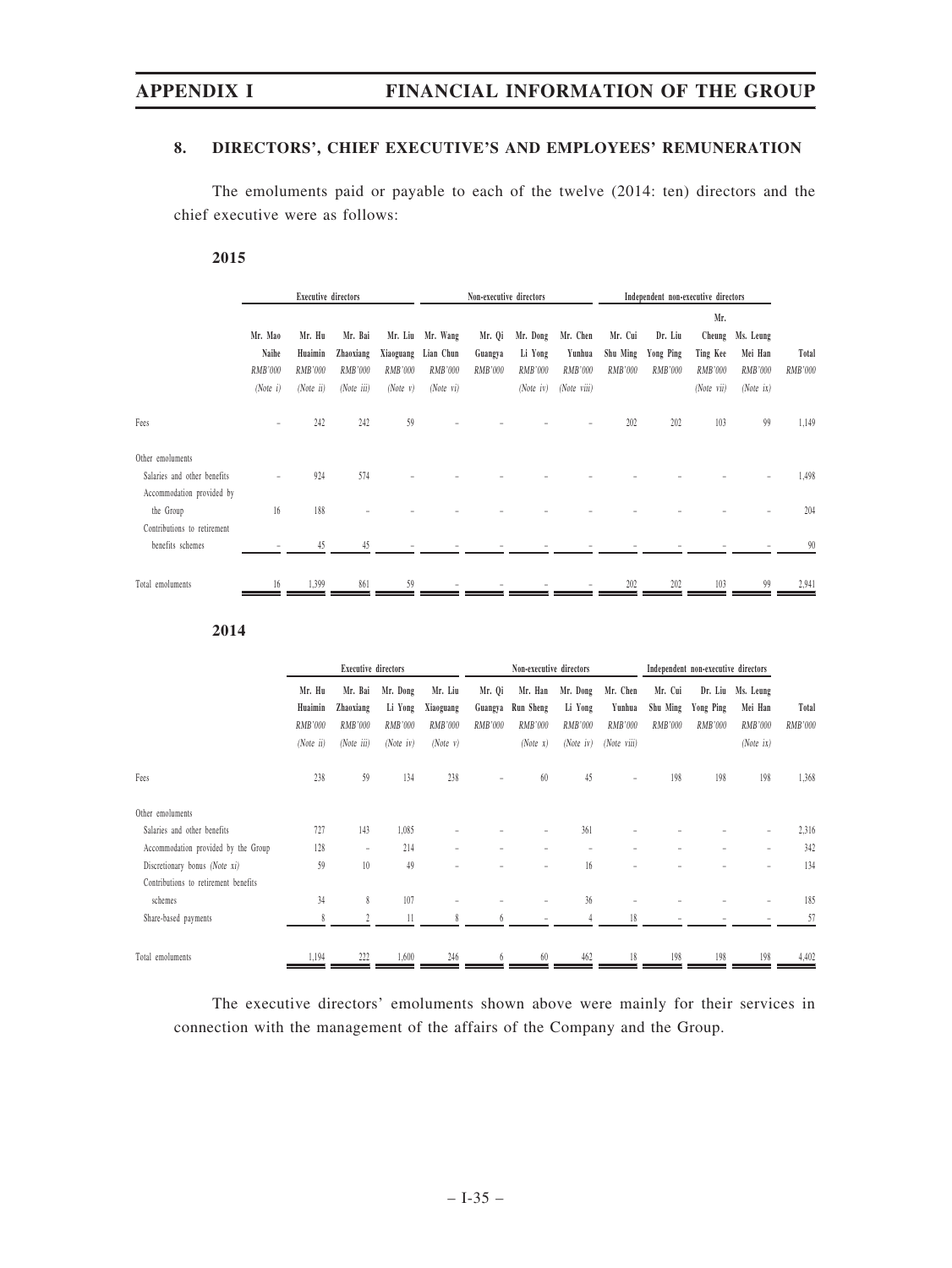Notes:

- (i) This director was appointed on 4th August, 2015.
- (ii) This director was appointed as the chief executive officer of the Company on 10th October, 2014.
- (iii) This director was appointed on 10th October, 2014.
- (iv) This director resigned as the chief executive officer of the Company on 29th September, 2014. With effect from 10th October, 2014, this director ceased to be an executive director and has been redesignated as a non-executive director. This director resigned on 5th January, 2015.
- (v) This director resigned on 25th March, 2015.
- (vi) This directors was appointed on 5th January, 2015.
- (vii) This director was appointed on 21st July, 2015.
- (viii) This director resigned on 5th January, 2015.
- (ix) This director retired on 29th May, 2015.
- (x) This director retired on 12th June, 2014.
- (xi) Discretionary bonus was determined by the remuneration committee having regard to the performance of directors and the Group's operating result.

Of the five individuals with the highest emoluments in the Group, two (2014: two) were directors and chief executive of the Company whose emoluments are included in the disclosure above. The emoluments of the remaining three (2014: three) individuals including an individual before the appointment as director during the year ended 31st December, 2015 as follows:

|                                              | 2015           | 2014           |
|----------------------------------------------|----------------|----------------|
|                                              | <i>RMB'000</i> | <i>RMB'000</i> |
| Salaries and other benefits                  | 1,625          | 1,733          |
| <b>Bonus</b>                                 |                | 132            |
| Contributions to retirement benefits schemes | 107            | 145            |
| Share-based payments                         |                | 11             |
|                                              | 1,732          | 2,021          |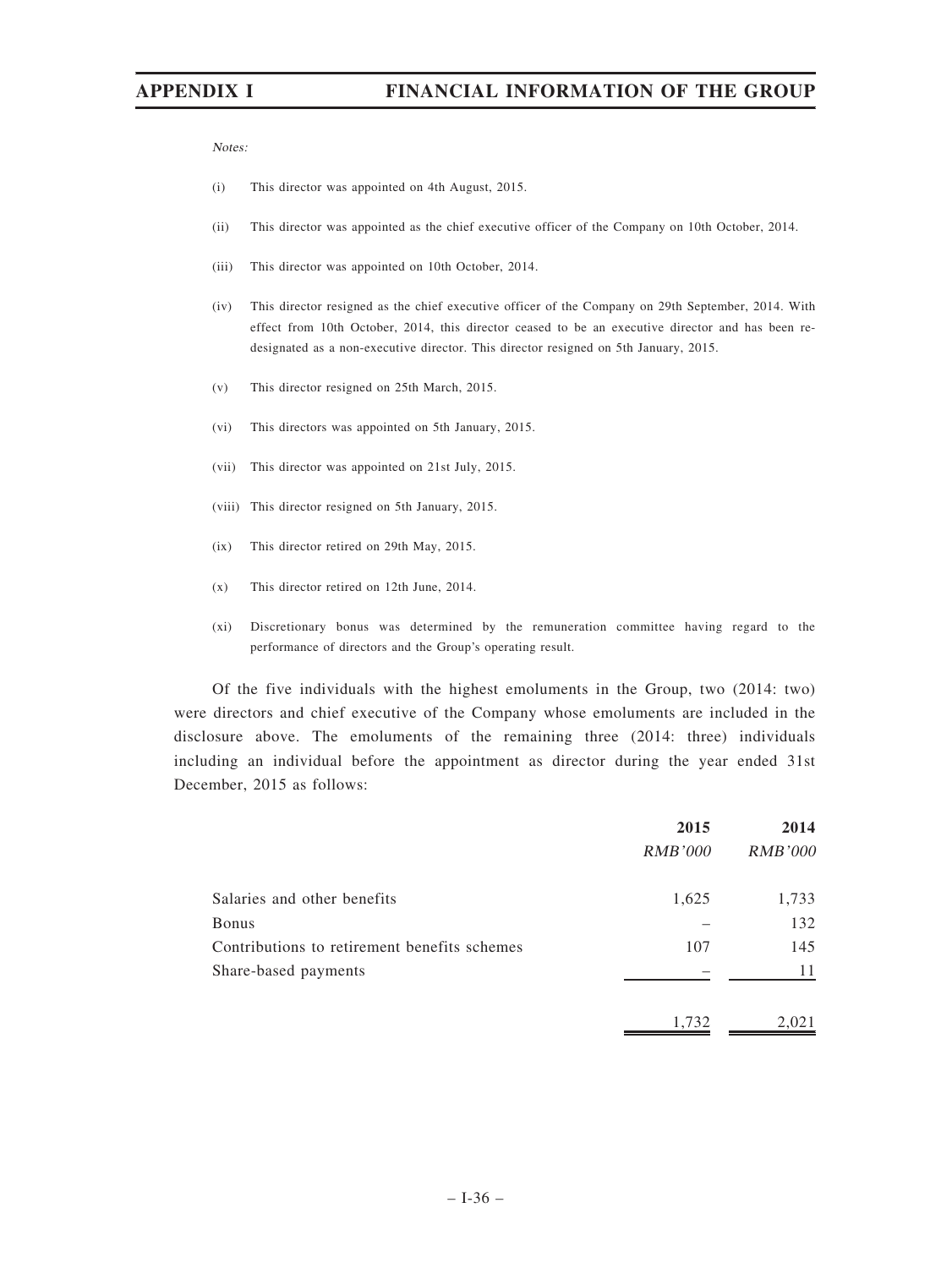Their emoluments were within the following bands:

|                                | 2015          | 2014      |
|--------------------------------|---------------|-----------|
|                                | Number of     | Number of |
|                                | employees     | employees |
|                                |               |           |
| Nil to HK\$1,000,000           | $\mathcal{R}$ |           |
| HK\$1,000,001 to HK\$1,500,000 |               |           |

During both years, no emoluments were paid by the Group to the five highest paid individuals (including directors, chief executive and employees) as an inducement to join or upon joining the Group or as compensation for loss of office. Neither the chief executive nor any of the directors waived any emoluments in the year ended 31st December, 2015 (2014: nil).

# 9. FINANCE COSTS

|                                              | 2015           | 2014           |
|----------------------------------------------|----------------|----------------|
|                                              | <i>RMB'000</i> | <i>RMB'000</i> |
|                                              |                |                |
| <b>Continuing operations</b>                 |                |                |
| Interest on bank borrowings wholly repayable |                |                |
| within five years                            | 7,741          | 10,358         |
| Interest on corporate bonds                  | 7,460          |                |
| Imputed interest on provisions (Note 32)     | 29             | 27             |
| Interest on loan from a related company      | 3,228          | 5,732          |
|                                              |                |                |
|                                              | 18,458         | 16.117         |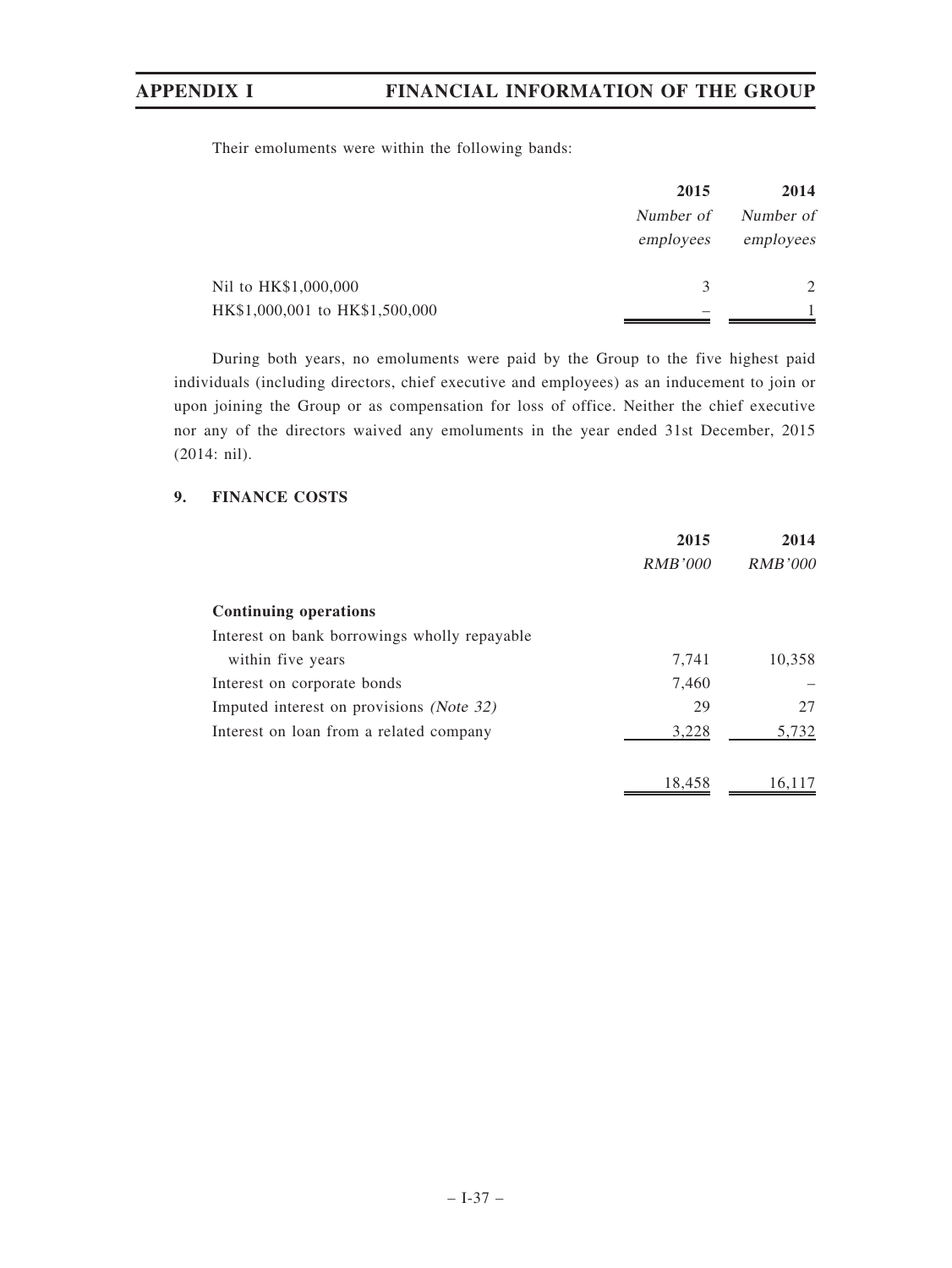# 10. INCOME TAX CREDIT

|                                                      | 2015           | 2014           |
|------------------------------------------------------|----------------|----------------|
|                                                      | <i>RMB'000</i> | <i>RMB'000</i> |
| <b>Continuing operations</b>                         |                |                |
| Current tax                                          |                |                |
| - PRC Enterprise Income Tax                          |                | 799            |
| - withholding tax paid in respect of distribution of |                |                |
| earning of PRC subsidiaries                          |                | 4,200          |
| Underprovision in prior years of PRC Enterprise      |                |                |
| Income Tax                                           |                | 648            |
|                                                      |                |                |
|                                                      |                | 5,647          |
| Deferred tax (Note 33)                               |                |                |
| - current year                                       | (34,327)       | (73, 824)      |
|                                                      |                |                |
|                                                      | (34,327        | (68, 17)       |

No provision for Hong Kong Profits Tax has been made as the Group's income neither arises in, nor is derived from, Hong Kong.

Under the Law of PRC on Enterprise Income Tax (the "EIT" Law) and the Implementation Regulation of the EIT Law, the applicable income tax rate for the PRC subsidiaries of the Group is 25% from 1st January, 2008 onwards.

A PRC mining subsidiary is entitled to the preferential tax rate pursuant to the relevant regulations applicable to enterprises situated in the western regions of the PRC. The applicable tax rates of the PRC mining subsidiaries ranged from 15% to 25% for the year ended 31st December, 2015 (2014: 15% to 25%).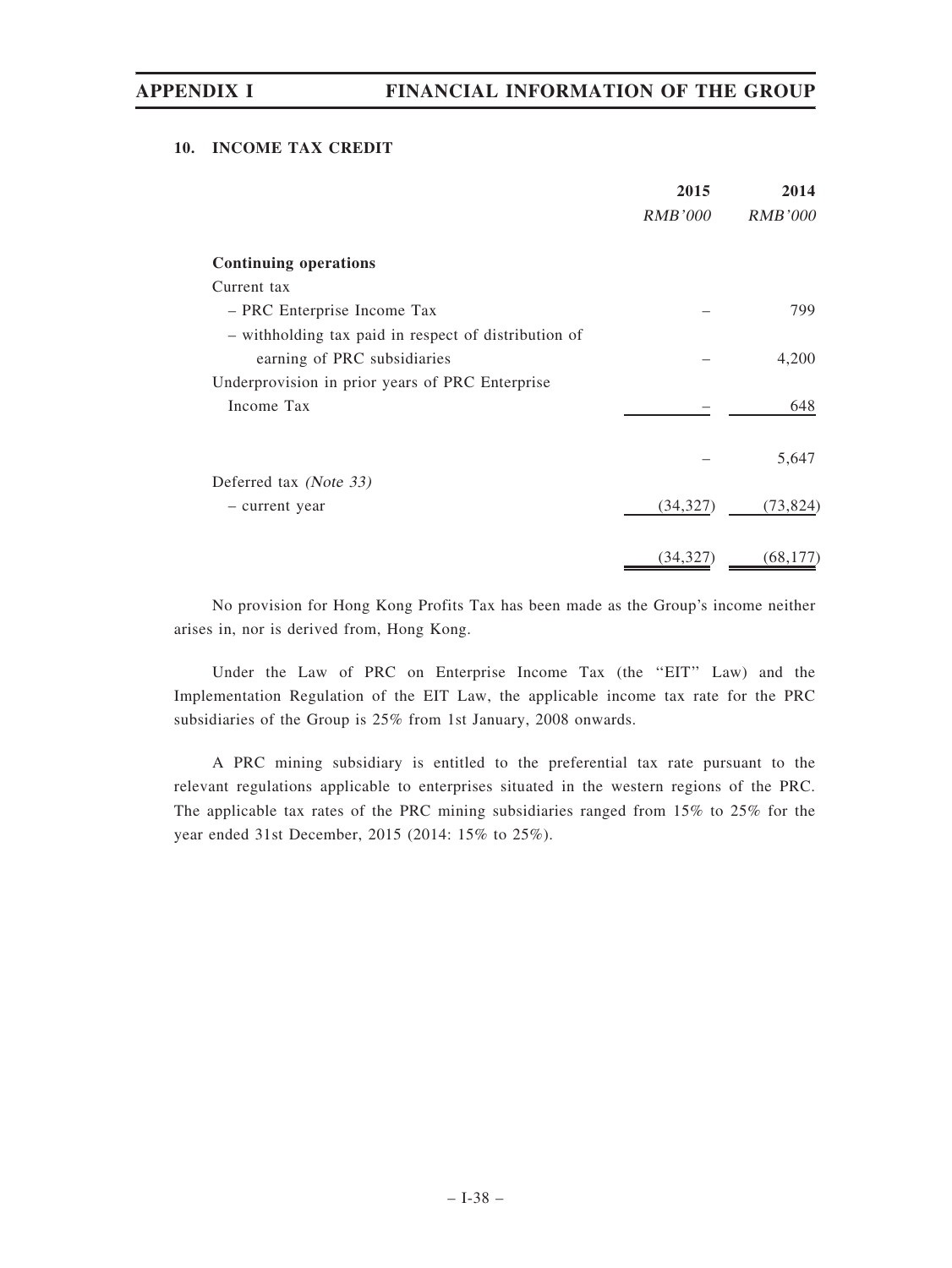The income tax credit for the year can be reconciled to the loss before tax from continuing operations per the consolidated statement of profit or loss and other comprehensive income as follows:

|                                                       | 2015           | 2014           |
|-------------------------------------------------------|----------------|----------------|
|                                                       | <i>RMB'000</i> | <i>RMB'000</i> |
| Loss before tax                                       | (198, 717)     | (313,973)      |
| Tax at the domestic income tax rate of 25% (Note)     | (49,679)       | (78, 493)      |
| Tax effect of expenses not deductible for tax purpose | 12,485         | 5,511          |
| Tax effect of income not taxable for tax purpose      | (7,213)        | (7,339)        |
| Underprovision in prior years                         |                | 648            |
| Tax effect of tax losses not recognised               | 10,410         | 10,693         |
| Utilisation of tax losses previously not recognised   | (541)          |                |
| Effect of different tax rates of subsidiaries         | 211            | 803            |
| Income tax credit                                     |                | 68.1           |

Note: The domestic tax rate in the jurisdiction where the operation of the Group is substantially based is used.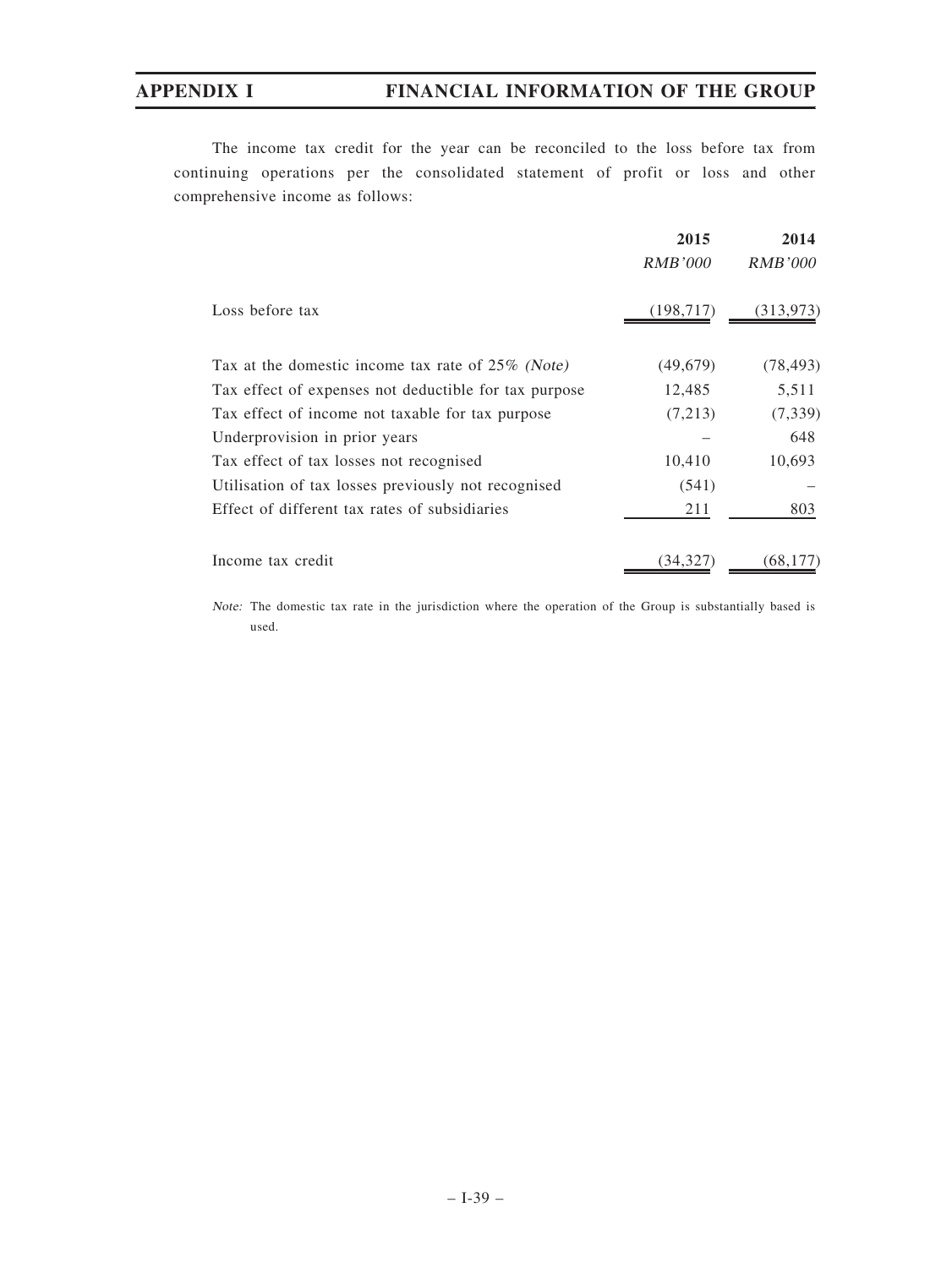# 11. LOSS FOR THE YEAR FROM CONTINUING OPERATIONS

|                                                           | 2015           | 2014           |
|-----------------------------------------------------------|----------------|----------------|
|                                                           | <i>RMB'000</i> | <b>RMB'000</b> |
| <b>Continuing operations</b>                              |                |                |
| Loss and total comprehensive expense for the year         |                |                |
| has been arrived at after charging (crediting)            |                |                |
| the following items:                                      |                |                |
| Allowance for inventories (included in cost of sales)     | 2,052          | 892            |
| Amortisation of mining rights (included in cost of sales) | 17,875         | 27,917         |
| Depreciation of property, plant and equipment             | 10,267         | 20,776         |
| Release of prepaid lease payments                         | 371            | 371            |
| Auditors' remuneration                                    | 2,082          | 2,060          |
| Cost of inventories sold                                  | 84,099         | 117,116        |
| Employee benefit expenses, including directors'           |                |                |
| remuneration (Note $8$ ) and share-based payment          |                |                |
| expense (Note 34)                                         | 45,905         | 49,388         |
| Interest income from bank deposits                        | (4,758)        | (1,395)        |
| Interest income from deferred consideration receivable    |                |                |
| (Note $23(iv)$ )                                          |                | (413)          |
| Imputed interest income on amount due from                |                |                |
| the Investees (Note $23(iii)$ )                           | (927)          | (2,668)        |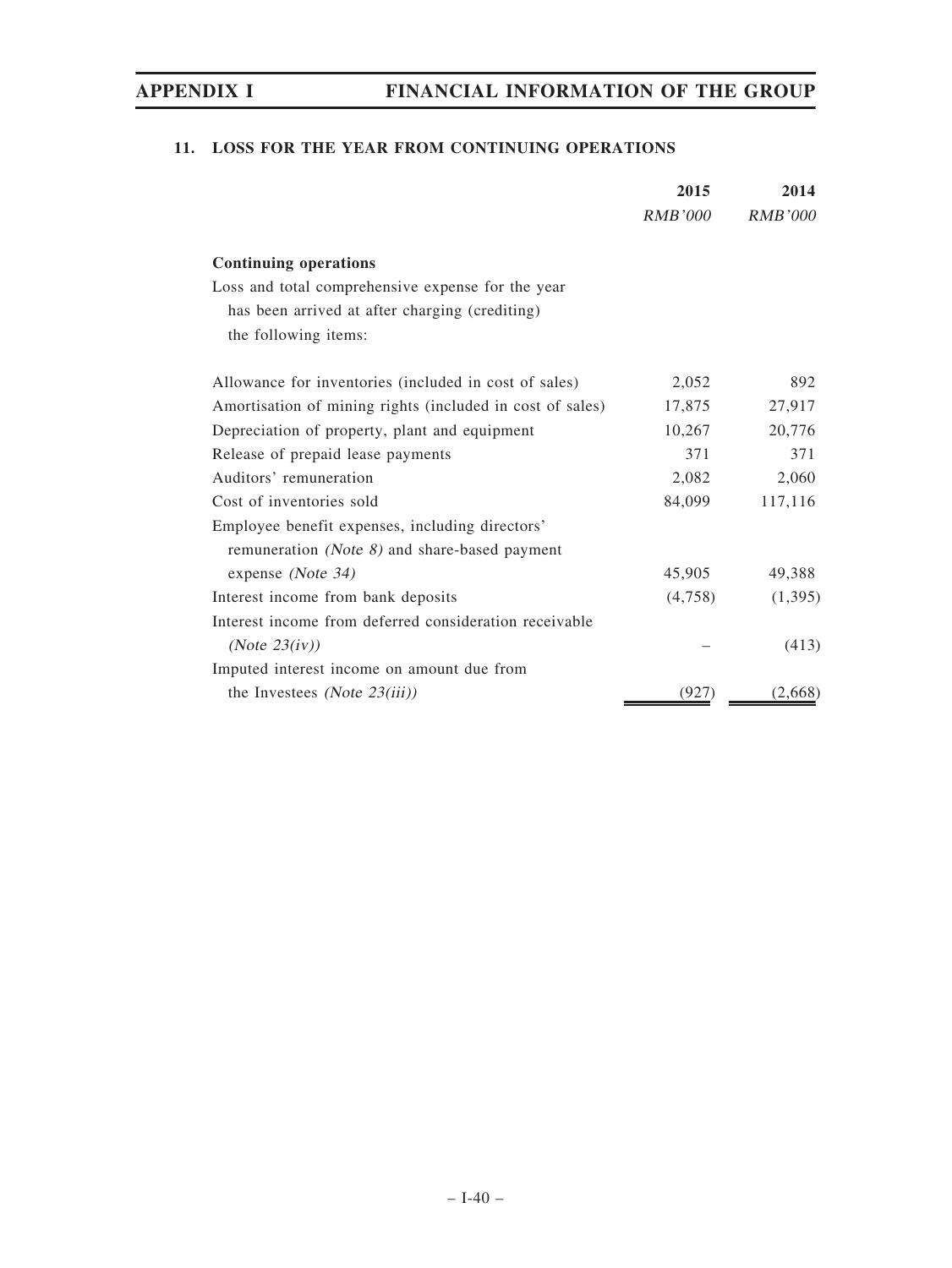# 12. PROFIT FOR THE YEAR FROM DISCONTINUED OPERATION

The Group ceased its Toll Road Operation upon the expiry of the operating rights of toll road highway and bridge in May 2013. This operating segment is classified as discontinued operation.

|                                                   | 2015           | 2014           |
|---------------------------------------------------|----------------|----------------|
|                                                   | <i>RMB'000</i> | <i>RMB'000</i> |
| Government compensation <i>(note)</i>             |                | 14,248         |
| Other income                                      | 10             | 17             |
| Gain on disposal of property, plant and equipment | 5,271          |                |
| Administrative expenses                           | (1,691)        | (3, 484)       |
| Profit before tax                                 | 3,590          | 10,781         |
| Income tax expense                                |                | (1, 425)       |
| Profit for the year                               | 3,590          | 9,356          |

Profit for the year from discontinued operation has been arrived at after charging (crediting) the following:

| Depreciation of property, plant and equipment     |         | 140   |
|---------------------------------------------------|---------|-------|
| Gain on disposal of property, plant and equipment | (5,271) |       |
| Interest income from bank deposits                | (10)    | (17)  |
| Employee benefit expense (including severance     |         |       |
| payments to employees of nil (2014: RMB500,000))  | 635     | 2.435 |

Note: Since April 2013, the Company has been taking steps to seek compensation for its loss from the local government in Langfang City, Hebei Province arising from a change in location of a toll station as requested by the government. In June 2014, the government approved a compensation of RMB14,248,000.

The net cash flows attributable to the operating, investing and financing activities of the Toll Road Operation was not significant in both years.

There was no significant assets and liabilities of the Toll Road Operation at the end of both reporting periods.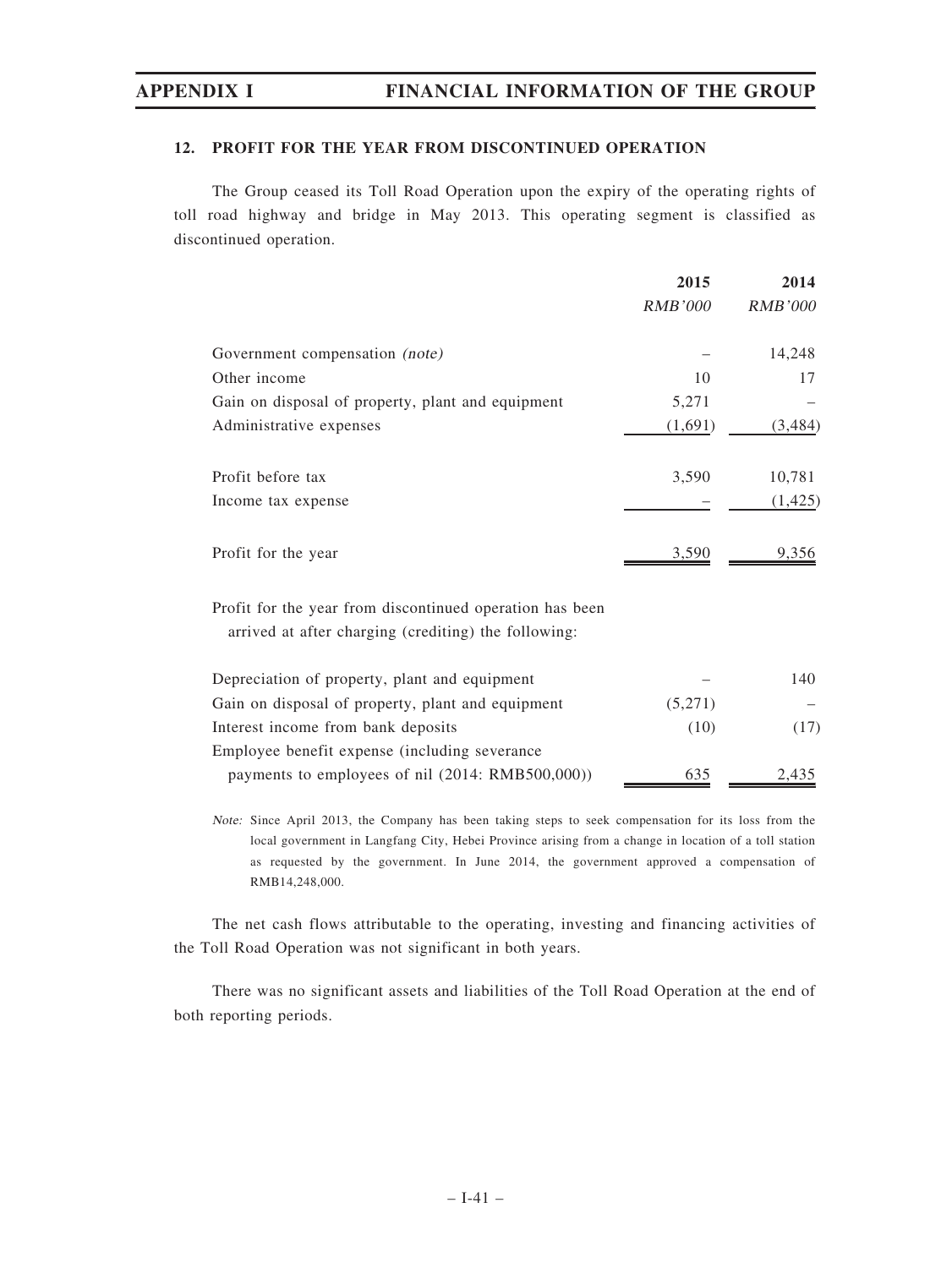### 13. LOSS PER SHARE

The calculation of the basic and diluted loss per share attributable to the owners of the Company is based on the following data:

|                                                                                                                         | <b>Continuing and</b>   |             |                              |                |  |
|-------------------------------------------------------------------------------------------------------------------------|-------------------------|-------------|------------------------------|----------------|--|
|                                                                                                                         | discontinued operations |             | <b>Continuing operations</b> |                |  |
|                                                                                                                         | 2015                    | 2014        | 2015                         | 2014           |  |
|                                                                                                                         | RMB'000                 | RMB'000     | <i>RMB'000</i>               | <i>RMB'000</i> |  |
| Loss                                                                                                                    |                         |             |                              |                |  |
| Loss for the year<br>attributable to owners<br>of the Company and<br>loss for the purposes of<br>basic and diluted loss |                         |             |                              |                |  |
| per share                                                                                                               | (163, 405)              | (223,996)   | (164, 782)                   | (235, 051)     |  |
| Number of shares                                                                                                        | Number                  | Number      | <b>Number</b>                | Number         |  |
| Weighted average number<br>of ordinary shares for<br>the purposes of basic<br>and diluted loss per                      |                         |             |                              |                |  |
| share                                                                                                                   | 917.239.635             | 915,691,876 | 917.239.635                  | 915,691,876    |  |

Basic earnings per share for the discontinued operation is RMB0.15 cents (2014: RMB1.21 cents), based on the profit for the year attributable to owners of the Company from the discontinued operation of RMB1,377,000 (2014: RMB11,055,000) and the denominators detailed above for basic loss per share.

The computation of the diluted loss per share for the year ended 31st December, 2015 and 2014 does not assume the exercise of the share options because they would result in reduction in loss per share.

# 14. DIVIDEND

No dividend was paid or proposed by the directors for both years.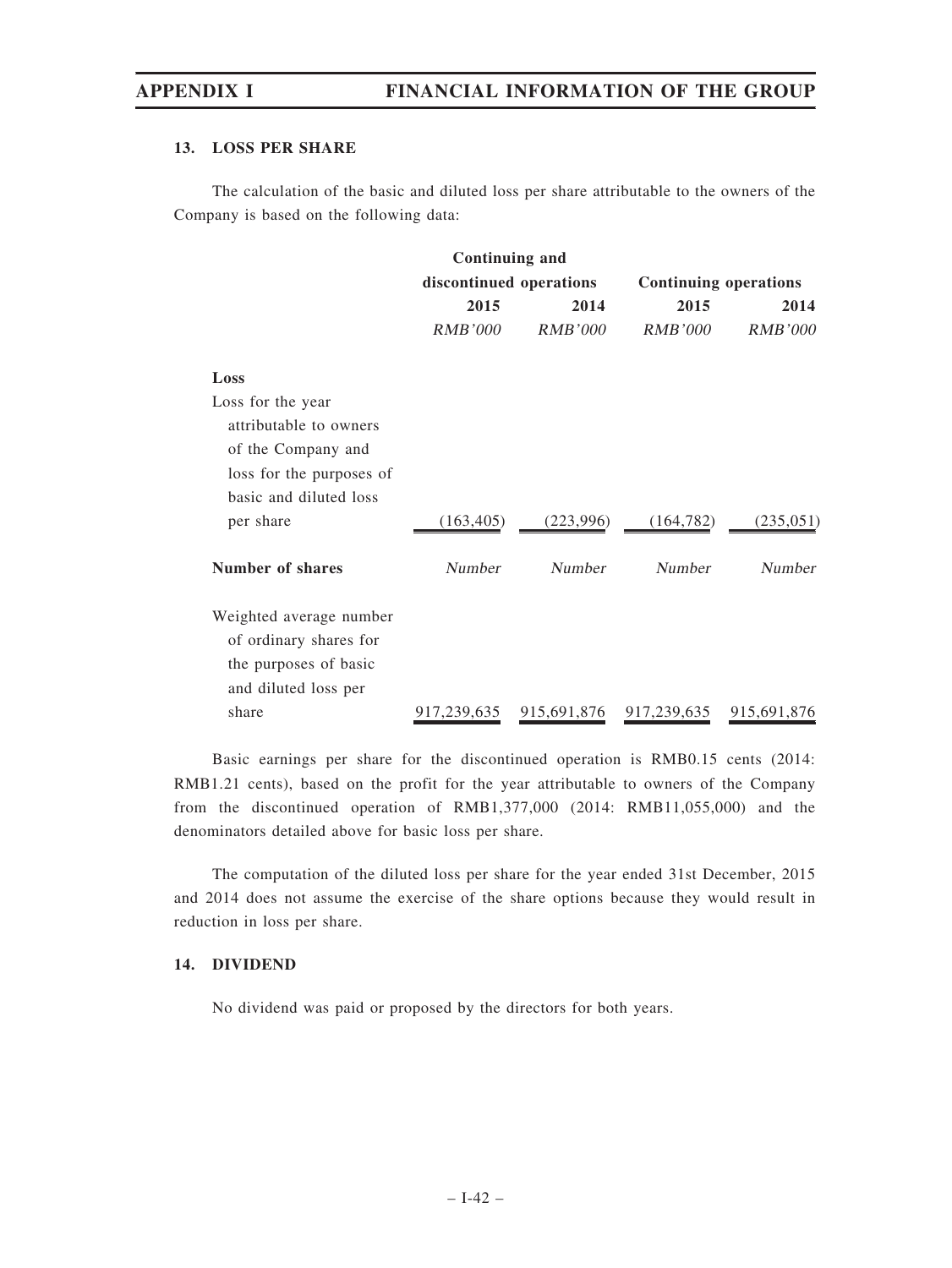# 15. PROPERTY, PLANT AND EQUIPMENT

|                                       |                  |                |                          |                | Furniture,   |                                                                                                                                                                                                                                                                                                                                                                                                                                                                                                   |                          |          |
|---------------------------------------|------------------|----------------|--------------------------|----------------|--------------|---------------------------------------------------------------------------------------------------------------------------------------------------------------------------------------------------------------------------------------------------------------------------------------------------------------------------------------------------------------------------------------------------------------------------------------------------------------------------------------------------|--------------------------|----------|
|                                       |                  | Leasehold      | Mining                   | Plant and      | fixtures and | Motor                                                                                                                                                                                                                                                                                                                                                                                                                                                                                             | Construction             |          |
|                                       | <b>Buildings</b> | improvement    | shafts                   | machinery      | equipment    | vehicles                                                                                                                                                                                                                                                                                                                                                                                                                                                                                          | in progress              | Total    |
|                                       | RMB'000          | RMB'000        | RMB'000                  | RMB'000        | RMB'000      | RMB'000                                                                                                                                                                                                                                                                                                                                                                                                                                                                                           | RMB'000                  | RMB'000  |
| COST                                  |                  |                |                          |                |              |                                                                                                                                                                                                                                                                                                                                                                                                                                                                                                   |                          |          |
| At 1st January, 2014                  | 68,489           | 20,775         | 103,991                  | 103,959        | 13,776       | 11,792                                                                                                                                                                                                                                                                                                                                                                                                                                                                                            | 35,995                   | 358,777  |
| Additions                             | 1,964            | 67             | 2,142                    | 3,063          | 1,870        | 218                                                                                                                                                                                                                                                                                                                                                                                                                                                                                               | 28,894                   | 38,218   |
| Derecognised on disposal              |                  |                |                          |                |              |                                                                                                                                                                                                                                                                                                                                                                                                                                                                                                   |                          |          |
| a subsidiary (Note 38)                |                  |                |                          |                | (182)        | (1, 114)                                                                                                                                                                                                                                                                                                                                                                                                                                                                                          |                          | (1,296)  |
| Disposals                             | $\overline{a}$   |                | $\overline{\phantom{0}}$ | (1, 474)       | (58)         | (392)                                                                                                                                                                                                                                                                                                                                                                                                                                                                                             | $\overline{a}$           | (1, 924) |
| Transfer                              | 1,178            |                | 36                       | 2,180          |              |                                                                                                                                                                                                                                                                                                                                                                                                                                                                                                   | (3, 394)                 |          |
| At 31st December, 2014                | 71,631           | 20,842         | 106,169                  | 107,728        | 15,406       | 10,504                                                                                                                                                                                                                                                                                                                                                                                                                                                                                            | 61,495                   | 393,775  |
| Additions                             | 1,905            | 901            | 4,571                    | 1,449          | 151          | $\overline{\phantom{0}}$                                                                                                                                                                                                                                                                                                                                                                                                                                                                          | 11,955                   | 20,932   |
| Disposals                             | (2,276)          | $\overline{a}$ |                          | $\overline{a}$ | (6,265)      | (1,300)                                                                                                                                                                                                                                                                                                                                                                                                                                                                                           | $\overline{\phantom{a}}$ | (9, 841) |
| Transfer                              | 6,911            |                |                          |                |              |                                                                                                                                                                                                                                                                                                                                                                                                                                                                                                   | (6, 911)                 |          |
| At 31st December, 2015                | 78,171           | 21,743         | 110,740                  | 109,177        | 9,292        | 9,204                                                                                                                                                                                                                                                                                                                                                                                                                                                                                             | 66,539                   | 404,866  |
| DEPRECIATION AND<br><b>IMPAIRMENT</b> |                  |                |                          |                |              |                                                                                                                                                                                                                                                                                                                                                                                                                                                                                                   |                          |          |
| At 1st January, 2014                  | 33,407           | 6,784          | 86,044                   | 59,790         | 12,404       | 7,458                                                                                                                                                                                                                                                                                                                                                                                                                                                                                             | 14,842                   | 220,729  |
| Charge for the year                   | 3,361            | 710            | 5,439                    | 9,608          | 793          | 1,005                                                                                                                                                                                                                                                                                                                                                                                                                                                                                             |                          | 20,916   |
| Impairment loss recognised            |                  |                |                          |                |              |                                                                                                                                                                                                                                                                                                                                                                                                                                                                                                   |                          |          |
| in profit or loss                     | 787              | $\overline{a}$ | 14,686                   | 886            | 21           | $\label{eq:reduced} \centering \begin{tabular}{c} \multicolumn{2}{c}{} & \multicolumn{2}{c}{} \\ \multicolumn{2}{c}{} & \multicolumn{2}{c}{} \\ \multicolumn{2}{c}{} & \multicolumn{2}{c}{} \\ \multicolumn{2}{c}{} & \multicolumn{2}{c}{} \\ \multicolumn{2}{c}{} & \multicolumn{2}{c}{} \\ \multicolumn{2}{c}{} & \multicolumn{2}{c}{} \\ \multicolumn{2}{c}{} & \multicolumn{2}{c}{} \\ \multicolumn{2}{c}{} & \multicolumn{2}{c}{} \\ \multicolumn{2}{c}{} & \multicolumn{2}{c}{} \\ \multic$ | 33,415                   | 49,795   |
| Eliminated on disposals               |                  |                |                          | (1,308)        | (52)         | (353)                                                                                                                                                                                                                                                                                                                                                                                                                                                                                             |                          | (1,713)  |
| Eliminated on disposal of             |                  |                |                          |                |              |                                                                                                                                                                                                                                                                                                                                                                                                                                                                                                   |                          |          |
| a subsidiary (Note 38)                |                  |                |                          |                | (117)        | (474)                                                                                                                                                                                                                                                                                                                                                                                                                                                                                             |                          | (591)    |
| At 31st December, 2014                | 37,555           | 7,494          | 106,169                  | 68,976         | 13,049       | 7,636                                                                                                                                                                                                                                                                                                                                                                                                                                                                                             | 48,257                   | 289,136  |
| Charge for the year                   | 2,228            | 636            | 441                      | 5,848          | 272          | 842                                                                                                                                                                                                                                                                                                                                                                                                                                                                                               |                          | 10,267   |
| Impairment loss recognised            |                  |                |                          |                |              |                                                                                                                                                                                                                                                                                                                                                                                                                                                                                                   |                          |          |
| in profit or loss                     | 17,063           | 11,476         | 2,017                    | 5,449          | 417          |                                                                                                                                                                                                                                                                                                                                                                                                                                                                                                   | 221                      | 36,643   |
| Eliminated on disposals               | (1,820)          |                |                          |                | (6,004)      | (1,081)                                                                                                                                                                                                                                                                                                                                                                                                                                                                                           |                          | (8,905)  |
| At 31st December, 2015                | 55,026           | 19,606         | 108,627                  | 80,273         | 7,734        | 7,397                                                                                                                                                                                                                                                                                                                                                                                                                                                                                             | 48,478                   | 327,141  |
| CARRYING VALUES                       |                  |                |                          |                |              |                                                                                                                                                                                                                                                                                                                                                                                                                                                                                                   |                          |          |
| At 31st December, 2015                | 23,145           | 2,137          | 2,113                    | 28,904         | 1,558        | 1,807                                                                                                                                                                                                                                                                                                                                                                                                                                                                                             | 18,061                   | 77,725   |
| At 31st December, 2014                | 34,076           | 13,348         |                          | 38,752         | 2,357        | 2,868                                                                                                                                                                                                                                                                                                                                                                                                                                                                                             | 13,283                   | 104,639  |
|                                       |                  |                |                          |                |              |                                                                                                                                                                                                                                                                                                                                                                                                                                                                                                   |                          |          |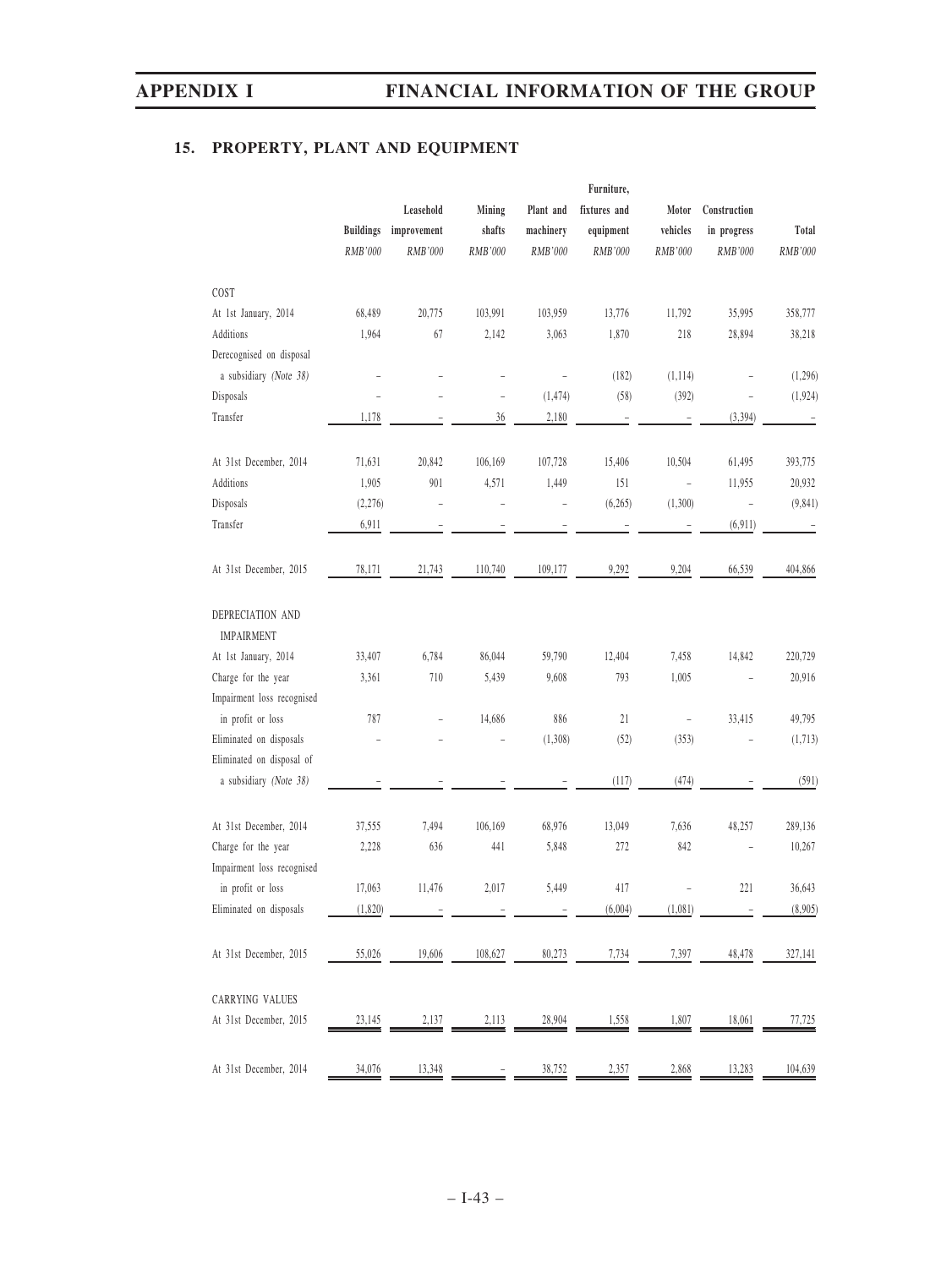Depreciation is provided to write off the cost of items of property, plant and equipment, other than construction in progress, over their estimated useful lives and after taking into account their estimated residual value, using the straight-line method, as follows:

| <b>Buildings</b>        | Over the shorter of 20 years or remaining terms of |
|-------------------------|----------------------------------------------------|
|                         | the lease                                          |
| Leasehold improvement   | Over the shorter of 20 years or remaining terms of |
|                         | the lease                                          |
| Mining shafts           | 5 years                                            |
| Plant and machinery     | $5-10$ years                                       |
| Furniture, fixtures and | 5 years                                            |
| equipment               |                                                    |
| Motor vehicles          | 5 years                                            |

Certain buildings of the Group are erected in the PRC with respect to which the Group had not been granted formal title of ownership. As at 31st December, 2015, the carrying value of such buildings amounted to RMB18,429,000 (2014: RMB28,221,000). In the opinion of directors of the Company, the absence of formal title does not impair the value of the relevant buildings. The directors of the Company also believe that formal title of these buildings will be granted to the Group in due course.

During the year ended 31st December, 2015, an impairment loss amounting to RMB36,643,000 (2014: RMB49,795,000) for continuing operations was recognised. Impairment assessment is set out in Note 18.

# 16. PREPAID LEASE PAYMENTS

The Group's prepaid lease payments comprise leasehold land interest in the PRC.

|                                     | 2015           | 2014           |
|-------------------------------------|----------------|----------------|
|                                     | <i>RMB'000</i> | <i>RMB'000</i> |
| Analysed for reporting purposes as: |                |                |
| Current assets                      | 371            | 449            |
| Non-current assets                  | 9,125          | 9,418          |
|                                     | 9,496          | 9,867          |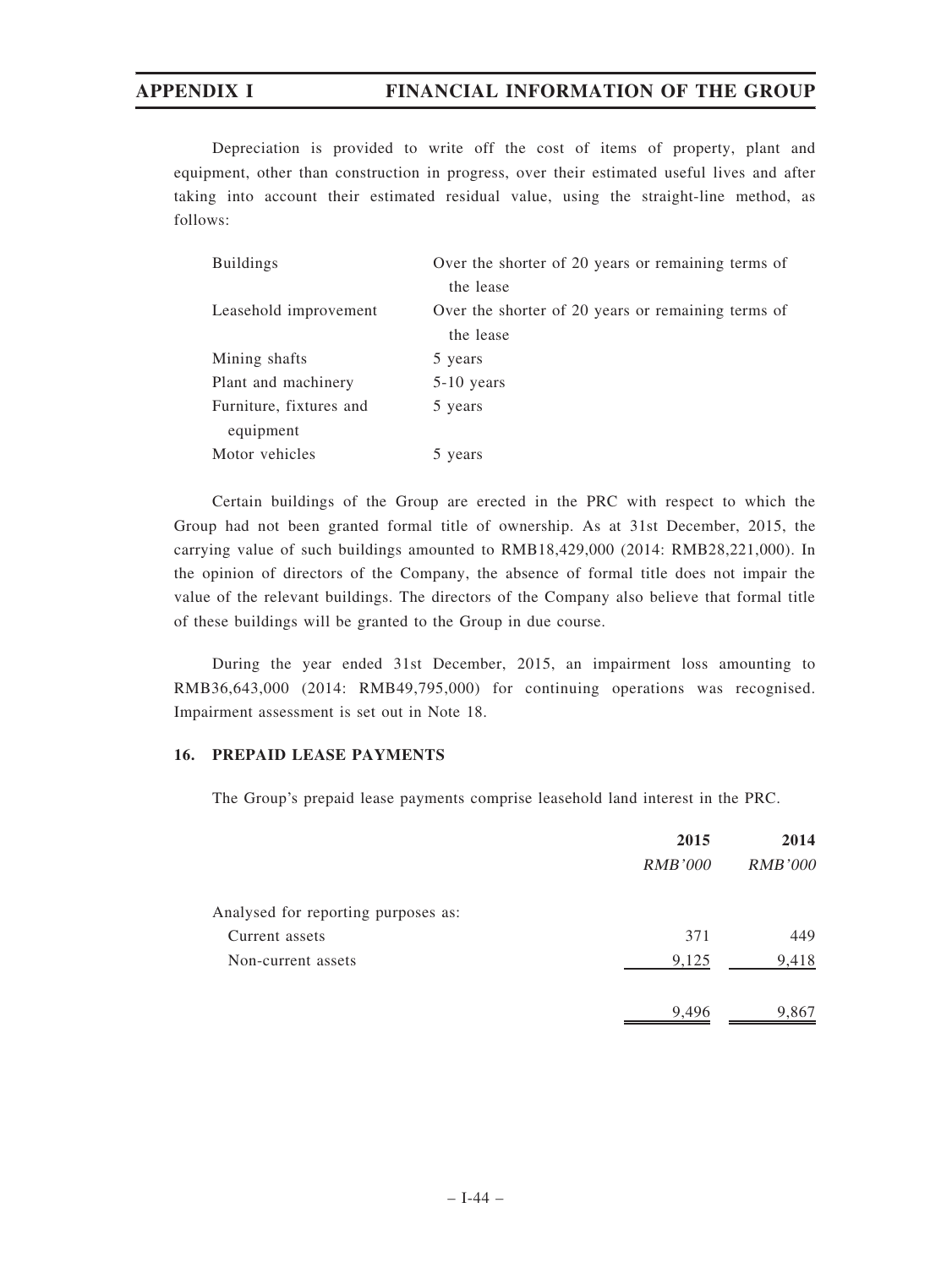As at 31st December, 2015, the carrying value of land use rights in respect of which the Group was not yet granted formal title of ownership amounted to RMB6,449,000 (2014: RMB6,520,000). In the opinion of directors of the Company, the absence of formal title to these land use rights does not impair the value of the relevant properties to the Group. The directors of the Company also believe that formal title of these land use rights will be granted to the Group in due course.

# 17. MINING RIGHTS

|                                                 | <b>RMB'000</b> |
|-------------------------------------------------|----------------|
| <b>COST</b>                                     |                |
| At 1st January, 2014                            | 1,513,607      |
| Addition                                        | 9,647          |
| At 31st December, 2014                          | 1,523,254      |
| Addition                                        | 12,290         |
| At 31st December, 2015                          | 1,535,544      |
| AMORTISATION AND IMPAIRMENT                     |                |
| At 1st January, 2014                            | 710,704        |
| Charge for the year                             | 27,917         |
| Impairment loss recognised in the year (Note 7) | 170,027        |
| At 31st December, 2014                          | 908,648        |
| Charge for the year                             | 17,875         |
| Impairment loss recognised in the year (Note 7) | 117,141        |
| At 31st December, 2015                          | 1,043,664      |
| <b>CARRYING VALUES</b>                          |                |
| At 31st December, 2015                          | 491,880        |
| At 31st December, 2014                          | 614,606        |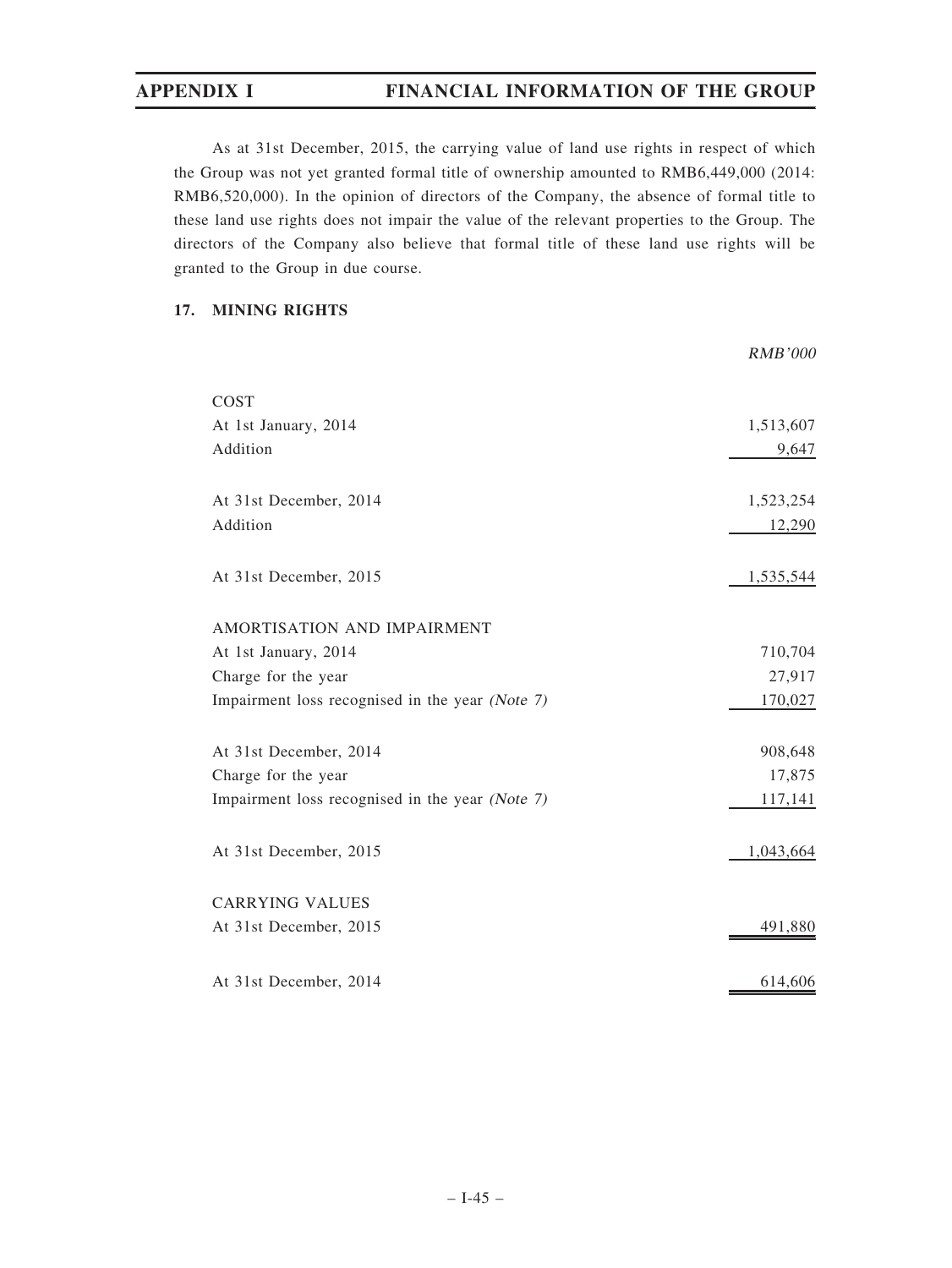The mining rights represent the rights to conduct mining activities in various locations in the PRC, and have legal lives of one to three years (2014: one to eight years). The Group's mining rights are expiring in the period from May 2016 to February 2017. In the opinion of the directors of the Company, the Group will be able to renew the mining rights with the relevant government authorities continuously without significant costs.

The mining rights are amortised by using the units of production method based on the actual production quantity for the year over the proven and probable mineral reserves under the assumption that the Group can renew the mining rights indefinitely till all proven reserves have been mined.

During the year ended 31st December, 2015, an impairment loss amounting to RMB117,141,000 (2014: RMB170,027,000) for continuing operations was recognised. Impairment assessment is set out in Note 18.

# 18. IMPAIRMENT ASSESSMENT ON PROPERTY, PLANT AND EQUIPMENT AND MINING RIGHTS

During the year ended 31st December, 2015, the management conducted an impairment review on the related assets of certain subsidiaries which are engaged in mining and processing of iron, zinc and lead in the PRC, due to (i) further decline in market prices of metals during the year ended 31st December, 2015 and the related price outlook as compared to the situation as at 31st December, 2014; (ii) the tightening of safety and environmental requirements by government of the PRC on mining industry which further increased the complexity of production processes and thus further increased the direct production costs during the year ended 31st December, 2015; and (iii) the suspension of the mining operation of Tengchong Ruitu Mining and Technology Company Limited (''Tengchong Ruitu'') during the year ended 31st December, 2015 in view of the decline in market price of iron and the recurring loss making results, and not expected by the directors of the Company to resume the operation in the foreseeable future. Management considered each subsidiary as a separate CGU for the purposes of impairment testing.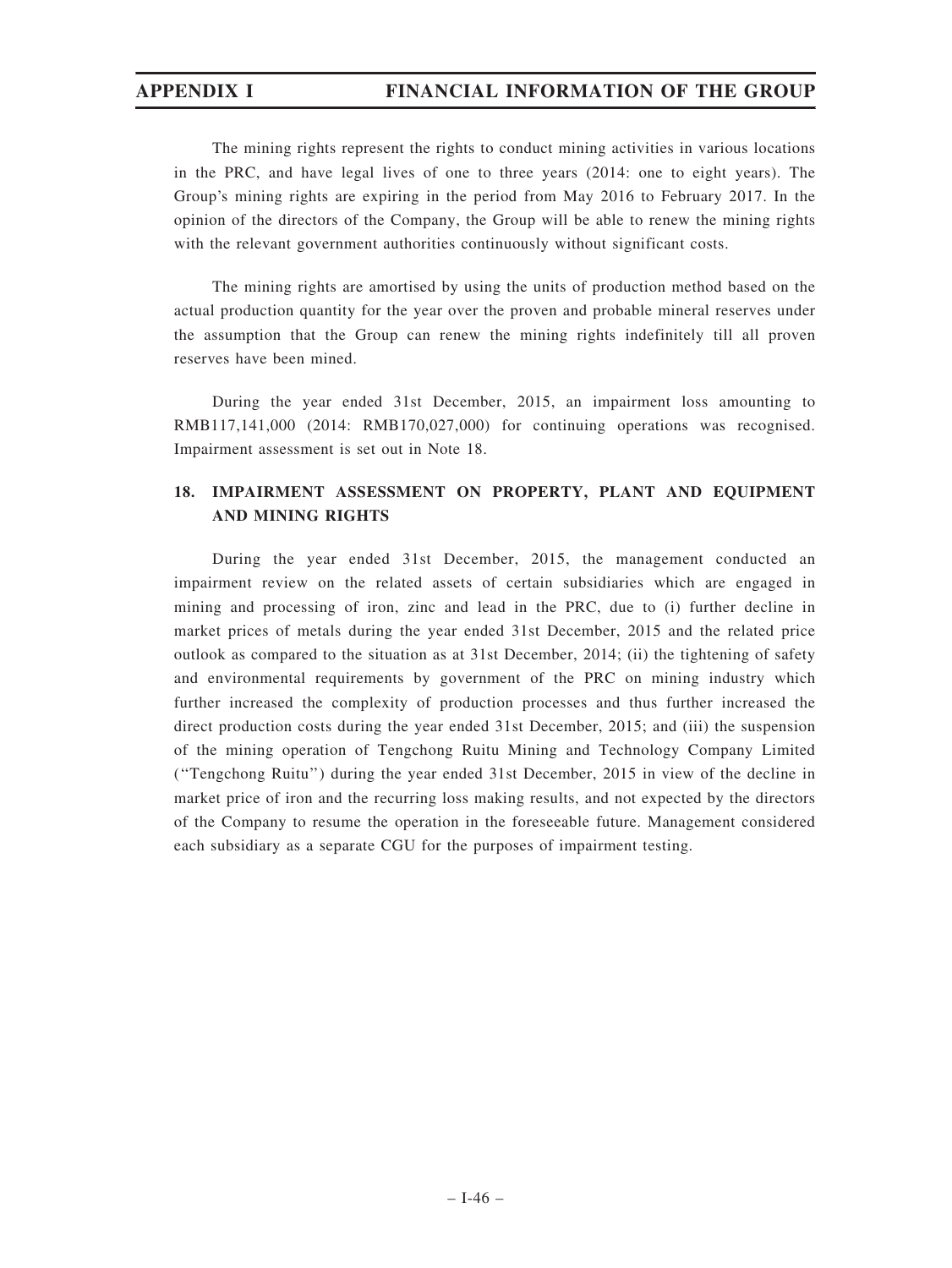The management determined that the recoverable amount of each CGU is determined based on its value in use. No market price is available for the mining rights and the related property, plant and equipment as there is no active market for similar asset transfer in the similar location. The table below summaries the impairment losses recognised for 3 CGUs:

|                                                                    | $CGU 1$ (note i) |         |         | $CGU 2$ (note i) |         | $CGU$ 3 (note ii) |  |
|--------------------------------------------------------------------|------------------|---------|---------|------------------|---------|-------------------|--|
|                                                                    | 2015             | 2014    | 2015    | 2014             | 2015    | 2014              |  |
|                                                                    | RMB'000          | RMB'000 | RMB'000 | RMB'000          | RMB'000 | RMB'000           |  |
| Carrying amount of<br>related assets of CGU<br>- before impairment |                  |         |         |                  |         |                   |  |
| loss                                                               | 317,675          | 348,912 | 5,530   | 42,000           | 80,579  | 178,054           |  |
| - after impairment loss                                            | 250,000          | 315,000 |         | 5,530            |         | 62,800            |  |
| Value in use of CGU                                                | 250,000          | 315,000 |         | 5,530            |         | 62,800            |  |
| Impairment loss<br>recognised for the year                         | 67,675           | 33,912  | 5,530   | 36,470           | 80,579  | 115,254           |  |

The value in use calculation of each CGU is based on estimated cash flow projections prepared based on forecasted production schedules approved by the directors of the Company that reflect the net cash flows to be generated from the CGU from the expected mining and sales of the mineral concentrates less the estimated costs of the production of the mineral concentrates. The selling prices of the mineral concentrates are based on the quoted spot and forward metal market prices available at the end of the reporting period. Other key assumptions are as follows:

|                           | CGU 1      |            | CGU 2      |            | CGU <sub>3</sub> |       |
|---------------------------|------------|------------|------------|------------|------------------|-------|
|                           | 2015       | 2014       | 2015       | 2014       | 2015             | 2014  |
| Discount rate $(\% )$     |            |            |            |            |                  |       |
| (note iii)                | 19.99      | 19.86      | 19.89      | 19.89      | 18.32            | 19.55 |
| Processing recovery rate  |            |            |            |            |                  |       |
| $(\%)$                    | $67.35$ to | $67.35$ to | $67.00$ to | $67.00$ to | 92.85            | 97.85 |
|                           | 86.25      | 86.25      | 70.00      | 70.00      |                  |       |
| Expected mine life period |            |            |            |            |                  |       |
| (years)                   | 14         | 15         | 11         | 12         | 16               | 17    |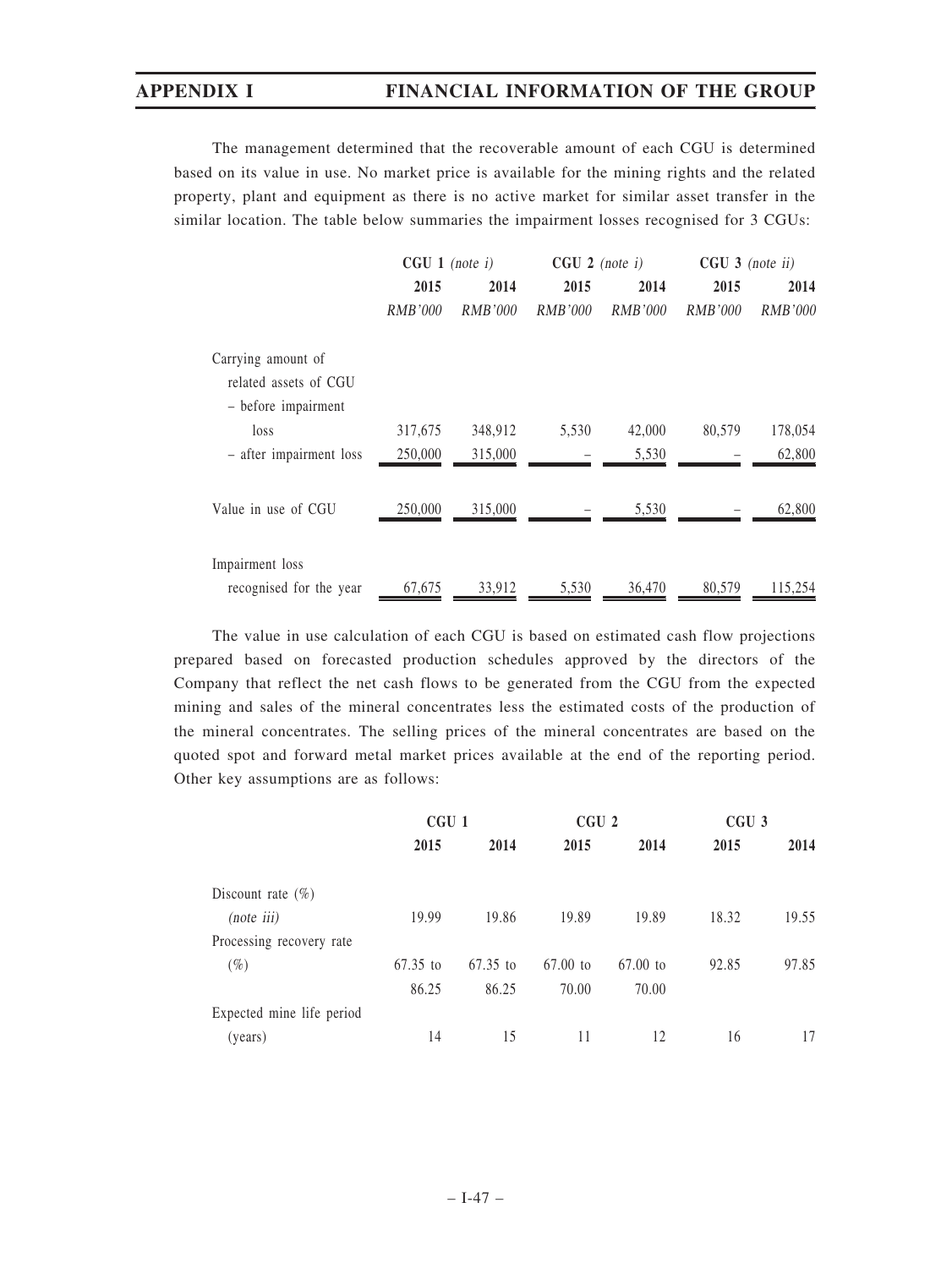Notes:

- (i) The CGUs are engaged in mining and processing of zinc and lead in the PRC.
- (ii) The CGU is engaged in mining and processing of iron in the PRC.
- (iii) The discount rates were determined based on the capital asset pricing model ranged from 18.32% to 19.99%.

Aggregate impairment losses of RMB117,141,000 and RMB36,643,000 (2014: RMB170,027,000 and RMB49,795,000) have been recognised on mining rights and production assets of Mining Operations included in the Group's property, plant and equipment respectively.

With the full impairment of the mining rights of a CGU, Yaoan Feilong Mining Co., Ltd. (''Yaoan Feilong''), during the year ended 31st December, 2014, the other reserve amounted to RMB13,201,000 arising from the acquisition of additional interests in Yaoan Feilong in 2007 was transferred to accumulated losses accordingly.

# 19. AVAILABLE-FOR-SALE INVESTMENTS

|                             | 2015           | 2014           |
|-----------------------------|----------------|----------------|
|                             | <b>RMB'000</b> | <i>RMB'000</i> |
| Unlisted equity securities: |                |                |
| At cost                     |                | 70,457         |
| Less: Impairment            |                | (65, 616)      |
|                             |                | 4.841          |

Upon completion of the disposal of  $41.1\%$  of the equity interest in certain subsidiaries that are engaged in mining and processing of zinc and lead on prior years, the Group had retained 49% of the equity interest in those investees (''Investees'') and would not be entitled to appoint any director to the Investees nor allowed to involve in the management, financial and operating decisions, and day to day operations of the Investees. The future operations of the Investees shall be funded solely by other shareholder of the Investees (''Feng Hua''). Accordingly, the Group has accounted for the retained interests in the Investees as available-for-sale investments since the disposal. Since the Investees did not have a quoted market price in an active market, in the opinion of the directors of the Company, the fair values of these unlisted equity securities could not be measured reliably subsequent to initial recognition and hence had been measured at cost less any identified impairment losses.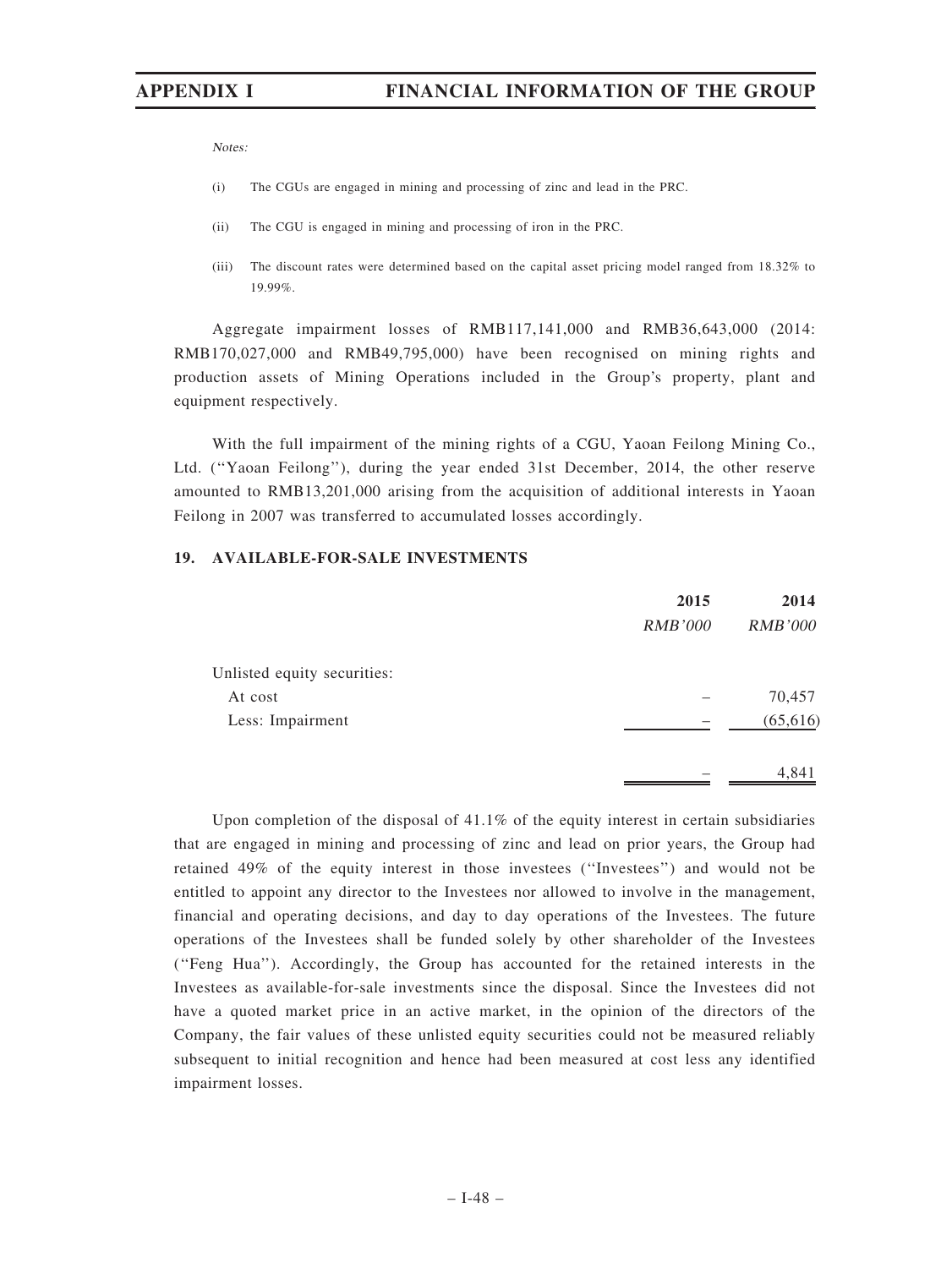Certain group entities of the Investees were the holders of certain exploration and mining licenses in respect of certain mines located at Wengniuteqi, Chifeng City, Inner Mongolia, the PRC. The predominant minerals in the mines were lead and zinc. During the year ended 31st December, 2014, an objective evidence of impairment was considered to exist due to (i) decline in market prices of lead during the year ended 31st December, 2014 and the related price outlook; (ii) the tightening of safety and environmental requirements by the government of the PRC on mining industry which increased the complexity of production processes and thus increased the direct production costs during the year ended 31st December, 2014; (iii) the general increase in raw materials and production costs during the year ended 31st December, 2014; and (iv) adjustment to future production schedule due to the weak commodity market. The major assets and liabilities of these Investees were certain mining rights and the shareholders' loans. The directors of the Company performed an impairment assessment during the year ended 31st December, 2014 and determined the impairment loss based on the present value of the estimated future cash flows expected to be generated by these Investees which represented the net cash flows of (i) the revenue from the sales of the mineral concentrates from the production of the estimated minerals as extracted from the mines; and (ii) the estimated costs of the production of the mineral concentrates.

The Group recognised an impairment loss on the available-for-sale investments by RMB11,123,000 during the year ended 31st December, 2014.

On 2nd June, 2015, the Group entered into a disposal agreement with an independent third party to dispose of the entire 49% interest of the Investees and the amount due from the Investees with carrying amount of RMB18,746,000 (see Note 23(iii)) for an aggregate cash consideration of RMB39,000,000 (the ''Disposal''). The Disposal was completed in August 2015 and a gain of RMB15,413,000 is recognised as other gains and losses in profit and loss during the year ended 31st December, 2015.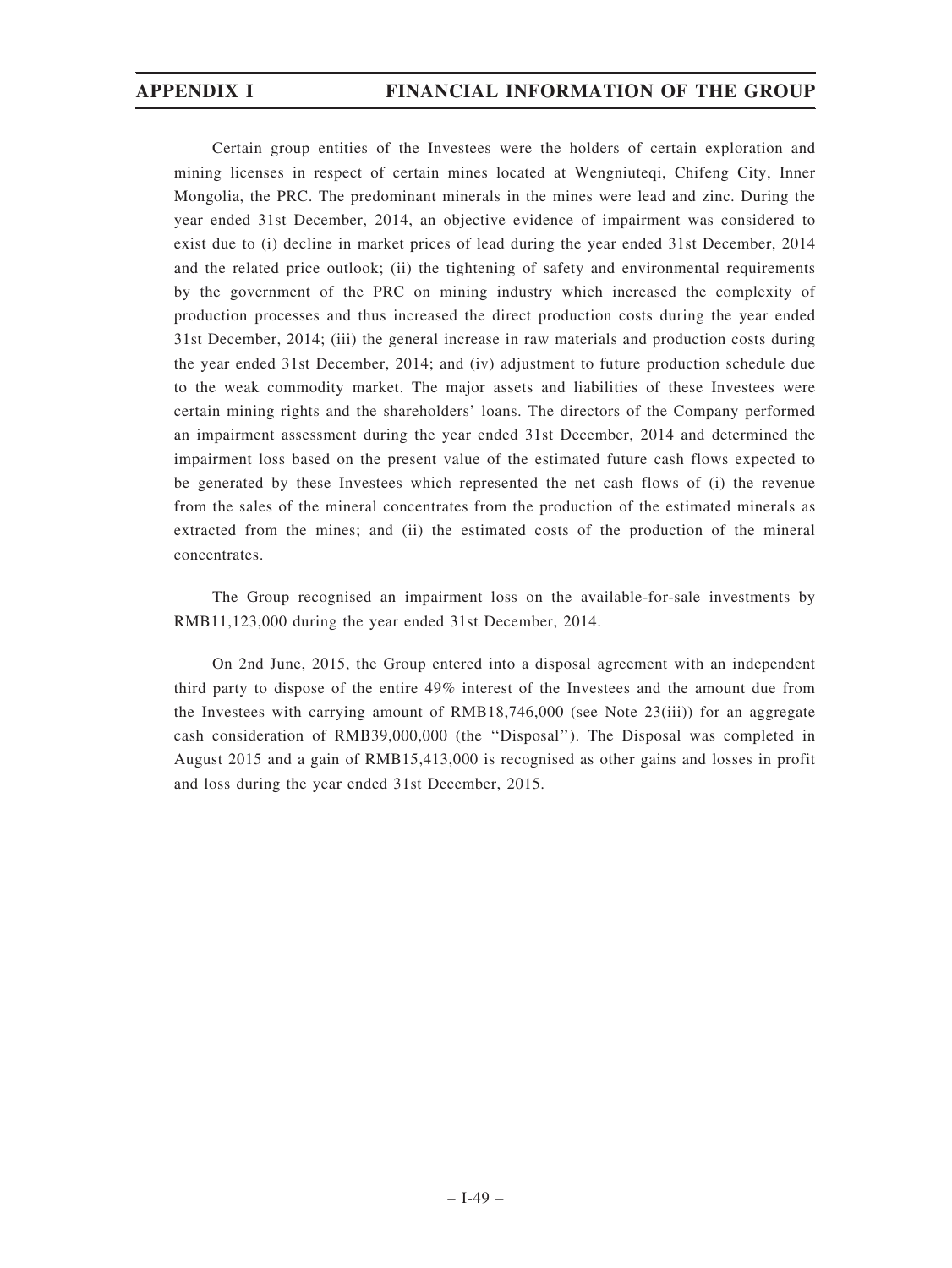# 20. GOODWILL

|                                                                                        | RMB'000 |
|----------------------------------------------------------------------------------------|---------|
| <b>COST</b><br>At 1st January, 2014, 31st December, 2014 and 31st December, 2015       | 12,170  |
| <b>IMPAIRMENT</b><br>At 1st January, 2014, 31st December, 2014 and 31st December, 2015 | 10,051  |
| <b>CARRYING VALUES</b><br>At 31st December, 2015                                       | 2,119   |
| At 31st December, 2014                                                                 |         |

# 21. LONG TERM DEPOSITS

Long term deposits represent environmental rehabilitation deposits paid to the local government in the PRC, carrying interest at prevailing market rate of 0.35% (2014: 0.35%) per annum. The amounts will be refunded at the cessation of mining activities or closure of mines if and only if the environmental rehabilitation work of the relevant mines meets the government's requirements. They are not expected to be refunded within the next twelve months.

## 22. INVENTORIES

|                               | 2015           | 2014           |
|-------------------------------|----------------|----------------|
|                               | <i>RMB'000</i> | <i>RMB'000</i> |
| Raw materials and consumables | 16,713         | 19,551         |
| Finished goods                | 18,362         | 21,783         |
|                               | 35,075         | 41,334         |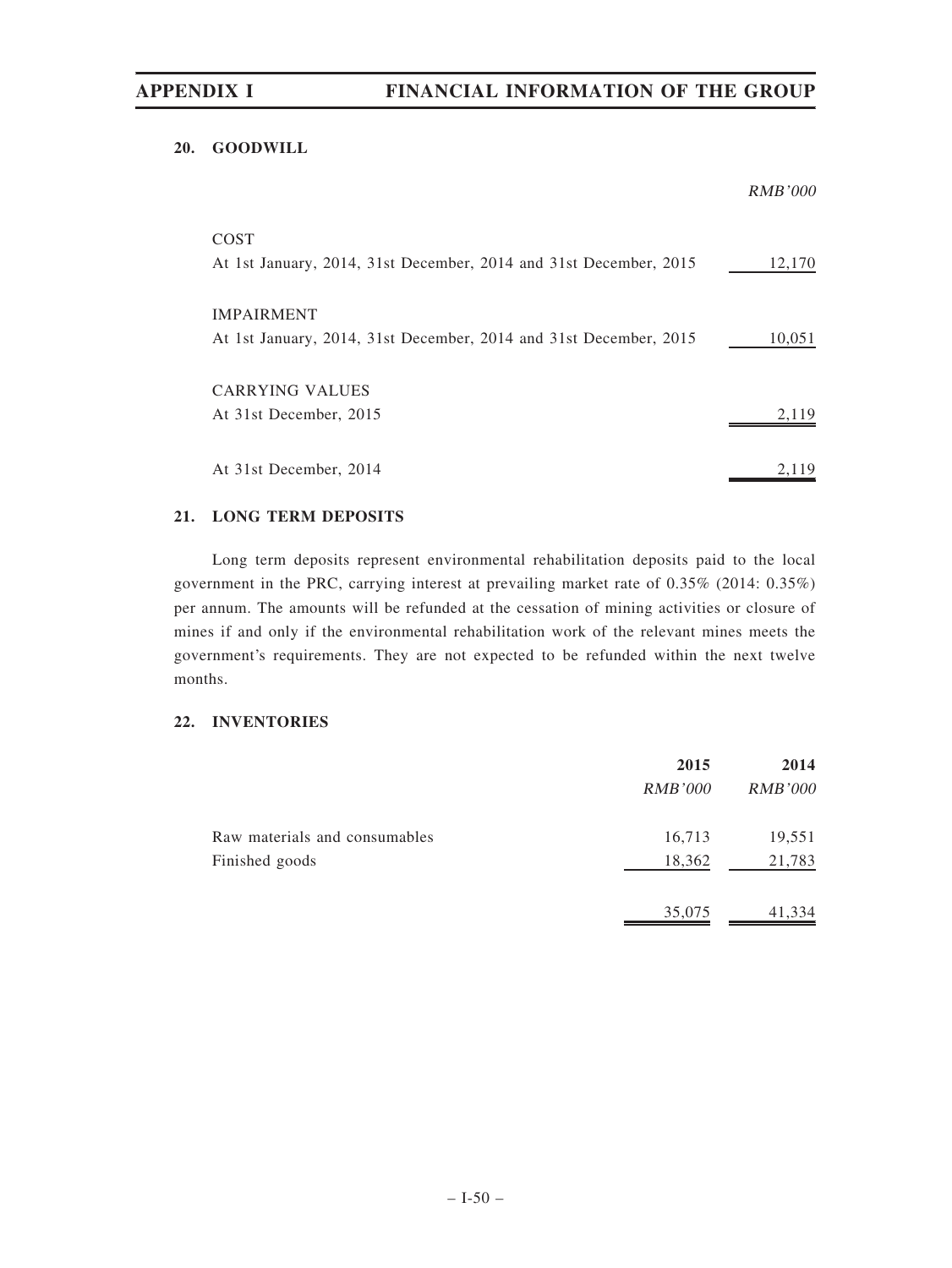# 23. TRADE AND OTHER RECEIVABLES

|                                             | 2015           | 2014           |
|---------------------------------------------|----------------|----------------|
|                                             | <b>RMB'000</b> | <i>RMB'000</i> |
| <b>Current</b>                              |                |                |
| Trade receivables                           | 9,210          | 1,238          |
| Bills receivables                           | 8,200          | 2,100          |
| Advance payments to suppliers               | 3,821          | 4,609          |
| Deposits paid for investments (Note i)      | 45,567         | 61,204         |
| Loan receivables (Note ii)                  | 38,962         | 48,952         |
| Other receivables and prepayments           | 3,450          | 13,923         |
|                                             |                |                |
|                                             | 109,210        | 132,026        |
| Non-current                                 |                |                |
| Amount due from the Investees (Note iii)    |                | 17,819         |
| Deferred consideration receivable (Note iv) |                | 9,458          |
|                                             |                | 27,277         |
|                                             | 109,210        | 159,303        |

### Notes:

(i) During the year ended 31st December, 2013, a wholly owned subsidiary of the Company, Yue Da Mining Limited (''YDM''), entered into a conditional subscription agreement (''Subscription Agreement'') for the subscription of 60% (as enlarged upon completion of the Subscription Agreement) of the issued share capital of Everwise Technology Limited (''Everwise''), a company incorporated in the British Virgin Islands, at US\$6 million (approximately RMB37,692,000); and New Aims Holdings Limited (''New Aims''), an independent third party and the original shareholder of Everwise shall subscribe for 40% (as enlarged upon completion of the Subscription Agreement) of the issued share capital of Everwise at US\$4 million (approximately RMB25,128,000). Up to 31st December, 2014, pursuant to the Subscription Agreement, a deposit of US\$3 million (approximately RMB18,357,000) had been paid to Everwise ("Everwise Deposit").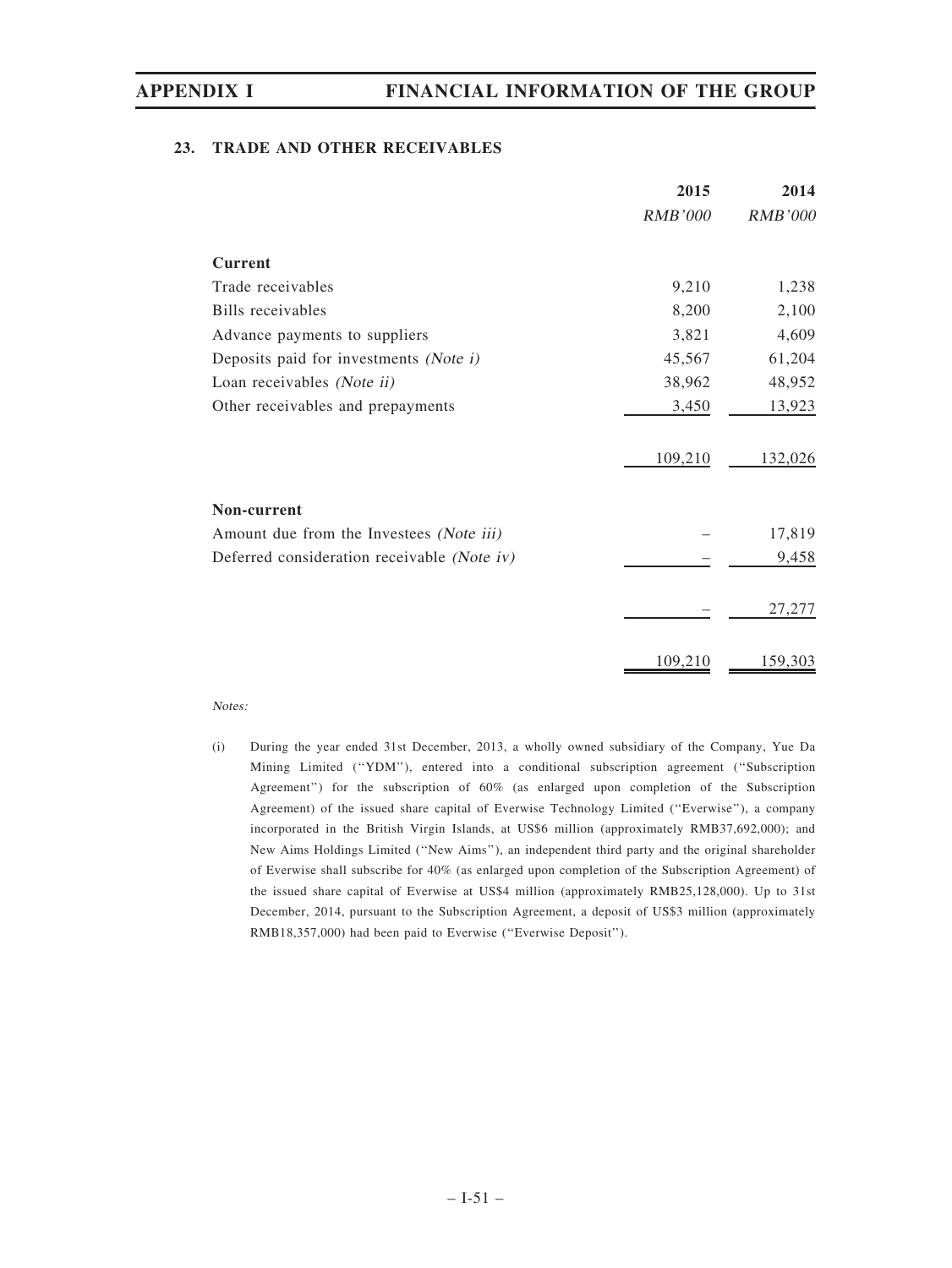Under the Subscription Agreement, a bank account (''Joint Account'') under the name of I-Treasure Investments Limited (''I-Treasure''), a wholly owned subsidiary of Everwise, was jointly maintained by YDM and New Aims to hold the Everwise Deposit. On 15th May, 2015, the proceedings between a bank (the ''Bank''), I-Treasure and YDM (''Hong Kong Proceedings'') commenced by originating summons on the application by the Bank for an order that I-Treasure and YDM state the nature of their claims on the monies in the Joint Account. A sum of US\$4,870,000 (approximately RMB31,106,000) representing the monies in the Joint Account was deposited into the Hong Kong Court by the Bank pursuant to the Hong Kong Proceedings. A consent order between I-Treasure and YDM was issued by the High Court of Hong Kong Special Administrative Region Government on 9th October, 2015 (the ''Order''), on the same date, a settlement agreement was entered into between New Aims, Everwise, I-Treasure, Mineral Land (as defined in Note (ii) below) and YDM (the ''Settlement Agreement''). The details of the Settlement Agreement are set out on the Company's announcement dated 23rd November, 2015.

On 23rd November, 2015, pursuant to the Order, save for the taxed costs of the Bank to be paid out from the sum of US\$100,000 (approximately RMB639,000) (the ''Retained Amount''), the remaining balance of US\$4,770,000 was received by YDM in which US\$2,000,000 (approximately RMB12,773,000) represents partial repayment of the Mineral Land Loan (as defined in Note (ii) below) whilst the balance of US\$2,770,000 (approximately RMB18,333,000) represents repayment of the Everwise Deposit pursuant to the Subscription Agreement.

As at 31st December, 2015, the Retained Amount is transferred to other receivables and prepayments, while the unsettled balance of Everwise Deposit of US\$130,000 (approximately RMB825,000) is offset against other payables relating to the expenses incurred for the Subscription Agreement. The Everwise Deposit is fully settled during the year ended 31st December, 2015.

During the year ended 31st December, 2013, YDM entered into an acquisition agreement (''Acquisition Agreement'') with an independent third party (''Vendor''). Pursuant to the Acquisition Agreement, YDM conditionally agreed to acquire and the Vendor conditionally agreed to sell (i) the entire issued share capital of two companies which are incorporated in the British Virgin Islands (''Target Companies'') and (ii) the shareholder loans as at the completion date of the Acquisition Agreement of the Target Companies, at the consideration of US\$34 million (subject to any downward adjustments). The Target Companies have entered into sale and purchase agreements to acquire the entire capital of a company incorporated in Vietnam (''Vietnam Company'') which is principally engaged in the exploration of the certain mines in Vietnam which contain ilmenite, zircon, rutile and monazite ore resources. Since additional time is required by the Group to conduct due diligence on the Target Companies and Vietnam Company, on 30th June, 2014, YDM and the Vendor have agreed in writing to extend the long stop date to 30th September, 2014. As certain conditions precedent to the Acquisition Agreement were still not fulfilled on 15th November, 2014 (and the long stop date was not further extended), the Acquisition was terminated on the same date. In connection with the Acquisition Agreement, the charges over the entire issued share capital in Target Companies and the mortgage over the shares of the Vietnam Company in favour of YDM were made to the Group to secure repayments of the Deposits. Up to 31st December, 2015, pursuant to the Acquisition Agreement, an aggregate deposits of US\$7 million (approximately RMB45,567,000) (2014: US\$7 million (approximately RMB42,847,000)) have been paid to the Vendor (''Deposits''). YDM is in process of negotiating with the Vendor for the settlement arrangement and the directors of the Company believe that the Deposits will be refunded in full within twelve months from the end of the reporting period.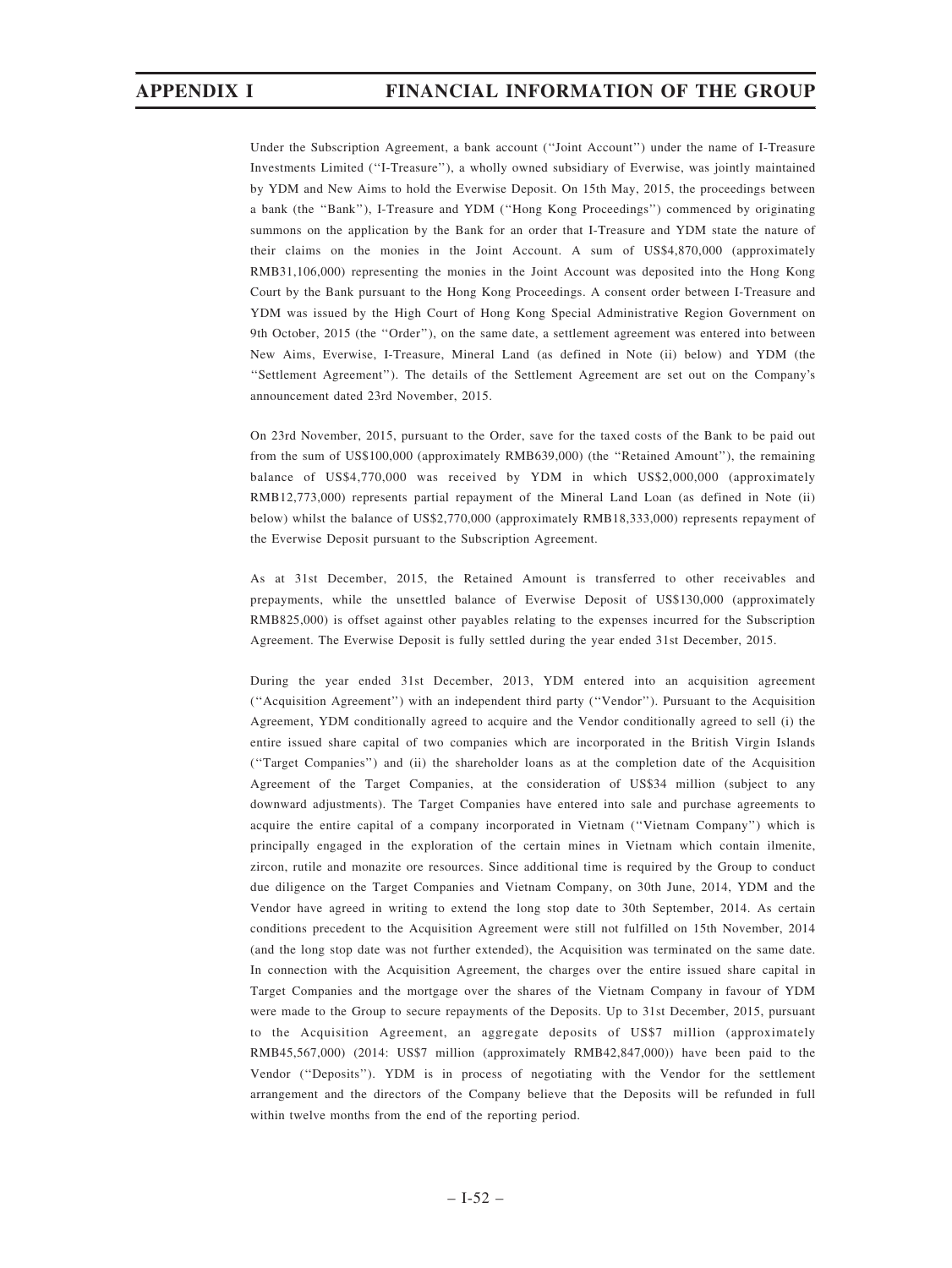(ii) YDM entered into a loan agreement on 21st January, 2013 and subsequent supplemental agreement on 30th January, 2013 (collectively referred to ''Loan Agreements'') with Mineral Land Holdings Limited (''Mineral Land''), an independent third party, which has the same ultimate controlling shareholder of New Aims and Everwise whereby YDM provided to Mineral Land a loan facility of up to US\$16 million (approximately RMB100,500,000) for a term of one year, carrying a fixed interest of US\$1 million payable on the maturity date of the loan. US\$8 million was drawn by Mineral Land since the Loan Agreements were entered into. The facility is secured by (1) a pledge of 60% equity interest in a company incorporated in Vietnam; and (2) a charge of the entire issued share capital of Everwise held by New Aims. The facility is also guaranteed by a personal guarantee executed by an independent third party. On 23rd January, 2014, YDM and Mineral Land have agreed in writing to extend the maturity date of the Loan Agreements from 23rd January, 2014 to 23rd January, 2015. The loan was not repaid upon the maturity date on 23rd January, 2015.

Pursuant to the Settlement Agreement entered into on 9th October, 2015, the partial repayment of US\$2 million (approximately RMB12,773,000) was made during the year ended 31st December, 2015. As at 31st December, 2015, the outstanding loan owed by Mineral Land was US\$6 million (approximately RMB38,962,000) (2014: US\$8 million (approximately RMB48,952,000))(''Mineral Land Loan''). YDM is in the process of negotiating with the relevant parties for the settlement arrangement and the directors of the Company believe that the outstanding amount will be recovered in full within twelve months from the end of the reporting period.

(iii) The principal amount of the amount due from the Investees (as defined in Note 19) amount to RMB38,035,000 pursuant to the shareholders' agreement dated 16th August 2011. The amount is secured by the 51% equity interest of the Investees held by Feng Hua (as defined in Note 19) and interest-free. On 3rd July, 2014, another supplemental shareholder's agreement was entered into, pursuant to which the parties agreed to further extend the last date of payment of the principal amount of RMB38,035,000 to 30th June, 2016. Taking into account a number of extensions of the repayment date and the estimated future net cash flows expected to be generated by the Investees as detailed in Note 19, a loss of RMB11,384,000 was recognised for the year ended 31st December, 2014. The directors of the Company considered that the amount will not be repaid within one year from 31st December, 2014, accordingly the amount was classified as a non-current asset and was stated at amortised cost of RMB17,819,000 at 31st December, 2014. As mentioned in Note 19, in August 2015, the Disposal (as defined in Note 19) was completed.

In addition, there was another amount due from the Investees with principal amount of RMB23,012,000 as at 31st December, 2013 which was unsecured and interest-free. During the year ended 31st December, 2014, the amount was fully repaid. With the repayment of RMB23,012,000 from the Investees during the year ended 31st December, 2014, an adjustment of RMB3,906,000 was made to its carrying amount and recognised as other gains and losses in profit or loss (see Note 6).

As the amount due from the Investees are carried at amortised cost, an imputed interest of RMB927,000 (2014: RMB2,668,000) is recognised as other income in profit or loss during the year ended 31st December, 2015.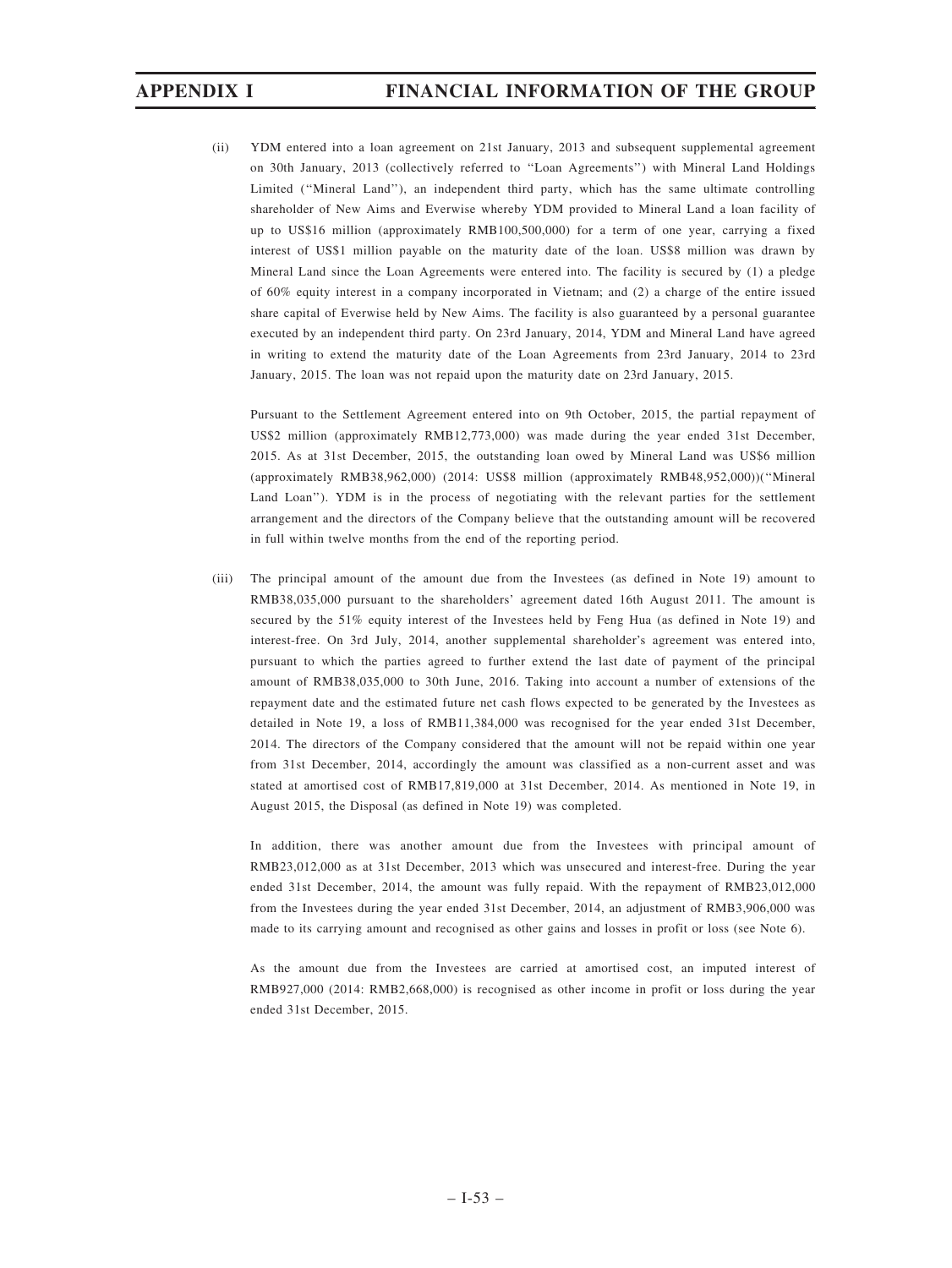(iv) At 31st December, 2013, the amount of RMB41,395,000 was receivable from Feng Hua for the remaining balance of the deferred consideration for the disposal of 41.1% of the Investees. The 51% equity interests of the Investees held by Feng Hua have been pledged in favour of the Group to secure the performance of payment obligations of Feng Hua. On 3rd July, 2014, the Company and Feng Hua entered into another supplemental sales and purchase agreement, pursuant to which the parties agreed (i) to extend the last date of payment in full of the remaining receivable due from Feng Hua to 30th June, 2016; (ii) that Feng Hua shall pay an interest of 4% per annum on the outstanding balance from 1st July, 2014 to the date of full repayment of the outstanding balance (both days inclusive); and (iii) that the Company maintains the right to demand for early repayment of the outstanding balance (including the interest mentioned above).

During the year ended 31st December, 2014, Feng Hua repaid RMB32,350,000 and was charged an interest amounting to RMB413,000. The remaining receivable due from Feng Hua of RMB9,458,000 as at 31st December, 2014 was classified as non-current asset.

During the year ended 31st December, 2015, Feng Hua fully repaid the outstanding balance of RMB9,458,000.

The Group allows its trade customers an average credit period of 60-90 days. The following is an aged analysis of trade receivables and bills receivables, presented based on the invoice date at the end of the reporting period:

|               | 2015           | 2014           |
|---------------|----------------|----------------|
|               | <i>RMB'000</i> | <i>RMB'000</i> |
| $0-60$ days   | 12,040         | 3,138          |
| 61-120 days   | 1,296          | 200            |
| 121-180 days  | 3,912          |                |
| Over 180 days | 162            |                |
|               | 17,410         | 3,338          |

Before accepting any new customer, the Group assesses the potential customer's credit quality and defines its credit limits. Credit sales are made to customers with a satisfactory trustworthy history. Credit limits attributed to customers are reviewed regularly.

In determining the recoverability of trade and bills receivables that were neither past due nor impaired, the Group considers any change in the credit quality of the trade receivables from the date credit was initially granted up to the report date. Since no default payment history was noted and the amounts are within its credit period, the directors of the Company considered that there is no credit provision is required.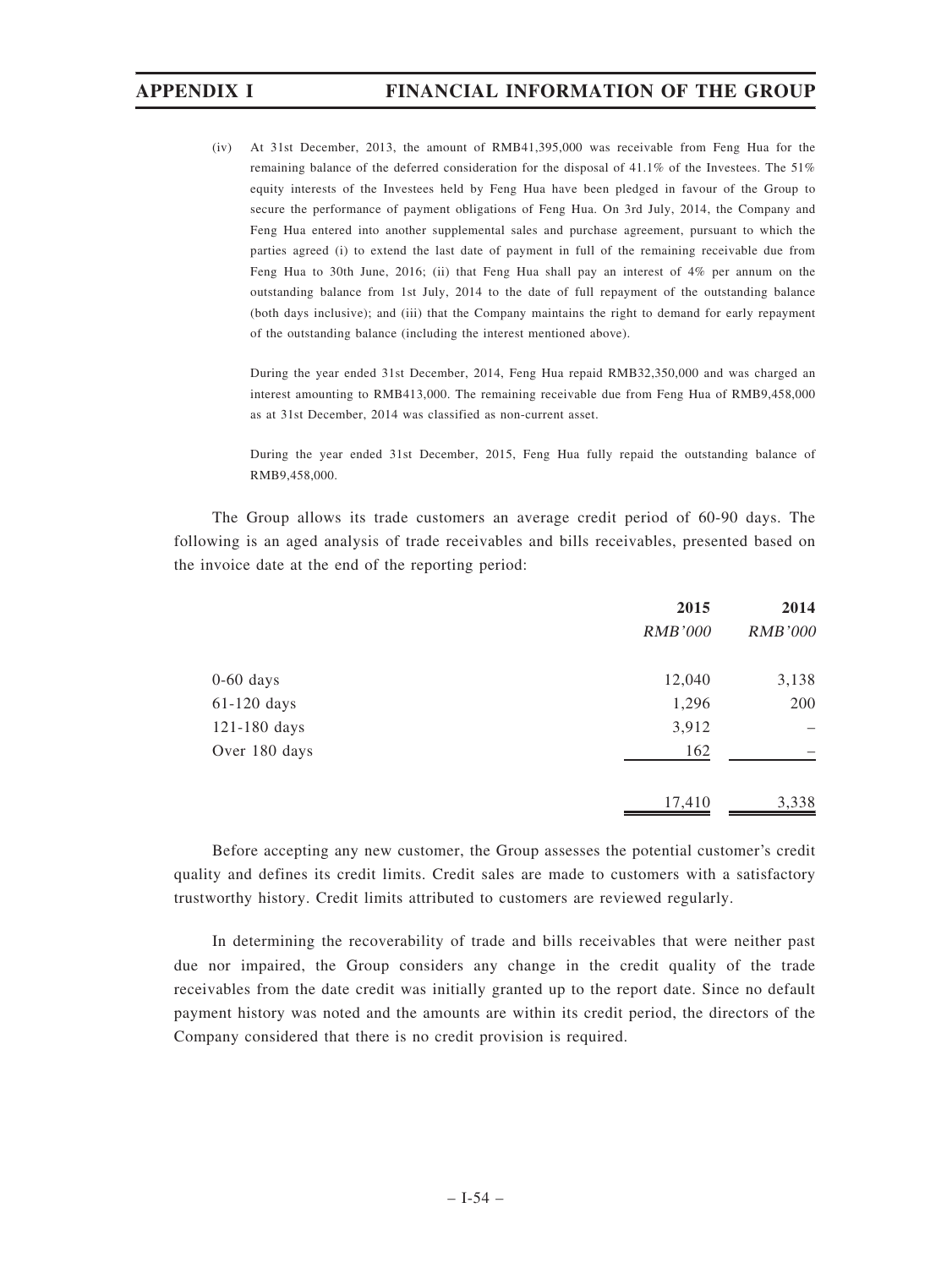Included in the Group's trade receivables are debtors, with a carrying amount of RMB4,074,000 (2014: nil) which are past due at the reporting date for which the Group has not provided as there has not been a significant change in credit quality and the amount are still considered recoverable. The Group does not hold any collateral over these balances.

# 24. AMOUNTS DUE FROM/TO RELATED COMPANIES

|                                                    | Due from       |                |  |
|----------------------------------------------------|----------------|----------------|--|
|                                                    | 2015           | 2014           |  |
|                                                    | <i>RMB'000</i> | <i>RMB'000</i> |  |
| Langfang Municipal Communications Bureau           |                |                |  |
| ("Langfang Bureau") and entities under its control |                |                |  |
| (Note i)                                           |                | 26,766         |  |
| Anhui Guan Hua Group Limited (Note ii)             | 129            | 1,129          |  |
|                                                    | 129            | 27,895         |  |

The amounts due from related companies are non-trade nature, unsecured, interest-free and repayable on demand.

The amounts due to related companies are non-trade nature, unsecured and repayable on demand. At 31st December, 2015, amount of RMB10,573,000 (2014: RMB88,991,000), RMB11,549,000 (2014: nil) and RMB19,000 (2014: RMB2,259,000) is due to Jiangsu Yue Da, ultimate parent, Yue Da HK and Yue Da Enterprise, fellow subsidiaries of the Company, respectively.

The amount due to Jiangsu Yue Da is interest-bearing at 5.46% per annum (2014: 7.05%). The remaining balance of amounts due to related companies are interest-free.

The Group's amount due to a related company that are denominated in a currency other than the functional currency of the relevant group entity are set out below:

| 2015    | 2014           |
|---------|----------------|
| RMB'000 | <i>RMB'000</i> |
| 19      | 2,259          |
|         |                |

Notes:

- (i) Langfang Bureau is a non-controlling interest of the Company's toll highway and bridge subsidiary, Langfang Tongda Highway Co., Ltd (''Langfang Tongda'').
- (ii) Anhui Guan Hua Group Limited is a non-controlling interest of the Company's subsidiary, Tong Ling Guan Hua Mining Company Limited (''Tong Ling Guan Hua'').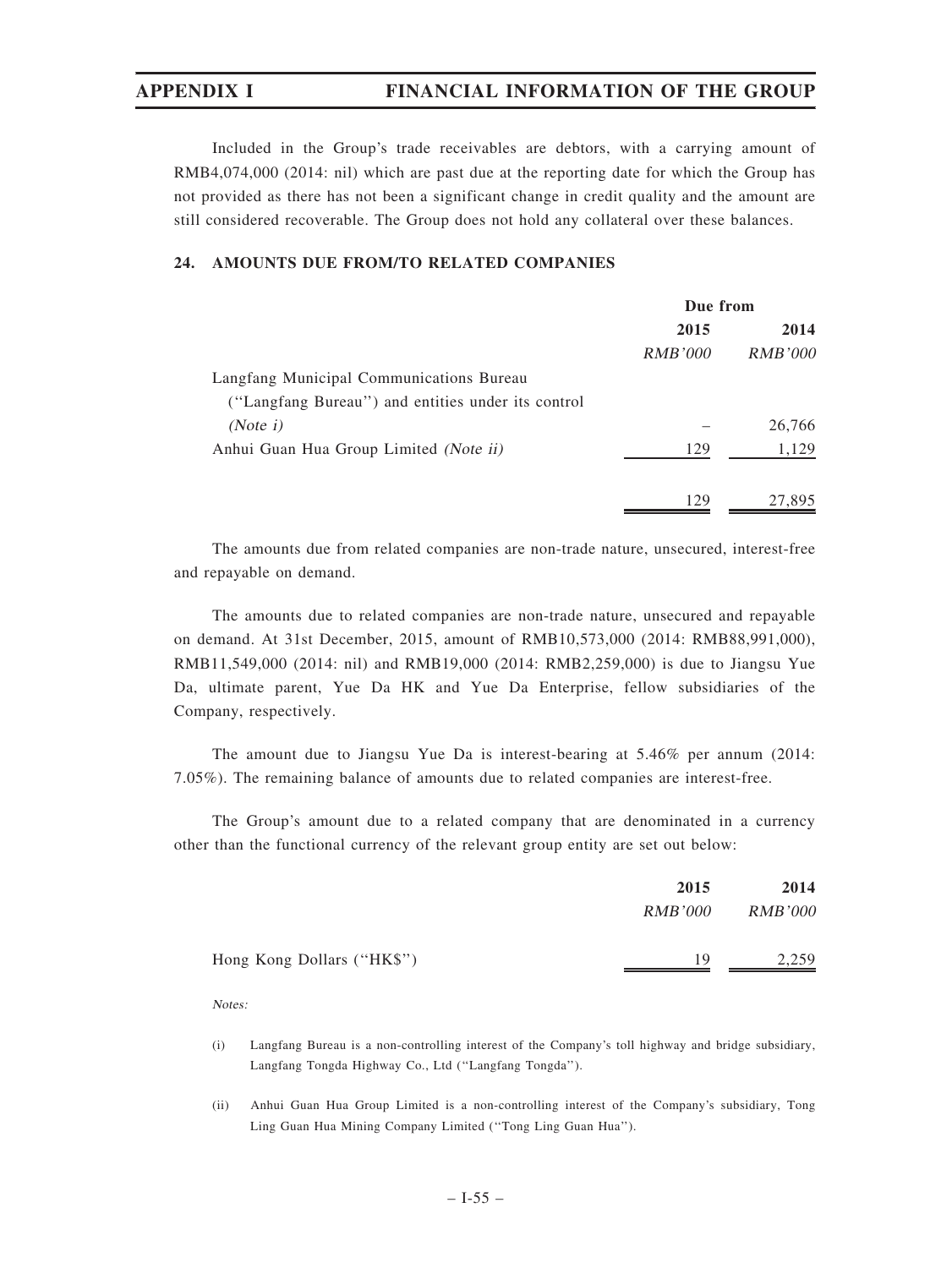# 25. PLEDGED BANK DEPOSITS

As at 31st December, 2014, pledged bank deposits represented deposits pledged to a bank to secure banking facilities granted to the Group. Deposits amounting to RMB100,540,000 were pledged to secure short-term bank loans and were therefore classified as current asset. The pledged deposits carried fixed interest rate of 3.30% per annum. The pledged bank deposits were released upon the settlement of relevant bank borrowings during the year ended 31st December, 2015.

# 26. BANK BALANCES AND CASH

Cash at banks and on hands comprise cash held by the Group and short term bank deposits with an original maturity of three months or less. The bank balances carry interest at market rates which range from  $0.01\%$  to  $0.35\%$  (2014:  $0.01\%$  to  $0.35\%$ ) per annum.

The Group's bank balances and cash that are denominated in a currency other than the functional currency of the relevant group entity are set out below:

|      | 2015           | 2014           |
|------|----------------|----------------|
|      | <i>RMB'000</i> | <i>RMB'000</i> |
| US\$ | 11,546         | 94             |
| HK\$ | 4,584          | 3,151          |

### 27. TRADE AND OTHER PAYABLES

|                                    | 2015           | 2014           |
|------------------------------------|----------------|----------------|
|                                    | <i>RMB'000</i> | <i>RMB'000</i> |
| Trade payables                     | 7,542          | 10,738         |
| Advance payments from customers    | 2,221          | 5,421          |
| Accrued staff costs                | 7,905          | 8,346          |
| Other tax payables                 | 440            | 291            |
| Mining fee payables                | 3,874          | 3,874          |
| Other payables and accrued charges | 27,253         | 26,090         |
|                                    | 49.235         | 54.760         |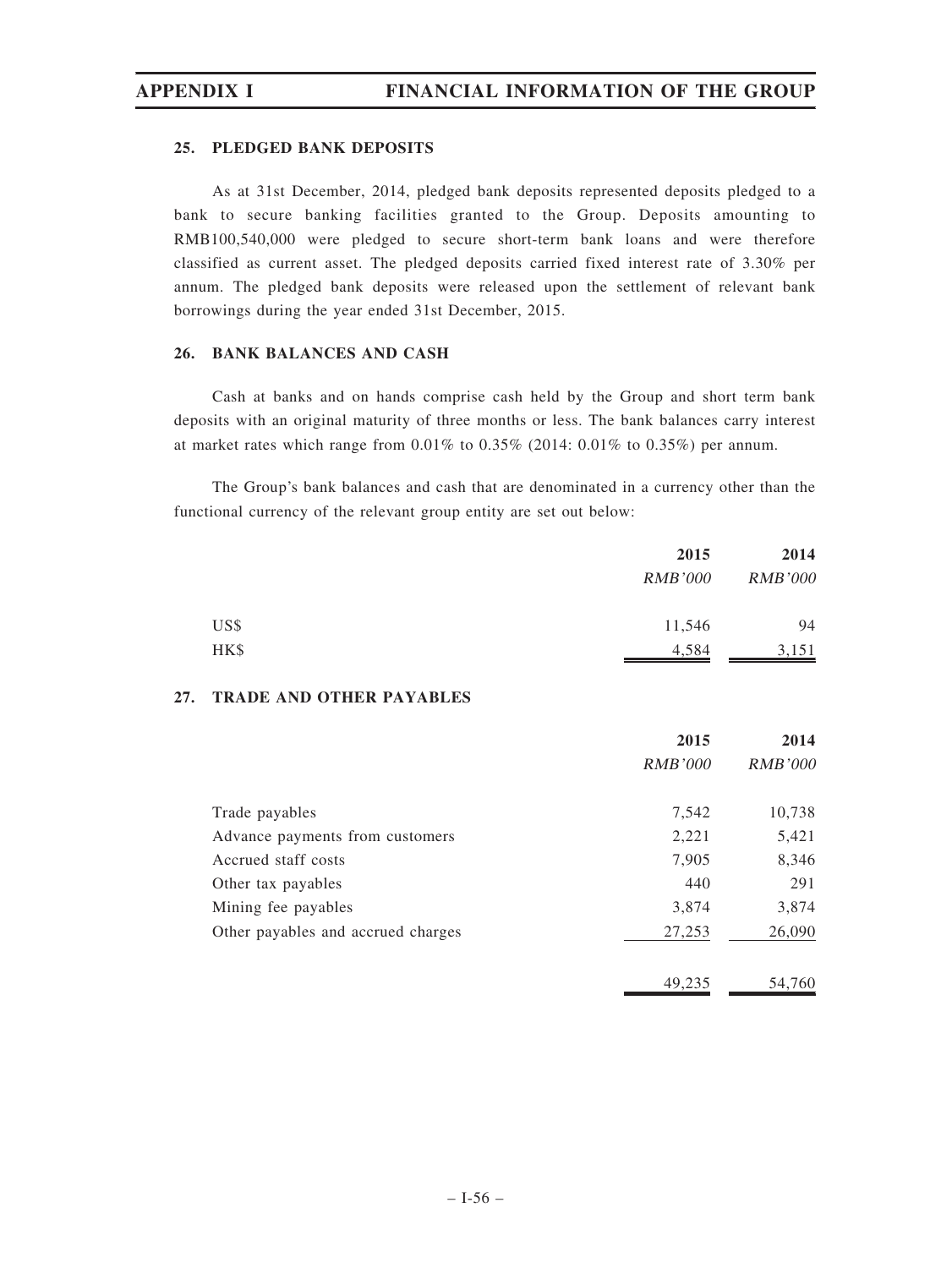The following is an aged analysis of trade payables presented based on the invoice date at the end of the reporting period:

|               | 2015           | 2014           |
|---------------|----------------|----------------|
|               | <b>RMB'000</b> | <b>RMB'000</b> |
| $0-60$ days   | 3,528          | 8,010          |
| 61-120 days   | 1,146          | 1,133          |
| over 120 days | 2,868          | 1,595          |
|               | 7,542          | 10,738         |

The average credit period on purchases of goods is 60 days. The Group has financial risk management policies in place to ensure that all payables are settled within the credit period.

## 28. AMOUNTS DUE TO DIRECTORS

The amounts are unsecured, interest-free and repayable on demand. The entire amounts are denominated in HK\$, a currency other than the functional currency of the relevant group entity.

# 29. BANK BORROWINGS

|                                                  | 2015<br><i>RMB'000</i> | 2014<br><i>RMB'000</i> |
|--------------------------------------------------|------------------------|------------------------|
|                                                  |                        |                        |
| Bank loans, repayable within one year* and shown |                        |                        |
| under current liabilities                        |                        |                        |
| Secured                                          |                        | 99,860                 |
| Unsecured                                        | 20,000                 | 90,000                 |
|                                                  |                        |                        |
|                                                  | 20,000                 | 189,860                |

\* The amounts due are based on scheduled repayment dates set out in the loan agreements.

The range of effective interest rates (which are also equal to contracted interest rates) on the Group's borrowings is 5.52% (2014: 6.00% to 7.08%) per annum.

As at 31st December, 2014, the bank loans of RMB99,860,000 were secured by the Company's pledged bank deposits. As at 31st December, 2015, the bank loans of RMB20,000,000 (2014: RMB90,000,000) are guaranteed by Jiangsu Yue Da.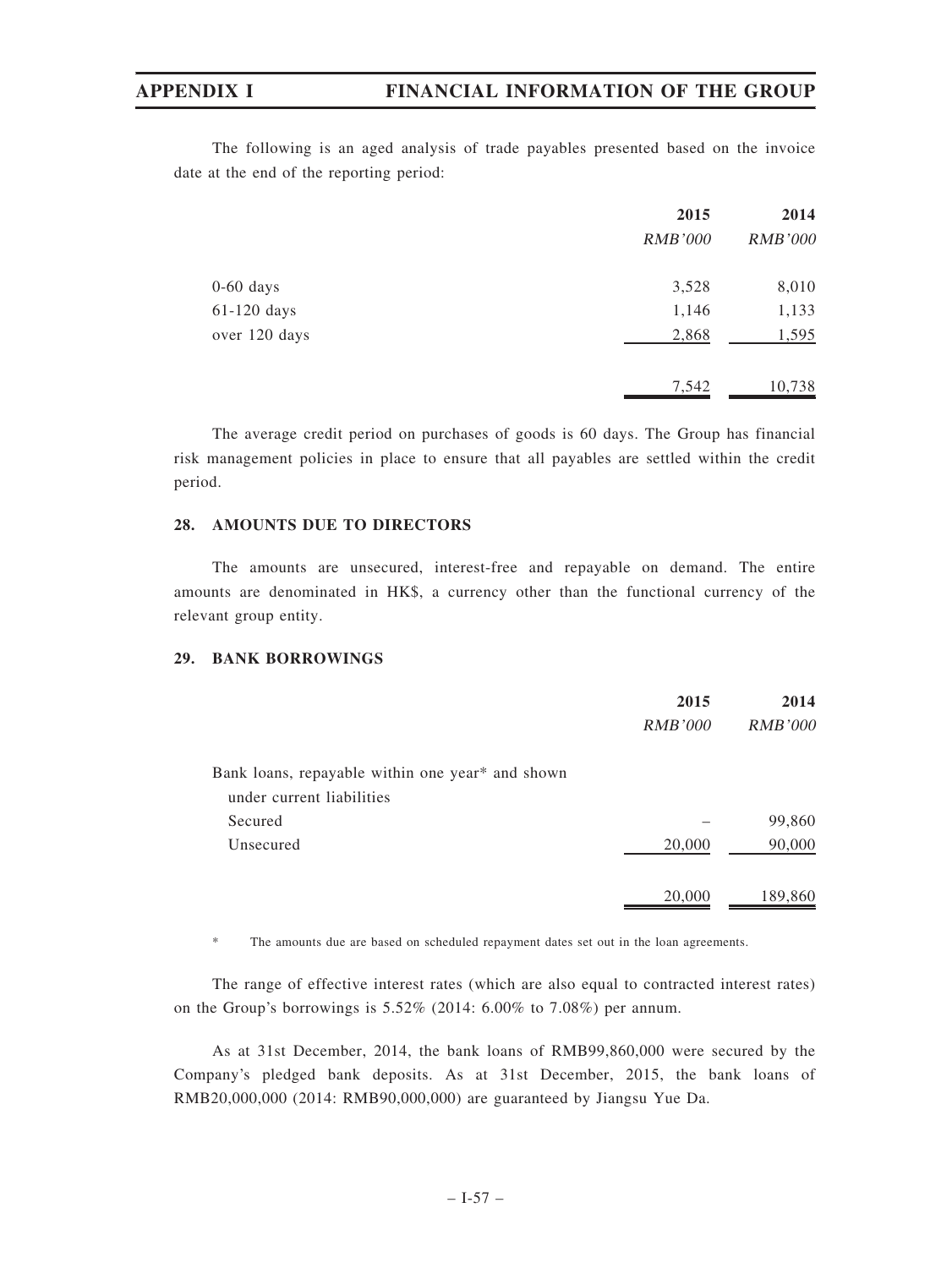# 30. SHARE CAPITAL

|                                   |               |          | Shown in the   |
|-----------------------------------|---------------|----------|----------------|
|                                   |               |          | consolidated   |
|                                   | Number of     |          | financial      |
|                                   | shares        | Amount   | statements     |
|                                   |               | HK\$'000 | <b>RMB'000</b> |
| Ordinary shares of HK\$0.10 each: |               |          |                |
| Authorised                        |               |          |                |
| At 1st January, 2014,             |               |          |                |
| 31st December, 2014 and 2015      | 2,000,000,000 | 200,000  | N/A            |
| Issued and fully paid             |               |          |                |
| At 1st January, 2014,             |               |          |                |
| 31st December, 2014 and           |               |          |                |
| 1st January, 2015                 | 915,691,876   | 91,569   | 83,474         |
| Exercise of share options         | 2,934,640     | 293      | 232            |
| At 31st December, 2015            | 918,626,516   | 91,862   | 83,706         |

### 31. CORPORATE BONDS

On 11th March, 2015, the Company entered into a subscription agreement with an independent third party (the ''Subscriber'') pursuant to which the Subscriber has agreed to subscribe and the Company has agreed to issue 6% coupon per annum unlisted corporate bonds in an aggregate maximum principal amount of up to HK\$300,000,000, bearing interest rate at 6% per annum and with maturity date of forty-eighth months from the date of issue. During the year ended 31st December, 2015, the corporate bonds with aggregate principal amount of HK\$169,000,000 (approximately to RMB133,611,000) were issued and the net proceeds of HK\$157,170,000 (approximately to RMB124,257,000) were received by the Company. As at 31st December, 2015, the corporate bonds amounted HK\$159,215,000 (approximately to RMB133,390,000) was recorded as non-current liabilities.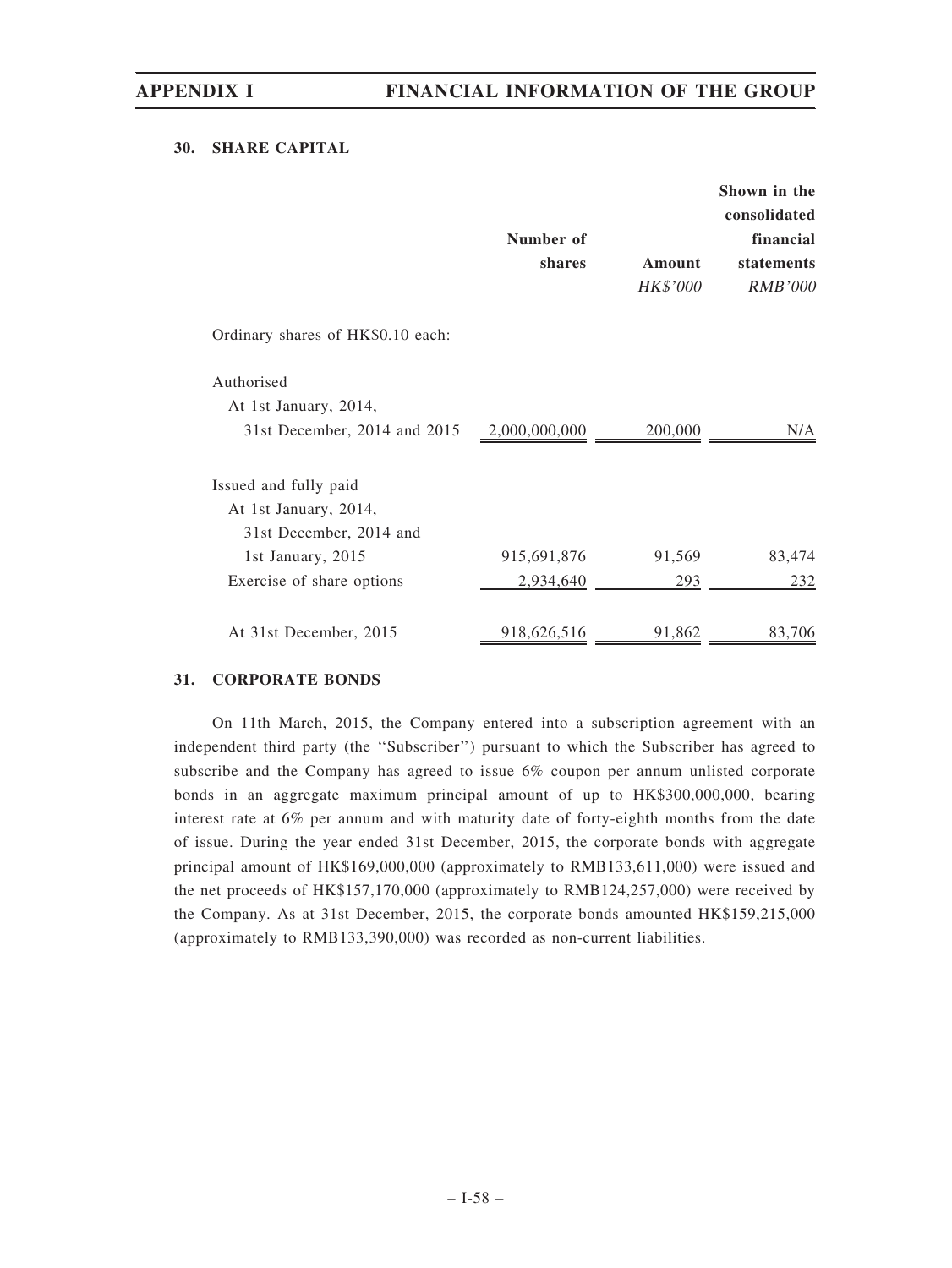# 32. PROVISIONS

|                                                     | <i>RMB'000</i> |
|-----------------------------------------------------|----------------|
| Restoration, rehabilitation and environmental costs |                |
| At 1st January, 2014                                | 2,219          |
| Imputed interest                                    | 27             |
| At 31st December, 2014                              | 2,246          |
| Imputed interest                                    | 29             |
| At 31st December, 2015                              | 2.275          |

In accordance with relevant PRC rules and regulations, the Group is obliged to accrue the costs for land reclamation and mine closures for certain of the Group's existing mines. The provision for restoration, rehabilitation and environmental costs were determined by the directors of the Company based on their best estimates and recognised on its initial recognition at an effective interest rate of 8.7% per annum.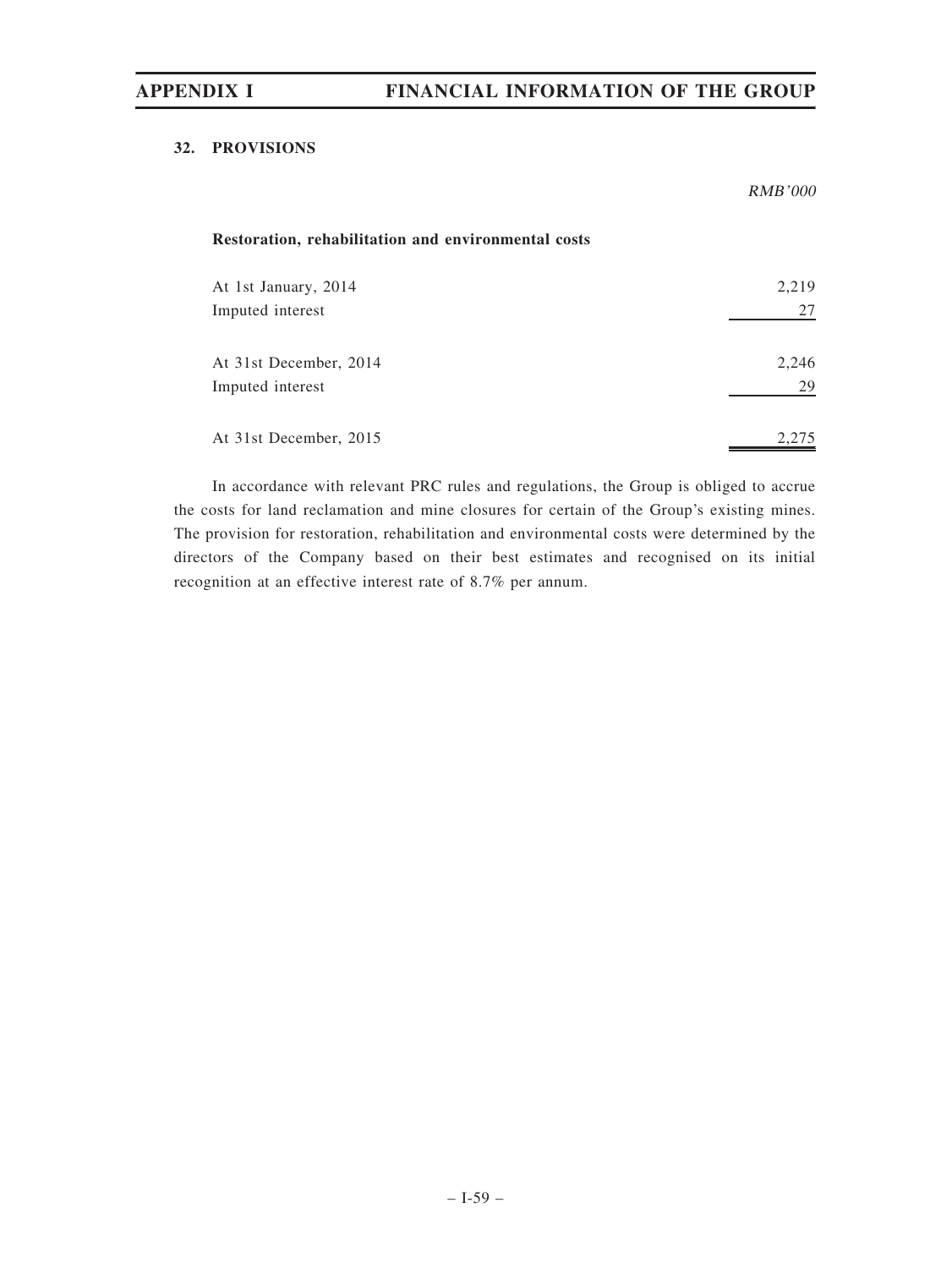### 33. DEFERRED TAX LIABILITIES

The followings are the major deferred tax liabilities (assets) recognised and movements thereof during the current and prior years:

|                          | Fair value<br>adjustment on<br>mining rights<br>acquired in<br><b>business</b><br>combinations<br>RMB'000 | <b>Decelerated</b><br>tax<br>depreciation<br>RMB'000 | Withholding<br>taxes<br>RMB'000 | <b>Total</b><br>RMB'000 |
|--------------------------|-----------------------------------------------------------------------------------------------------------|------------------------------------------------------|---------------------------------|-------------------------|
|                          |                                                                                                           |                                                      |                                 |                         |
| At 1st January, 2014     | 208,625                                                                                                   | (20,052)                                             | 25,753                          | 214,326                 |
| Credit to profit or loss | (57, 175)                                                                                                 | (12, 449)                                            |                                 | (69, 624)               |
| Reversal upon payment of |                                                                                                           |                                                      |                                 |                         |
| withholding tax          |                                                                                                           |                                                      | (4,200)                         | (4,200)                 |
| At 31st December, 2014   | 151,450                                                                                                   | (32,501)                                             | 21,553                          | 140,502                 |
| Credit to profit or loss | (33,092)                                                                                                  | (1,235)                                              |                                 | (34, 327)               |
| At 31st December, 2015   | 118,358                                                                                                   | (33, 736)                                            | 21,553                          | 106,175                 |

At the end of the reporting period, the Group had unused tax losses of approximately RMB138,451,000 (2014: RMB118,588,000) available for offset against future profits. No deferred tax asset has been recognised due to the unpredictability of future profit streams. Such tax losses can be carried forward for five years following the loss year.

In addition, the aggregate amount of temporary differences associated with undistributed earnings of subsidiaries for which deferred tax liabilities have been recognised was RMB116,552,000 (2014: RMB142,163,000).

# 34. SHARE-BASED PAYMENTS

The Company's share option scheme (the ''Scheme'') was adopted pursuant to a written resolution passed on 12th November, 2001 for the primary purpose of providing incentives or rewards to selected participants for their contribution to the Group, and expired on 28th November, 2012. Under the Scheme, the directors of the Company may grant options to any director or employee of the Company and its subsidiaries or other eligible participants, to subscribe for shares in the Company.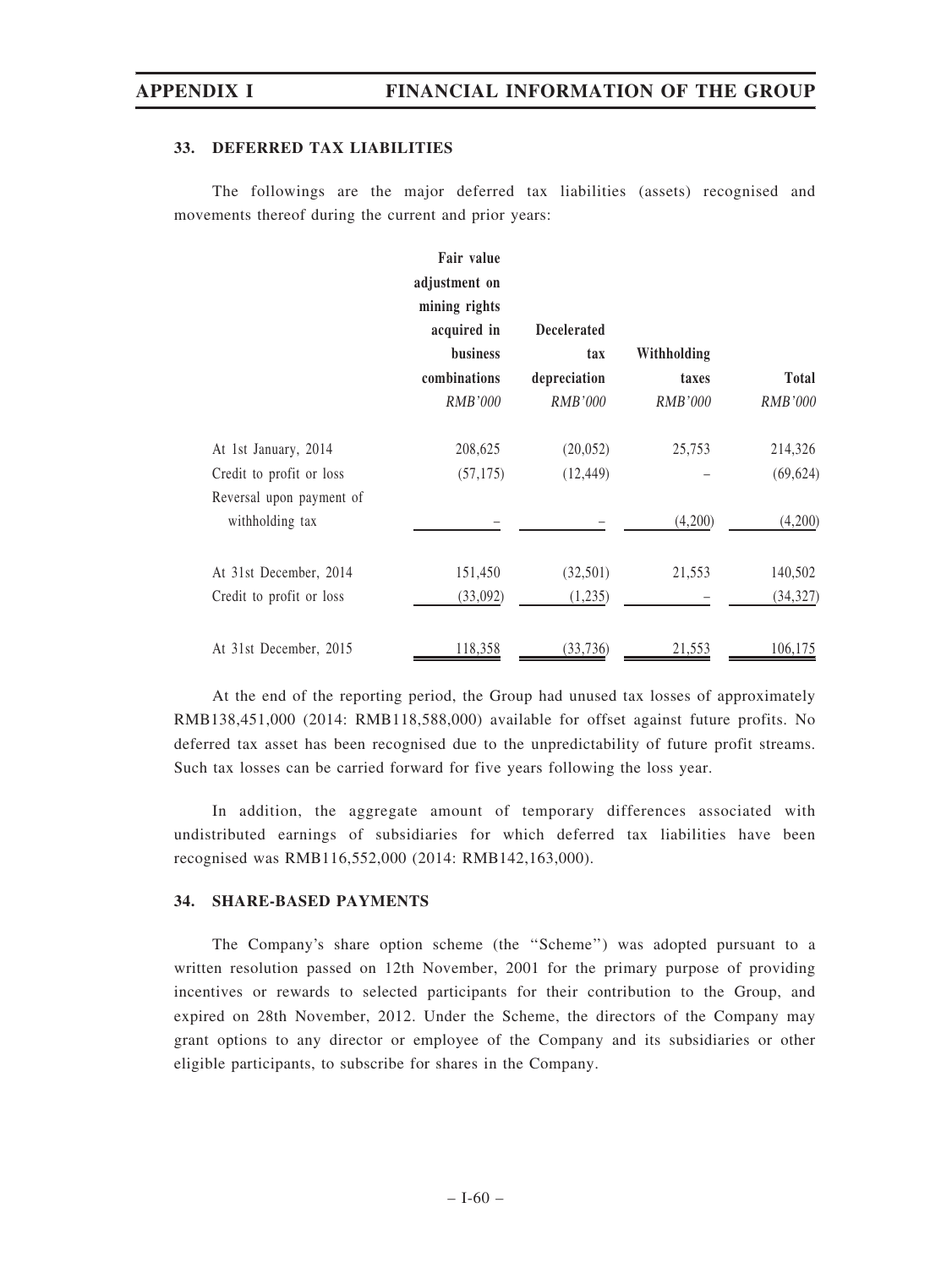An option may be accepted by a participant upon payment of HK\$1 per option and within such time as may be specified in the offer for grant of the option, which shall not be later than 21 days of the date of the offer. An option may be exercised in accordance with the terms of the Scheme at any time during a period to be determined and notified by the directors of the Company at the time of such grant to each grantee, which period commence on the date of acceptance of the offer for the grant of option but shall end in any event not later than 10 years from the date of grant of the option subject to the provisions for early termination thereof.

The Scheme was terminated pursuant to a resolution passed on 9th June, 2011. Outstanding options under the Scheme shall continue to be valid and exercisable in accordance with the Scheme after its termination.

On 11th June, 2011, a new share option scheme was adopted pursuant to a resolution passed on 9th June, 2011 (the ''New Scheme''). The purpose of the New Scheme is to enable the Group to grant share options to the eligible participants as incentives or rewards for their contribution to the Group. The New Scheme is valid for 10 years from the date of its adoption.

Under the New Scheme, the board of directors of the Company may, at its discretion, invite any eligible participant to take up options to subscribe for shares in the Company.

The eligibility of any of the eligible participants to an offer of share options shall be determined by the directors of the Company from time to time on the basis of the opinion of the directors of the Company as to his contribution to the development and growth of the Group. The eligible participants included:

- (a) any eligible employee;
- (b) any non-executive director (including independent non-executive director) of the Company, any of its subsidiaries or any entity in which any member of the Group holds any equity interest (''Invested Entity'');
- (c) any supplier of goods or services to any member of the Group or any Invested Entity;
- (d) any customer of any member of the Group or any Invested Entity;
- (e) any person or entity that provides research, development or other technological support to any member of the Group or any Invested Entity;
- (f) any shareholder of any member of the Group or any Invested Entity or any holder of any securities issued by any member of the Group or any Invested Entity;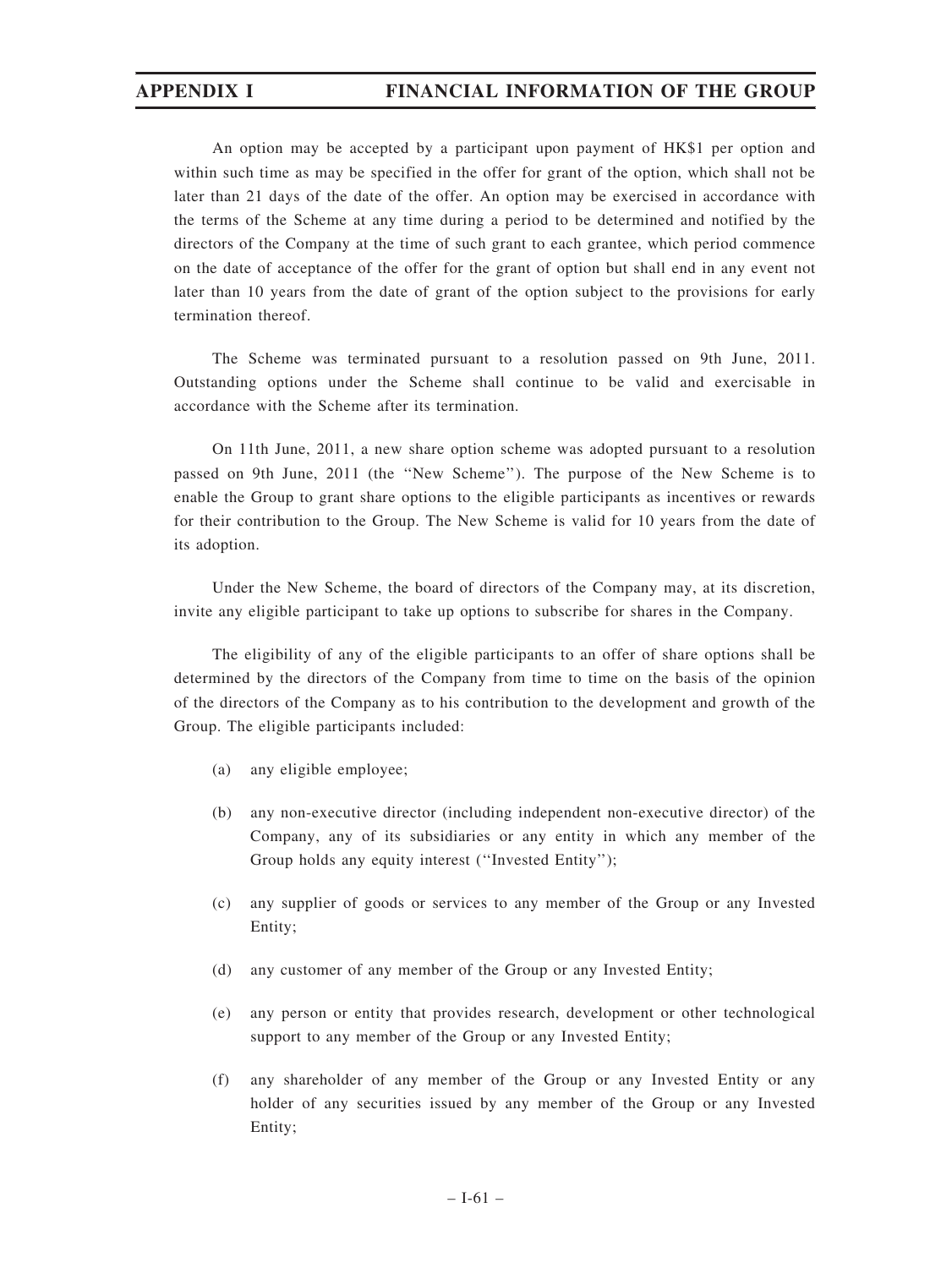- (g) any adviser (professional or otherwise) or consultant to any area of business or business development of any member of the Group or any Invested Entity; and
- (h) any other group or classes of participants who have contributed or may contribute by way of joint venture, business alliance or other business arrangement to the development and growth of the Group, and, for the purposes of the New Scheme, the offer of share options may be made to any company wholly owned by one or more eligible participants.

The making of an offer of share options to any director of the Company, chief executive or substantial shareholder of the Company, or any of their respective associates must be approved by the independent non-executive directors of the Company (excluding any independent non-executive director of the Company who or whose associate is the proposed grantee of an option).

The maximum number of the Company's shares which may be allotted and issued upon exercise of all outstanding share options granted and yet to be exercised under the New Scheme and any other share option schemes adopted by the Company shall not exceed 30% of the share capital of the Company in issue from time to time. No options may be granted under the New Scheme or any other share option scheme adopted by the Company if the grant of such option will result in the limit referred to in this paragraph being exceeded.

The total number of the Company's shares which may be allotted and issued upon exercise of all options (excluding, for this purpose, options which have lapsed in accordance with the terms of the New Scheme and any other share option scheme of the Company) to be granted under the New Scheme and any other share option scheme of the Company must not in aggregate exceed 10% of the Company's shares in issue at the date of approval of the New Scheme.

Options granted must be taken up not be later than 21 days from the offer date, upon payment of HK\$1 per each grant. Any option under the New Scheme which has vested, in respect of which all conditions attaching to it have satisfied and which has not lapsed may be exercised at any time during the validity period of the options as specified in the offer for the grant of the options.

The exercise price in respect of any share option shall, subject to any adjustments made pursuant to the New Scheme for the event of any alteration in the capital structure of the Company, be at the discretion of the directors of the Company, provided that it shall not be less than the highest of (i) the closing price of the Company's shares as stated in the Stock Exchange's daily quotations sheet for trade in one or more board lots of the Company's shares on the offer date of share options; (ii) the average closing price of the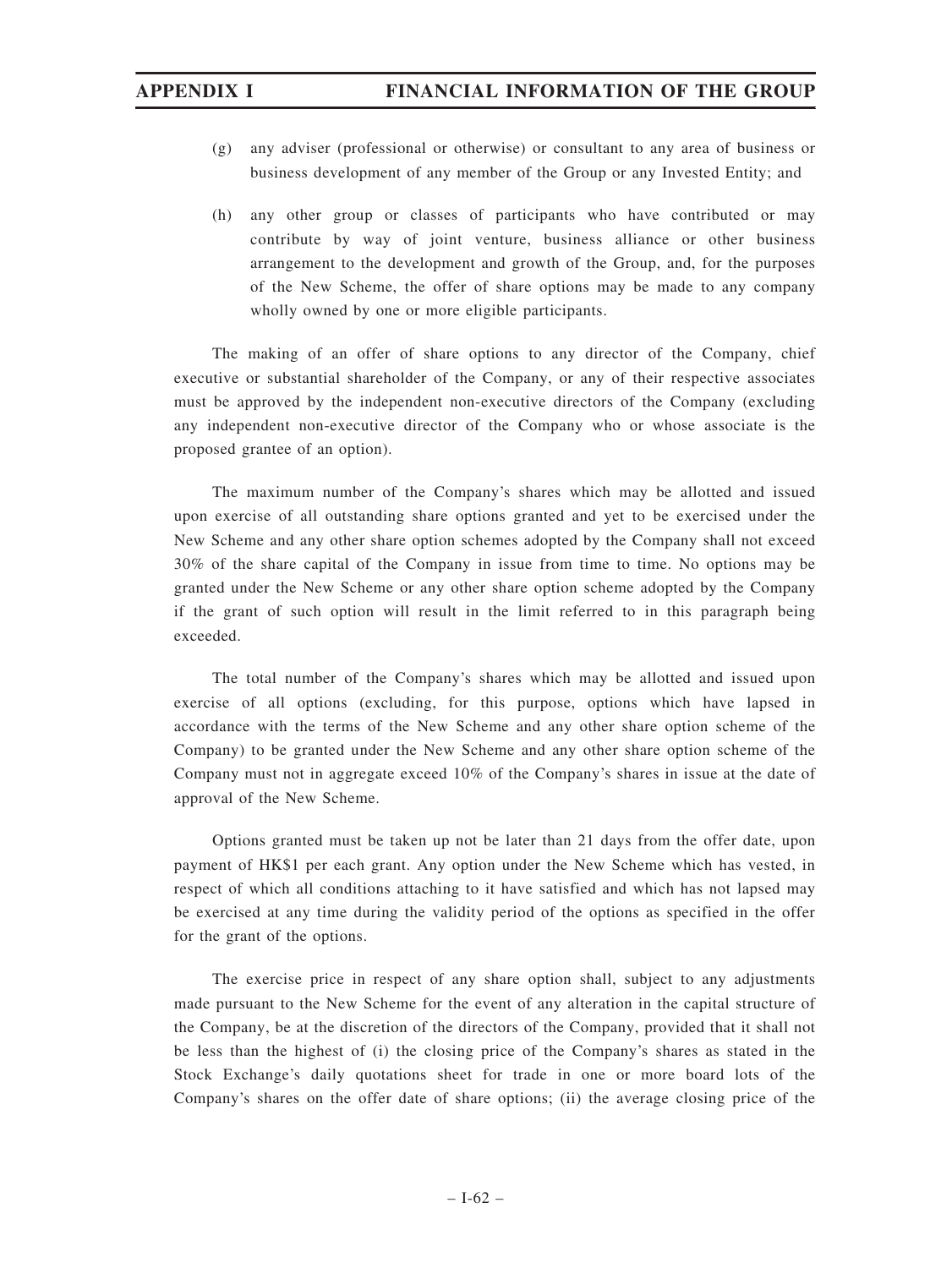Company's shares as stated in the Stock Exchange's daily quotations sheets for the five business days immediately preceding the offer date of share options; and (iii) the nominal value of the Company's share.

At 31st December, 2015, the number of shares in respect of which options remained outstanding under the Scheme was 39,466,059 (2014: 48,722,513), representing 4% (2014: 5%) of the shares of the Company in issue at that date.

The following table discloses details of the Company's share options held by directors and other eligible persons during the year:

|                                              | Date of grant                             | Exercise price<br>per share<br><b>HK\$</b> | Exercisable period                                      | Outstanding<br>at 1st January,<br>2015 | <b>Exercised during</b><br>the year | Transfer during<br>the year<br>(Note ii) | Lapsed during the<br>year | Outstanding<br>at 31st December,<br>2015 |
|----------------------------------------------|-------------------------------------------|--------------------------------------------|---------------------------------------------------------|----------------------------------------|-------------------------------------|------------------------------------------|---------------------------|------------------------------------------|
| Directors of<br>the Company                  | 27th May, 2009                            | 0.8540                                     | 28th May, 2009 to<br>26th May, 2019                     | 1,179,069                              |                                     | (372, 338)                               | (372, 338)                | 434,393                                  |
|                                              | 9th July, 2009                            | 0.8540                                     | 9th July, 2009 to<br>24th May, 2018                     | 3,759,366                              |                                     | (372, 338)                               | (1, 117, 014)             | 2,270,014                                |
|                                              | 19th April, 2010                          | 1.6170                                     | 20th April, 2010 to<br>19th April, 2020                 | 1,591,800                              | L,                                  | (1, 591, 800)                            |                           |                                          |
|                                              | 30th January, 2012                        | 0.5503                                     | 1st April, 2012 to<br>29th January, 2017                | 5,157,432                              | Ĭ.                                  | (2,164,848)                              | (1,273,440)               | 1,719,144                                |
|                                              | 30th January, 2012                        |                                            | 0.5503 1st April, 2013 to<br>29th January, 2017         | 3,868,074                              |                                     | (1,623,636)                              | (955,080)                 | 1,289,358                                |
|                                              | 30th January, 2012                        | 0.5503                                     | 1st April, 2014 to<br>29th January, 2017                | 3,868,074                              |                                     | (1,623,636)                              | (955,080)                 | 1,289,358                                |
|                                              |                                           |                                            |                                                         | 19,423,815                             |                                     | (7,748,596)                              | (4,672,952)               | 7,002,267                                |
| Other eligible<br>persons                    | 27th May, 2009                            | 0.8540                                     | 28th May, 2009 to<br>26th May, 2019                     | 2,481,004                              |                                     | 372,338                                  | (197, 330)                | 2,656,012                                |
|                                              | 9th July, 2009                            | 0.8540                                     | 9th July, 2009 to<br>24th May, 2018                     | 3,687,393                              |                                     | 372,338                                  | (708, 692)                | 3,351,039                                |
|                                              | 19th April, 2010                          | 1.6170                                     | 20th April, 2010 to<br>19th April, 2020                 | 742,840                                |                                     | 1,591,800                                | (530, 600)                | 1,804,040                                |
|                                              | 19th April, 2010                          | 1.6170                                     | 20th April, 2011 to<br>19th April, 2020                 | 159,180                                |                                     |                                          |                           | 159,180                                  |
|                                              | 19th April, 2010                          | 1.6170                                     | 20th April, 2012 to<br>19th April, 2020                 | 159,180                                |                                     |                                          |                           | 159,180                                  |
|                                              | 30th January, 2012                        | 0.5503                                     | 1st April, 2012 to<br>29th January, 2017                | 4,987,641                              | (933, 856)                          | 2,164,848                                | (84, 896)                 | 6,133,737                                |
|                                              | 30th January, 2012                        | 0.5503                                     | 1st April, 2013 to<br>29th January, 2017                | 3,740,730                              | (700, 392)                          | 1,623,636                                | (63, 672)                 | 4,600,302                                |
|                                              | 30th January, 2012                        | 0.5503                                     | 1st April, 2014 to<br>29th January, 2017                | 3,740,730                              | (700, 392)                          | 1,623,636                                | (63, 672)                 | 4,600,302                                |
|                                              | 23rd January, 2014<br>2nd September, 2014 | 0.445<br>0.442                             | Note i<br>2nd September, 2014 to<br>1st September, 2019 | 9,000,000<br>600,000                   | (600,000)                           |                                          |                           | 9,000,000                                |
|                                              |                                           |                                            |                                                         | 29,298,698                             | (2,934,640)                         | 7,748,596                                | (1,648,862)               | 32,463,792                               |
| Total                                        |                                           |                                            |                                                         | 48,722,513                             | (2,934,640)                         |                                          | (6, 321, 814)             | 39,466,059                               |
| Exercisable                                  |                                           |                                            |                                                         | 39,722,513                             |                                     |                                          |                           | 30,466,509                               |
| Weighted average<br>exercise price<br>(HK\$) |                                           |                                            |                                                         | 0.66                                   |                                     |                                          |                           | 0.71                                     |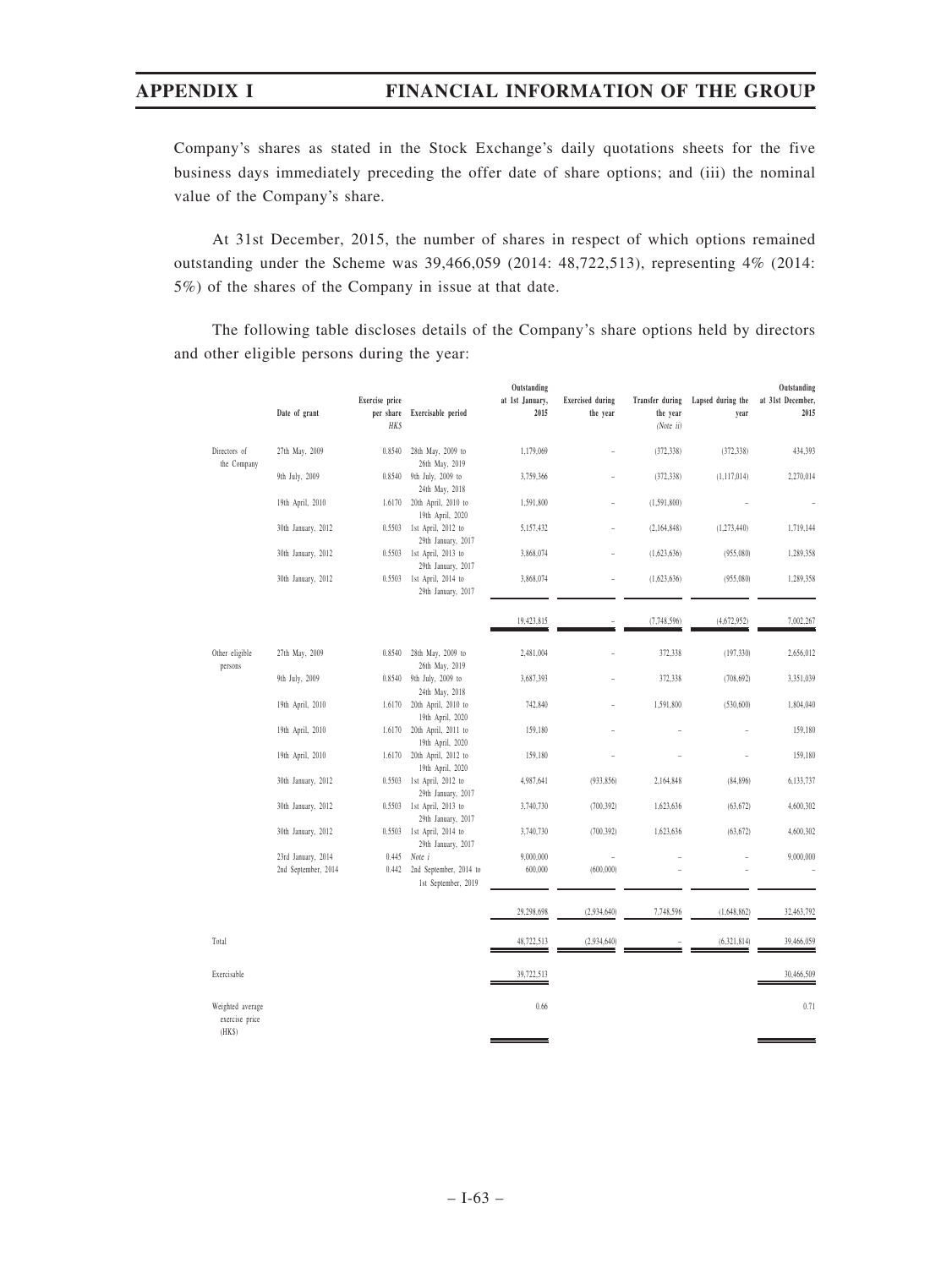The following table discloses details of the Company's share options held by directors and employees during the prior year:

|                                              | Date of grant                             | Exercise price<br>per share<br><b>HK\$</b> | Exercisable period                                      | Outstanding at 1st<br>January, 2014 | Granted during<br>the year<br>(Note iii) | Transfer during<br>the year | Lapsed during the<br>year | Outstanding at<br>31st December.<br>2014 |
|----------------------------------------------|-------------------------------------------|--------------------------------------------|---------------------------------------------------------|-------------------------------------|------------------------------------------|-----------------------------|---------------------------|------------------------------------------|
| Directors of the<br>Company                  | 27th May, 2009                            | 0.8540                                     | 28th May, 2009 to<br>26th May, 2019                     | 1,179,069                           |                                          |                             |                           | 1,179,069                                |
|                                              | 9th July, 2009                            | 0.8540                                     | 9th July, 2009 to<br>24th May, 2018                     | 2,978,705                           |                                          | 780,661                     |                           | 3,759,366                                |
|                                              | 19th April, 2010                          | 1.6170                                     | 20th April, 2010 to<br>19th April, 2020                 | 1,591,800                           |                                          |                             |                           | 1,591,800                                |
|                                              | 30th January, 2012                        | 0.5503                                     | 1st April, 2012 to<br>29th January, 2017                | 4,584,384                           |                                          | 573,048                     |                           | 5,157,432                                |
|                                              | 30th January, 2012                        | 0.5503                                     | 1st April, 2013 to<br>29th January, 2017                | 3,438,288                           |                                          | 429,786                     |                           | 3,868,074                                |
|                                              | 30th January, 2012                        | 0.5503                                     | 1st April, 2014 to<br>29th January, 2017                | 3,438,288                           |                                          | 429,786                     |                           | 3,868,074                                |
|                                              |                                           |                                            |                                                         | 17,210,534                          |                                          | 2,213,281                   |                           | 19,423,815                               |
| Other eligible<br>persons                    | 27th May, 2009                            | 0.8540                                     | 28th May, 2009 to<br>26th May, 2019                     | 2,592,706                           |                                          |                             | (111, 702)                | 2,481,004                                |
|                                              | 9th July, 2009                            | 0.8540                                     | 9th July, 2009 to<br>24th May, 2018                     | 4,542,521                           |                                          | (780, 661)                  | (74, 467)                 | 3,687,393                                |
|                                              | 19th April, 2010                          | 1.6170                                     | 20th April, 2010 to<br>19th April, 2020                 | 742,840                             |                                          |                             |                           | 742,840                                  |
|                                              | 19th April, 2010                          | 1.6170                                     | 20th April, 2011 to<br>19th April, 2020                 | 159,180                             |                                          |                             |                           | 159,180                                  |
|                                              | 19th April, 2010                          | 1.6170                                     | 20th April, 2012 to<br>19th April, 2020                 | 159,180                             |                                          |                             |                           | 159,180                                  |
|                                              | 16th December, 2010                       | 1.2721                                     | 17th December, 2010 to<br>16th December, 2020           | 152,812                             |                                          |                             | (152, 812)                |                                          |
|                                              | 16th December, 2010                       |                                            | 1.2721 17th December, 2011 to<br>16th December, 2020    | 114,609                             |                                          |                             | (114, 609)                |                                          |
|                                              | 16th December, 2010                       | 1.2721                                     | 17th December, 2012 to<br>16th December, 2020           | 114,609                             |                                          |                             | (114, 609)                |                                          |
|                                              | 30th January, 2012                        | 0.5503                                     | 1st April, 2012 to<br>29th January, 2017                | 5,815,377                           |                                          | (573, 048)                  | (254, 688)                | 4,987,641                                |
|                                              | 30th January, 2012                        | 0.5503                                     | 1st April, 2013 to<br>29th January, 2017                | 4,361,532                           |                                          | (429, 786)                  | (191, 016)                | 3,740,730                                |
|                                              | 30th January, 2012                        | 0.5503                                     | 1st April, 2014 to<br>29th January, 2017                | 4,361,532                           |                                          | (429, 786)                  | (191, 016)                | 3,740,730                                |
|                                              | 23rd January, 2014<br>2nd September, 2014 | 0.445<br>0.442                             | Note i<br>2nd September, 2014 to<br>1st September, 2019 |                                     | 9,000,000<br>600,000                     |                             |                           | 9,000,000<br>600,000                     |
|                                              |                                           |                                            |                                                         | 23,116,898                          | 9,600,000                                | (2, 213, 281)               | (1, 204, 919)             | 29,298,698                               |
| Total                                        |                                           |                                            |                                                         | 40,327,432                          | 9,600,000                                |                             | (1, 204, 919)             | 48,722,513                               |
| Exercisable                                  |                                           |                                            |                                                         | 32,527,612                          |                                          |                             |                           | 39,722,513                               |
| Weighted average<br>exercise price<br>(HK\$) |                                           |                                            |                                                         | 0.71                                |                                          |                             |                           | 0.66                                     |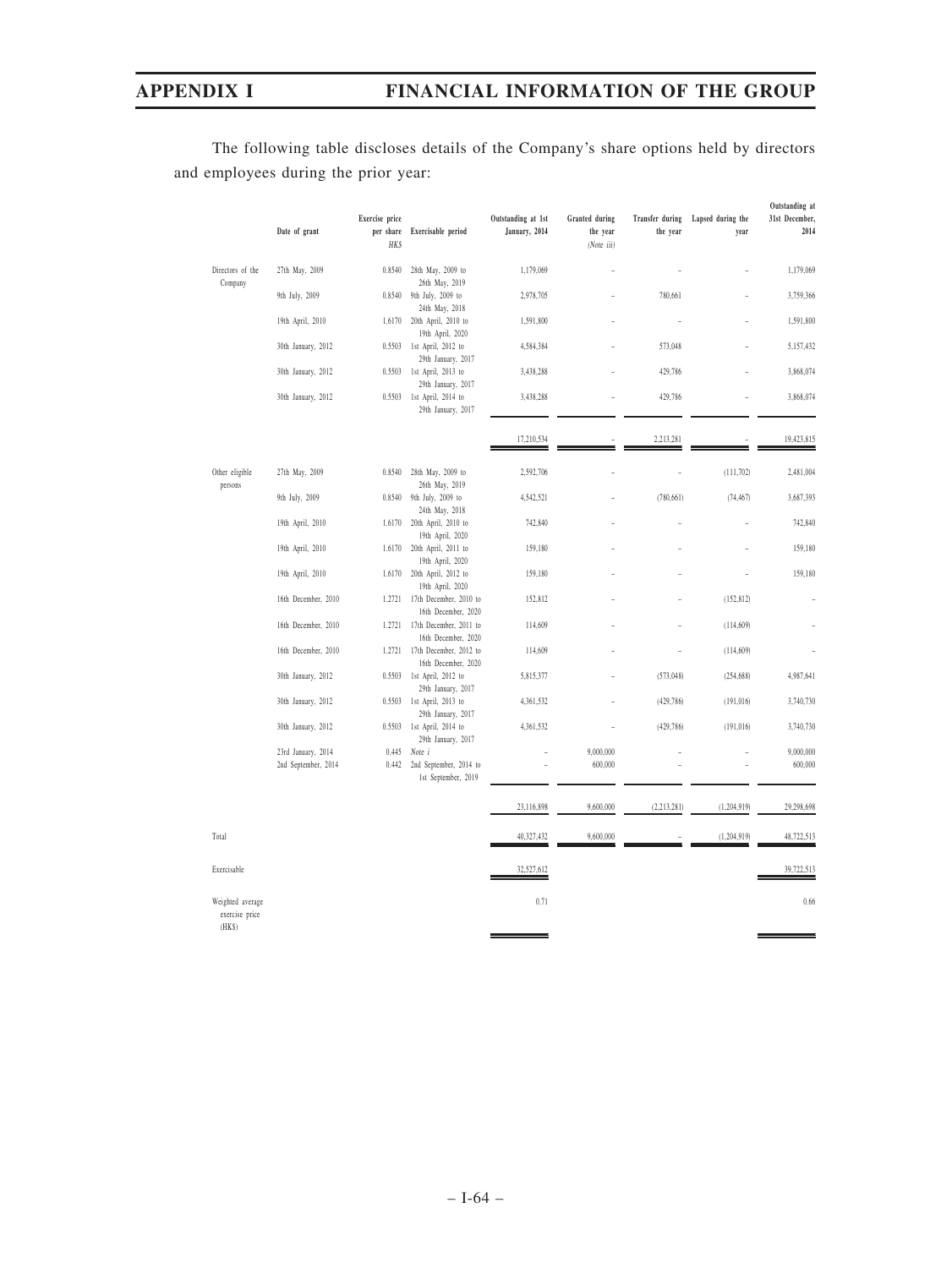Notes:

- (i) Pursuant to a grant letter entered between the Company and an eligible grantee (''Grantee'') on 23rd January, 2014 (''Grant Letter''), share options in respect of up to a total of 9,000,000 ordinary shares of HK\$0.10 each in the share capital of the Company were granted by the Company to the Grantee in consideration of the provision by the Grantee as an investment consultant engaged by the Company of certain services to the Group from time to time. The exercisable period of those share options is from the date of the exercise condition being satisfied as specified in the Grant Letter, and expire on the third anniversary of the date of grant. The details of the Grant Letter are set out in the Company's announcement dated 23rd January, 2014. As at 31st December, 2015, no share options granted under the Grant Letter is exercisable.
- (ii) The options transferred relates to resignation of Mr. Chen Yunhua and Mr. Liu Xiaoguang as directors on 5th January, 2015 and 25th March, 2015, respectively. They were granted the options in the capacity as directors and still held the options in the capacity as other eligible persons.
- (iii) The options transferred relates to appointment of a director, Mr. Bai Zhaoxiang on 10th October, 2014, who received the options in his capacity as an employee before the appointment as director.

The Group recognised the total expenses of RMB77,000 (2014: RMB130,000) for the year ended 31st December, 2015 in relation to the share options granted by the Company.

### 35. CAPITAL RISK MANAGEMENT

The Group manages its capital to ensure that entities in the Group will be able to continue as a going concern while maximising the return to shareholders through the optimisation of the debt and equity balance. The Group's overall strategy remains unchanged from prior years.

The capital structure of the Group consists of debts, which include amounts due to related companies, amounts due to directors, bank borrowings, corporate bonds and equity reserves attributable to owners of the Company, comprising issued share capital and various reserves.

The directors of the Company review the capital structure on a semi-annual basis. As part of this review, the directors of the Company consider the cost of capital and the risks associates with each class of capital. Based on recommendations of the directors of the Company, the Group will balance its overall capital structure through new share issues and share buy-backs as well as the issue of new debts or the redemption of existing debts.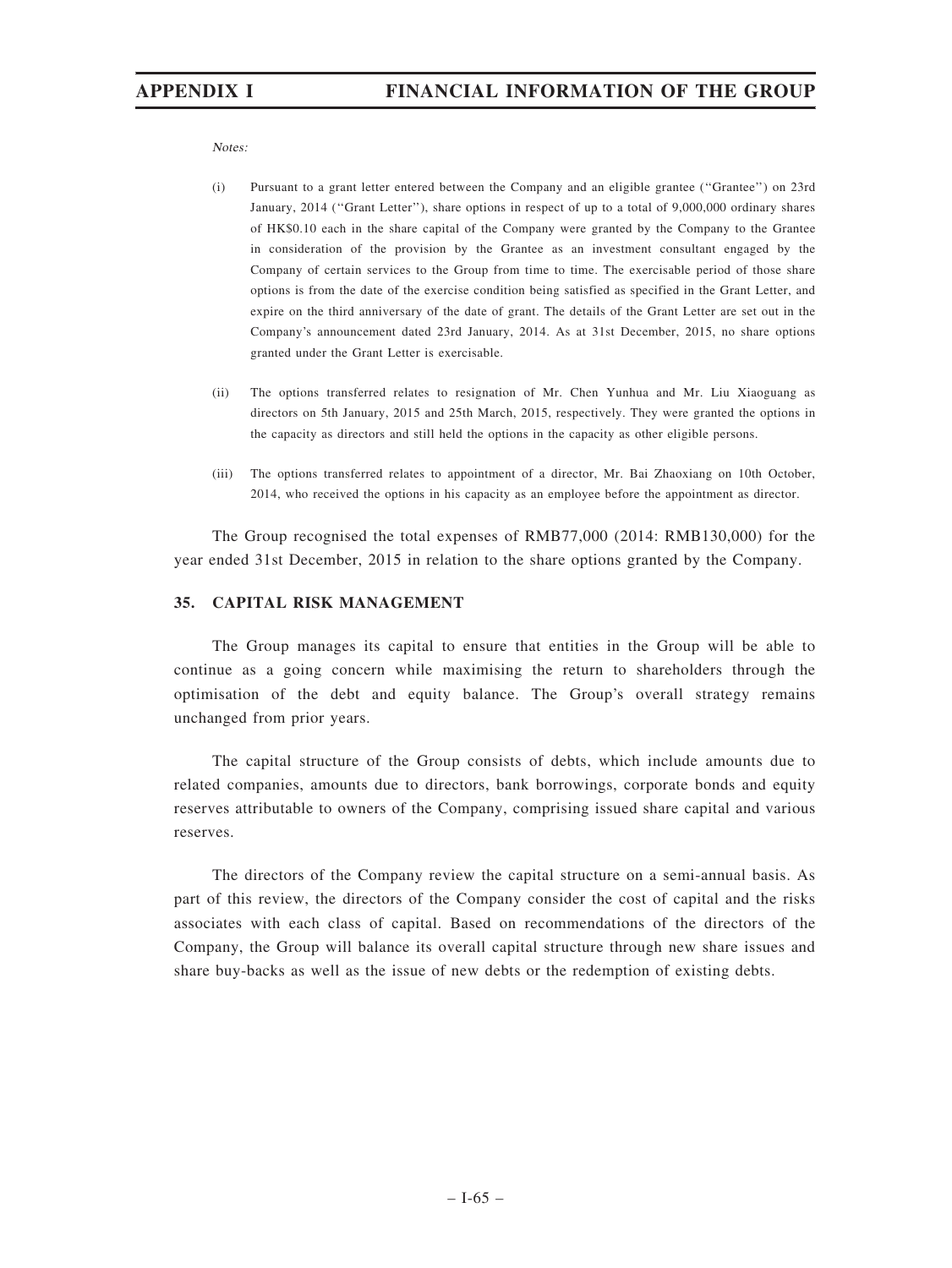## 36. FINANCIAL INSTRUMENTS

## Categories of financial instruments

|                                       | 2015    | 2014    |
|---------------------------------------|---------|---------|
|                                       | RMB'000 | RMB'000 |
| <b>Financial assets</b>               |         |         |
| Available-for-sale investments        |         | 4,841   |
| Loans and receivables                 |         |         |
| (including cash and cash equivalents) | 147,463 | 313,901 |
| <b>Financial liabilities</b>          |         |         |
| Amortised cost                        | 207,050 | 314,521 |

### Financial risk management objectives and policies

The Group's major financial instruments include available-for-sale investments, long term deposits, trade and other receivables, amounts due from related companies, pledged bank deposits, bank balances and cash, trade and other payables, amounts due to related companies/directors, bank borrowings and corporate bonds. Details of the financial instruments are disclosed in respective notes. The risks associated with these financial instruments include market risk (currency risk and interest rate risk), credit risk and liquidity risk. The policies on how to mitigate these risks are set out below. The management manages and monitors these exposures to ensure appropriate measures are implemented on a timely and effective manner.

### Market risk

### Currency risk

The carrying amounts of the Group's monetary assets and monetary liabilities which are denominated in a currency other than the functional currency of the relevant group entities at the end of the reporting period date are as follows:

|      | <b>Liabilities</b> |                | <b>Assets</b>  |                |
|------|--------------------|----------------|----------------|----------------|
|      | 2015               | 2014           |                | 2014           |
|      | <i>RMB'000</i>     | <i>RMB'000</i> | <i>RMB'000</i> | <i>RMB'000</i> |
| US\$ |                    |                | 96,074         | 110,250        |
| HK\$ | 133,723            | 2,556          | 4,584          | 3,151          |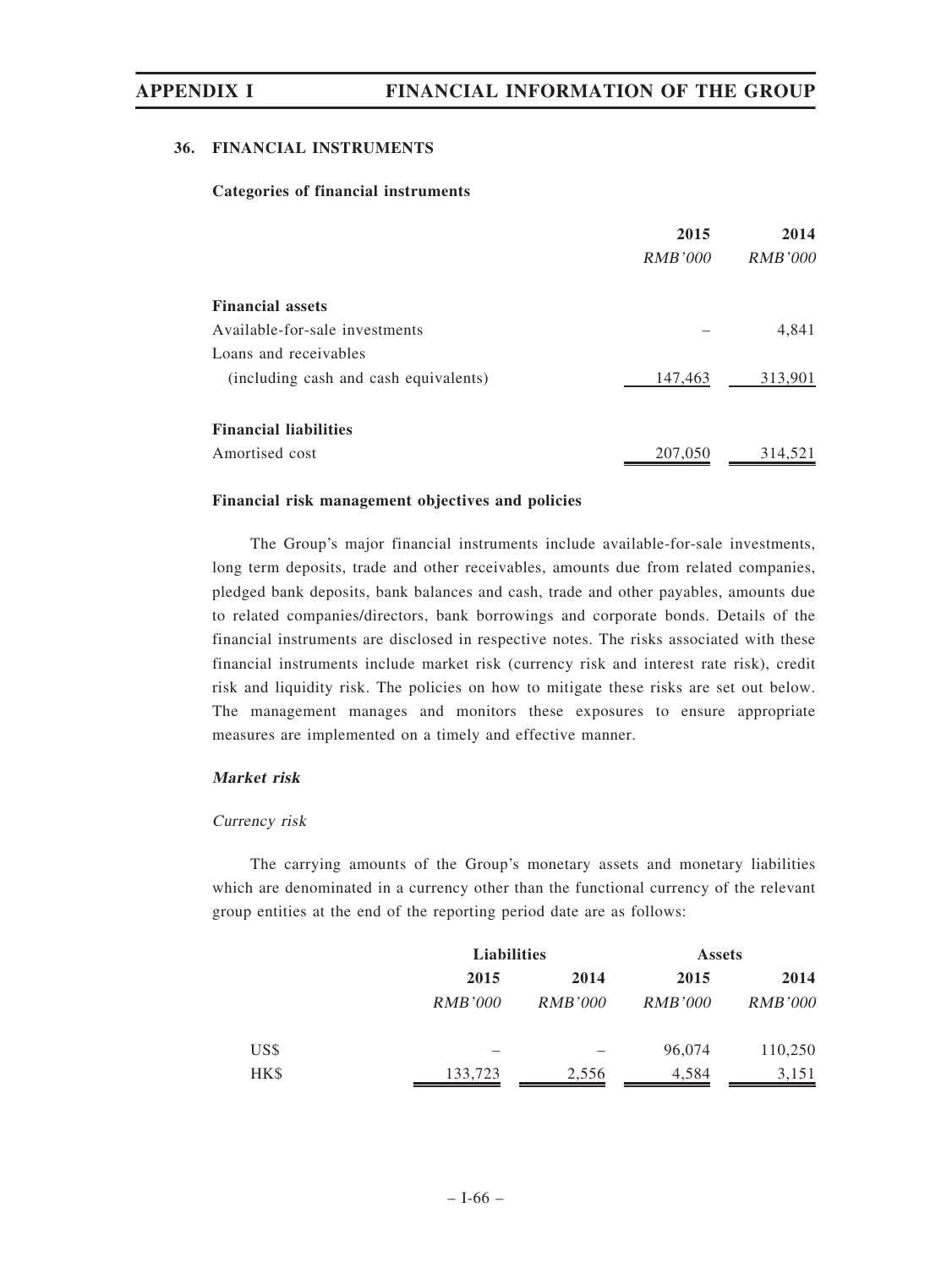Sensitivity analysis

The Group is mainly exposed to HK\$ and US\$ exchange risk.

The following table details the Group's sensitivity to a 5% increase and decrease in RMB against HK\$ and US\$. 5% is the sensitivity rate used which represents management's assessment of the reasonably possible change in foreign exchange rates. The sensitivity analysis includes only outstanding foreign currency denominated monetary items and adjusts their translation at the year end for a 5% change in foreign currency rate. The sensitivity analysis includes other receivables, amounts due from related companies, amounts due to related companies, amounts due to directors, bank balances and corporate bonds that are denominated in HK\$ and US\$. A positive number below indicates an increase in post-tax loss for the year where HK\$ and US\$ weakening 5% (2014: 5%) against the functional currency of the relevant group entities. For a 5% (2014: 5%) strengthen of HK\$ and US\$ against the functional currency of the relevant group entities, there would be an equal and opposite impact on the result.

|                   | <b>US\$</b> Impact |                | <b>HK\$</b> Impact |                |
|-------------------|--------------------|----------------|--------------------|----------------|
|                   | 2015<br>2014       |                | 2015               | 2014           |
|                   | <i>RMB'000</i>     | <i>RMB'000</i> | <i>RMB'000</i>     | <i>RMB'000</i> |
| Post-tax loss for |                    |                |                    |                |
| the year          | 4,011              | 4,603          | (5,392)            | 25             |

The Group's sensitivity to foreign currency has increased during the current year mainly due to an increase in liabilities that are denominated in HK\$.

### Interest rate risk

The Group is exposed to fair value interest rate risk in relation to other receivables, pledged bank deposits and corporate bonds. Currently, the Group does not have a hedging policy. However, management monitors interest rate exposure and will consider hedging significant fixed rate borrowings should the need arise.

The Group is also exposed to cash flow interest rate risk in relation to long term deposits, variable- rate bank balances and bank borrowings. It is the Group's policy to keep its bank balances and bank borrowings at floating rate of interests so as to minimise the fair value interest rate risk.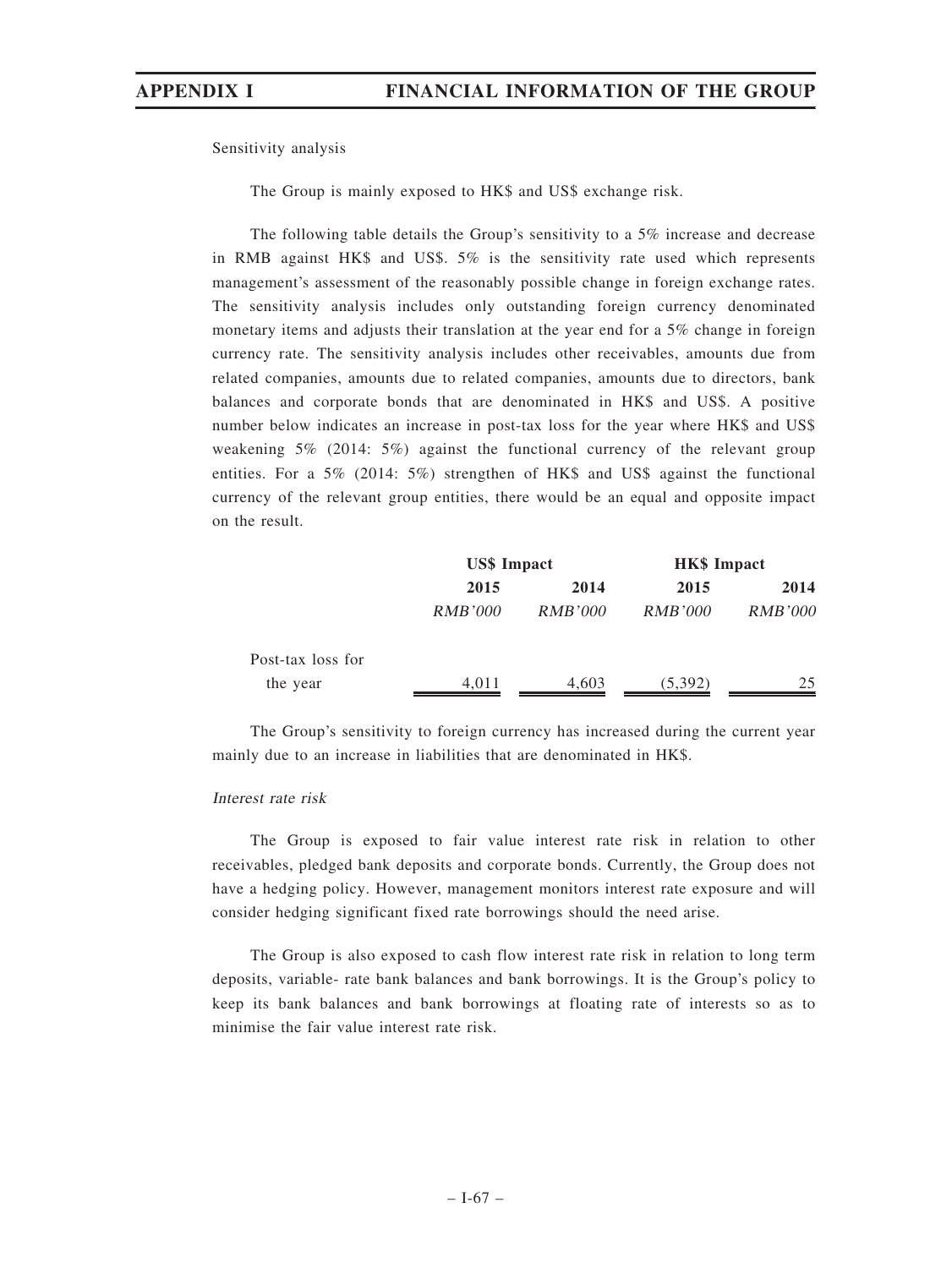The Group's exposures to interest rates on financial liabilities are detailed in the liquidity risk management section of this note. The Group's cash flow interest rate risk is mainly concentrated on the fluctuation of Hong Kong Interbank Offered Rate and The People's Bank of China Base Lending Rate arising from the Group's bank borrowings and bank balances.

### Sensitivity analysis

The sensitivity analyses below have been determined based on the exposure to interest rates for bank borrowings and variable-rate bank balances at the end of the reporting period and management considers that such exposure for long term deposits is not significant. The analysis is prepared assuming the amounts of liabilities outstanding at the end of the reporting period were outstanding for the whole year. 50 basis points (2014: 50 basis points) increase or decrease is used for bank borrowings respectively for the management's assessment of the reasonably possible change in interest rates.

If interest rates had been 50 basis points higher/lower for bank borrowings and variable-rate bank balances and all other variables were held constant, the Group's post-tax loss the year ended 31st December, 2015 would increase/decrease by RMB41,000 (2014: RMB632,000). This is mainly attributable to the Group's exposure to interest rates on its variable-rate bank borrowings.

## Credit risk

As at 31st December, 2015, the Group's maximum exposure to credit risk which will cause a financial loss to the Group due to failure to discharge an obligation by the counterparties or related companies is arising from the carrying amount of the respective recognised financial assets as stated in the consolidated statement of financial position.

The credit risk on liquid funds is limited because the counterparties are banks with high credit ratings assigned by international credit-rating agencies.

The Group has concentration of credit risk on other receivables and amounts due from related companies. Other receivables were mainly due from two (2014: six) external parties. And the amounts due from related companies in non-trade nature were mainly attributed to one (2014: two) related company.

In order to minimise the credit risk, the Group has monitoring procedures to ensure that follow-up action is taken to recover overdue debts. In addition, the Group reviews the recoverable amount of each individual trade and other receivable and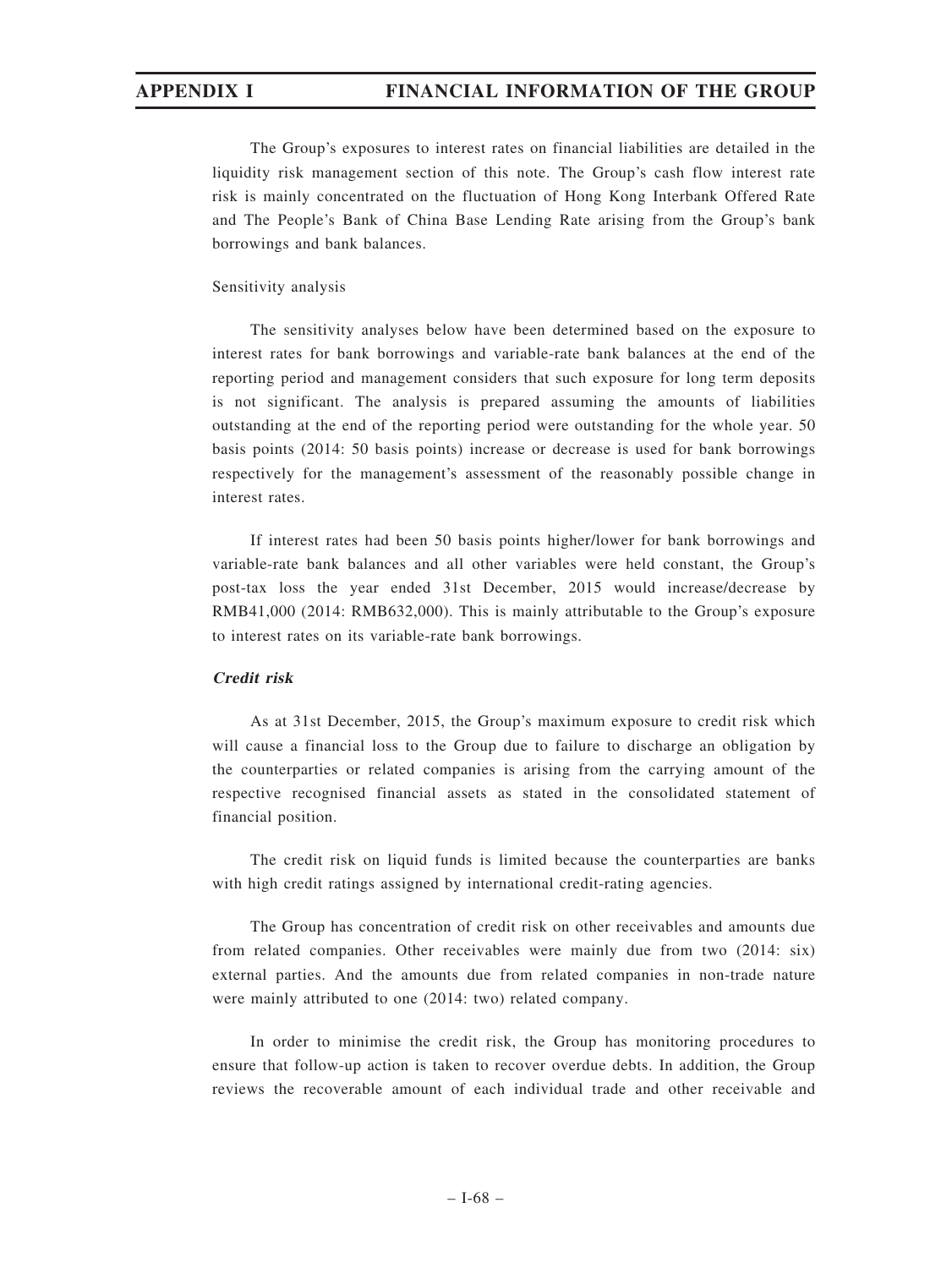amounts due from related companies at the end of the reporting period to ensure that adequate impairment losses are made for irrecoverable amounts. In this regard, the directors of the Company consider that the Group's credit risk is significantly reduced.

## Liquidity risk

In the management of the liquidity risk, the Group monitors and maintains a level of cash and cash equivalents deemed adequate by the management to finance the Group's operations and mitigate the effects of fluctuations in cash flows. The management monitors the utilisation of bank borrowings and ensures compliance with loan covenants.

The following table details the Group's remaining contractual maturity for its non-derivative financial liabilities based on the agreed repayment terms. The table has been drawn up based on the undiscounted cash flows of financial liabilities based on the earliest date on which the Group can be required to pay. Specifically, bank loans with a repayment on demand clause are included in the earliest time band regardless of the probability of the banks choosing to exercise their rights. The maturity dates for other non-derivative financial liabilities are based on the agreed repayment dates. The table includes both interest and principal cash flows. To the extent that interest flows are floating rate, the undiscounted amount is derived from interest rate curve at the end of the reporting period.

## Liquidity risk tables

|                                                       | Weighted<br>average<br>effective<br>interest rate<br>% | On demand<br>or less than<br>1 month<br>RMB'000 | 1-3 months<br>RMB'000 | 3 months to<br>1 year<br>RMB'000 | $1-5$ years<br>RMB'000 | Over<br>5 years<br>RMB'000 | Total<br>undiscounted<br>cash flows<br>RMB'000 | Carrying<br>amounts<br>RMB'000 |
|-------------------------------------------------------|--------------------------------------------------------|-------------------------------------------------|-----------------------|----------------------------------|------------------------|----------------------------|------------------------------------------------|--------------------------------|
| 2015                                                  |                                                        |                                                 |                       |                                  |                        |                            |                                                |                                |
| Non-derivative financial<br>liabilities               |                                                        |                                                 |                       |                                  |                        |                            |                                                |                                |
| Trade and other payables<br>Amounts due to related    |                                                        | 25,275                                          | 340                   | 5,549                            | 41                     | -                          | 31,205                                         | 31,205                         |
| companies                                             |                                                        | 22,122                                          | -                     | 19                               | -                      | $\qquad \qquad -$          | 22,141                                         | 22,141                         |
| Amounts due to directors<br>Bank borrowings (variable |                                                        | 314                                             |                       | $\overline{\phantom{0}}$         |                        | $\qquad \qquad$            | 314                                            | 314                            |
| rate)                                                 | 5.52%                                                  | 20,690                                          |                       |                                  |                        | -                          | 20,690                                         | 20,000                         |
| Corporate bonds                                       | 7.81%                                                  |                                                 | 782                   | 5,971                            | 162,763                |                            | 169,516                                        | 133,390                        |
|                                                       |                                                        | 68,401                                          | 1,122                 | 11,539                           | 162,804                |                            | 243,866                                        | 207,050                        |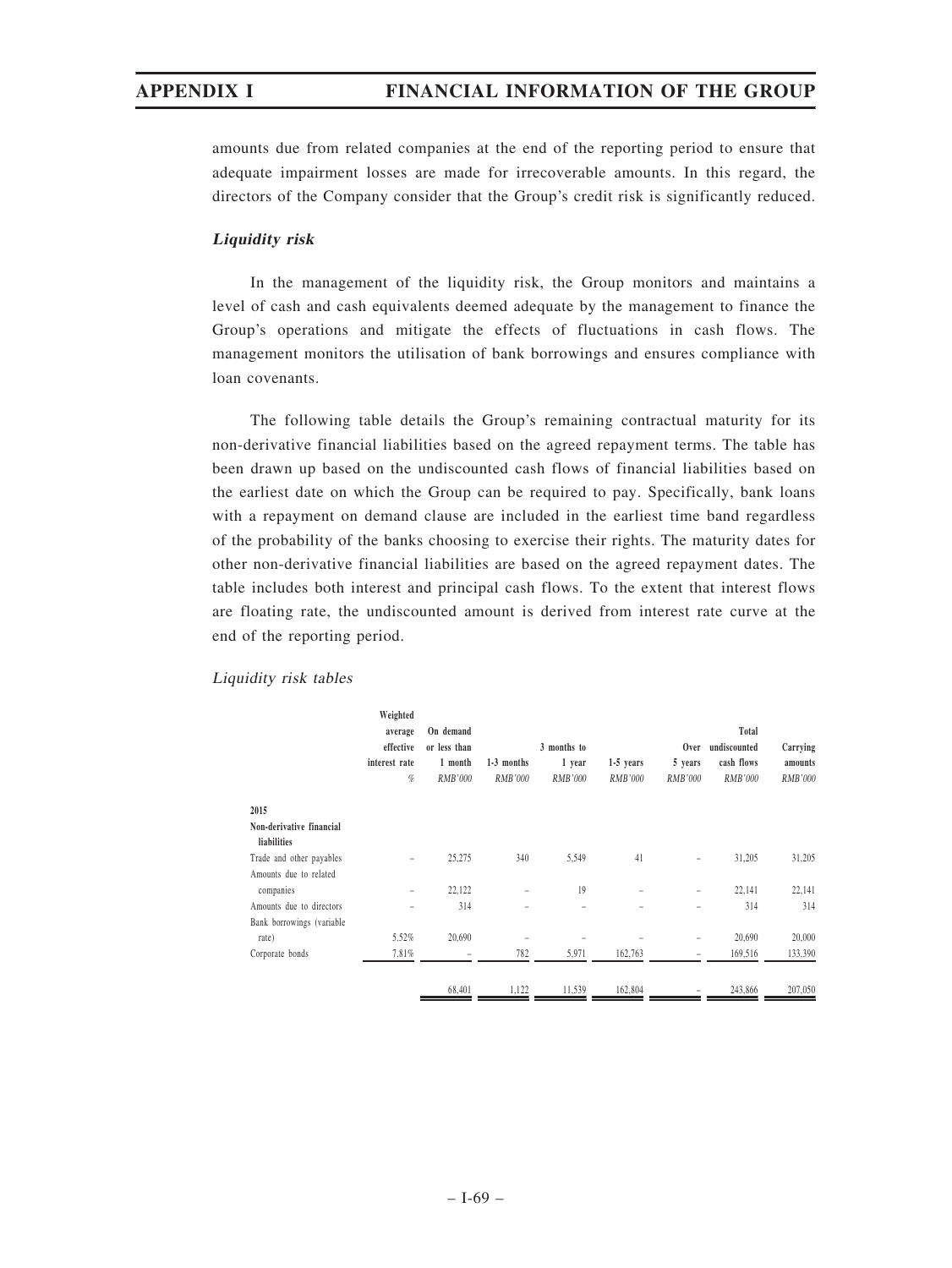|                                                       | Weighted<br>average<br>effective<br>interest rate<br>% | On demand<br>or less than<br>1 month<br>RMB'000 | 1-3 months<br>RMB'000 | 3 months to<br>1 year<br>RMB'000 | 1-5 years<br>RMB'000 | Over<br>5 years<br>RMB'000 | Total<br>undiscounted<br>cash flows<br>RMB'000 | Carrying<br>amounts<br>RMB'000 |
|-------------------------------------------------------|--------------------------------------------------------|-------------------------------------------------|-----------------------|----------------------------------|----------------------|----------------------------|------------------------------------------------|--------------------------------|
| 2014                                                  |                                                        |                                                 |                       |                                  |                      |                            |                                                |                                |
| Non-derivative financial<br>liabilities               |                                                        |                                                 |                       |                                  |                      |                            |                                                |                                |
| Trade and other payables<br>Amounts due to related    |                                                        | 31,107                                          | 541                   | 1,365                            | 101                  | -                          | 33,114                                         | 33,114                         |
| companies                                             | $\overline{\phantom{0}}$                               | 88,990                                          | -                     | 2,260                            |                      | -                          | 91,250                                         | 91,250                         |
| Amounts due to directors<br>Bank borrowings (variable |                                                        | 297                                             |                       |                                  |                      |                            | 297                                            | 297                            |
| rate)                                                 | 6.23%                                                  | 198,020                                         |                       |                                  |                      |                            | 198,020                                        | 189,860                        |
|                                                       |                                                        | 318,414                                         | 541                   | 3,625                            | 101                  |                            | 322,681                                        | 314,521                        |

The amounts included above for variable interest rate instruments is subject to change if interest rates differ to those determined at the end of the reporting period.

## Fair value

The fair value of financial assets and financial liabilities, except other financial asset, are determined in accordance with generally accepted pricing models based on discounted cash flow analysis.

The directors of the Company consider that the carrying amounts of the financial assets and financial liabilities recorded at amortised cost in the consolidated financial statements approximate their fair values.

## Fair value measurements recognised in the consolidated statement of financial position

The following table provides an analysis of financial instrument that is measured subsequent to initial recognition at fair value, grouped into Level 1 to 3 based on the degree to which the fair value is observable.

- Level 1: fair value measurements are those derived from quoted prices (unadjusted) in active market for identical assets or liabilities.
- Level 2: fair value measurements are those derived from inputs other than quoted prices included within Level 1 that are observable for the asset or liability, either directly (i.e. as prices) or indirectly (i.e. derived from prices).
- Level 3: fair value measurements are those derived from valuation techniques that include inputs for the asset or liability that are not based on observable market data (unobservable inputs).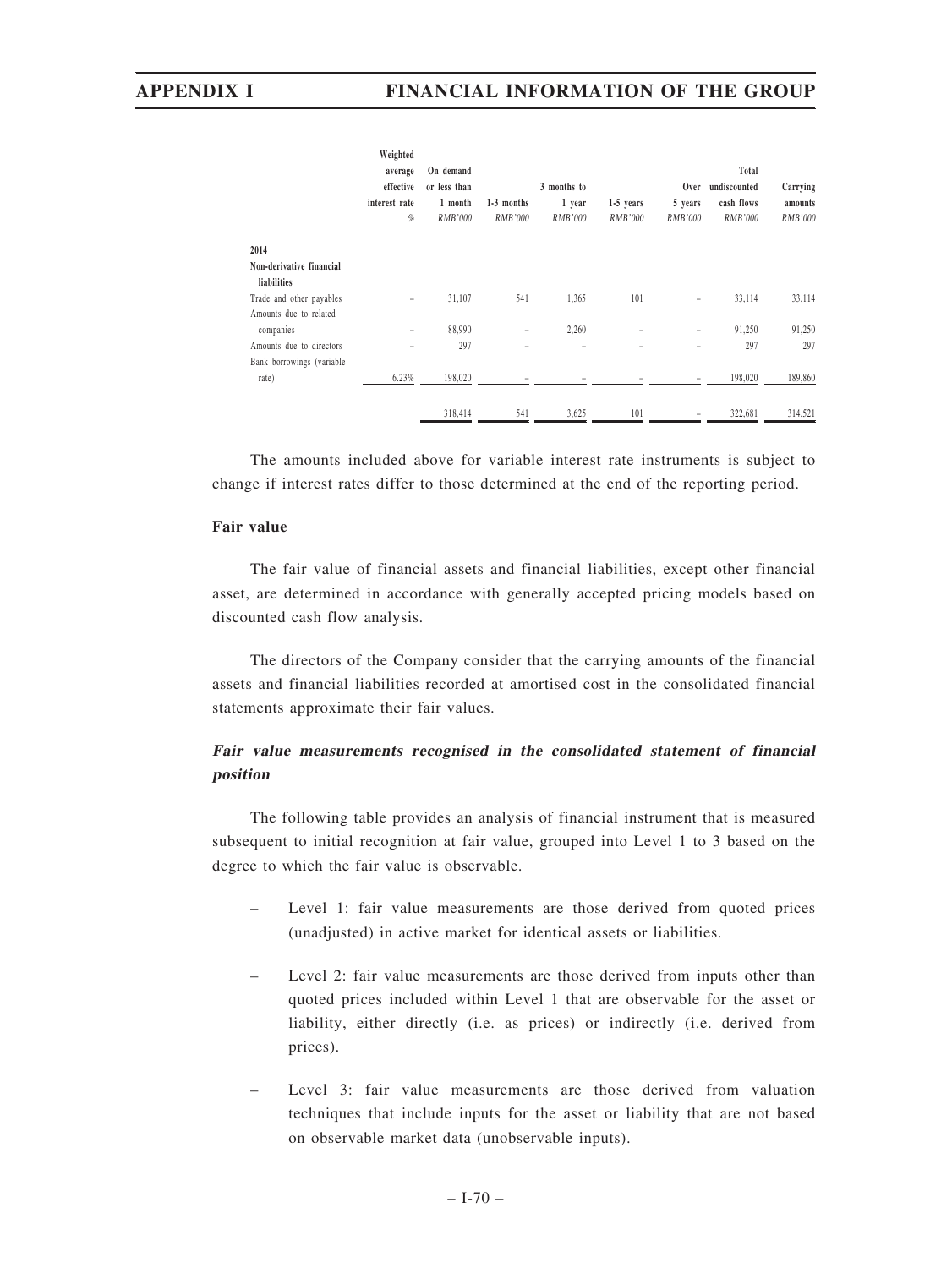The Group did not have any level 1 and 2 financial instruments measured at fair value at the end of the reporting period.

## Reconciliation of Level 3 fair value measurements of financial assets

|                                                | Contingent           |
|------------------------------------------------|----------------------|
|                                                | consideration        |
|                                                | receivable           |
|                                                | (see Note 42 $(i)$ ) |
|                                                | <i>RMB'000</i>       |
| At 1st January, 2014                           | 43,525               |
| Settlement                                     | (43, 525)            |
| At 31st December, 2014 and 31st December, 2015 |                      |

## 37. ACQUISITION OF A SUBSIDIARY

During the year ended 31st December, 2014, Tong Ling Guan Hua further acquired the remaining 5% equity interest of Tong Ling Guan Hua Renewable Energy Company Limited (''Tong Ling Renewable'') at a cash consideration of RMB1,500,000 (''Tong Ling Renewable Acquisition''). An amount of RMB675,000 has been debited to the Group's other reserve at the date of acquisition for the share of other reserve of Tong Ling Guan Hua which is the difference between the carrying amount of non-controlling interests acquired and the fair value of the total consideration paid by Tong Ling Guan Hua. After the completion of Tong Ling Renewable Acquisition, Tong Ling Renewable was dissolved and all of its assets and liabilities were transferred to Tong Ling Guan Hua before the dissolution.

## 38. DISPOSAL OF A SUBSIDIARY

On 27th May, 2013, a wholly-owned subsidiary of the Company, entered into a sale and purchase agreement with certain third parties (''Purchasers'') pursuant to which the Group has conditionally agreed to sell and the third parties have conditionally agreed to acquire the 49% equity interest in Liangshan Prefecture Yuechuan Mining Co., Limited (''Yuechuan Mining''). Yuechuan Mining is treated as a non-wholly owned subsidiary of the Company, as the Group has the right to appoint a majority of the board of directors of Yuechuan Mining based on the relevant agreement and related articles of association. The total consideration for the disposal is RMB56,990,000. The disposal was completed during the year ended 31st December, 2014.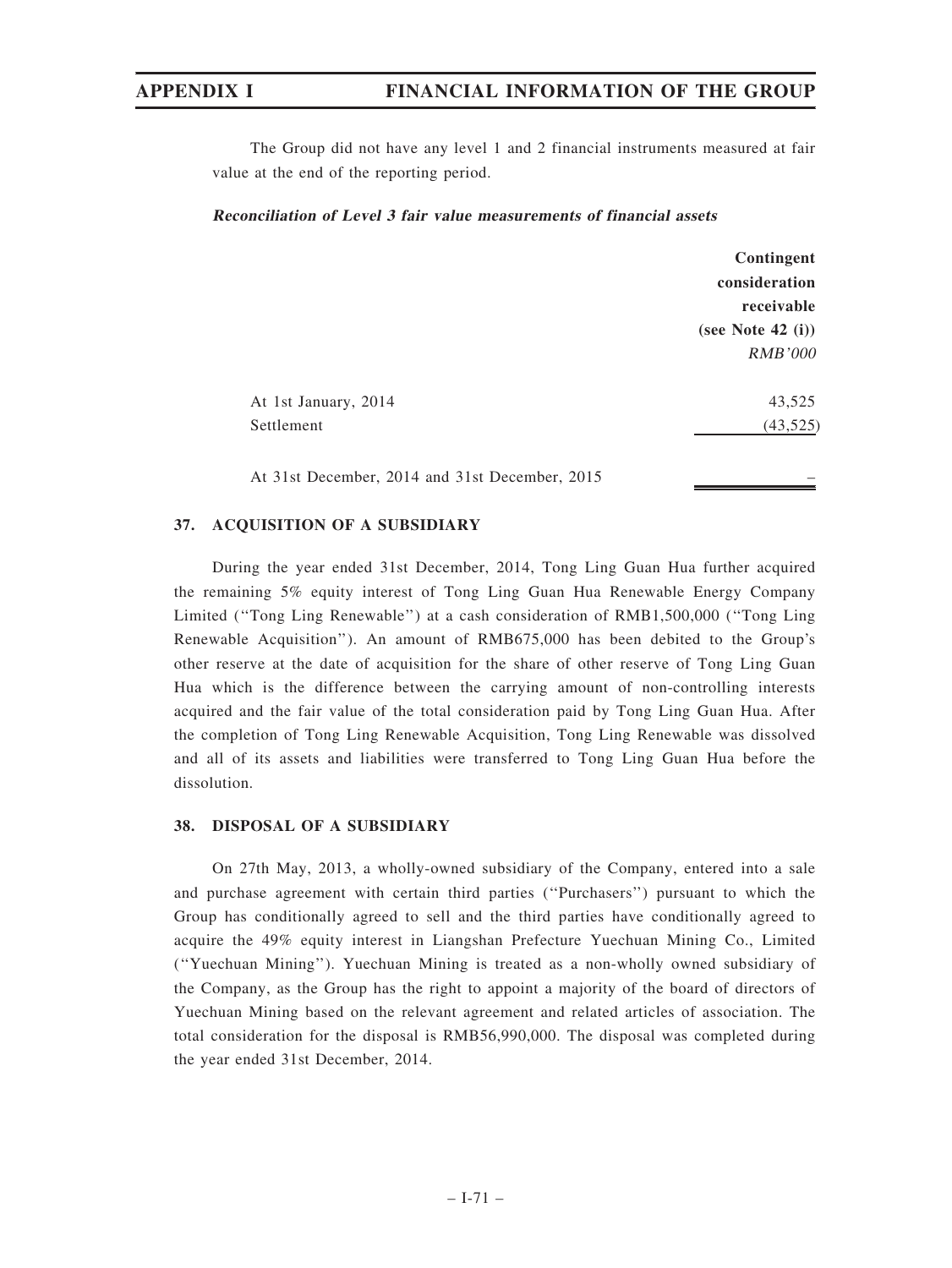|                                                                     | RMB'000   |
|---------------------------------------------------------------------|-----------|
| NET ASSETS DISPOSED OF                                              |           |
| Property, plant and equipment                                       | 705       |
| Trade and other receivables                                         | 25,022    |
| Amounts due from group companies                                    | 54,524    |
| Bank balances and cash                                              | 22,424    |
| Trade and other payables                                            | (3,781)   |
|                                                                     | 98,894    |
| Non-controlling interests                                           | (50, 436) |
|                                                                     | 48,458    |
| Gain on disposal                                                    | 8,532     |
| Total consideration                                                 | 56,990    |
| Satisfied by:                                                       |           |
| Assignment of amounts due from group companies<br>to the Purchasers | 54,524    |
| Deferred consideration (included in other receivables and           |           |
| prepayments)                                                        | 2,466     |
|                                                                     | 56,990    |
| Net cash outflow arising on disposal:                               |           |
| Bank balances and cash disposed of                                  | (22, 424) |

The following are the assets and liabilities disposed of on the date of completion:

During the period between 1st January, 2014 and the date of disposal, Yuechuan Mining contributed no profit or loss to the Group's results. Yuechuan Mining did not have material effect on the Group's cash flow during the year ended 31st December, 2014.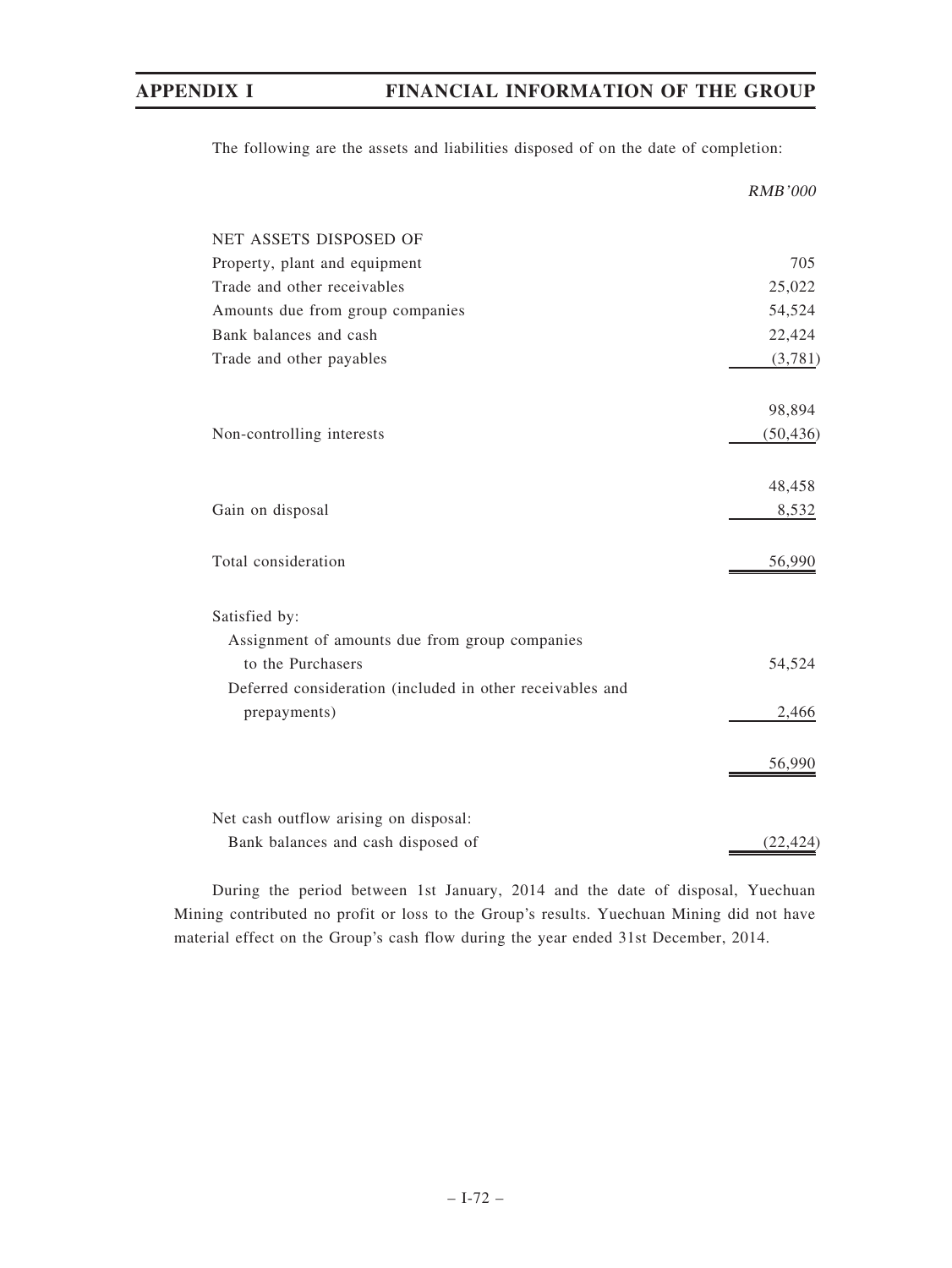## 39. RETIREMENT BENEFITS SCHEMES

The relevant PRC subsidiaries are required to make contributions to the state-managed retirement schemes in the PRC based on 20% (2014: 20%) of the monthly salaries of their current employees to fund the benefits. The employees are entitled to retirement pension calculated with reference to their basic salaries on retirement and their length of service in accordance with the relevant government regulations. The PRC government is responsible for the pension liability to these retired staff.

In addition, the Group operates a Mandatory Provident Fund Scheme for all qualifying employees in Hong Kong. The assets of the scheme are held separately from those of the Group, in funds under the control of trustees. The Group contributes either 5% or 10% (2014: 5% or 10%) of the relevant payroll costs to the scheme, which contribution is matched by employees.

The total cost of RMB1,755,000 (2014: RMB1,575,000) recognised to profit or loss represents contributions payable to these schemes by the Group in respect of current year.

## 40. OPERATING LEASE COMMITMENTS

The minimum lease payments paid under operating leases in respect of rented premises and equipment during the year ended 31st December, 2015 amounted to RMB3,324,000 (2014: RMB4,283,000).

At the end of the reporting period, the Group had commitments for future minimum lease payments under non-cancellable operating leases in respect of rented premises which fall due as follows:

|                                       | 2015           | 2014           |
|---------------------------------------|----------------|----------------|
|                                       | <i>RMB'000</i> | <i>RMB'000</i> |
| Within one year                       | 3,058          | 2,876          |
| In the second to fifth year inclusive | 5,862          | 41             |
|                                       | 8,920          | 2.917          |

Included in the above are lease commitment to a fellow subsidiary and the ultimate parent of RMB8,807,000 (2014: RMB2,804,000) by the Group for certain of its office premises and staff quarters. Leases are negotiated for an average term of two years and rentals are fixed for an average of two years.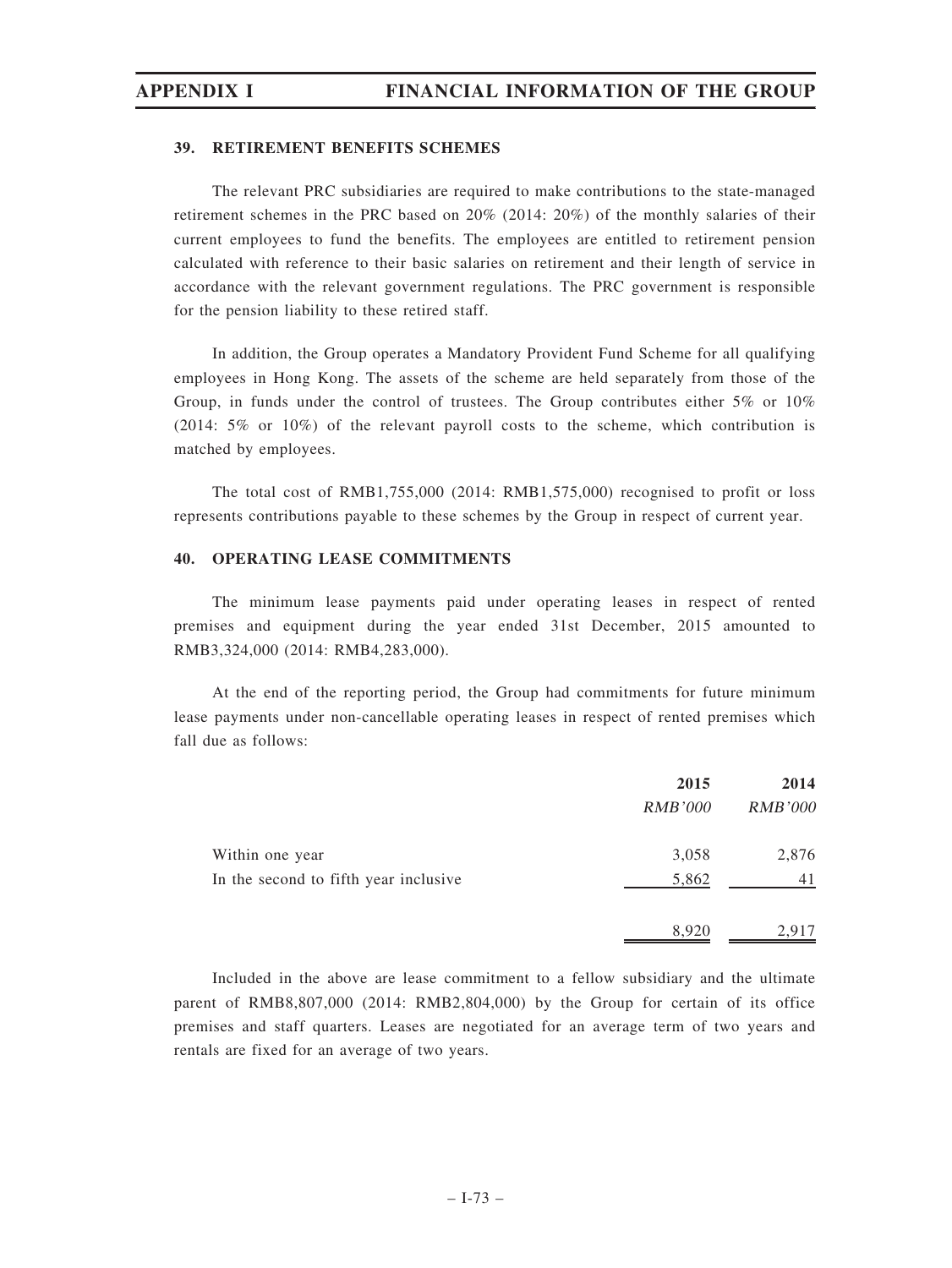## 41. CAPITAL COMMITMENTS

|                                                      | 2015    | 2014    |
|------------------------------------------------------|---------|---------|
|                                                      | RMB'000 | RMB'000 |
|                                                      |         |         |
| Capital expenditure in respect of the acquisition of |         |         |
| property, plant and equipment contracted for but not |         |         |
| provided in the consolidated financial statements    | 2.395   | 7.484   |

## 42. MAJOR NON-CASH TRANSACTION

- (i) During the year ended 31st December, 2010, the Group completed the acquisition of the entire equity interest in Absolute Apex Limited, an investment holding company, from Bright Harvest Holdings Limited (''Bright Harvest''), an independent third party. Absolute Apex Limited owned the entire equity interest in Ample Source Investment Limited, which owned 70% equity interest in Tong Ling Guan Hua. Bright Harvest and the remaining non-controlling interest of Tong Ling Guan Hua agreed to, jointly and severally, compensate the Group in relation to the shortfall of performance by Tong Ling Guan Hua up to 30th June, 2013. As at 31st December, 2013, the contingent consideration receivable, being the receivable on the compensation, amounted to RMB43,525,000 was included in trade and other receivables. During the year ended 31st December, 2014, the non-controlling interests of Tong Ling Guan Hua repaid an amount of RMB29,849,000 in cash and the remaining balance of RMB13,676,000 was offset against dividend payable to non-controlling interests of Tong Ling Guan Hua.
- (ii) During the year ended 31st December, 2015, Langfang Tongda was dissolved. Upon the dissolution of Langfang Tongda, an amount due from Langfang Bureau, non-controlling interest of Langfang Tongda, of RMB26,766,000 was offset against the capital return to Langfang Bureau of RMB28,080,000.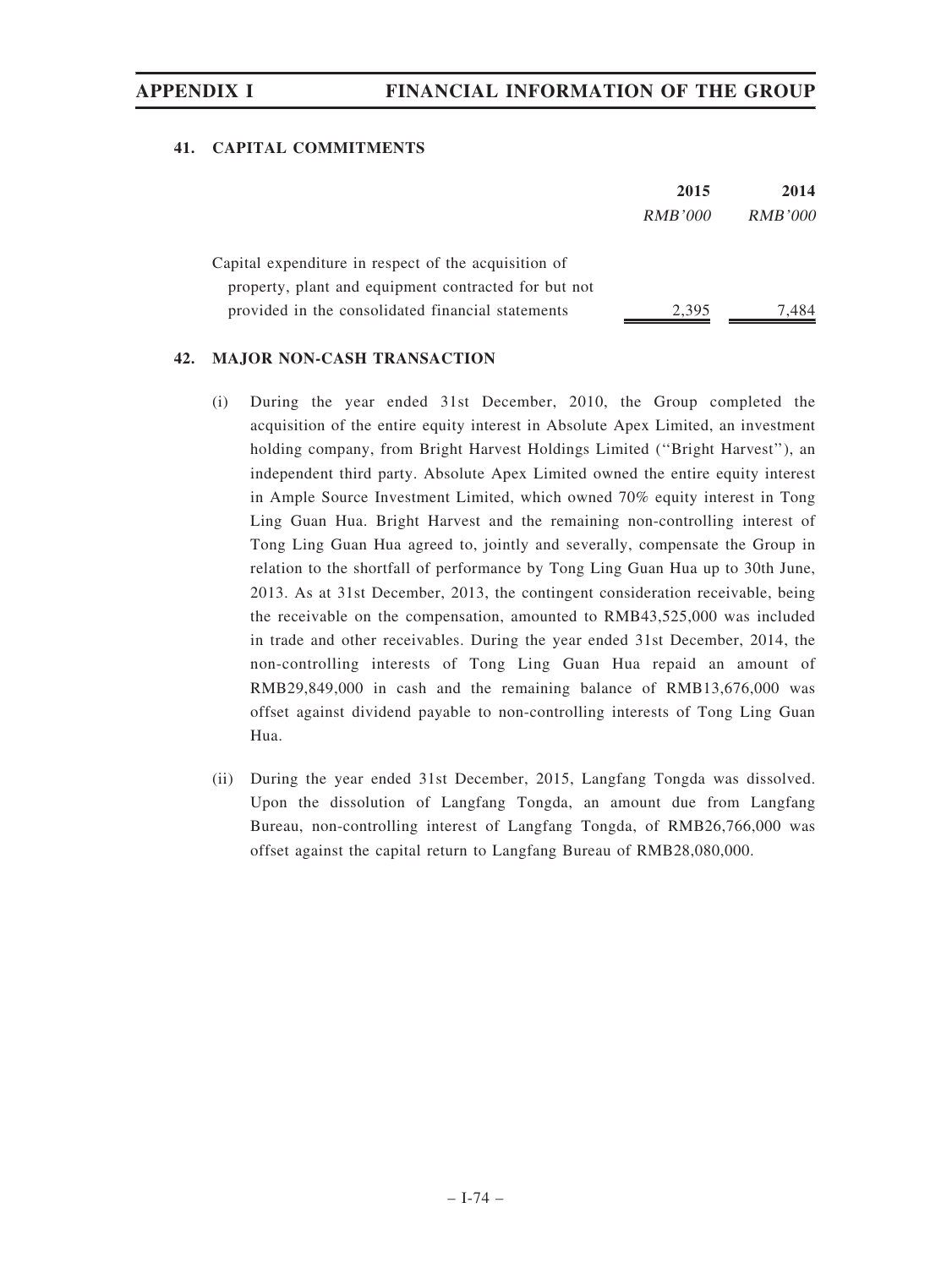## 43. RELATED PARTY DISCLOSURES

## (i) The transactions and balances with government related entities are listed below:

The Group operates in an economic environment currently predominated by entities controlled, jointly controlled or significantly influenced by the PRC government (''government-related entities''). The Company is ultimately controlled by the PRC government. The Company's parent is Yue Da HK, a company incorporated in Hong Kong with limited liabilities, and the Company's ultimate parent is Jiangsu Yue Da, which is controlled by the Yancheng Municipal People's Government.

## (a) Transactions and balances with Jiangsu Yue Da and its subsidiaries:

| Name of<br>related parties                           | Nature of<br>transactions                                                        | 2015<br><i>RMB'000</i> | 2014<br><b>RMB'000</b> |
|------------------------------------------------------|----------------------------------------------------------------------------------|------------------------|------------------------|
| <b>Ultimate holding</b><br>company<br>Jiangsu Yue Da | Interest expenses on<br>loan                                                     | 3,228                  | 5,732                  |
| <b>Immediate holding</b><br>company                  |                                                                                  |                        |                        |
| Yue Da HK                                            | Rentals paid for<br>office premises and<br>staff quarters by<br>the Group (Note) | 2,642                  | 2,610                  |
| <b>Fellow subsidiary</b>                             |                                                                                  |                        |                        |
| Yue Da Enterprise                                    | Rentals paid for staff<br>quarter by the<br>Group (Note)                         | 192                    | 190                    |

Note: The rentals were charged in accordance with the relevant tenancy agreements.

As at 31st December, 2015, Jiangsu Yue Da had given corporate guarantees to banks to secure the loan facilities granted to the Group to the extent of RMB40,000,000 (2014: RMB90,000,000). The facilities are general working capital facilities and will be expired in September 2016. As at 31st December, 2015, a total amount of RMB20,000,000 (2014: RMB90,000,000) was utilised by the Group.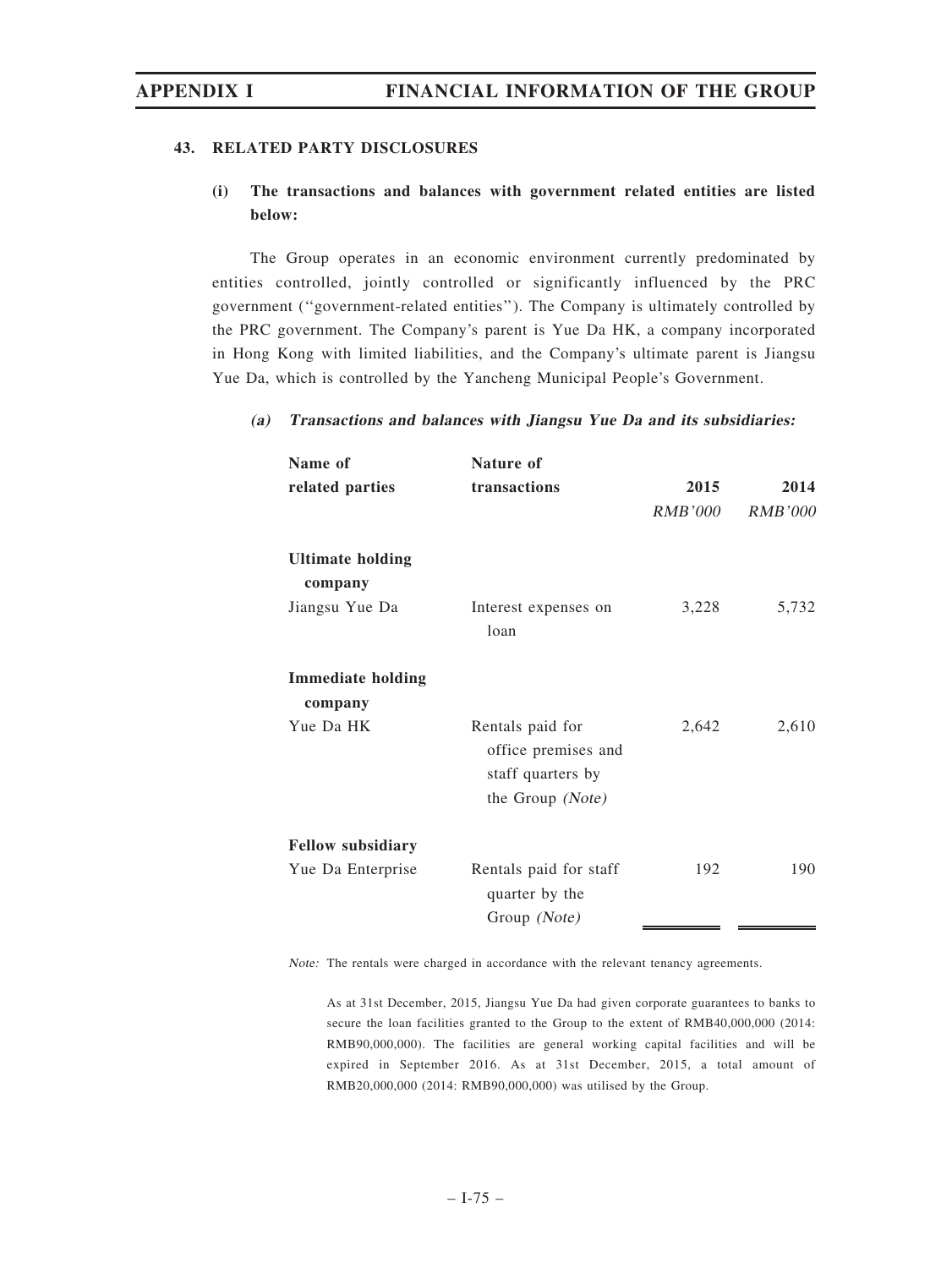Details of the outstanding balances with Jiangsu Yue Da and its subsidiaries are set out in Note 24.

Details of the operating lease commitment with the related parties are set out in Note 40.

### (b) Transactions and balances with other government related entities:

Apart from the transactions with related parties disclosed above, the Group also conducts business with other government related entities. The directors of the Company consider those government related entities are independent third parties so far as the Group's business transactions with them are concerned.

In establishing its pricing strategies and approval process for transactions with other government related entities, the Group does not differentiate whether the counter-party is a government related entity or not.

## (ii) Compensation of key management personnel

The remuneration of directors and key management during the year, which is determined by the remuneration committee having regard to the performance of individuals and market trends, is as follows:

|                                  | 2015           | 2014           |
|----------------------------------|----------------|----------------|
|                                  | <i>RMB'000</i> | <i>RMB'000</i> |
| Short-term benefits              |                |                |
| (including share-based payments) | 2,911          | 5,119          |
| Post-employment benefits         | 149            | 314            |
|                                  | 3,060          | 5,433          |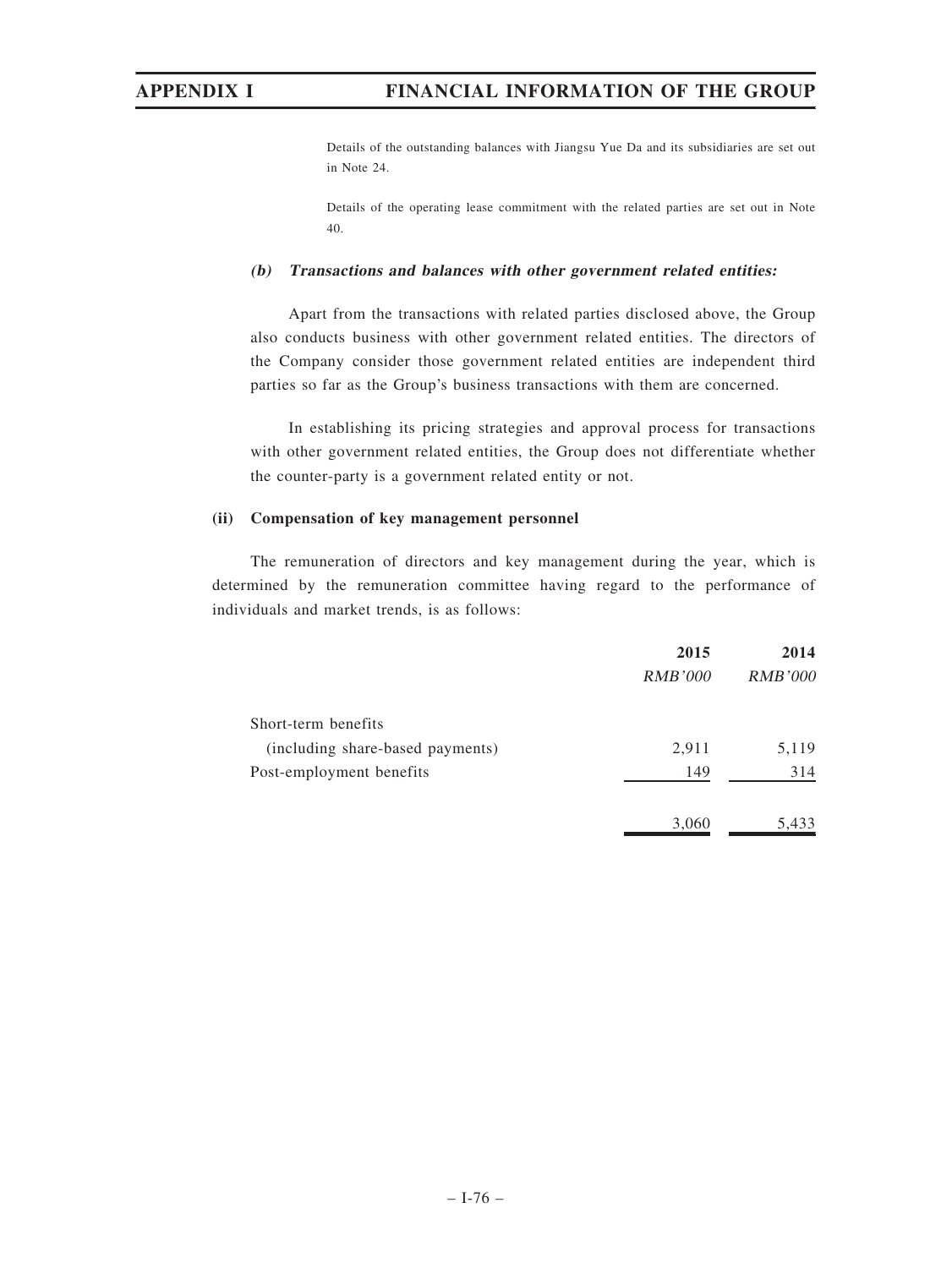## 44. PARTICULARS OF PRINCIPAL SUBSIDIARIES OF THE COMPANY

Details of the Company's principal subsidiaries as at 31st December, 2015 and 2014 are as follows:

|                                                                     | Country of<br>establishment |                                          | Attributable<br>equity interest<br>held indirectly |      |                                                                                                                         |  |  |
|---------------------------------------------------------------------|-----------------------------|------------------------------------------|----------------------------------------------------|------|-------------------------------------------------------------------------------------------------------------------------|--|--|
| Name of subsidiary                                                  | and operations              | Registered capital                       | by the Company                                     |      | Principal activities                                                                                                    |  |  |
|                                                                     |                             |                                          | 2015                                               | 2014 |                                                                                                                         |  |  |
|                                                                     |                             |                                          | $\%$                                               | %    |                                                                                                                         |  |  |
| Baoshan Feilong Nonferrous<br>Metal Co., Ltd. (Note i)              | PRC                         | Registered capital<br>$-$ RMB34,500,000  | 100                                                | 100  | Mining and processing<br>zinc, copper and<br>lead                                                                       |  |  |
| Zhen'an County Dagian<br>Mining Development Co.,<br>Ltd. $(Note i)$ | PRC                         | Registered capital<br>$-$ RMB5,000,000   | 100                                                | 100  | Mining and processing<br>zinc and lead                                                                                  |  |  |
| Langfang Tongda (Note ii)                                           | PRC                         | Registered capital<br>$-$ US\$11,250,000 |                                                    | 51   | Inactive                                                                                                                |  |  |
| Tengchong Ruitu Mining<br>(Note i)                                  | PRC                         | Registered capital<br>$-$ RMB11,000,000  | 100                                                | 100  | Mining and processing<br>iron and zinc                                                                                  |  |  |
| Tong Ling Guan Hua<br>(Note i)                                      | PRC                         | Registered capital<br>$-$ RMB18,000,000  | 70                                                 | 70   | Mining, processing<br>and sales of gold<br>and processing and<br>sales of tailings and<br>leach residue of<br>gold ores |  |  |
| Yaoan Feilong (Note i)                                              | PRC                         | Registered capital<br>$-$ RMB17,400,000  | 100                                                | 100  | Mining and processing<br>zinc and lead                                                                                  |  |  |

### Notes:

(i) The companies are wholly foreign-owned enterprises.

(ii) Langfang Tongda is a sino-foreign cooperative joint venture and dissolved during the year ended 31st December, 2015. Upon the dissolution of Langfang Tongda, an amount due from Langfang Bureau, non-controlling interest of Langfang Tongda, of RMB26,766,000 was offset against the capital return to Langfang Bureau of RMB28,080,000. A cash of RMB1,314,000 was paid to Langfang Bureau.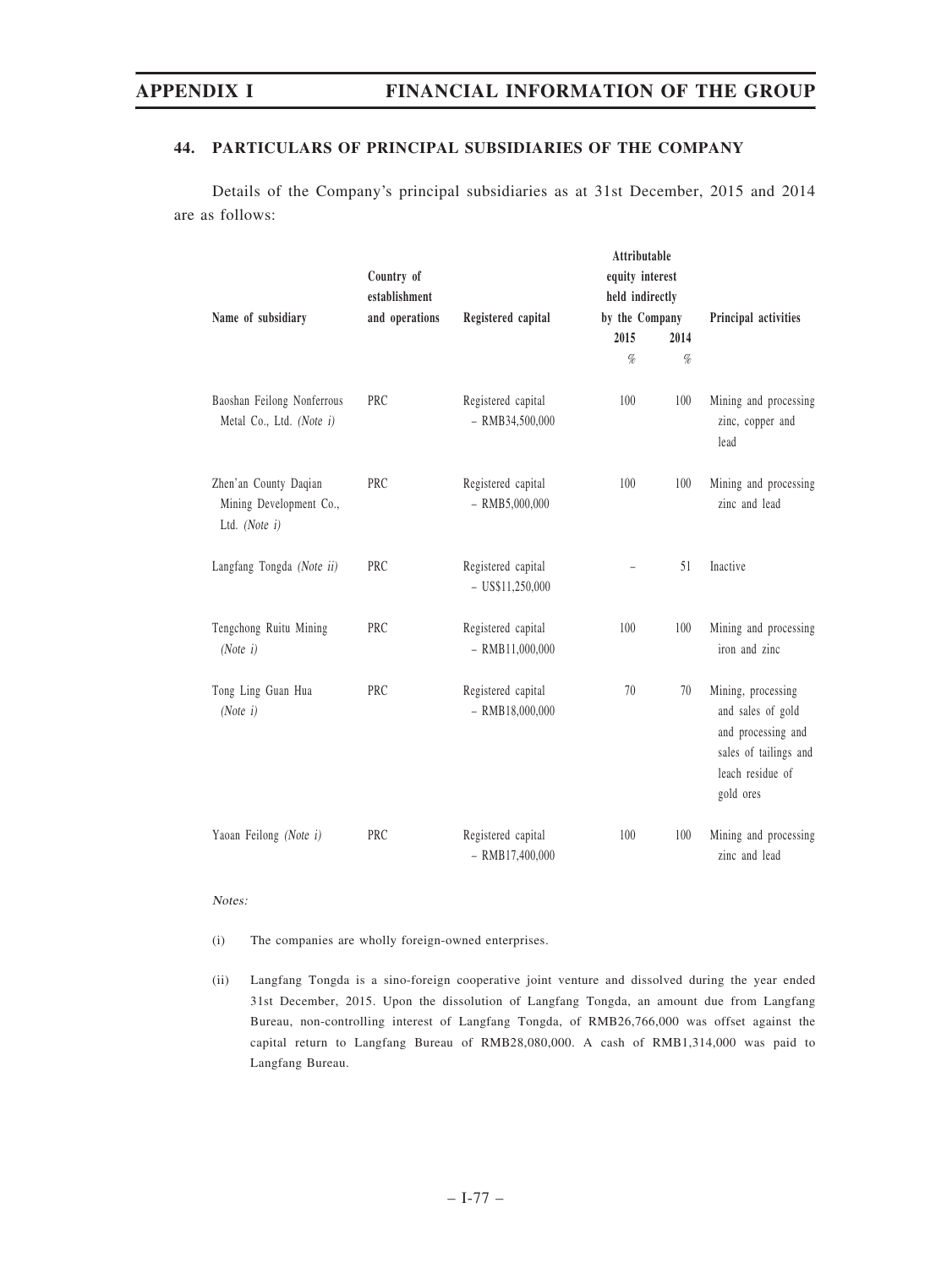The above table lists the subsidiaries of the Group which, in the opinion of the directors of the Company, principally affected the results or assets of the Group. To give details of other subsidiaries would, in the opinion of the directors of the Company, result in particulars of excessive length.

None of the subsidiaries had issued any debt securities at the end of the year.

## 45. DETAILS OF NON-WHOLLY OWNED SUBSIDIARIES THAT HAVE MATERIAL NON- CONTROLLING INTERESTS

The table below shows details of non-wholly-owned subsidiaries of the Group that have material non-controlling interests:

| Name of subsidiary                                                         | Proportion of<br>Place of<br>incorporation and<br>ownership interests and<br>principal place of<br>voting rights held by<br>business<br>non-controlling interests |      |      | Profit (loss) allocated to<br>non-controlling interests |           | Accumulated<br>non-controlling interests |         |
|----------------------------------------------------------------------------|-------------------------------------------------------------------------------------------------------------------------------------------------------------------|------|------|---------------------------------------------------------|-----------|------------------------------------------|---------|
|                                                                            |                                                                                                                                                                   | 2015 | 2014 | 2015                                                    | 2014      | 2015                                     | 2014    |
|                                                                            |                                                                                                                                                                   |      |      | RMB'000                                                 | RMB'000   | RMB'000                                  | RMB'000 |
| Tong Ling Guan Hua                                                         | PRC                                                                                                                                                               | 30%  | 30%  | 392                                                     | (10, 712) | 62,491                                   | 62,099  |
| Individually immaterial<br>subsidiaries with non-<br>controlling interests |                                                                                                                                                                   |      |      |                                                         |           | $\qquad \qquad -$                        | 25,867  |
|                                                                            |                                                                                                                                                                   |      |      |                                                         |           | 62,491                                   | 87,966  |

Summarised financial information in respect of the Group's subsidiary that has material non- controlling interests is set out below. The summarised financial information below represents amounts before intragroup eliminations.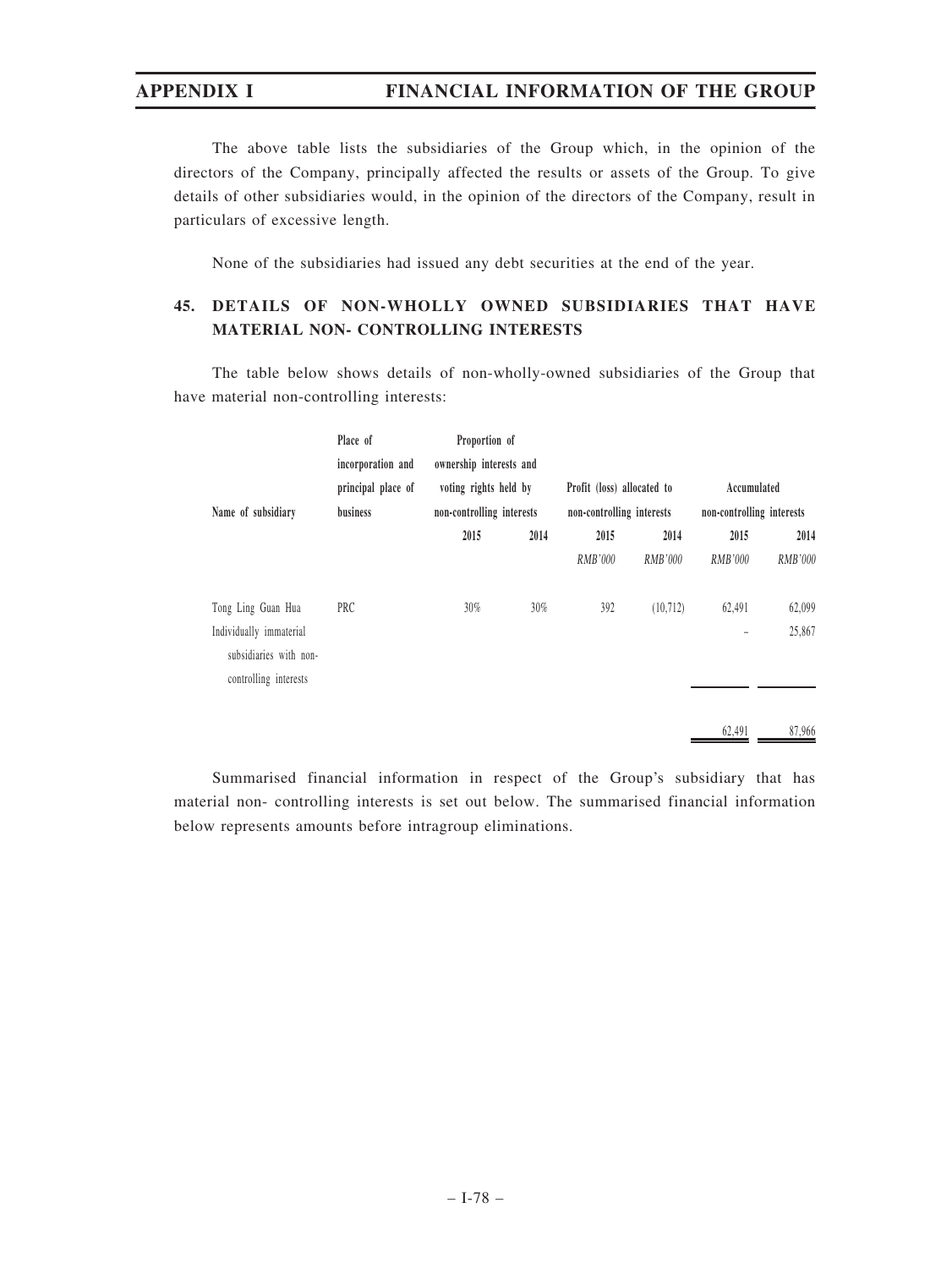# Tong Ling Guan Hua

|                                                                   | 2015<br><b>RMB'000</b> | 2014<br>RMB'000 |
|-------------------------------------------------------------------|------------------------|-----------------|
| Current assets                                                    | 61,252                 | 53,845          |
| Non-current assets                                                | 317,795                | <u>335,737</u>  |
| Current liabilities                                               | (66, 965)              | (73, 645)       |
| Non-current liabilities                                           | (74, 288)              | (77, 039)       |
| Equity attributable to owners of Tong Ling Guan Hua               | 175,303                | 176,799         |
| Non-controlling interests                                         | 62,491                 | 62,099          |
| Revenue                                                           | 62,558                 | 57,352          |
| Expenses                                                          | (63, 662)              | (93, 058)       |
| Loss for the year                                                 | (1,104)                | (35,706)        |
| (Loss) profit and total comprehensive expenses<br>attributable to |                        |                 |
| - owners of Tong Ling Guan Hua                                    | (1, 496)               | (24, 994)       |
| - non-controlling interests                                       | 392                    | (10, 712)       |
| Loss and total comprehensive expenses for the year                | (1,104)                | (35,706)        |
| Net cash inflow (outflow) from operating activities               | <u>1,158</u>           | (32, 562)       |
| Net cash (outflow) inflow from investing activities               | (291)                  | 6,732           |
| Net cash (outflow) inflow from financing activities               | (5,233)                | <u>27,480</u>   |
| Net cash (outflow) inflow                                         | (4,366)                | 1,650           |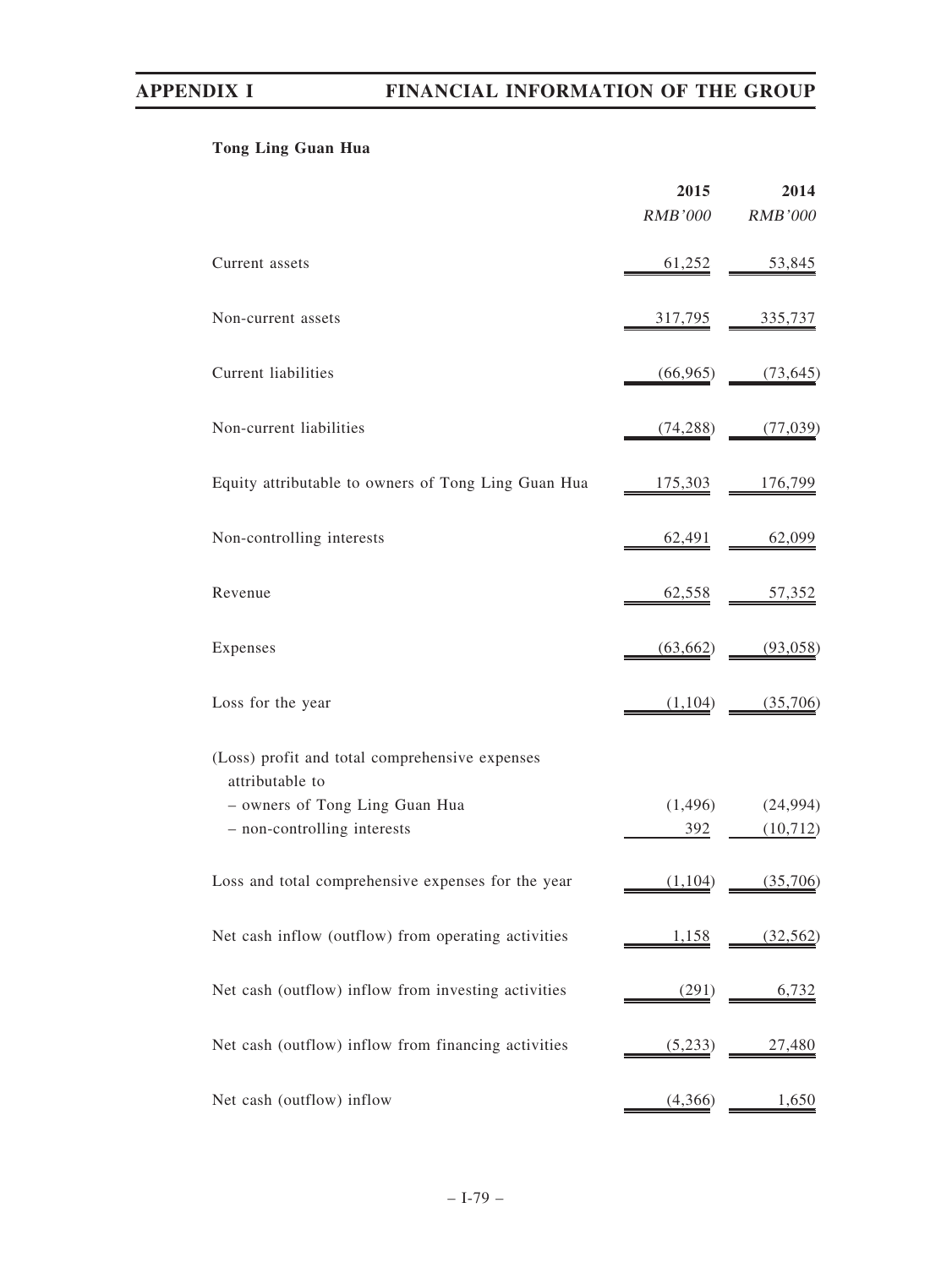## 46. STATEMENT OF FINANCIAL POSITION AND RESERVES OF THE **COMPANY**

|                                              | 2015<br><b>RMB'000</b> | 2014<br>RMB'000 |
|----------------------------------------------|------------------------|-----------------|
| Non-current assets                           |                        |                 |
| Property, plant and equipment                | 44                     | 39              |
| Investments in subsidiaries                  | 60,447                 | 65,632          |
| Amount due from a subsidiary                 | 630,451                | 630,428         |
|                                              | 690,942                | 696,099         |
| Current assets                               |                        |                 |
| Other receivables                            | 87,420                 | 111,232         |
| Amounts due from fellow subsidiaries         | 13                     | 13              |
| Amount due from a related company            | 97                     |                 |
| Bank balances and cash                       | 16,503                 | 3,595           |
|                                              | 104,033                | 114,840         |
|                                              |                        |                 |
| Current liabilities                          |                        |                 |
| Other payables and accruals                  | 6,857                  | 5,889           |
| Amount due to a fellow subsidiary            | 41,214                 | 31,456          |
| Amount due to a related party                | 19                     | 2,259           |
| Amounts due to directors                     | 314                    | 297             |
|                                              | 48,404                 | 39,901          |
| Net current assets                           | 55,629                 | 74,939          |
| Total assets less current liabilities        | 746,571                | 771,038         |
|                                              |                        |                 |
| Capital and reserves                         |                        |                 |
| Share capital                                | 83,706                 | 83,474          |
| Reserves                                     | 283,435                | 441,654         |
| Equity attributable to owners of the Company | 367,141                | 525,128         |
| Non-current liability                        |                        |                 |
| Corporate bonds                              | 133,390                |                 |
| Amount due to a subsidiary                   | 246,040                | 245,910         |
|                                              | 379,430                | 245,910         |
|                                              | <u>746,571</u>         | 771,038         |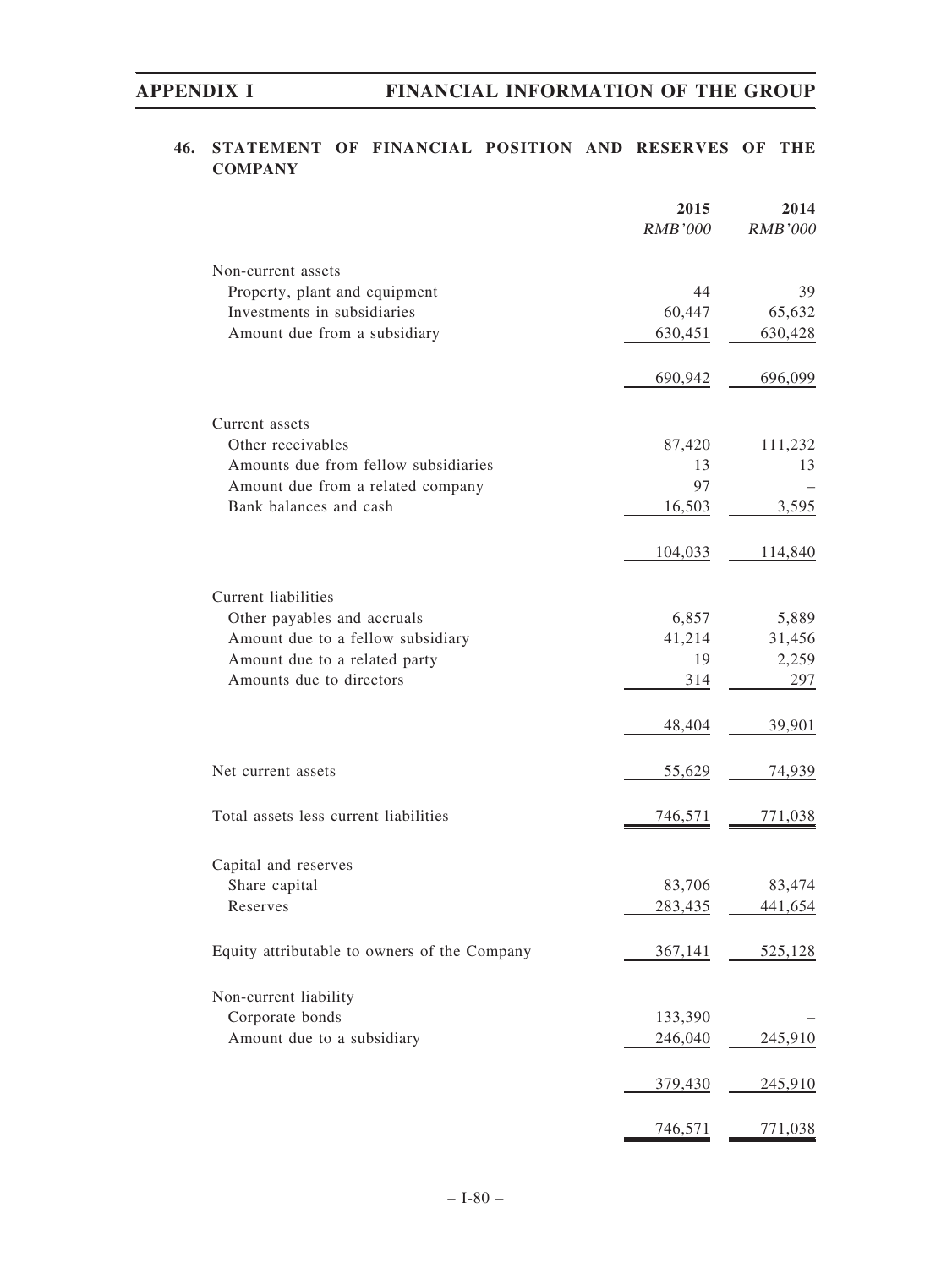Share

|                           |         |         |             |              | опагс    |             |            |
|---------------------------|---------|---------|-------------|--------------|----------|-------------|------------|
|                           | Share   | Share   | Contributed | Capital      | options  | Accumulated |            |
|                           | capital | premium | surplus     | contribution | reserve  | losses      | Total      |
|                           | RMB'000 | RMB'000 | RMB'000     | RMB'000      | RMB'000  | RMB'000     | RMB'000    |
|                           |         |         |             | (Note i)     |          |             |            |
| At 1st January, 2014      | 83,474  | 903,463 | 231,749     | 16,581       | 19,738   | (514, 246)  | 740,759    |
| Loss for the year         |         |         |             |              |          | (215,761)   | (215,761)  |
| Forfeiture of             |         |         |             |              |          |             |            |
| share options             |         |         |             |              | (508)    | 508         |            |
| Recognition of            |         |         |             |              |          |             |            |
| equity-settled            |         |         |             |              |          |             |            |
| share-based payments      |         |         |             |              | 130      |             | 130        |
|                           |         |         |             |              |          |             |            |
| At 31st December, 2014    | 83,474  | 903,463 | 231,749     | 16,581       | 19,360   | (729, 499)  | 525,128    |
| Loss for the year         |         |         |             |              |          | (159, 288)  | (159, 288) |
| Forfeiture of share       |         |         |             |              |          |             |            |
| options                   |         |         |             |              | (4, 434) | 4,434       |            |
| Recognition of            |         |         |             |              |          |             |            |
| equity-settled            |         |         |             |              |          |             |            |
| share-based payments      |         |         |             |              | 77       |             | 77         |
| Exercise of share options | 232     | 1,407   |             |              | (415)    |             | 1,224      |
|                           |         |         |             |              |          |             |            |
| At 31st December, 2015    | 83,706  | 904,870 | 231,749     | 16,581       | 14,588   | (884, 353)  | 367,141    |

Movement in the Company's reserves:

### Notes:

- (i) The capital contribution represents deemed contribution from (distribution to) the ultimate parent and a shareholder arising from:
	- (a) compensation in relation to the termination of the acquisition of Hong Ling paid on behalf of the Group without any consideration by Yue Da Enterprise, which is a fellow subsidiary of the Company and a related party as it is a subsidiary of Jiangsu Yue Da. In 2008, a settlement deed was entered with the vendor of Hong Ling and the Group agreed to pay compensation of RMB7,827,000 for termination of the acquisition. The entire amount was subsequently paid by Yue Da Enterprise for the Group without any consideration, and was recognised as a deemed capital contribution from the ultimate parent;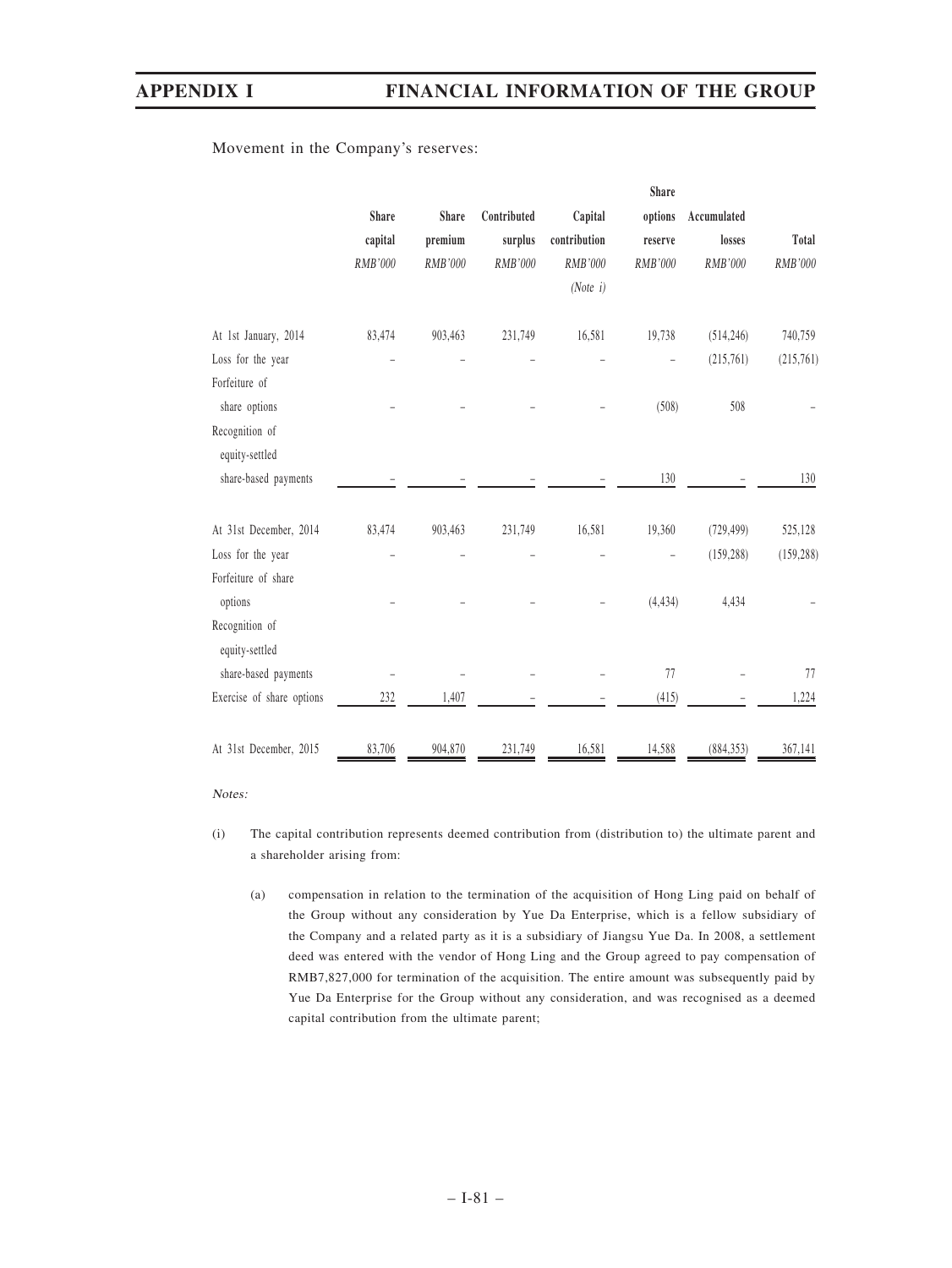- (b) non-current interest-free loan granted and extension of its repayment date by Yue Da Enterprise, and their early repayment. In prior periods, the difference between the nominal value and the fair value on inception date and the difference between the carrying value and the fair value on extension date of the non-current interest-free loan were recognised as deemed contribution by the ultimate parent, and the difference between the carrying value and nominal value on the date of early repayment of the non-current interest-free loan was recognised as deemed distribution to the ultimate parent;
- (c) promissory notes issued and extension of their repayment dates by an affiliate of Mr. Yang Long. Mr. Yang Long had significant influence over the mining subsidiaries of the Company and therefore he and his affiliates were related parties. This relationship ceased from 1st October, 2010 onwards. Mr. Yang Long was and continues to be a shareholder of the Company. In prior periods, the difference of the nominal value and the fair value on inception date and the differences between the carrying value and the fair value on extension dates of the promissory notes were recognised as a deemed contribution by a shareholder, and the difference between the carrying value and nominal value on the date of early repayment of the promissory notes was recognised as deemed distribution to a shareholder. During the year ended 31st December, 2011, the Group early repaid a portion of the promissory notes with a nominal value of RMB16,674,000. A difference of RMB1,644,000 between the carrying value and the nominal value of this repaid portion of promissory notes at the date of early repayment has been recognised as a deemed distribution to a shareholder.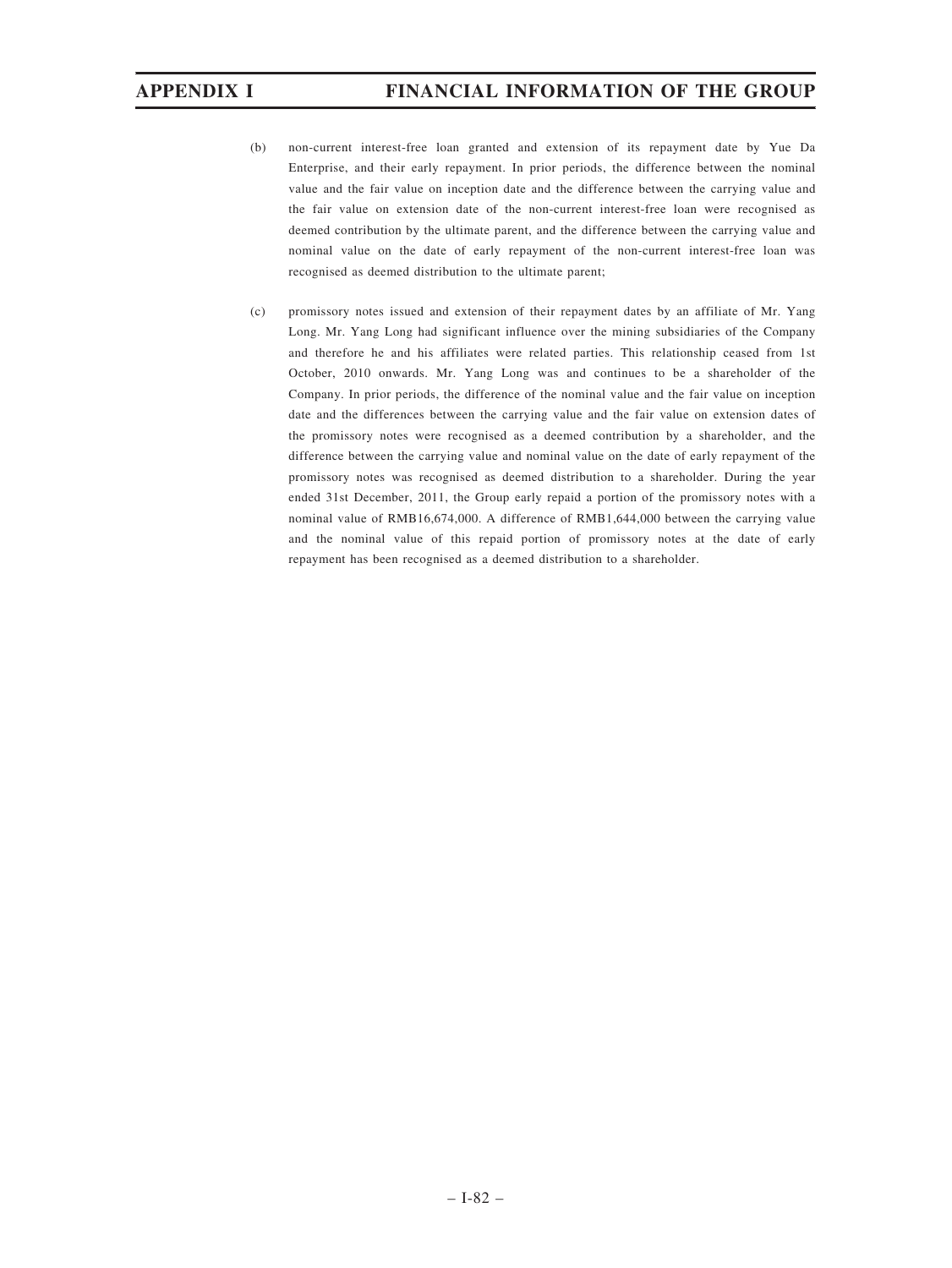## (B) UNAUDITED CONSOLIDATED FINANCIAL STATEMENTS OF THE GROUP FOR THE SIX MONTHS ENDED 30 JUNE 2016

The following is the full text of the unaudited consolidated financial statements of the Company for the six months ended 30 June 2016 as extracted from the interim report of the Company for the six months ended 30 June 2016:

## CONDENSED CONSOLIDATED STATEMENT OF PROFIT OR LOSS AND OTHER COMPREHENSIVE INCOME

For the six months ended 30th June, 2016

|                                                   | Six months ended |                |             |  |  |
|---------------------------------------------------|------------------|----------------|-------------|--|--|
|                                                   |                  | 30.6.2016      | 30.6.2015   |  |  |
|                                                   | <b>NOTES</b>     | <b>RMB'000</b> | RMB'000     |  |  |
|                                                   |                  | (unaudited)    | (unaudited) |  |  |
| <b>Continuing operation</b>                       |                  |                |             |  |  |
| Revenue                                           | $\mathfrak{Z}$   | 41,419         | 68,132      |  |  |
| Cost of sales                                     |                  | (36, 753)      | (60, 478)   |  |  |
| Gross profit                                      |                  | 4,666          | 7,654       |  |  |
| Other income                                      |                  | 2,420          | 6,033       |  |  |
| Other gains and losses                            | $\overline{4}$   | (748)          | 1,322       |  |  |
| Impairment losses on assets                       | 5                |                | (68,087)    |  |  |
| Administrative expenses                           |                  | (24, 115)      | (29, 964)   |  |  |
| Finance costs                                     | 6                | (6,231)        | (10, 940)   |  |  |
| Loss before tax                                   |                  | (24,008)       | (93, 982)   |  |  |
| Income tax (expense) credit                       | 7                | (1, 152)       | 8,877       |  |  |
| Loss for the period from continuing operation     | $\boldsymbol{8}$ | (25,160)       | (85, 105)   |  |  |
| <b>Discontinued operation</b>                     |                  |                |             |  |  |
| Profit for the period from discontinued operation | 9                |                | 4,133       |  |  |
| Loss and total comprehensive expense for          |                  |                |             |  |  |
| the period                                        |                  | (25,160)       | (80, 972)   |  |  |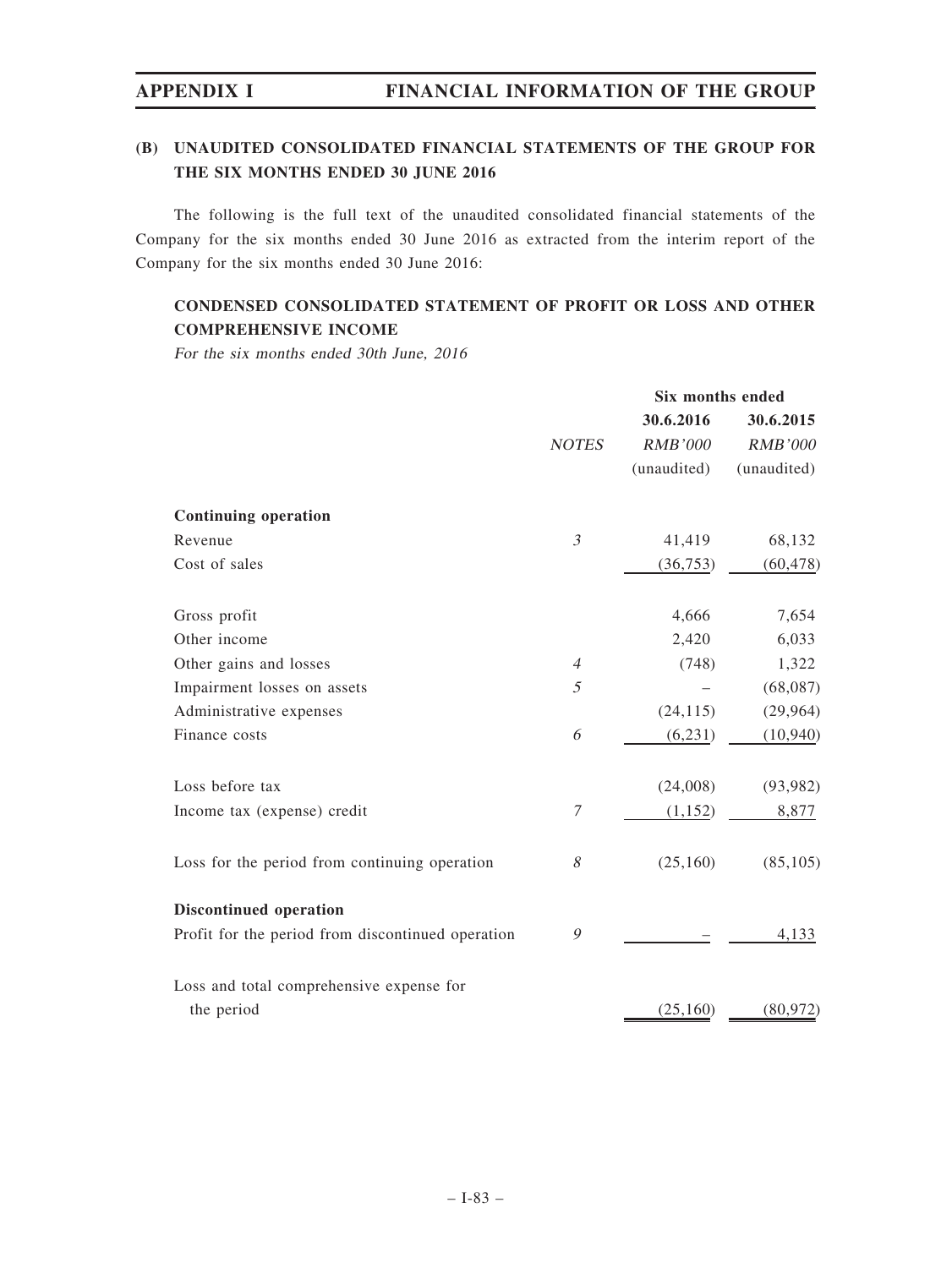|                                                                |              | Six months ended  |                   |
|----------------------------------------------------------------|--------------|-------------------|-------------------|
|                                                                |              | 30.6.2016         | 30.6.2015         |
|                                                                | <b>NOTES</b> | <b>RMB'000</b>    | <b>RMB'000</b>    |
|                                                                |              | (unaudited)       | (unaudited)       |
| (Loss) profit and total comprehensive (expense)                |              |                   |                   |
| income for the period attributable to owners of<br>the Company |              |                   |                   |
| - from continuing operation                                    |              | (24, 957)         | (86, 149)         |
| - from discontinued operation                                  |              |                   | 2,108             |
|                                                                |              |                   |                   |
|                                                                |              | (24, 957)         | (84, 041)         |
| (Loss) profit and total comprehensive (expense)                |              |                   |                   |
| income for the period attributable to non-                     |              |                   |                   |
| controlling interests                                          |              |                   |                   |
| - from continuing operation                                    |              | (203)             | 1,044             |
| - from discontinued operation                                  |              |                   | 2,025             |
|                                                                |              | (203)             | 3,069             |
| Loss per share                                                 | 11           |                   |                   |
| From continuing and discontinued                               |              |                   |                   |
| operations                                                     |              |                   |                   |
| - Basic                                                        |              | $RMB(2.72)$ cents | $RMB(9.18)$ cents |
| - Diluted                                                      |              |                   | $RMB(9.18)$ cents |
|                                                                |              | $RMB(2.72)$ cents |                   |
| From continuing operation                                      |              |                   |                   |
| - Basic                                                        |              | $RMB(2.72)$ cents | $RMB(9.41)$ cents |
| - Diluted                                                      |              | $RMB(2.72)$ cents | $RMB(9.41)$ cents |
|                                                                |              |                   |                   |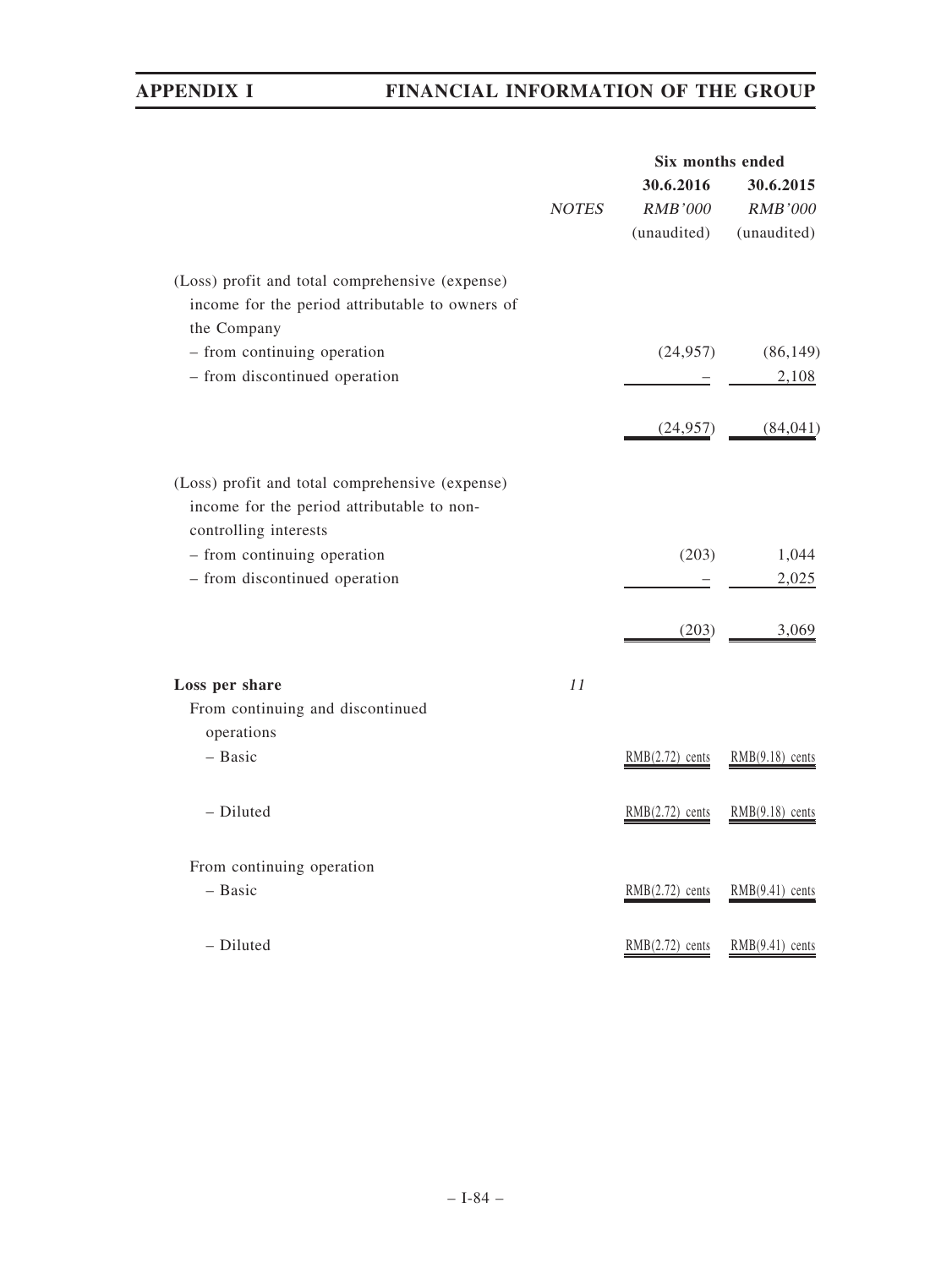## CONDENSED CONSOLIDATED STATEMENT OF FINANCIAL POSITION

At 30th June, 2016

|                                              | <b>NOTES</b> | 30.6.2016<br><b>RMB'000</b><br>(unaudited) | 31.12.2015<br>RMB'000<br>(audited) |
|----------------------------------------------|--------------|--------------------------------------------|------------------------------------|
| <b>Non-current Assets</b>                    |              |                                            |                                    |
| Property, plant and equipment                | 12           | 75,236                                     | 77,725                             |
| Prepaid lease payments                       |              | 8,940                                      | 9,125                              |
| Mining rights                                | 13           | 488,923                                    | 491,880                            |
| Goodwill                                     |              | 2,119                                      | 2,119                              |
| Long term deposits                           |              | 7,952                                      | 7,352                              |
|                                              |              | 583,170                                    | 588,201                            |
| <b>Current Assets</b>                        |              |                                            |                                    |
| Prepaid lease payments                       |              | 371                                        | 371                                |
| Inventories                                  |              | 25,464                                     | 35,075                             |
| Trade and other receivables                  | 14           | 112,379                                    | 109,210                            |
| Amounts due from related companies           | 15           | 715                                        | 129                                |
| Taxation receivable                          |              | 224                                        | 224                                |
| Bank balances and cash                       |              | 15,700                                     | 34,668                             |
|                                              |              | <u>154,853</u>                             | 179,677                            |
| <b>Current Liabilities</b>                   |              |                                            |                                    |
| Trade and other payables                     | 16           | 51,054                                     | 49,235                             |
| Amounts due to related companies             | 15           | 20,537                                     | 22,141                             |
| Amounts due to directors                     |              | 313                                        | 314                                |
| Taxation payable                             |              | 4,409                                      | 4,409                              |
| Bank borrowings - due within one year        | 17           | 10,000                                     | 20,000                             |
|                                              |              | 86,313                                     | 96,099                             |
| <b>Net Current Assets</b>                    |              | 68,540                                     | 83,578                             |
| <b>Total Assets Less Current Liabilities</b> |              | 651,710                                    | 671,779                            |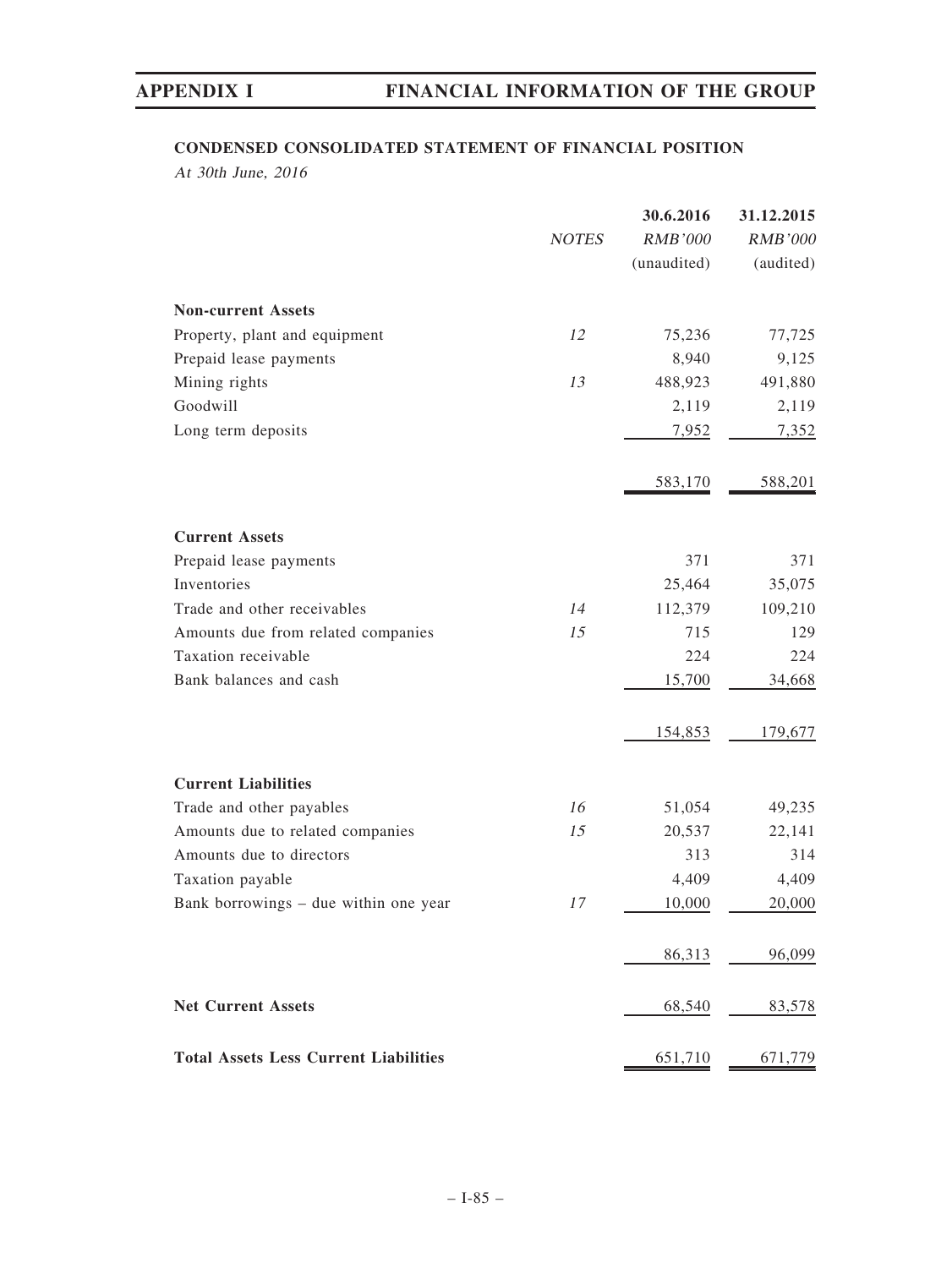|                                              |              | 30.6.2016      | 31.12.2015 |
|----------------------------------------------|--------------|----------------|------------|
|                                              | <b>NOTES</b> | <b>RMB'000</b> | RMB'000    |
|                                              |              | (unaudited)    | (audited)  |
| <b>Capital and Reserves</b>                  |              |                |            |
| Share capital                                | 18           | 83,706         | 83,706     |
| Reserves                                     |              | 258,785        | 283,742    |
|                                              |              |                |            |
| Equity attributable to owners of the Company |              | 342,491        | 367,448    |
| Non-controlling interests                    |              | 62,288         | 62,491     |
| <b>Total Equity</b>                          |              | 404,779        | 429,939    |
| <b>Non-current Liabilities</b>               |              |                |            |
| Corporate bonds                              | 19           | 137,313        | 133,390    |
| Provisions                                   |              | 2,291          | 2,275      |
| Deferred tax liabilities                     |              | 107,327        | 106,175    |
|                                              |              | 246,931        | 241,840    |
|                                              |              | 651,710        | 671,779    |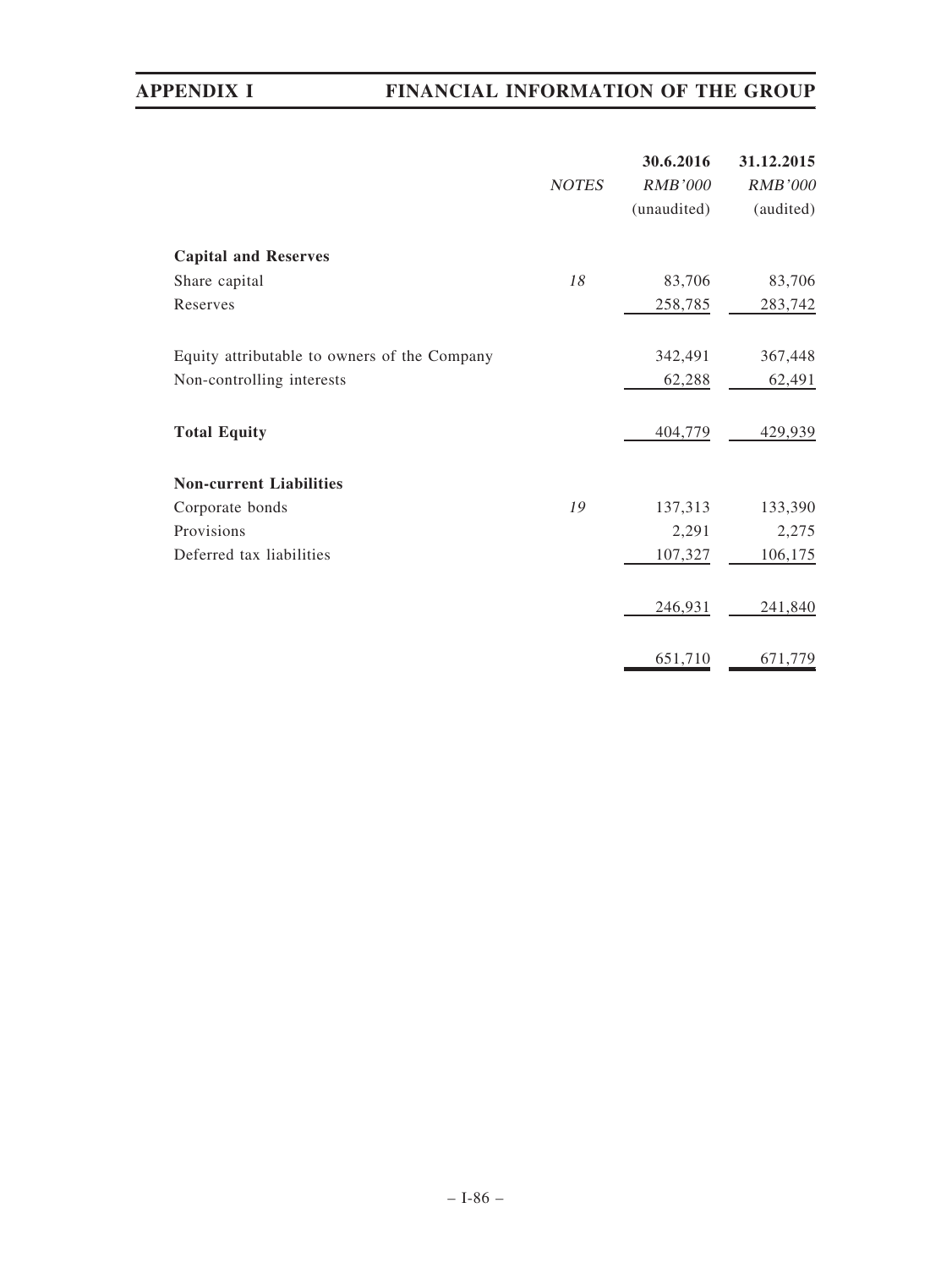## CONDENSED CONSOLIDATED STATEMENT OF CHANGES IN EQUITY

For the six months ended 30th June, 2016

|                                                        | Attributable to owners of the Company |                |               |                |              |         |           |             |           |             |                |
|--------------------------------------------------------|---------------------------------------|----------------|---------------|----------------|--------------|---------|-----------|-------------|-----------|-------------|----------------|
|                                                        |                                       |                | Non-          |                |              | Share   |           |             |           | Non-        |                |
|                                                        | Share                                 | Share          | distributable | Special        | Capital      | options | Other     | Accumulated |           | controlling | Total          |
|                                                        | capital                               | premium        | reserves      | reserve        | contribution | reserve | reserve   | losses      | Total     | interests   | equity         |
|                                                        | RMB'000                               | <b>RMB'000</b> | RMB'000       | <b>RMB'000</b> | RMB'000      | RMB'000 | RMB'000   | RMB'000     | RMB'000   | RMB'000     | <b>RMB'000</b> |
| At 1st January, 2015 (audited)                         | 83,474                                | 903,463        | 38,574        | 157,178        | 21,717       | 19,360  | (40,938)  | (653, 276)  | 529,552   | 87,966      | 617,518        |
| Loss and total comprehensive expense                   |                                       |                |               |                |              |         |           |             |           |             |                |
| for the period                                         |                                       |                |               |                |              |         | ٠         | (84, 041)   | (84, 041) | 3,069       | (80, 972)      |
| Forfeiture of share options                            |                                       |                |               |                | ٠            | (3,598) | ٠         | 3,598       |           |             |                |
| Recognition of equity-settled share-                   |                                       |                |               |                |              |         |           |             |           |             |                |
| based payments                                         |                                       |                |               |                |              | 78      |           |             | 78        |             | 78             |
| Exercise of share options                              | 184                                   | 1,168          |               |                |              | (338)   |           |             | 1,014     |             | 1,014          |
| At 30th June, 2015 (unaudited)                         | 83.658                                | 904,631        | 38,574        | 157,178        | 21,717       | 15,502  | (40,938)  | (733, 719)  | 446,603   | 91,035      | 537,638        |
| At 1st January, 2016 (audited)                         | 83,706                                | 904,870        | 38,574        | 157,178        | 21,717       | 14,588  | (40.938)  | (812, 247)  | 367,448   | 62,491      | 429,939        |
| Loss and total comprehensive expense<br>for the period |                                       |                |               |                |              |         |           | (24,957)    | (24,957)  | (203)       | (25, 160)      |
| At 30th June, 2016 (unaudited)                         | 83,706                                | 904,870        | 38,574        | 157,178        | 21,717       | 14,588  | (40, 938) | (837, 204)  | 342,491   | 62,288      | 404,779        |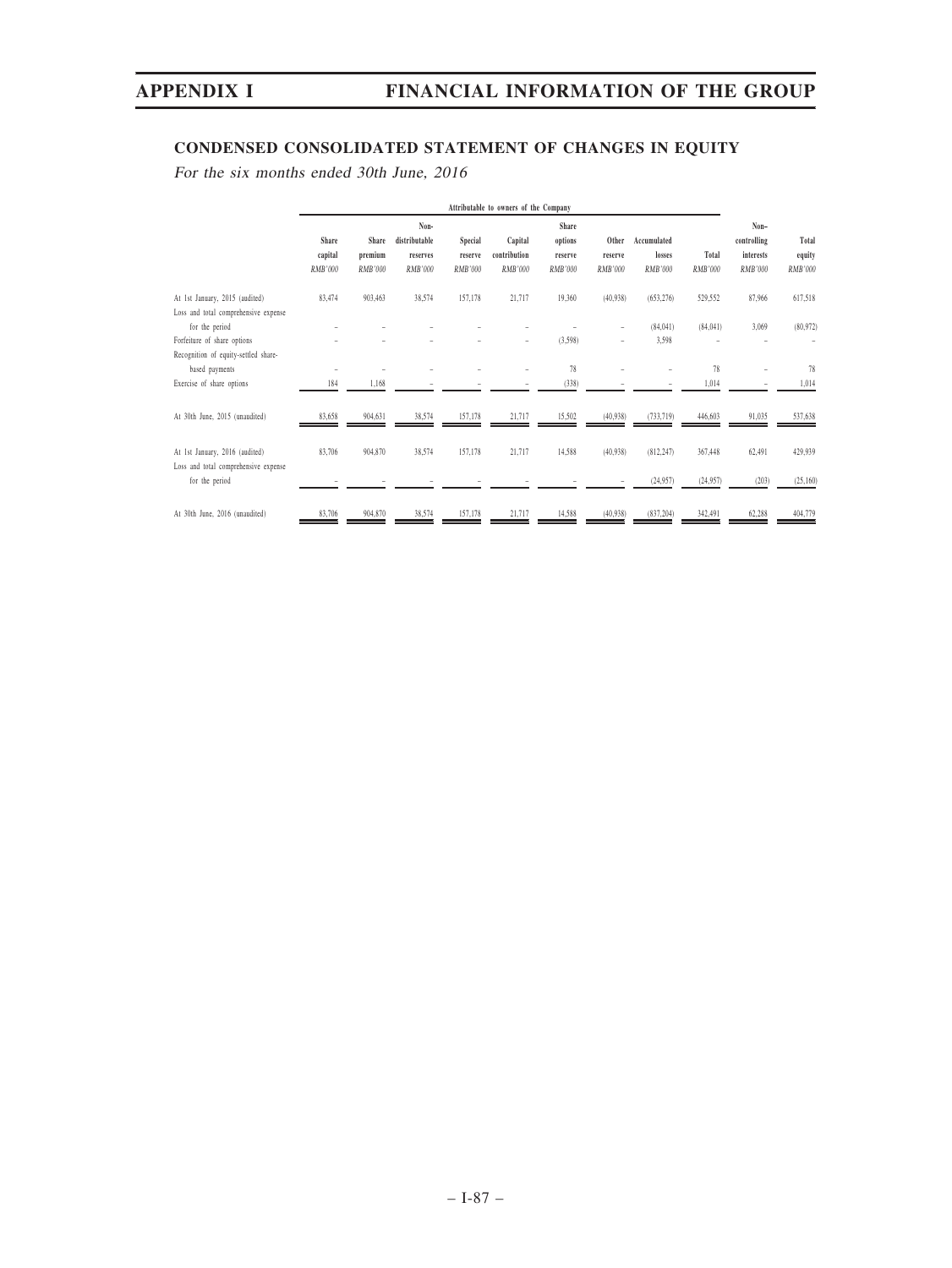## CONDENSED CONSOLIDATED STATEMENT OF CASH FLOWS

For the six months ended 30th June, 2016

|                                                 |             | Six months ended |                |
|-------------------------------------------------|-------------|------------------|----------------|
|                                                 |             | 30.6.2016        | 30.6.2015      |
|                                                 | <b>NOTE</b> | <b>RMB'000</b>   | <b>RMB'000</b> |
|                                                 |             | (unaudited)      | (unaudited)    |
| Net cash used in operating activities           |             | (839)            | (15,035)       |
| Net cash used in investing activities           |             |                  |                |
| Purchase of property, plant and equipment       |             | (542)            | (10, 905)      |
| Repayment of deferred consideration receivable  |             |                  | 9,458          |
| Repayment from related companies                |             | 129              | 34,326         |
| Advance to related companies                    |             | (629)            | (113, 405)     |
| Deposit paid for acquisition of property,       |             |                  |                |
| plant and equipment and a land use right        |             |                  | (167)          |
| Placement of long term deposits                 |             | (600)            |                |
| Other investing cash flows                      |             | 121              | 10,290         |
|                                                 |             | (1,521)          | (70, 403)      |
| Net cash (used in) from financing activities    |             |                  |                |
| Repayment of bank borrowings                    |             | (10,000)         | (40,000)       |
| Proceeds from issue of corporate bonds          | 19          |                  | 124,257        |
| Proceeds from issue of shares upon exercise of  |             |                  |                |
| share options                                   |             |                  | 1,014          |
| Repayment to related companies                  |             | (2,490)          | (2,259)        |
| Advance from related companies                  |             | 607              | 10,000         |
| Other financing cash flows                      |             | (4, 725)         | (5,849)        |
|                                                 |             | (16,608)         | 87,163         |
| Net (decrease) increase in cash and cash        |             |                  |                |
| equivalents                                     |             | (18,968)         | 1,725          |
| Cash and cash equivalents at beginning of       |             |                  |                |
| the period                                      |             | 34,668           | 23,520         |
| Cash and cash equivalents at end of the period, |             |                  |                |
| represented by bank balances and cash           |             | 15,700           | 25,245         |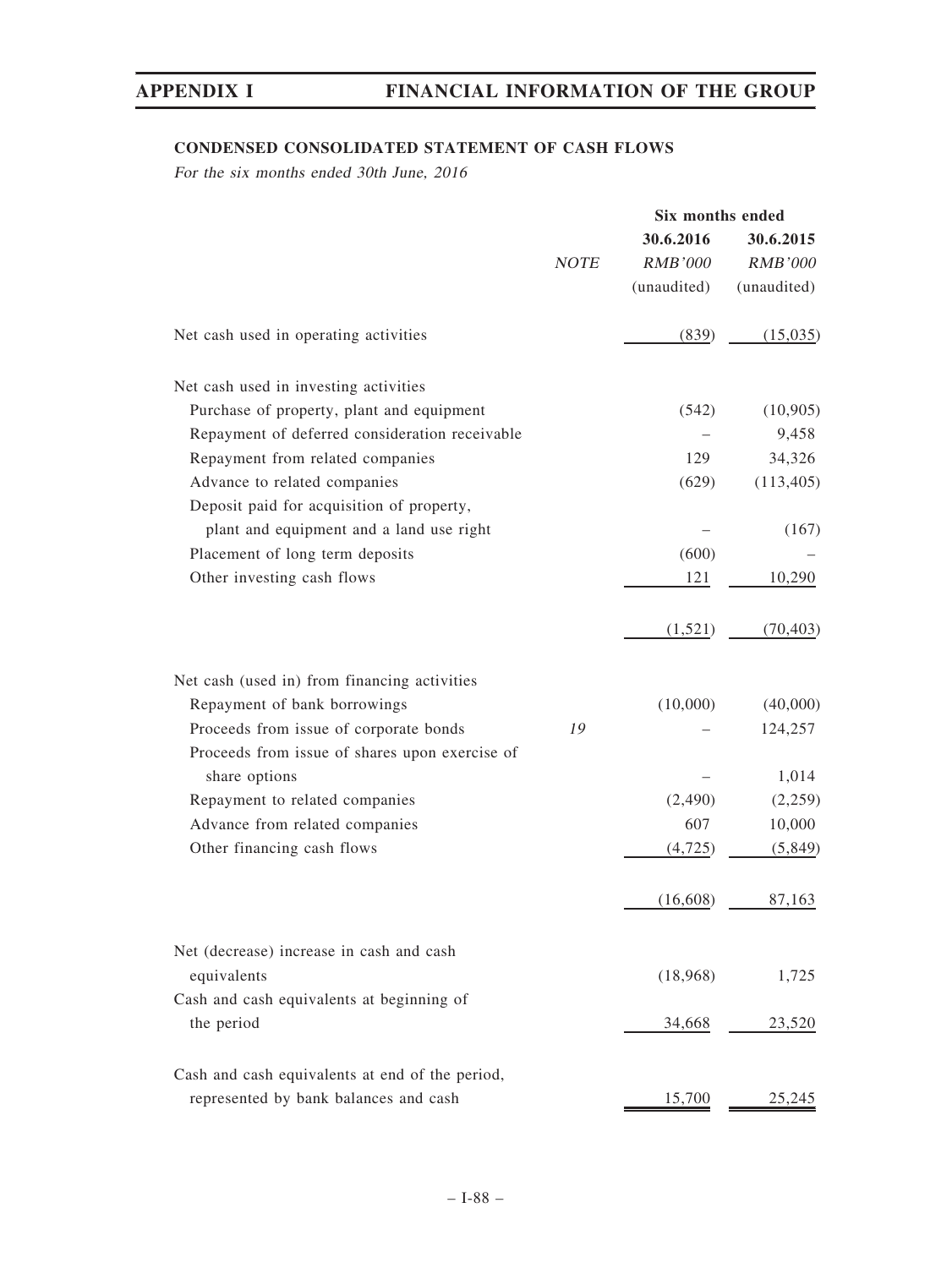NOTES TO THE CONDENSED CONSOLIDATED FINANCIAL STATEMENTS

For the six months ended 30th June, 2016

## 1. BASIS OF PREPARATION

The condensed consolidated financial statements have been prepared in accordance with Hong Kong Accounting Standard 34 ''Interim Financial Reporting'' issued by the Hong Kong Institute of Certified Public Accountants (''HKICPA'') as well as with the applicable disclosure requirements of Appendix 16 to the Rules Governing the Listing of Securities on The Stock Exchange of Hong Kong Limited.

## 2. PRINCIPAL ACCOUNTING POLICIES

The condensed consolidated financial statements have been prepared on the historical cost basis except for certain financial instruments, which are measured at fair values.

Except as described below, the accounting policies and methods of computation used in the condensed consolidated financial statements for the six months ended 30th June, 2016 are the same as those followed in the preparation of the Group's annual financial statements for the year ended 31st December, 2015.

In the current interim period, the Group has applied, for the first time, certain amendments to Hong Kong Financial Reporting Standards (''HKFRSs'') issued by the HKICPA that are mandatorily effective for the current interim period.

The application of the above amendments to HKFRSs in the current interim period has had no material effect on the amounts reported in these condensed consolidated financial statements and/or disclosures set out in these condensed consolidated financial statements.

## 3. SEGMENT INFORMATION

The Group's reportable and operating segment under HKFRS 8, based on information reported to the chief operating decision maker (''CODM''), represented by the executive directors, for the purposes of resource allocation and performance assessment are (1) exploration, mining and processing of zinc, lead, iron and gold (''Mining Operations'') and (2) the management and operation of toll highway and bridge (''Toll Road Operations'').

The Toll Road Operations was discontinued in the six months ended 30th June, 2013. Details are set out in note 9.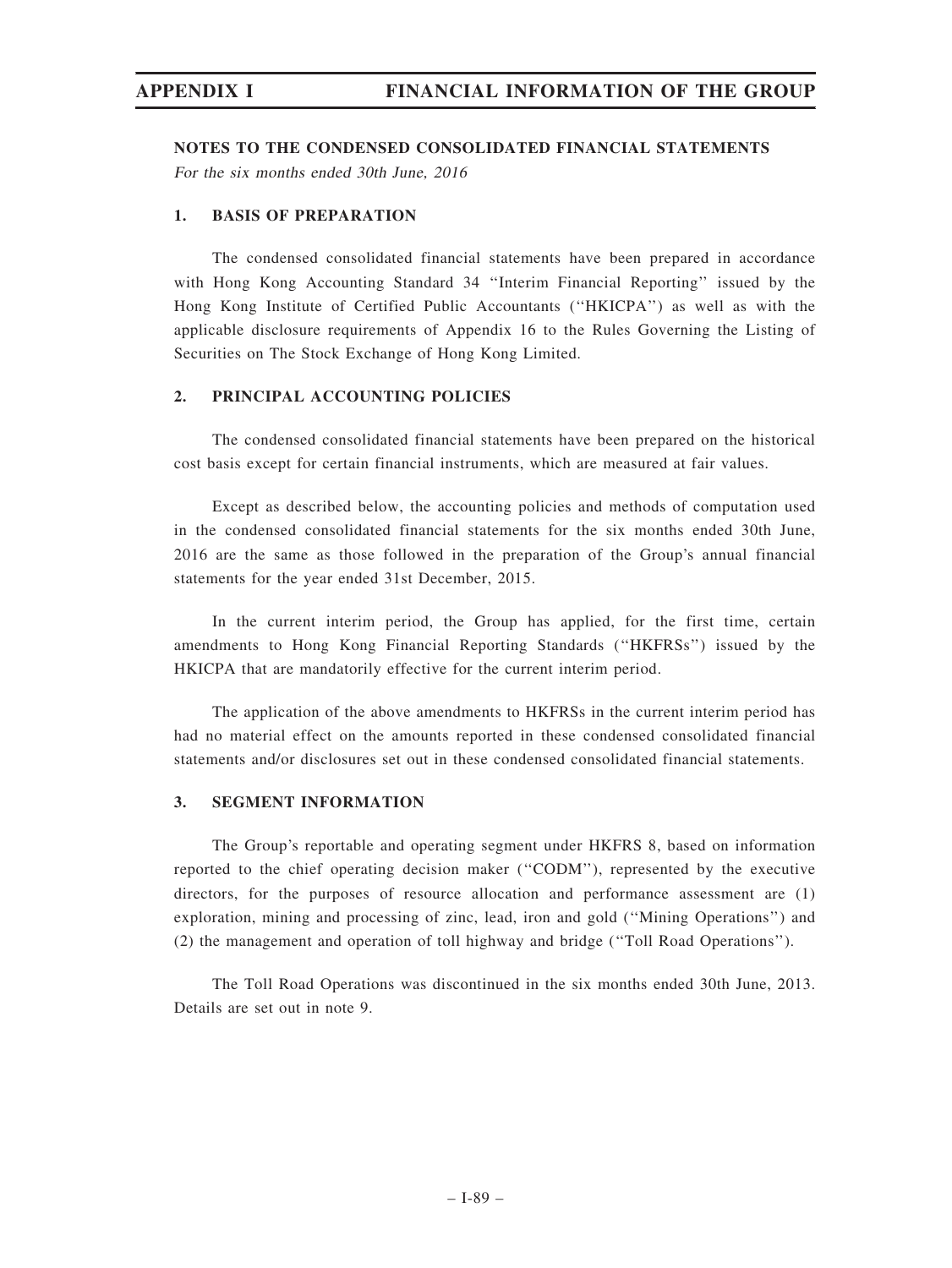The operating segment revenue from Mining Operations contributes the entire revenue of the continuing operation of the Group. Reconciliation of the operating segment loss from continuing operation to loss before tax is as follows:

|                                                     | Six months ended |                |
|-----------------------------------------------------|------------------|----------------|
|                                                     | 30.6.2016        | 30.6.2015      |
|                                                     | <i>RMB'000</i>   | <i>RMB'000</i> |
| <b>Continuing operation</b>                         |                  |                |
| Mining Operations revenue                           | 41,419           | 68,132         |
| Segment loss                                        | (12, 641)        | (80, 272)      |
| Other income                                        | 2,420            | 6,033          |
| Other gains and losses                              |                  |                |
| - Net foreign exchange (losses)/gains               | (708)            | 1,322          |
| - Loss on disposal of property, plant and equipment | (40)             |                |
| Central administration costs                        | (6,808)          | (10, 125)      |
| Finance costs                                       | (6,231)          | (10, 940)      |
| Loss before tax (continuing operation)              | (24,008)         | (93,982        |

Segment loss represents the loss from the segment without allocation of other income, other gains and losses as described above, central administration costs and finance costs. This is the measure reported to the CODM for the purposes of resource allocation and performance assessment.

## 4. OTHER GAINS AND LOSSES

|                                                   | Six months ended |           |
|---------------------------------------------------|------------------|-----------|
|                                                   | 30.6.2016        | 30.6.2015 |
|                                                   | <i>RMB'000</i>   | RMB'000   |
| Continuing operation                              |                  |           |
| Net foreign exchange (losses) gains               | (708)            | 1,322     |
| Loss on disposal of property, plant and equipment | (40)             |           |
|                                                   | (748)            | 1.322     |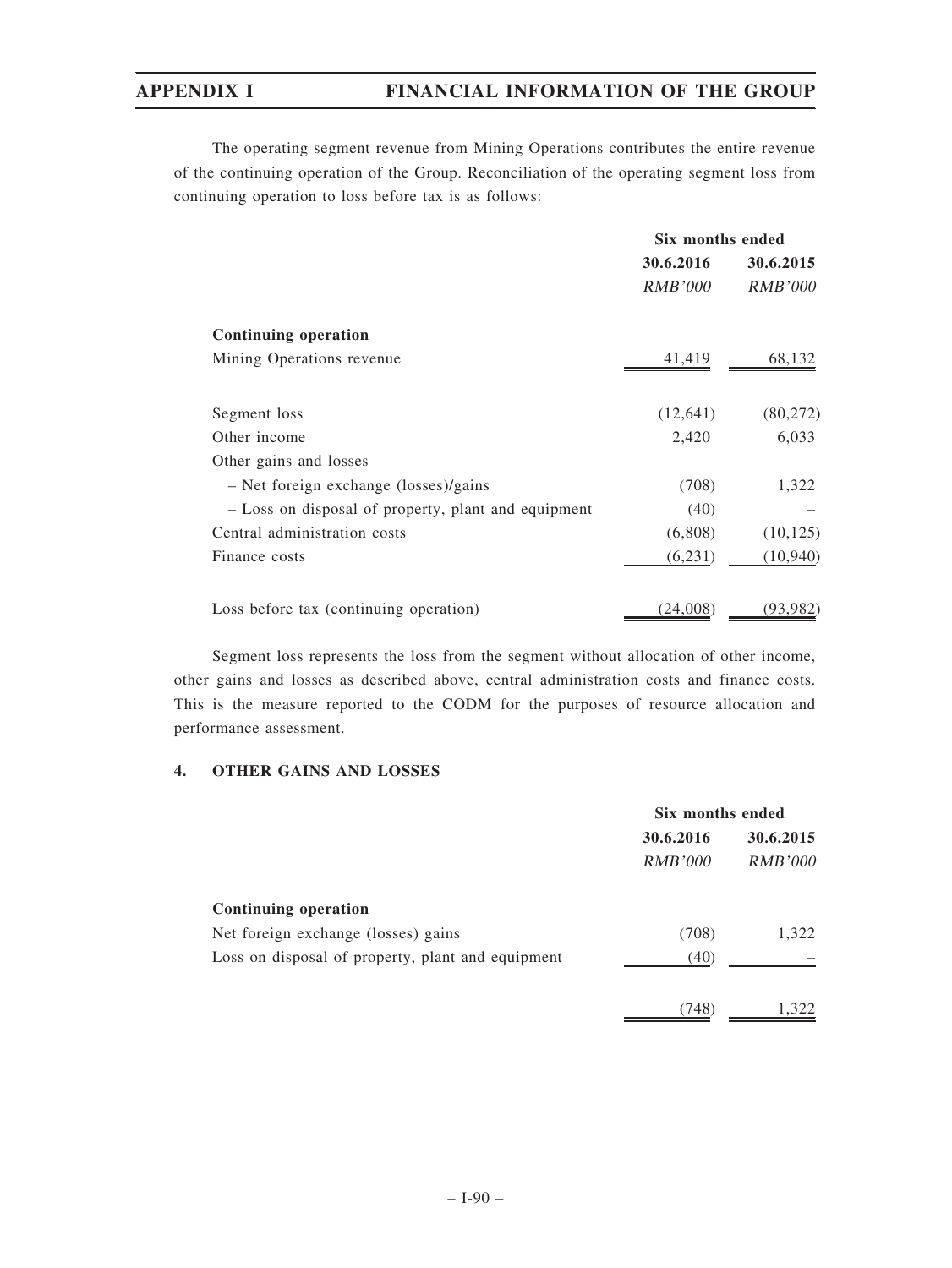## 5. IMPAIRMENT LOSSES ON ASSETS

|    |                                              | Six months ended<br>30.6.2016<br><b>RMB'000</b> | 30.6.2015<br><b>RMB'000</b> |
|----|----------------------------------------------|-------------------------------------------------|-----------------------------|
|    | <b>Continuing operation</b>                  |                                                 |                             |
|    | Impairment losses on:                        |                                                 |                             |
|    | $-$ property, plant and equipment (Note 12)  |                                                 | 27,263                      |
|    | $-$ mining rights (Note 13)                  |                                                 | 40,824                      |
|    |                                              |                                                 | 68,087                      |
| 6. | <b>FINANCE COSTS</b>                         |                                                 |                             |
|    |                                              | Six months ended                                |                             |
|    |                                              | 30.6.2016                                       | 30.6.2015                   |
|    |                                              | <b>RMB'000</b>                                  | <i>RMB'000</i>              |
|    | <b>Continuing operation</b>                  |                                                 |                             |
|    | Interest on bank borrowings wholly repayable |                                                 |                             |
|    | within five years                            | 496                                             | 5,849                       |
|    | Imputed interest on provision                | 16                                              | 14                          |
|    | Interest on corporate bonds                  | 5,440                                           | 2,142                       |
|    | Interest on loan from a related party        | 279                                             | 2,935                       |
|    |                                              | 6,231                                           | 10,940                      |
| 7. | <b>INCOME TAX EXPENSE (CREDIT)</b>           |                                                 |                             |
|    |                                              | Six months ended                                |                             |
|    |                                              | 30.6.2016                                       | 30.6.2015                   |
|    |                                              | RMB'000                                         | RMB'000                     |
|    | <b>Continuing operation</b>                  |                                                 |                             |

Deferred tax

 $-$  current period (Note)  $\frac{1,152}{(8,877)}$ 

1,152 (8,877)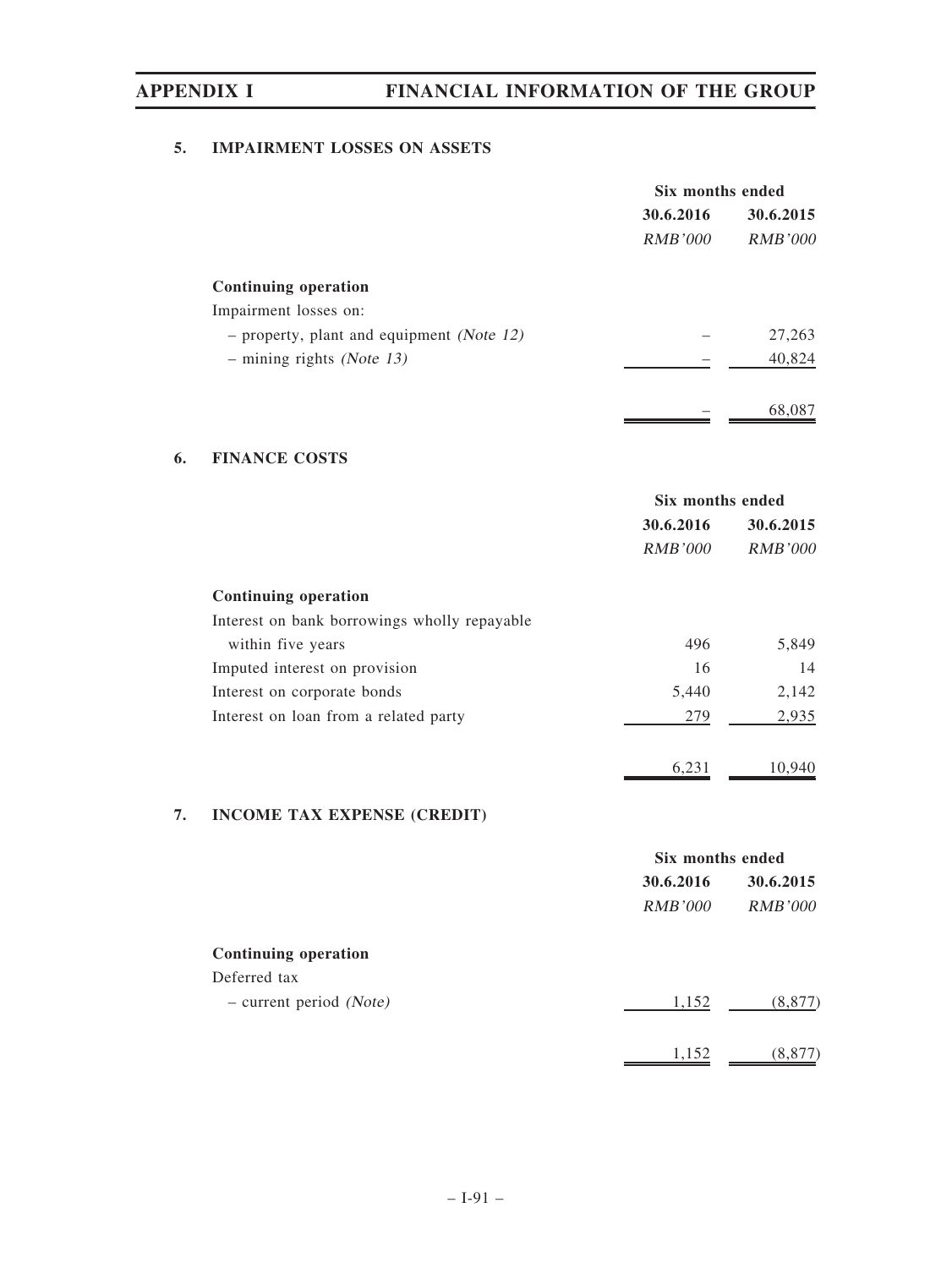Note: During the six months ended 30th June, 2016, nil (for the six months ended 30th June, 2015: RMB10,206,000) was credited to profit or loss from continuing operation for the release of deferred tax liability in respect of temporary difference associated with the fair value adjustment on mining rights to the extent of the impairment loss recognised for mining rights.

The income tax expense is recognised based on management's best estimate of the weighted average annual income tax rate expected for the full financial year. No provision for Hong Kong Profits Tax has been made as the Group's income neither arises in, nor is derived from, Hong Kong. The applicable tax rates of those PRC mining subsidiaries ranged from 15% to 25% for the six months ended 30th June, 2016 (for the six months ended 30th June, 2015: 15% to 25%).

## 8. LOSS FOR THE PERIOD FROM CONTINUING OPERATION

|                                                                                                                         | Six months ended |                |
|-------------------------------------------------------------------------------------------------------------------------|------------------|----------------|
|                                                                                                                         | 30.6.2016        | 30.6.2015      |
|                                                                                                                         | <b>RMB'000</b>   | <i>RMB'000</i> |
| Loss for the period from continuing operation has been<br>arrived at after charging (crediting) the following<br>items: |                  |                |
| Amortisation of mining rights (included in cost of sales)                                                               | 2,957            | 7,882          |
| Depreciation of property, plant and equipment                                                                           | 2,896            | 6,854          |
| Release of prepaid lease payments                                                                                       | 185              | 185            |
| Total depreciation and amortisation                                                                                     | 6,038            | 14,921         |
| Cost of inventories sold                                                                                                | 28,393           | 52,596         |
| Share-based payments expense                                                                                            |                  | 78             |
| Interest income from bank deposits                                                                                      | (26)             | (4,073)        |
| Imputed interest income on amount due from investees                                                                    |                  | (684)          |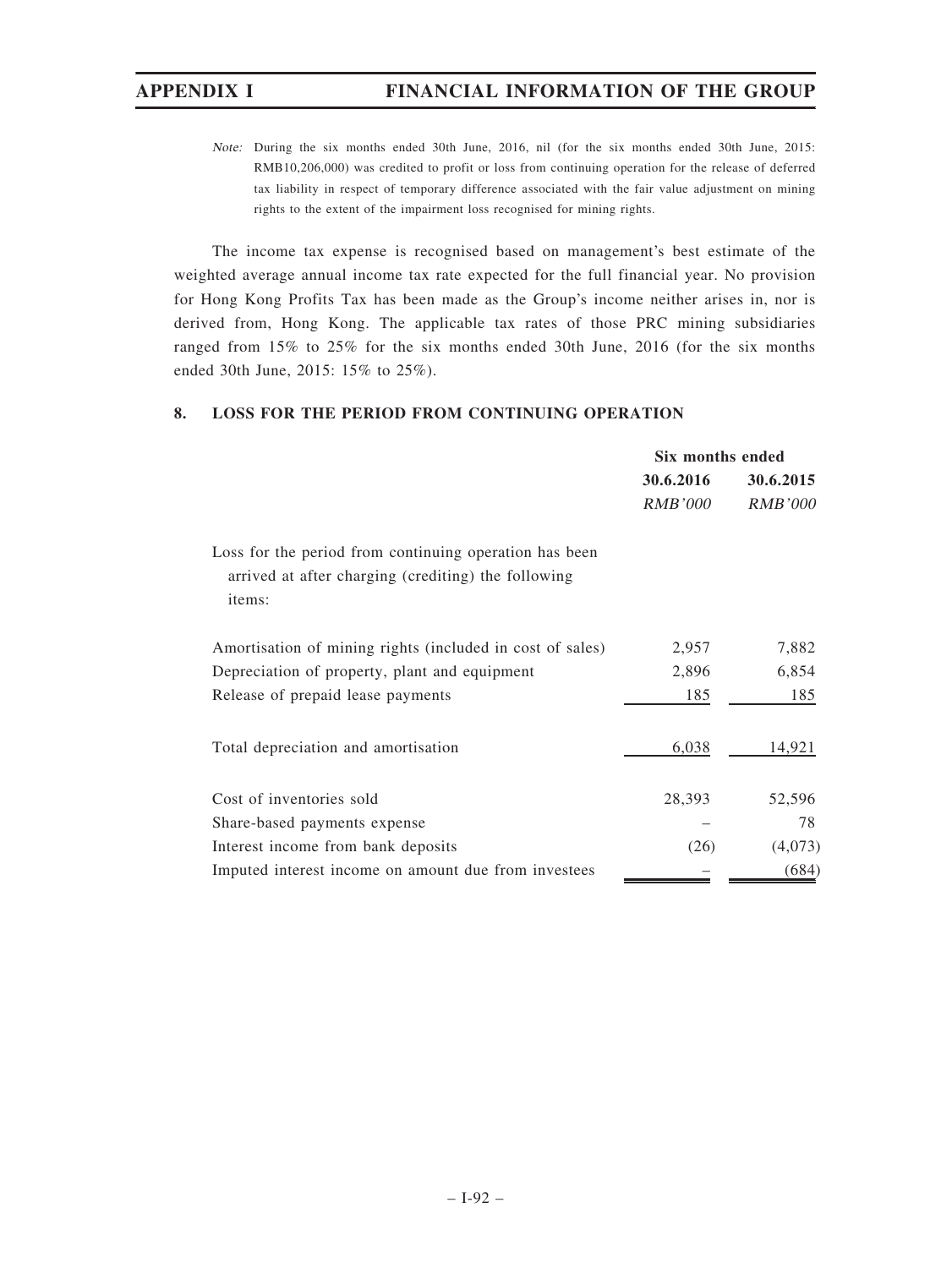## 9. PROFIT FOR THE PERIOD FROM DISCONTINUED OPERATION

The Group ceased its Toll Road Operations upon the expiry of the operating rights of toll road highway and bridge in May 2013. This operating segment was classified as discontinued operation.

|                                                   | Six months ended |                |
|---------------------------------------------------|------------------|----------------|
|                                                   | 30.6.2016        | 30.6.2015      |
|                                                   | <i>RMB'000</i>   | <i>RMB'000</i> |
| Other income                                      |                  | 10             |
| Gain on disposal of property, plant and equipment |                  | 5,271          |
| Administrative expenses                           |                  | (1, 148)       |
| Profit before tax                                 |                  | 4,133          |
| Income tax expense                                |                  |                |
| Profit for the period                             |                  | 4,133          |

Profit for the period from discontinued operation has

been arrived at after crediting the following:

| Gain on disposal of property, plant and equipment | (5,271) |
|---------------------------------------------------|---------|
| Interest income from bank deposits                | (10)    |

Toll Road Operations was operated by a subsidiary, Langfang Tongda Highway Co., Ltd (''Langfang Tongda''). Langfang Tongda was dissolved during the year ended 31st December, 2015.

The net cash flows attributable to the operating, investing and financing activities of the Toll Road Operations was not significant during the six months ended 30th June, 2015.

There was no significant assets and liabilities of the Toll Road Operations at the date on which the operation was discontinued.

### 10. DIVIDEND

No dividend was paid, declared or proposed during the six months ended 30th June, 2016. The directors of the Company have determined that no dividend will be paid in respect of the six months ended 30th June, 2016.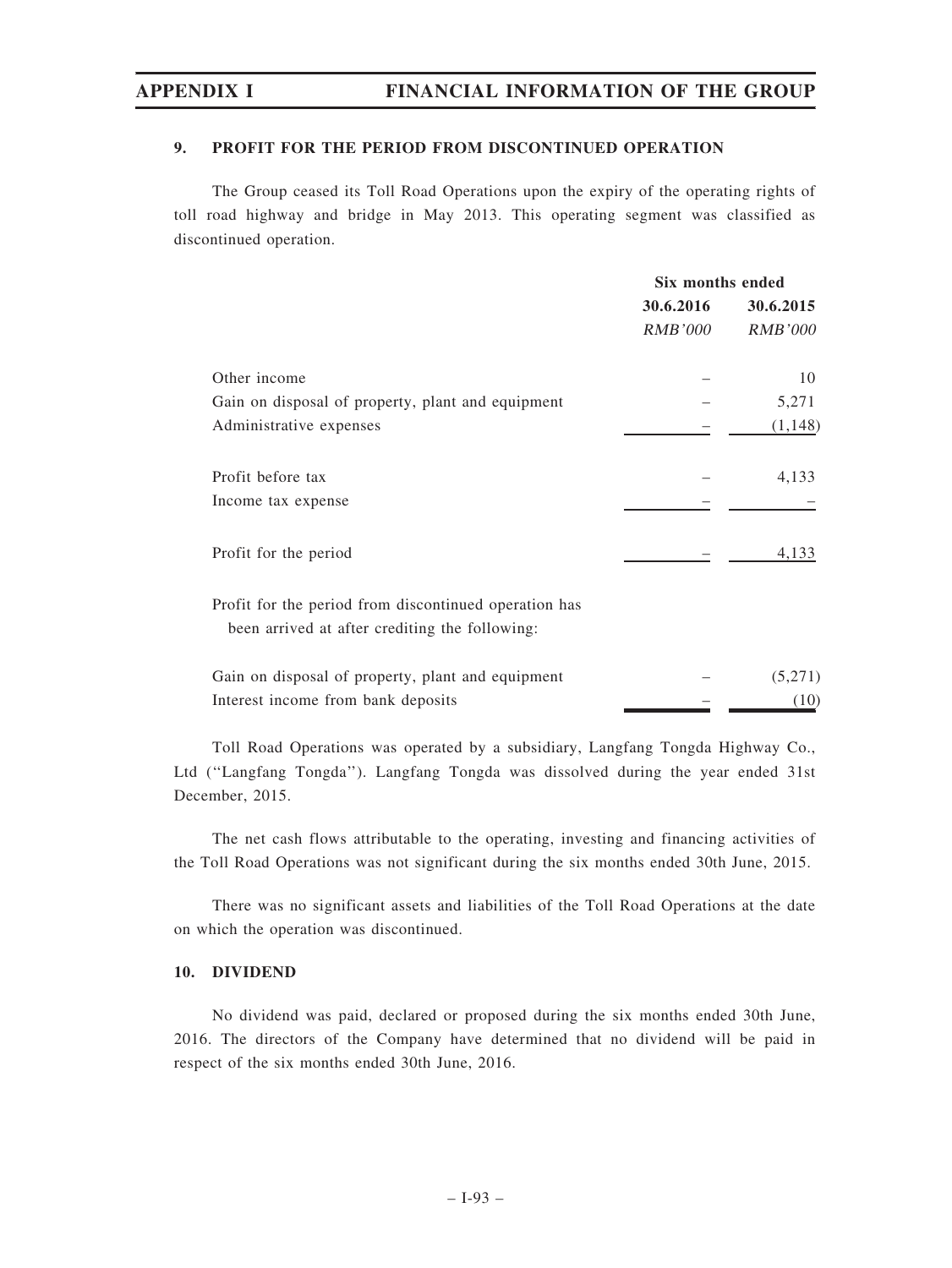### 11. LOSS PER SHARE

The calculation of the basic and diluted loss per share attributable to the owners of the Company is based on the following data:

|                                  | Continuing and          |                |                      |             |
|----------------------------------|-------------------------|----------------|----------------------|-------------|
|                                  | discontinued operations |                | Continuing operation |             |
|                                  | Six months ended        |                | Six months ended     |             |
|                                  | 30.6.2016               | 30.6.2015      | 30.6.2016            | 30.6.2015   |
|                                  | RMB'000                 | <b>RMB'000</b> | RMB'000              | RMB'000     |
| Loss                             |                         |                |                      |             |
| Loss for the period attributable |                         |                |                      |             |
| to owners of the Company         |                         |                |                      |             |
| and loss for the purposes of     |                         |                |                      |             |
| basic and diluted loss per       |                         |                |                      |             |
| share                            | (24,957)                | (84, 041)      | (24, 957)            | (86, 149)   |
| Number of shares                 | Number                  | Number         | Number               | Number      |
| Weighted average number of       |                         |                |                      |             |
| ordinary shares for the          |                         |                |                      |             |
| purpose of basic and diluted     |                         |                |                      |             |
| loss per share                   | 918,626,516             | 915,879,491    | 918,626,516          | 915,879,491 |

Basic earnings per share for the discontinued operation was RMB0.23 cents for the six months ended 30th June, 2015 based on the profit for the period attributable to owners of the Company from the discontinued operation of RMB2,108,000 for the six months ended 30th June, 2015 and the denominators detailed above for basic loss per share.

The computation of the diluted loss per share for both periods do not assume the exercise of the share options because they would result in reduction in loss per share.

### 12. MOVEMENTS IN PROPERTY, PLANT AND EQUIPMENT

During the six months ended 30th June, 2016, the Group incurred RMB542,000 (for the six months ended 30th June, 2015: RMB15,507,000) on the purchase of property, plant and equipment. During the six months ended 30th June, 2015, the Group recognised an impairment loss amounting to RMB27,263,000 for continuing operation. Impairment assessment is set out in Note 13.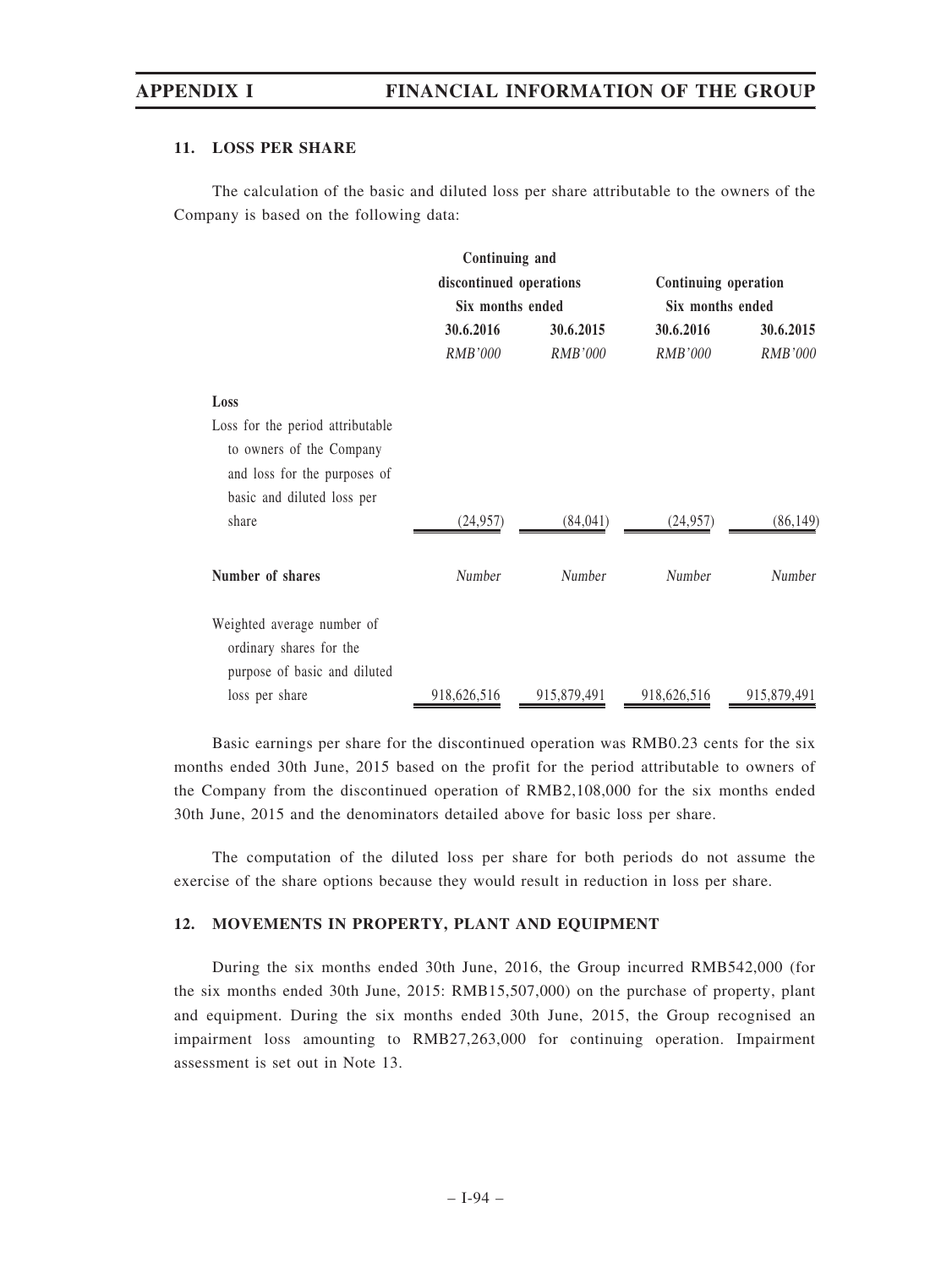## 13. MINING RIGHTS

|                                             | <i>RMB'000</i> |
|---------------------------------------------|----------------|
| <b>COST</b>                                 |                |
| At 1st January, 2016 and at 30th June, 2016 | 1,535,544      |
| AMORTISATION AND IMPAIRMENT                 |                |
| At 1st January, 2016                        | 1,043,664      |
| Charge for the period                       | 2,957          |
| At 30th June, 2016                          | 1,046,621      |
| <b>CARRYING VALUE</b>                       |                |
| At 30th June, 2016                          | 488,923        |
|                                             |                |
| At 31st December, 2015                      | 491,880        |

The mining rights represent the rights to conduct mining activities in various locations in the PRC, and have legal lives of one to three years. The Group's mining rights are expiring in the period from August 2016 to February 2017. In the opinion of the directors, the Group will be able to renew the mining rights with the relevant government authorities continuously without significant costs.

The mining rights are amortised by using the units of production method based on the actual production quantity for the period over the proven and probable mineral reserves under the assumption that the Group can renew the mining rights indefinitely till all proven reserves have been mined.

During the six months ended 30th June, 2015, the management conducted an impairment review on the related assets of Tengchong Ruitu Mining and Technology Company Limited (''Tengchong Ruitu'') which is engaged in mining and processing of iron located in the PRC, due to (1) a general decline in the price of iron in the international commodity market during the six months ended 30th June, 2015 and the related price outlook; (2) the tightening of safety and environmental requirements by government of the PRC on mining industry which increased the complexity of production processes and thus increased the direct production costs; and (3) the suspension of operation by Tengchong Ruitu. Management considered Tengchong Ruitu represents a separate cash-generating unit (''CGU'') for the purpose of impairment testing.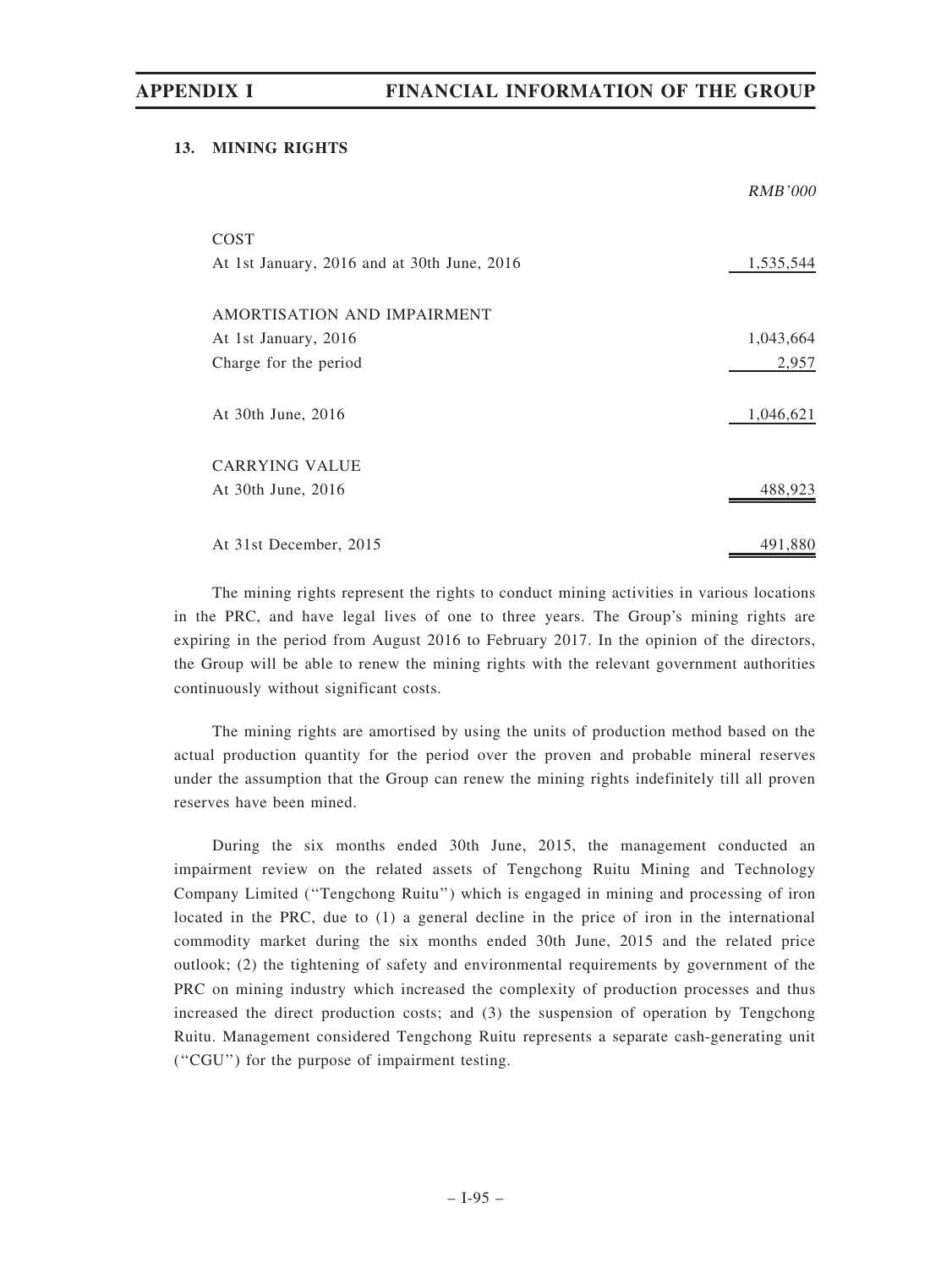The management determined that the recoverable amount of the CGU is determined based on its value in use. No market price is available for the mining rights and the related property, plant and equipment as there is no active market for similar asset transfer in the similar location.

The value in use calculation of the CGU is based on estimated cash flow projections prepared based on forecasted production schedules approved by the directors of the Company that reflect the net cash flows to be generated from the CGU from the expected mining and sales of the mineral concentrates less the estimated costs of the production of the mineral concentrates, at a discount rate of 18.32%. The selling prices of the mineral concentrates are based on the quoted spot and forward metal market prices available at the end of the reporting period. Other key assumptions for the value in use calculation including processing recovery rate and expected mine life period.

Aggregate impairment losses of RMB40,824,000 and RMB27,263,000 for the six months ended 30th June, 2015 had been recognised on mining rights and production assets included in the Group's property, plant and equipment respectively.

During the six months ended 30th June, 2016, no impairment loss is recognised on mining rights and production assets included in the Group's property, plant and equipment.

## 14. TRADE AND OTHER RECEIVABLES

|                                        | 30.06.2016<br><i>RMB'000</i> | 31.12.2015<br><i>RMB'000</i> |
|----------------------------------------|------------------------------|------------------------------|
|                                        |                              |                              |
| <b>Current</b>                         |                              |                              |
| Trade receivables                      | 7,165                        | 9,210                        |
| Bills receivables                      | 8,405                        | 8,200                        |
| Advance payments to suppliers          | 6,384                        | 3,821                        |
| Deposits paid for investments (Note i) | 46,532                       | 45,567                       |
| Loan receivable (Note ii)              | 39,787                       | 38,962                       |
| Other receivables and prepayments      | 4,106                        | 3,450                        |
|                                        |                              |                              |
|                                        | 112,379                      | 102,910                      |

Notes:

(i) During the year ended 31st December, 2013, a wholly owned subsidiary of the Company, Yue Da Mining Limited (''YDM'') entered into an acquisition agreement (''Acquisition Agreement'') with an independent third party (''Vendor''). Pursuant to the Acquisition Agreement, YDM conditionally agreed to acquire and the Vendor conditionally agreed to sell (i) the entire issued share capital of two companies which are incorporated in the British Virgin Islands (''Target Companies'') and (ii) the shareholder loans as at the completion date of the Acquisition Agreement of the Target Companies, at the consideration of US\$34 million (subject to any downward adjustments.) The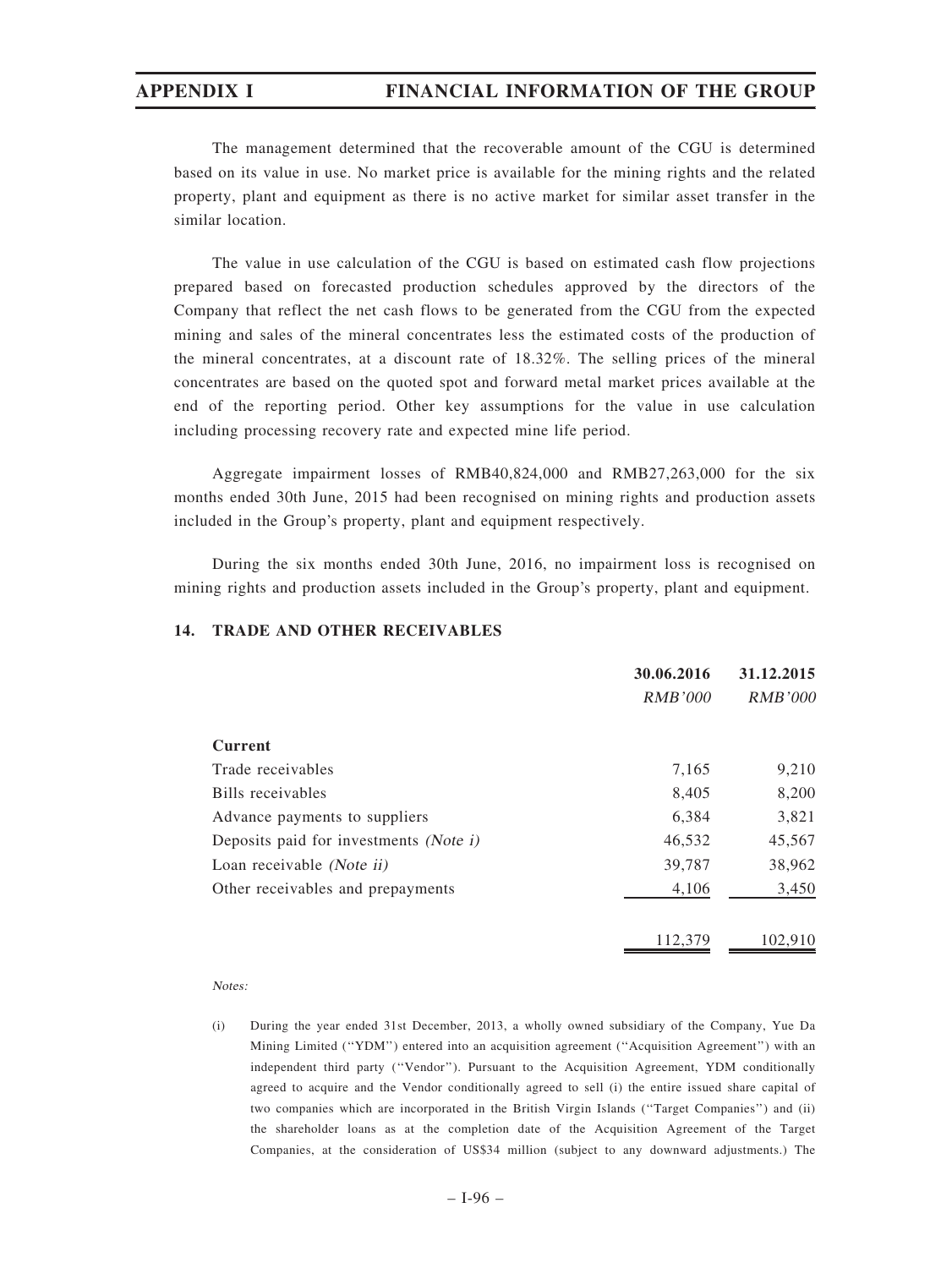Target Companies have entered into sale and purchase agreements to acquire the entire capital of a company incorporated in Vietnam (''Vietnam Company'') which is principally engaged in the exploration of the certain mines in Vietnam which contain ilmenite, zircon, rutile and monazite ore resources. Since additional time is required by the Group to conduct due diligence on the Target Companies and Vietnam Company, on 30th June, 2014, YDM and the Vendor have agreed in writing to extend the long stop date to 30th September, 2014. As certain conditions precedent to the Acquisition Agreement were still not fulfilled on 15th November, 2014 (and the long stop date was not further extended), the Acquisition was terminated on the same date. In connection with the Acquisition Agreement, the charges over the entire issued share capital in Target Companies and the mortgage over the shares of the Vietnam Company in favour of YDM were made to the Group to secure repayments of the Deposits (as defined below). Up to 30th June, 2016, pursuant to the Acquisition Agreement, an aggregate deposits of US\$7 million (approximately RMB46,532,000 (31st December, 2015: US\$7 million (approximately RMB45,567,000)) have been paid to the Vendor (''Deposit''). YDM is in process of negotiating with the Vendor for the settlement arrangement and the directors of the Company believe that the Deposit will be refunded in full within twelve months from the end of the reporting period.

(ii) YDM entered into a loan agreement on 21st January, 2013 and subsequent supplemental agreement on 30th January, 2013 (collectively referred to ''Loan Agreements'') with Mineral Land Holdings Limited (''Mineral Land''), an independent third party, which has the same ultimate controlling shareholder of New Aims (as defined below), whereby YDM provided to Mineral Land a loan facility of up to US\$16 million (approximately RMB100,500,000) for a term of one year, carrying a fixed interest of US\$1 million payable on the maturity date of the loan. US\$8 million was drawn by Mineral Land since the Loan Agreements were entered into. The facility is secured by (1) a pledge of 60% equity interest in a company incorporated in Vietnam; and (2) a charge of the entire issued share capital of Everwise Technology Limited, a company incorporated in British Virgin Islands, held by New Aims Holdings Limited (''New Aims''). The facility is also guaranteed by a personal guarantee executed by an independent third party. On 23rd January, 2014, YDM and Mineral Land have agreed in writing to extend the maturity date of the Loan Agreements from 23rd January, 2014 to 23rd January, 2015. The loan was not repaid upon the maturity date on 23rd January, 2015.

Pursuant to the settlement agreement entered into on 9th October, 2015, the partial repayment of US\$2 million (approximately RMB12,773,000) was made during the year ended 31st December, 2015. As at 30th June, 2016, the outstanding loan owed by Mineral Land was US\$6 million (approximately RMB39,787,000) (31st December, 2015: US\$6 million (approximately RMB38,962,000). YDM is in the process of negotiation with the relevant parties for the settlement arrangement and the directors of the Company believe that the outstanding amount will be recovered in full within twelve months from the end of the reporting period.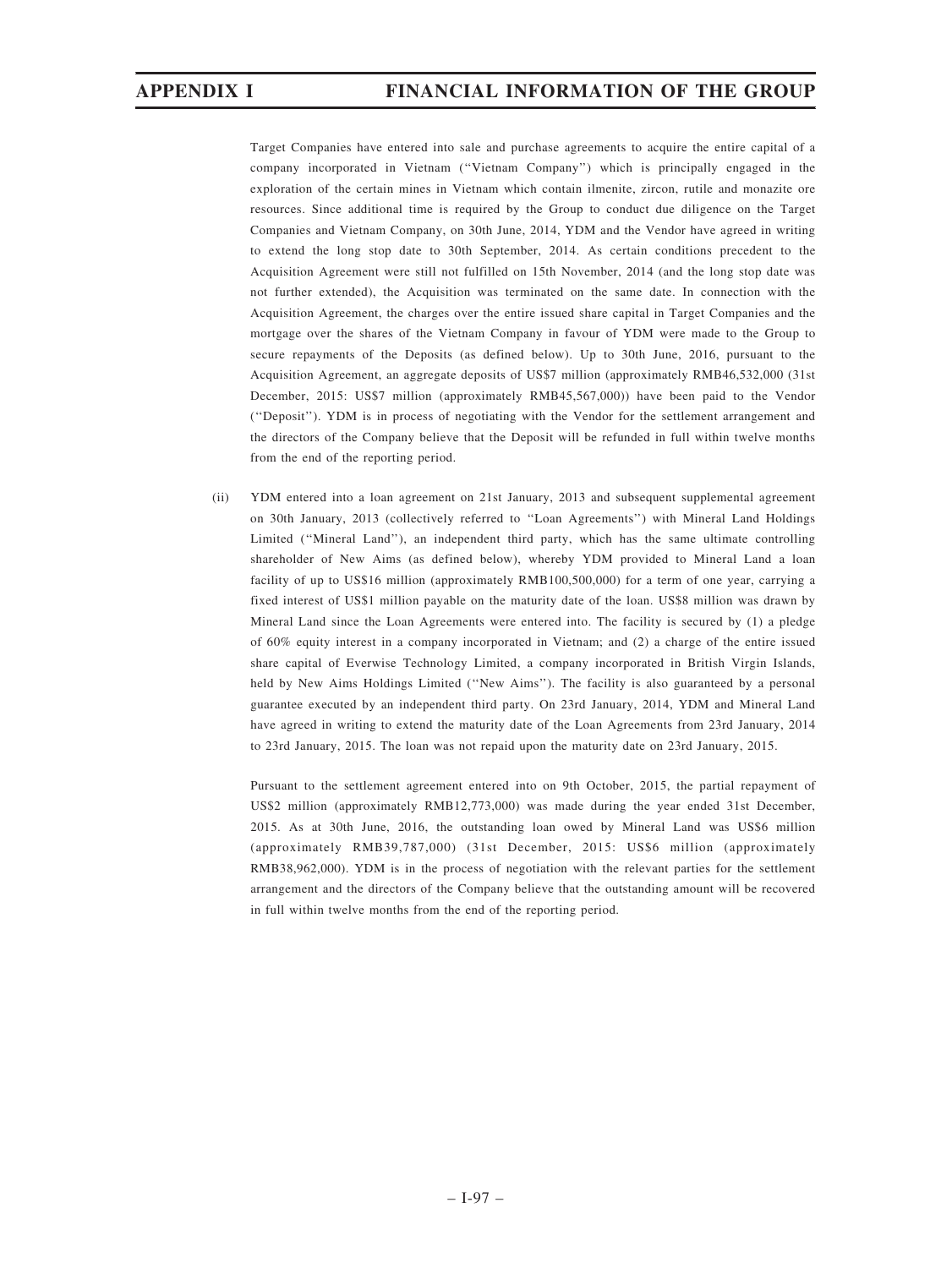The Group allows its trade customers an average credit period of 60-90 days. The following is an aged analysis of trade receivables and bill receivables, presented based on the invoice date at the end of the reporting period:

|               | 30.06.2016     | 31.12.2015     |
|---------------|----------------|----------------|
|               | <i>RMB'000</i> | <i>RMB'000</i> |
| $0-60$ days   | 11,842         | 12,040         |
| $61-120$ days | 1,940          | 1,296          |
| 121-180 days  | 1,272          | 3,912          |
| Over 180 days | 516            | 162            |
|               | 15,570         | 17,410         |

## 15. AMOUNTS DUE FROM/TO RELATED COMPANIES

|                                                 | Due from       |                |
|-------------------------------------------------|----------------|----------------|
|                                                 | 30.06.2016     | 31.12.2015     |
|                                                 | <i>RMB'000</i> | <i>RMB'000</i> |
| Anhui Guan Hua Group Limited ("Anhui Guan Hua") |                |                |
| (Note i)                                        |                | 129            |
| Yue Da Enterprise (Group) HK Limited ("Yue Da   |                |                |
| Enterprise") (Note ii)                          | 715            |                |
|                                                 | 715            | 129            |

### Notes:

- (i) Anhui Guan Hua is a non-controlling interest of the Company's subsidiary, Tong Ling Guan Hua Mining Company Limited.
- (ii) Yue Da Enterprise is a fellow subsidiary of the Company.

The amounts due from related companies are non-trade nature, unsecured, interest– free and repayable on demand.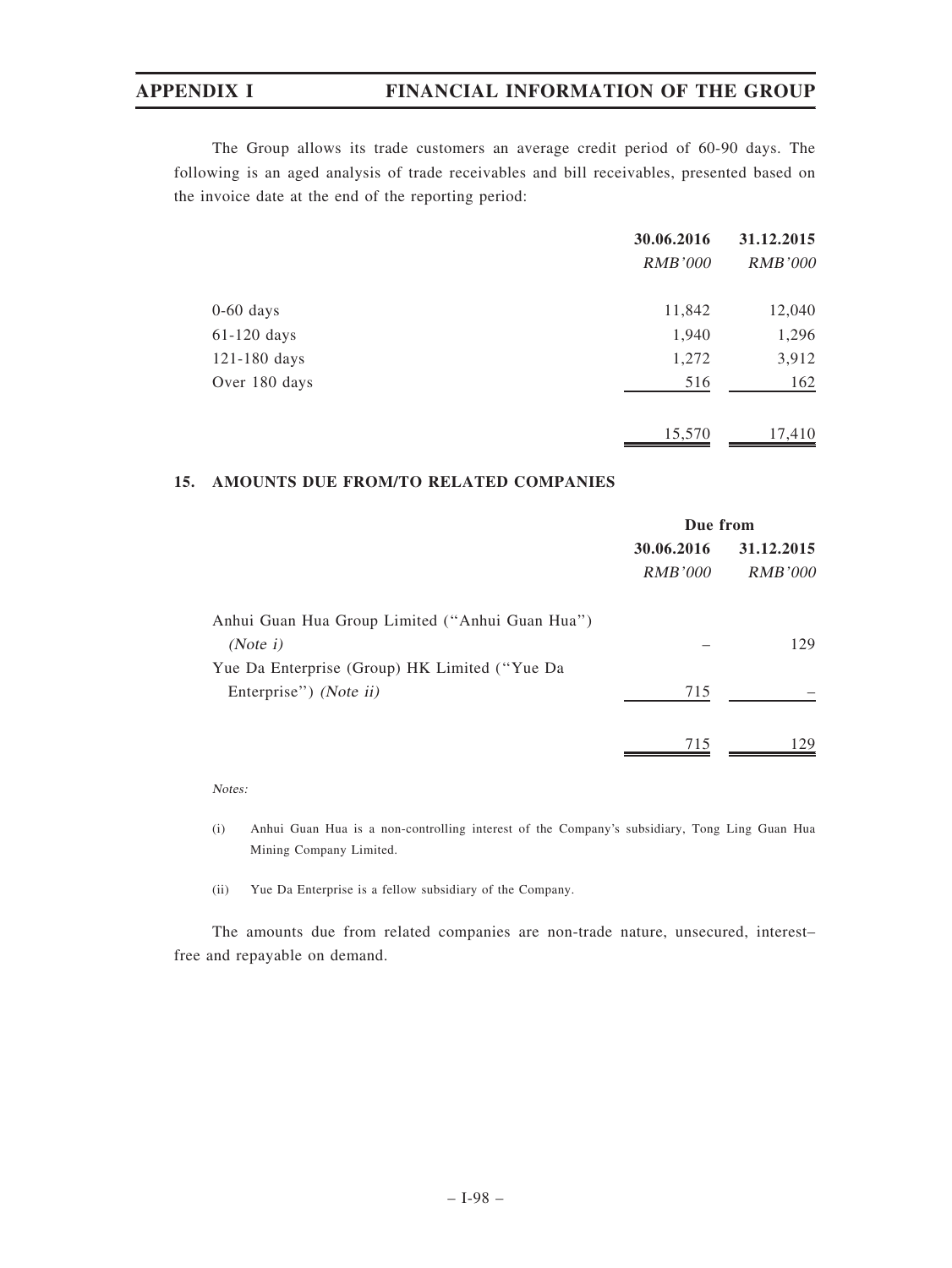# APPENDIX I FINANCIAL INFORMATION OF THE GROUP

The amounts due to related companies are non-trade nature, unsecured and repayable on demand. At 30th June, 2016, amounts of RMB10,853,000 (31st December, 2015: RMB10,573,000), RMB9,077,000 (31st December, 2015: RMB11,549,000), RMB607,000 (31st December, 2015: nil) and nil (31st December, 2015: RMB19,000) are due to Jiangsu Yue Da Group Company Limited (''Jiangsu Yue Da''), ultimate parent, Yue Da Group (H.K.) Co., Limited (''Yue Da HK''), immediate holding company of the Company, Anhui Guan Hua and Yue Da Enterprise, respectively. The amount due to Jiangsu Yue Da is interest-bearing at 5.52% per annum (31st December, 2015: 5.46%). The remaining balance of amounts due to related companies are interest-free.

### 16. TRADE AND OTHER PAYABLES

|                | 30.06.2016     | 31.12.2015     |
|----------------|----------------|----------------|
|                | <i>RMB'000</i> | <i>RMB'000</i> |
| Trade payables | 8,075          | 7,542          |
| Other payables | 42,979         | 41,693         |
|                | 51,054         | 49,235         |

The average credit period on purchases of goods is 60 days. The following is an aged analysis of trade payables, presented based on the invoice date at the end of the reporting period.

|               | 30.06.2016     | 31.12.2015     |
|---------------|----------------|----------------|
|               | <b>RMB'000</b> | <b>RMB'000</b> |
| $0-60$ days   | 4,219          | 3,528          |
| 61-120 days   | 734            | 1,146          |
| Over 120 days | 3,122          | 2,868          |
|               | 8,075          | 7,542          |

### 17. BANK BORROWINGS

At 30th June, 2016 and 31st December, 2015, bank borrowings represented the unsecured bank loans which were repayable within one year and shown under current liabilities. The amounts due are based on scheduled repayment dates set out on the loan agreements.

The effective interest rate (which is also equal to contracted interest rate) on the Group's borrowings is 5.52% (31st December, 2015: 5.52%) per annum.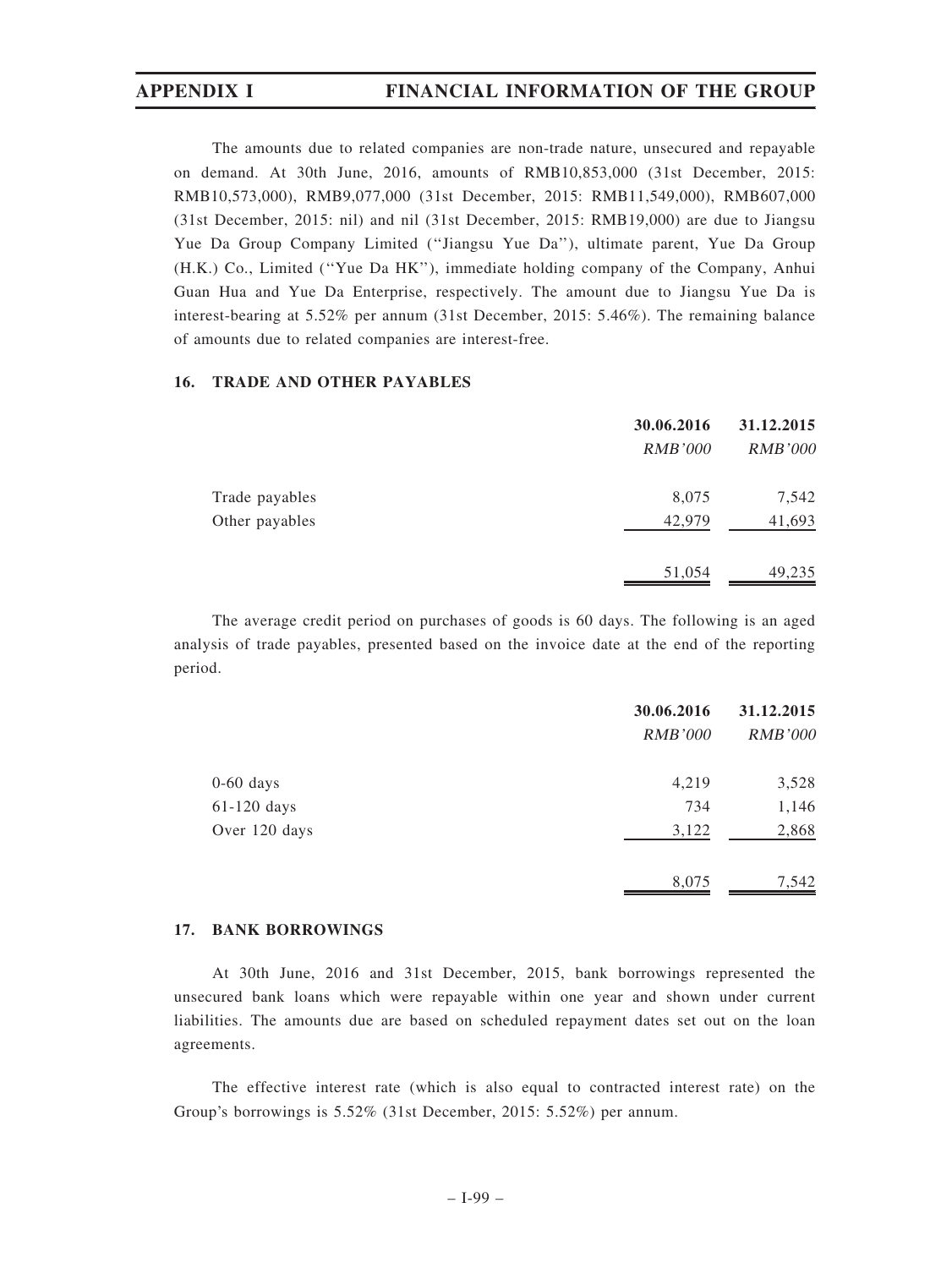### 18. SHARE CAPITAL

|                            |             |                 | Shown in the<br>condensed |
|----------------------------|-------------|-----------------|---------------------------|
|                            | Number of   |                 | consolidated<br>financial |
|                            | shares      | Amount          | statements                |
|                            |             | <b>HK\$'000</b> | <b>RMB'000</b>            |
| Ordinary shares of         |             |                 |                           |
| HK\$0.10 each:             |             |                 |                           |
| Issued and fully paid      |             |                 |                           |
| At 1st January, 2015       | 915,691,876 | 91,569          | 83,474                    |
| Exercise of share options  | 2,334,640   | 234             | 184                       |
| At 30th June, 2015         | 918,026,516 | 91,803          | 83,658                    |
| Exercise of share options  | 600,000     | 59              | 48                        |
| At 31st December, 2015 and |             |                 |                           |
| 30th June, 2016            | 918,626,516 | 91,862          | 83,706                    |

### 19. CORPORATE BONDS

On 11th March, 2015, the Company entered into the subscription agreement with an independent third party (''Subscriber'') pursuant to which the Subscriber has agreed to subscribe and the Company has agreed to issue 6% coupon unlisted corporate bonds in the aggregate maximum principal amount of up to HK\$300,000,000, bearing interest rate at 6% per annum and with maturity date of forty-eighth months from the date of issue. During the six months ended 30th June, 2015, the corporate bonds with aggregate principal amount of HK\$169,000,000 (approximately to RMB133,611,000) were issued and the net proceeds of HK\$157,170,000 (approximately to RMB124,257,000) were received by the Company.

### 20. RELATED PARTY DISCLOSURES

(i) The transactions and balances with government related entities are listed below:

The Group operates in an economic environment currently predominated by entities controlled, jointly controlled or significantly influenced by the PRC government (''government-related entities''). The Company is ultimately controlled by the PRC government. The Company's parent is Yue Da HK, a company incorporated in Hong Kong with limited liabilities, and the Company's ultimate parent is Jiangsu Yue Da, which is controlled by the Yancheng Municipal People's Government.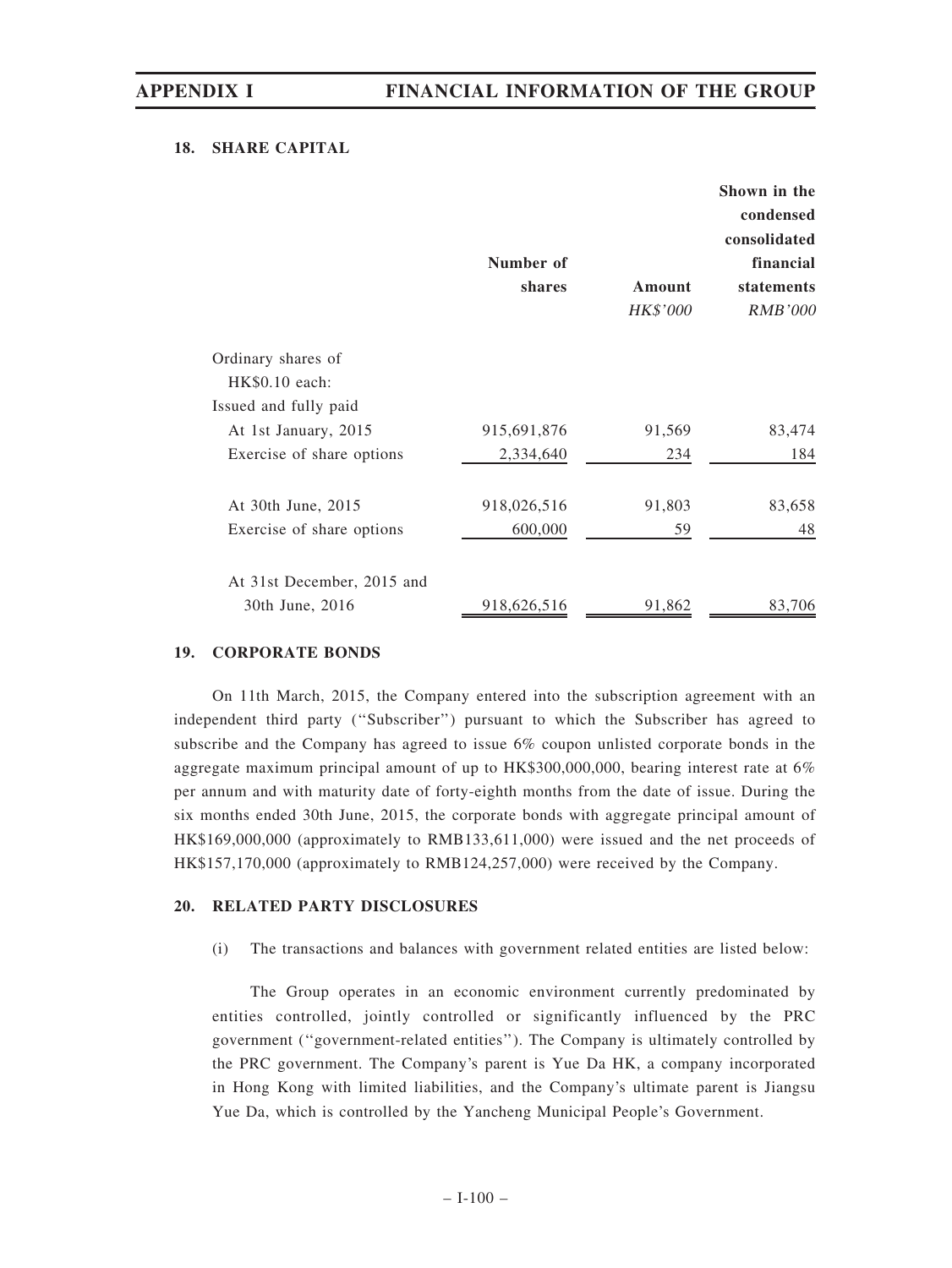| Name of related           |                               | Six months ended |                     |
|---------------------------|-------------------------------|------------------|---------------------|
| parties                   | <b>Nature of transactions</b> |                  | 30.6.2016 30.6.2015 |
|                           |                               |                  | RMB'000 RMB'000     |
| Ultimate holding company  |                               |                  |                     |
| Jiangsu Yue Da            | Interest expense on loan      | 279              | 2,935               |
| Immediate holding company |                               |                  |                     |
| Yue Da HK                 | Rentals paid for office.      | 1,309            | 1,304               |
|                           | premises and staff quarter    |                  |                     |
|                           | by the Group (Note)           |                  |                     |
| <b>Fellow subsidiary</b>  |                               |                  |                     |
| Yue Da Enterprise         | Rentals paid for staff        | 176              | 95                  |
|                           | quarters by the Group         |                  |                     |
|                           | (Note)                        |                  |                     |

(a) Transactions and balances with Jiangsu Yue Da and its subsidiaries:

Note: The rentals were charged in accordance with the relevant tenancy agreements.

As at 30th June, 2016, Jiangsu Yue Da had given corporate guarantees to banks in the PRC to secure the loan facility granted to the Group to the extent of RMB20,000,000 (31st December, 2015: RMB40,000,000). As at 30th June, 2016, a total amount of RMB10,000,000 (31st December, 2015: RMB20,000,000) was utilised by the Group.

Details of the outstanding balance with Jiangsu Yue Da, Yue Da HK and Yue Da Enterprise are set out in Note 15.

(b) Transactions and balances with other government related entities:

Apart from the transactions with related parties disclosed above, the Group also conducts business with other government related entities. The directors consider those government related entities are independent third parties so far as the Group's business transactions with them are concerned.

In establishing its pricing strategies and approval process for transactions with other government related entities, the Group does not differentiate whether the counter-party is a government related entity or not.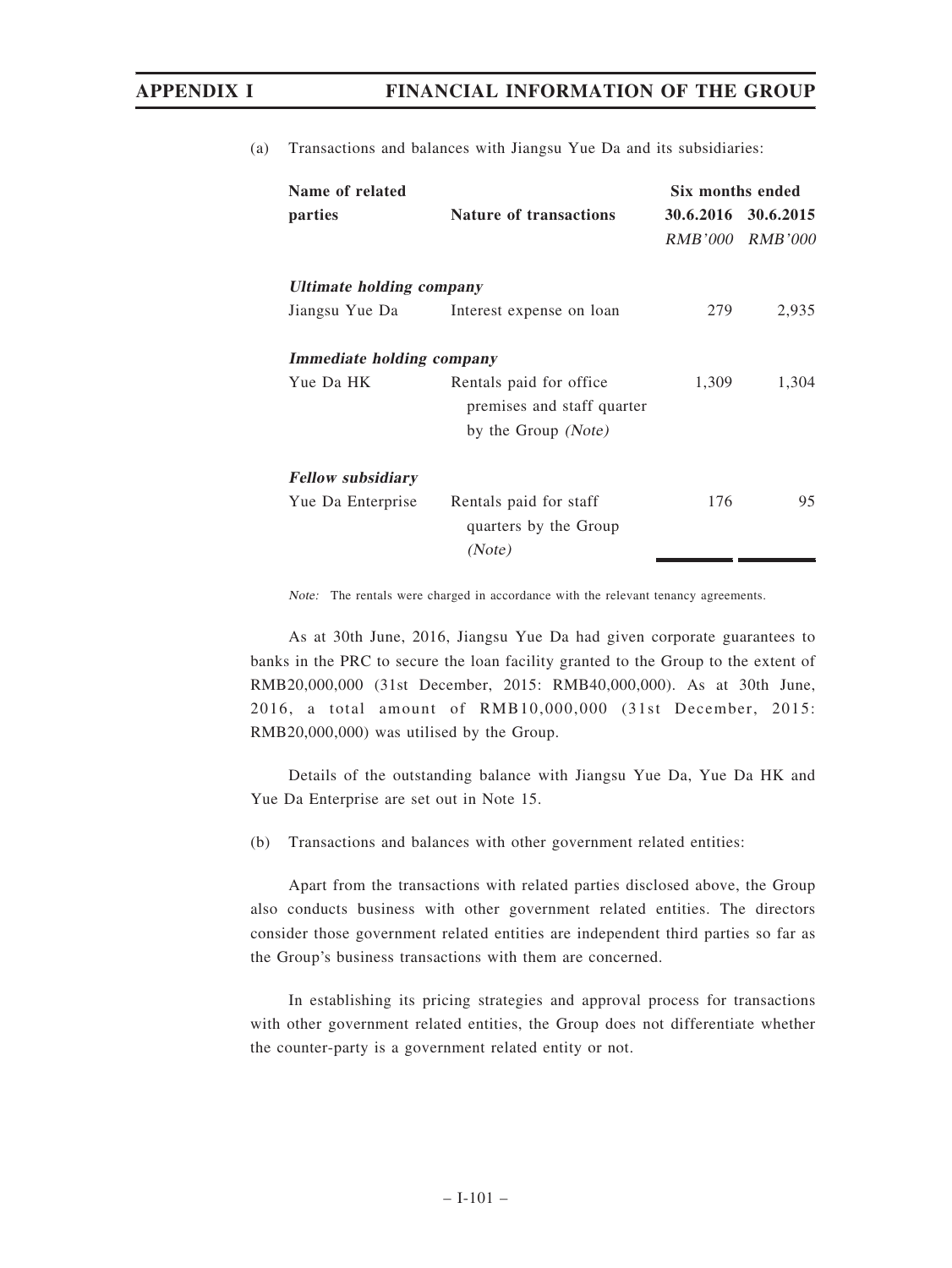# APPENDIX I FINANCIAL INFORMATION OF THE GROUP

(ii) Compensation of key management personnel:

The remuneration of directors and key management during the period, which is determined by the remuneration committee having regard to the performance of individuals and market trends, is as follows:

|     |                                                                                                              | Six months ended |                |
|-----|--------------------------------------------------------------------------------------------------------------|------------------|----------------|
|     |                                                                                                              | 30.6.2016        | 30.6.2015      |
|     |                                                                                                              | <i>RMB'000</i>   | <i>RMB'000</i> |
|     | Short-term benefits                                                                                          | 1,307            | 1,683          |
|     | Post-employment benefits                                                                                     | 122              | 85             |
|     |                                                                                                              | 1,429            | 1,768          |
| 21. | <b>CAPITAL COMMITMENTS</b>                                                                                   |                  |                |
|     |                                                                                                              | 30.06.2016       | 31.12.2015     |
|     |                                                                                                              | <i>RMB'000</i>   | <i>RMB'000</i> |
|     | Capital expenditure in respect of the acquisition of<br>property, plant and equipment contracted for but not |                  |                |
|     | provided in the condensed consolidated financial                                                             |                  |                |
|     | statements                                                                                                   | 2,154            | 2,395          |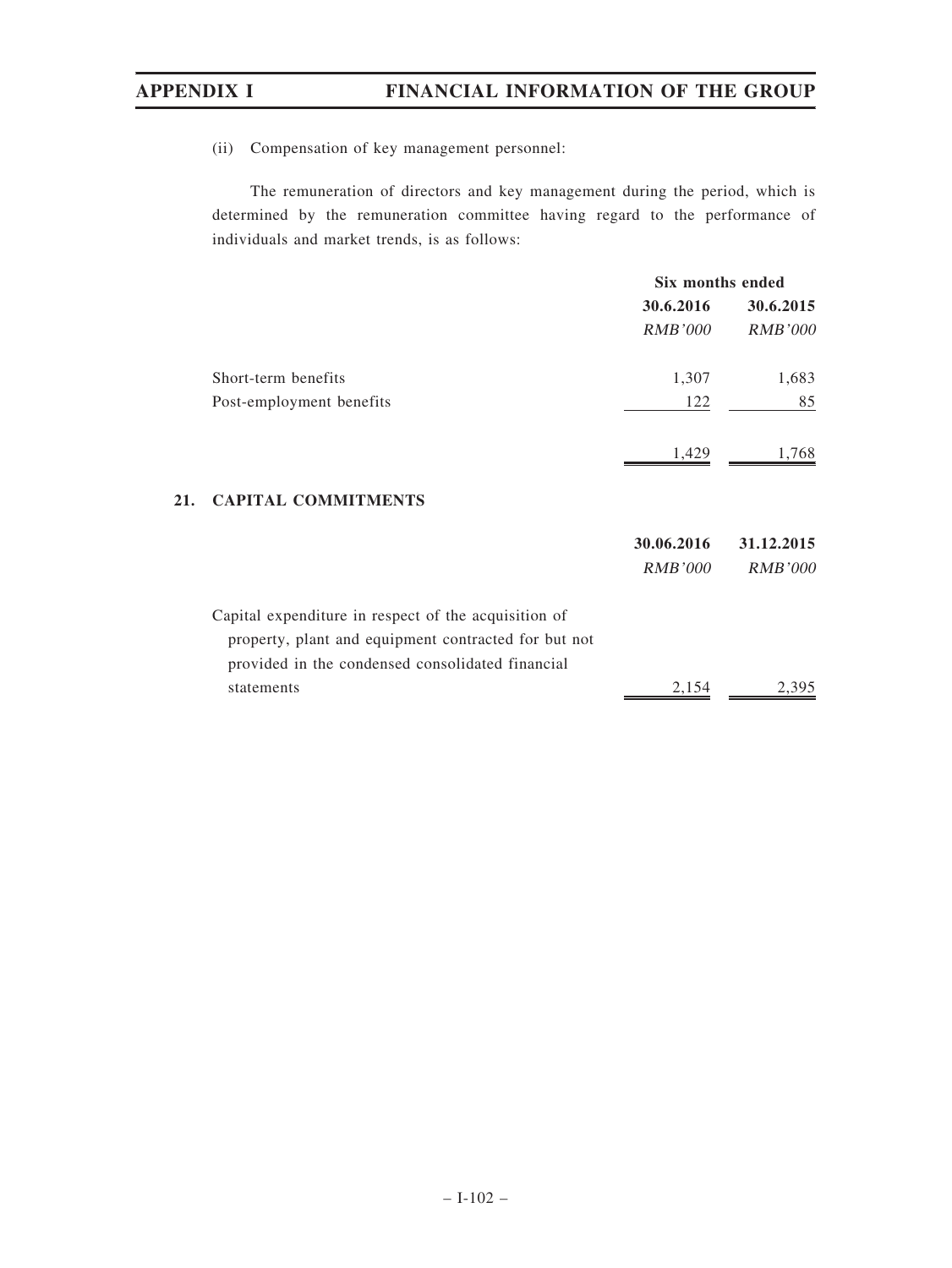### 3. FINANCIAL AND TRADING PROSPECT OF THE GROUP

The principal activities of the Group are exploration, mining and processing of zinc, lead, iron, gold and stone for construction.

The Group owns five mines, the production of three of them are under suspension respectively due to unfavorable market sentiments in the commodity and metal markets in the past few years. Currently, only two mines located in Baoshan, Yunnan and Tongling, Anhui respectively are under normal operation. The main products of which are zinc, lead, copper, gold and stone for construction. As stated in the financial statements of the 2016 interim report, the nonferrous metal market remained challenging during the period due to the lingering uncertainties of the global economy. The Group faced an overall decline in the prices of various products. As a result, several mining subsidiaries were still under suspension and revenue of the Group remained at a relatively low level. In the second half year, despite the prices of some nonferrous metal products, including zinc and lead, increased at different levels, however, the slowdown in growth of the real estate and infrastructure investment in China led to a drop in both the price and quantity of stone for construction. As a result, the overall results of the Group are not benefited significantly because of the price increase in zinc and lead products.

Looking forward to the future, the Group will closely monitor and assess the overall trends of the market conditions of its related products and the specific conditions required to be invested in its production system update project for each mine, so as to prepare the production quantity plan (including the study of the feasibility of production resumption of certain mines under suspension) flexibly to capture market opportunities. On the other hand, the Group's strategy is to realize its potential processing capacity as well as to further enhance its production processes and technology improvements for achieving cost efficiency. Furthermore, the Group strives to acquire projects with rich reserves, high quality, immense value-added potentials and quick cash flow returns, in order to allow the Group to further expand its scale of production, diversify into new profit streams and bring higher returns to shareholders.

### 4. INDEBTEDNESS

As at the close of business on 31 October 2016, being the latest practicable date for the purpose of this indebtedness statement prior to the printing of this Circular, the Group has outstanding borrowings of approximately RMB195.2 million, comprising unsecured corporate bonds with principal amount of approximately HK\$169.0 million (equivalent to approximately RMB149.6 million); unsecured and unguaranteed amounts due to related companies of approximately RMB25.6 million and unsecured and guaranteed amount due to a related company of approximately RMB20.0 million. Jiangsu Yue Da Group Company Limited (''Jiangsu Yue Da") has entered into a keepwell deed with the Company and the trustee of the corporate bonds, where Jiangsu Yue Da undertakes, amongst other things, to directly or indirectly own and hold not less than 30 per cent of the outstanding shares of the Company and to provide financial support to ensure that the Company has sufficient funds to meet its payment obligations under the relevant bonds.

Save as aforesaid and apart from intra-group liabilities and normal trade and other payables in the ordinary course of the business, as at the close of business on 31 October 2016, the Group did not have other outstanding mortgages, charges, debentures or other loan capital issued and outstanding or agreed to be issued, bank overdrafts, loans or other similar indebtedness, finance lease or hire purchase commitments, liabilities under acceptance or acceptance credits, guarantees or other material contingent liabilities.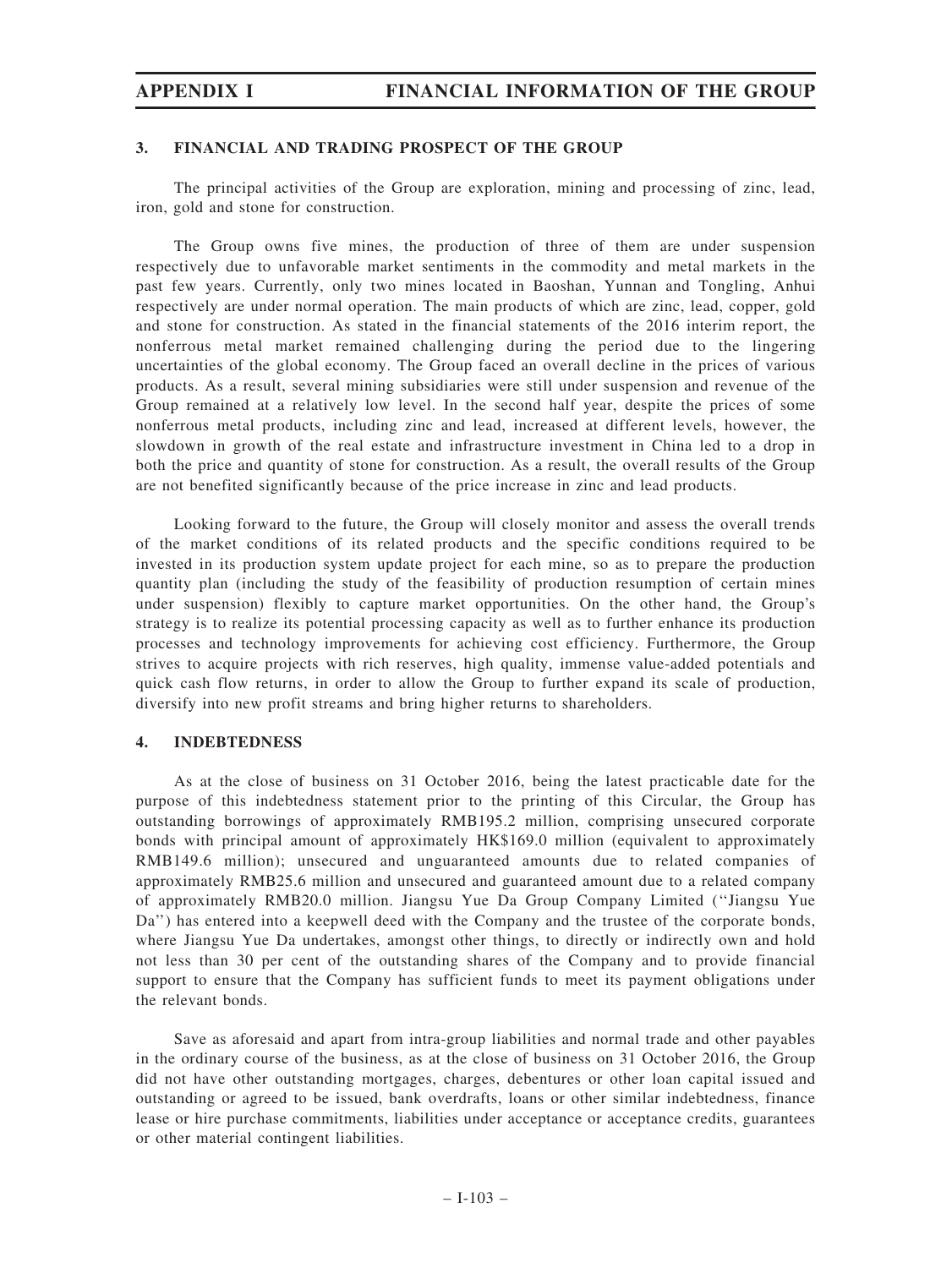# APPENDIX I FINANCIAL INFORMATION OF THE GROUP

### 5. MATERIAL CHANGE

Save as disclosed in the interim report of the Company for the six months ended 30 June 2016 (''IH2016'') including that,

- (i) Revenue of the Group for IH2016 decreased by approximately 39% as compared with that for the six months ended 30 June 2015 (" $1H2015$ "), which was mainly attributable to the lingering uncertainties of the global economy and a general decline in the prices of various products and as a result, several mining subsidiaries were still under suspension;
- (ii) cost of sales of the Group for 1H2016 decreased by approximately 39% as compared with that for 1H2015, which was corresponding to the decrease in revenue during 1H2016;
- (iii) impairment losses on assets of the Group for 1H2016 was nil as compared to that of approximately RMB68.09 million for 1H2015. The impairment losses for 1H2015 was mainly attributable to a suspension of operation of Tengchong Ruitu Mining and Technology Company Limited during that period; and
- (iv) the loss and total comprehensive expenses of the Group of approximately RMB25 million for 1H2016 decreased by approximately 69% as compared to approximately RMB81.0 million for 1H2015, which mainly attributable to the decrease in impairment losses on assets as discussed above.

The Directors confirm that there had been no material change in the financial or trading position or outlook of the Group since 31 December 2015, being the date to which the latest published audited consolidated financial statements of the Group were made up, up to and including the Latest Practicable Date.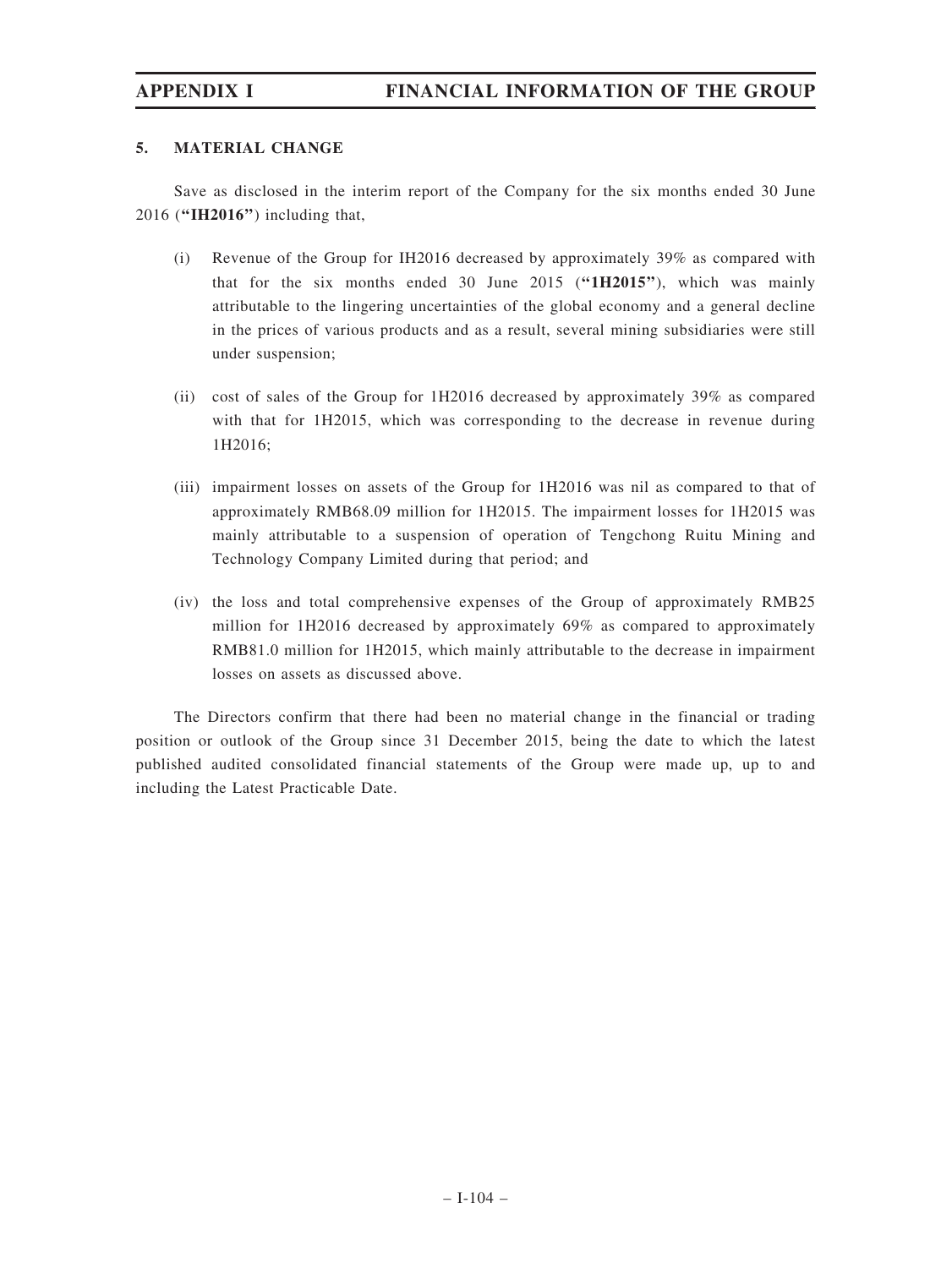### 1. RESPONSIBILITY STATEMENTS

This circular, for which the Directors collectively and individually accept full responsibility, includes particulars given in compliance with the Listing Rules for the purpose of giving information with regard to the Company. The Directors, having made all reasonable enquiries, confirm that to the best of their knowledge and belief the information contained in this circular is accurate and complete in all material respects and not misleading or deceptive, and there are no other matters the omission of which would make any statement herein or this circular misleading.

This circular includes particulars given in compliance with the Takeovers Code for the purpose of giving information with regard to the Group. The Directors jointly and severally accept full responsibility for accuracy of the information contained in this circular and confirm, having made all reasonable enquiries, that to the best of their knowledge and opinions expressed in this circular have been arrived at after due and careful consideration and there are no other facts not contained in this circular, the omission of which would make any statement in this circular misleading.

### 2. SHARE CAPITAL

### (a) Share capital of the Company

The authorised and issued share capital of the Company (i) as at the Latest Practicable Date; and (ii) immediately upon Completion (assuming there will be no other change in the number of issued Shares between the Latest Practicable Date and the date of Completion, save for the issue and allotment of the Subscription Shares) as follows:

### (i) Share capital as at the Latest Practicable Date

|                                                             | Nominal value<br>per Share<br>HK\$ | Number of<br><b>Shares</b> | Amount<br>HK\$ |
|-------------------------------------------------------------|------------------------------------|----------------------------|----------------|
| Authorised:<br>As at the Latest Practicable Date            | 0.10                               | 2,000,000,000              | 200,000,000.00 |
| Issued and fully paid:<br>As at the Latest Practicable Date | 0.10                               | 918,626,516                | 91,862,651.60  |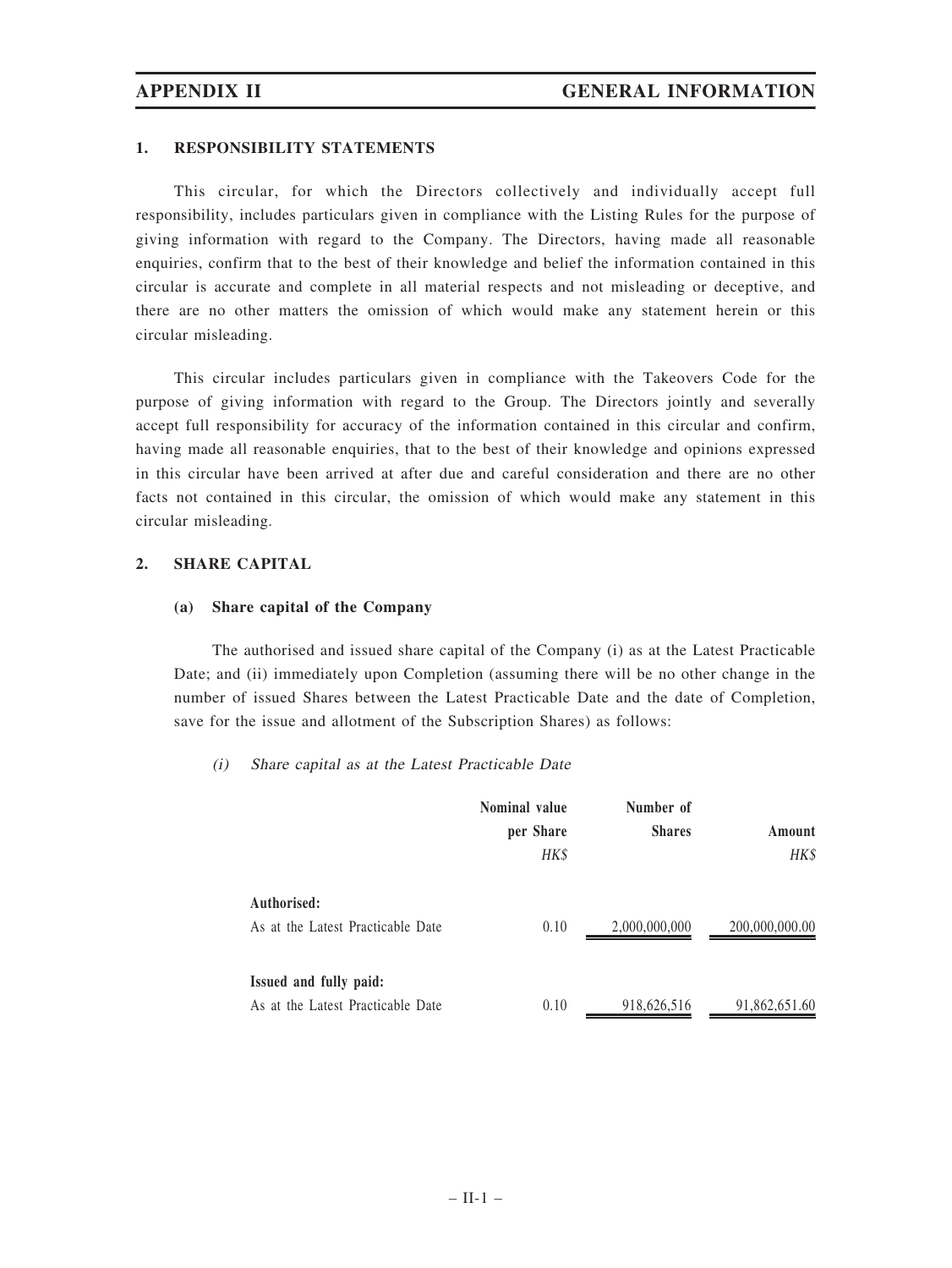(ii) Share capital immediately upon Completion (assuming there will be no other change in the number of issued Shares between the Latest Practicable Date and the date of Completion, save for the issue and allotment of the Subscription Shares)

|                                                                  | Nominal value<br>per Share<br>HK\$ | Number of<br><b>Shares</b> | Amount<br>HK\$ |
|------------------------------------------------------------------|------------------------------------|----------------------------|----------------|
| Authorised:<br>As at the Latest Practicable Date                 | 0.10                               | 2,000,000,000              | 200,000,000.00 |
| Issued and fully paid:<br>As at the Latest Practicable Date      | 0.10                               | 918,626,516                | 91,862,651.60  |
| Subscription Shares to be issued<br>pursuant to the Subscription | 0.10                               | 250,000,000                | 25,000,000.00  |
| Shares in issue upon Completion                                  | 0.10                               | 1,168,626,516              | 116,862,651.60 |

All issued Shares rank pari passu in all respects with each other, including, in particular, as to dividends, voting rights and return of capital.

The Subscription Shares to be allotted and issued will, when issued, rank pari passu in all respects with the Shares then in issue. The Subscriber will be entitled to receive all dividends and distributions which may be declared, made or paid on or after the date of issue of Subscription Shares. As at the Latest Practicable Date, there was no arrangement under which future dividends are waived or agreed to be waived.

No Share has been issued since 31 December 2015 (being the date on which the latest audited financial statement of the Company were made up) and up to the Latest Practicable Date.

The issued Shares are listed on the Stock Exchange. None of the securities of the Company is listed or dealt in, and no listing or permission to deal in the securities of the Company is being or is proposed to be sought on any other stock exchange.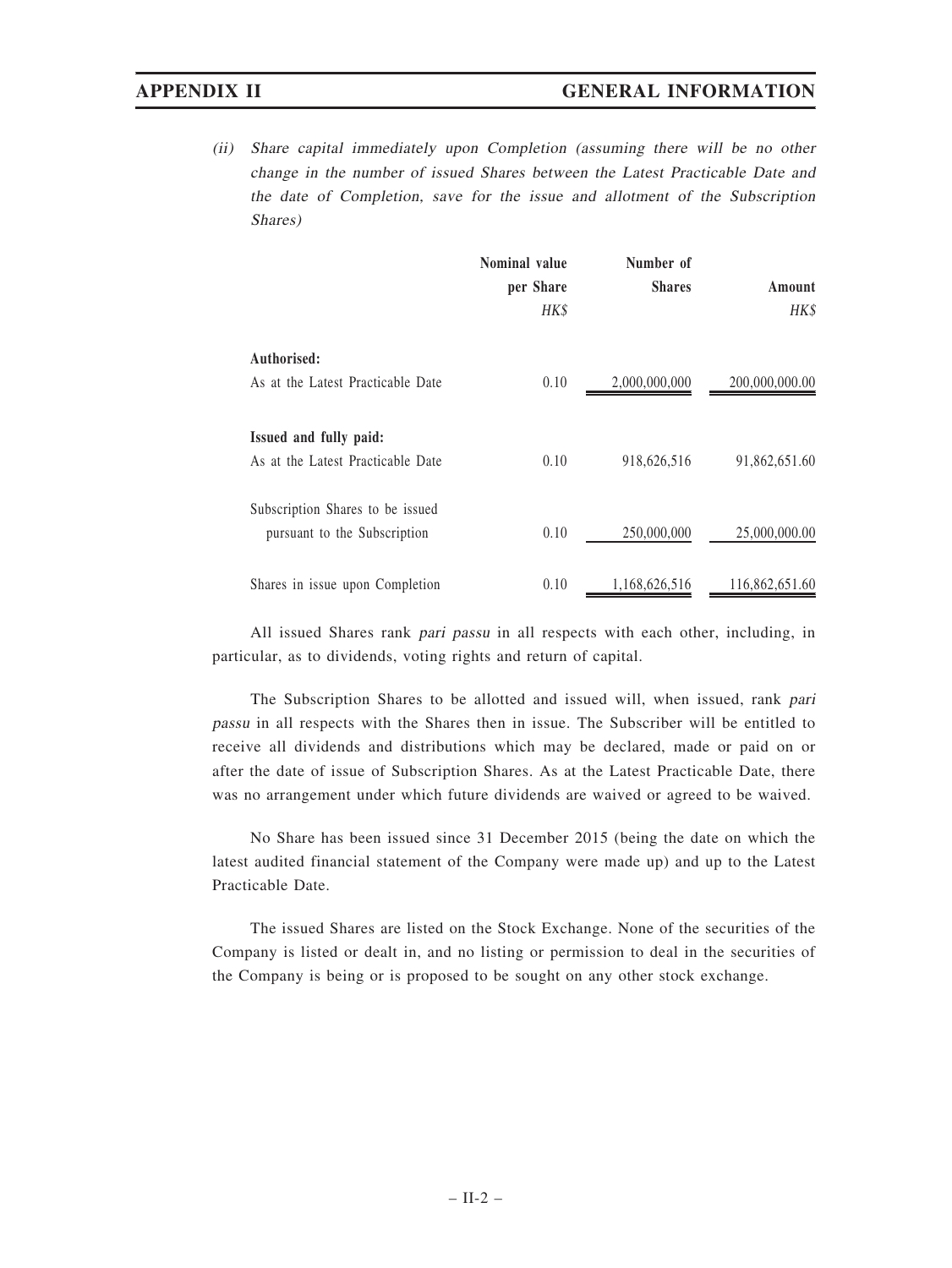# (b) Share options

As at the Latest Practicable Date, the Company has the following Outstanding Options:

| Name or<br>category of<br>participant | Date of grant      | Exercisable period                                               | <b>Exercise</b> price<br>per Share | Number of<br>Outstanding<br>Options as at<br>the Latest<br><b>Practicable Date</b> |
|---------------------------------------|--------------------|------------------------------------------------------------------|------------------------------------|------------------------------------------------------------------------------------|
| Directors of<br>the Company           | 27th May, 2009     | 28th May, 2009 -<br>26th May, 2019                               | 0.854                              | 434,393                                                                            |
|                                       | 9th July, 2009     | 9th July, 2009 -<br>24th May, 2018                               | 0.854                              | 2,270,014                                                                          |
|                                       | 30th January, 2012 | 1st April, 2012 -<br>29th January, 2017                          | 0.5503                             | 1,719,144                                                                          |
|                                       | 30th January, 2012 | 1st April, 2013 -<br>29th January, 2017                          | 0.5503                             | 1,289,358                                                                          |
|                                       | 30th January, 2012 | 1st April, 2014 -<br>29th January, 2017                          | 0.5503                             | 1,289,358                                                                          |
|                                       |                    |                                                                  |                                    | 7,002,267                                                                          |
| Other eligible<br>persons             | 27th May, 2009     | 28th May, 2009 -<br>26th May, 2019                               | 0.854                              | 2,656,012                                                                          |
|                                       | 9th July, 2009     | 9th July, 2009 -<br>24th May, 2018                               | 0.854                              | 3,351,039                                                                          |
|                                       | 19th April, 2010   | 20th April, 2010 -<br>19th April, 2020                           | 1.617                              | 1,804,040                                                                          |
|                                       | 19th April, 2010   | 20th April, 2011 -<br>19th April, 2020                           | 1.617                              | 159,180                                                                            |
|                                       | 19th April, 2010   | 20th April, 2012 -<br>19th April, 2020                           | 1.617                              | 159,180                                                                            |
|                                       | 30th January, 2012 | 1st April, 2012 -<br>29th January, 2017                          | 0.5503                             | 6,133,737                                                                          |
|                                       | 30th January, 2012 | 1st April, 2013 -<br>29th January, 2017                          | 0.5503                             | 4,600,302                                                                          |
|                                       | 30th January, 2012 | 1st April, 2014 -<br>29th January, 2017                          | 0.5503                             | 4,600,302                                                                          |
|                                       | 23rd January, 2014 | upon fulfilment of<br>certain conditions -<br>22nd January, 2017 | 0.445                              | 9,000,000                                                                          |
|                                       |                    |                                                                  |                                    | 32,463,792                                                                         |

Total 39,466,059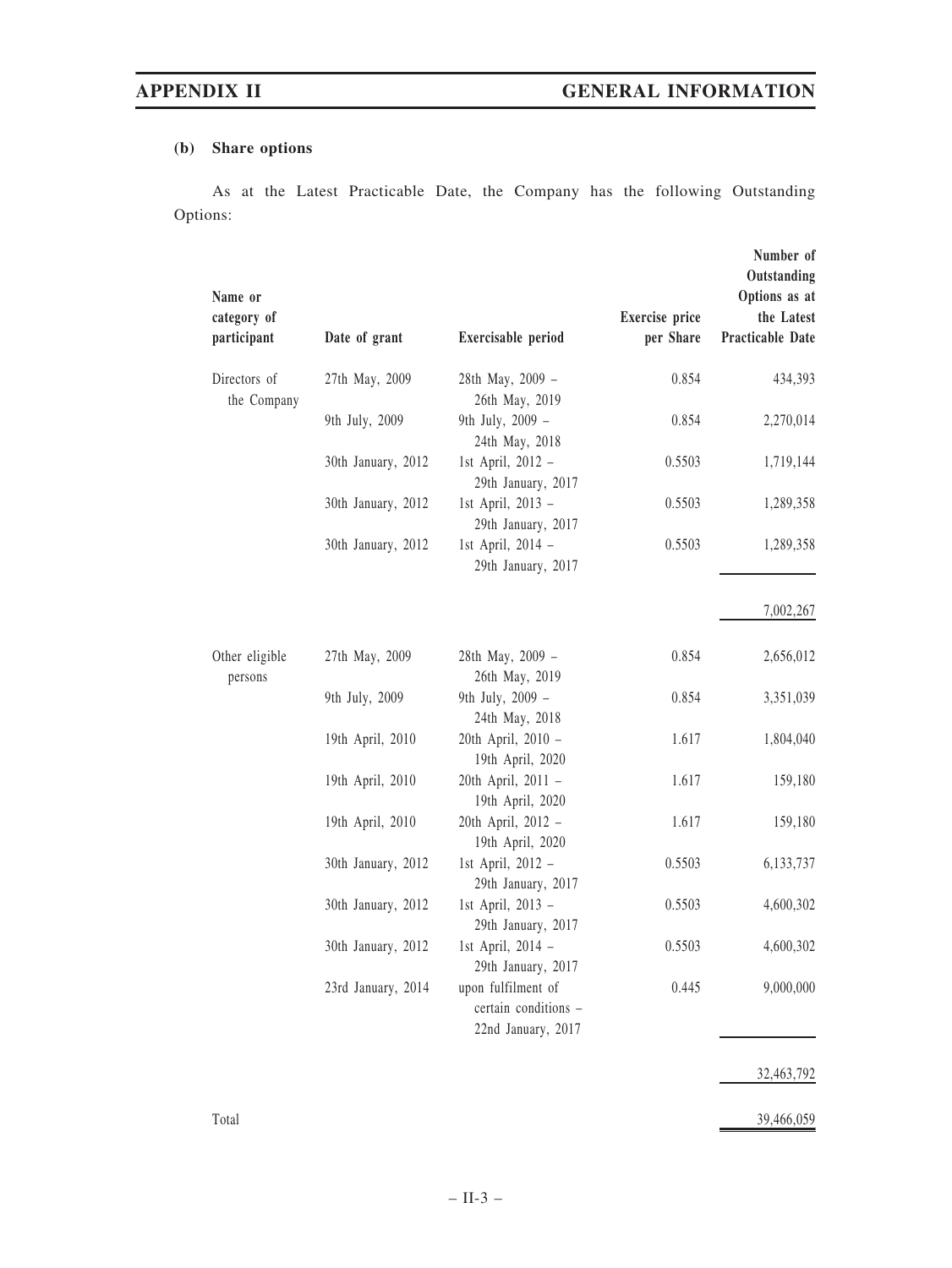As at the Latest Practicable Date, save for the Outstanding Options as disclosed above, the Company did not have any outstanding convertible securities, options or warrants in issue or similar rights which confer any right to subscribe for, convert or exchange into the Shares or any agreement or arrangement to issue Shares.

### 3. MARKET PRICE

The table below sets out the closing prices of the Shares on the Stock Exchange (i) on the last trading day of each of the calendar months during the Relevant Period; (ii) on 10 November 2016 (being the Last Trading Day); and (iii) on the Latest Practicable Date.

|                                                     | <b>Closing</b> |
|-----------------------------------------------------|----------------|
|                                                     | price per      |
| Date                                                | <b>Share</b>   |
|                                                     | $(HK\$         |
|                                                     |                |
| 31 May 2016                                         | 0.340          |
| 30 June 2016                                        | 0.330          |
| 29 July 2016                                        | 0.320          |
| 31 August 2016                                      | 0.290          |
| 30 September 2016                                   | 0.280          |
| 31 October 2016                                     | 0.285          |
| 10 November 2016 (being the Last Trading Day)       | 0.290          |
| 30 November 2016                                    | 0.360          |
| 5 December 2016 (being the Latest Practicable Date) | 0.365          |

The highest and lowest closing market prices of the Shares recorded on the Stock Exchange during the Relevant Period were HK\$0.38 on 25 November 2016 and HK\$0.255 on 22 August 2016, respectively.

### 4. DISCLOSURE OF INTERESTS

### (a) Interests of Directors and chief executives

As at the Latest Practicable Date, save as disclosed below, none of the Directors and their respective associates nor supervisors and the chief executive of the Company had any interests or short positions in the Shares, underlying Shares and debentures of the Company and shares, underlying shares and debentures of its associated corporations (within the meaning of Part XV of the SFO), which are required to be notified to the Company and the Stock Exchange pursuant to the Divisions 7 and 8 of Part XV of the SFO (including interests and short positions in which they are deemed or taken to have under such provisions of the SFO) or which are required, pursuant to section 352 of the SFO, to be entered in the register referred to therein.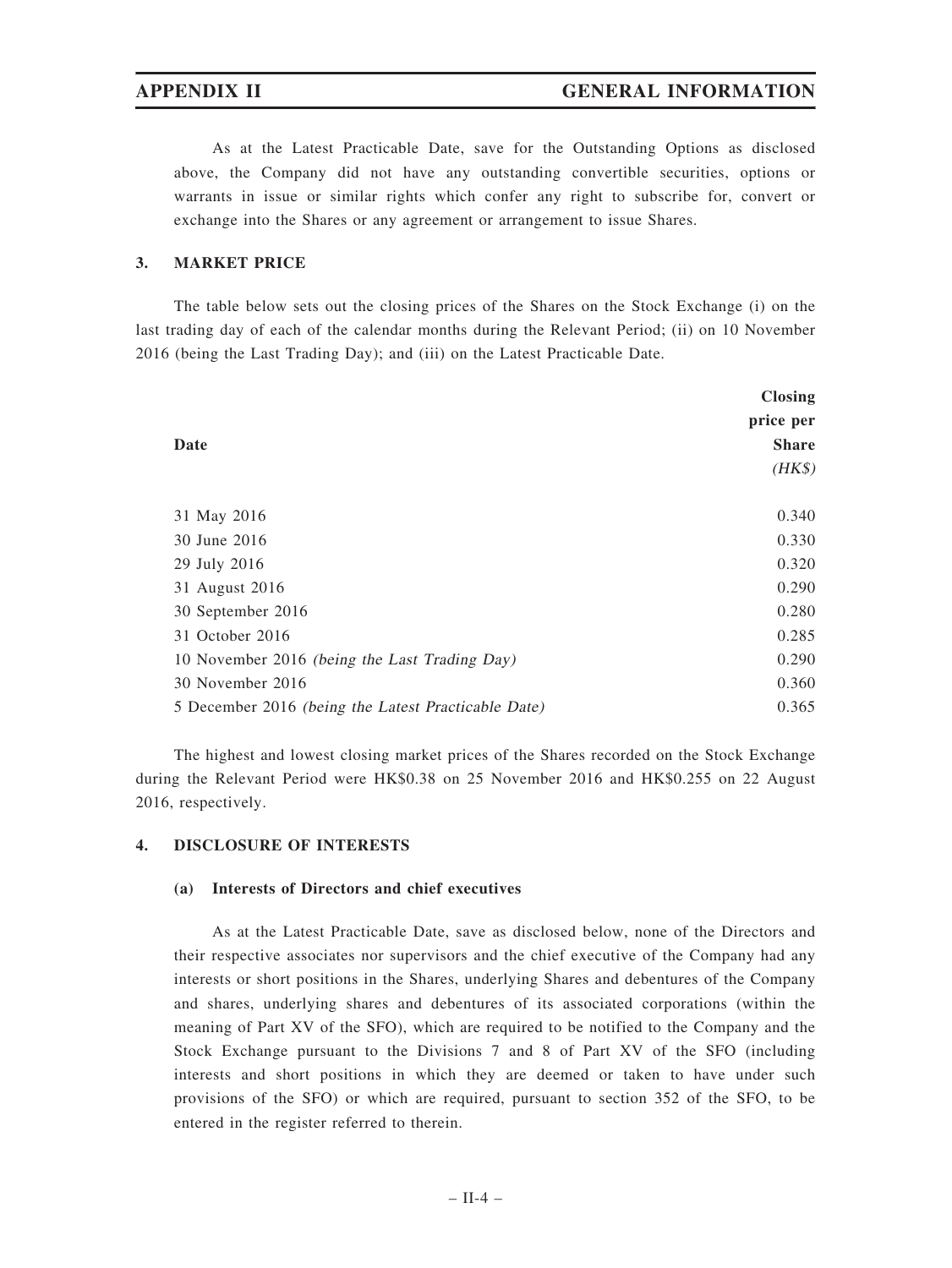# APPENDIX II GENERAL INFORMATION

|               | Name of the<br>Company/<br>associated |                  | Number of<br>ordinary | Approximate<br>percentage of<br>issued share<br>capital of the | Number of<br>options<br>granted and<br>underlying |
|---------------|---------------------------------------|------------------|-----------------------|----------------------------------------------------------------|---------------------------------------------------|
| Name          | corporation                           | Capacity         | shares                | Company                                                        | shares                                            |
|               |                                       |                  | (note i)              | $(note$ $ii)$                                                  |                                                   |
| Hu Huaimin    | The Company                           | Beneficial Owner | 3,901,536 (L)         | 0.43%                                                          | 434,394                                           |
|               |                                       |                  |                       |                                                                | (note iii)                                        |
|               | The Company                           | Beneficial Owner |                       |                                                                | 744,676                                           |
|               |                                       |                  |                       |                                                                | (note iv)                                         |
|               | The Company                           | Beneficial Owner |                       |                                                                | 636,720                                           |
|               |                                       |                  |                       |                                                                | $(note \ v)$                                      |
|               | The Company                           | Beneficial Owner |                       |                                                                | 477,540                                           |
|               |                                       |                  |                       |                                                                | $(note \ vi)$                                     |
|               | The Company                           | Beneficial Owner |                       |                                                                | 477,540                                           |
|               |                                       |                  |                       |                                                                | (note vii)                                        |
| Bai Zhaoxiang | The Company                           | Beneficial Owner | 2,213,281 (L)         | 0.24%                                                          | 780,661                                           |
|               |                                       |                  |                       |                                                                | (note iii)                                        |
|               | The Company                           | Beneficial Owner |                       |                                                                | 573,048                                           |
|               |                                       |                  |                       |                                                                | $(note \ v)$                                      |
|               | The Company                           | Beneficial Owner |                       |                                                                | 429,786                                           |
|               |                                       |                  |                       |                                                                | $(note \ vi)$                                     |
|               | The Company                           | Beneficial Owner |                       |                                                                | 429,786                                           |
|               |                                       |                  |                       |                                                                | $(note \ vii)$                                    |
| Qi Guangya    | The Company                           | Beneficial Owner | 2,018,116 (L)         | 0.22%                                                          | 744,676 (note                                     |
|               |                                       |                  |                       |                                                                | iv)                                               |
|               | The Company                           | Beneficial Owner |                       | $\overline{\phantom{0}}$                                       | 509,376 (note                                     |
|               |                                       |                  |                       |                                                                | V)                                                |
|               | The Company                           | Beneficial Owner |                       |                                                                | 382,032 (note<br>vi)                              |
|               | The Company                           | Beneficial Owner |                       |                                                                | 382,032 (note                                     |
|               |                                       |                  |                       |                                                                | V11)                                              |

### Notes:

- i. The letter "L" represents the Director's long position in the ordinary shares of the Company.
- ii. The percentage of issued share capital of the Company is calculated by reference to 918,626,516 Shares in issue as at Latest Practicable Date.
- iii. These represent shares which would be allotted and issued upon the exercise in full of the options offered to the Directors on 27th May, 2009 under the share option scheme of the Company. These options are exercisable at the subscription price of HK\$0.854 per share during the period from 28th May, 2009 to 26th May, 2019.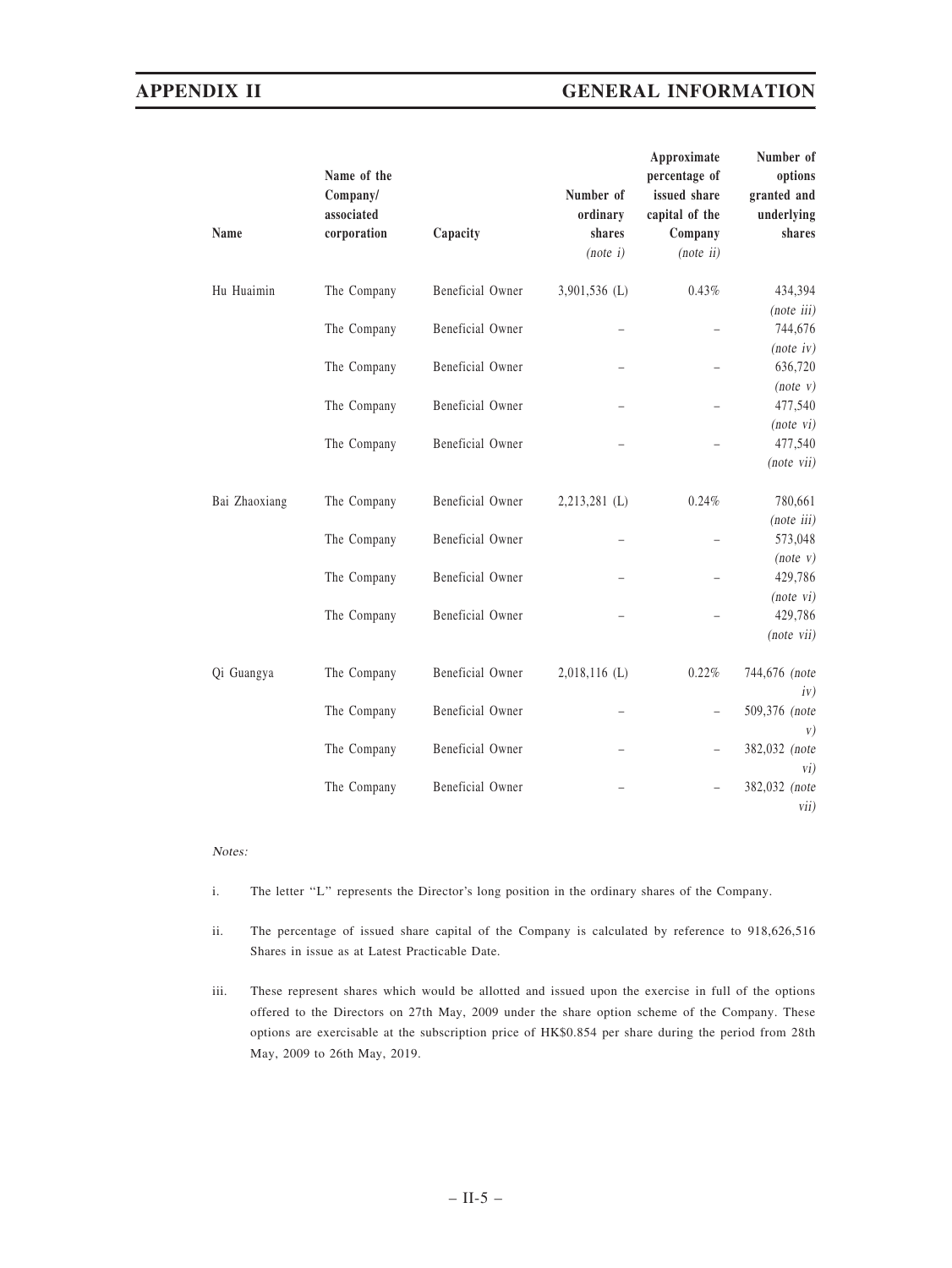- iv. These represent shares which would be allotted and issued upon the exercise in full of the options offered to the Directors on 9th July, 2009 under the share option scheme of the Company. These options are exercisable at the subscription price of HK\$0.854 per share during the period from 9th July, 2009 to 24th May, 2018.
- v. These represent shares which would be allotted and issued upon the exercise in full of the options offered to the Directors on 30th January, 2012 under the share option scheme of the Company. These options are exercisable at the subscription price of HK\$0.5503 per share during the period from 1st April, 2012 to 29th January, 2017.
- vi. These represent shares which would be allotted and issued upon the exercise in full of the options offered to the Director on 30th January, 2012 under the share option scheme of the Company. These options are exercisable at the subscription price of HK\$0.5503 per share during the period from 1st April, 2013 to 29th January, 2017.
- vii. These represent shares which would be allotted and issued upon the exercise in full of the options offered to the Director on 30th January, 2012 under the share option scheme of the Company. These options are exercisable at the subscription price of HK\$0.5503 per share during the period from 1st April, 2014 to 29th January, 2017.

Save as disclosed above, as at the Latest Practicable Date, none of the Directors of the Company had any interests or short positions in the shares, underlying shares or debentures of the Company or any associated corporation (within the meaning of Part XV of the SFO) which were required to be notified to the Company and the Stock Exchange pursuant to Divisions 7 and 8 of Part XV of the SFO (including interests or short positions which they were taken or deemed to have under such provisions of the SFO), or to be entered in the register maintained by the Company under section 352 of the SFO or to be notified to the Company and the Stock Exchange pursuant to the Model Code.

Save as disclosed above, as at the Latest Practicable Date, none of the Directors or proposed Directors was a director or employee of a company which had an interest or short position in the Shares or underlying Shares which would fall to be disclosed to the Company under the provisions of Divisions 2 and 3 of Part XV of the SFO.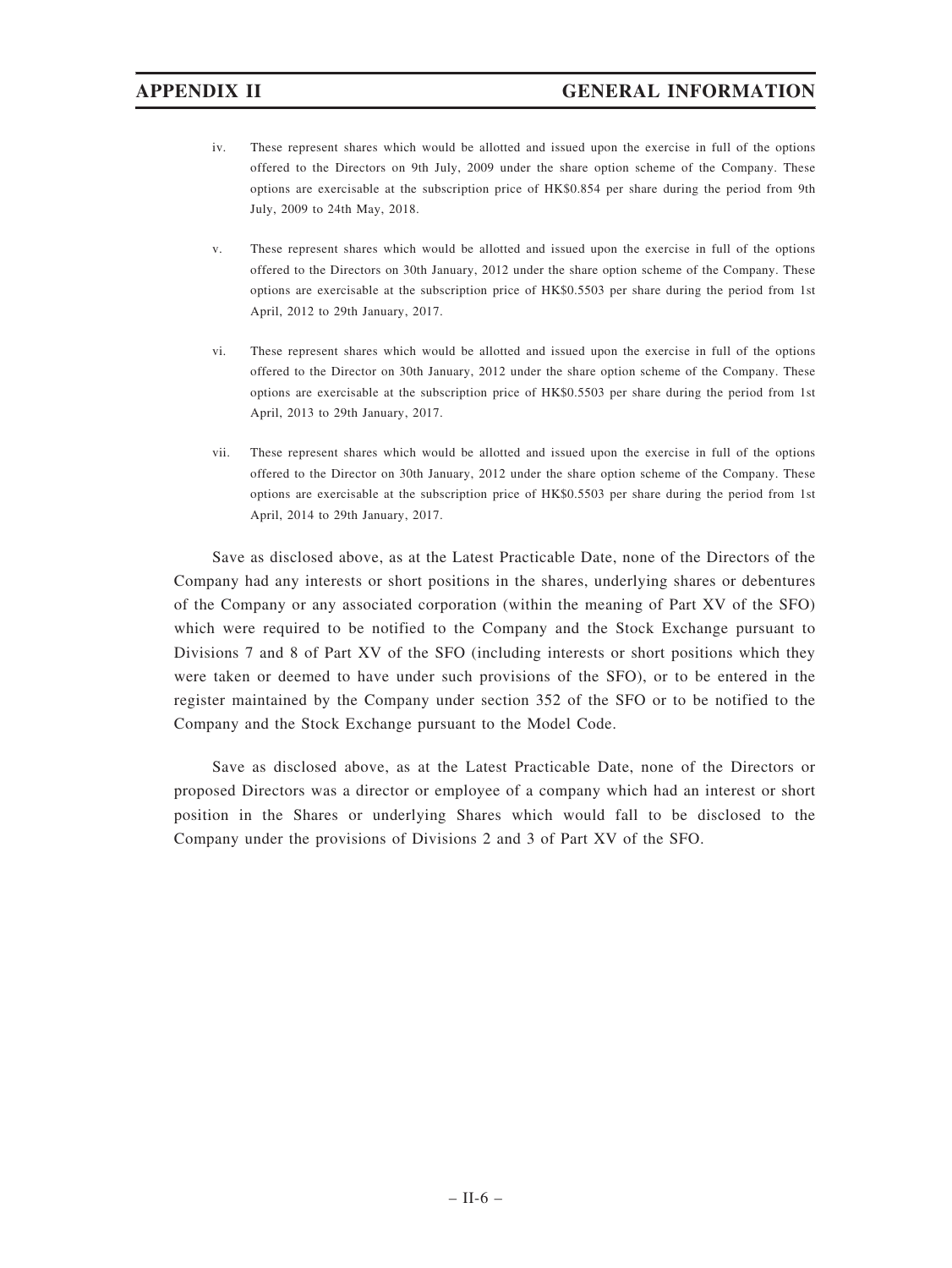### (b) Interests of substantial Shareholders

As at the Latest Practicable Date, so far as any Directors are aware, substantial shareholders' interests or short positions in the shares, underlying shares or debentures of the Company, other than the Directors, which were required to be disclosed to the Company under Divisions 2 and 3 of Part XV of the SFO or which were required to be recorded in the register of the Company required to be kept under section 336 of the SFO were as follows:

|                                                                                 |             |                                         |               | Percentage    |
|---------------------------------------------------------------------------------|-------------|-----------------------------------------|---------------|---------------|
|                                                                                 | Name of the |                                         | Number of     | of the issued |
|                                                                                 | company/    |                                         | issued        | share capital |
|                                                                                 | associated  |                                         | ordinary      | of the        |
| <b>Name</b>                                                                     | corporation | Capacity                                | shares held   | Company       |
|                                                                                 |             |                                         | (note i)      | $(note$ $ii)$ |
| Yue Da Group (H.K.) Co.,<br>Limited ("Yue Da HK")                               | The Company | Beneficial owner                        | 407, 241, 333 | 44.33%        |
| Jiangsu Yue Da Group<br>Company Limited ("Jiangsu<br>Yue Da") <i>(note iii)</i> | The Company | Interest of a controlled<br>corporation | 407.241.333   | 44.33%        |

### Notes:

- (i) The letter ''L'' represents the entity's long positions in the shares.
- (ii) The percentage of issued share capital of the Company is calculated by reference to 918,626,516 shares in issue as at the Latest Practicable Date.
- (iii) Jiangsu Yue Da holds 100% interests in Yue Da HK and is accordingly deemed to be interested in the shares of the Company beneficially owned by Yue Da HK under the SFO.

Saved as disclosed above, as at the Latest Practicable Date, the Directors are not aware of any interests or short positions owned by any persons (other than the Directors or chief executives of the Company) in the Shares, underlying Shares or debentures of the Company which were required to be disclosed to the Company under Divisions 2 and 3 of Part XV of the SFO or which were required to be recorded in the register of the Company required to be kept under Section 336 of the SFO.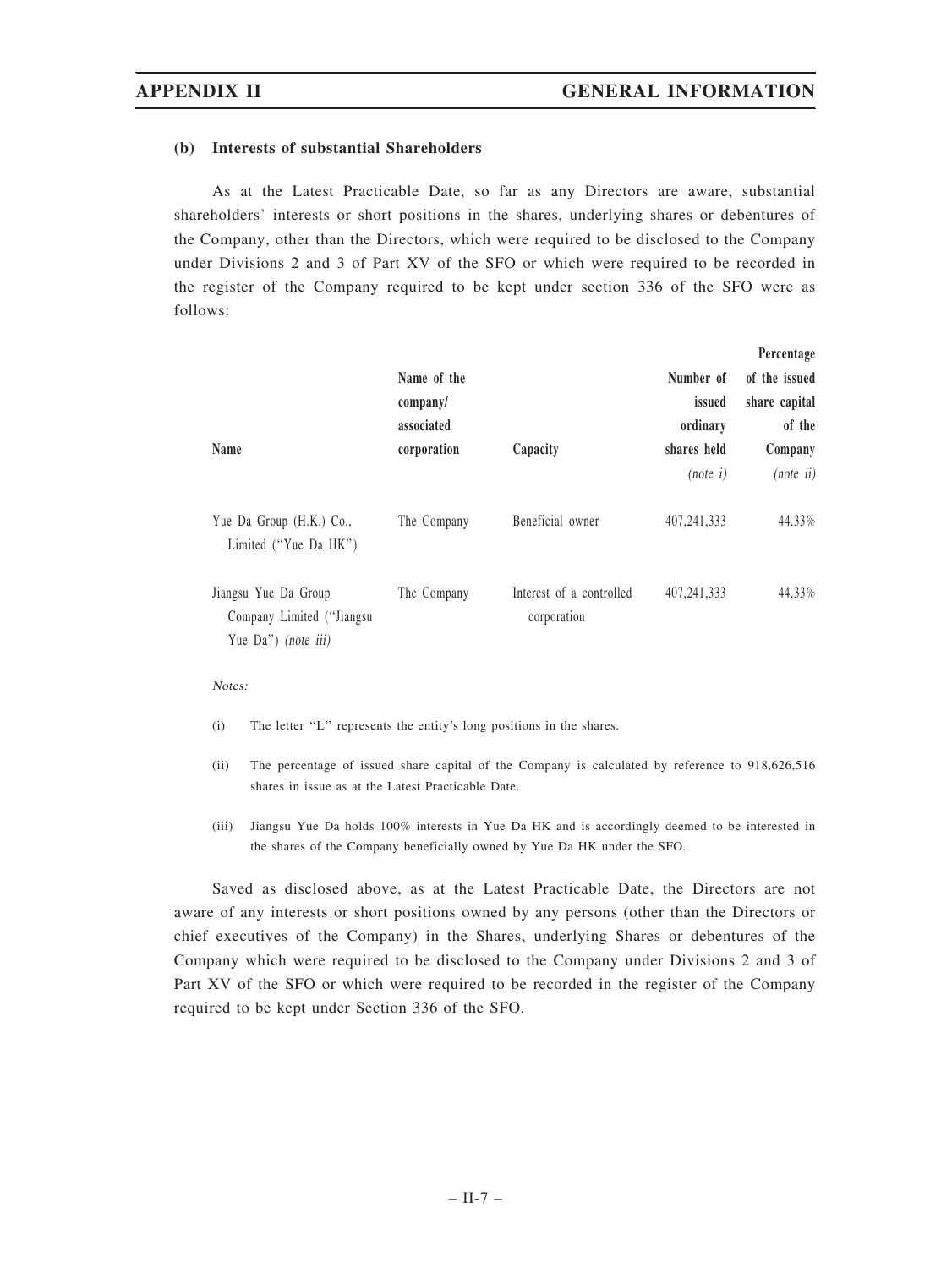# 5. SHAREHOLDINGS OF AND DEALINGS IN THE SECURITIES OF THE COMPANY AND THE SUBSCRIBER AND PARTIES ACTING IN CONCERT WITH IT AND OTHER ARRANGEMENT

As at the Latest Practicable Date:

- (a) the Company did not hold, control or have direction over any shares and any options, warrants, derivatives or convertible securities in respect of securities ("Relevant Securities'') in any member of the Subscriber and parties acting in concert with it and it had not dealt for value in any such securities of any member of the Subscriber and parties acting in concert with it during the Relevant Period;
- (b) save as disclosed under the paragraph headed ''Interests of Directors and chief executive'' in this appendix, none of the Directors or chief executive of the Company held, controlled or had direction over any Relevant Securities in any member of the Subscriber and parties acting in concert with it or any Relevant Securities in the Company and none of them had dealt for value in any such securities of any member of the Subscriber and parties acting in concert with it or any such securities of the Company during the Relevant Period;
- (c) No Relevant Securities of the Company were owned or controlled by a subsidiary of the Company or by a pension fund of any member of the Group or by an advisor to the Company (as specified in class (2) of the definition of ''associate'' under the Takeovers Code but excluding exempt principal traders), and none of them has dealt for value in any such securities of the Company during the Relevant Period;
- (d) save for the Subscription Agreement and the transactions contemplated thereunder, no other arrangement of the kind referred to in Note 8 to Rule 22 of the Takeovers Code existed between any person and the Company or any person who is an associate of the Company by virtue of classes  $(1)$ ,  $(2)$ ,  $(3)$  and  $(4)$  of the definition of an associate under the Takeovers Code during the Relevant Period;
- (e) No Relevant Securities of the Company was managed on a discretionary basis by any fund manager (other than exempt fund managers as defined in the Takeovers Code) connected with the Company and none of them had dealt for value in any such securities of the Company during the Relevant Period;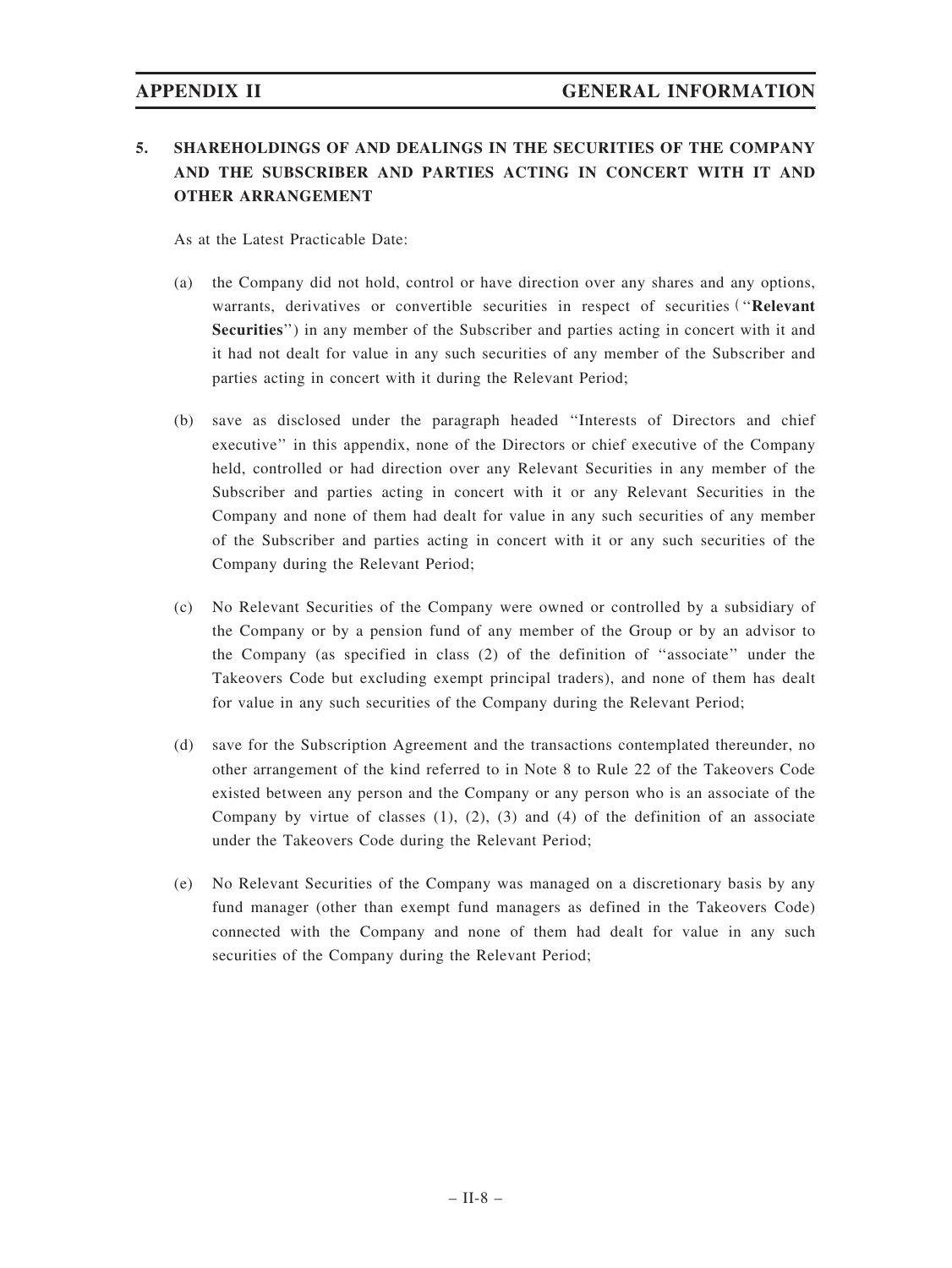- (f) save as disclosed under the paragraph headed ''Interests of Directors and chief executive'' in this appendix, none of the Directors and their respective associates owned or controlled any Relevant Securities in the Company, and none of them has dealt for value in any such securities of the Company during the Relevant Period;
- (g) Save as disclosed in the paragraph headed ''EGM'' in the letter from the Board in this circular, no person will be abstained from voting on the resolutions to approve the Subscription Agreement and the transactions contemplated thereunder, the grant of the Specific Mandate and the Whitewash Waiver at the EGM. Save for each of Mr. Hu Huaimin, Mr. Qi Guangya and Mr. Bai Zhaoxiang who will be abstained from voting at the EGM, no other Directors held any Shares as at the Latest Practicable Date and therefore no other Directors are required to indicate to vote for or against the resolutions in respect of the Subscription Agreement and the transactions contemplated thereunder, the grant of the Specific Mandate and the Whitewash Waiver;
- (h) no person had irrevocably committed themselves to vote in favour of or against the resolutions approving the Subscription Agreement and the transactions contemplated thereunder, the Specific Mandate, the Whitewash Waiver at the EGM;
- (i) neither the Company nor any of the Directors has borrowed or lent any Shares and any Relevant Securities in the Company;
- (j) no benefit will be given to any Director as compensation for loss of office in any members of the Group or otherwise in connection with the Subscription Agreement, the Specific Mandate, the Whitewash Waiver and the transactions contemplated thereunder;
- (k) there was no agreement or arrangement between any Director and any other person which is conditional on or dependent upon the outcome of the Subscription Agreement, the Specific Mandate, the Whitewash Waiver and the transactions contemplated thereunder or otherwise connected with the Subscription Agreement, the Specific Mandate, the Whitewash Waiver and the transactions contemplated thereunder;
- (l) save for the Subscription Agreement and the transactions contemplated thereunder, there was no material contract entered into by the Subscriber in which any Director had a material personal interest; and
- (m) there were no agreement, arrangement or understanding (including any compensation arrangement) between the Subscriber or any parties acting in concert with it and any Directors, recent Directors, Shareholders or recent Shareholders having any connection with or was dependent upon the Subscription or the Whitewash Waiver.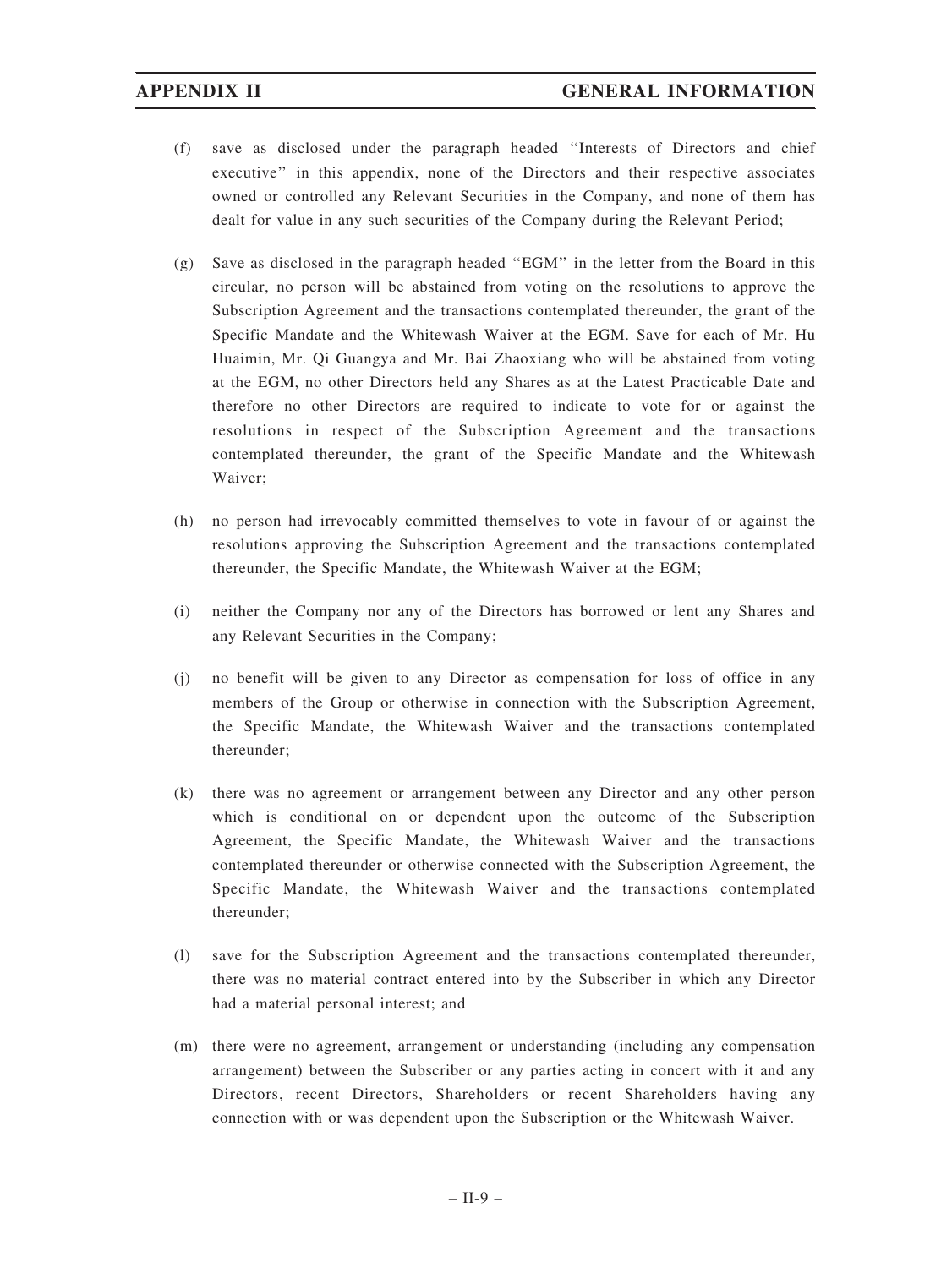As at the Latest Practicable Date, save as disclosed under the paragraph headed ''Changes in the shareholding of the Company'' in the letter from the Board in this circular and the paragraphs headed ''Share capital'' and ''Disclosure of interest'' in this appendix:

- (a) Save for 2,018,116 Outstanding Options held by Mr. Qi Guangya, a non-executive Director, none of the Subscriber and parties acting in concert with it owned or controlled any Relevant Securities in the Company as at the Latest Practicable Date;
- (b) the Subscriber or parties acting in concert with it did not borrow or lend any Shares during the Relevant Period;
- (c) no arrangement of the kind referred to in Note 8 to Rule 22 of the Takeovers Code existed between any person and the Subscriber and parties acting in concert with it during the Relevant Period;
- (d) none of the Subscriber and parties acting in concert with it has received any irrevocable commitment to vote for or against the Subscription or the Whitewash Waiver during the Relevant Period; and
- (e) none of the Subscriber and parties acting in concert with it has dealt for value in any Relevant Securities in the Company during the Relevant Period.

As at the Latest Practicable Date, no Shares to be acquired by the Subscriber and parties acting in concert with it pursuant to the Subscription Agreement will be transferred, charged or pledged to any other person. As at the Latest Practicable Date, there was no agreement, arrangement or understanding and any related charges or pledges which may result in the transfer of voting rights in such Shares.

If the Whitewash Waiver is approved by the Independent Shareholders, the potential holding of voting rights of the Company held by the Subscriber and parties acting in concert with it resulting from the Subscription will exceed 50% of the voting rights of the Company. The Subscriber may further increase its holdings of voting rights of the Company without incurring any further obligations under Rule 26 of the Takeovers Code to make a general offer. Further, the Subscriber does not intend to exercise or apply any right which may be available to it to acquire compulsorily any Shares outstanding after Completion.

### 6. SERVICE CONTRACTS

There is no service contract with the Company or any of its subsidiaries or associated companies in force for the Directors (i) which (including both continuous and fixed term contracts) has been entered into or amended within 6 months before the date of the Announcement; (ii) which is a continuous contract with a notice period of 12 months or more; or (iii) which is a fixed term contract with more than 12 months to run irrespective of the notice period.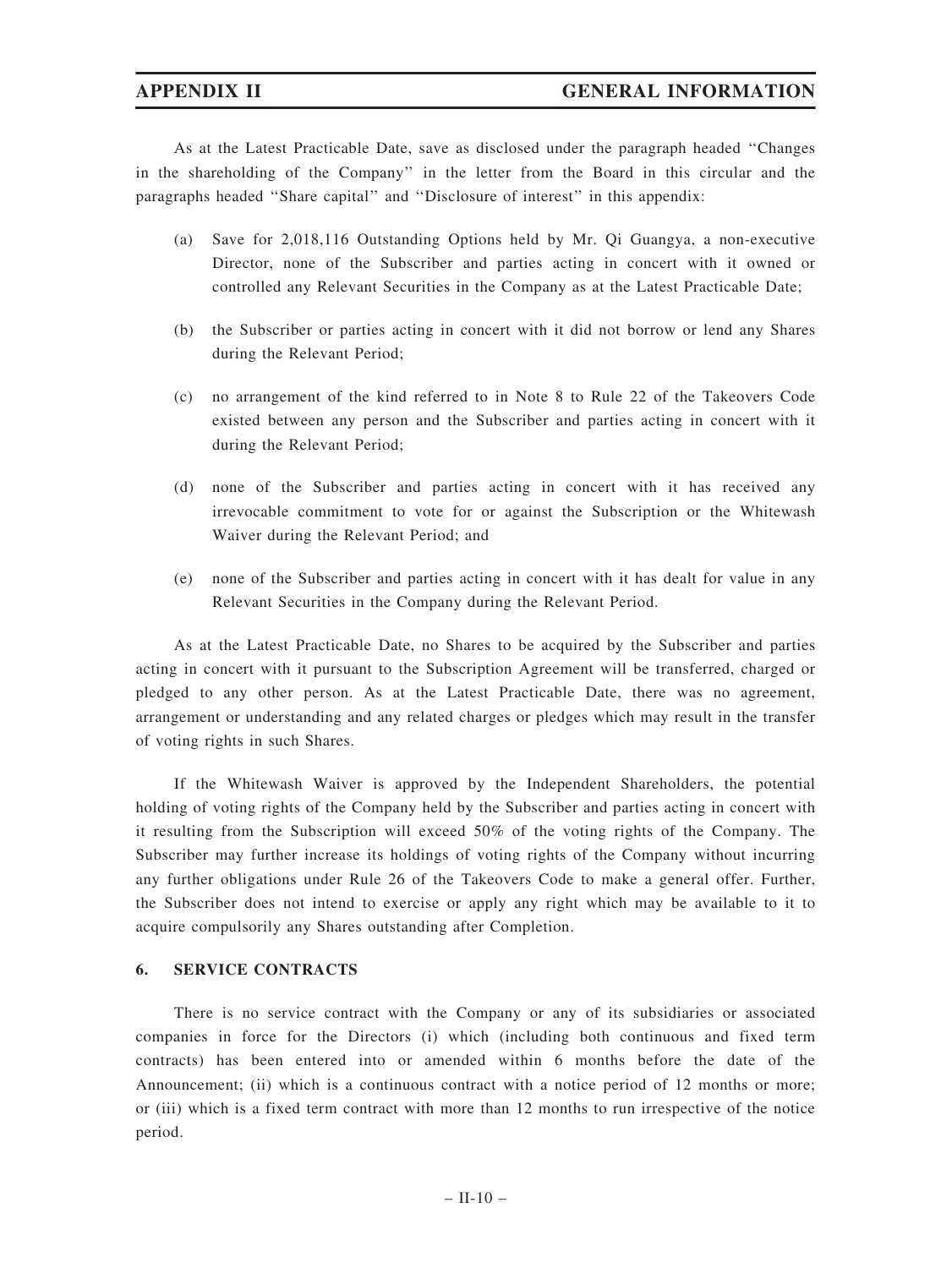As at the Latest Practicable Date, none of the Directors had entered into any existing or proposed service contract with the Company, or any of its subsidiaries or associated companies which was not determinable by the employer within one year without payment of compensation (other than statutory compensation).

### 7. LITIGATION

As at the Latest Practicable Date, neither the Company nor any of its subsidiaries was engaged in any litigation or arbitration of material importance and no litigation or claim of material importance was known to the Directors to be pending or threatened by or against the Company or any of its subsidiaries.

### 8. EXPERTS AND CONSENTS

The qualifications of the experts who have given opinions and advice in this circular are as follows:

| <b>Name</b>              | <b>Qualification</b>                                                                                                                                   |
|--------------------------|--------------------------------------------------------------------------------------------------------------------------------------------------------|
| Amasse Capital Limited   | a licensed corporation to carry out type 6 (advising<br>on corporate finance) regulated activities under the<br><b>SFO</b>                             |
| Deloitte Touche Tohmatsu | Certified public accountants                                                                                                                           |
| Somerley Capital Limited | a licensed corporation to carry out type 1 (dealing in<br>securities) and type 6 (advising on corporate finance)<br>regulated activities under the SFO |

Each of the experts named above has given, and has not withdrawn, its written consent to the issue of this circular with the inclusion herein of its letter, report and/or advice and the references to its name in the form and context in which they respectively appear.

As at the Latest Practicable Date, each of the experts named above did not have any direct or indirect shareholding in any member of the Group, or any right to subscribe for or to nominate persons to subscribe for securities in any member of the Group, or any interests, directly or indirectly, in any asset which had been acquired, disposed of by or leased to any member of the Group, or was proposed to be acquired, disposed of by or leased to any member of the Group, since 31 December 2015, being the date to which the latest published audited financial statements of the Company were made up.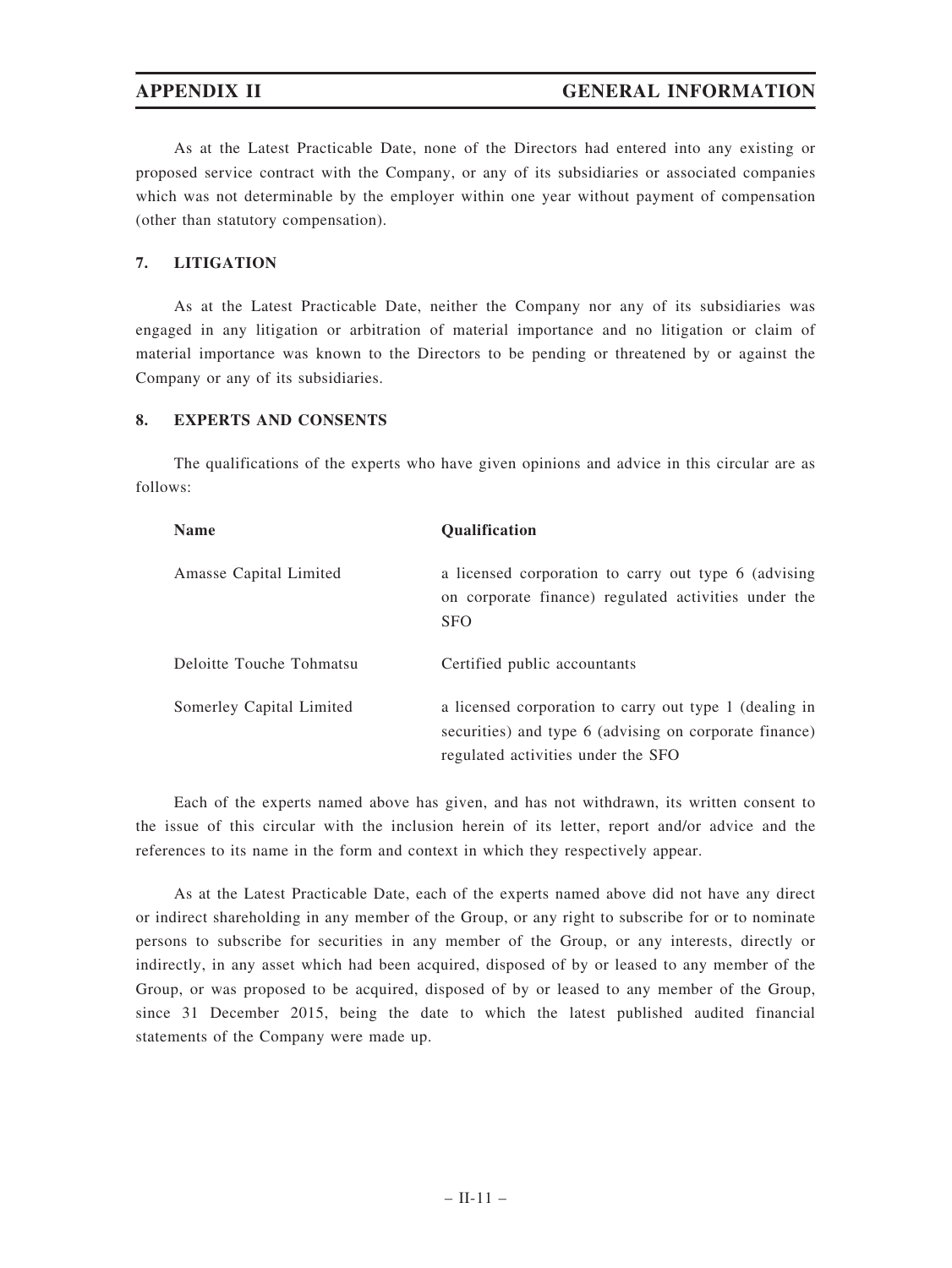### 9. MATERIAL CONTRACTS

The following contracts (not being contracts in the ordinary course of business) have been entered into by the members of the Group within the two years immediately preceding 11 November 2016 and up to and including the Latest Practicable Date of this circular and are or may be material:

- (i) Settlement agreement dated 9 October 2015 entered into between New Aims, Everwise, I-Treasure, Mineral Land and YDM in relation to the settlement of legal proceedings between the parties thereto;
- (ii) disposal agreement dated 2 June 2015 entered into between Yue Da Mining Limited (as vendor) and an independent third party (as a purchaser) in relation to the disposal of 49% interest in each of Pleasure Resources Limited, Joyous Field Investments Limited and Joyful Well Investments Limited at an aggregate consideration of RMB39,000,000; please see announcement of the Company dated 2 June 2015 for more details;
- (iii) 6% coupon corporate bond instrument dated 11 March 2015 in the aggregate maximum principal amount of up to HK\$300,000,000; please see announcement of the Company dated 11 March 2015 for more details;
- (iv) the Subscription Agreement.

# 10. DIRECTORS' INTERESTS IN THE GROUP'S ASSETS OR CONTRACTS OR ARRANGEMENT SIGNIFICANT TO THE GROUP

As at the Latest Practicable Date, none of the Directors had any direct or indirect interest in any assets which have, since 31 December 2015 (being the date to which the latest audited financial statements of the Group were made up) and up to the Latest Practicable Date, been acquired or disposed of by, or leased to, or are proposed to be acquired or disposed of by, or leased to any member of the Group.

As at the Latest Practicable Date, none of the Directors was materially interested in any contract or arrangement entered into by any member of the Group and subsisting which was significant in relation to the business of the Group.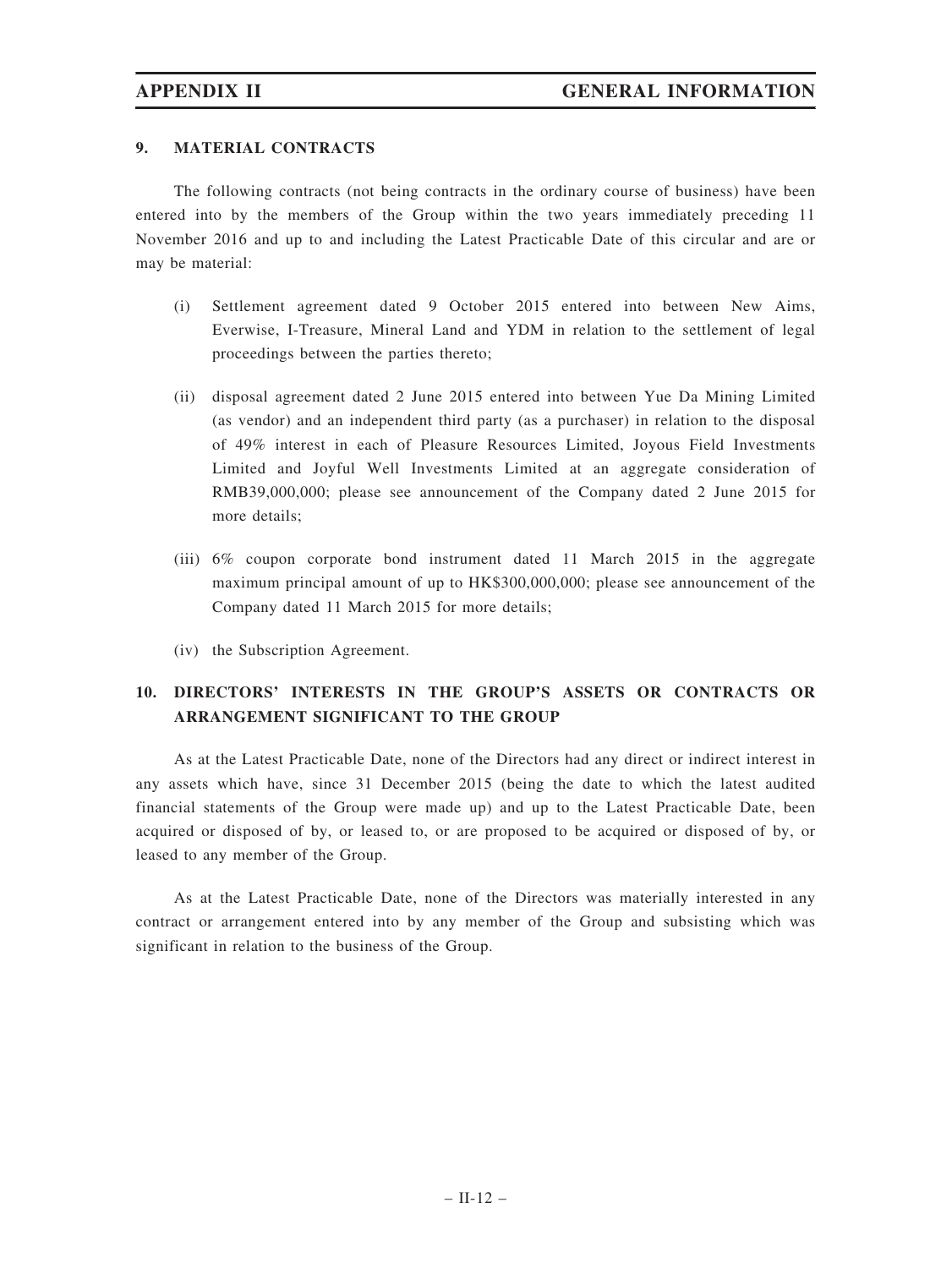### 11. MISCELLANEOUS

- (a) The principal place of business of the Company in Hong Kong is situated at Office Nos. 3321-3325, 33/F, China Merchants Tower, Shun Tak Centre, No. 168-200 Connaught Road Central, Hong Kong. The registered office of the Company in the Cayman Islands is located at Cricket Square, Hutchins Drive, P.O. Box 2681, Grand Cayman KY1-1111, Cayman Islands;
- (b) The branch share registrar and transfer office of the Company is Hong Kong Registrars Limited and situated at shop 1712-1716, 17/F, Hopewell Centre, 183 Queen's Road East, Wanchai, Hong Kong;
- (c) The secretary of the Company is Mr. Shum Chi Chung, a fellow member of the Hong Kong Institute of Certified Public Accountants;
- (d) The address of the Subscriber is Office Nos. 3321-3323 and 3325, 33/F, China Merchants Tower, Shun Tak Centre, No. 168-200 Connaught Road Central, Hong Kong;
- (e) The financial adviser to the Company is Amasse Capital Limited and its registered office is situated at Room 1201, Prosperous Building, 48-52 Des Voeus Road Central, Hong Kong;
- (f) The Independent Financial Adviser is Somerley Capital Limited and its registered office is situated at 20/F, China Building, 29 Queen's Road Central, Hong Kong;
- (g) The directors of the Subscriber are Mr. Wang Lian Chun, Mr. Mao Naihe, Mr. Wang Quan Wu, Mr. Guo Ru Dong and Mr. Pan Wan Qu;
- (h) The directors of Jiangsu Yue Da are Mr. Wang Lian Chun, Mr. Qi Guangya, Mr. Xu Zhao Jun, Mr. Yang Yu Qing, Mr. Jie Zi Sheng, Mr. Lin Xun Long, Ms. Zeng Wei, Mr. Tang Ru Jun and Mr. Mao Dao Liang; and
- (i) The translation into Chinese language of this circular is for reference only. In the event of any inconsistency, the English text of this circular shall prevail over the Chinese language text.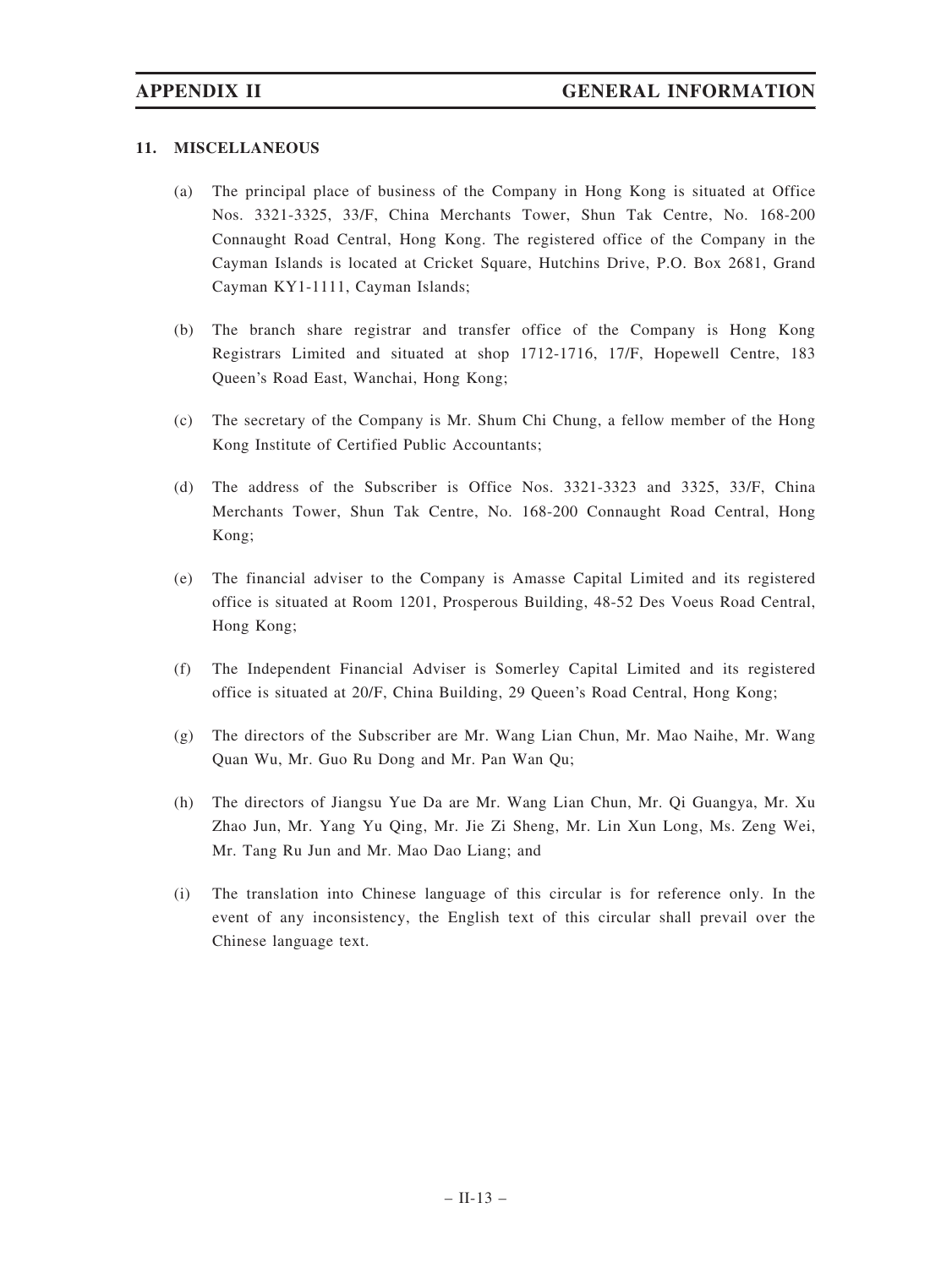### 12. DOCUMENTS AVAILABLE FOR INSPECTION

Copies of the following documents will be available for inspection during normal business hours (i.e. from 9:00 a.m. to 12:00 p.m. and from 1:00 p.m. to 6:00 p.m.) at the principal place of business of the Company in Hong Kong situated at Office Nos. 3321-3325, 33/F, China Merchants Tower, Shun Tak Centre, No. 168-200 Connaught Road Central, Hong Kong on any Business Days from the date of this circular up to and including the date of the EGM and will also be available for inspection on the website of the SFC at www.sfc.hk and the website of the Company at www.yueda.com from the date of this circular up to and including the date of the EGM:

- (a) the memorandum of association and articles of association of the Company;
- (b) the memorandum of association and articles of association of the Subscriber;
- (c) the annual reports of the Company for the last two financial years ended 31 December 2014 and 2015 respectively;
- (d) the interim report of the Company for the six months ended 30 June 2016;
- (e) this circular;
- (f) the letter from the Board, the text of which is set out on pages 5 to 14 of this circular;
- (g) the letter from the Independent Board Committee, the text of which is set out on pages 15 to 16 of this circular;
- (h) the letter from the Independent Financial Adviser, the text of which is set out on pages 17 to 44 of this circular;
- (i) the written consents as referred to in the paragraph headed ''EXPERTS AND CONSENTS'' in this appendix;
- (j) the material contracts as referred to in the paragraph headed ''MATERIAL CONTRACTS'' in this appendix; and
- (k) the Subscription Agreement.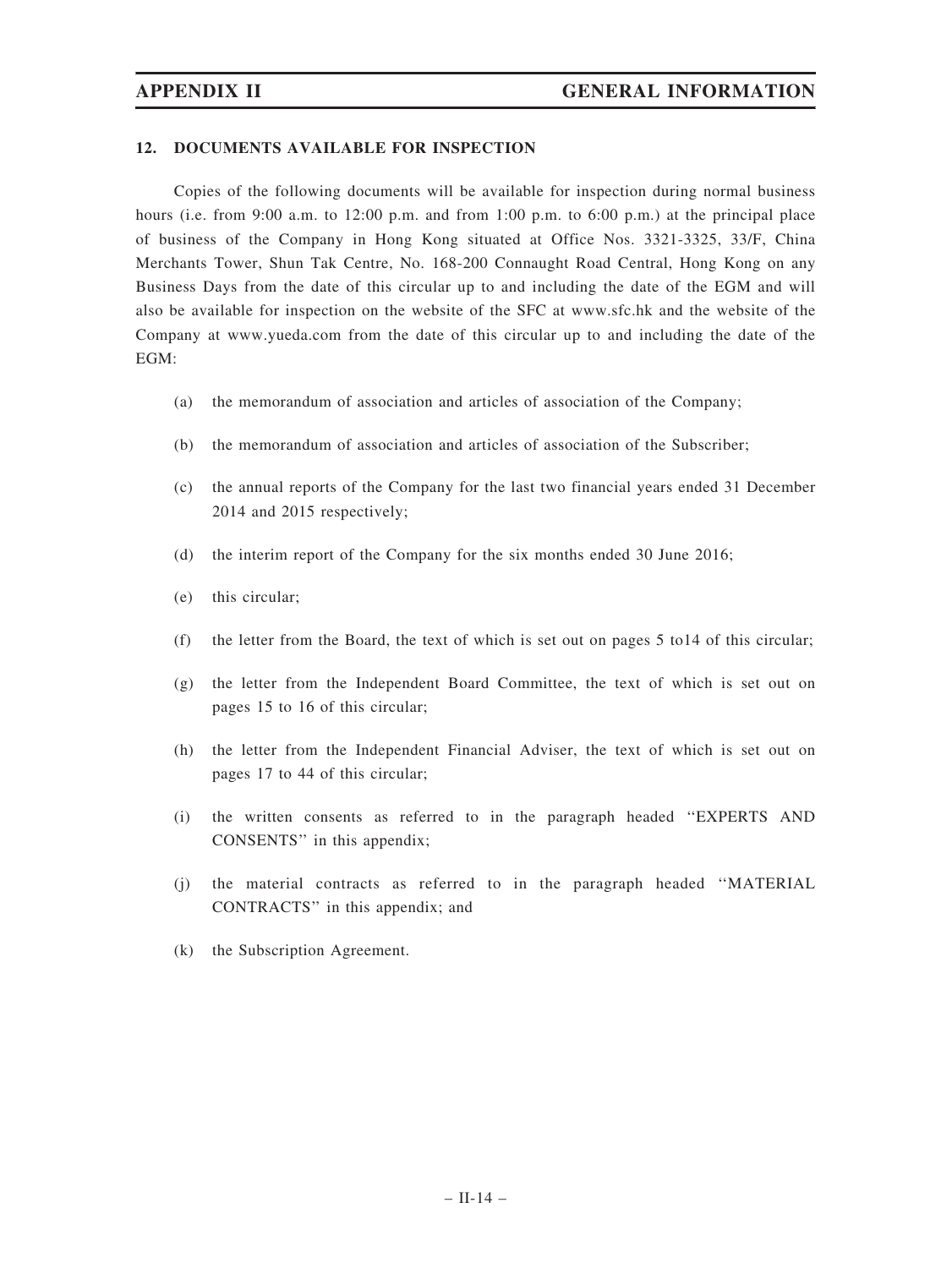# NOTICE OF EGM

# **YUE DA MINING HOLDINGS LIMITED 悅達礦業控股有限公司**

*(Incorporated in the Cayman Islands with limited liability)* **(Stock Code: 629)**

# NOTICE OF THE EXTRAORDINARY GENERAL MEETING

NOTICE IS HEREBY GIVEN that the extraordinary general meeting ("Extraordinary General Meeting'') of Yue Da Mining Holdings Limited (''Company'') will be held at Office Nos. 3321-3325, 33/F, China Merchants Tower, Shun Tak Centre, No. 168-200 Connaught Road Central, Hong Kong on Friday, 23 December 2016 at 10:00 a.m. to consider and, if thought fit, transact the following business:

### ORDINARY RESOLUTIONS

- 1. ''THAT subject to the fulfilment of the terms and conditions set out in the subscription agreement dated 11 November 2016 (the "Subscription Agreement", copy of which have been produced to this meeting marked ''A'' and initialled by the Chairman for the purpose of identification) entered into between the Company and Yue Da Group (H.K.) Co., Limited for the subscription of 250,000,000 new shares of the Company (the ''Subscription Shares'') at the subscription price of HK\$0.38 per Subscription Share (the "Subscription Price"):
	- i. the Subscription Agreement and the matters contemplated thereunder be and are hereby approved, confirmed and ratified;
	- ii. all the transactions contemplated under the Subscription Agreement, including but not limited to the specific mandate of allotment and issue of the Subscription Shares by the Company to the Subscriber pursuant to the Subscription Agreement, be and is hereby approved and the Directors be and are hereby authorised to allot and issue the Subscription Shares to the Subscriber pursuant to the Subscription Agreement;
	- iii. any one or more of the Directors be and is/are hereby authorised to do all such acts and things and execute all such documents which he/she/they consider necessary, desirable or expedient for the purpose of, or in connection with the implementation of and giving effect to the Subscription Agreement and the transactions contemplated thereunder.''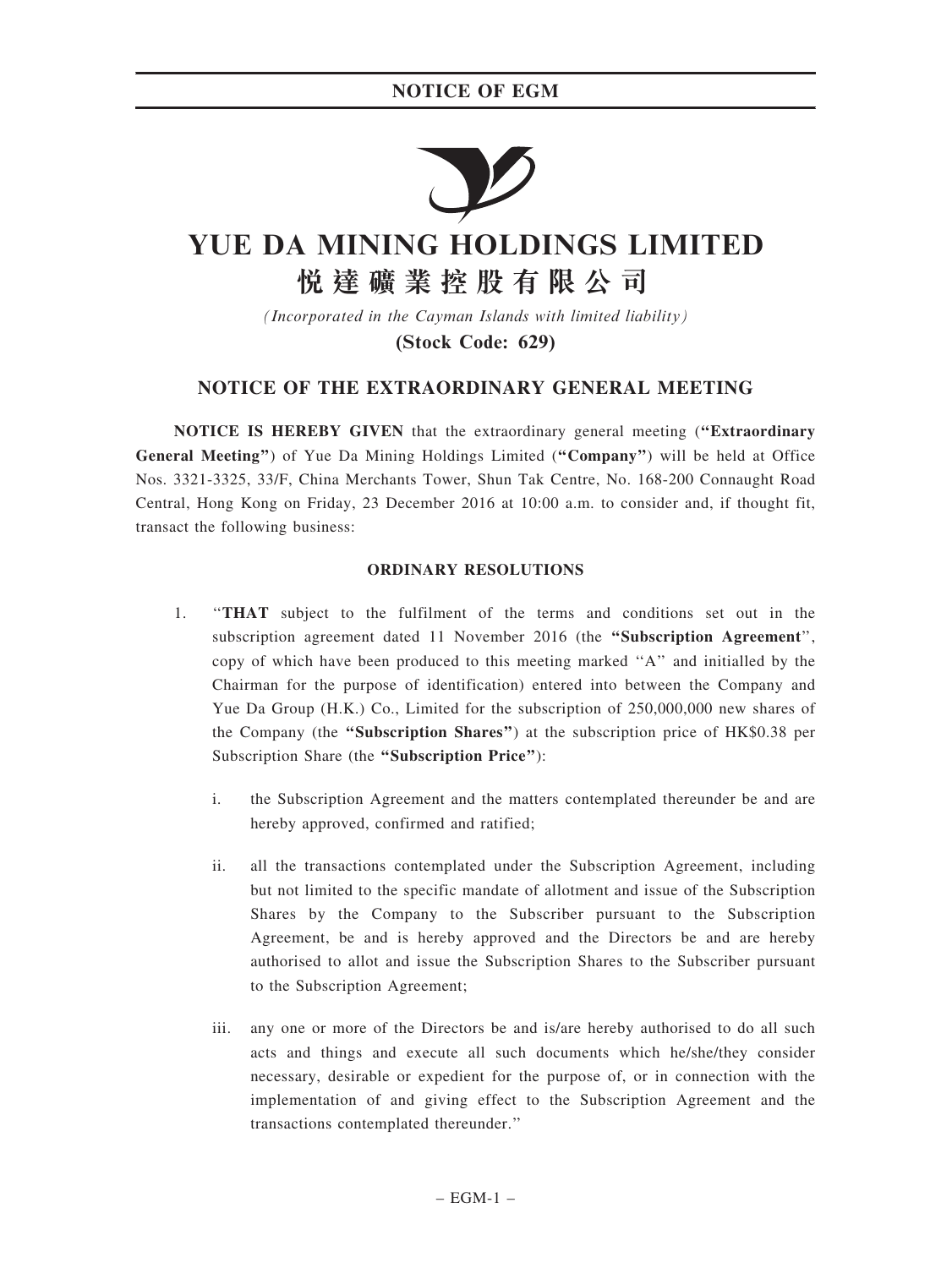# NOTICE OF EGM

2. ''THAT, subject to the granting of the Whitewash Waiver by the Executive and any conditions that may be imposed thereon, the waiver of obligation on the part of the Subscriber to make a mandatory general offer to shareholders of the Company for all the issued shares of the Company not already owned or agreed to be acquired by them which might otherwise arise as a result of the Subscriber subscribing for the Subscription Shares under the Subscription Agreement pursuant to Note 1 on Dispensations from Rule 26 of the Takeovers Code, be and is hereby approved, and that any one or more of the Directors be and is/are authorised to do all such acts and things and execute all such document as he/she/they consider necessary, desirable or expedient for the purpose of, or in connection with, the implementation of and giving effect to any of the matters relating to, or incidental to, the Whitewash Waiver.''

> By Order of the Board Yue Da Mining Holdings Limited Hu Huaimin Executive Director and Chief Executive

Hong Kong, 7 December 2016

Registered Office: Cricket Square Hutchins Drive P.O. Box 2681 Grand Cayman KY1-1111 Cayman Islands

Principal place of business in Hong Kong: Office Nos. 3321-3325 33/F, China Merchants Tower Shun Tak Centre No. 168-200 Connaught Road Central Hong Kong

Notes:

- 1. To be valid, the form of proxy together with a power of attorney or other authority, if any, under which it is signed or a notarially certified copy of such power or authority must be deposited at the Company's Hong Kong branch share registrar, Hong Kong Registrars Limited at 17M Floor, Hopewell Centre, 183 Queen's Road East, Wanchai, Hong Kong not later than 48 hours before the time of the Extraordinary General Meeting or any adjournment thereof.
- 2. Delivery of an instrument appointing a proxy should not preclude a member from attending and voting in person at the Extraordinary General Meeting or any adjournment thereof and in such event, the instrument appointing a proxy shall be deemed to be revoked.